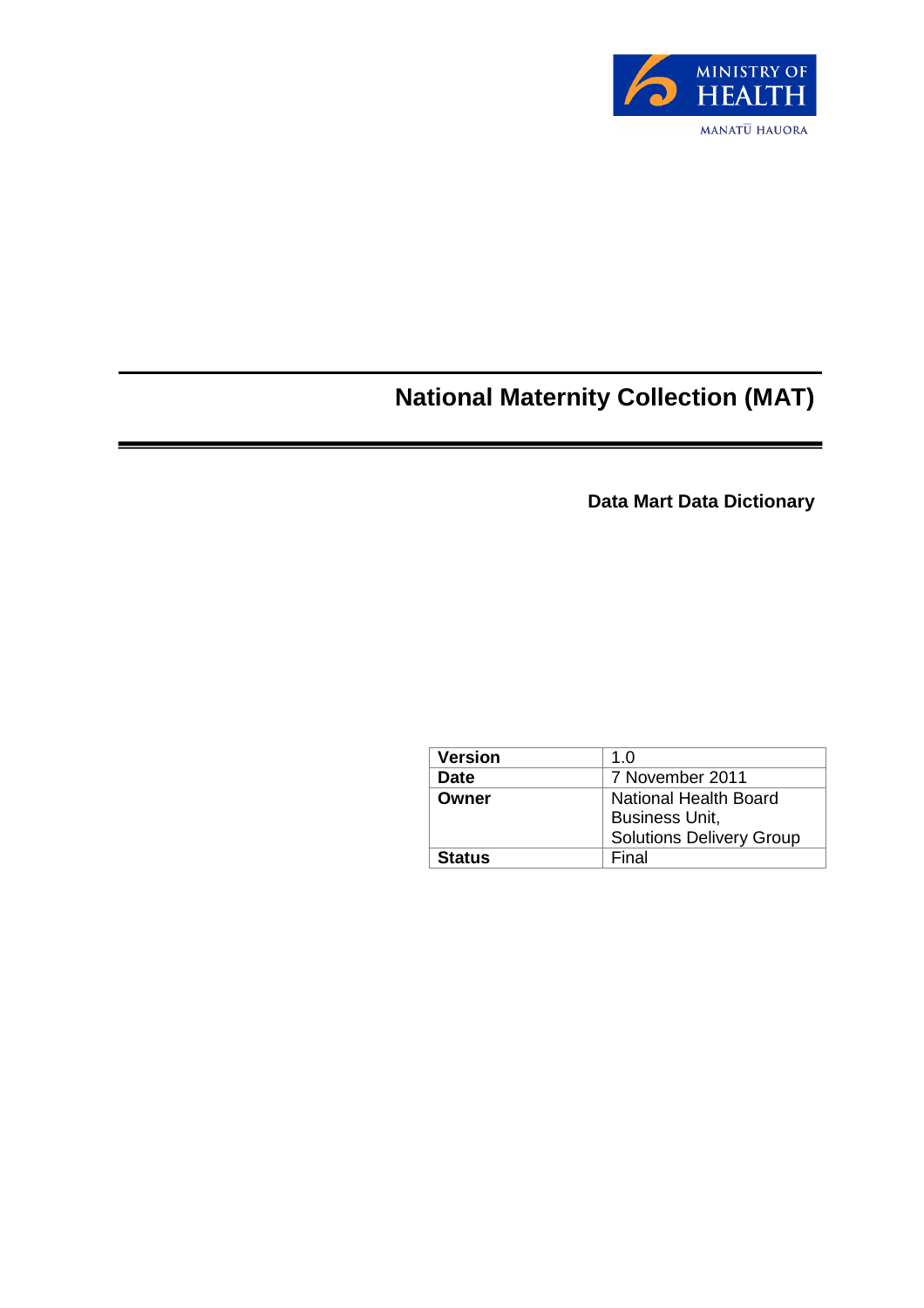National Maternity Collection

Citation: National Health Board Business Unit. 2011. National Maternity Collection Data Mart Data Dictionary. Wellington: Ministry of Health.

Published in 2011 by the Ministry of Health PO Box 5013, Wellington, New Zealand

This document is available on the Ministry of Health's website:

http://www.moh.govt.nz

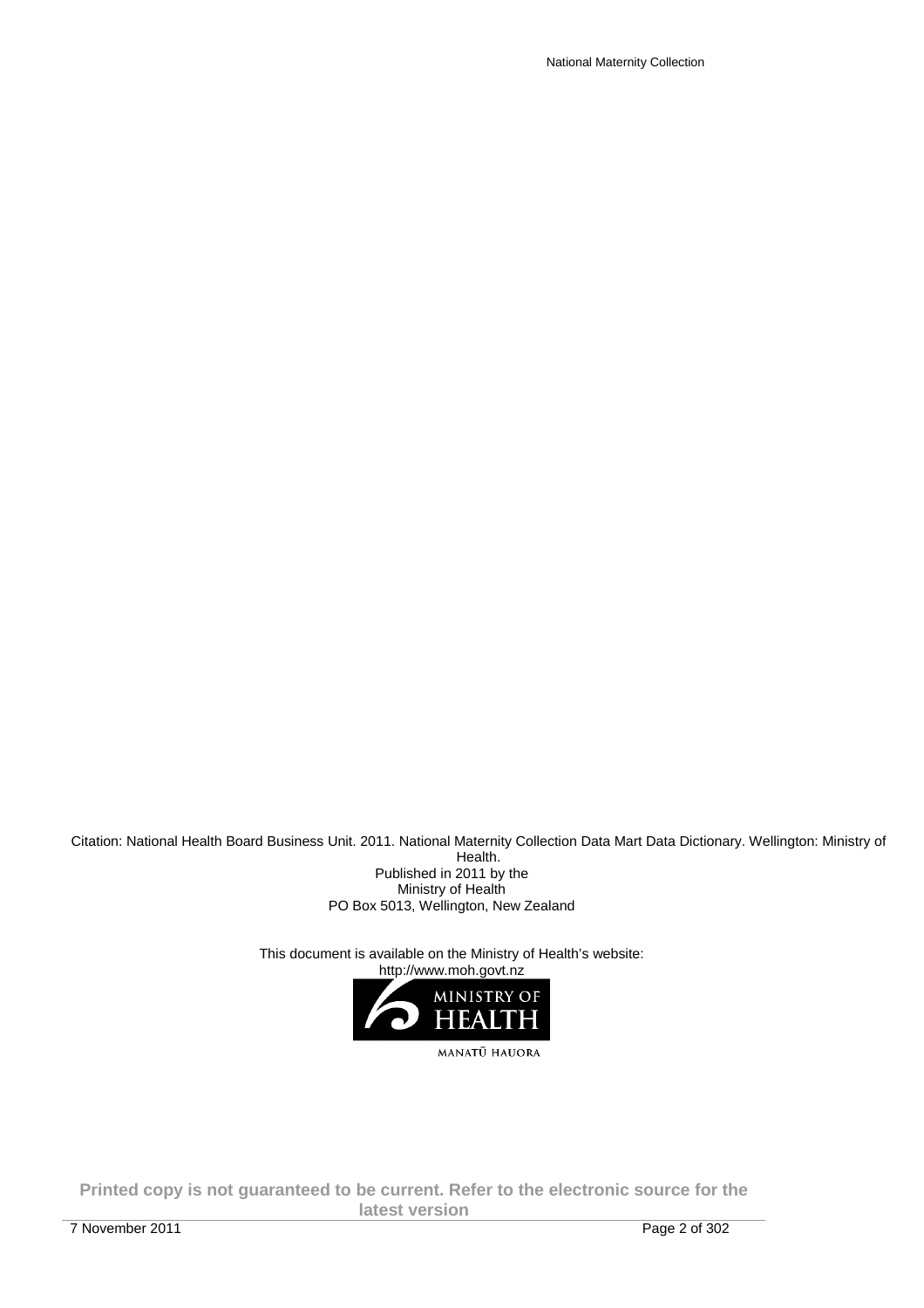#### **Reproduction of material**

The Ministry of Health ('the Ministry') permits the reproduction of material from this publication without prior notification, providing all the following conditions are met: the information must not be used for commercial gain, must not be distorted or changed, and the Ministry must be acknowledged as the source.

#### **Disclaimer**

The Ministry of Health gives no indemnity as to the correctness of the information or data supplied. The Ministry of Health shall not be liable for any loss or damage arising directly or indirectly from the supply of this publication.

All care has been taken in the preparation of this publication. The data presented was deemed to be accurate at the time of publication, but may be subject to change. It is advisable to check for updates to this publication on the Ministry's web site at http://www.moh.govt.nz

#### **Publications**

A complete list of the Ministry's publications is available from the Ministry of Health, PO Box 5013, Wellington, or on the Ministry's web site at http://www.moh.govt.nz

Any enquiries about or comments on this publication should be directed to:

Analytical Services

Ministry of Health

PO Box 5013

**Wellington** 

Phone: (04) 496 2000 Fax: (04) 816-2898

Email: data-enquiries@moh.govt.nz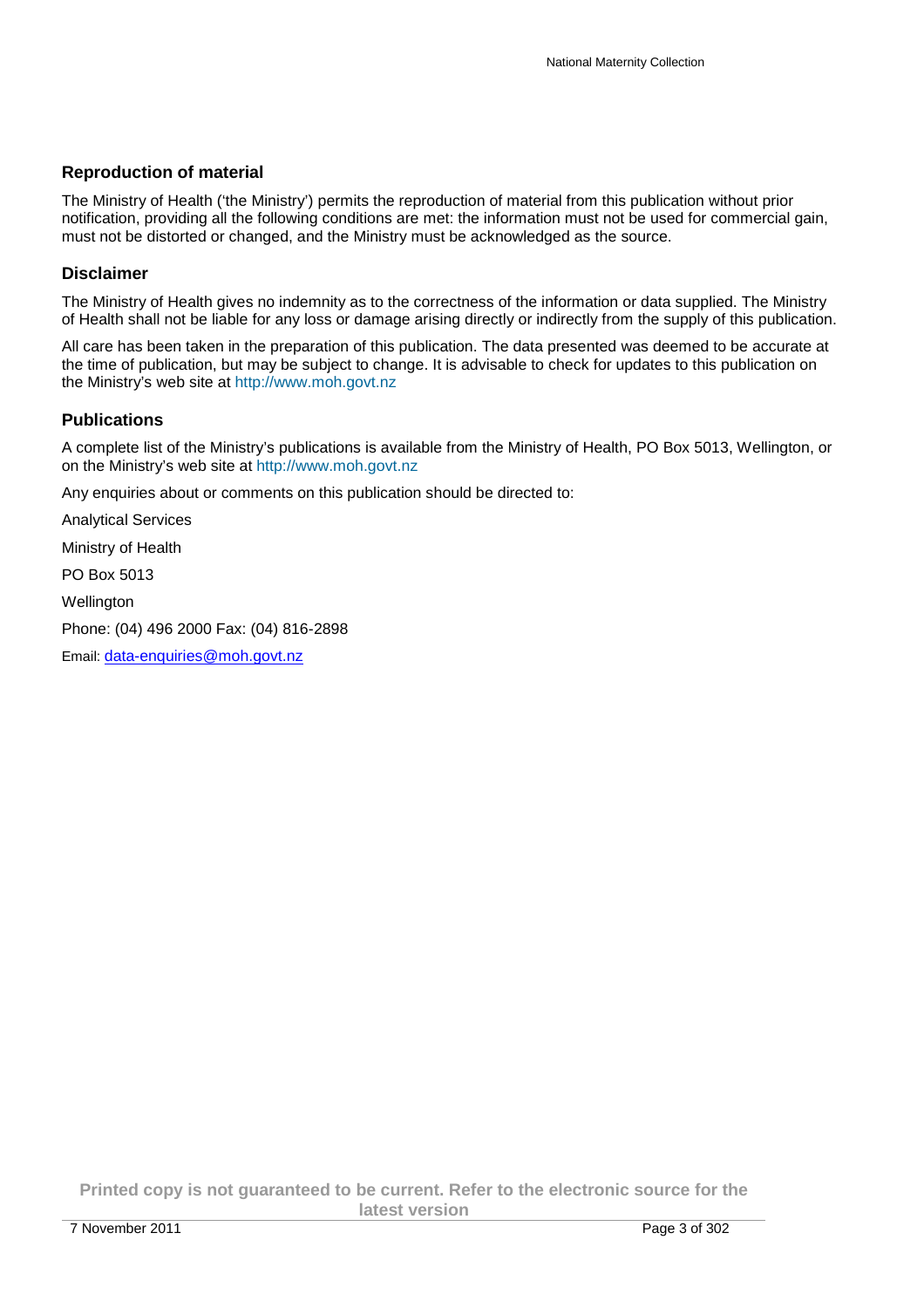## **Introduction**

| <b>Objectives</b>                   | The objectives of the Ministry of Health ('the Ministry') Data<br>Dictionaries are to:                                                                                                                                                                                                                                                                                                                                                                                     |
|-------------------------------------|----------------------------------------------------------------------------------------------------------------------------------------------------------------------------------------------------------------------------------------------------------------------------------------------------------------------------------------------------------------------------------------------------------------------------------------------------------------------------|
|                                     | describe the information available within the National<br>$\bullet$<br>Collections                                                                                                                                                                                                                                                                                                                                                                                         |
|                                     | promote uniformity, availability and consistency across the<br>٠<br><b>National Collections</b>                                                                                                                                                                                                                                                                                                                                                                            |
|                                     | support the use of nationally agreed protocols and standards<br>$\bullet$<br>wherever possible                                                                                                                                                                                                                                                                                                                                                                             |
|                                     | promote national standard definitions and make them<br>$\bullet$<br>available to users.                                                                                                                                                                                                                                                                                                                                                                                    |
|                                     | It is hoped that the greater level of detail along with clear<br>definitions of the business rules around each element will assist<br>with providing and using the data.                                                                                                                                                                                                                                                                                                   |
| <b>Audiences</b>                    | The target audiences for Data Dictionaries are data providers,<br>software developers, and data users.                                                                                                                                                                                                                                                                                                                                                                     |
| <b>Format</b>                       | All data element definitions in the Data Dictionaries are presented<br>in a format based on the Australian Institute of Health and Welfare<br>National Health Data Dictionary. This dictionary is based on the<br>ISO/IEC Standard 11179 Specification and Standardization of Data<br>Elements-the international standard for defining data elements<br>issued by the International Organization for Standardization and<br>the International Electrotechnical Commission. |
|                                     | The format is described in detail in the appendices of this<br>dictionary.                                                                                                                                                                                                                                                                                                                                                                                                 |
| <b>Changes to dictionary format</b> | A more rigorous approach to record changes in the data elements<br>has been introduced in these dictionaries along with background<br>material on the features of time-series data for each element.                                                                                                                                                                                                                                                                       |
|                                     | In summary, the changes to the data dictionaries include:                                                                                                                                                                                                                                                                                                                                                                                                                  |
|                                     | standardisation of the element names so that, for instance, a<br>$\bullet$<br>healthcare user's NHI number is referred to as NHI number in<br>all collections                                                                                                                                                                                                                                                                                                              |
|                                     | elements are listed alphabetically within each table, and the<br>٠<br>tables are organised alphabetically                                                                                                                                                                                                                                                                                                                                                                  |
|                                     | each table is described<br>٠                                                                                                                                                                                                                                                                                                                                                                                                                                               |
|                                     |                                                                                                                                                                                                                                                                                                                                                                                                                                                                            |
|                                     | verification rules, historical information, and data quality<br>٠<br>information are included                                                                                                                                                                                                                                                                                                                                                                              |
|                                     | alternative names for the elements are listed<br>$\bullet$                                                                                                                                                                                                                                                                                                                                                                                                                 |
|                                     | information about how the data is collected is given<br>٠                                                                                                                                                                                                                                                                                                                                                                                                                  |
|                                     | related data, and references to source documents and source<br>٠<br>organisations are included                                                                                                                                                                                                                                                                                                                                                                             |
|                                     | an alphabetical index is included<br>$\bullet$                                                                                                                                                                                                                                                                                                                                                                                                                             |
|                                     | code tables are included with the element, or a reference<br>٠<br>given to the Ministry's web site (for large or dynamic code<br>tables).                                                                                                                                                                                                                                                                                                                                  |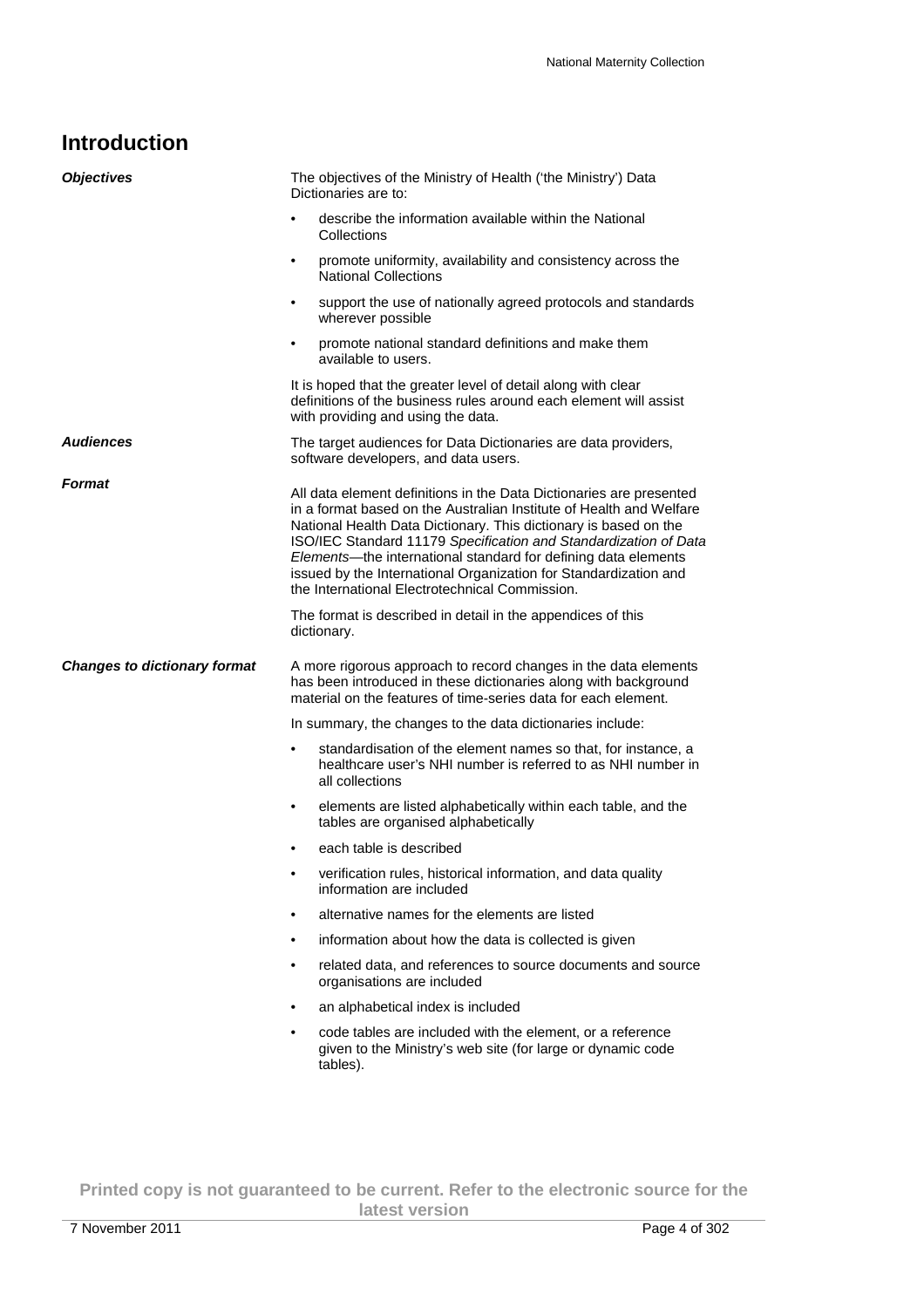# **Table of Contents**

| Printed copy is not guaranteed to be current. Refer to the electronic source for the<br>latest version |  |
|--------------------------------------------------------------------------------------------------------|--|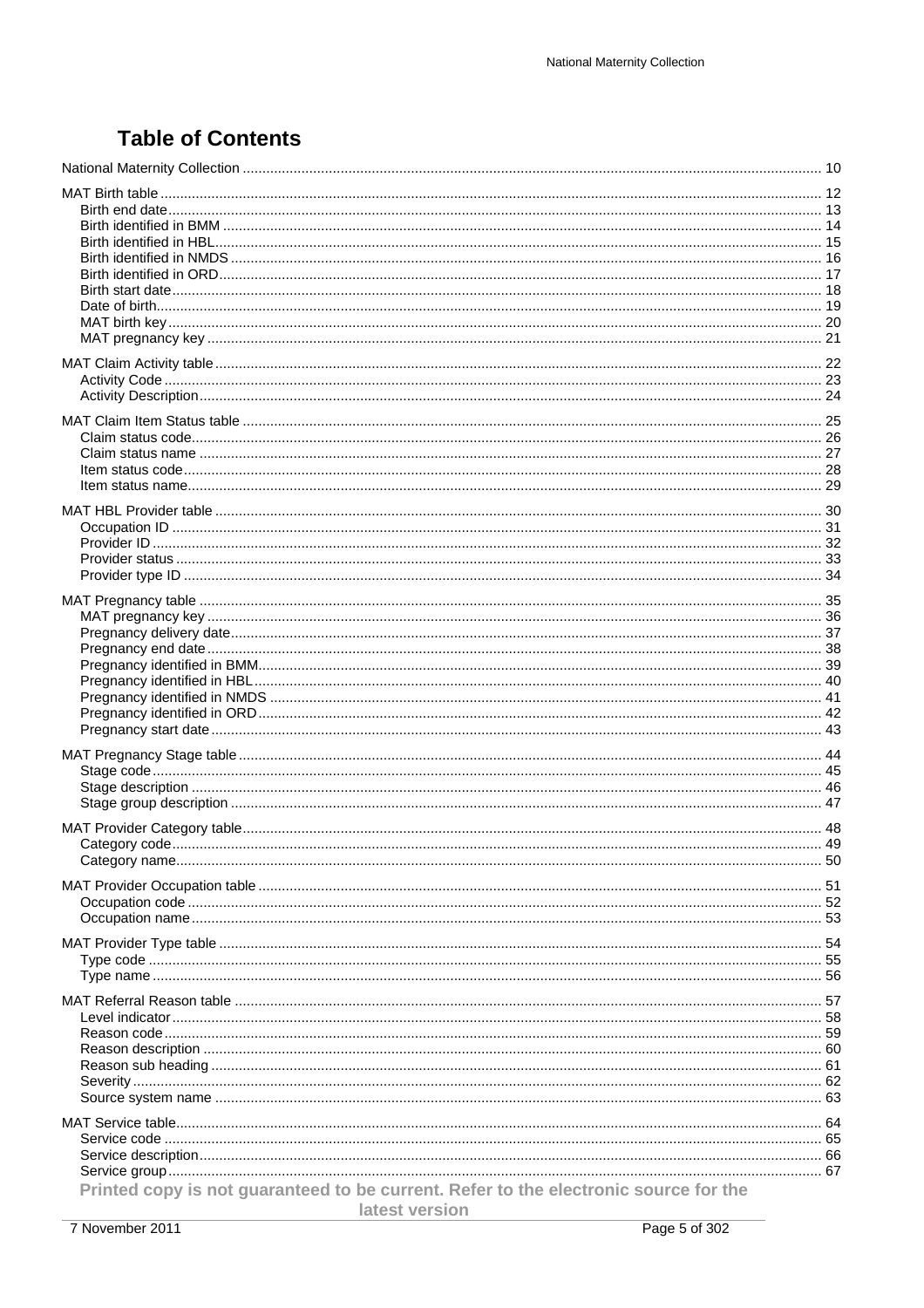Printed copy is not guaranteed to be current. Refer to the electronic source for the

latest version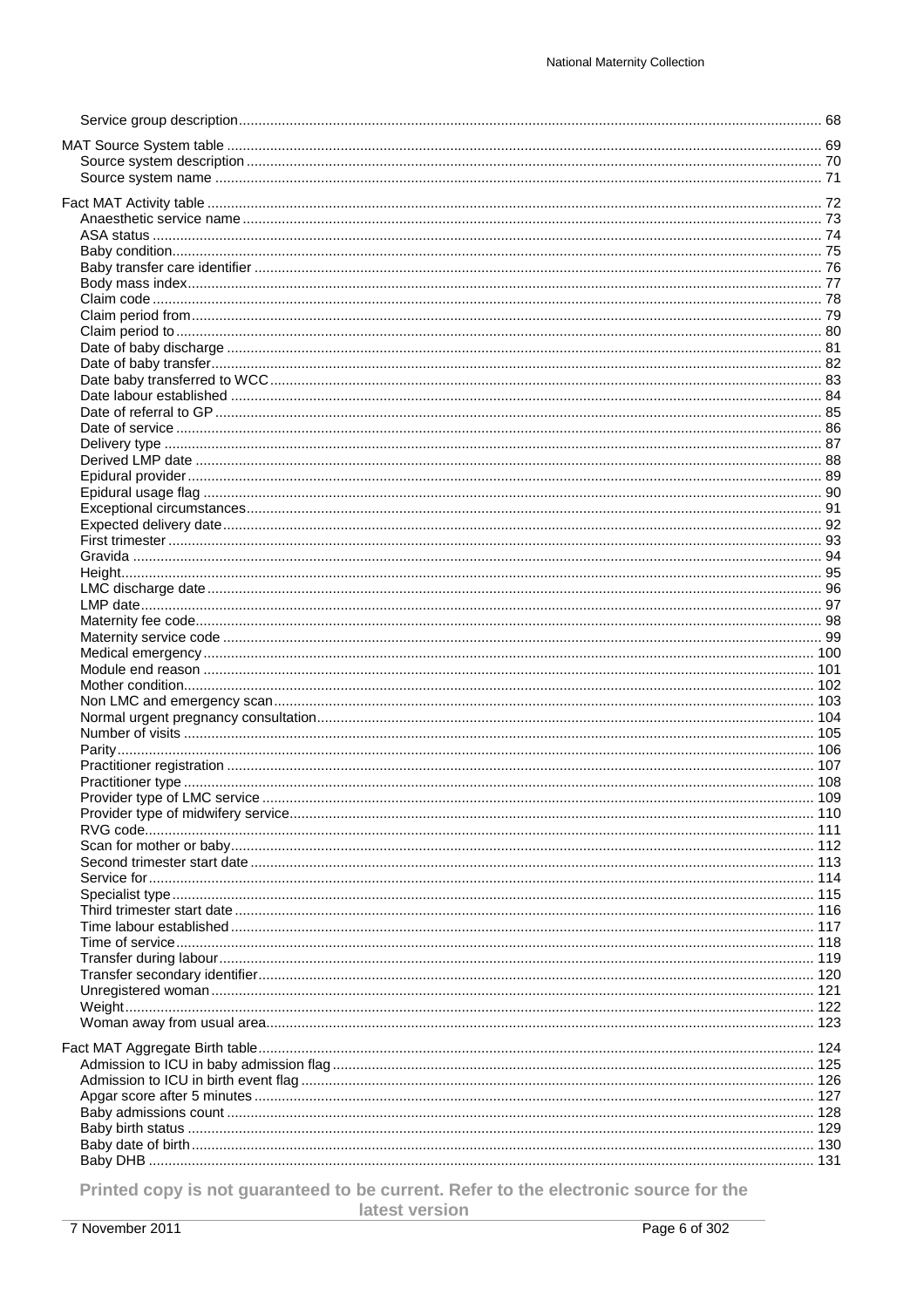Printed copy is not guaranteed to be current. Refer to the electronic source for the

latest version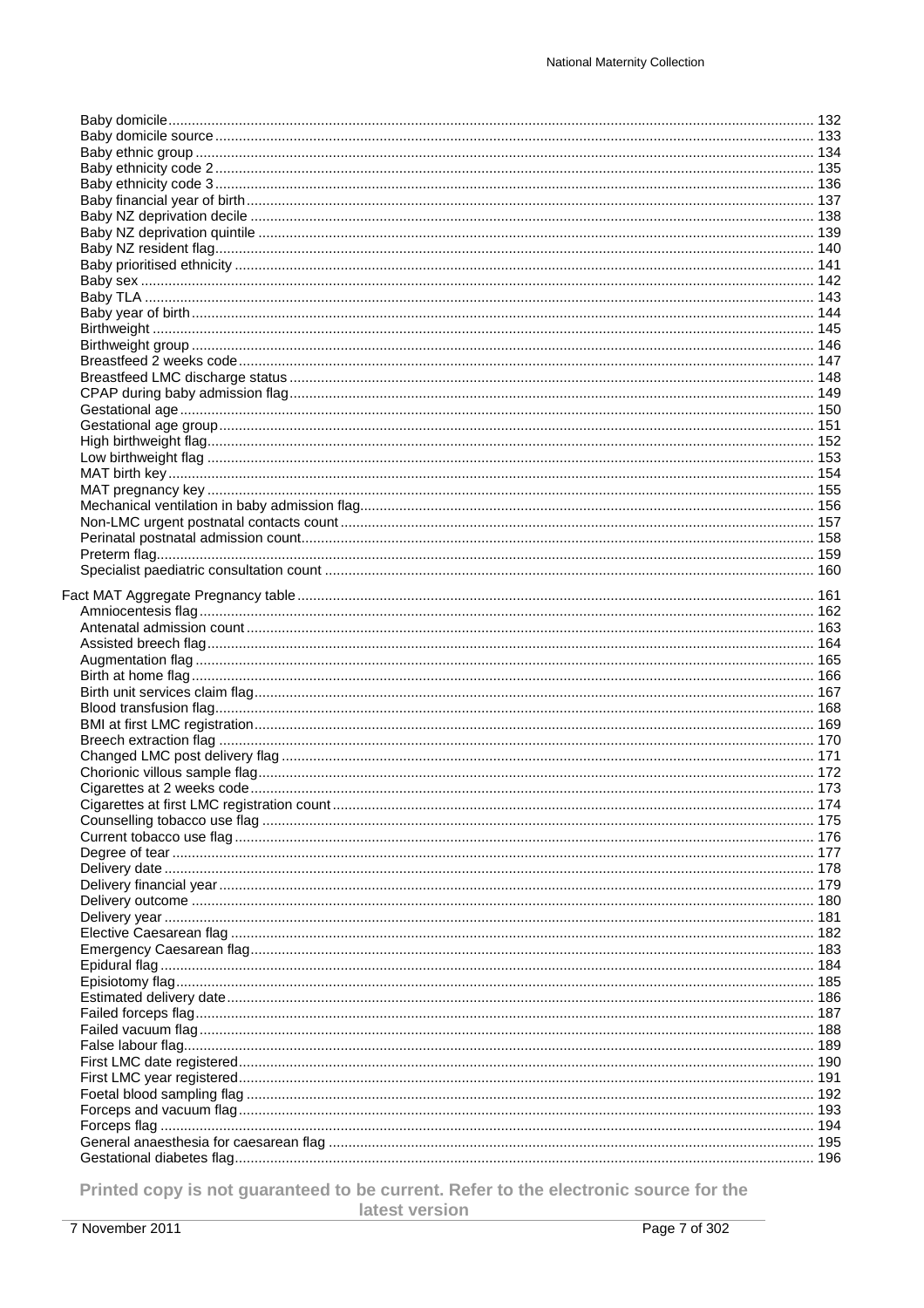Printed copy is not guaranteed to be current. Refer to the electronic source for the

latest version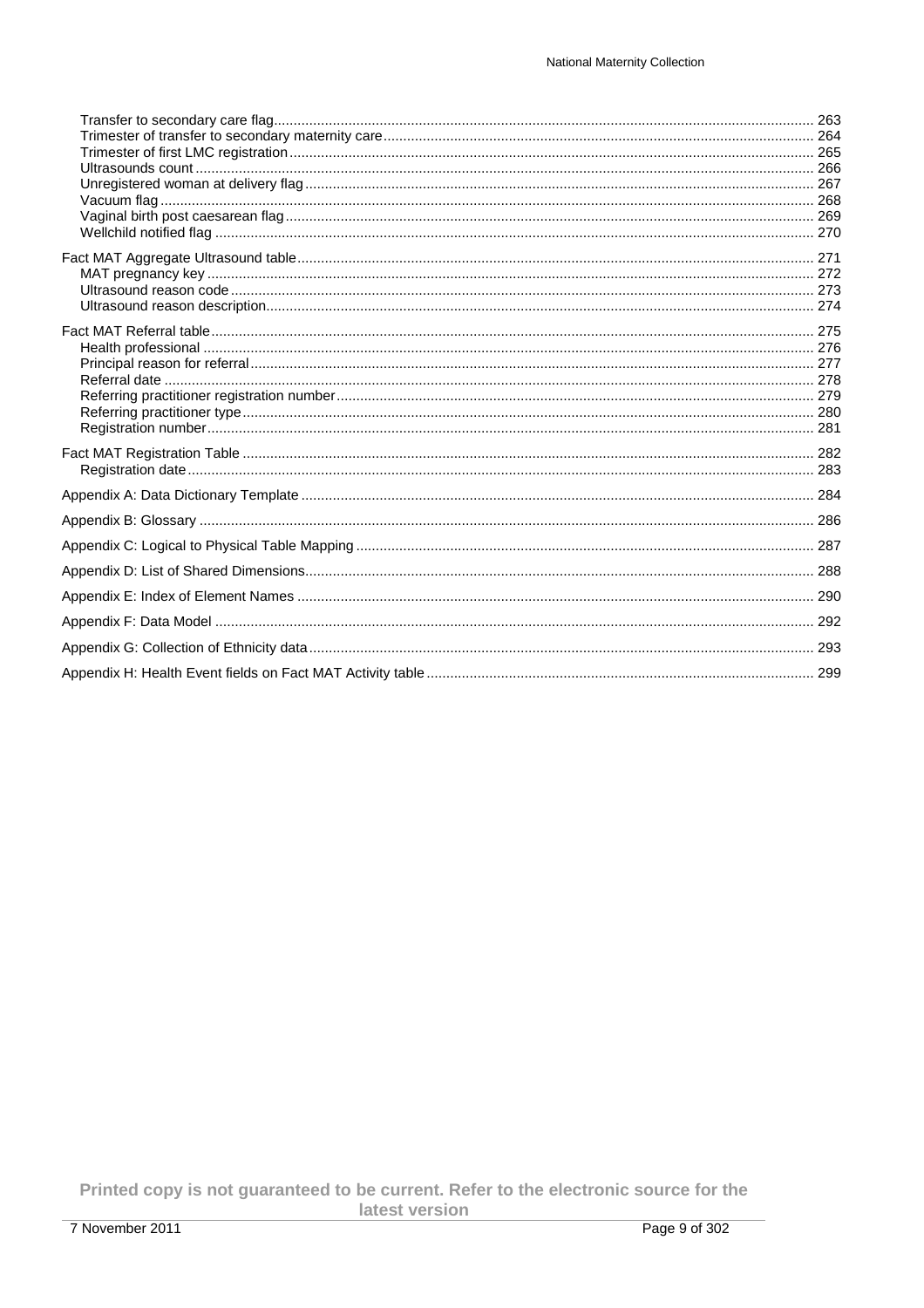# **National Maternity Collection**

| <b>Purpose</b>             | The National Maternity Collection (MAT) provides statistical, demographic and clinical<br>information about selected publicly-funded maternity services up to nine months<br>before and three months after a birth. MAT is used for strategy and policy<br>development, supporting clinical intervention, maternity service evaluation and quality<br>assurance, to assist clinical governance and for research.                                                             |
|----------------------------|------------------------------------------------------------------------------------------------------------------------------------------------------------------------------------------------------------------------------------------------------------------------------------------------------------------------------------------------------------------------------------------------------------------------------------------------------------------------------|
| <b>Content</b>             | MAT integrates health information from two sources. MAT contains data on primary<br>maternity services provided under Section 88 of the New Zealand Public Health and<br>Disability Act 2000. This information is sourced from Lead Maternity Carer (LMC)<br>claims for payment. MAT also contains inpatient and day-patient health event data<br>during pregnancy, birth and the postnatal period for mother and baby, sourced from<br>the National Minimum Dataset (NMDS). |
| Coverage                   | NMDS coverage of publicly funded antenatal, delivery (mother), birth (baby) and<br>postnatal events is complete from July 2000.                                                                                                                                                                                                                                                                                                                                              |
|                            | Coverage of claims-sourced primary maternity services information is 95% of known<br>births from July 2002 to June 2007. From July 2007, coverage is 80% of known<br>births. Due to a funding change DHB-employed midwifery teams no longer submit<br>claims to the Ministry of Health for the primary maternity services they provide.<br>Coverage from July 2007 differs significantly by DHB of service.                                                                  |
| <b>Start date</b>          | NMDS information is complete from July 2000.                                                                                                                                                                                                                                                                                                                                                                                                                                 |
|                            | Claims information is loaded from 1996 and is complete from July 2002.                                                                                                                                                                                                                                                                                                                                                                                                       |
| <b>Guide for use</b>       | Each pregnancy that results in the delivery of a live born baby or a stillborn baby of at<br>least 20 weeks of gestation is uniquely identified in MAT through a combination of the<br>woman's NHI number and delivery date. A woman is only assigned a unique<br>pregnancy ID when a delivery is identified in at least one source system and a valid<br>NHI number and full delivery date are known.                                                                       |
|                            | Each live born baby is uniquely identified in MAT by NHI number.                                                                                                                                                                                                                                                                                                                                                                                                             |
|                            | MAT does not contain details of stillborn babies, as most stillborn babies are not<br>assigned a National Health Index (NHI) number at birth and are not reported to the<br>NMDS. Information about stillbirths is included in the Mortality Collection.                                                                                                                                                                                                                     |
|                            | A link between mother and baby is present from January 2002 and becomes stable<br>at 97% coverage from 2003.                                                                                                                                                                                                                                                                                                                                                                 |
|                            | Health event information loaded from NMDS includes all maternity events in public<br>hospitals, plus publicly-funded events in private hospitals and primary birthing units.<br>All deliveries and births in these facilities have been reported to the Ministry of Health<br>for the full time-period contained in MAT.                                                                                                                                                     |
|                            | Primary maternity services data quality is variable. The clinical meaning of claims<br>must be inferred as the records in the source system relate to payment for a service<br>rather than to a clinical treatment or event. An improvement in the quality of claims<br>data is noted from July 2007.                                                                                                                                                                        |
|                            | The changes to claim forms and claim rules resulting from the July 2002 and July<br>2007 revisions to the Section 88 Notice affect the scope of clinical information and<br>primary maternity service modules in MAT. Users should interpret changes in trends<br>of primary maternity service provision around these dates with care.                                                                                                                                       |
| <b>Contact information</b> | For further information about this collection or to request specific datasets or reports,<br>contact the Ministry of Health Analytical Services team on ph: (04) 469 2000, fax (04)<br>816 2898, e-mail data-enquiries@moh.govt.nz, or visit the Ministry of Health web site<br>www.moh.govt.nz.                                                                                                                                                                             |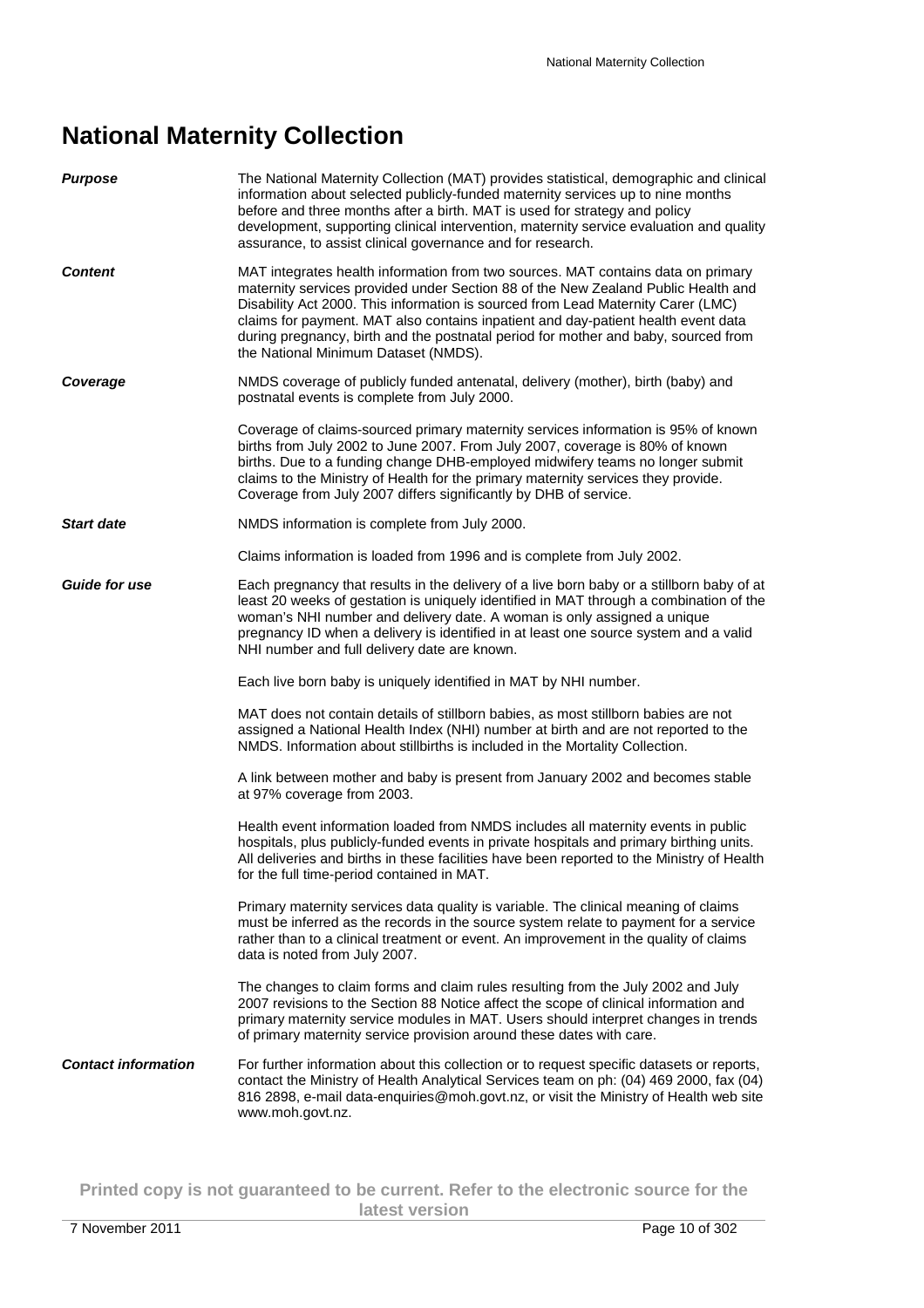| <b>Collection methods</b>                   | Primary maternity services information is reported to the Ministry of Health on<br>standard forms by Lead Maternity Carers, GPs and specialists. This data is entered<br>into the Ministry of Health maternity claims system. The data can also be submitted<br>online via Online Maternity Claiming (OMC).                                                                                                                                                                                                          |
|---------------------------------------------|----------------------------------------------------------------------------------------------------------------------------------------------------------------------------------------------------------------------------------------------------------------------------------------------------------------------------------------------------------------------------------------------------------------------------------------------------------------------------------------------------------------------|
|                                             | Publicly-funded hospital event information is provided to the Ministry of Health in an<br>agreed electronic file format for public and larger private hospitals. Paper forms and a<br>cut-down electronic file format are forwarded by smaller private facilities and primary<br>birthing units and are manually processed by the Ministry of Health.                                                                                                                                                                |
| <b>Frequency of updates</b>                 | MAT receives weekly extracts from the NMDS, NHI and the Ministry of Health<br>maternity claims system.                                                                                                                                                                                                                                                                                                                                                                                                               |
| Security of data                            | MAT is only accessed by authorised staff for maintenance, data quality, audit and<br>analytical purposes.                                                                                                                                                                                                                                                                                                                                                                                                            |
|                                             | Requests for information can be made to the Analytical Services team using the<br>contact information above.                                                                                                                                                                                                                                                                                                                                                                                                         |
| <b>Privacy issues</b>                       | When a woman registers with a Lead Maternity Carer she signs a waiver that allows<br>health data to be used for research under the Health Information Privacy Code 1994.<br>The Ministry of Health is required to ensure that the release of information meets the<br>conditions of any legislation related to the privacy of health information, in particular<br>the Official Information Act 1982, the Privacy Act 1993, the Health Information<br>Privacy Code 1994 and the Adult Adoption Information Act 1985. |
|                                             | Information available to the general public is of a statistical and non-identifiable<br>nature. Access to identifiable information is restricted. Adoption legislation places<br>more rigorous restrictions on release of this information than standard health<br>information privacy legislation. Each case for identifiable data release will be<br>considered separately. In addition, researchers requiring identifiable data will usually<br>need approval from an approved Ethics Committee.                  |
| <b>National reports and</b><br>publications | MAT is the primary source of data for the Annual Report on Maternity produced by<br>the Ministry of Health. This is available in hard copy and on the Ministry of Health<br>web site www.moh.govt.nz. In addition Ministry of Health publishes selected<br>provisional maternity data to facilitate planning and service reviews in a timely<br>manner.                                                                                                                                                              |
| Data provision                              | Customised datasets or summary reports are available on request, either<br>electronically or on paper. Staff from the Ministry of Health Analytical Services team<br>can help to define the specifications for a request and are familiar with the strengths<br>and weaknesses of the data. As some data elements have been added or deleted,<br>consistent time-series data may not be able to be provided.                                                                                                         |
|                                             | The Ministry of Health Analytical Services team also offers a peer review service to<br>ensure that Ministry of Health data is reported appropriately when published by other<br>organisations.                                                                                                                                                                                                                                                                                                                      |
|                                             | There may be charges associated with data extracts.                                                                                                                                                                                                                                                                                                                                                                                                                                                                  |

**Printed copy is not guaranteed to be current. Refer to the electronic source for the latest version**  7 November 2011 Page 11 of 302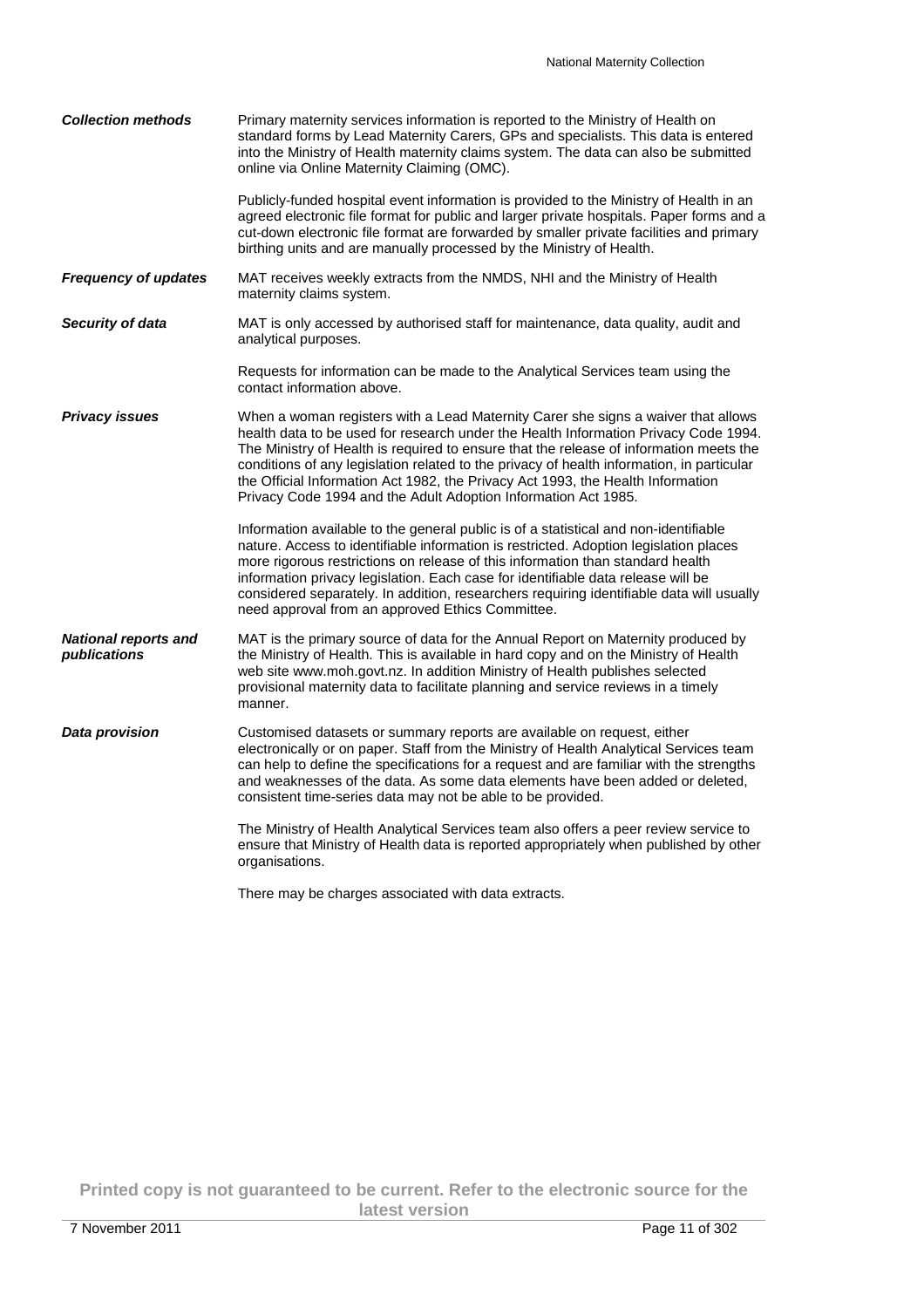#### **MAT Birth table**  Table name **dim\_mat\_birth Definition** This table contains a record for each birth. **Primary key dim\_mat\_birth\_key Business key** MAT birth key **Guide for use Relational rules** This table is linked to the following tables • MAT Pregnancy

- Fact MAT Aggregate Birth
- Fact MAT Aggregate Pregnancy

**Data content**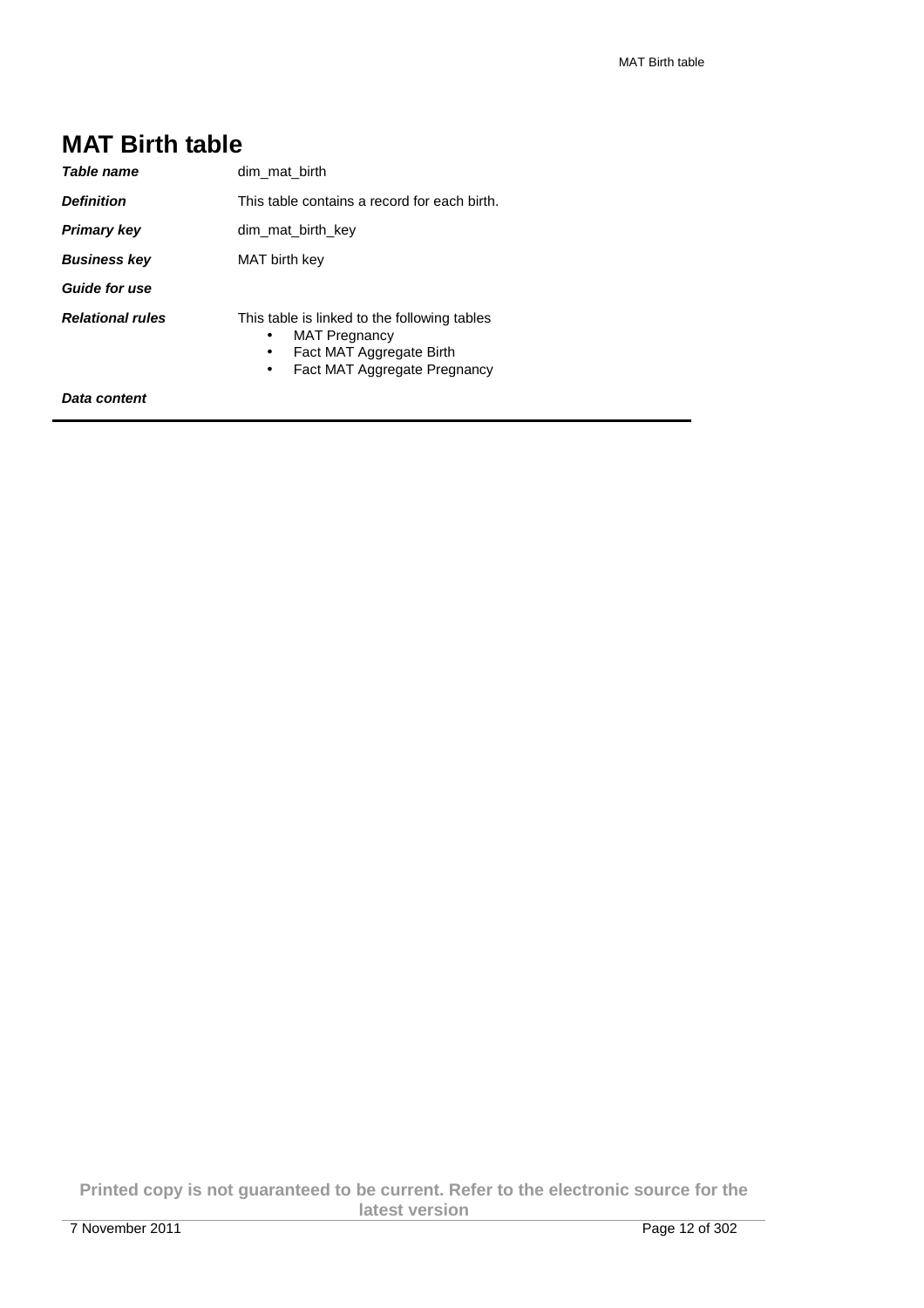#### **Birth end date**

| <b>Definition</b>          | The end date of the baby perinatal period                                                             |
|----------------------------|-------------------------------------------------------------------------------------------------------|
| Column name                | birth end date                                                                                        |
| Table name                 | dim mat birth                                                                                         |
| Data type                  | date                                                                                                  |
| <b>Other names</b>         |                                                                                                       |
| <b>Context</b>             | Date of birth $+92$ days                                                                              |
| Layout                     | <b>CCYYMMDD</b>                                                                                       |
| Data domain                |                                                                                                       |
| <b>Guide for use</b>       | This is the end of the period in which LMC services and hospital events<br>are held for a baby in MAT |
| <b>Verification rules</b>  |                                                                                                       |
| <b>Collection methods</b>  |                                                                                                       |
| <b>Related data</b>        |                                                                                                       |
| <b>Source document</b>     |                                                                                                       |
| <b>Source organisation</b> |                                                                                                       |

**Printed copy is not guaranteed to be current. Refer to the electronic source for the latest version**  7 November 2011 Page 13 of 302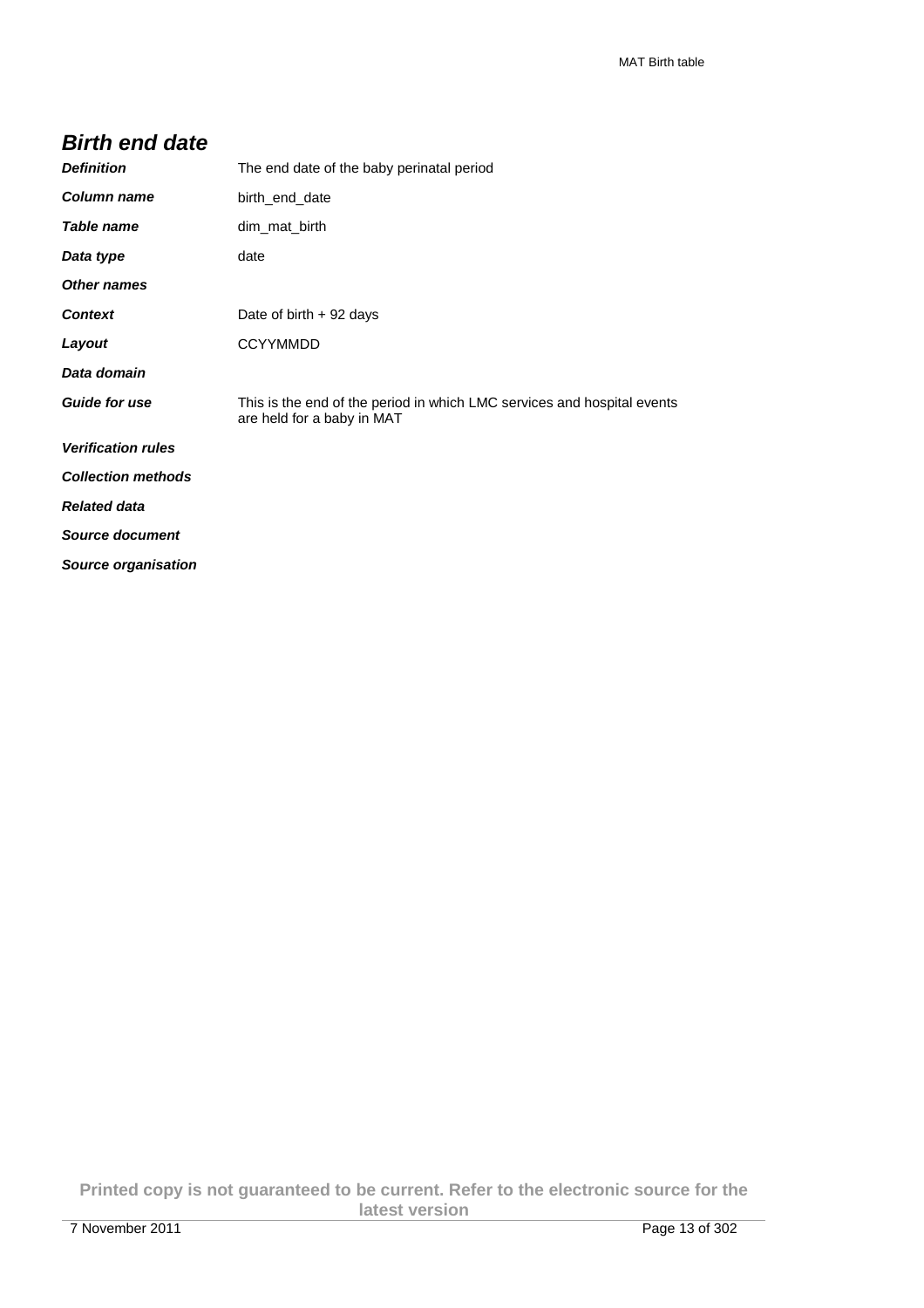### **Birth identified in BMM**

| <b>Definition</b>          | A flag indicating that the baby has been identified in the Baby Mother<br>Mapping file |
|----------------------------|----------------------------------------------------------------------------------------|
| <b>Column name</b>         | birth_identified_bmm                                                                   |
| <b>Table name</b>          | dim_mat_birth                                                                          |
| Data type                  | varchar2(1)                                                                            |
| <b>Other names</b>         |                                                                                        |
| <b>Context</b>             |                                                                                        |
| Layout                     | A                                                                                      |
| Data domain                |                                                                                        |
| <b>Guide for use</b>       |                                                                                        |
| <b>Verification rules</b>  |                                                                                        |
| <b>Collection methods</b>  |                                                                                        |
| <b>Related data</b>        |                                                                                        |
| <b>Source document</b>     |                                                                                        |
| <b>Source organisation</b> | Data Management Services, MOH                                                          |

**Printed copy is not guaranteed to be current. Refer to the electronic source for the latest version**  7 November 2011 Page 14 of 302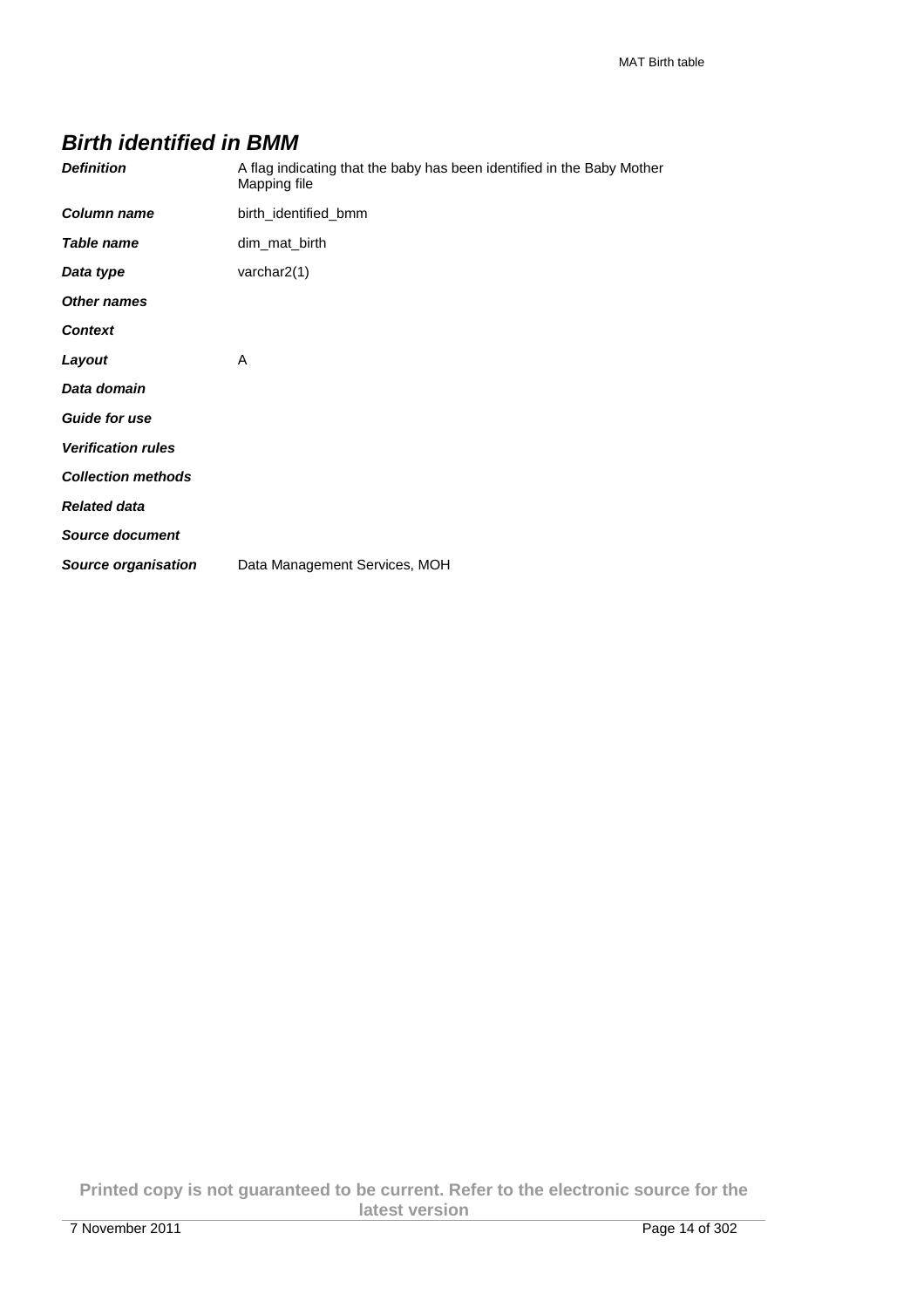## **Birth identified in HBL**

| <b>Definition</b>          | A flag indicating that the baby has been identified in the HBL source<br>system                                 |
|----------------------------|-----------------------------------------------------------------------------------------------------------------|
| <b>Column name</b>         | birth_identified_hbl                                                                                            |
| Table name                 | dim_mat_birth                                                                                                   |
| Data type                  | varchar $2(1)$                                                                                                  |
| <b>Other names</b>         |                                                                                                                 |
| <b>Context</b>             |                                                                                                                 |
| Layout                     | A                                                                                                               |
| Data domain                |                                                                                                                 |
| <b>Guide for use</b>       | HBL (Health Benefits Limited) is the legacy system in which Section 88<br>Claims data is housed until mid-2004. |
| <b>Verification rules</b>  |                                                                                                                 |
| <b>Collection methods</b>  |                                                                                                                 |
| <b>Related data</b>        |                                                                                                                 |
| Source document            |                                                                                                                 |
| <b>Source organisation</b> |                                                                                                                 |

**Printed copy is not guaranteed to be current. Refer to the electronic source for the latest version**  7 November 2011 Page 15 of 302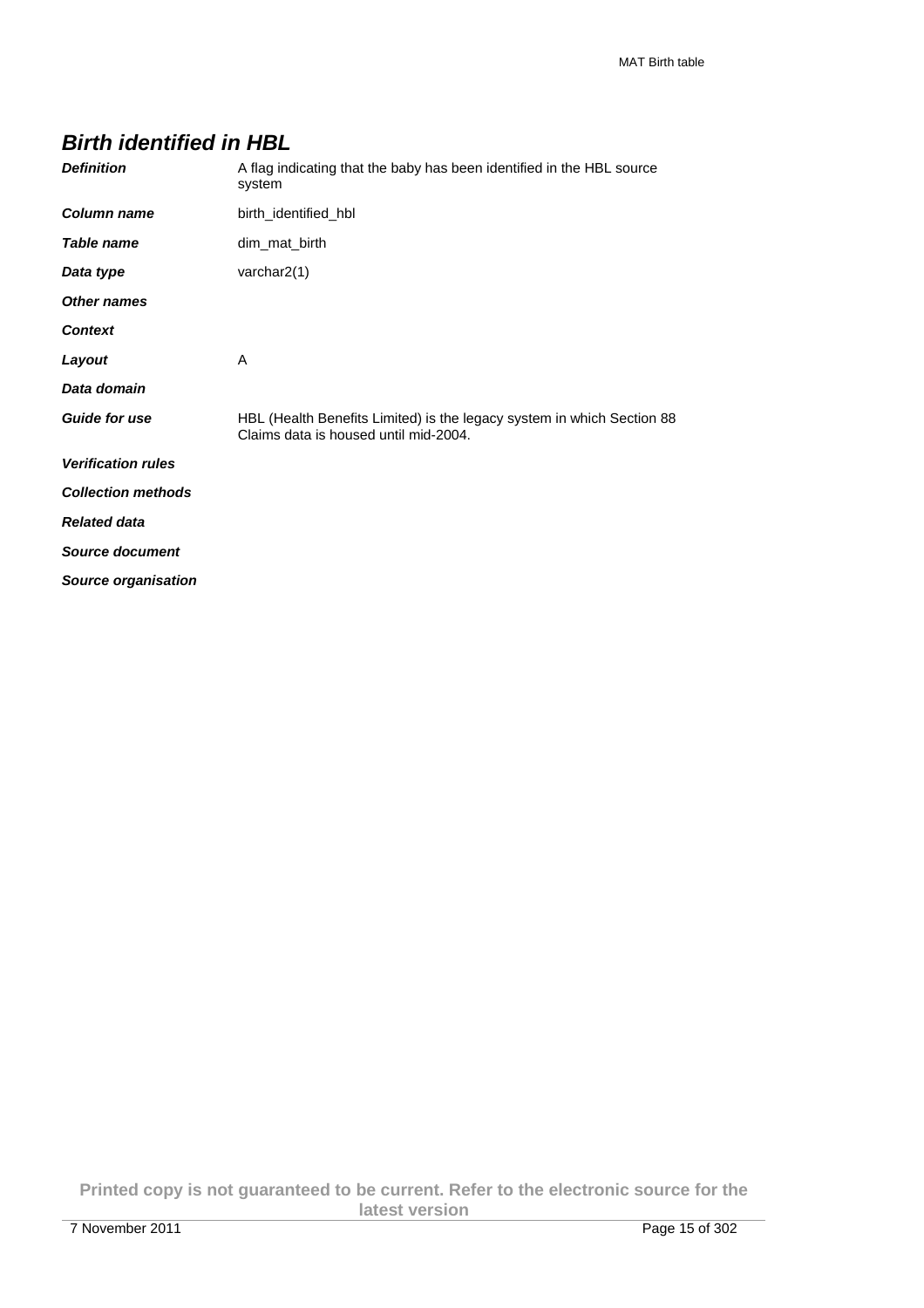### **Birth identified in NMDS**

| <b>Definition</b>          | A flag indicating that the baby has been identified in the NMDS and<br>meets NMDS Birth Event criteria |  |
|----------------------------|--------------------------------------------------------------------------------------------------------|--|
| <b>Column name</b>         | birth_identified_nmd                                                                                   |  |
| <b>Table name</b>          | dim mat birth                                                                                          |  |
| Data type                  | varchar $2(1)$                                                                                         |  |
| Other names                |                                                                                                        |  |
| <b>Context</b>             |                                                                                                        |  |
| Layout                     | A                                                                                                      |  |
| Data domain                |                                                                                                        |  |
| <b>Guide for use</b>       | Indicates baby was born in hospital or was subsequently admitted<br>following non-hospital birth.      |  |
| <b>Verification rules</b>  |                                                                                                        |  |
| <b>Collection methods</b>  |                                                                                                        |  |
| <b>Related data</b>        |                                                                                                        |  |
| <b>Source document</b>     |                                                                                                        |  |
| <b>Source organisation</b> |                                                                                                        |  |

**Printed copy is not guaranteed to be current. Refer to the electronic source for the latest version**  7 November 2011 Page 16 of 302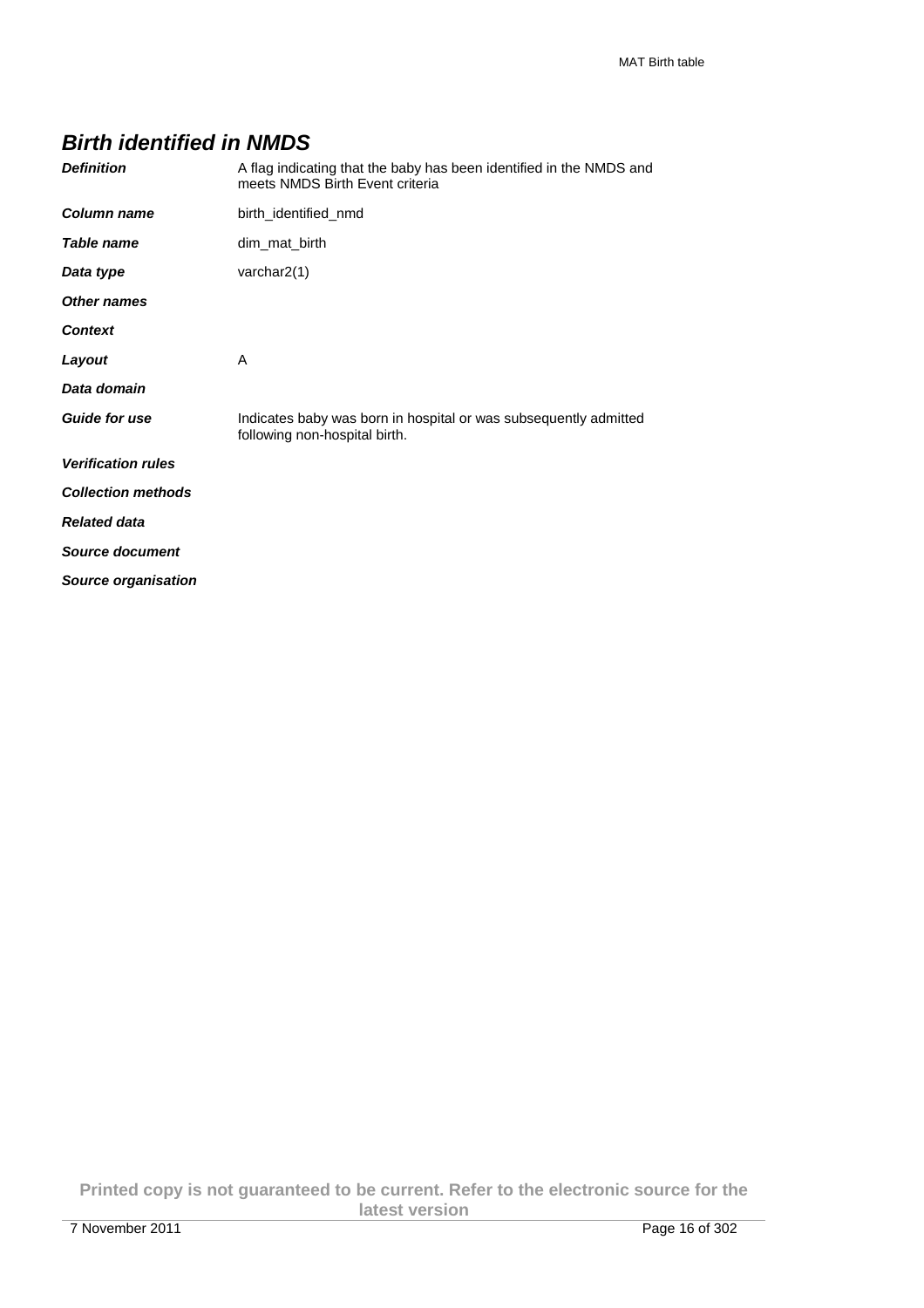### **Birth identified in ORD**

| <b>Definition</b>          | A flag indicating that the birth has been identified in the ORD (claims)<br>system.                                                                       |  |
|----------------------------|-----------------------------------------------------------------------------------------------------------------------------------------------------------|--|
| <b>Column name</b>         | birth_identified_ord                                                                                                                                      |  |
| Table name                 | dim_mat_birth                                                                                                                                             |  |
| Data type                  | varchar2(1)                                                                                                                                               |  |
| <b>Other names</b>         |                                                                                                                                                           |  |
| <b>Context</b>             |                                                                                                                                                           |  |
| Layout                     | A                                                                                                                                                         |  |
| Data domain                |                                                                                                                                                           |  |
| <b>Guide for use</b>       | ORD (Operational Reporting Database) is the current system in which<br>Section 88 Claims data is housed. ORD holds claims data from mid-<br>2004 onwards. |  |
| <b>Verification rules</b>  |                                                                                                                                                           |  |
| <b>Collection methods</b>  |                                                                                                                                                           |  |
| <b>Related data</b>        |                                                                                                                                                           |  |
| Source document            |                                                                                                                                                           |  |
| <b>Source organisation</b> |                                                                                                                                                           |  |

**Printed copy is not guaranteed to be current. Refer to the electronic source for the latest version**  7 November 2011 Page 17 of 302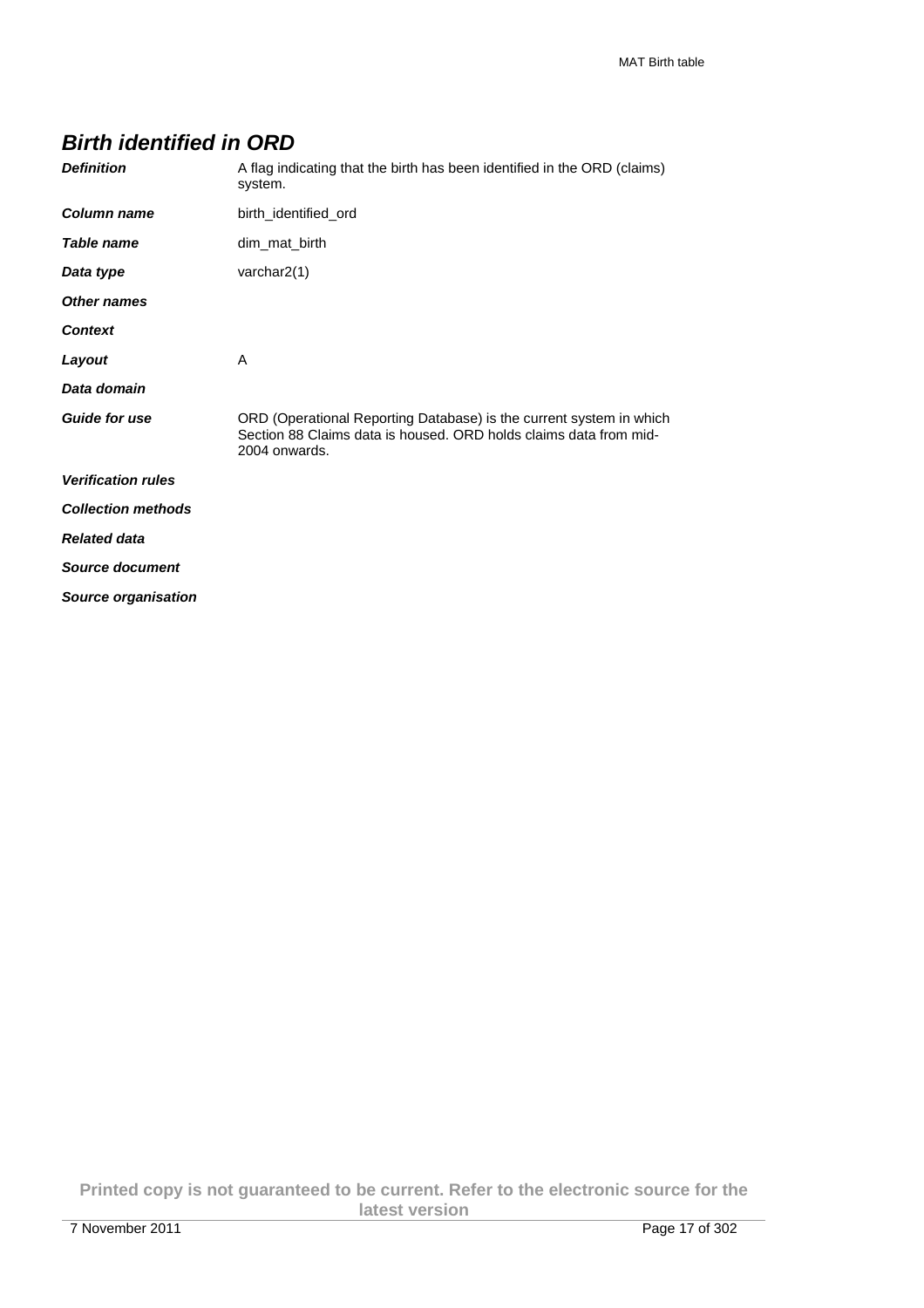#### **Birth start date**

| <b>Definition</b>         | The start date of the baby perinatal period.                                                             |  |
|---------------------------|----------------------------------------------------------------------------------------------------------|--|
| Column name               | birth_start_date                                                                                         |  |
| Table name                | dim_mat_birth                                                                                            |  |
| Data type                 | date                                                                                                     |  |
| <b>Other names</b>        |                                                                                                          |  |
| <b>Context</b>            | Equal to birth date.                                                                                     |  |
| Layout                    | <b>CCYYMMDD</b>                                                                                          |  |
| Data domain               |                                                                                                          |  |
| <b>Guide for use</b>      | This is the start of the period in which LMC services and hospital events<br>are held for a baby in MAT. |  |
| <b>Verification rules</b> |                                                                                                          |  |
| <b>Collection methods</b> |                                                                                                          |  |
| <b>Related data</b>       |                                                                                                          |  |
| <b>Source document</b>    |                                                                                                          |  |
| Source organisation       |                                                                                                          |  |

**Printed copy is not guaranteed to be current. Refer to the electronic source for the latest version**  7 November 2011 Page 18 of 302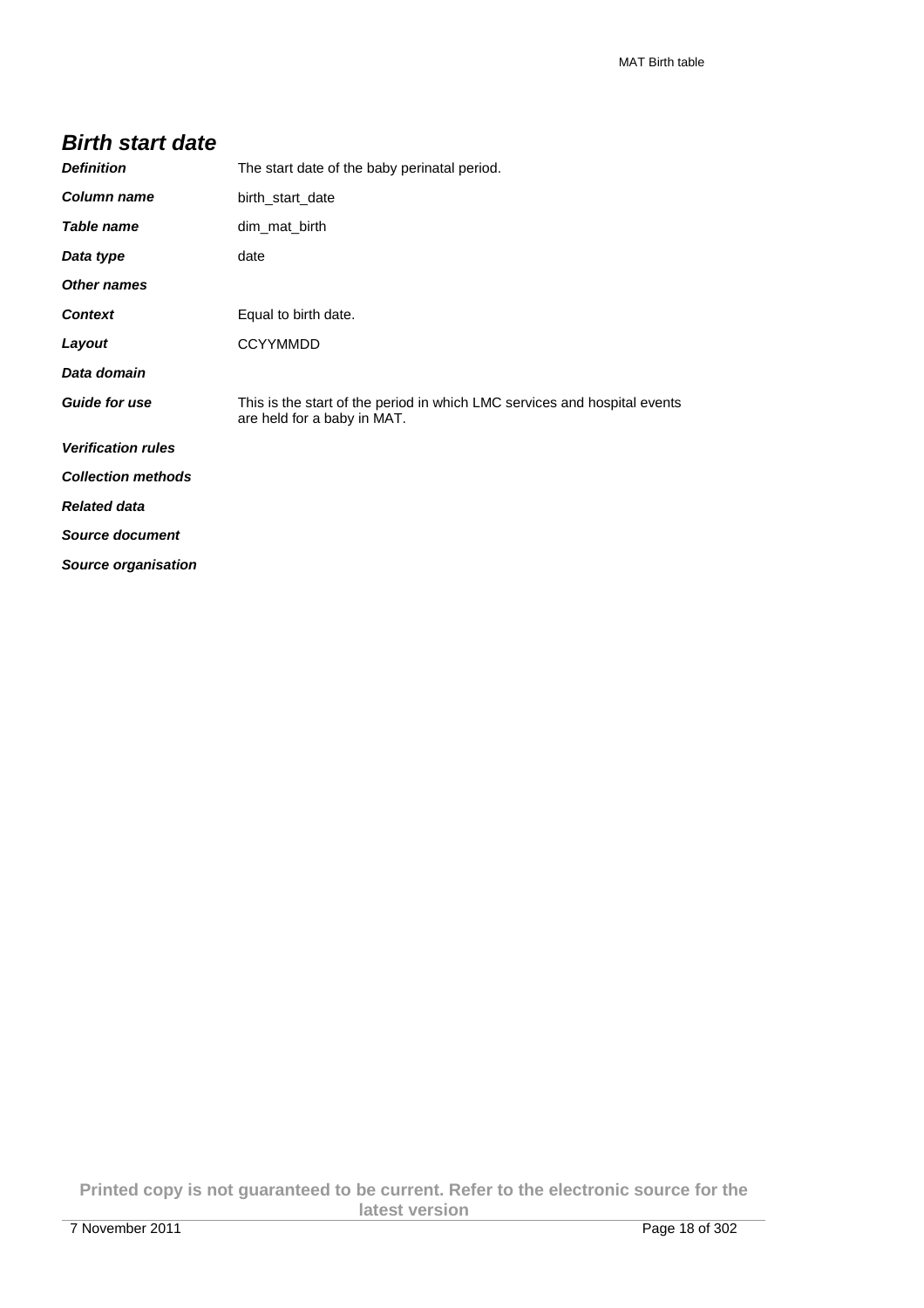#### **Date of birth**

| <b>Definition</b>          | Date of birth of the baby |
|----------------------------|---------------------------|
| Column name                | date of birth             |
| Table name                 | dim mat birth             |
| Data type                  | date                      |
| Other names                |                           |
| <b>Context</b>             |                           |
| Layout                     | <b>CCYYMMDD</b>           |
| Data domain                |                           |
| <b>Guide for use</b>       |                           |
| <b>Verification rules</b>  |                           |
| <b>Collection methods</b>  |                           |
| <b>Related data</b>        |                           |
| Source document            |                           |
| <b>Source organisation</b> |                           |

**Printed copy is not guaranteed to be current. Refer to the electronic source for the latest version**  7 November 2011 Page 19 of 302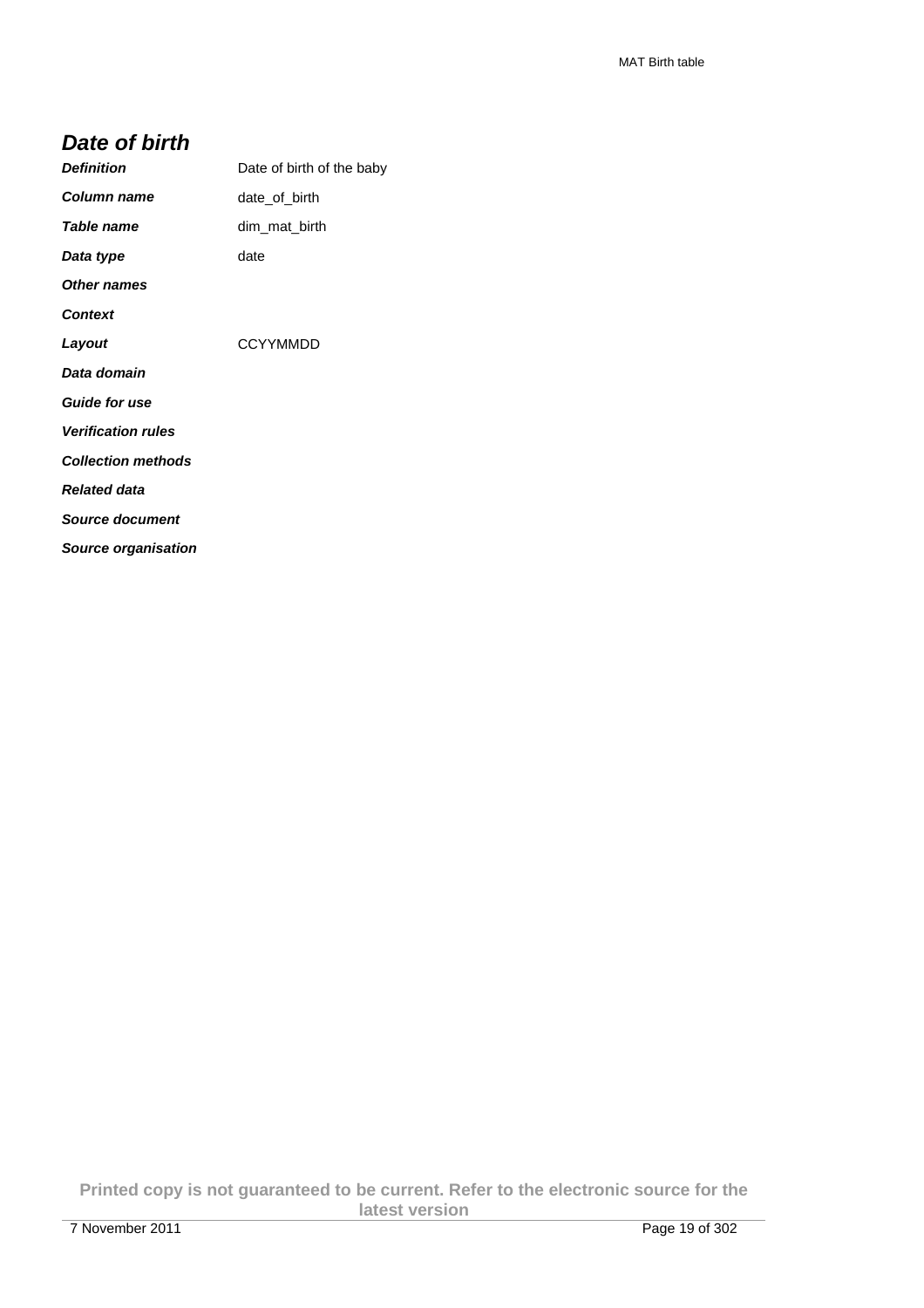## **MAT birth key**

| <b>Definition</b>         | Generated artificial key for the MAT Birth table                                                                                                                                                 |  |
|---------------------------|--------------------------------------------------------------------------------------------------------------------------------------------------------------------------------------------------|--|
| Column name               | dim_mat_birth_key                                                                                                                                                                                |  |
| Table name                | dim_mat_birth                                                                                                                                                                                    |  |
| Data type                 | number(38)                                                                                                                                                                                       |  |
| <b>Other names</b>        |                                                                                                                                                                                                  |  |
| <b>Context</b>            |                                                                                                                                                                                                  |  |
| Layout                    |                                                                                                                                                                                                  |  |
| Data domain               |                                                                                                                                                                                                  |  |
| <b>Guide for use</b>      | Uniquely identifies a baby in MAT. One to one relationship with NHI as<br>each baby only in MAT once. Birth key can change upon MAT load so<br>should not be used as the only unique identifier. |  |
| <b>Verification rules</b> |                                                                                                                                                                                                  |  |
| <b>Collection methods</b> |                                                                                                                                                                                                  |  |
| <b>Related data</b>       |                                                                                                                                                                                                  |  |
| <b>Source document</b>    |                                                                                                                                                                                                  |  |
| Source organisation       |                                                                                                                                                                                                  |  |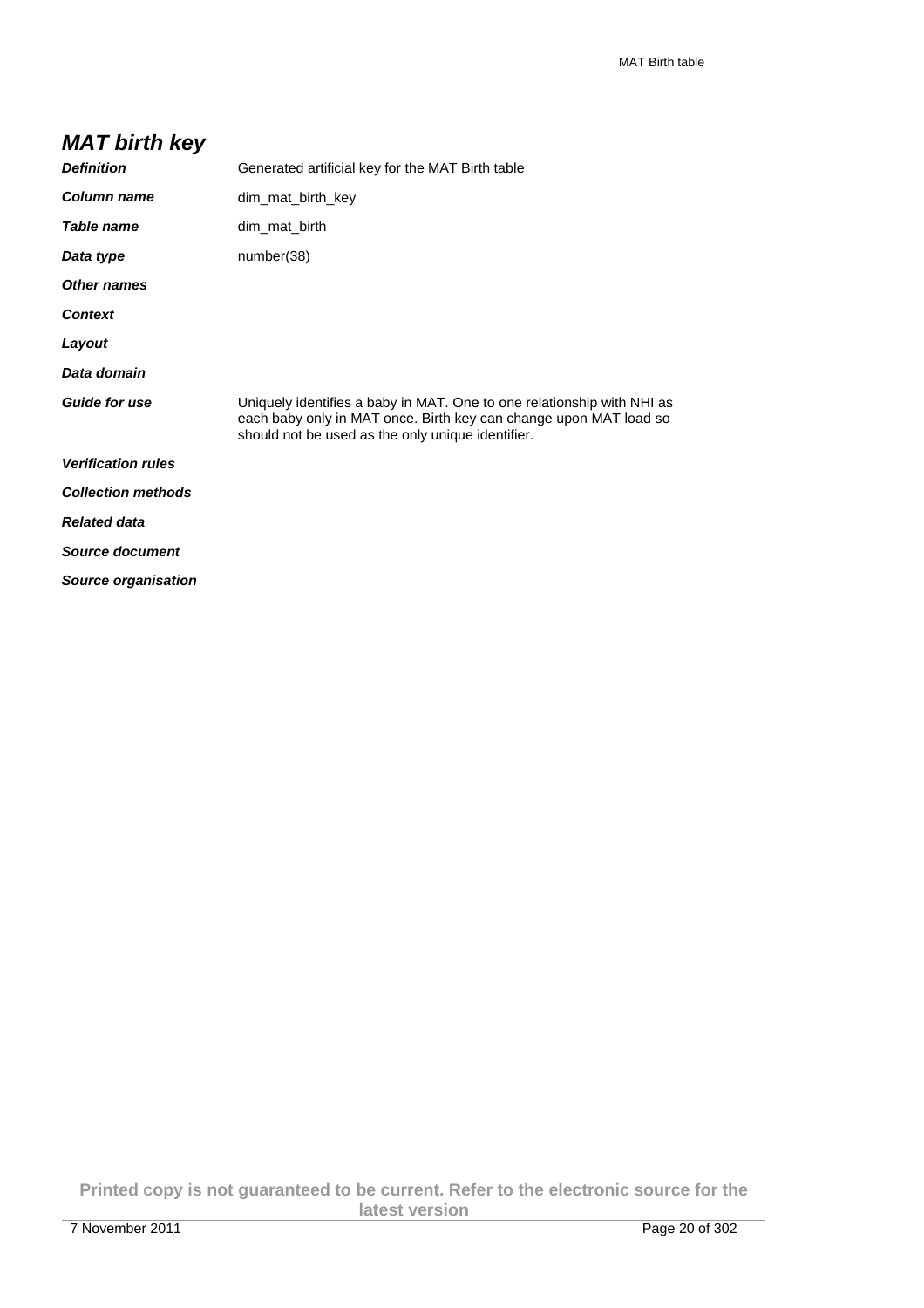## **MAT pregnancy key**

| <b>Definition</b>         | A unique key to identify a pregnancy                                                                                                                        |  |
|---------------------------|-------------------------------------------------------------------------------------------------------------------------------------------------------------|--|
| Column name               | dim mat pregnancy key                                                                                                                                       |  |
| Table name                | dim_mat_birth                                                                                                                                               |  |
| Data type                 | number(38)                                                                                                                                                  |  |
| <b>Other names</b>        |                                                                                                                                                             |  |
| <b>Context</b>            |                                                                                                                                                             |  |
| Layout                    |                                                                                                                                                             |  |
| Data domain               |                                                                                                                                                             |  |
| <b>Guide for use</b>      | Uniquely identifies a distinct pregnancy in MAT. May have a many-to-<br>one relationship with NHI as a woman may have more than one<br>pregnancy over time. |  |
|                           | Pregnancy key is generated from NHI and delivery date but can change<br>upon MAT load so should not be used as the only unique identifier.                  |  |
|                           | Pregnancy key is held against all claim records and hospital events<br>occurring within the pregnancy start date and pregnancy end date.                    |  |
| <b>Verification rules</b> |                                                                                                                                                             |  |
| <b>Collection methods</b> |                                                                                                                                                             |  |
| <b>Related data</b>       |                                                                                                                                                             |  |
| Source document           |                                                                                                                                                             |  |
| Source organisation       |                                                                                                                                                             |  |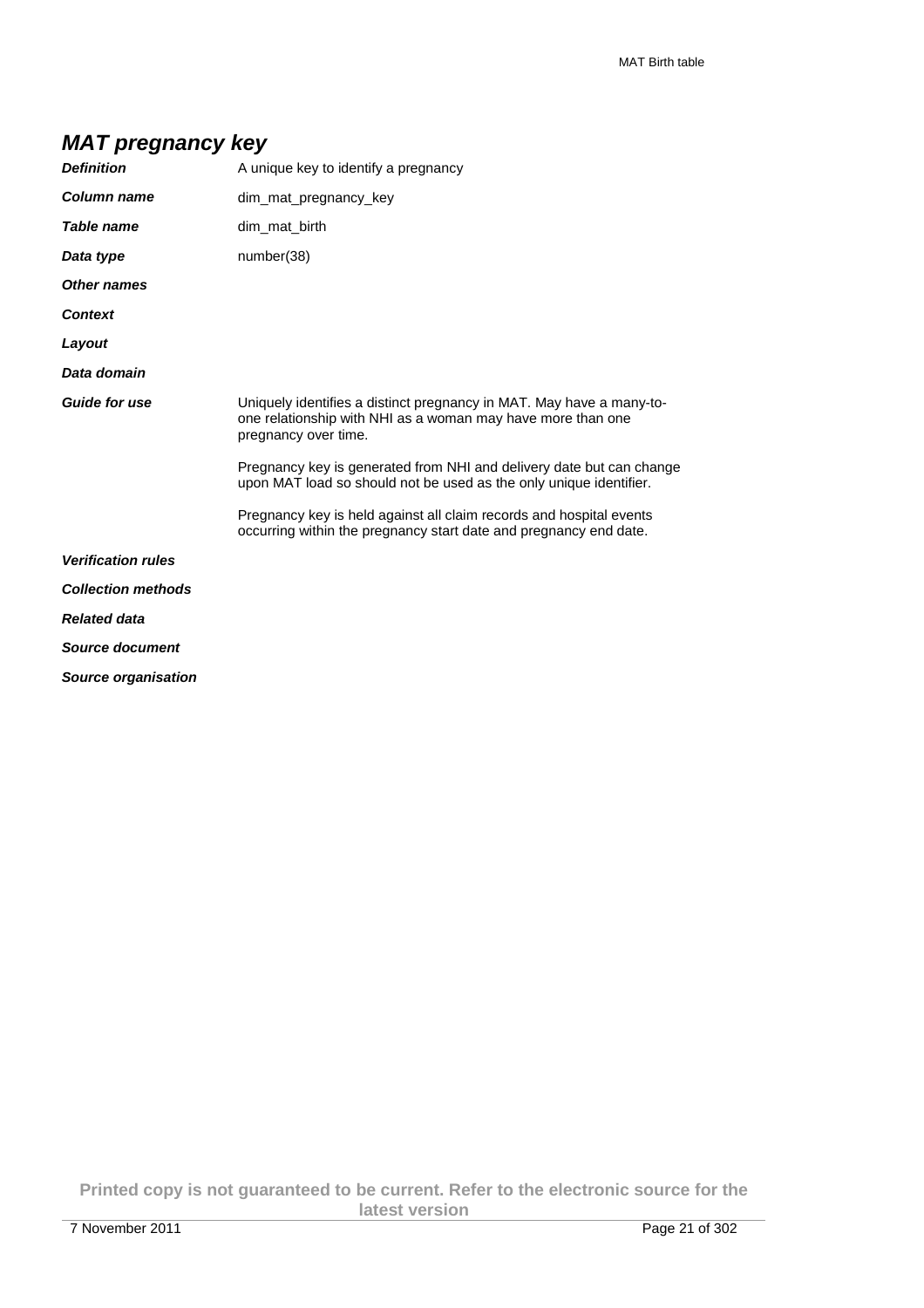# **MAT Claim Activity table**

| Table name              | dim_mat_claim_activity                                                          |
|-------------------------|---------------------------------------------------------------------------------|
| <b>Definition</b>       | A reference table containing a list of claim activity codes and<br>descriptions |
| <b>Primary key</b>      | dim mat claim activity key                                                      |
| <b>Business key</b>     | <b>Activity Code</b>                                                            |
| <b>Guide for use</b>    |                                                                                 |
| <b>Relational rules</b> |                                                                                 |
| Data content            |                                                                                 |
|                         |                                                                                 |

**Printed copy is not guaranteed to be current. Refer to the electronic source for the latest version**  7 November 2011 Page 22 of 302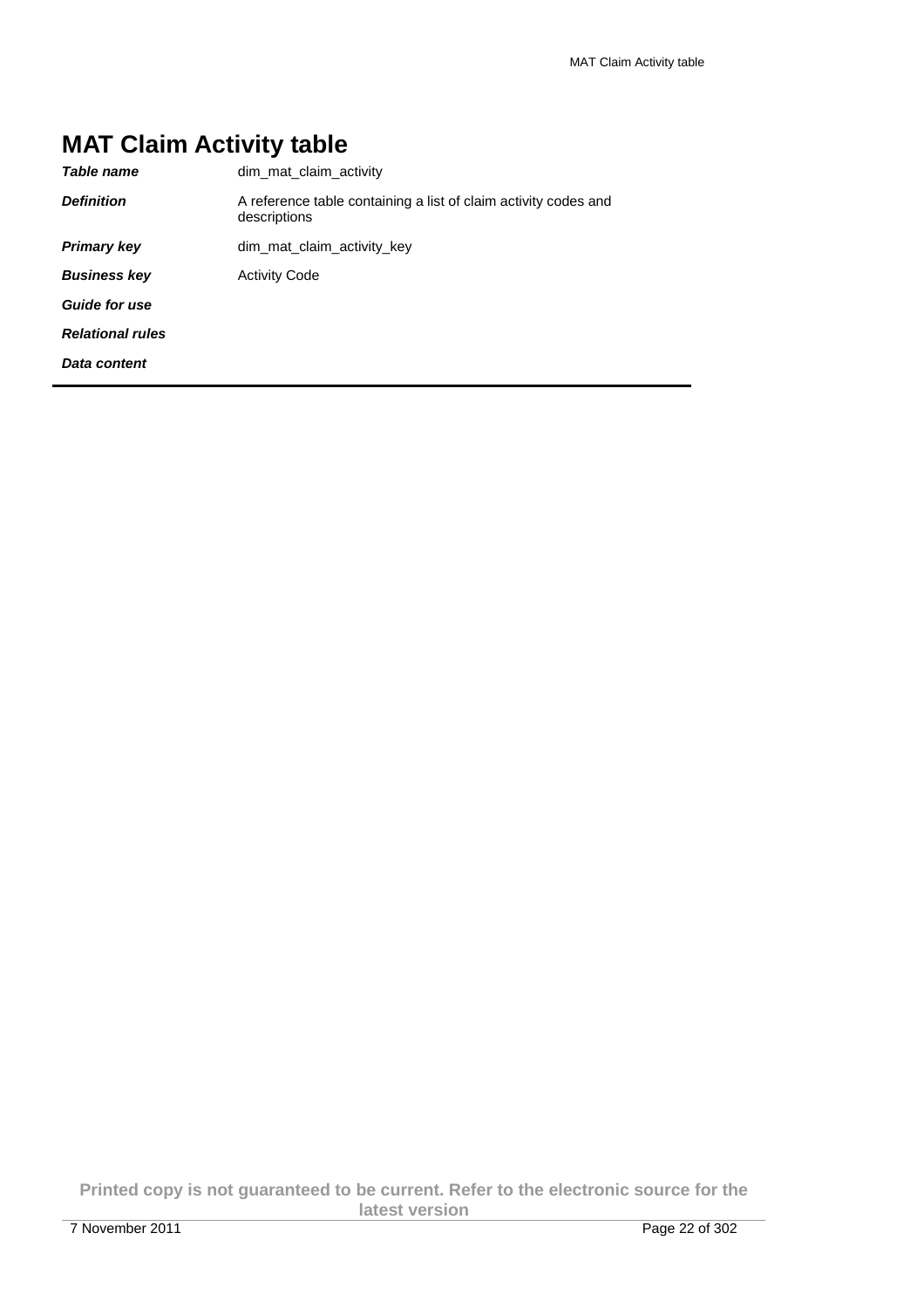## **Activity Code**

| <b>Definition</b>          | Activity code is the concatenated service code and service item from<br>Claims data.                                                                                      |  |
|----------------------------|---------------------------------------------------------------------------------------------------------------------------------------------------------------------------|--|
| Column name                | activity_code                                                                                                                                                             |  |
| <b>Table name</b>          | dim mat claim activity                                                                                                                                                    |  |
| Data type                  | varchar $2(5)$                                                                                                                                                            |  |
| Other names                |                                                                                                                                                                           |  |
| <b>Context</b>             |                                                                                                                                                                           |  |
| Layout                     |                                                                                                                                                                           |  |
| Data domain                | See the Activity code table on the Ministry of Health web site at<br>http://www.nzhis.govt.nz/moh.nsf/pagesns/47. For further information<br>contact Analytical Services. |  |
| <b>Guide for use</b>       | Activity codes change at July 2007 where the Section 88 Notice was<br>revised.                                                                                            |  |
|                            | Each claim module may generate multiple activities. An activity can be<br>a service, a count or a record of clinical information.                                         |  |
| <b>Verification rules</b>  |                                                                                                                                                                           |  |
| <b>Collection methods</b>  |                                                                                                                                                                           |  |
| <b>Related data</b>        |                                                                                                                                                                           |  |
| Source document            |                                                                                                                                                                           |  |
| <b>Source organisation</b> |                                                                                                                                                                           |  |
|                            |                                                                                                                                                                           |  |

**Printed copy is not guaranteed to be current. Refer to the electronic source for the latest version**  7 November 2011 Page 23 of 302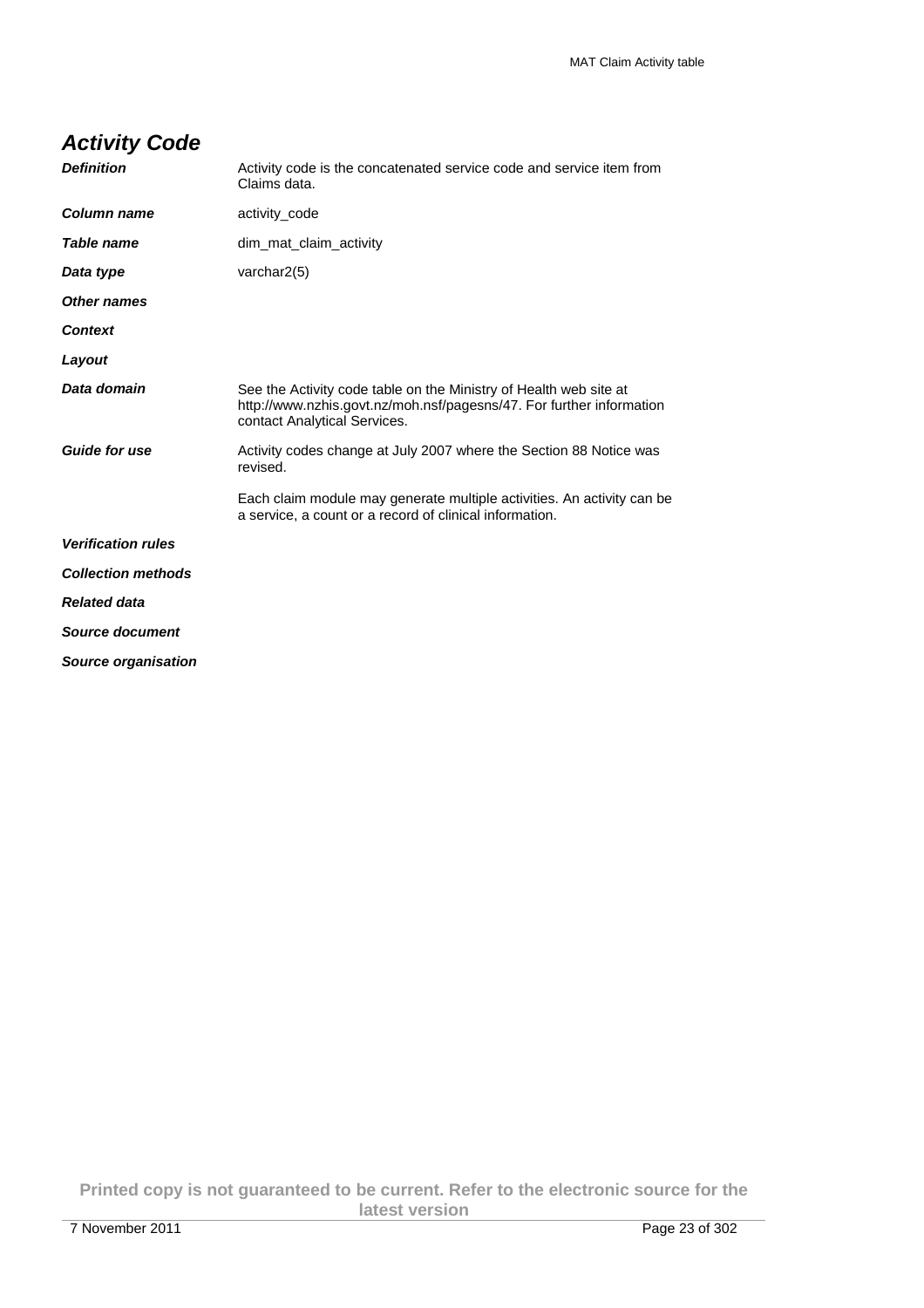|  | <b>Activity Description</b> |
|--|-----------------------------|
|--|-----------------------------|

| <b>Definition</b>         | Text description of Activity code.                                                                                                                                        |  |
|---------------------------|---------------------------------------------------------------------------------------------------------------------------------------------------------------------------|--|
| Column name               | activity_description                                                                                                                                                      |  |
| Table name                | dim_mat_claim_activity                                                                                                                                                    |  |
| Data type                 | varchar2(50)                                                                                                                                                              |  |
| Other names               |                                                                                                                                                                           |  |
| <b>Context</b>            |                                                                                                                                                                           |  |
| Layout                    |                                                                                                                                                                           |  |
| Data domain               | See the Activity code table on the Ministry of Health web site at<br>http://www.nzhis.govt.nz/moh.nsf/pagesns/47. For further information<br>contact Analytical Services. |  |
| <b>Guide for use</b>      |                                                                                                                                                                           |  |
| <b>Verification rules</b> |                                                                                                                                                                           |  |
| <b>Collection methods</b> |                                                                                                                                                                           |  |
| <b>Related data</b>       |                                                                                                                                                                           |  |
| Source document           |                                                                                                                                                                           |  |
| Source organisation       |                                                                                                                                                                           |  |

**Printed copy is not guaranteed to be current. Refer to the electronic source for the latest version**  7 November 2011 Page 24 of 302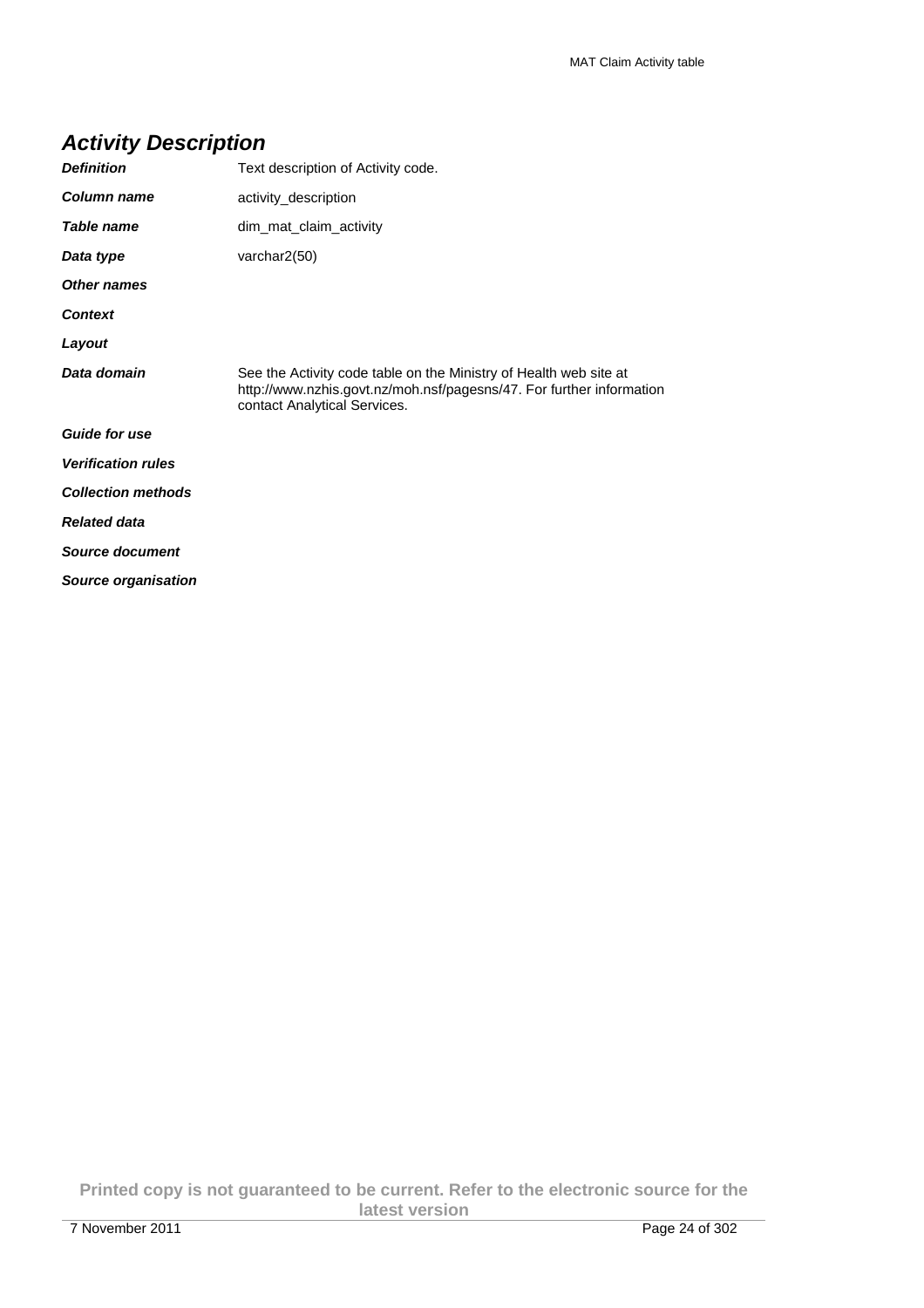# **MAT Claim Item Status table**

| <b>Table name</b>       | dim mat claim item status                                                                                           |  |
|-------------------------|---------------------------------------------------------------------------------------------------------------------|--|
| <b>Definition</b>       | A reference table containing a list of claim status codes and and item<br>status codes including their descriptions |  |
| <b>Primary key</b>      | dim mat claim item status                                                                                           |  |
| <b>Business key</b>     | Claim status code<br>Item status code                                                                               |  |
| <b>Guide for use</b>    | Used to identify and exclude claims that have not been accepted or<br>paid.                                         |  |
| <b>Relational rules</b> |                                                                                                                     |  |
| Data content            |                                                                                                                     |  |

**Printed copy is not guaranteed to be current. Refer to the electronic source for the latest version**  7 November 2011 Page 25 of 302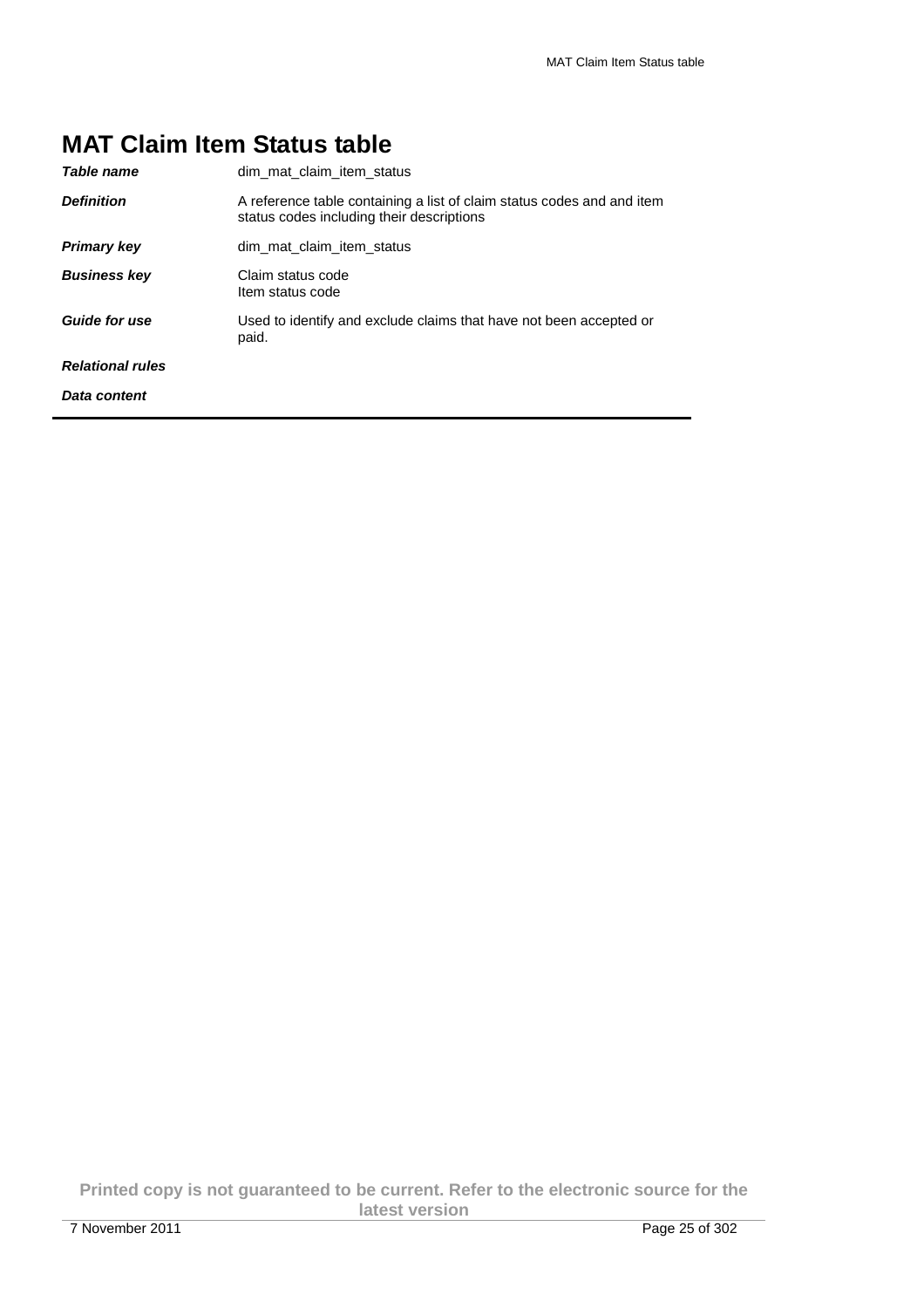| <b>Claim status code</b> |  |  |
|--------------------------|--|--|
|--------------------------|--|--|

| <b>Definition</b>         | The payment status code of the entire module claim.                                                                                                                                |  |
|---------------------------|------------------------------------------------------------------------------------------------------------------------------------------------------------------------------------|--|
| Column name               | claim_status_code                                                                                                                                                                  |  |
| <b>Table name</b>         | dim_mat_claim_item_status                                                                                                                                                          |  |
| Data type                 | varchar $2(3)$                                                                                                                                                                     |  |
| <b>Other names</b>        |                                                                                                                                                                                    |  |
| <b>Context</b>            |                                                                                                                                                                                    |  |
| Layout                    |                                                                                                                                                                                    |  |
| Data domain               | See the Claim Item Status code table on the Ministry of Health web site<br>at http://www.nzhis.govt.nz/moh.nsf/pagesns/47. For further information<br>contact Analytical Services. |  |
| <b>Guide for use</b>      |                                                                                                                                                                                    |  |
| <b>Verification rules</b> |                                                                                                                                                                                    |  |
| <b>Collection methods</b> |                                                                                                                                                                                    |  |
| <b>Related data</b>       |                                                                                                                                                                                    |  |
| <b>Source document</b>    |                                                                                                                                                                                    |  |
| Source organisation       |                                                                                                                                                                                    |  |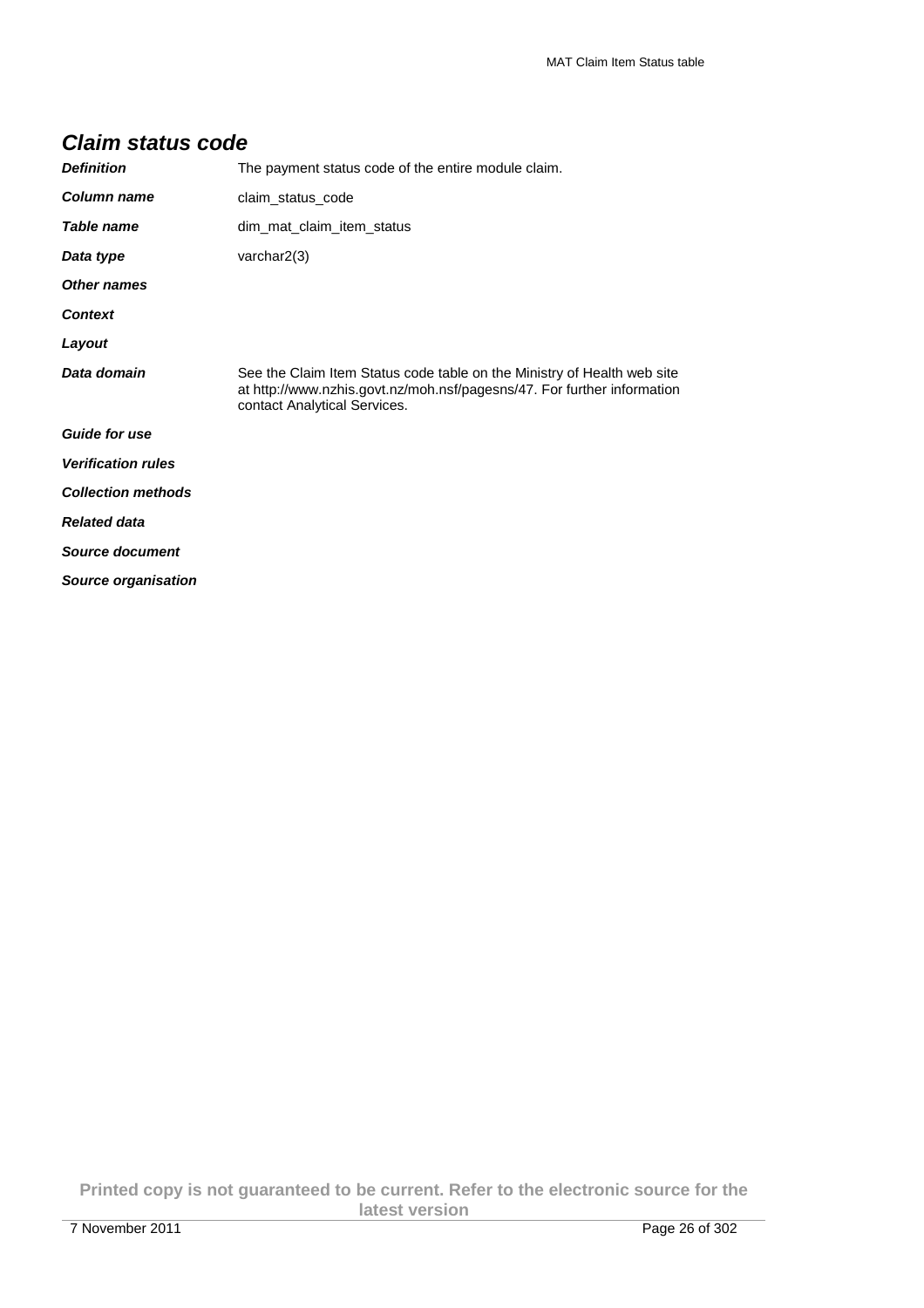| Claim status name         |                                                                                                                                                                                    |
|---------------------------|------------------------------------------------------------------------------------------------------------------------------------------------------------------------------------|
| <b>Definition</b>         | The payment status of the entire module claim.                                                                                                                                     |
| Column name               | claim_status_name                                                                                                                                                                  |
| <b>Table name</b>         | dim mat claim item status                                                                                                                                                          |
| Data type                 | varchar $2(20)$                                                                                                                                                                    |
| Other names               |                                                                                                                                                                                    |
| <b>Context</b>            |                                                                                                                                                                                    |
| Layout                    |                                                                                                                                                                                    |
| Data domain               | See the Claim Item Status code table on the Ministry of Health web site<br>at http://www.nzhis.govt.nz/moh.nsf/pagesns/47. For further information<br>contact Analytical Services. |
| <b>Guide for use</b>      |                                                                                                                                                                                    |
| <b>Verification rules</b> |                                                                                                                                                                                    |
| <b>Collection methods</b> |                                                                                                                                                                                    |
| <b>Related data</b>       |                                                                                                                                                                                    |

## **Claim status name**

**Source document** 

**Source organisation**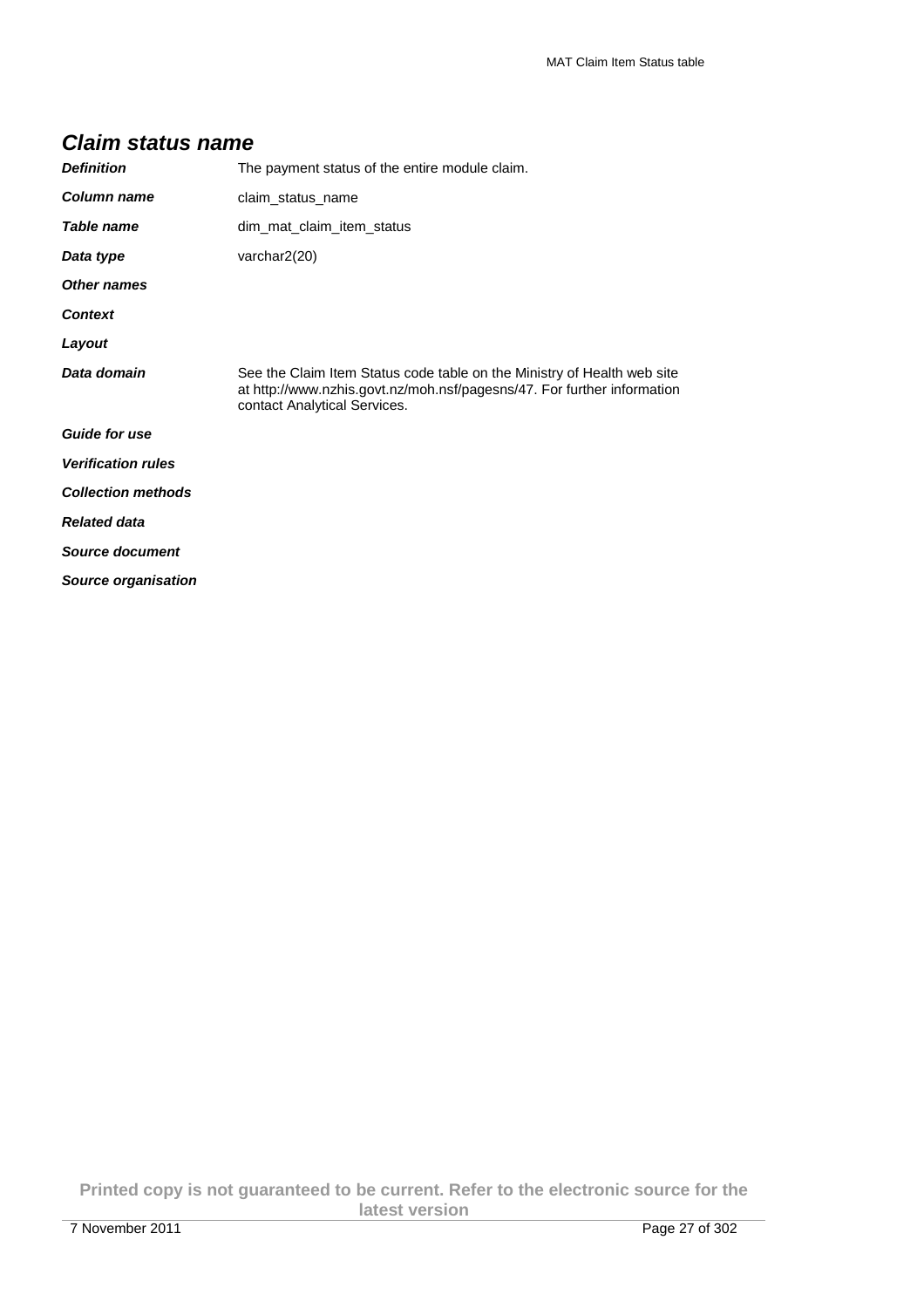| <b>Definition</b>         | The payment status code of items within the module claim.                                                                                                                          |
|---------------------------|------------------------------------------------------------------------------------------------------------------------------------------------------------------------------------|
| Column name               | item_status_code                                                                                                                                                                   |
| Table name                | dim mat claim item status                                                                                                                                                          |
| Data type                 | varchar $2(3)$                                                                                                                                                                     |
| <b>Other names</b>        |                                                                                                                                                                                    |
| <b>Context</b>            |                                                                                                                                                                                    |
| Layout                    |                                                                                                                                                                                    |
| Data domain               | See the Claim Item Status code table on the Ministry of Health web site<br>at http://www.nzhis.govt.nz/moh.nsf/pagesns/47. For further information<br>contact Analytical Services. |
| <b>Guide for use</b>      |                                                                                                                                                                                    |
| <b>Verification rules</b> |                                                                                                                                                                                    |
| <b>Collection methods</b> |                                                                                                                                                                                    |
| <b>Related data</b>       |                                                                                                                                                                                    |
| <b>Source document</b>    |                                                                                                                                                                                    |
| Source organisation       |                                                                                                                                                                                    |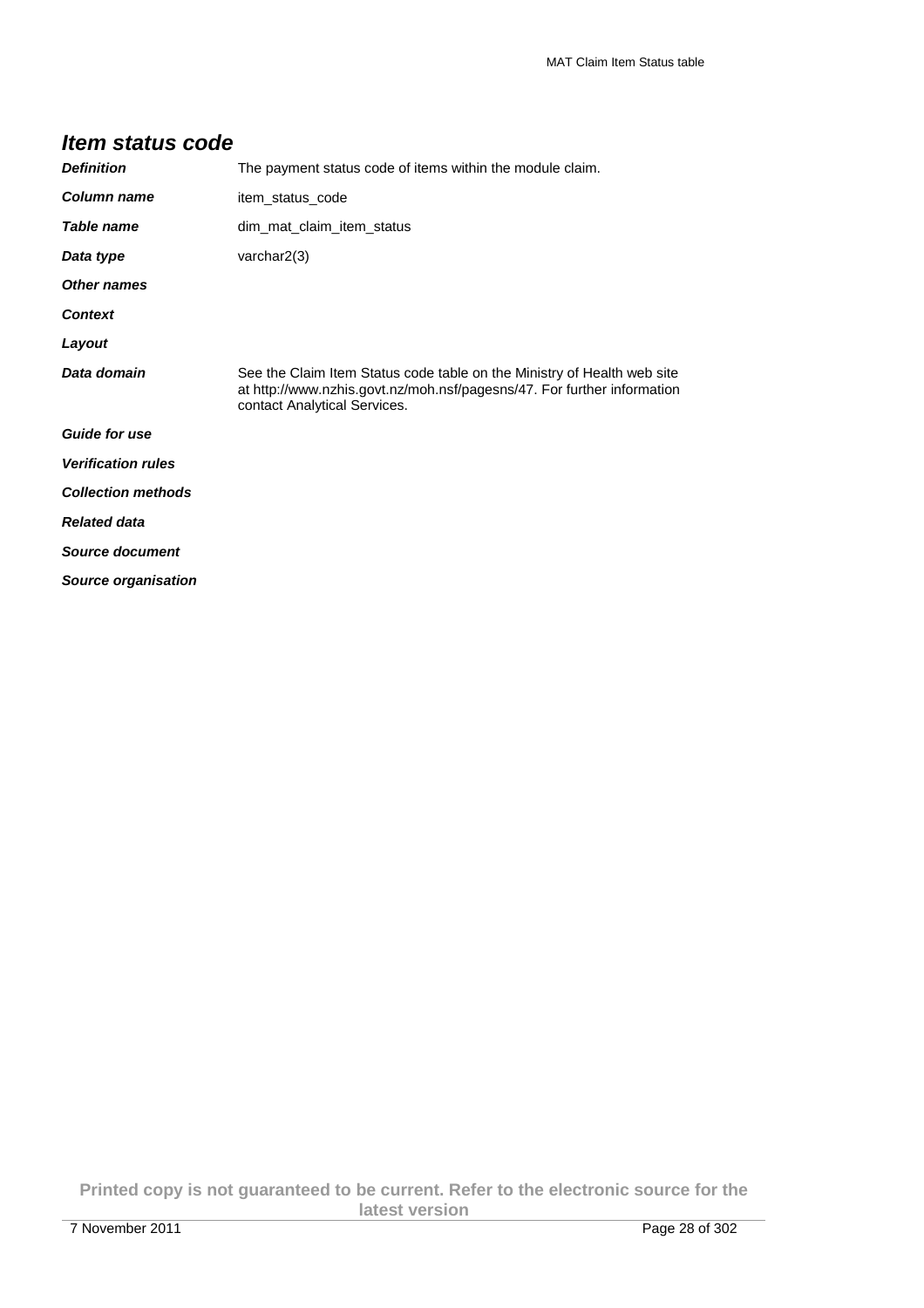| <b>Definition</b>         | The payment status of items within the module claim.                                                                                                                               |  |
|---------------------------|------------------------------------------------------------------------------------------------------------------------------------------------------------------------------------|--|
| Column name               | item_status_name                                                                                                                                                                   |  |
| Table name                | dim mat claim item status                                                                                                                                                          |  |
| Data type                 | varchar $2(20)$                                                                                                                                                                    |  |
| Other names               |                                                                                                                                                                                    |  |
| <b>Context</b>            |                                                                                                                                                                                    |  |
| Layout                    |                                                                                                                                                                                    |  |
| Data domain               | See the Claim Item Status code table on the Ministry of Health web site<br>at http://www.nzhis.govt.nz/moh.nsf/pagesns/47. For further information<br>contact Analytical Services. |  |
| <b>Guide for use</b>      |                                                                                                                                                                                    |  |
| <b>Verification rules</b> |                                                                                                                                                                                    |  |
| <b>Collection methods</b> |                                                                                                                                                                                    |  |
| <b>Related data</b>       |                                                                                                                                                                                    |  |
| <b>Source document</b>    |                                                                                                                                                                                    |  |
| Source organisation       |                                                                                                                                                                                    |  |

#### **Printed copy is not guaranteed to be current. Refer to the electronic source for the latest version**  7 November 2011 Page 29 of 302

**Item status name**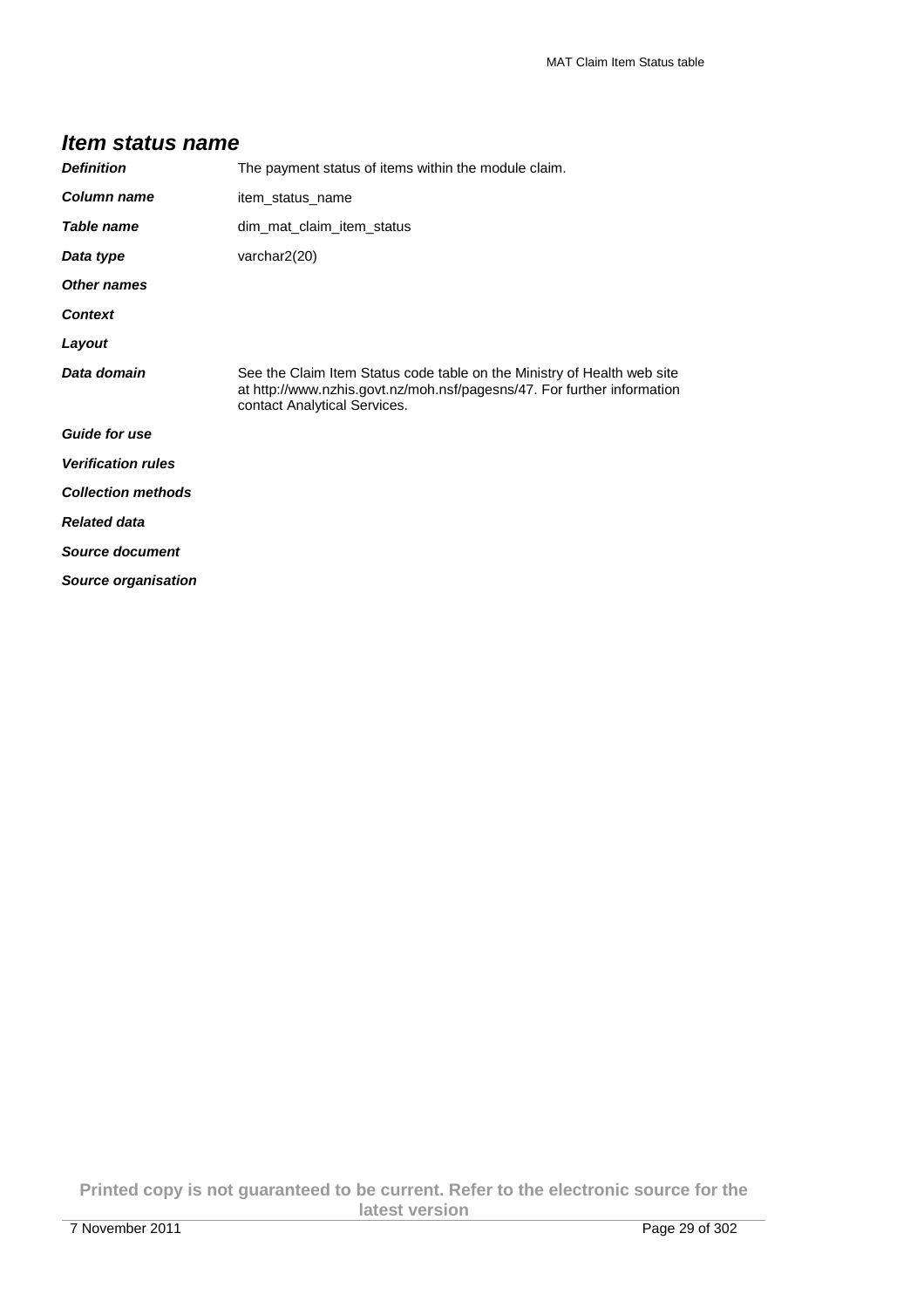# **MAT HBL Provider table**

| Table name              | dim mat hbl provider                                                                                            |
|-------------------------|-----------------------------------------------------------------------------------------------------------------|
| <b>Definition</b>       | A reference table containing provider information where the claim is<br>held in the HBL legacy system.          |
| <b>Primary key</b>      | dim mat provider type key, dim mat provider occ key, provider id,<br>provider_type_id, dim_mat_hbl_provider_key |
| <b>Business kev</b>     |                                                                                                                 |
| Guide for use           | Historic only (to 2004). Will not be updated.                                                                   |
| <b>Relational rules</b> |                                                                                                                 |
| Data content            |                                                                                                                 |
|                         |                                                                                                                 |

**Printed copy is not guaranteed to be current. Refer to the electronic source for the latest version**  7 November 2011 Page 30 of 302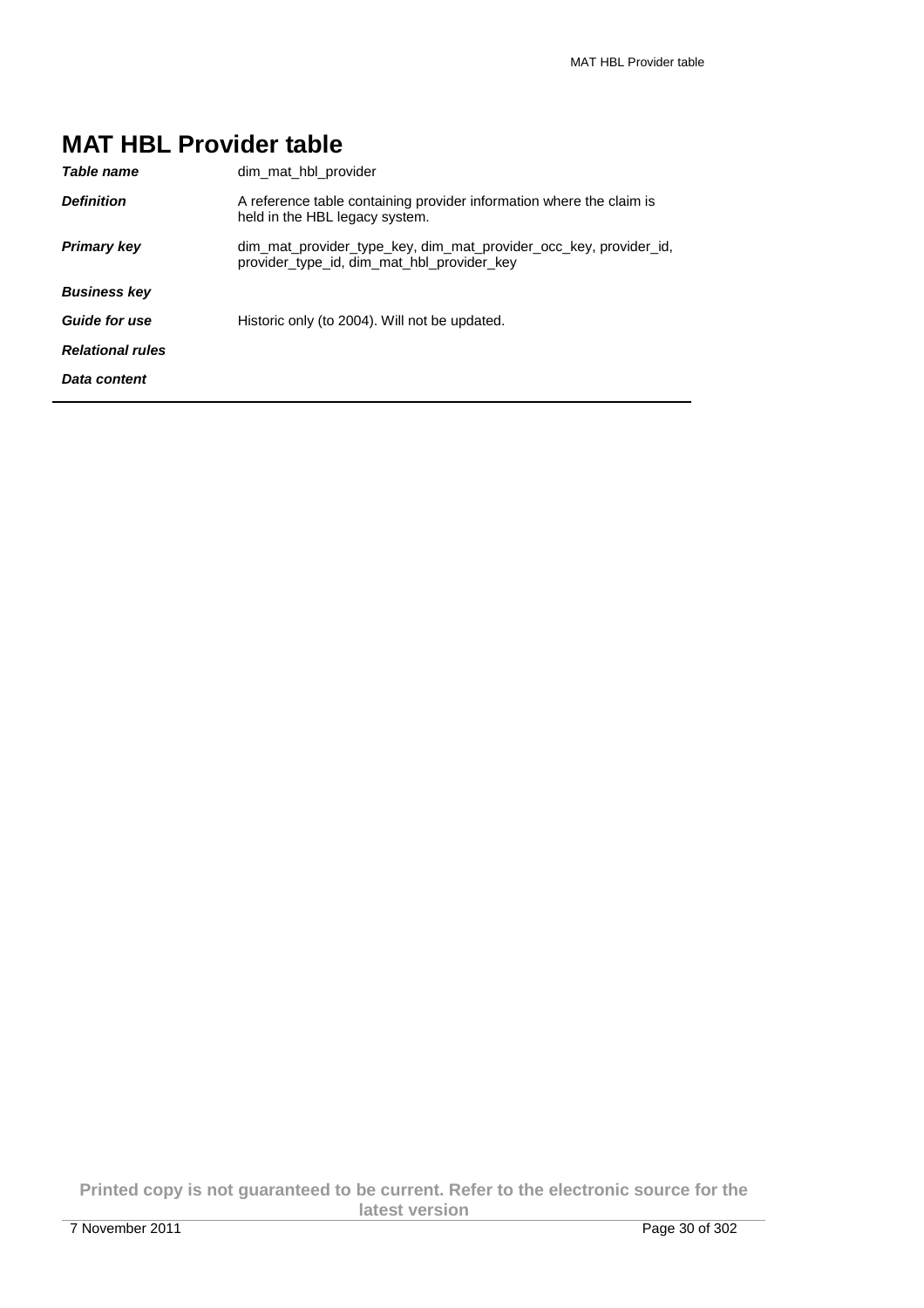## **Occupation ID**

| <b>Definition</b>         | A unique identifier for the occupation of the provider.                                                                                                                    |  |
|---------------------------|----------------------------------------------------------------------------------------------------------------------------------------------------------------------------|--|
| <b>Column name</b>        | occupation_id                                                                                                                                                              |  |
| Table name                | dim_mat_hbl_provider                                                                                                                                                       |  |
| Data type                 | varchar2(2)                                                                                                                                                                |  |
| <b>Other names</b>        |                                                                                                                                                                            |  |
| <b>Context</b>            |                                                                                                                                                                            |  |
| Layout                    | AA                                                                                                                                                                         |  |
| Data domain               | Anaesthetist<br>AN.<br><b>General Practitioner</b><br>GP -<br>GO GP Dip Obst<br>MW Midwife<br>Obstetrician<br>OB<br>Paediatrician<br>PD.<br>Radiologist<br>RD.<br>XX Other |  |
| <b>Guide for use</b>      |                                                                                                                                                                            |  |
| <b>Verification rules</b> |                                                                                                                                                                            |  |
| <b>Collection methods</b> |                                                                                                                                                                            |  |

**Related data** 

**Source document** 

**Source organisation** 

**Printed copy is not guaranteed to be current. Refer to the electronic source for the latest version**  7 November 2011 Page 31 of 302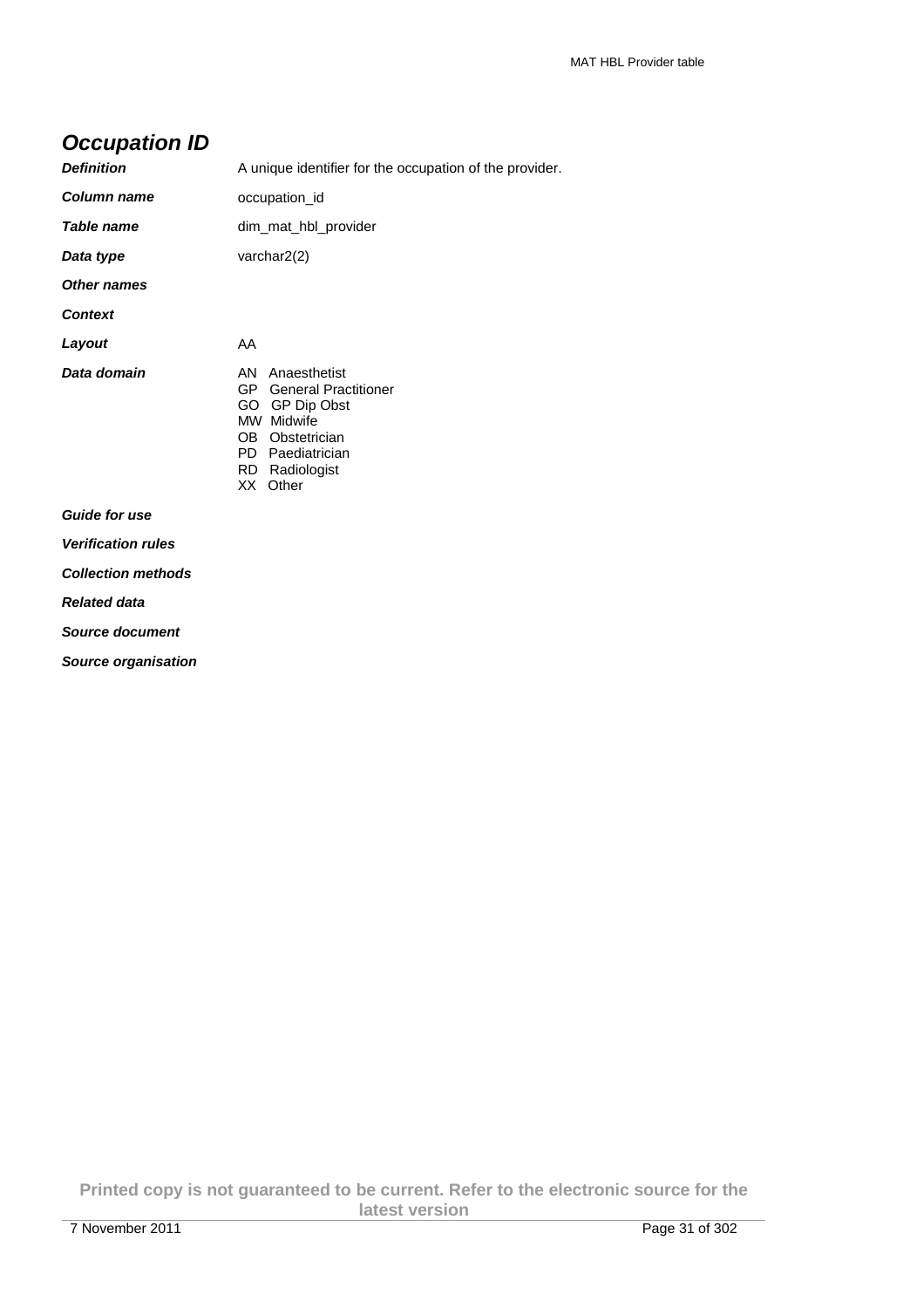#### **Provider ID**

**Source organisation** 

| Column name               | provider id          |
|---------------------------|----------------------|
| Table name                | dim_mat_hbl_provider |
| Data type                 | varchar2(7)          |
| <b>Other names</b>        |                      |
| <b>Context</b>            |                      |
| Layout                    |                      |
| Data domain               |                      |
| <b>Guide for use</b>      |                      |
| <b>Verification rules</b> |                      |
| <b>Collection methods</b> |                      |
| <b>Related data</b>       |                      |
| <b>Source document</b>    |                      |

**Printed copy is not guaranteed to be current. Refer to the electronic source for the latest version**  7 November 2011 Page 32 of 302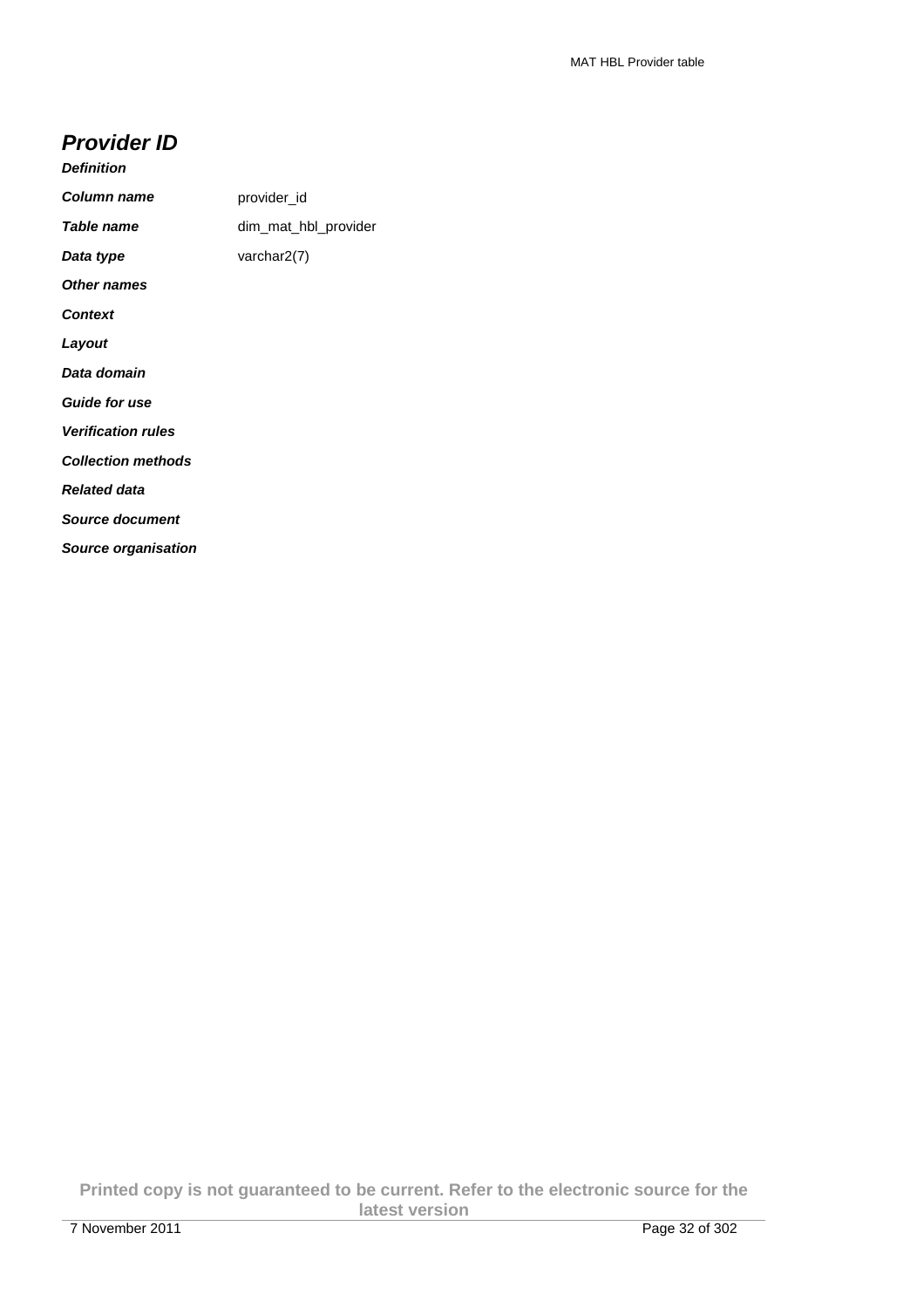#### **Provider status**

**Source organisation** 

|  | <b>Definition</b> |  |
|--|-------------------|--|
|  |                   |  |

| Column name               | provider_status      |
|---------------------------|----------------------|
| Table name                | dim mat hbl provider |
| Data type                 | varchar2(2)          |
| Other names               |                      |
| <b>Context</b>            |                      |
| Layout                    |                      |
| Data domain               |                      |
| <b>Guide for use</b>      |                      |
| <b>Verification rules</b> |                      |
| <b>Collection methods</b> |                      |
| <b>Related data</b>       |                      |
| Source document           |                      |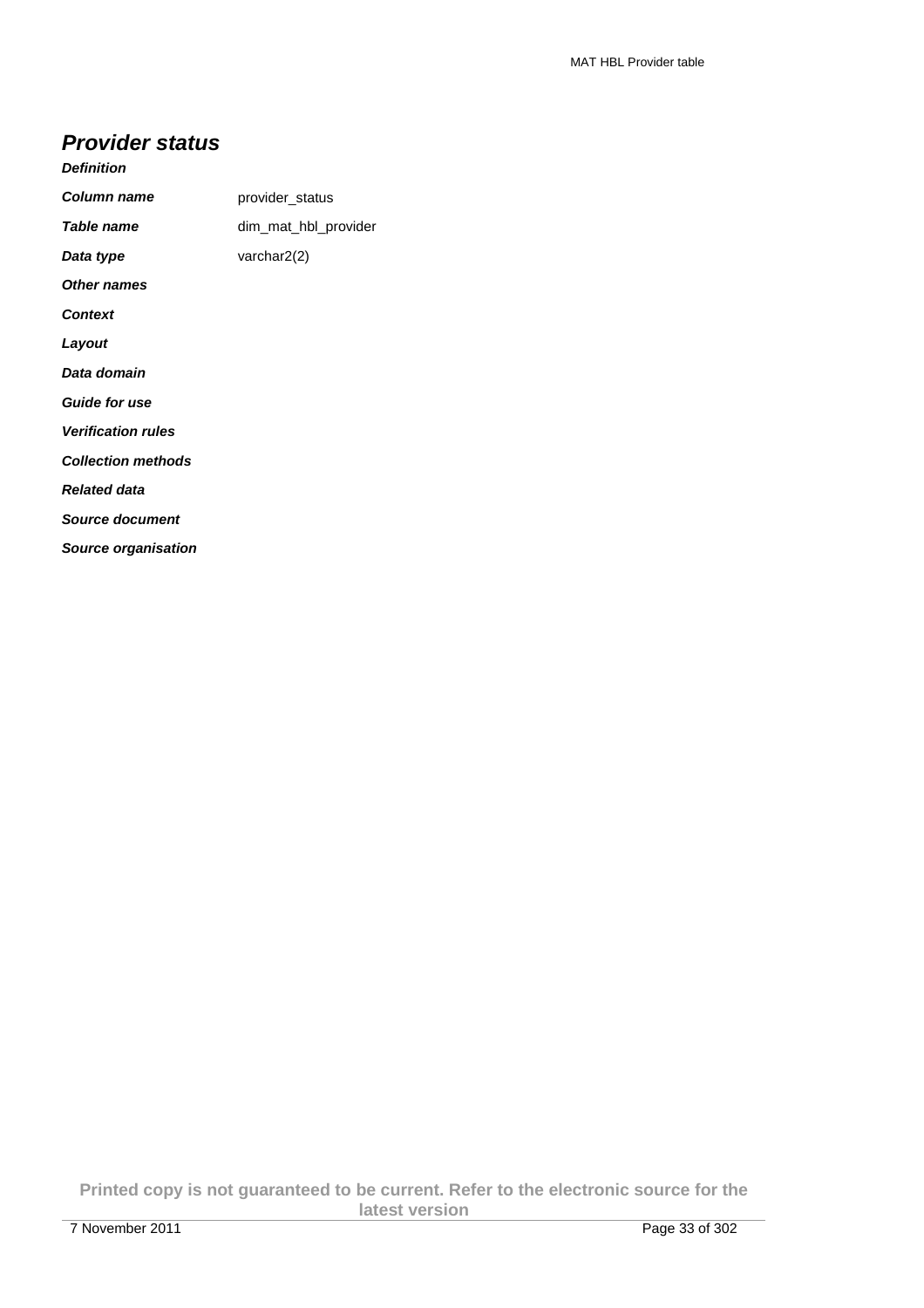## **Provider type ID**

**Source organisation** 

| Table name<br>dim_mat_hbl_provider<br>varchar2(2)<br><b>Context</b><br><b>Guide for use</b><br><b>Verification rules</b> | Column name               | provider_type_id |
|--------------------------------------------------------------------------------------------------------------------------|---------------------------|------------------|
|                                                                                                                          |                           |                  |
|                                                                                                                          | Data type                 |                  |
|                                                                                                                          | Other names               |                  |
|                                                                                                                          |                           |                  |
|                                                                                                                          | Layout                    |                  |
|                                                                                                                          | Data domain               |                  |
|                                                                                                                          |                           |                  |
|                                                                                                                          |                           |                  |
|                                                                                                                          | <b>Collection methods</b> |                  |
|                                                                                                                          | <b>Related data</b>       |                  |
|                                                                                                                          | Source document           |                  |

**Printed copy is not guaranteed to be current. Refer to the electronic source for the latest version**  7 November 2011 Page 34 of 302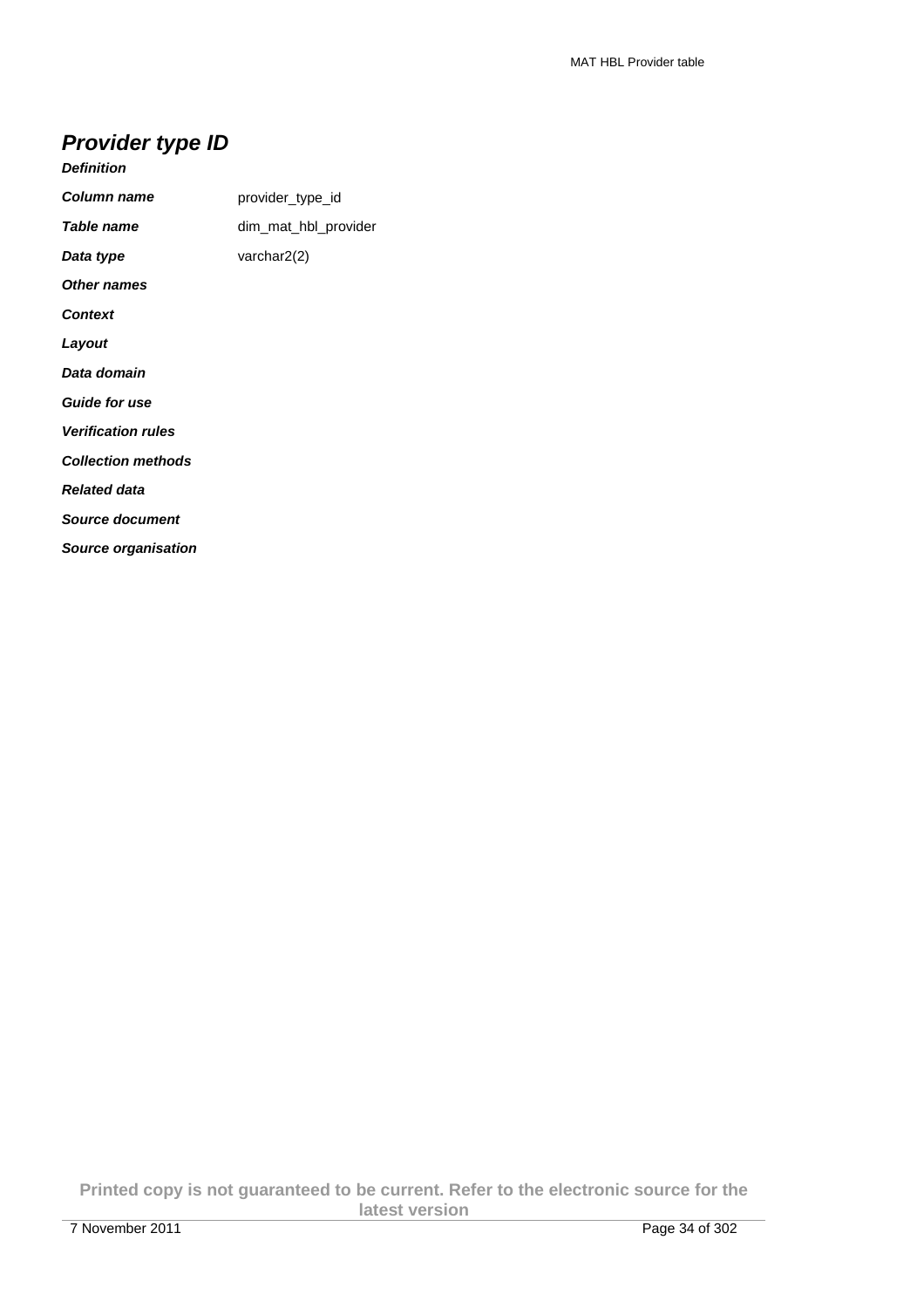|  | <b>MAT Pregnancy table</b> |  |
|--|----------------------------|--|
|--|----------------------------|--|

| Table name              | dim mat pregnancy                                                                                                                                                                                                                                                                                                 |
|-------------------------|-------------------------------------------------------------------------------------------------------------------------------------------------------------------------------------------------------------------------------------------------------------------------------------------------------------------|
| <b>Definition</b>       | This table contains a record for each unique pregnancy                                                                                                                                                                                                                                                            |
| <b>Primary key</b>      | dim mat pregnancy key                                                                                                                                                                                                                                                                                             |
| <b>Business key</b>     | MAT pregnancy key                                                                                                                                                                                                                                                                                                 |
| <b>Guide for use</b>    | Pregnancy key is assigned on identification of a delivery in one or more<br>source systems. Women who receive antenatal services but do not<br>have delivery services or a known baby are not assigned a pregnancy<br>key in MAT and can be identified in this table by HCU and a pregnancy<br>key equal to zero. |
| <b>Relational rules</b> | This table is linked to the following tables<br><b>MAT Birth</b><br>Fact MAT Aggregate Birth<br>Fact MAT Aggregate Pregnancy<br>$\bullet$                                                                                                                                                                         |
| Data content            |                                                                                                                                                                                                                                                                                                                   |

**Printed copy is not guaranteed to be current. Refer to the electronic source for the latest version**  7 November 2011 Page 35 of 302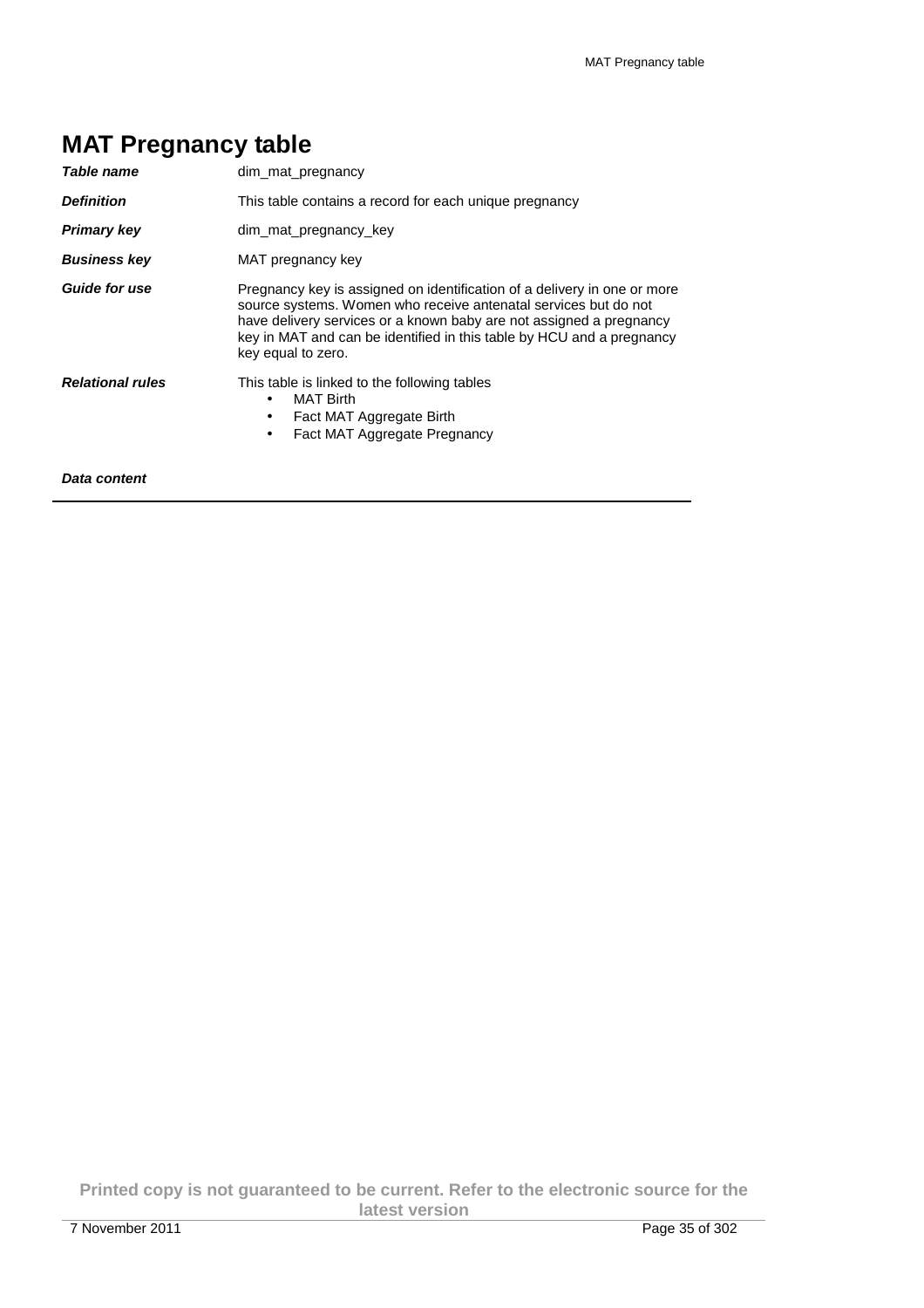# **MAT pregnancy key**

| <b>Definition</b>         | A unique key to identify a pregnancy                                                                                                                        |
|---------------------------|-------------------------------------------------------------------------------------------------------------------------------------------------------------|
| Column name               | dim_mat_pregnancy_key                                                                                                                                       |
| Table name                | dim mat pregnancy                                                                                                                                           |
| Data type                 | number(38)                                                                                                                                                  |
| <b>Other names</b>        |                                                                                                                                                             |
| <b>Context</b>            |                                                                                                                                                             |
| Layout                    |                                                                                                                                                             |
| Data domain               |                                                                                                                                                             |
| <b>Guide for use</b>      | Uniquely identifies a distinct pregnancy in MAT. May have a many-to-<br>one relationship with NHI as a woman may have more than one<br>pregnancy over time. |
|                           | Pregnancy key is generated from NHI and delivery date but can change<br>upon MAT load so should not be used as the only unique identifier.                  |
|                           | Pregnancy key is held against all claim records and hospital events<br>occurring within the pregnancy start date and pregnancy end date.                    |
| <b>Verification rules</b> |                                                                                                                                                             |
| <b>Collection methods</b> |                                                                                                                                                             |
| <b>Related data</b>       |                                                                                                                                                             |
| Source document           |                                                                                                                                                             |
| Source organisation       |                                                                                                                                                             |
|                           |                                                                                                                                                             |

**Printed copy is not guaranteed to be current. Refer to the electronic source for the latest version**  7 November 2011 Page 36 of 302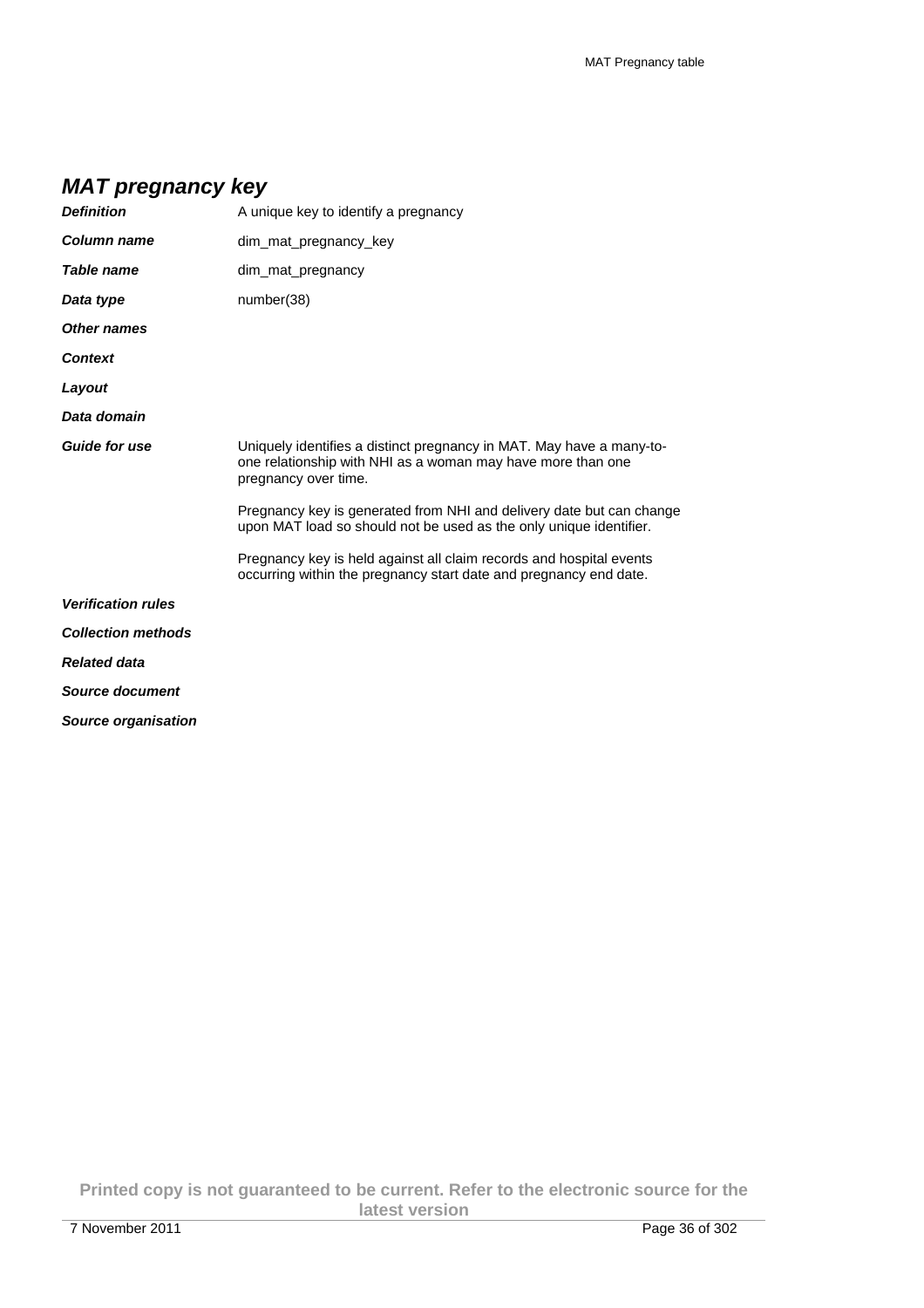## **Pregnancy delivery date**

| <b>Definition</b>          | The actual delivery date of an identified pregnancy.                                                                                                                                                                                                                                                                                                                                                                                  |
|----------------------------|---------------------------------------------------------------------------------------------------------------------------------------------------------------------------------------------------------------------------------------------------------------------------------------------------------------------------------------------------------------------------------------------------------------------------------------|
| Column name                | pregnancy_delivery_date                                                                                                                                                                                                                                                                                                                                                                                                               |
| Table name                 | dim mat pregnancy                                                                                                                                                                                                                                                                                                                                                                                                                     |
| Data type                  | date                                                                                                                                                                                                                                                                                                                                                                                                                                  |
| Other names                |                                                                                                                                                                                                                                                                                                                                                                                                                                       |
| <b>Context</b>             |                                                                                                                                                                                                                                                                                                                                                                                                                                       |
| Layout                     | <b>CCYYMMDD</b>                                                                                                                                                                                                                                                                                                                                                                                                                       |
| Data domain                |                                                                                                                                                                                                                                                                                                                                                                                                                                       |
| <b>Guide for use</b>       | Equal to baby date of birth.                                                                                                                                                                                                                                                                                                                                                                                                          |
| <b>Verification rules</b>  |                                                                                                                                                                                                                                                                                                                                                                                                                                       |
| <b>Collection methods</b>  | Taken from baby date of birth where a link between mother and baby is<br>present (includes where reported on the Section 88 Labour & Birth<br>claim module). Where this is not available, delivery date is taken to be<br>the procedure date of a delivery procedure during the NMDS delivery<br>event. Where this is not available, delivery date is defined as the NMDS<br>delivery event event start date. (in order of priority). |
|                            | Delivery event is recalculated at each load, thus may change if a higher<br>priority date source is loaded subsequently to a lower priority source.                                                                                                                                                                                                                                                                                   |
| <b>Related data</b>        |                                                                                                                                                                                                                                                                                                                                                                                                                                       |
| Source document            |                                                                                                                                                                                                                                                                                                                                                                                                                                       |
| <b>Source organisation</b> |                                                                                                                                                                                                                                                                                                                                                                                                                                       |

**Printed copy is not guaranteed to be current. Refer to the electronic source for the latest version**  7 November 2011 Page 37 of 302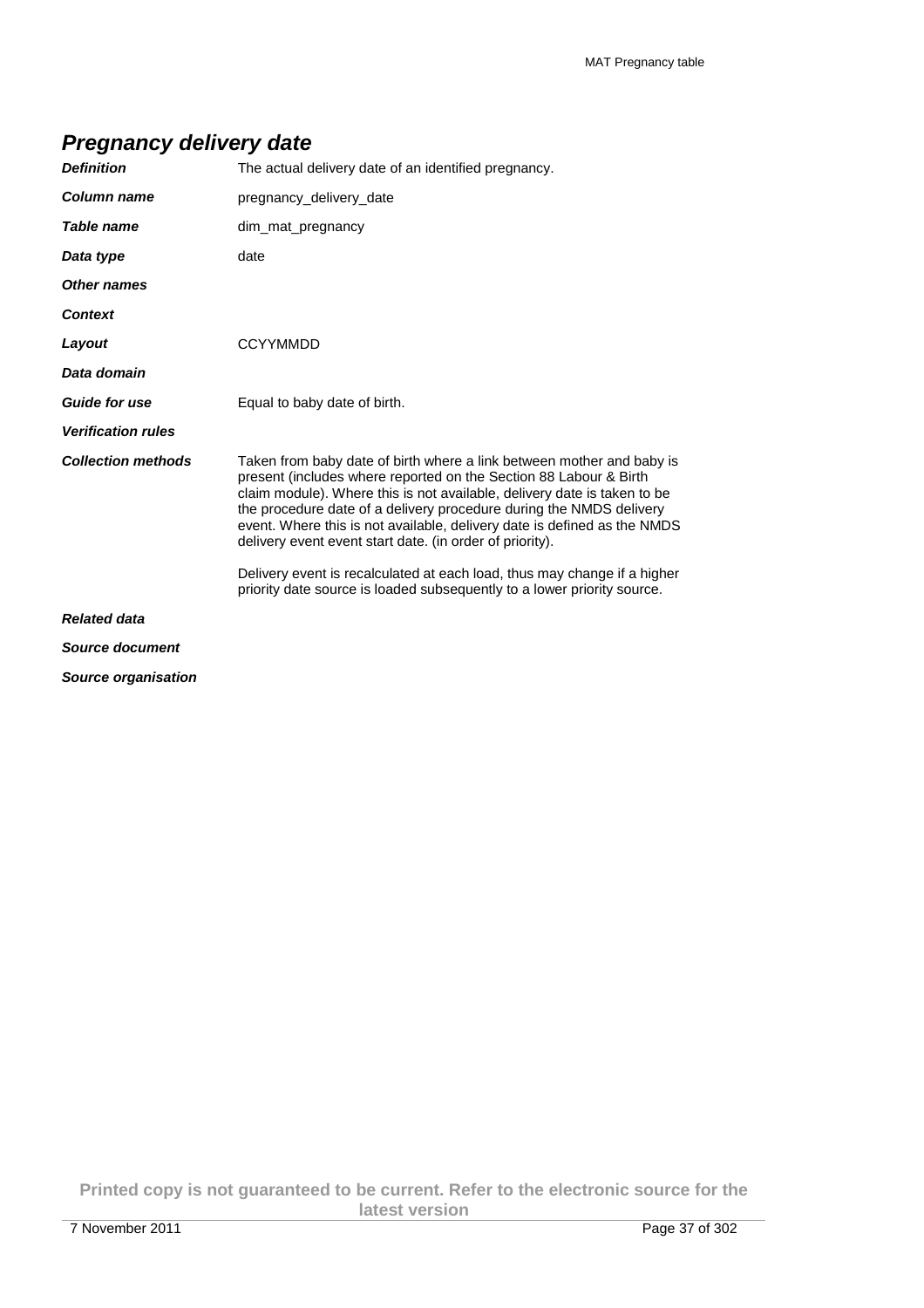## **Pregnancy end date**

| <b>Definition</b>          | The end date of the pregnancy (mother's) perinatal period                                                  |
|----------------------------|------------------------------------------------------------------------------------------------------------|
| Column name                | pregnancy end date                                                                                         |
| Table name                 | dim_mat_pregnancy                                                                                          |
| Data type                  | Date                                                                                                       |
| <b>Other names</b>         |                                                                                                            |
| <b>Context</b>             | Date of delivery + 42 days                                                                                 |
| Layout                     | <b>CCYYMMDD</b>                                                                                            |
| Data domain                |                                                                                                            |
| <b>Guide for use</b>       | This is the end of the period in which LMC services and hospital events<br>are held for a pregnancy in MAT |
| <b>Verification rules</b>  |                                                                                                            |
| <b>Collection methods</b>  |                                                                                                            |
| <b>Related data</b>        |                                                                                                            |
| <b>Source document</b>     |                                                                                                            |
| <b>Source organisation</b> |                                                                                                            |

**Printed copy is not guaranteed to be current. Refer to the electronic source for the latest version**  7 November 2011 Page 38 of 302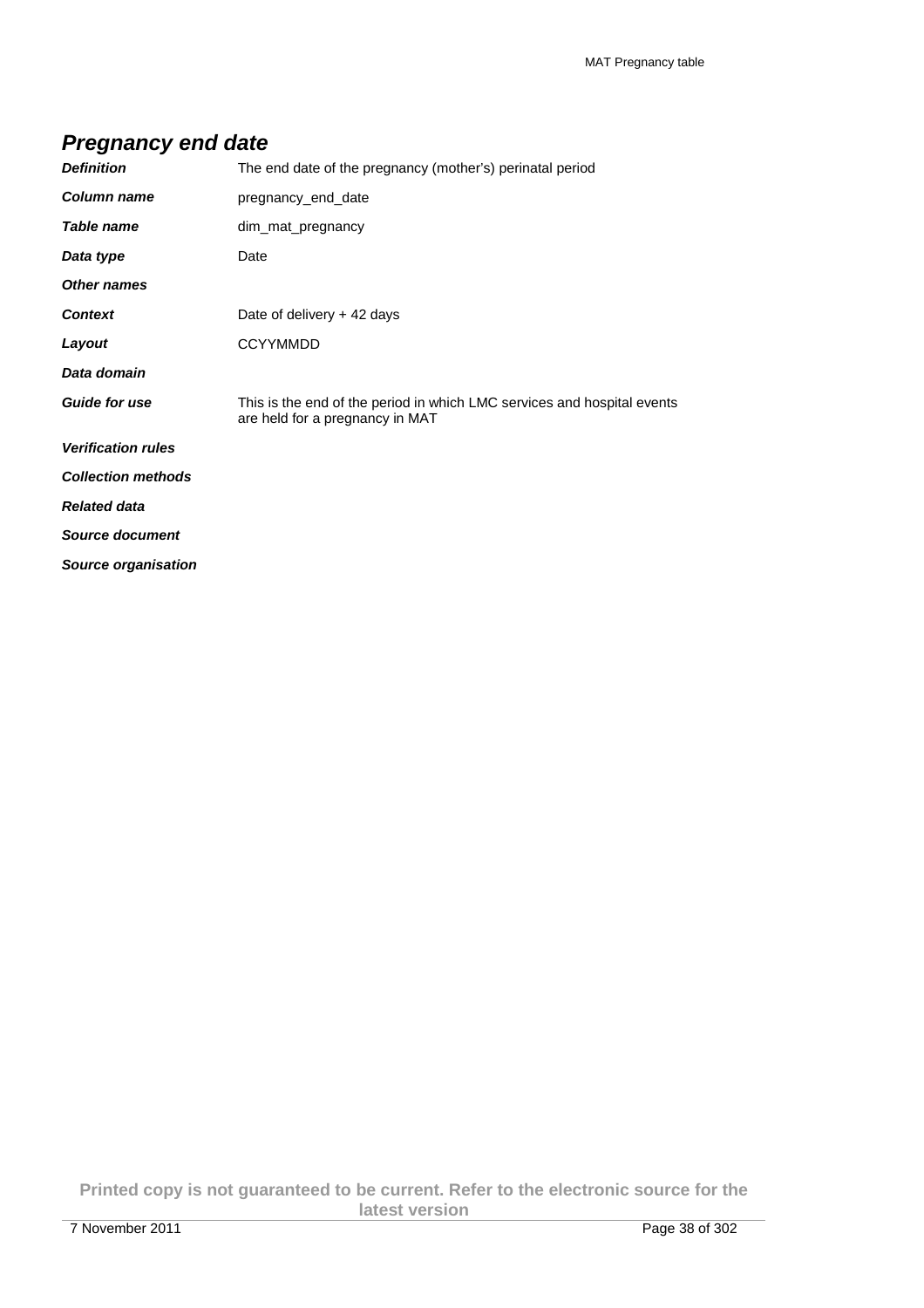# **Pregnancy identified in BMM**

| <b>Definition</b>          | A flag indicating that the pregnancy has been identified in the Baby<br>Mother Mapping file |
|----------------------------|---------------------------------------------------------------------------------------------|
| Column name                | pregnancy_identified_bmm                                                                    |
| <b>Table name</b>          | dim_mat_pregnancy                                                                           |
| Data type                  | varchar2(1)                                                                                 |
| <b>Other names</b>         |                                                                                             |
| <b>Context</b>             |                                                                                             |
| Layout                     | A                                                                                           |
| Data domain                |                                                                                             |
| <b>Guide for use</b>       |                                                                                             |
| <b>Verification rules</b>  |                                                                                             |
| <b>Collection methods</b>  |                                                                                             |
| <b>Related data</b>        |                                                                                             |
| <b>Source document</b>     |                                                                                             |
| <b>Source organisation</b> |                                                                                             |

**Printed copy is not guaranteed to be current. Refer to the electronic source for the latest version**  7 November 2011 Page 39 of 302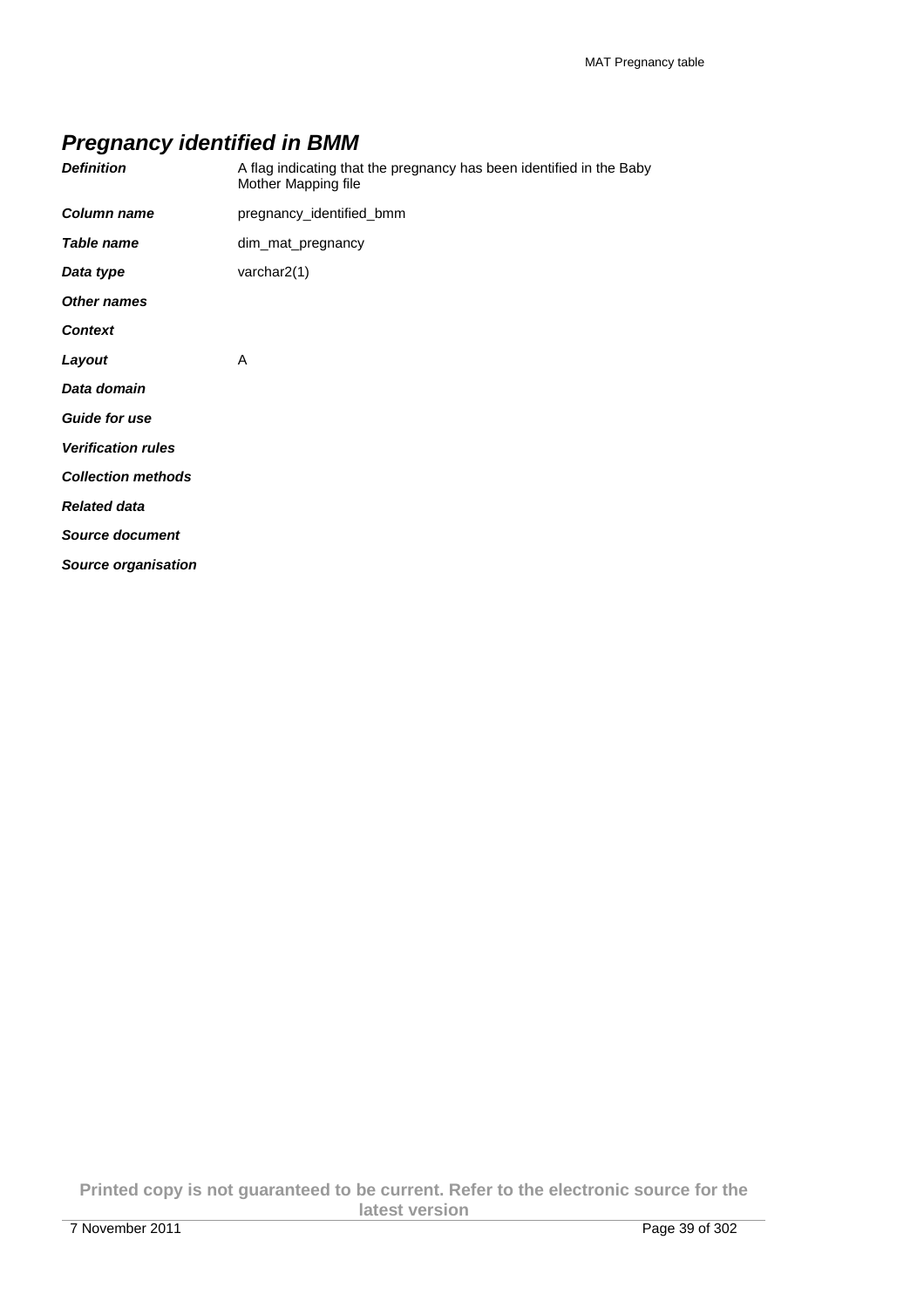# **Pregnancy identified in HBL**

| <b>Definition</b>          | A flag indicating that the pregnancy has been identified in the HBL<br>source system                            |
|----------------------------|-----------------------------------------------------------------------------------------------------------------|
| Column name                | pregnancy identified hbl                                                                                        |
| <b>Table name</b>          | dim_mat_pregnancy                                                                                               |
| Data type                  | varchar $2(1)$                                                                                                  |
| <b>Other names</b>         |                                                                                                                 |
| <b>Context</b>             |                                                                                                                 |
| Layout                     | A                                                                                                               |
| Data domain                |                                                                                                                 |
| <b>Guide for use</b>       | HBL (Health Benefits Limited) is the legacy system in which Section 88<br>Claims data is housed until mid-2004. |
| <b>Verification rules</b>  |                                                                                                                 |
| <b>Collection methods</b>  |                                                                                                                 |
| <b>Related data</b>        |                                                                                                                 |
| Source document            |                                                                                                                 |
| <b>Source organisation</b> |                                                                                                                 |

**Printed copy is not guaranteed to be current. Refer to the electronic source for the latest version**  7 November 2011 Page 40 of 302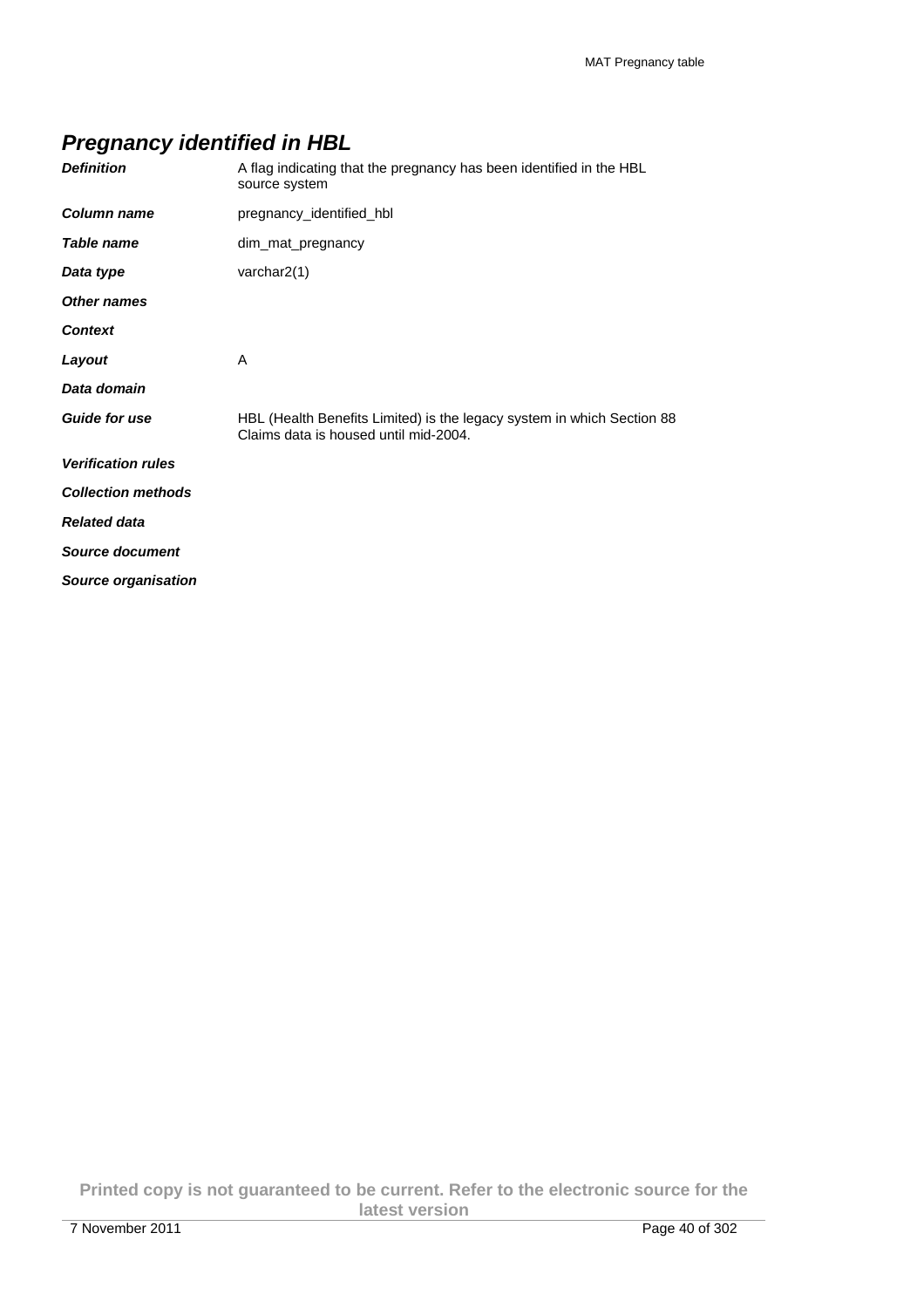## **Pregnancy identified in NMDS**

| <b>Definition</b>          | A flag indicating that the pregnancy has been identified in the NMDS<br>Data Mart |
|----------------------------|-----------------------------------------------------------------------------------|
| <b>Column name</b>         | pregnancy_identified_nmd                                                          |
| Table name                 | dim_mat_pregnancy                                                                 |
| Data type                  | varchar $2(1)$                                                                    |
| <b>Other names</b>         |                                                                                   |
| <b>Context</b>             |                                                                                   |
| Layout                     |                                                                                   |
| Data domain                |                                                                                   |
| <b>Guide for use</b>       |                                                                                   |
| <b>Verification rules</b>  |                                                                                   |
| <b>Collection methods</b>  |                                                                                   |
| <b>Related data</b>        |                                                                                   |
| <b>Source document</b>     |                                                                                   |
| <b>Source organisation</b> |                                                                                   |

**Printed copy is not guaranteed to be current. Refer to the electronic source for the latest version**  7 November 2011 Page 41 of 302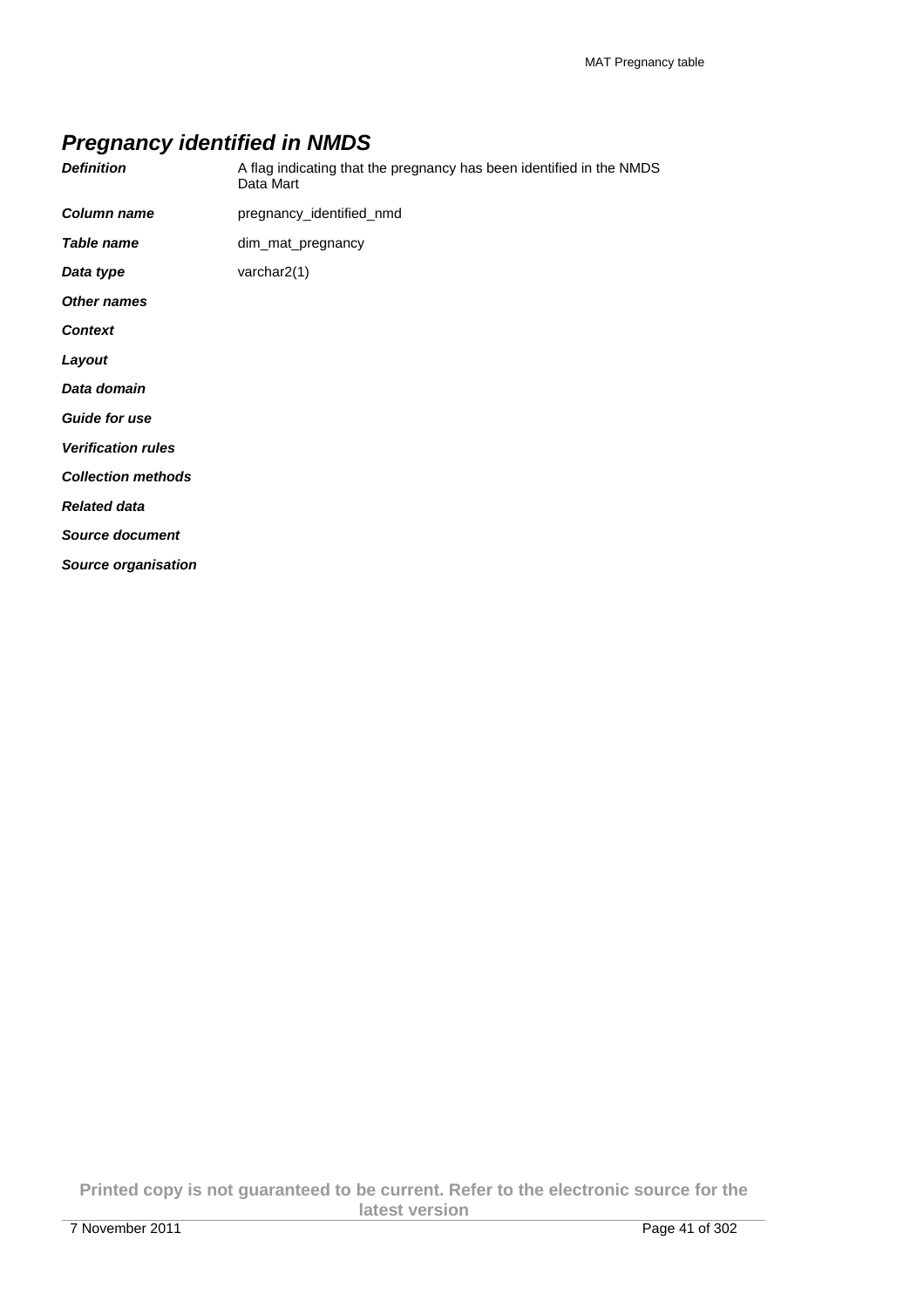# **Pregnancy identified in ORD**

| <b>Definition</b>          | A flag indicating that the pregnancy has been identified in the ORD<br>(claims) system.                                                                   |
|----------------------------|-----------------------------------------------------------------------------------------------------------------------------------------------------------|
| Column name                | pregnancy_identified_ord                                                                                                                                  |
| <b>Table name</b>          | dim_mat_pregnancy                                                                                                                                         |
| Data type                  | varchar $2(1)$                                                                                                                                            |
| <b>Other names</b>         |                                                                                                                                                           |
| <b>Context</b>             |                                                                                                                                                           |
| Layout                     |                                                                                                                                                           |
| Data domain                |                                                                                                                                                           |
| <b>Guide for use</b>       | ORD (Operational Reporting Database) is the current system in which<br>Section 88 Claims data is housed. ORD holds claims data from mid-<br>2004 onwards. |
| <b>Verification rules</b>  |                                                                                                                                                           |
| <b>Collection methods</b>  |                                                                                                                                                           |
| <b>Related data</b>        |                                                                                                                                                           |
| Source document            |                                                                                                                                                           |
| <b>Source organisation</b> |                                                                                                                                                           |

**Printed copy is not guaranteed to be current. Refer to the electronic source for the latest version**  7 November 2011 Page 42 of 302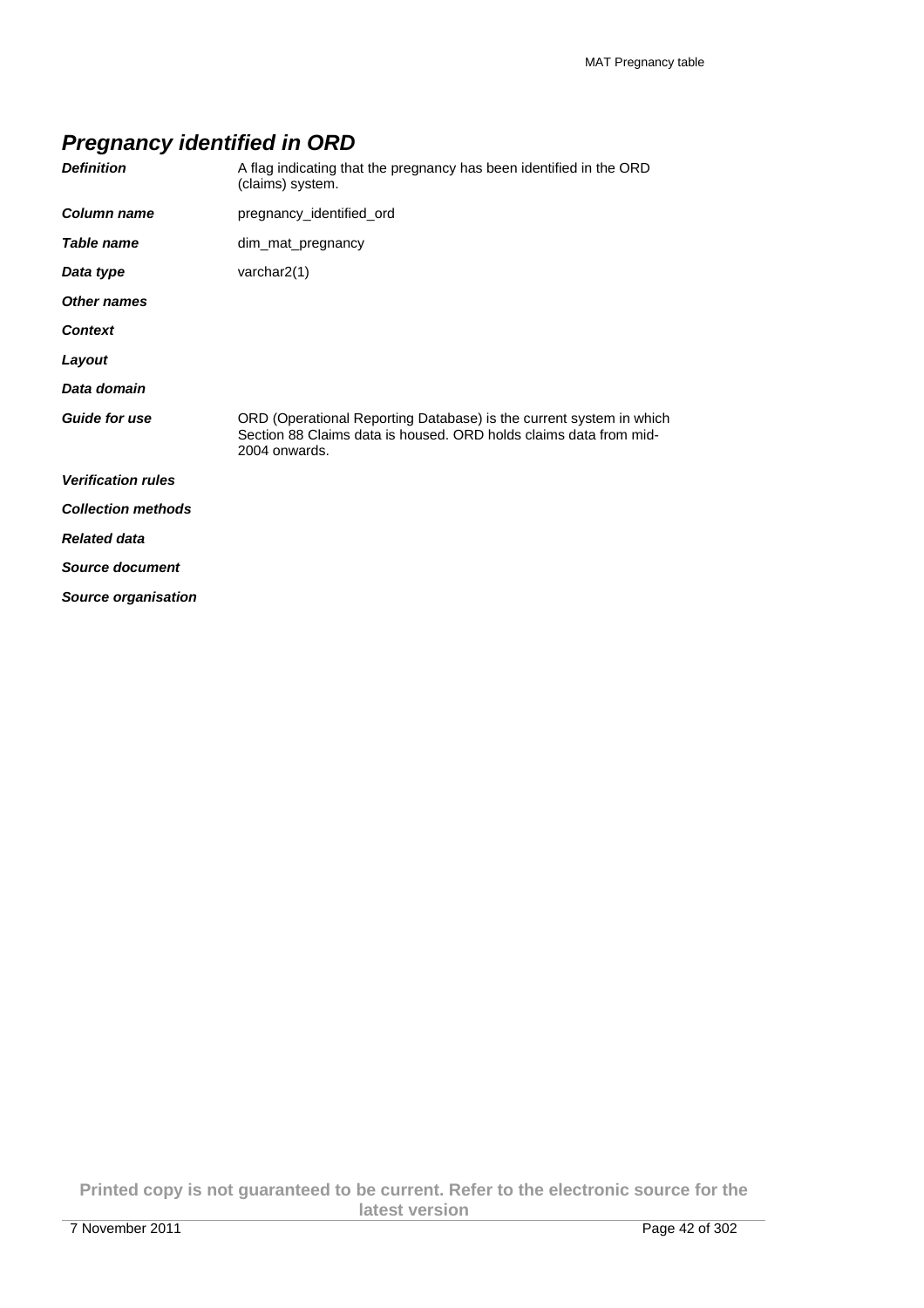## **Pregnancy start date**

| <b>Definition</b>          | The minimum start date of the pregnancy                                                                                                                                                                                                                                                                                                                                                                                                                            |
|----------------------------|--------------------------------------------------------------------------------------------------------------------------------------------------------------------------------------------------------------------------------------------------------------------------------------------------------------------------------------------------------------------------------------------------------------------------------------------------------------------|
| Column name                | pregnancy start date                                                                                                                                                                                                                                                                                                                                                                                                                                               |
| Table name                 | dim_mat_pregnancy                                                                                                                                                                                                                                                                                                                                                                                                                                                  |
| Data type                  | date                                                                                                                                                                                                                                                                                                                                                                                                                                                               |
| Other names                |                                                                                                                                                                                                                                                                                                                                                                                                                                                                    |
| <b>Context</b>             | Delivery date - 308 days (44 weeks)                                                                                                                                                                                                                                                                                                                                                                                                                                |
| Layout                     |                                                                                                                                                                                                                                                                                                                                                                                                                                                                    |
| Data domain                |                                                                                                                                                                                                                                                                                                                                                                                                                                                                    |
| <b>Guide for use</b>       | This is the minimum start date of the period in which LMC services and<br>hospital events are held for a pregnancy in MAT.                                                                                                                                                                                                                                                                                                                                         |
|                            | Most pregnancies will have gestation periods less than 44 weeks<br>however this date range ensures all antenatal services related to the<br>current pregnancy are recorded.                                                                                                                                                                                                                                                                                        |
|                            | Logic exists within MAT to manage distinct pregnancies with<br>overlapping end and start dates. Where there is an overlap, priority is<br>given for pregnancy end date. Because delivery date is known, the<br>actual end date is equal to pregnancy end date in MAT (defined as 6<br>weeks following delivery). Actual start date (date of last menstrual<br>period) may vary from pregnancy start date in MAT due to varying<br>gestational periods at delivery. |
|                            | For most women pregnancy start date will be 3-5 weeks earlier than last<br>menstrual period date (LMP).                                                                                                                                                                                                                                                                                                                                                            |
| <b>Verification rules</b>  |                                                                                                                                                                                                                                                                                                                                                                                                                                                                    |
| <b>Collection methods</b>  |                                                                                                                                                                                                                                                                                                                                                                                                                                                                    |
| <b>Related data</b>        |                                                                                                                                                                                                                                                                                                                                                                                                                                                                    |
| <b>Source document</b>     |                                                                                                                                                                                                                                                                                                                                                                                                                                                                    |
| <b>Source organisation</b> |                                                                                                                                                                                                                                                                                                                                                                                                                                                                    |

**Printed copy is not guaranteed to be current. Refer to the electronic source for the latest version**  7 November 2011 Page 43 of 302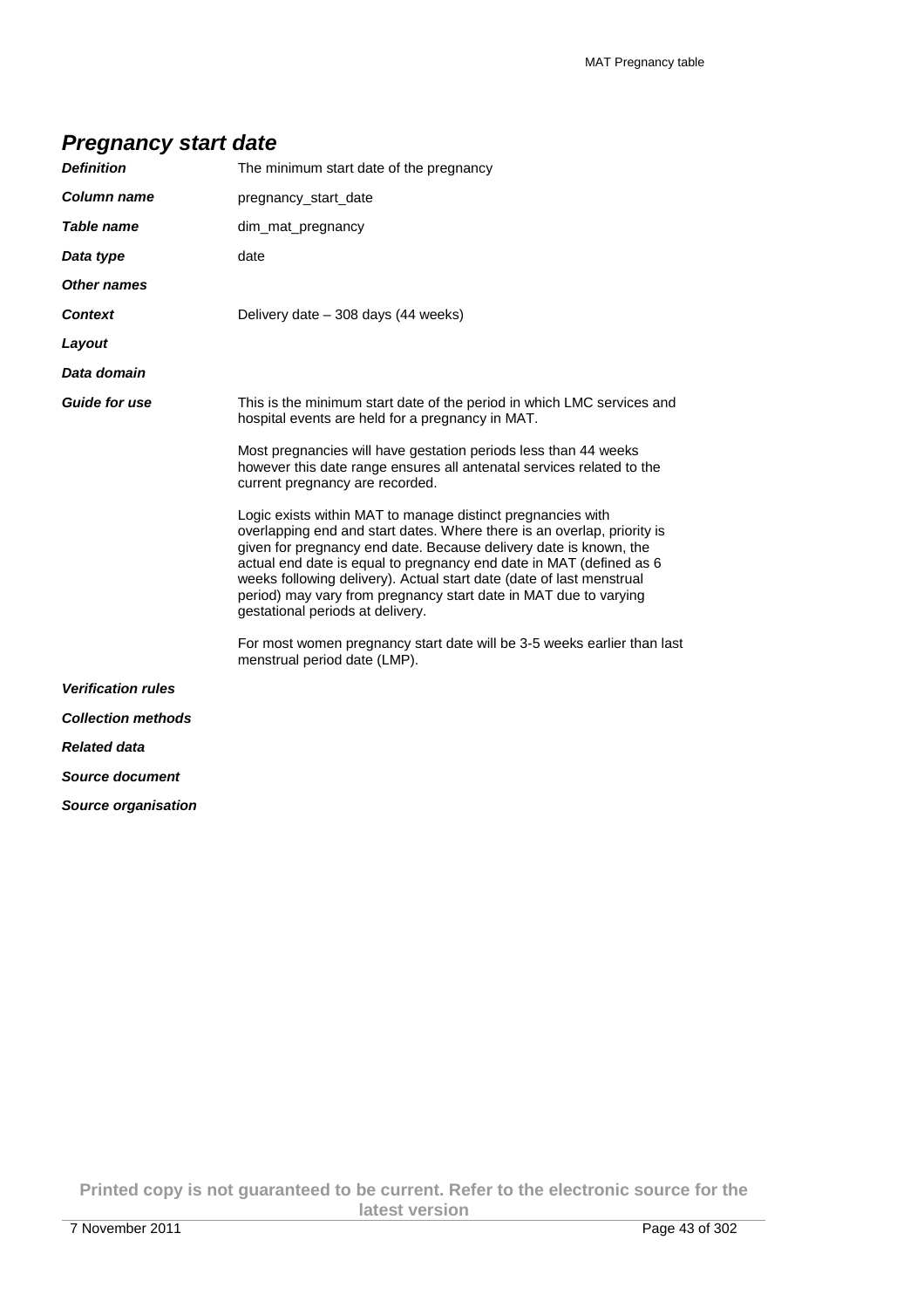| Table name              | dim mat pregnancy stage                                                                                                                                             |
|-------------------------|---------------------------------------------------------------------------------------------------------------------------------------------------------------------|
| <b>Definition</b>       | A reference table containing a list of pregnancy stage codes and<br>groupings.                                                                                      |
| <b>Primary key</b>      |                                                                                                                                                                     |
| <b>Business key</b>     |                                                                                                                                                                     |
| <b>Guide for use</b>    | Used for grouping LMC services occurring at each stage of a pregnancy<br>- antenatal by trimester, delivery and postnatal. Not currently applied to<br>NMDS events. |
| <b>Relational rules</b> |                                                                                                                                                                     |
| Data content            |                                                                                                                                                                     |

# **MAT Pregnancy Stage table**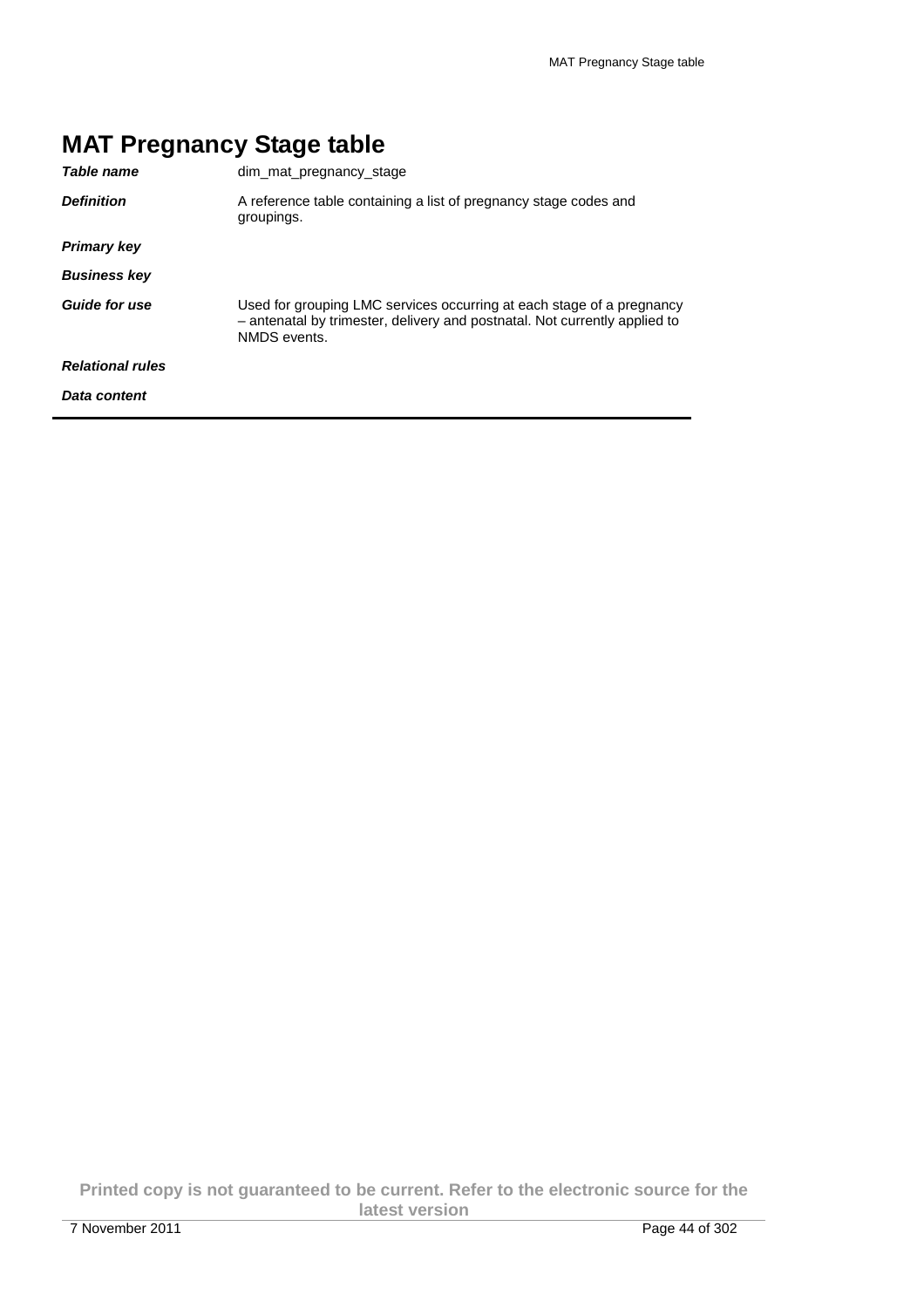# **Stage code**

| <b>Definition</b>         | A code classifying the stage of pregnancy                                                                                                                                                             |
|---------------------------|-------------------------------------------------------------------------------------------------------------------------------------------------------------------------------------------------------|
| Column name               | stage_code                                                                                                                                                                                            |
| Table name                | dim mat pregnancy stage                                                                                                                                                                               |
| Data type                 | varchar $2(5)$                                                                                                                                                                                        |
| Other names               |                                                                                                                                                                                                       |
| <b>Context</b>            |                                                                                                                                                                                                       |
| Layout                    | A(5)                                                                                                                                                                                                  |
| Data domain               | See the Pregnancy Stage code table on the Ministry of Health web site<br>at http://www.nzhis.govt.nz/moh.nsf/pagesns/47. For further information<br>contact Analytical Services.                      |
| <b>Guide for use</b>      | The most granular stages - divides the antenatal period into trimesters,<br>including aggregated second and third trimesters to enable consistent<br>reporting over the 2002 and 2007 notice changes. |
| <b>Verification rules</b> |                                                                                                                                                                                                       |
| <b>Collection methods</b> |                                                                                                                                                                                                       |
| <b>Related data</b>       |                                                                                                                                                                                                       |
| Source document           |                                                                                                                                                                                                       |
| Source organisation       |                                                                                                                                                                                                       |

**Printed copy is not guaranteed to be current. Refer to the electronic source for the latest version**  7 November 2011 Page 45 of 302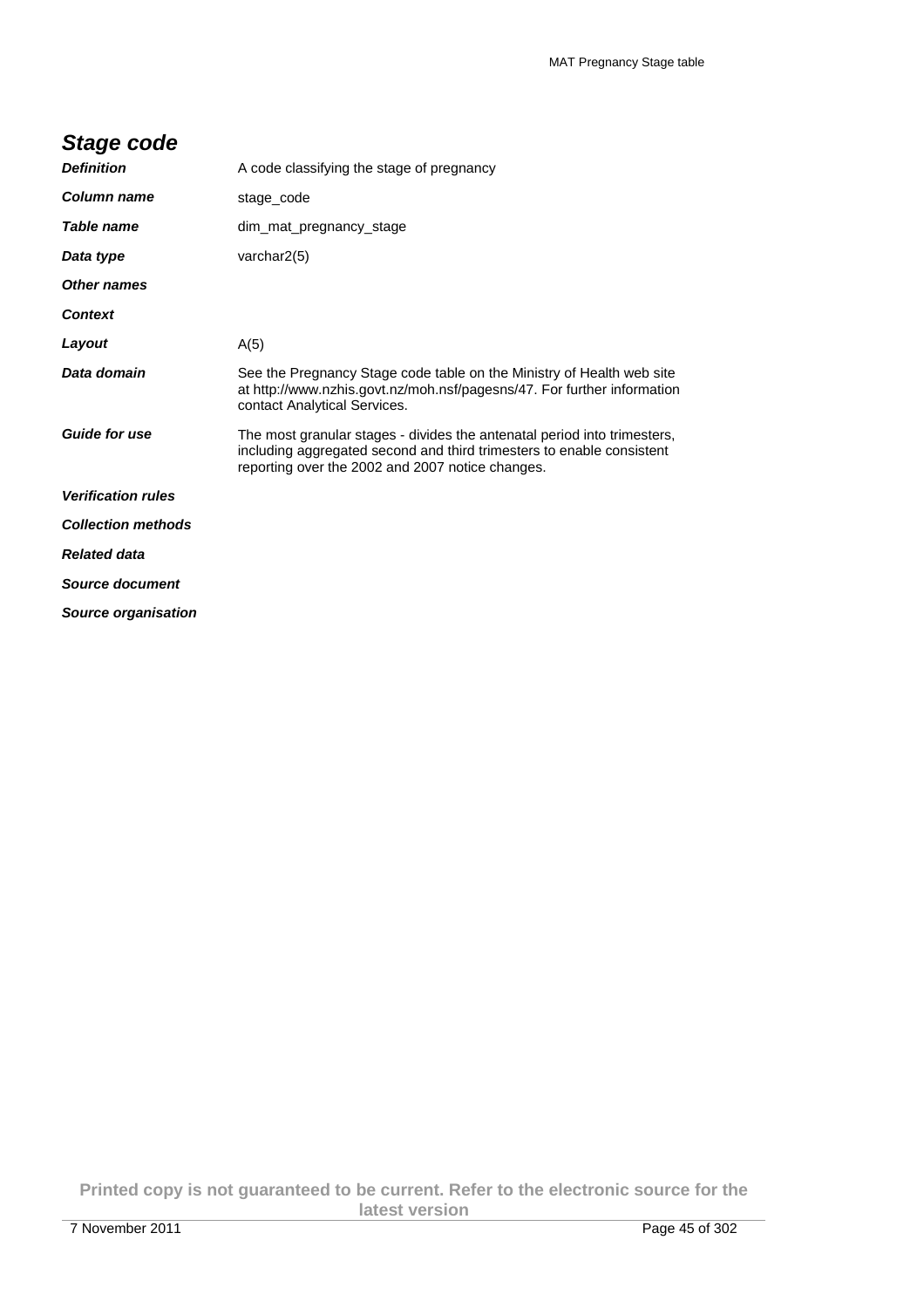| <b>Definition</b>          | The description of the stage of pregnancy code                                                                                                                                                        |
|----------------------------|-------------------------------------------------------------------------------------------------------------------------------------------------------------------------------------------------------|
| <b>Column name</b>         | stage_description                                                                                                                                                                                     |
| Table name                 | dim mat pregnancy stage                                                                                                                                                                               |
| Data type                  | varchar2(20)                                                                                                                                                                                          |
| <b>Other names</b>         |                                                                                                                                                                                                       |
| <b>Context</b>             |                                                                                                                                                                                                       |
| Layout                     | X(20)                                                                                                                                                                                                 |
| Data domain                | See the Pregnancy Stage code table on the Ministry of Health web site<br>at http://www.nzhis.govt.nz/moh.nsf/pagesns/47. For further information<br>contact Analytical Services.                      |
| <b>Guide for use</b>       | The most granular stages - divides the antenatal period into trimesters,<br>including aggregated second and third trimesters to enable consistent<br>reporting over the 2002 and 2007 notice changes. |
| <b>Verification rules</b>  |                                                                                                                                                                                                       |
| <b>Collection methods</b>  |                                                                                                                                                                                                       |
| <b>Related data</b>        |                                                                                                                                                                                                       |
| Source document            |                                                                                                                                                                                                       |
| <b>Source organisation</b> |                                                                                                                                                                                                       |

# **Stage description**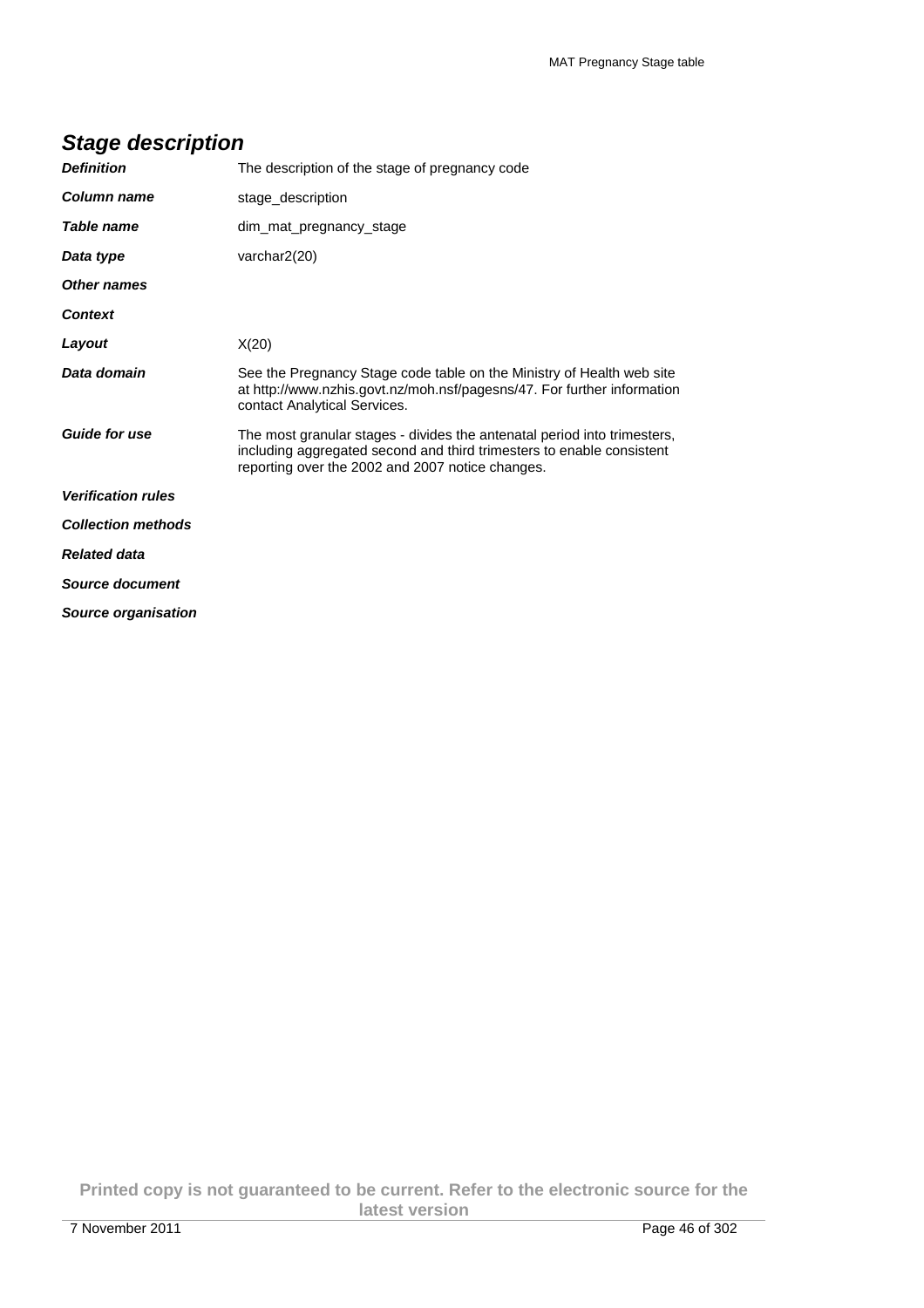## **Stage group description**

| <b>Definition</b>          | A grouping of the pregnancy stages.                                                                                                                                              |
|----------------------------|----------------------------------------------------------------------------------------------------------------------------------------------------------------------------------|
| Column name                | stage_group_description                                                                                                                                                          |
| <b>Table name</b>          | dim_mat_pregnancy_stage                                                                                                                                                          |
| Data type                  | varchar2(20)                                                                                                                                                                     |
| <b>Other names</b>         |                                                                                                                                                                                  |
| <b>Context</b>             |                                                                                                                                                                                  |
| Layout                     | X(20)                                                                                                                                                                            |
| Data domain                | See the Pregnancy Stage code table on the Ministry of Health web site<br>at http://www.nzhis.govt.nz/moh.nsf/pagesns/47. For further information<br>contact Analytical Services. |
| <b>Guide for use</b>       | Grouped up from stage, aggregates individual trimesters into th<br>antenatal group.                                                                                              |
| <b>Verification rules</b>  |                                                                                                                                                                                  |
| <b>Collection methods</b>  |                                                                                                                                                                                  |
| <b>Related data</b>        |                                                                                                                                                                                  |
| <b>Source document</b>     |                                                                                                                                                                                  |
| <b>Source organisation</b> |                                                                                                                                                                                  |

**Printed copy is not guaranteed to be current. Refer to the electronic source for the latest version**  7 November 2011 Page 47 of 302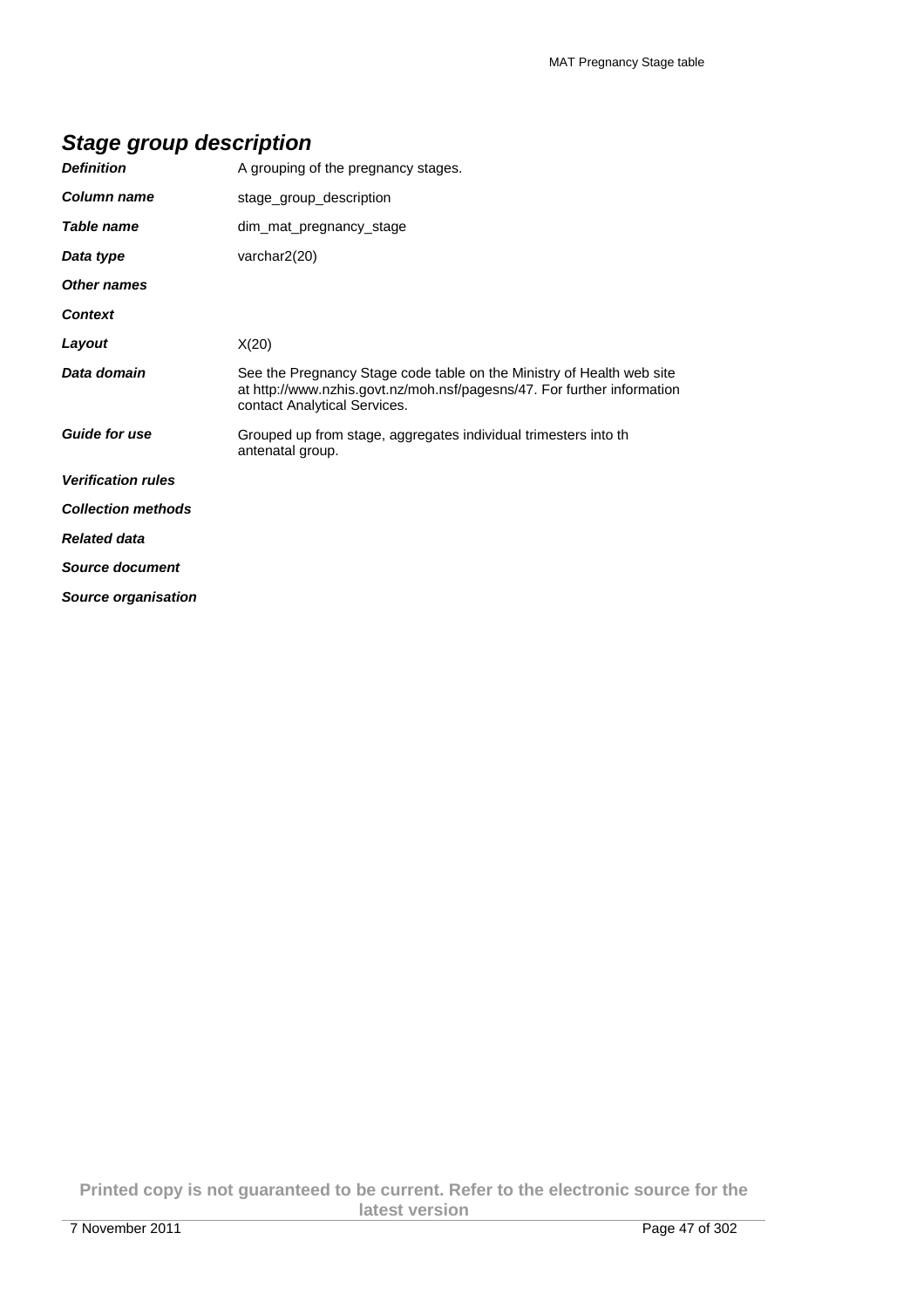# **MAT Provider Category table**

| dim mat provider category                                                          |
|------------------------------------------------------------------------------------|
| A reference table containing a list of provider category codes and<br>descriptions |
|                                                                                    |
|                                                                                    |
|                                                                                    |
|                                                                                    |
|                                                                                    |
|                                                                                    |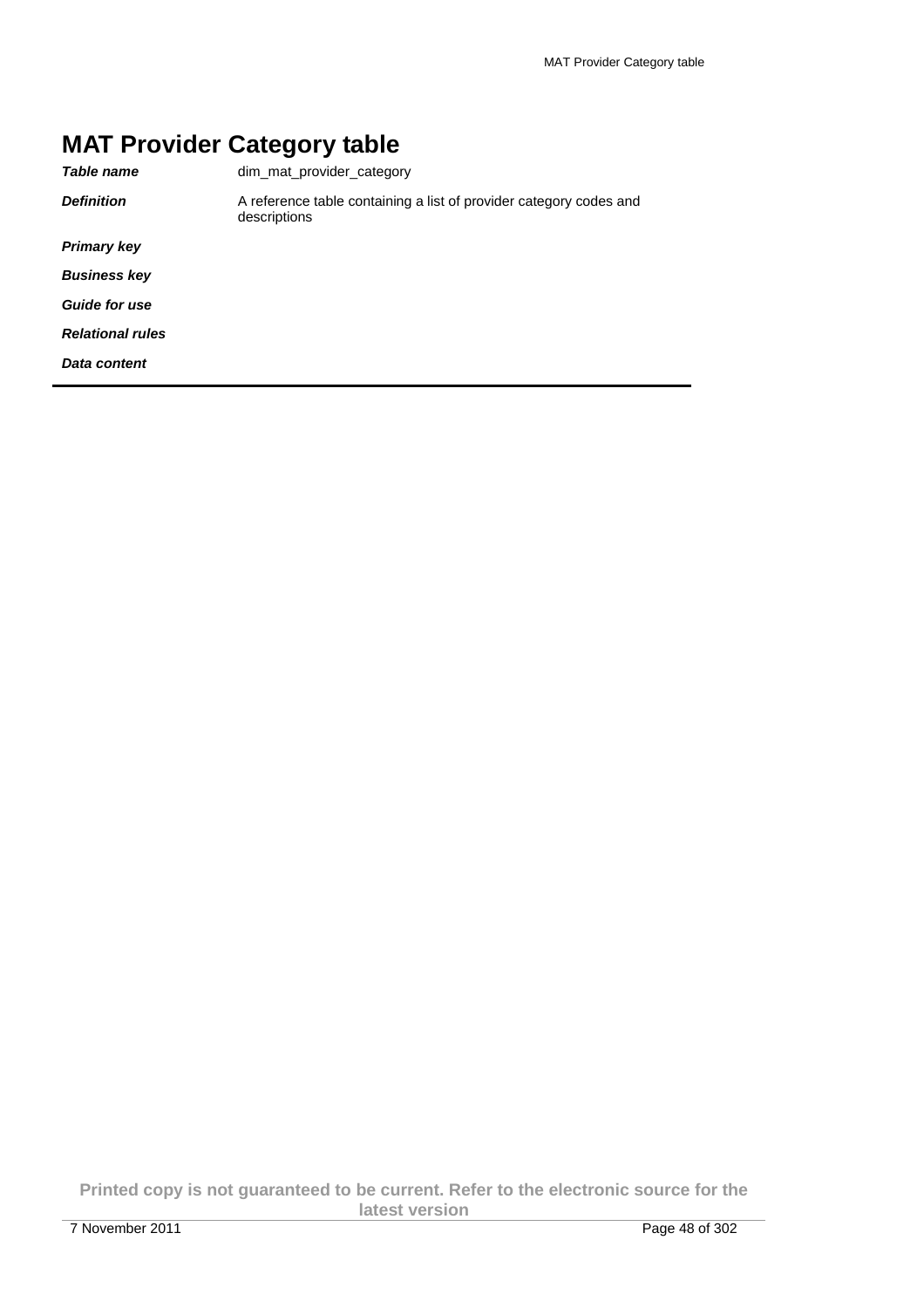## **Category code**

| <b>Definition</b>         | A code classifying the type of maternity service provider                                              |  |
|---------------------------|--------------------------------------------------------------------------------------------------------|--|
| Column name               | category_code                                                                                          |  |
| <b>Table name</b>         | dim mat provider category                                                                              |  |
| Data type                 | varchar2(5)                                                                                            |  |
| <b>Other names</b>        |                                                                                                        |  |
| <b>Context</b>            |                                                                                                        |  |
| Layout                    | A(5)                                                                                                   |  |
| Data domain               | LMC Lead Maternity Carer<br><b>NLMC</b> Non-Lead Maternity Carer<br>UNC Unclassified<br>UNK<br>Unknown |  |
| <b>Guide for use</b>      |                                                                                                        |  |
| <b>Verification rules</b> |                                                                                                        |  |
| <b>Collection methods</b> |                                                                                                        |  |
| <b>Related data</b>       |                                                                                                        |  |
| Source document           |                                                                                                        |  |
| Source organisation       |                                                                                                        |  |

**Printed copy is not guaranteed to be current. Refer to the electronic source for the latest version**  7 November 2011 Page 49 of 302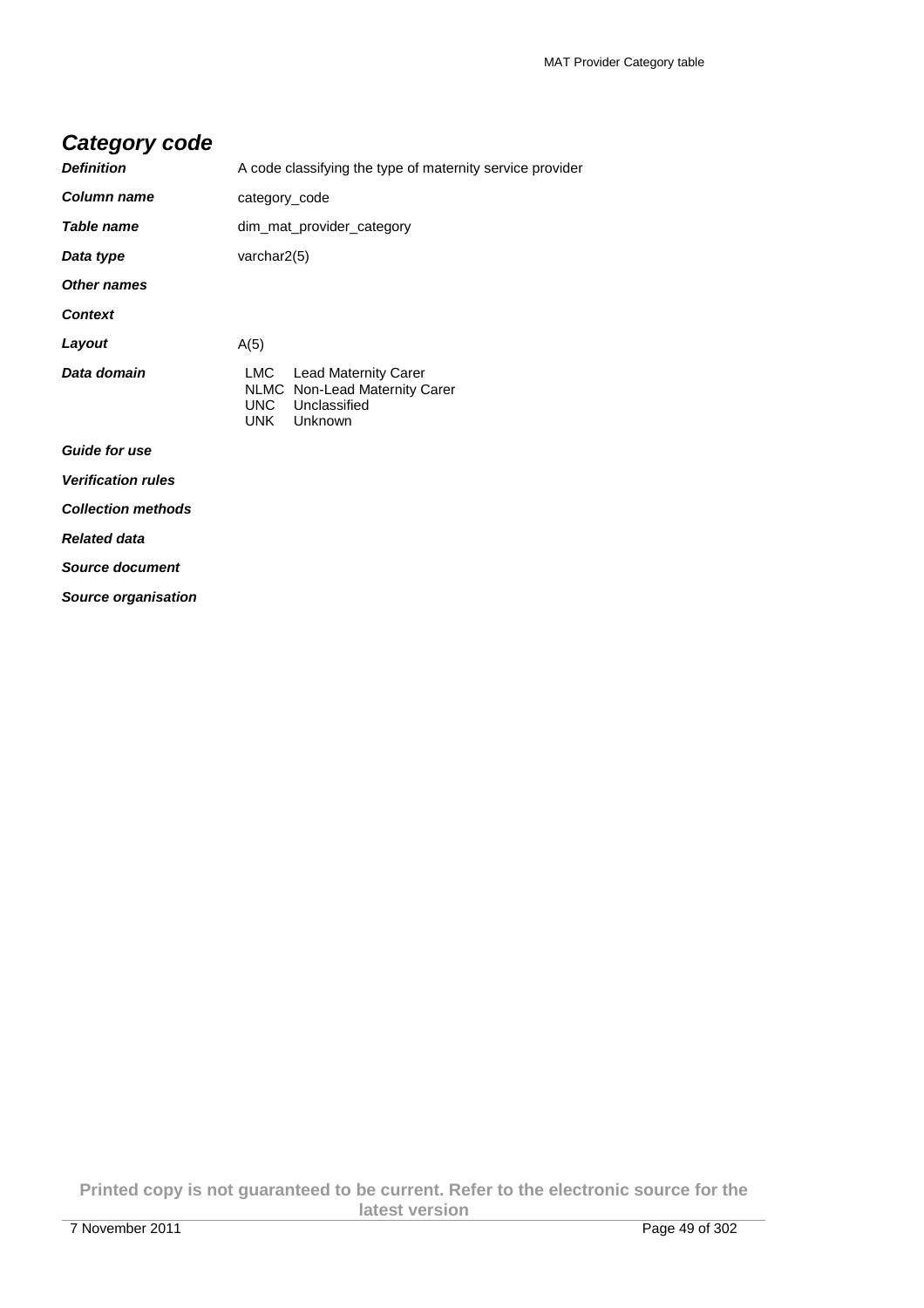#### **Category name**

| <b>Definition</b>         | The description of the maternity provider classification                           |
|---------------------------|------------------------------------------------------------------------------------|
| Column name               | category_name                                                                      |
| Table name                | dim_mat_provider_category                                                          |
| Data type                 | varchar2(30)                                                                       |
| Other names               |                                                                                    |
| Context                   |                                                                                    |
| Layout                    | A(30)                                                                              |
| Data domain               | <b>Lead Maternity Carer</b><br>Non-Lead Maternity Carer<br>Unclassified<br>Unknown |
| <b>Guide for use</b>      |                                                                                    |
| <b>Verification rules</b> |                                                                                    |
| <b>Collection methods</b> |                                                                                    |
| <b>Related data</b>       |                                                                                    |
| <b>Source document</b>    |                                                                                    |
| Source organisation       |                                                                                    |

**Printed copy is not guaranteed to be current. Refer to the electronic source for the latest version**  7 November 2011 Page 50 of 302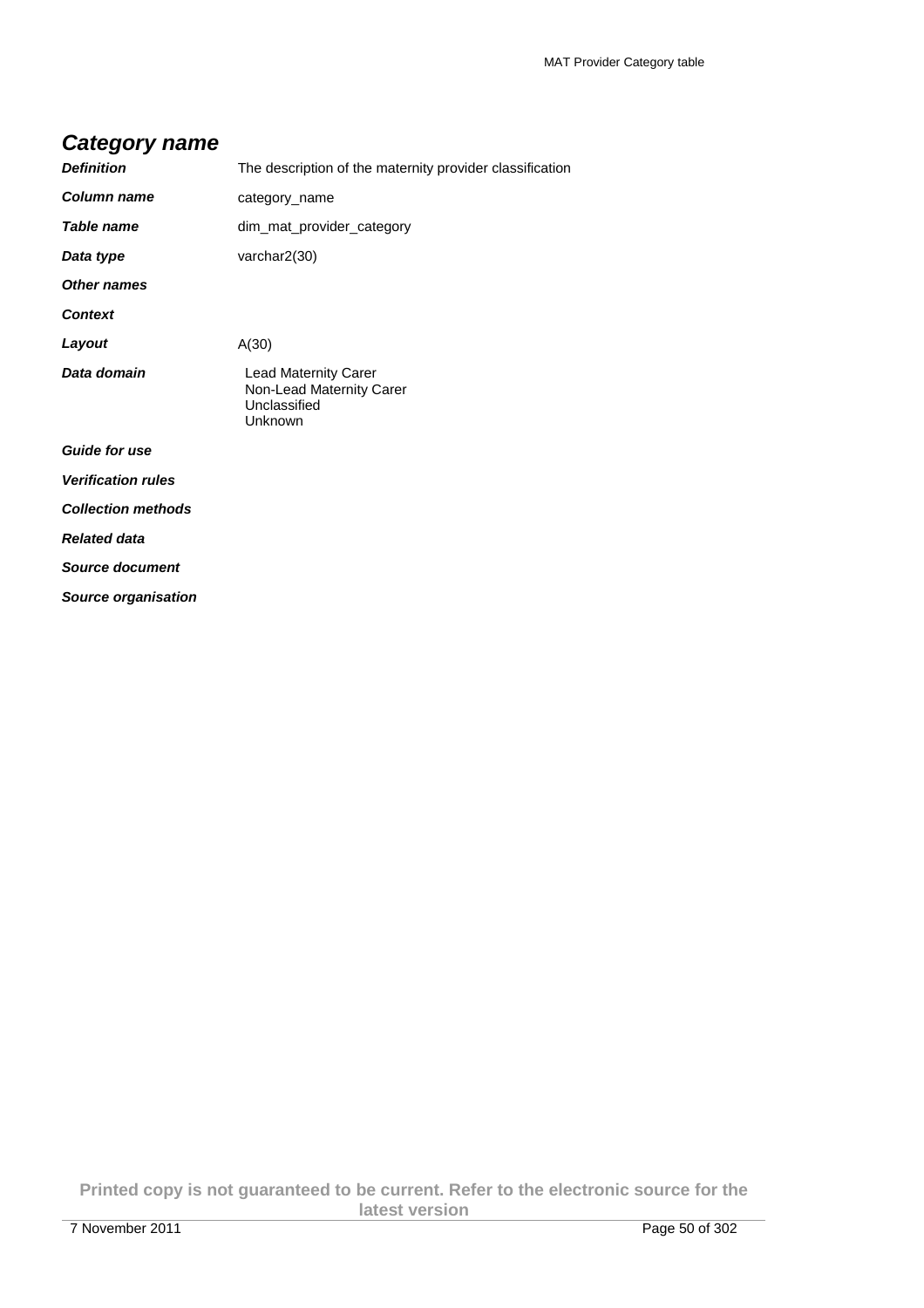# **MAT Provider Occupation table**

| dim mat provider occupation                                                          |
|--------------------------------------------------------------------------------------|
| A reference table containing a list of provider occupation codes and<br>descriptions |
|                                                                                      |
|                                                                                      |
|                                                                                      |
|                                                                                      |
|                                                                                      |
|                                                                                      |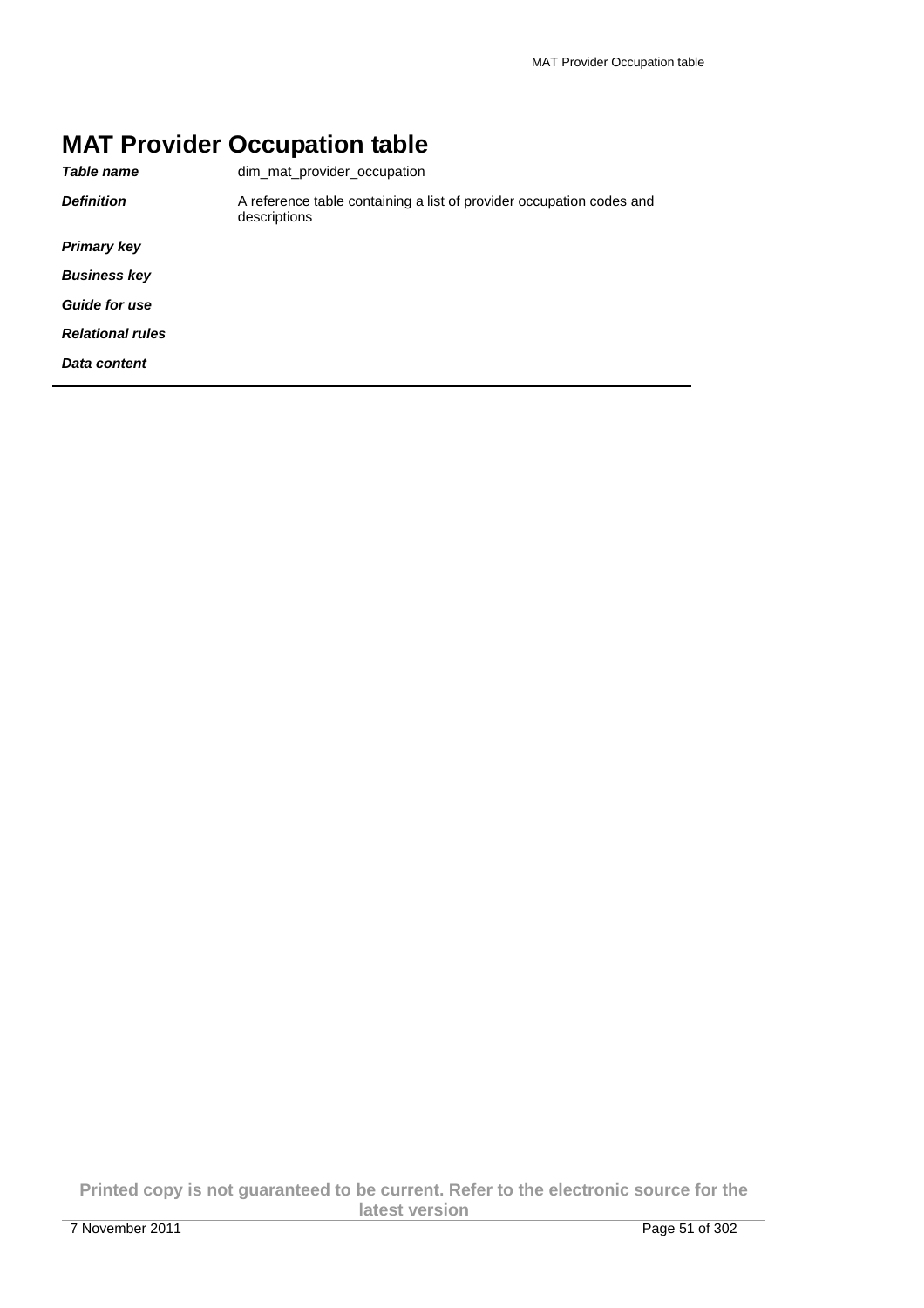| Occupation couc            |                                                                                                                                                                                      |
|----------------------------|--------------------------------------------------------------------------------------------------------------------------------------------------------------------------------------|
| <b>Definition</b>          | A code representing the occupation of the provider                                                                                                                                   |
| Column name                | occupation code                                                                                                                                                                      |
| Table name                 | dim_mat_provider_occupation                                                                                                                                                          |
| Data type                  | varchar2(5)                                                                                                                                                                          |
| Other names                |                                                                                                                                                                                      |
| <b>Context</b>             |                                                                                                                                                                                      |
| Layout                     | A(5)                                                                                                                                                                                 |
| Data domain                | See the Provider Occupation code table on the Ministry of Health web<br>site at http://www.nzhis.govt.nz/moh.nsf/pagesns/47. For further<br>information contact Analytical Services. |
| <b>Guide for use</b>       |                                                                                                                                                                                      |
| <b>Verification rules</b>  |                                                                                                                                                                                      |
| <b>Collection methods</b>  |                                                                                                                                                                                      |
| <b>Related data</b>        |                                                                                                                                                                                      |
| Source document            |                                                                                                                                                                                      |
| <b>Source organisation</b> |                                                                                                                                                                                      |

#### **Occupation code**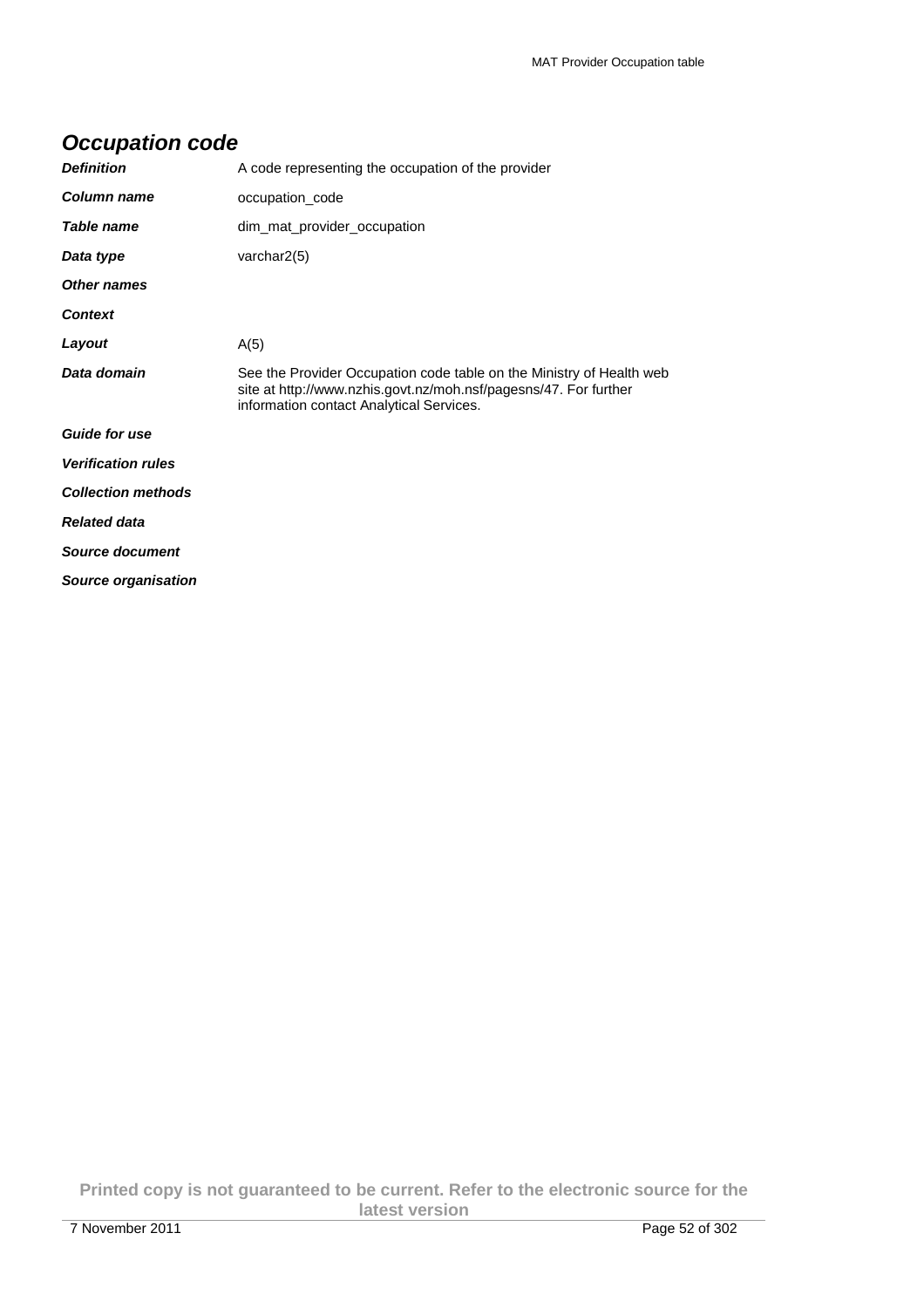| Occupation name           |                                                                                                                                                                                     |  |
|---------------------------|-------------------------------------------------------------------------------------------------------------------------------------------------------------------------------------|--|
| <b>Definition</b>         | The description of the provider occupation                                                                                                                                          |  |
| Column name               | occupation name                                                                                                                                                                     |  |
| Table name                | dim_mat_provider_occupation                                                                                                                                                         |  |
| Data type                 | varchar2(35)                                                                                                                                                                        |  |
| <b>Other names</b>        |                                                                                                                                                                                     |  |
| <b>Context</b>            |                                                                                                                                                                                     |  |
| Layout                    | X(35)                                                                                                                                                                               |  |
| Data domain               | See the Provider Occupation code table on the Ministry of Health web<br>site at http://www.nzhis.govt.nz/moh.nsf/pagesns/47. For further<br>information contact Analytical Services |  |
| <b>Guide for use</b>      |                                                                                                                                                                                     |  |
| <b>Verification rules</b> |                                                                                                                                                                                     |  |
| <b>Collection methods</b> |                                                                                                                                                                                     |  |
| <b>Related data</b>       |                                                                                                                                                                                     |  |
| Source document           |                                                                                                                                                                                     |  |
| Source organisation       |                                                                                                                                                                                     |  |

#### **Occupation name**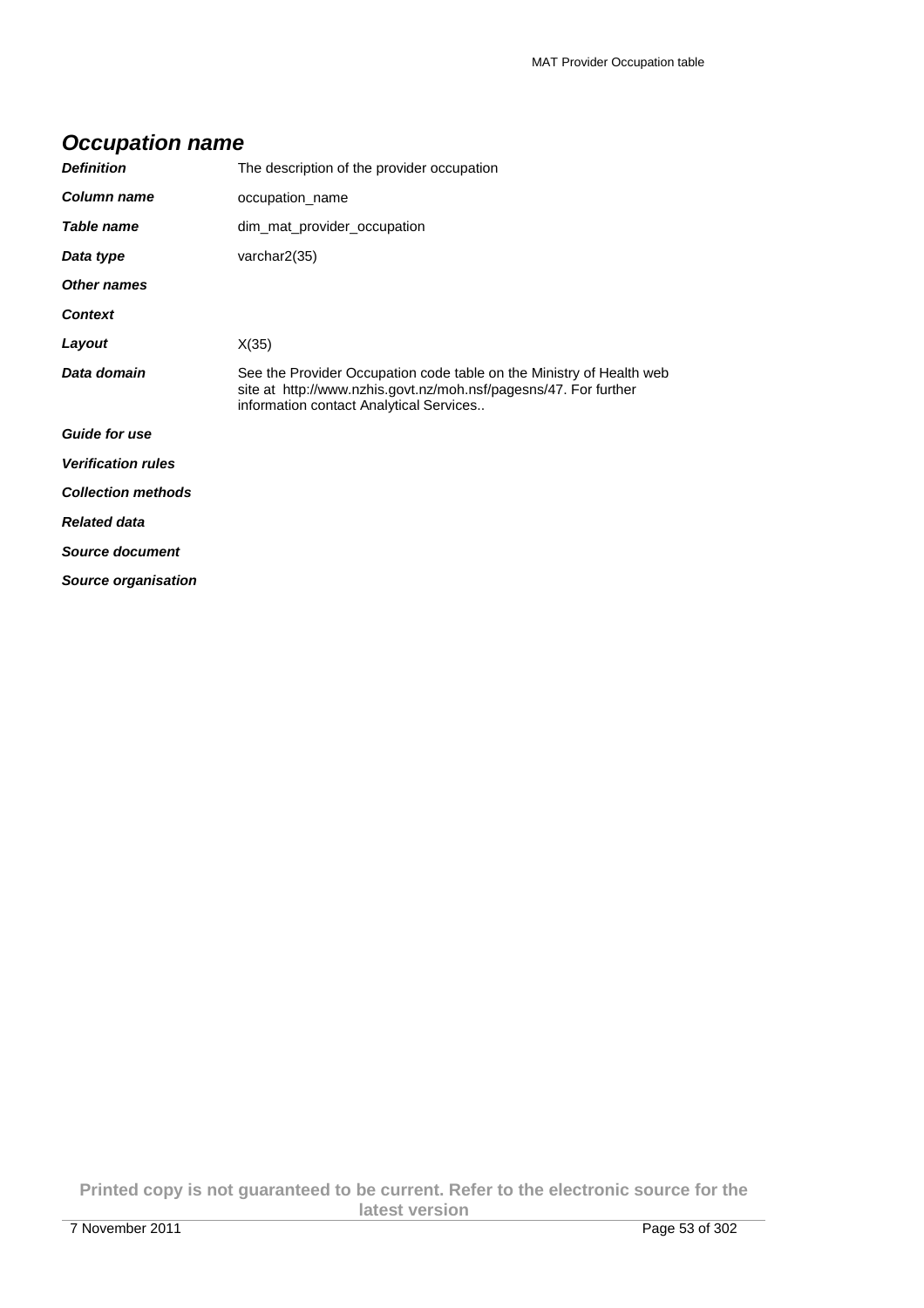# **MAT Provider Type table**

| Table name              | dim mat provider type                                                          |
|-------------------------|--------------------------------------------------------------------------------|
| <b>Definition</b>       | A reference table containing a list of provider type codes and<br>descriptions |
| <b>Primary key</b>      |                                                                                |
| <b>Business key</b>     |                                                                                |
| <b>Guide for use</b>    |                                                                                |
| <b>Relational rules</b> |                                                                                |
| Data content            |                                                                                |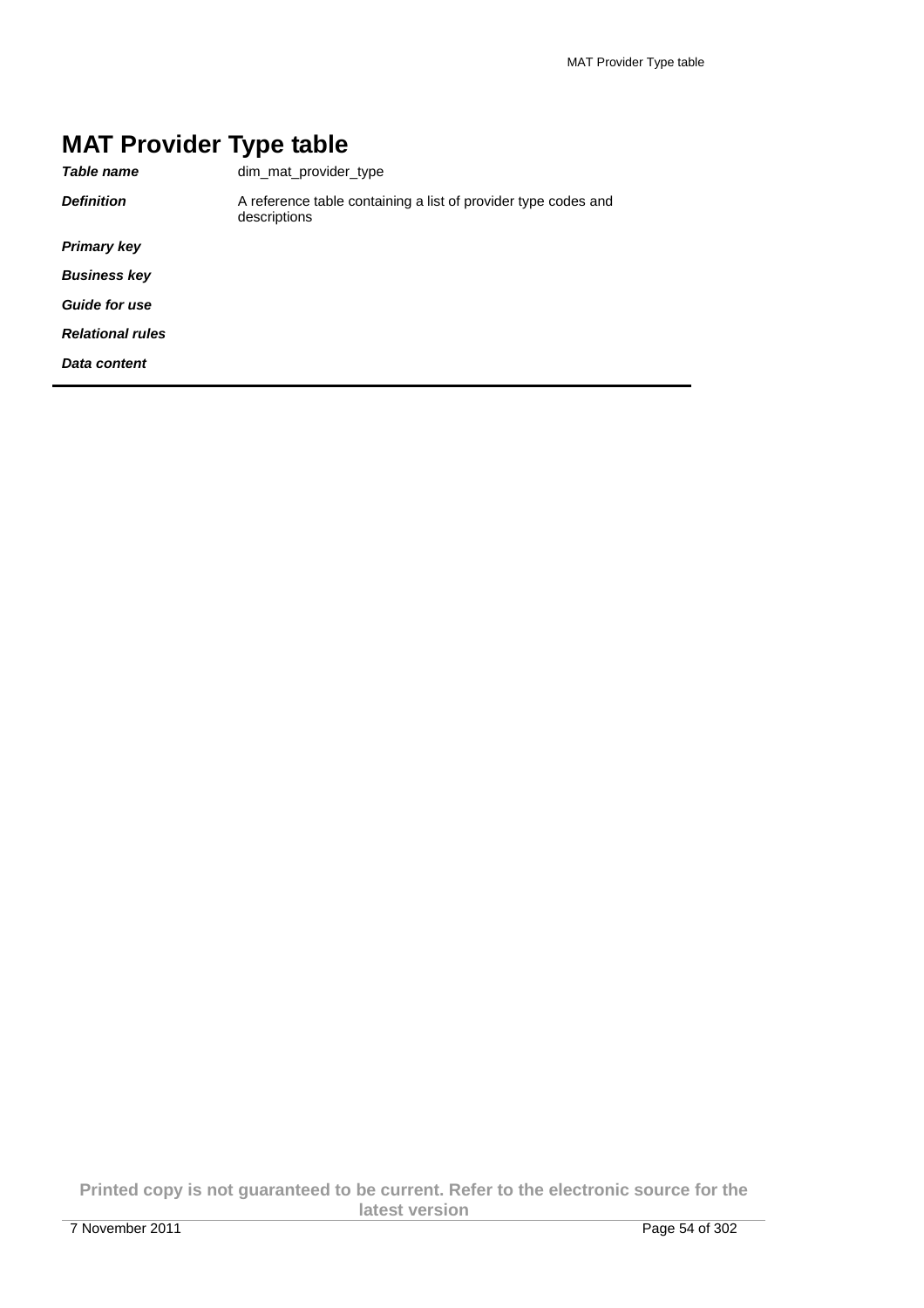#### **Type code**

| <b>Definition</b>  | A code representing the type of provider             |                                                                                                                                                                                |
|--------------------|------------------------------------------------------|--------------------------------------------------------------------------------------------------------------------------------------------------------------------------------|
| Column name        | type_code                                            |                                                                                                                                                                                |
| Table name         | dim_mat_provider_type                                |                                                                                                                                                                                |
| Data type          | varchar2(5)                                          |                                                                                                                                                                                |
| <b>Other names</b> |                                                      |                                                                                                                                                                                |
| <b>Context</b>     |                                                      |                                                                                                                                                                                |
| Layout             | A(5)                                                 |                                                                                                                                                                                |
| Data domain        | CHE<br>DC<br>MC<br>NC -<br>NHC .<br>ORG<br>UNK<br>WF | <b>Crown Health Enterprise</b><br>Dental Council<br><b>Medical Council</b><br><b>Nursing Council</b><br>North Health Contract<br>Organisation<br>Unknown<br>College of Midwife |

**Guide for use** 

**Verification rules** 

**Collection methods** 

**Related data** 

**Source document** 

**Source organisation**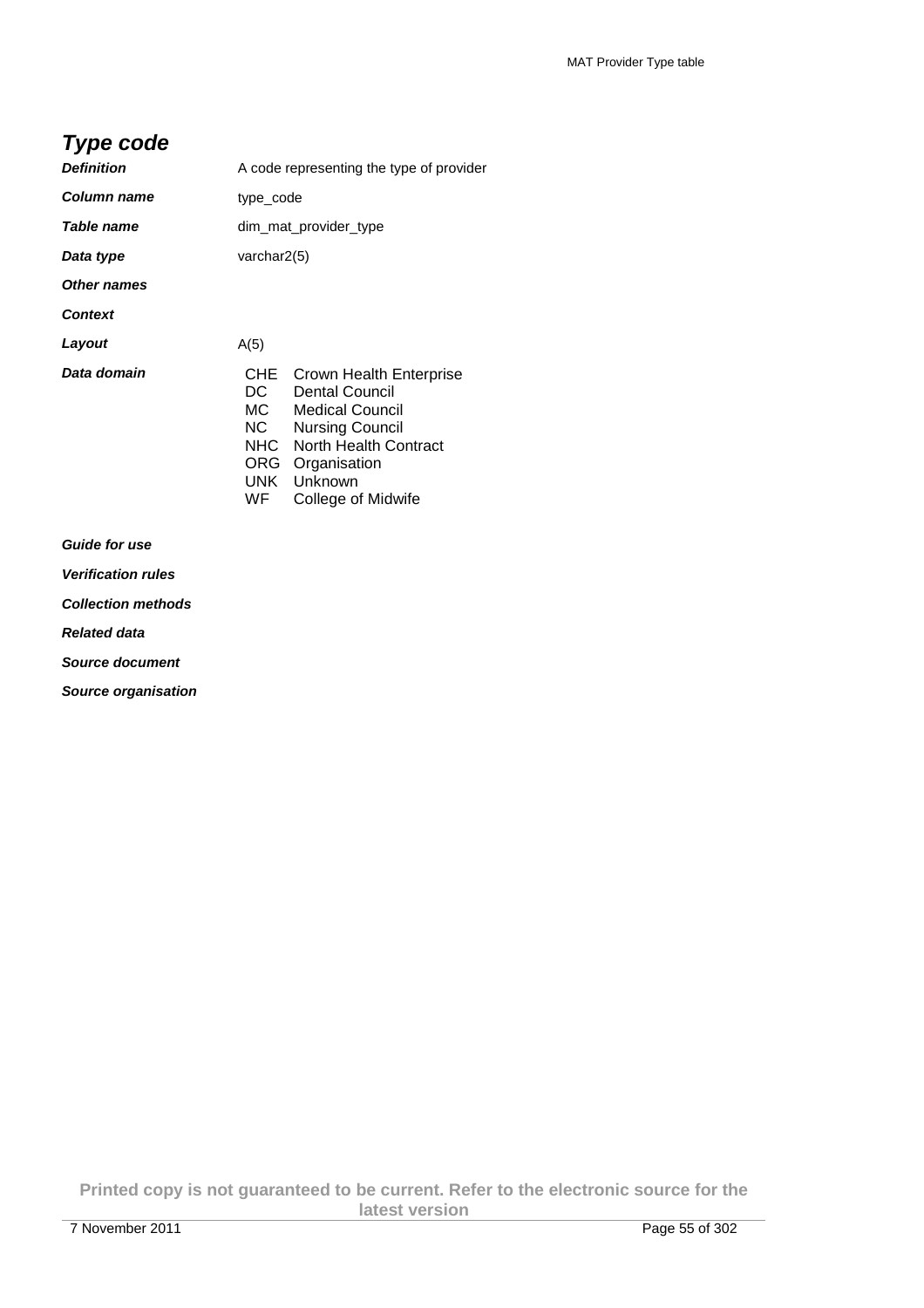#### **Type name**

| <b>Definition</b>         | The description of the provider type                                                                                                                                    |
|---------------------------|-------------------------------------------------------------------------------------------------------------------------------------------------------------------------|
| Column name               | type_name                                                                                                                                                               |
| <b>Table name</b>         | dim_mat_provider_type                                                                                                                                                   |
| Data type                 | varchar2(30)                                                                                                                                                            |
| Other names               |                                                                                                                                                                         |
| <b>Context</b>            |                                                                                                                                                                         |
| Layout                    | A(30)                                                                                                                                                                   |
| Data domain               | Crown Health Enterprise<br>Dental Council<br><b>Medical Council</b><br><b>Nursing Council</b><br>North Health Contract<br>Organisation<br>Unknown<br>College of Midwife |
| <b>Guide for use</b>      |                                                                                                                                                                         |
| <b>Verification rules</b> |                                                                                                                                                                         |

**Collection methods** 

**Related data** 

**Source document** 

**Source organisation**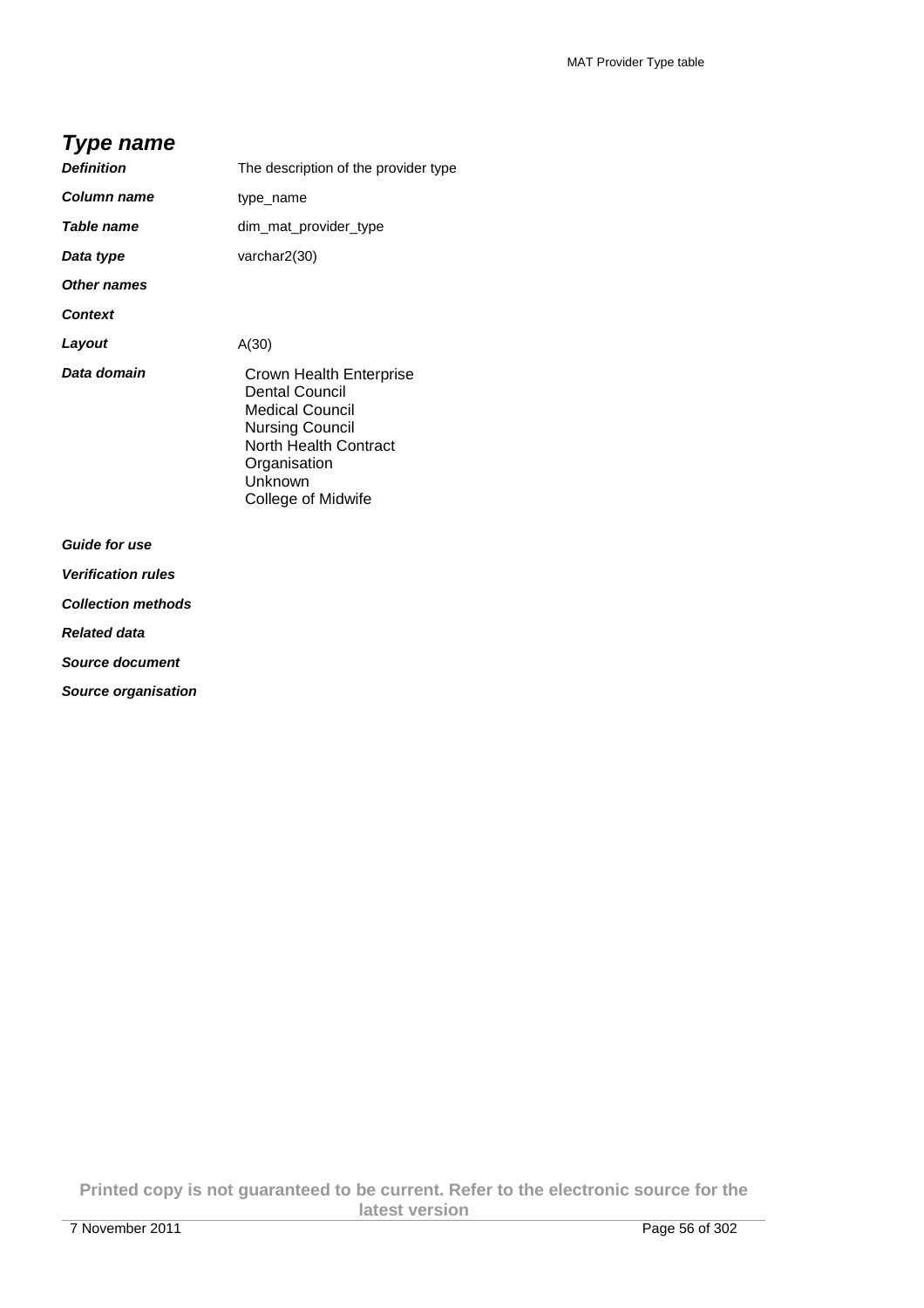| <b>MAT Referral Reason table</b> |                                                                                  |
|----------------------------------|----------------------------------------------------------------------------------|
| Table name                       | dim mat referral reason                                                          |
| <b>Definition</b>                | A reference table containing a list of referral reason codes and<br>descriptions |
| <b>Primary key</b>               |                                                                                  |
| <b>Business key</b>              |                                                                                  |
| <b>Guide for use</b>             | Context:                                                                         |
|                                  | Claim                                                                            |
| <b>Relational rules</b>          |                                                                                  |
| Data content                     |                                                                                  |

# **MAT Referral Reason table**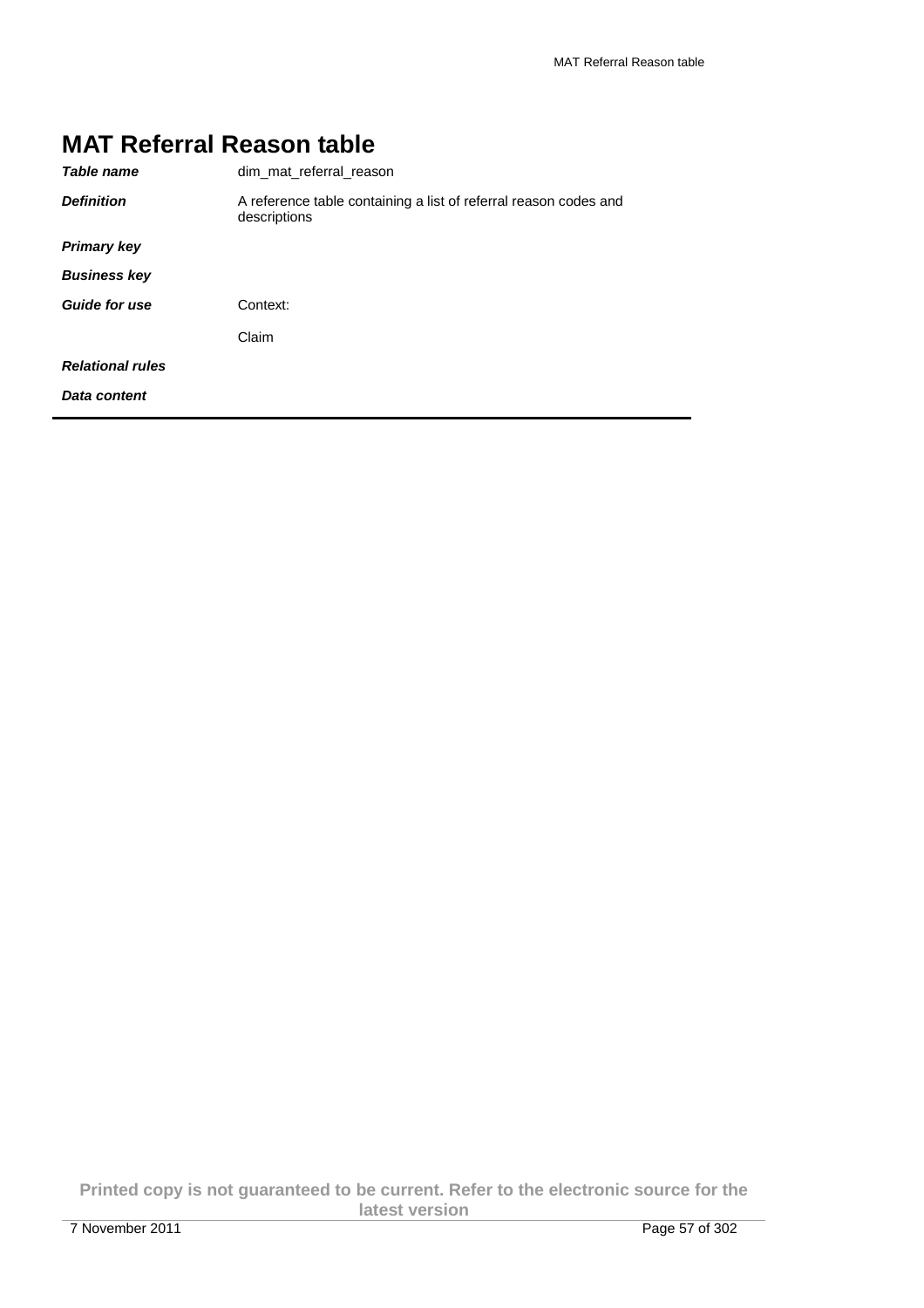### **Level indicator**

| <b>Definition</b>         |                                                                                                                                                                                  |
|---------------------------|----------------------------------------------------------------------------------------------------------------------------------------------------------------------------------|
| <b>Column name</b>        | level_ind                                                                                                                                                                        |
| Table name                | dim_mat_referral_reason                                                                                                                                                          |
| Data type                 | varchar2(3)                                                                                                                                                                      |
| Other names               |                                                                                                                                                                                  |
| <b>Context</b>            |                                                                                                                                                                                  |
| Layout                    |                                                                                                                                                                                  |
| Data domain               | See the Referral Reason code table on the Ministry of Health web site<br>at http://www.nzhis.govt.nz/moh.nsf/pagesns/47. For further information<br>contact Analytical Services. |
| <b>Guide for use</b>      | HBL claims only                                                                                                                                                                  |
| <b>Verification rules</b> |                                                                                                                                                                                  |
| <b>Collection methods</b> |                                                                                                                                                                                  |
| <b>Related data</b>       |                                                                                                                                                                                  |
| Source document           |                                                                                                                                                                                  |
| Source organisation       |                                                                                                                                                                                  |

**Printed copy is not guaranteed to be current. Refer to the electronic source for the latest version**  7 November 2011 Page 58 of 302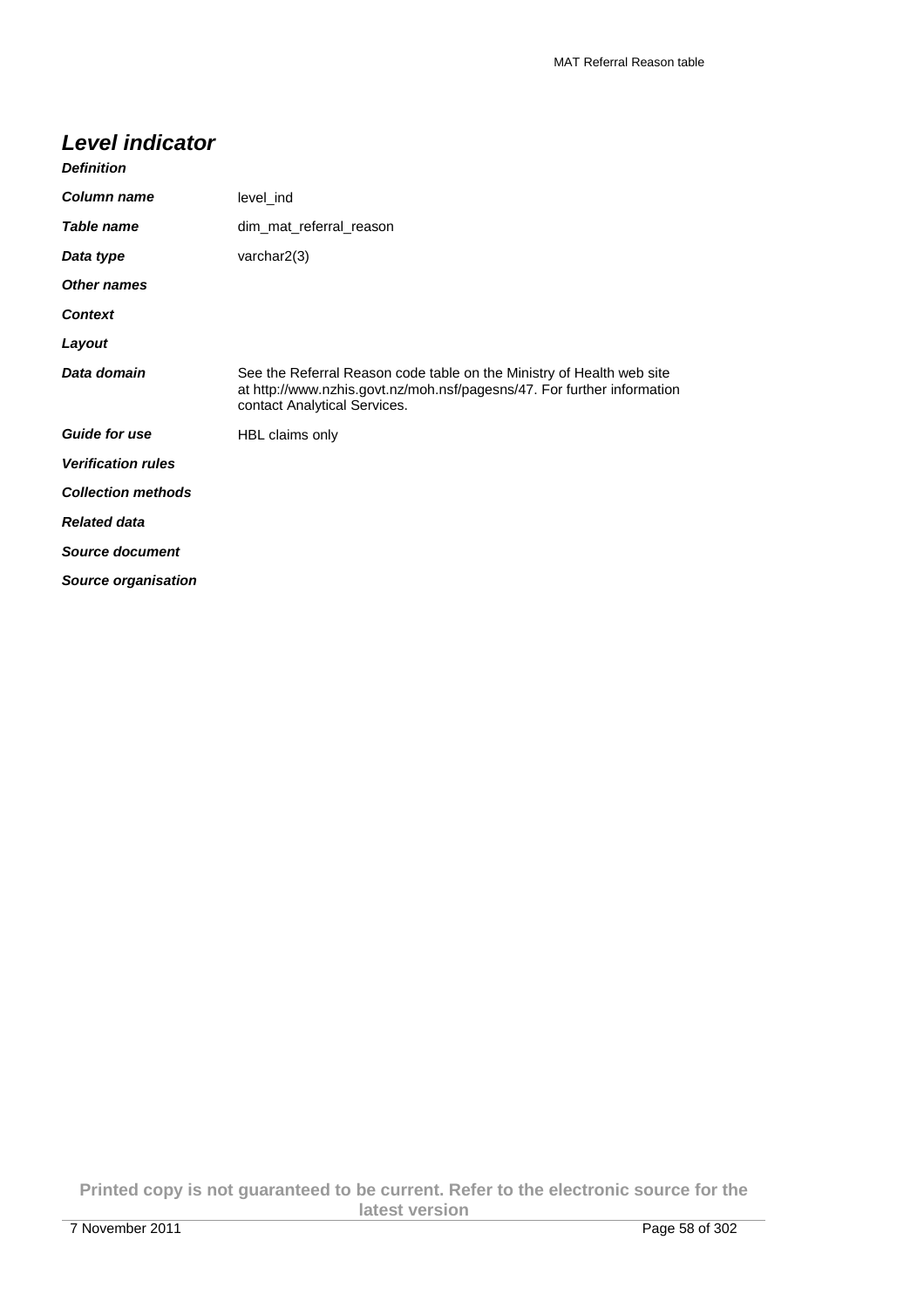#### **Reason code**

| <b>Definition</b>         | A code representing the referral reason                                                                                                                                          |
|---------------------------|----------------------------------------------------------------------------------------------------------------------------------------------------------------------------------|
| Column name               | reason code                                                                                                                                                                      |
| Table name                | dim mat referral reason                                                                                                                                                          |
| Data type                 | varchar $2(6)$                                                                                                                                                                   |
| <b>Other names</b>        |                                                                                                                                                                                  |
| <b>Context</b>            |                                                                                                                                                                                  |
| Layout                    |                                                                                                                                                                                  |
| Data domain               | See the Referral Reason code table on the Ministry of Health web site<br>at http://www.nzhis.govt.nz/moh.nsf/pagesns/47. For further information<br>contact Analytical Services. |
| <b>Guide for use</b>      |                                                                                                                                                                                  |
| <b>Verification rules</b> |                                                                                                                                                                                  |
| <b>Collection methods</b> |                                                                                                                                                                                  |
| <b>Related data</b>       |                                                                                                                                                                                  |
| <b>Source document</b>    |                                                                                                                                                                                  |
| Source organisation       |                                                                                                                                                                                  |

**Printed copy is not guaranteed to be current. Refer to the electronic source for the latest version**  7 November 2011 Page 59 of 302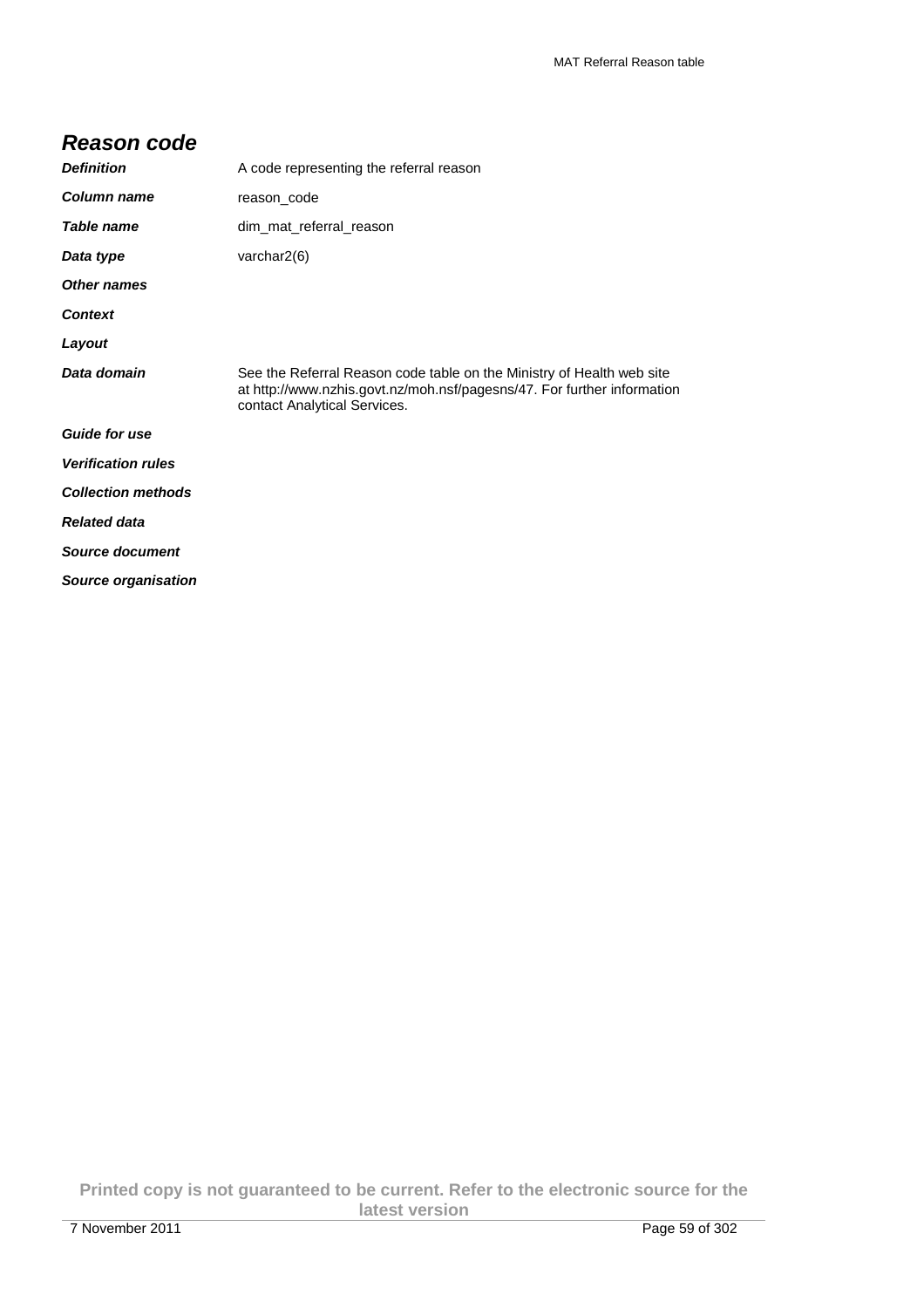## **Reason description**

| <b>Definition</b>         | The description of the referral reason                                                                                                                                           |
|---------------------------|----------------------------------------------------------------------------------------------------------------------------------------------------------------------------------|
| Column name               | reason_description                                                                                                                                                               |
| Table name                | dim mat referral reason                                                                                                                                                          |
| Data type                 | varchar2(256)                                                                                                                                                                    |
| <b>Other names</b>        |                                                                                                                                                                                  |
| <b>Context</b>            |                                                                                                                                                                                  |
| Layout                    |                                                                                                                                                                                  |
| Data domain               | See the Referral Reason code table on the Ministry of Health web site<br>at http://www.nzhis.govt.nz/moh.nsf/pagesns/47. For further information<br>contact Analytical Services. |
| <b>Guide for use</b>      |                                                                                                                                                                                  |
| <b>Verification rules</b> |                                                                                                                                                                                  |
| <b>Collection methods</b> |                                                                                                                                                                                  |
| <b>Related data</b>       |                                                                                                                                                                                  |
| <b>Source document</b>    |                                                                                                                                                                                  |
| Source organisation       |                                                                                                                                                                                  |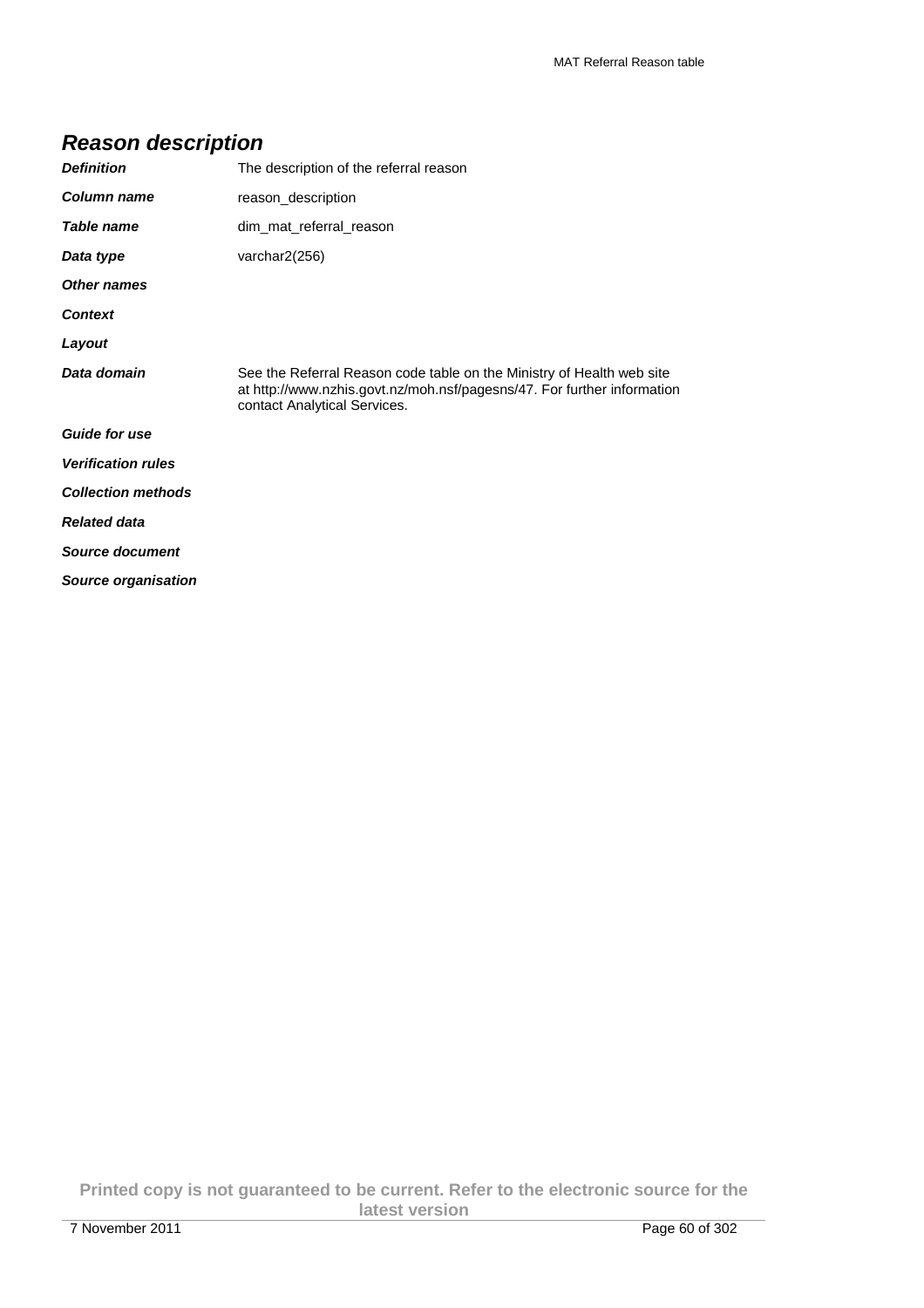| <b>Definition</b>         | An adjunct of the referral reason                                                                                                                                                |
|---------------------------|----------------------------------------------------------------------------------------------------------------------------------------------------------------------------------|
| Column name               | reason sub heading                                                                                                                                                               |
| Table name                | dim_mat_referral_reason                                                                                                                                                          |
| Data type                 | varchar2(60)                                                                                                                                                                     |
| <b>Other names</b>        |                                                                                                                                                                                  |
| <b>Context</b>            |                                                                                                                                                                                  |
| Layout                    |                                                                                                                                                                                  |
| Data domain               | See the Referral Reason code table on the Ministry of Health web site<br>at http://www.nzhis.govt.nz/moh.nsf/pagesns/47. For further information<br>contact Analytical Services. |
| <b>Guide for use</b>      | HBL claims only                                                                                                                                                                  |
| <b>Verification rules</b> |                                                                                                                                                                                  |
| <b>Collection methods</b> |                                                                                                                                                                                  |
| <b>Related data</b>       |                                                                                                                                                                                  |
| Source document           |                                                                                                                                                                                  |
| Source organisation       |                                                                                                                                                                                  |
|                           |                                                                                                                                                                                  |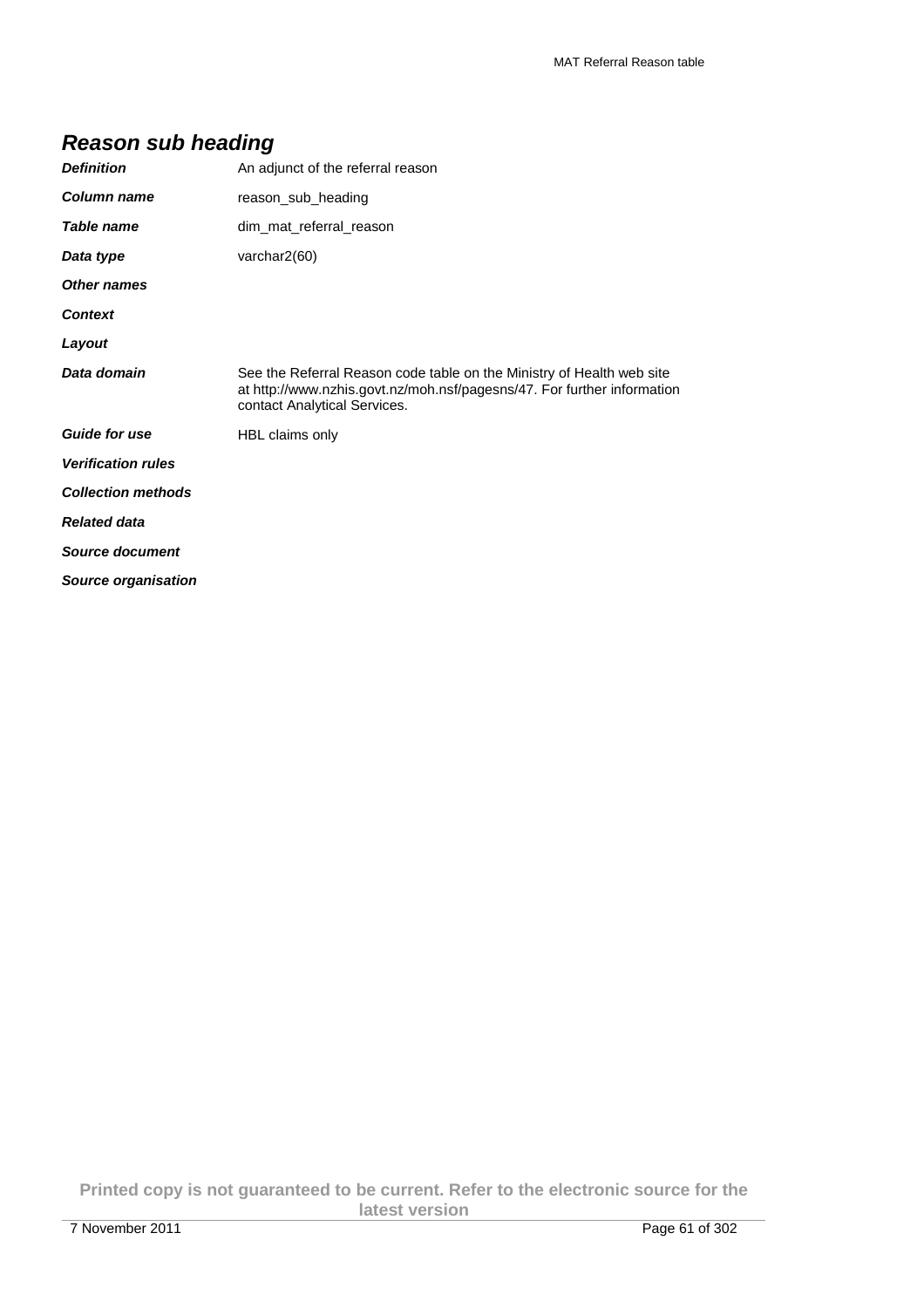## **Severity**

| <b>Definition</b>         | Severity adjunct of the referral reason                                                                                                                                          |
|---------------------------|----------------------------------------------------------------------------------------------------------------------------------------------------------------------------------|
| Column name               | severity                                                                                                                                                                         |
| Table name                | dim_mat_referral_reason                                                                                                                                                          |
| Data type                 | varchar2(60)                                                                                                                                                                     |
| <b>Other names</b>        |                                                                                                                                                                                  |
| <b>Context</b>            |                                                                                                                                                                                  |
| Layout                    |                                                                                                                                                                                  |
| Data domain               | See the Referral Reason code table on the Ministry of Health web site<br>at http://www.nzhis.govt.nz/moh.nsf/pagesns/47. For further information<br>contact Analytical Services. |
| <b>Guide for use</b>      | HBL claims only                                                                                                                                                                  |
| <b>Verification rules</b> |                                                                                                                                                                                  |
| <b>Collection methods</b> |                                                                                                                                                                                  |
| <b>Related data</b>       |                                                                                                                                                                                  |
| <b>Source document</b>    |                                                                                                                                                                                  |
| Source organisation       |                                                                                                                                                                                  |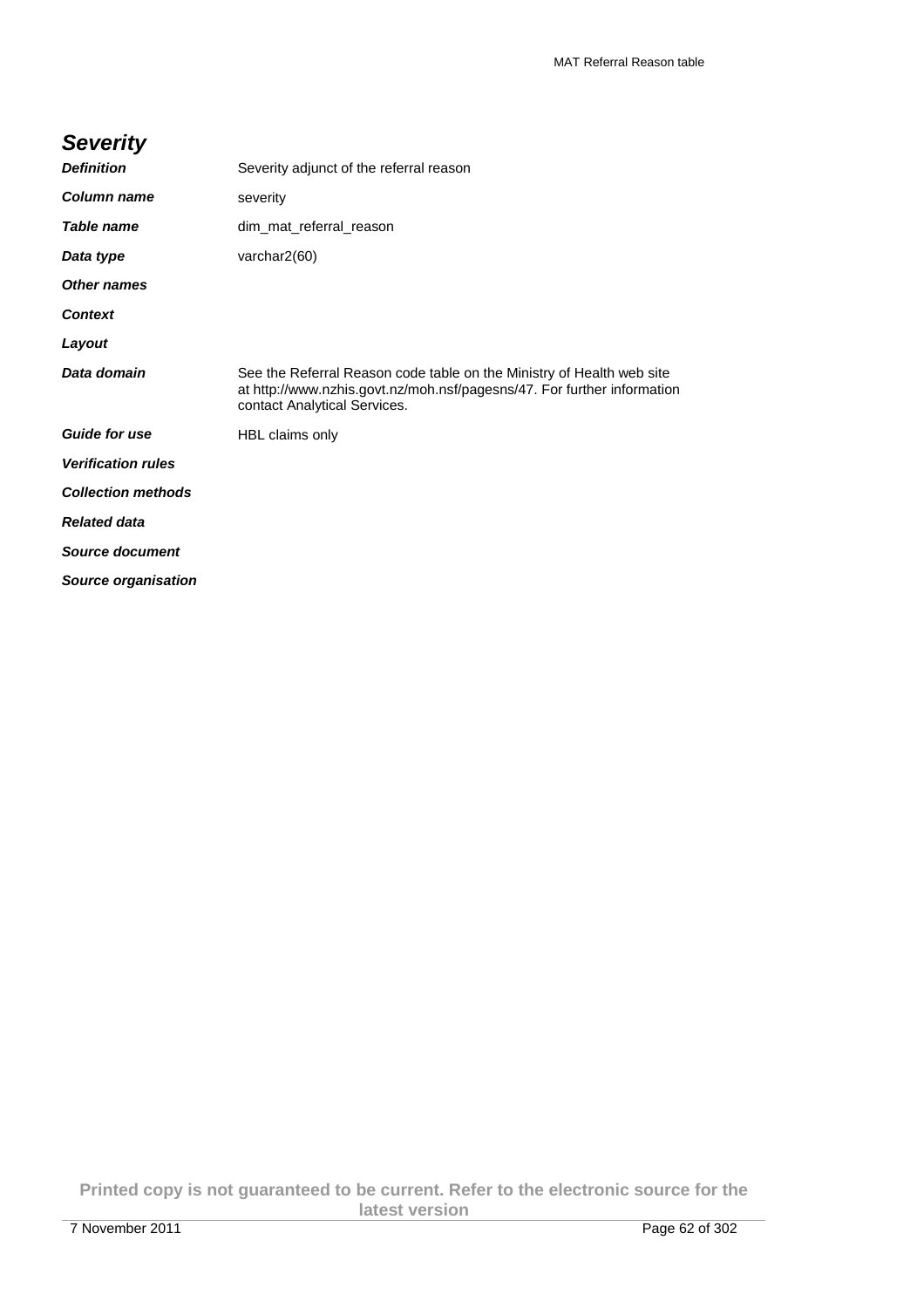#### **Source system name**

| <b>Definition</b>         | The source system of the reason code.                                                                                                                                            |  |
|---------------------------|----------------------------------------------------------------------------------------------------------------------------------------------------------------------------------|--|
| Column name               | source_system_name                                                                                                                                                               |  |
| Table name                | dim_mat_referral_reason                                                                                                                                                          |  |
| Data type                 | varchar2(30)                                                                                                                                                                     |  |
| <b>Other names</b>        |                                                                                                                                                                                  |  |
| <b>Context</b>            |                                                                                                                                                                                  |  |
| Layout                    |                                                                                                                                                                                  |  |
| Data domain               | See the Referral Reason code table on the Ministry of Health web site<br>at http://www.nzhis.govt.nz/moh.nsf/pagesns/47. For further information<br>contact Analytical Services. |  |
| <b>Guide for use</b>      |                                                                                                                                                                                  |  |
| <b>Verification rules</b> |                                                                                                                                                                                  |  |
| <b>Collection methods</b> |                                                                                                                                                                                  |  |
| <b>Related data</b>       |                                                                                                                                                                                  |  |
| <b>Source document</b>    |                                                                                                                                                                                  |  |
| Source organisation       |                                                                                                                                                                                  |  |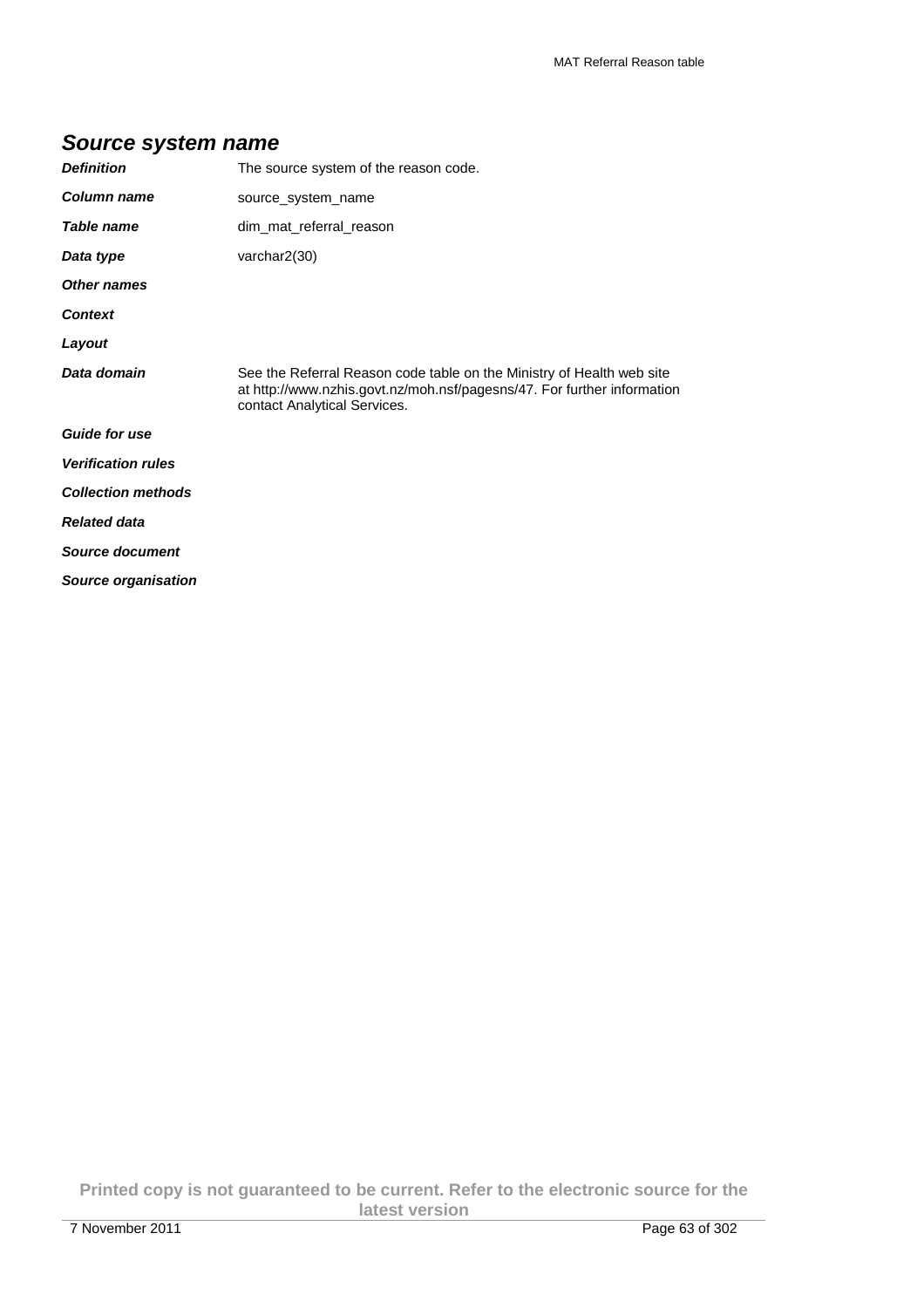| <b>MAI Service table</b> |                                                                                                            |
|--------------------------|------------------------------------------------------------------------------------------------------------|
| Table name               | dim mat service                                                                                            |
| <b>Definition</b>        | A reference table containing a list of service codes and service<br>groupings including their descriptions |
| <b>Primary key</b>       |                                                                                                            |
| <b>Business key</b>      |                                                                                                            |
| Guide for use            | Service codes group claim modules and claim items into logical groups<br>by the type of service provided.  |
| <b>Relational rules</b>  |                                                                                                            |
| Data content             |                                                                                                            |

# **MAT Service table**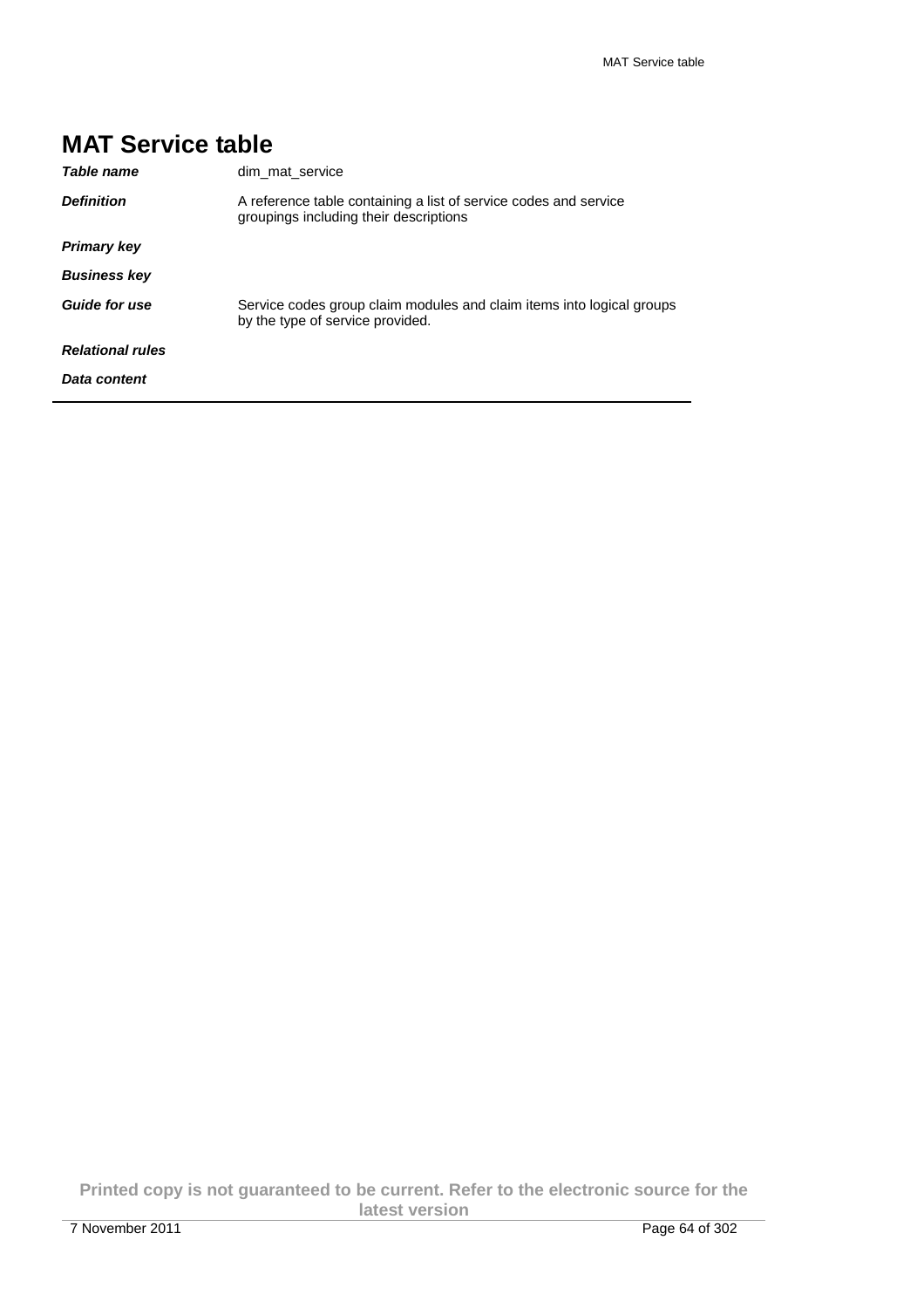#### **Service code**

| <b>Definition</b>          | A code representing the service provided                                                                                                                                 |  |
|----------------------------|--------------------------------------------------------------------------------------------------------------------------------------------------------------------------|--|
| Column name                | service_code                                                                                                                                                             |  |
| Table name                 | dim_mat_service                                                                                                                                                          |  |
| Data type                  | varchar $2(10)$                                                                                                                                                          |  |
| Other names                |                                                                                                                                                                          |  |
| <b>Context</b>             |                                                                                                                                                                          |  |
| Layout                     |                                                                                                                                                                          |  |
| Data domain                | See the Service code table on the Ministry of Health web site at<br>http://www.nzhis.govt.nz/moh.nsf/pagesns/47. For further information<br>contact Analytical Services. |  |
| <b>Guide for use</b>       |                                                                                                                                                                          |  |
| <b>Verification rules</b>  |                                                                                                                                                                          |  |
| <b>Collection methods</b>  |                                                                                                                                                                          |  |
| <b>Related data</b>        |                                                                                                                                                                          |  |
| <b>Source document</b>     |                                                                                                                                                                          |  |
| <b>Source organisation</b> |                                                                                                                                                                          |  |

**Printed copy is not guaranteed to be current. Refer to the electronic source for the latest version**  7 November 2011 Page 65 of 302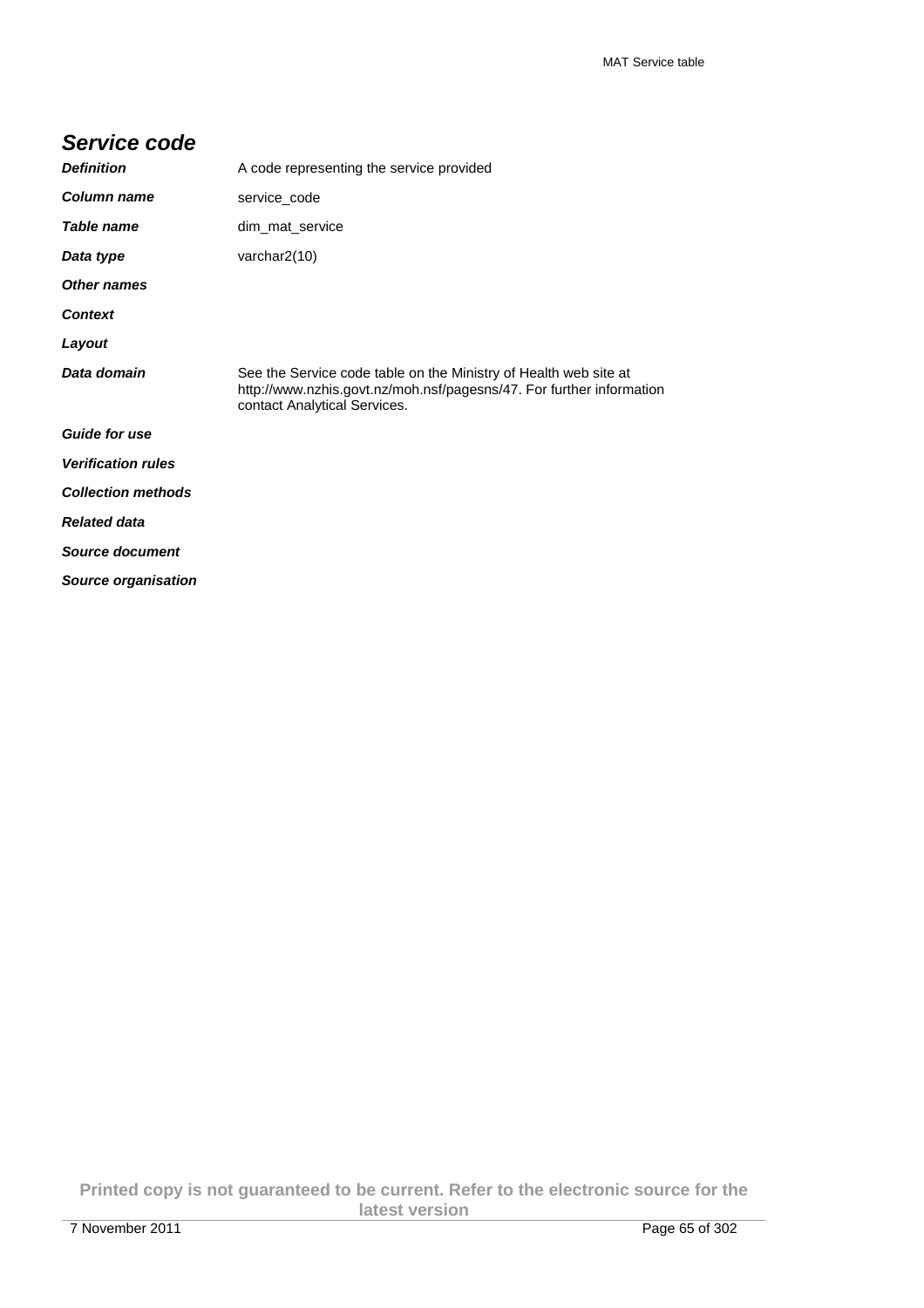# **Service description**

| <b>Definition</b>          | The description of the service provided                                                                                                                                  |  |
|----------------------------|--------------------------------------------------------------------------------------------------------------------------------------------------------------------------|--|
| Column name                | service_description                                                                                                                                                      |  |
| Table name                 | dim_mat_service                                                                                                                                                          |  |
| Data type                  | varchar2(30)                                                                                                                                                             |  |
| <b>Other names</b>         |                                                                                                                                                                          |  |
| <b>Context</b>             |                                                                                                                                                                          |  |
| Layout                     |                                                                                                                                                                          |  |
| Data domain                | See the Service code table on the Ministry of Health web site at<br>http://www.nzhis.govt.nz/moh.nsf/pagesns/47. For further information<br>contact Analytical Services. |  |
| <b>Guide for use</b>       |                                                                                                                                                                          |  |
| <b>Verification rules</b>  |                                                                                                                                                                          |  |
| <b>Collection methods</b>  |                                                                                                                                                                          |  |
| <b>Related data</b>        |                                                                                                                                                                          |  |
| <b>Source document</b>     |                                                                                                                                                                          |  |
| <b>Source organisation</b> |                                                                                                                                                                          |  |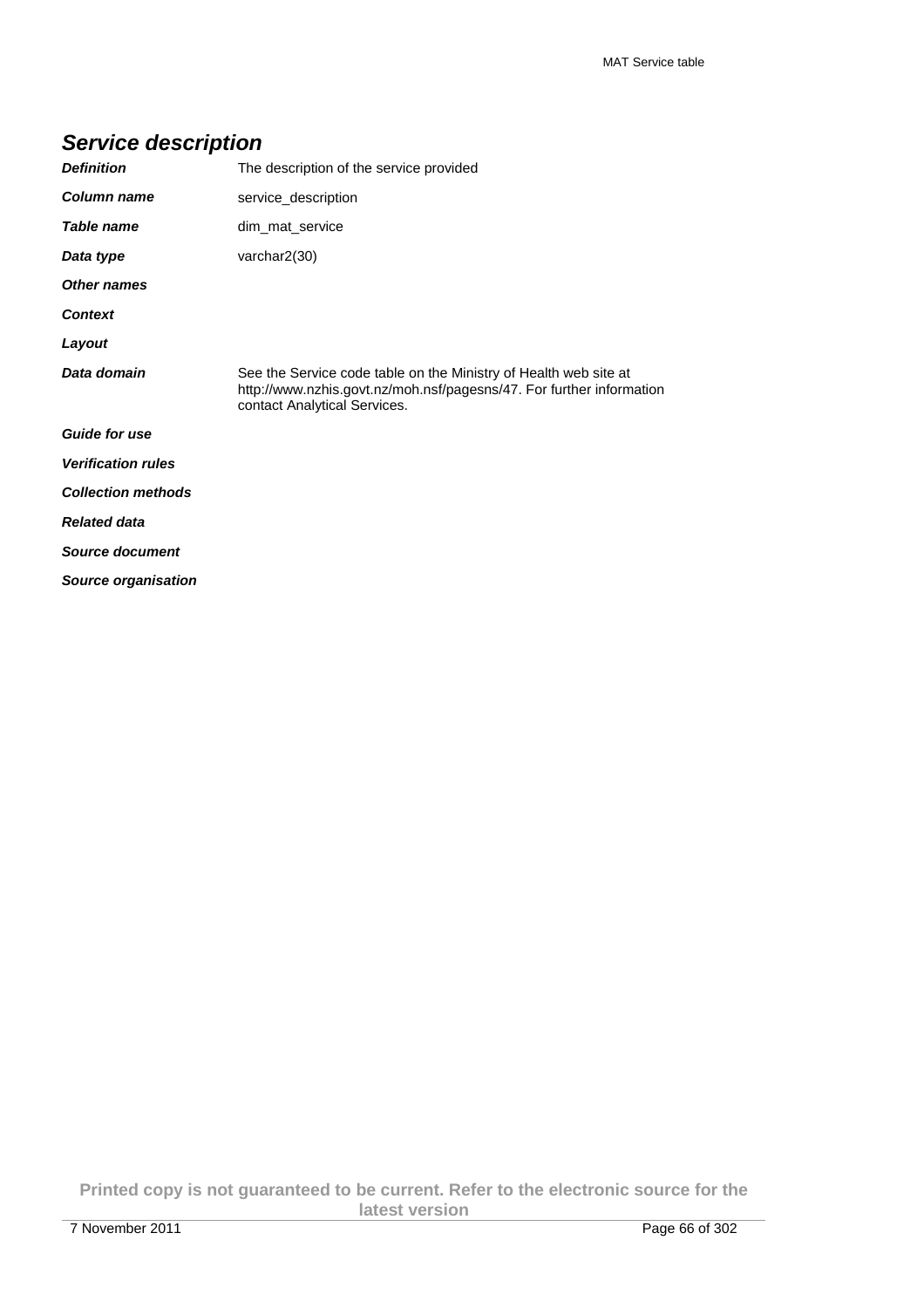| Service group             |                                                                                                                                                                          |
|---------------------------|--------------------------------------------------------------------------------------------------------------------------------------------------------------------------|
| <b>Definition</b>         | A code representing a group of like services                                                                                                                             |
| Column name               | service group                                                                                                                                                            |
| Table name                | dim_mat_service                                                                                                                                                          |
| Data type                 | varchar $2(10)$                                                                                                                                                          |
| Other names               |                                                                                                                                                                          |
| <b>Context</b>            |                                                                                                                                                                          |
| Layout                    |                                                                                                                                                                          |
| Data domain               | See the Service code table on the Ministry of Health web site at<br>http://www.nzhis.govt.nz/moh.nsf/pagesns/47. For further information<br>contact Analytical Services. |
| <b>Guide for use</b>      |                                                                                                                                                                          |
| <b>Verification rules</b> |                                                                                                                                                                          |
| <b>Collection methods</b> |                                                                                                                                                                          |
| <b>Related data</b>       |                                                                                                                                                                          |
| <b>Source document</b>    |                                                                                                                                                                          |

**Printed copy is not guaranteed to be current. Refer to the electronic source for the latest version** 

**Source organisation**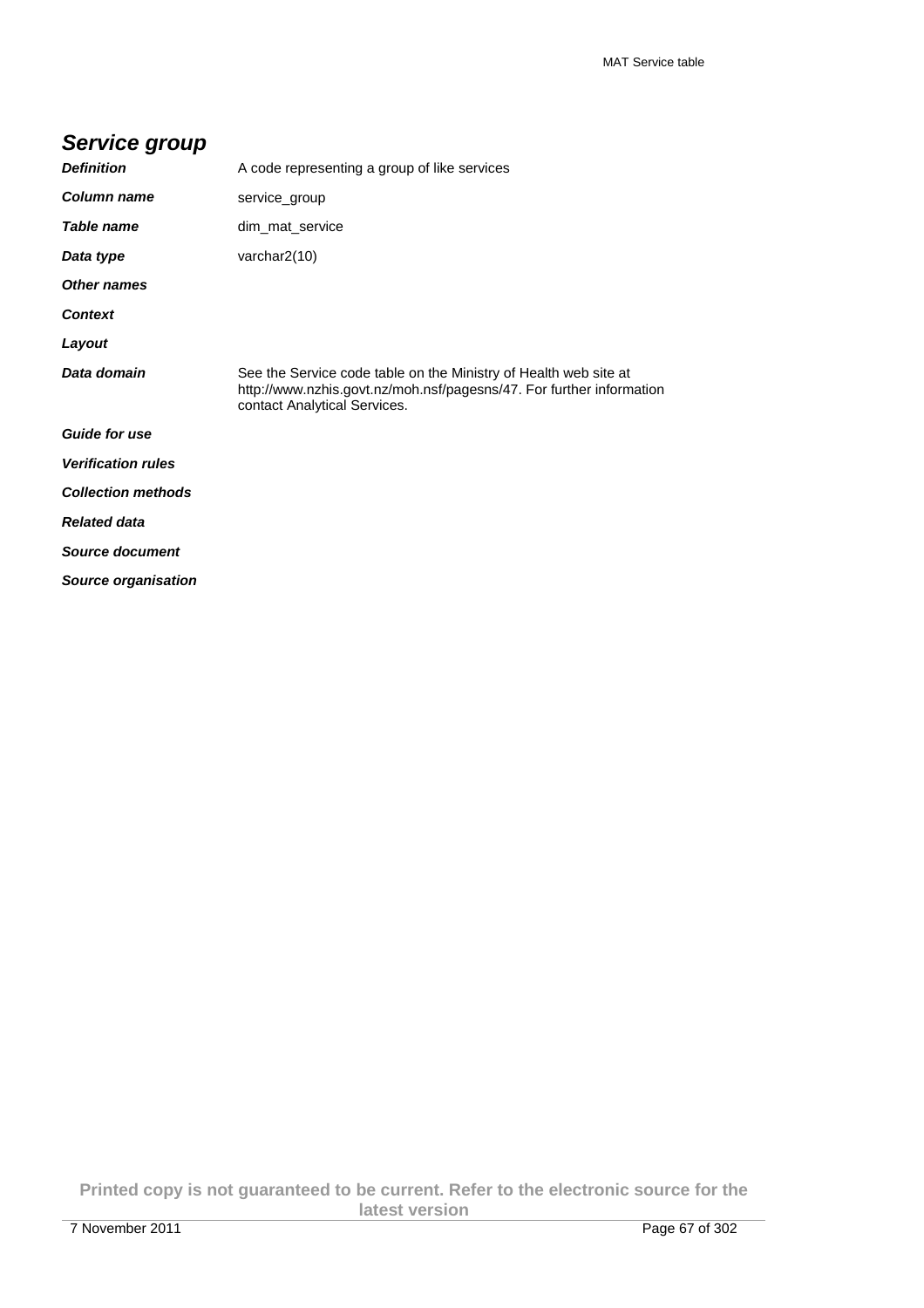# **Service group description**

| <b>Definition</b>         | The description of the service group                                                                                                                                     |  |
|---------------------------|--------------------------------------------------------------------------------------------------------------------------------------------------------------------------|--|
| Column name               | service_group_description                                                                                                                                                |  |
| Table name                | dim_mat_service                                                                                                                                                          |  |
| Data type                 | varchar2(30)                                                                                                                                                             |  |
| <b>Other names</b>        |                                                                                                                                                                          |  |
| <b>Context</b>            |                                                                                                                                                                          |  |
| Layout                    |                                                                                                                                                                          |  |
| Data domain               | See the Service code table on the Ministry of Health web site at<br>http://www.nzhis.govt.nz/moh.nsf/pagesns/47. For further information<br>contact Analytical Services. |  |
| <b>Guide for use</b>      |                                                                                                                                                                          |  |
| <b>Verification rules</b> |                                                                                                                                                                          |  |
| <b>Collection methods</b> |                                                                                                                                                                          |  |
| <b>Related data</b>       |                                                                                                                                                                          |  |
| <b>Source document</b>    |                                                                                                                                                                          |  |
| Source organisation       |                                                                                                                                                                          |  |

**Printed copy is not guaranteed to be current. Refer to the electronic source for the latest version**  7 November 2011 Page 68 of 302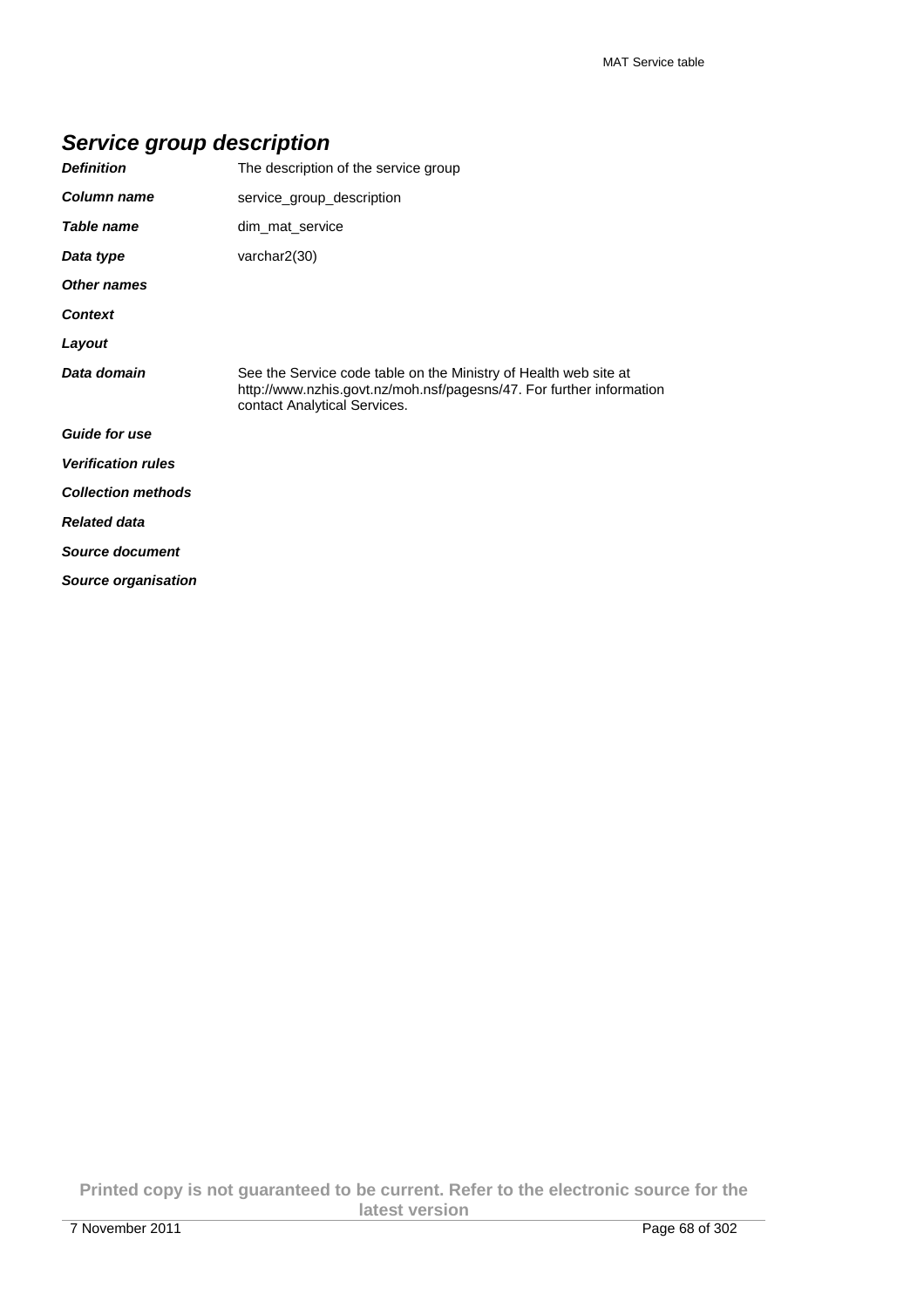# **MAT Source System table**

| Table name              | dim mat source system                                                                                       |
|-------------------------|-------------------------------------------------------------------------------------------------------------|
| <b>Definition</b>       | A reference table containing a list of source system codes and<br>descriptions                              |
| <b>Primary key</b>      | dim_mat_source_system_key                                                                                   |
| <b>Business key</b>     |                                                                                                             |
| <b>Guide for use</b>    | Enables identification of the origin of MAT data within fields that are<br>reported across several sources, |
| <b>Relational rules</b> |                                                                                                             |
| Data content            |                                                                                                             |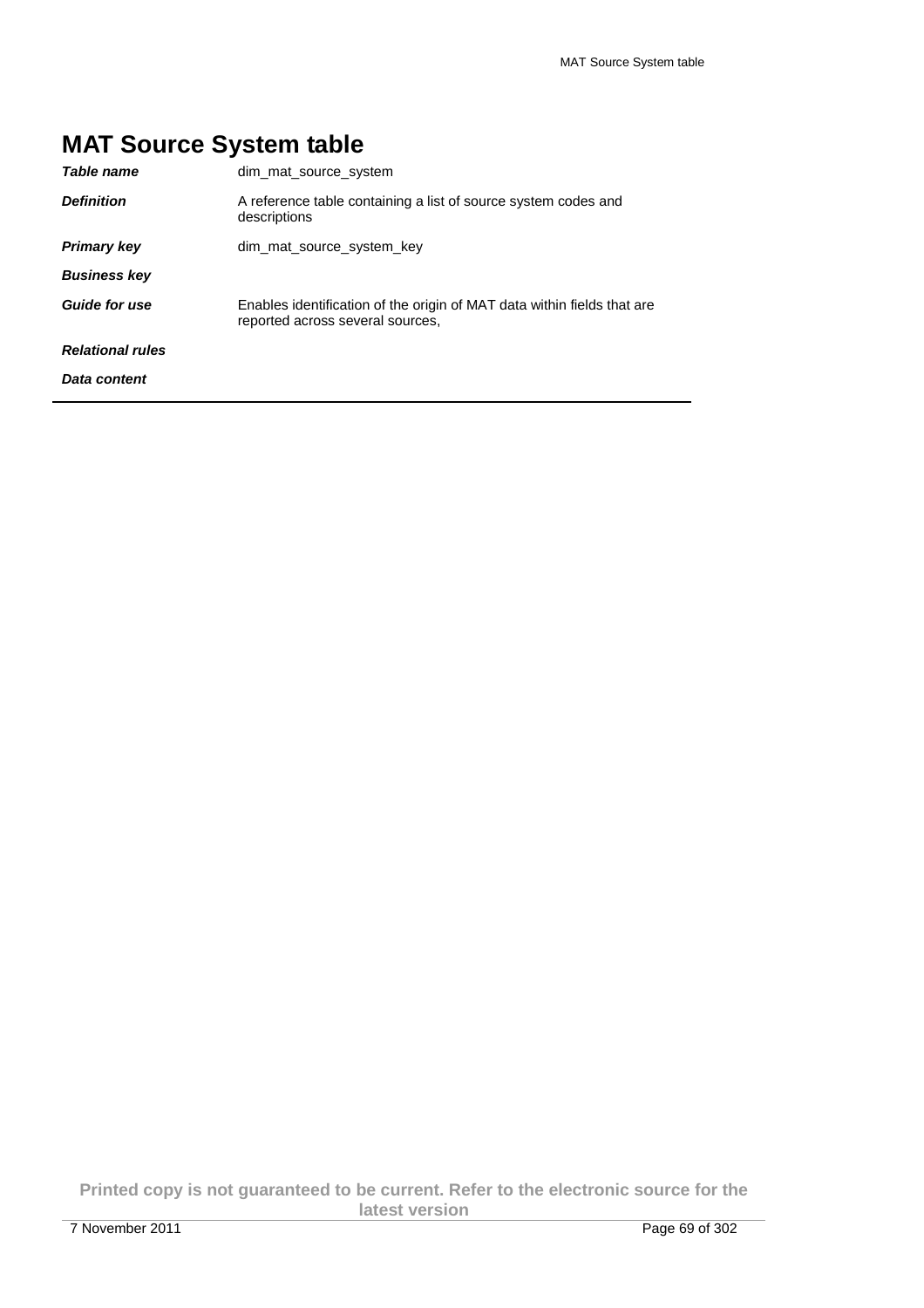## **Source system description**

| <b>Definition</b>          | The description of the source system                                                                                                                          |
|----------------------------|---------------------------------------------------------------------------------------------------------------------------------------------------------------|
| Column name                | source_system_description                                                                                                                                     |
| <b>Table name</b>          | dim mat source system                                                                                                                                         |
| Data type                  | varchar2(100)                                                                                                                                                 |
| <b>Other names</b>         |                                                                                                                                                               |
| <b>Context</b>             |                                                                                                                                                               |
| Layout                     |                                                                                                                                                               |
| Data domain                | DIM HCU and Lookup Health Care User<br>Data Management Service Baby Mother Mapping file<br><b>HBL</b> system<br><b>NMD Data Mart</b><br>ORD system<br>Unknown |
| <b>Guide for use</b>       |                                                                                                                                                               |
| <b>Verification rules</b>  |                                                                                                                                                               |
| <b>Collection methods</b>  |                                                                                                                                                               |
| <b>Related data</b>        |                                                                                                                                                               |
| <b>Source document</b>     |                                                                                                                                                               |
| <b>Source organisation</b> |                                                                                                                                                               |

**Printed copy is not guaranteed to be current. Refer to the electronic source for the latest version**  7 November 2011 Page 70 of 302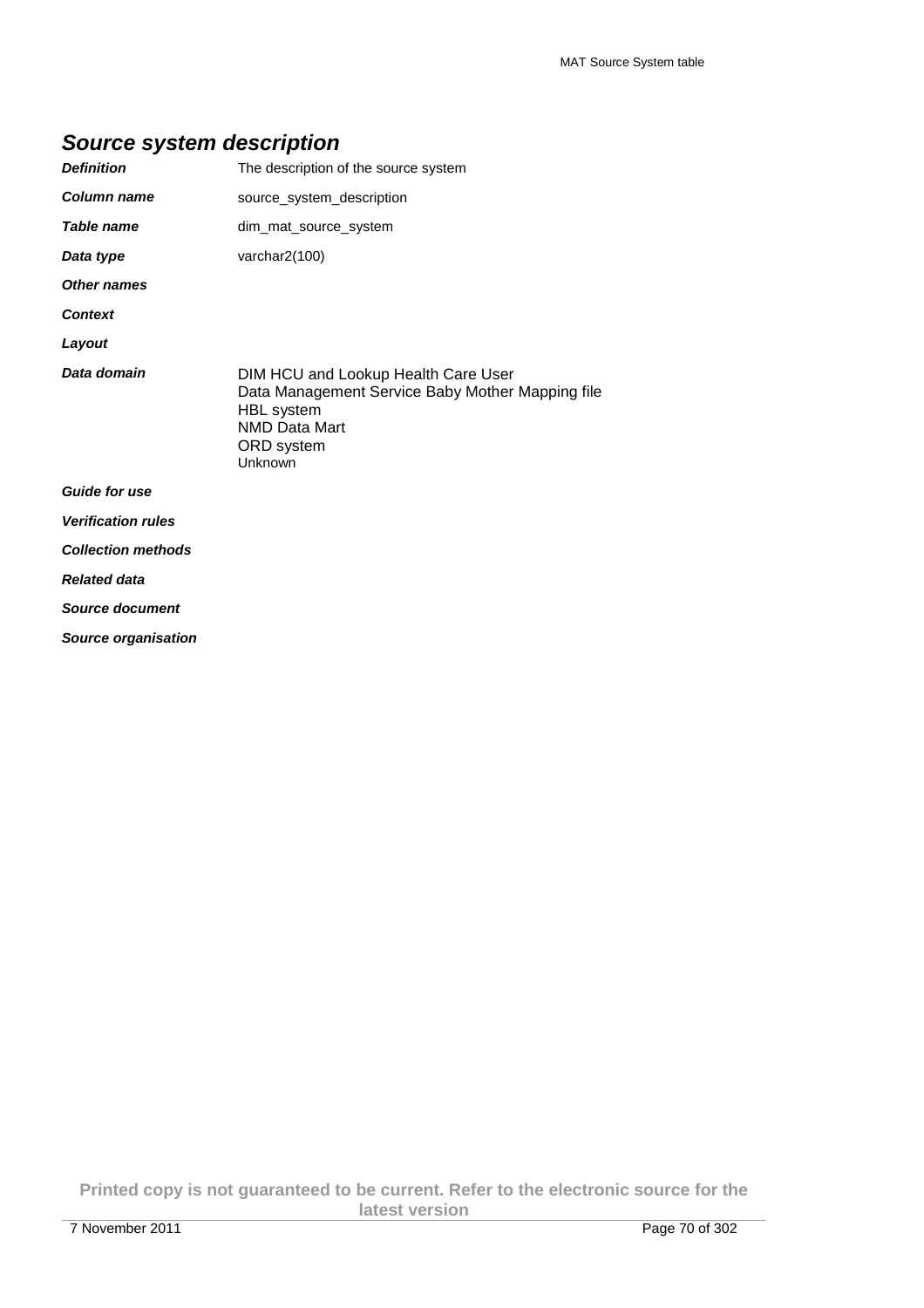#### **Source system name**

| <b>Definition</b>         | The name of the source system                 |
|---------------------------|-----------------------------------------------|
| Column name               | source_system_name                            |
| Table name                | dim mat source system                         |
| Data type                 | varchar2(30)                                  |
| Other names               |                                               |
| <b>Context</b>            |                                               |
| Layout                    |                                               |
| Data domain               | HCU<br>Baby Mother Mapping file<br><b>HBL</b> |
|                           | <b>NMD Data Mart</b><br>ORD<br><b>UNK</b>     |
| <b>Guide for use</b>      |                                               |
| <b>Verification rules</b> |                                               |

**Related data** 

**Source document** 

**Source organisation** 

**Printed copy is not guaranteed to be current. Refer to the electronic source for the latest version**  7 November 2011 Page 71 of 302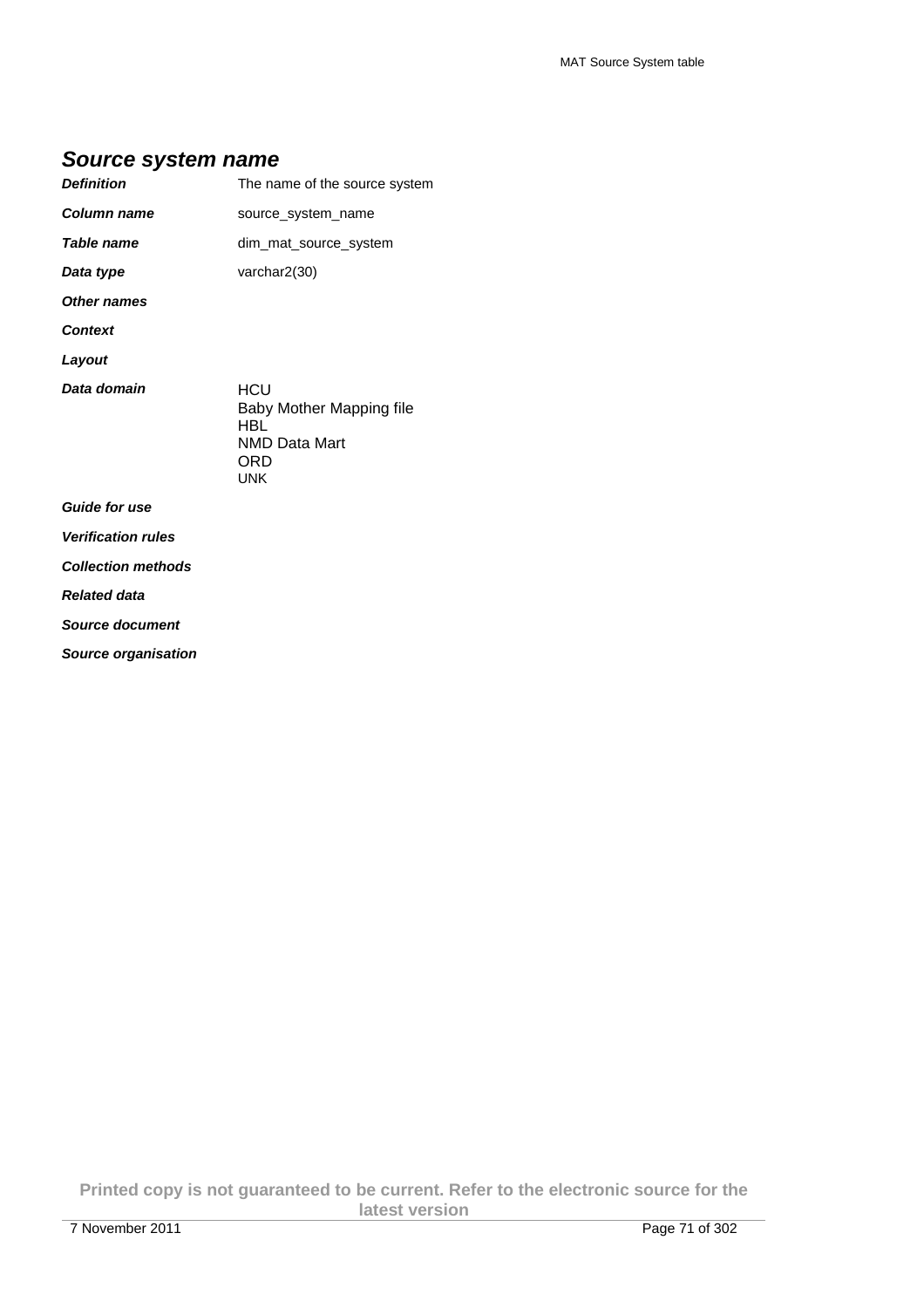| Table name              | fact mat activity                                                                                                                                                                   |
|-------------------------|-------------------------------------------------------------------------------------------------------------------------------------------------------------------------------------|
| <b>Definition</b>       | This table contains details of all claims and hospital events for each<br>pregnancy (woman) or birth (baby).                                                                        |
|                         |                                                                                                                                                                                     |
| <b>Primary key</b>      | N/a                                                                                                                                                                                 |
| <b>Business key</b>     |                                                                                                                                                                                     |
| <b>Guide for use</b>    | This table includes services provided to women who do not get<br>assigned a unique pregnancy key (are not known to deliver).                                                        |
|                         | Only selected claims fields are defined in this dictionary. Internally<br>generated claim system fields (payment related) and fields sourced<br>directly from NMDS are not defined. |
|                         | A list of hospital admissions fields is given in Appendix H. See the<br>NMDS data dictionary for full descriptions.                                                                 |
| <b>Relational rules</b> |                                                                                                                                                                                     |
| Data content            |                                                                                                                                                                                     |

**Printed copy is not guaranteed to be current. Refer to the electronic source for the latest version**  7 November 2011 Page 72 of 302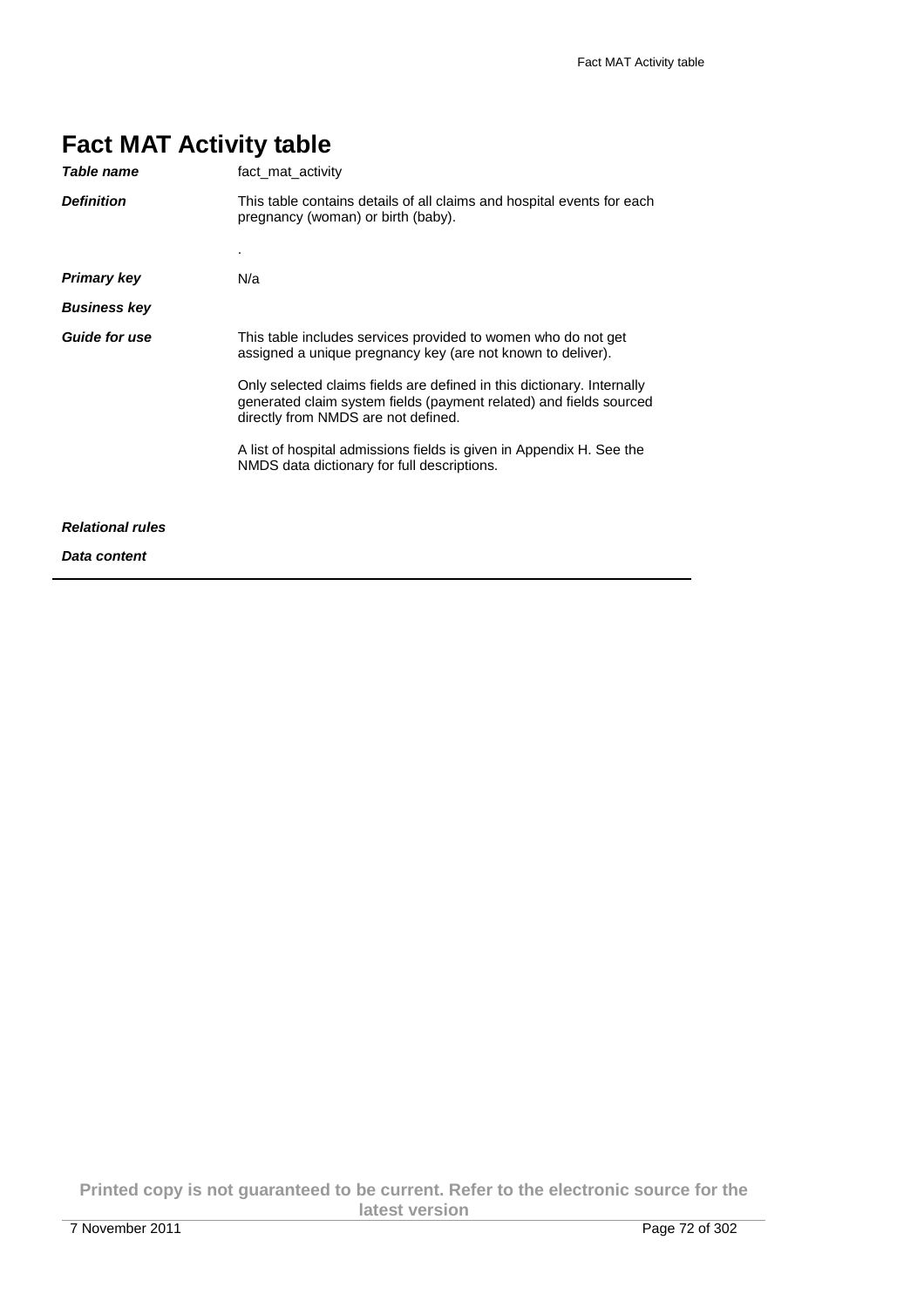#### **Anaesthetic service name**

| <b>Definition</b>          | Anaesthetic service name     |
|----------------------------|------------------------------|
| Column name                | clm_anaesthetic_service_name |
| <b>Table name</b>          | fact mat activity            |
| Data type                  | varchar $2(30)$              |
| <b>Other names</b>         |                              |
| <b>Context</b>             | Claim                        |
| Layout                     |                              |
| Data domain                |                              |
| <b>Guide for use</b>       |                              |
| <b>Verification rules</b>  |                              |
| <b>Collection methods</b>  |                              |
| <b>Related data</b>        |                              |
| Source document            |                              |
| <b>Source organisation</b> |                              |

**Printed copy is not guaranteed to be current. Refer to the electronic source for the latest version**  7 November 2011 Page 73 of 302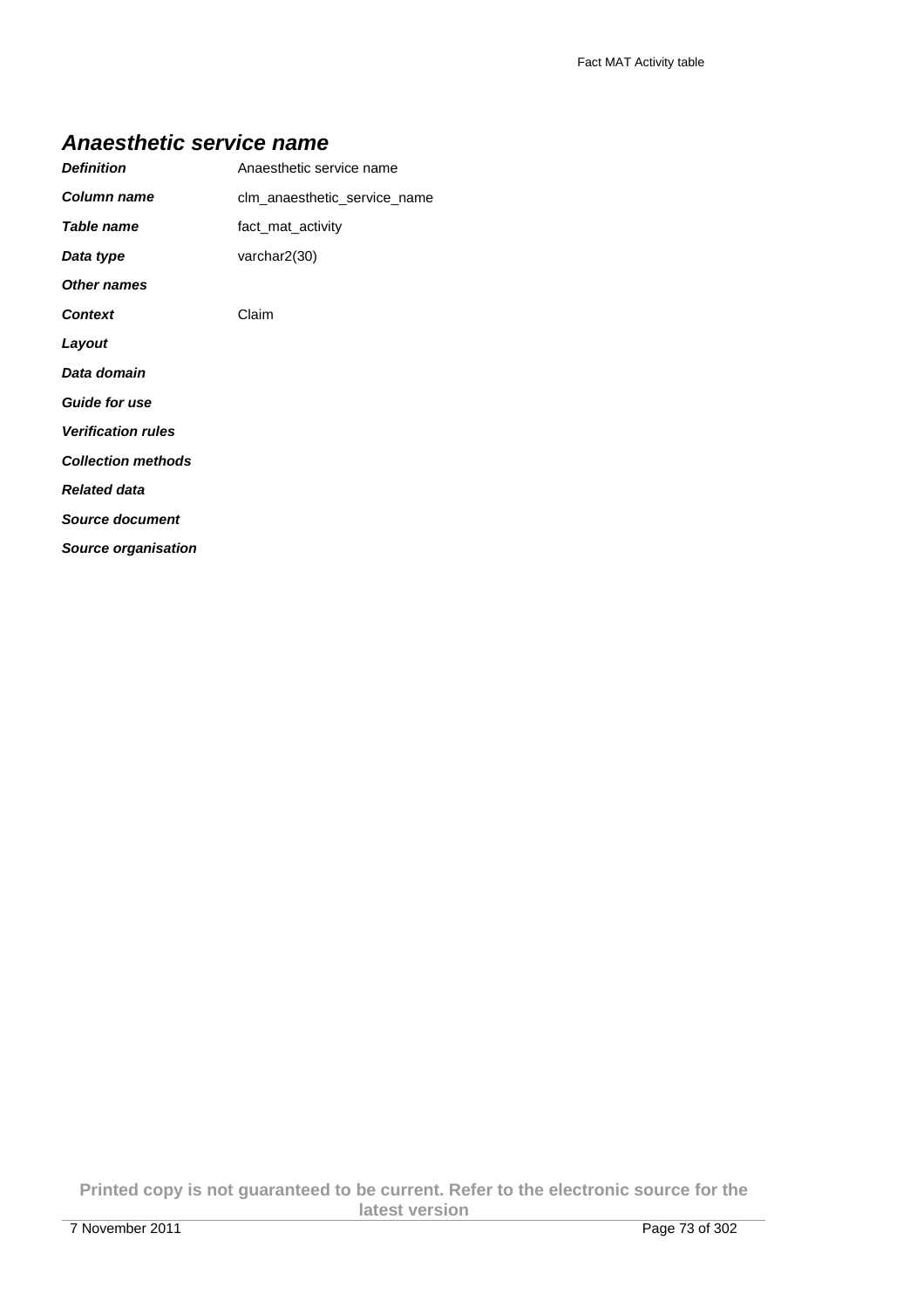## **ASA status**

| <b>Definition</b>          | A classification code indicating the mother's physical condition                                                                                                                                                                                                                                                                                                                                                                                                                                                                                                                                                                                                                                                                                                                                                                                                                                |  |
|----------------------------|-------------------------------------------------------------------------------------------------------------------------------------------------------------------------------------------------------------------------------------------------------------------------------------------------------------------------------------------------------------------------------------------------------------------------------------------------------------------------------------------------------------------------------------------------------------------------------------------------------------------------------------------------------------------------------------------------------------------------------------------------------------------------------------------------------------------------------------------------------------------------------------------------|--|
| <b>Column name</b>         | clm_asa_status                                                                                                                                                                                                                                                                                                                                                                                                                                                                                                                                                                                                                                                                                                                                                                                                                                                                                  |  |
| Table name                 | fact_mat_activity                                                                                                                                                                                                                                                                                                                                                                                                                                                                                                                                                                                                                                                                                                                                                                                                                                                                               |  |
| Data type                  | varchar2(1)                                                                                                                                                                                                                                                                                                                                                                                                                                                                                                                                                                                                                                                                                                                                                                                                                                                                                     |  |
| <b>Other names</b>         |                                                                                                                                                                                                                                                                                                                                                                                                                                                                                                                                                                                                                                                                                                                                                                                                                                                                                                 |  |
| <b>Context</b>             | Claim                                                                                                                                                                                                                                                                                                                                                                                                                                                                                                                                                                                                                                                                                                                                                                                                                                                                                           |  |
| Layout                     |                                                                                                                                                                                                                                                                                                                                                                                                                                                                                                                                                                                                                                                                                                                                                                                                                                                                                                 |  |
| Data domain                | 1<br>Normal healthy woman with no systemic disease<br>$\overline{2}$<br>Woman with mild systemic disease which is well controlled<br>with or without medication<br>3<br>A woman with severe systemic disease which limits activity but<br>is not incapacitating. (e.g. NYHA grade 3 cardiac lesions). All<br>insulin dependent diabetics and with severely reduced<br>respiratory function. Woman with severe pre-eclampsia<br>requiring heavy sedation, blood pressure control, and extra<br>monitoring.<br>Woman with incapacitating disease which is a threat of life.<br>4<br>This is rare and would include NYHA grade 4 cardiac lesions<br>(also eclampics requiring intensive monitoring on heavy<br>sedation). A very serious ante partum haemorrhage might fall<br>into this category.<br>5<br>Women who are expected to die in 24 hours with or without<br>surgery. (Extremely rare). |  |
| <b>Guide for use</b>       | Ends June 2007                                                                                                                                                                                                                                                                                                                                                                                                                                                                                                                                                                                                                                                                                                                                                                                                                                                                                  |  |
| <b>Verification rules</b>  |                                                                                                                                                                                                                                                                                                                                                                                                                                                                                                                                                                                                                                                                                                                                                                                                                                                                                                 |  |
| <b>Collection methods</b>  |                                                                                                                                                                                                                                                                                                                                                                                                                                                                                                                                                                                                                                                                                                                                                                                                                                                                                                 |  |
| <b>Related data</b>        |                                                                                                                                                                                                                                                                                                                                                                                                                                                                                                                                                                                                                                                                                                                                                                                                                                                                                                 |  |
| Source document            |                                                                                                                                                                                                                                                                                                                                                                                                                                                                                                                                                                                                                                                                                                                                                                                                                                                                                                 |  |
| <b>Source organisation</b> |                                                                                                                                                                                                                                                                                                                                                                                                                                                                                                                                                                                                                                                                                                                                                                                                                                                                                                 |  |

**Printed copy is not guaranteed to be current. Refer to the electronic source for the latest version**  7 November 2011 Page 74 of 302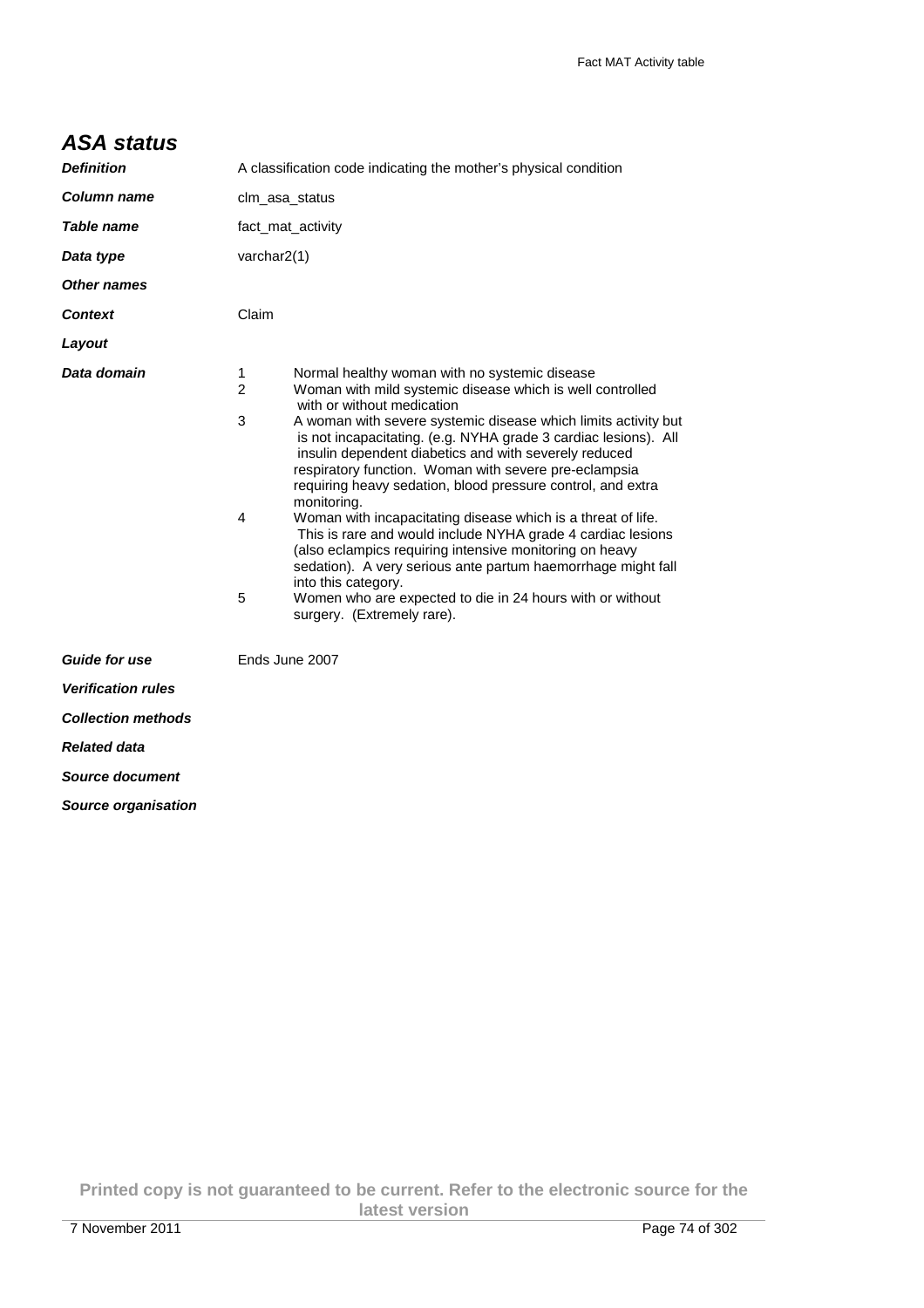# **Baby condition**

| <b>Definition</b>          | A code indicating the condition of the baby at birth                                                                                                                                                                |                                                                                                                                                   |
|----------------------------|---------------------------------------------------------------------------------------------------------------------------------------------------------------------------------------------------------------------|---------------------------------------------------------------------------------------------------------------------------------------------------|
| Column name                | clm_baby_condition                                                                                                                                                                                                  |                                                                                                                                                   |
| Table name                 | fact_mat_activity                                                                                                                                                                                                   |                                                                                                                                                   |
| Data type                  | varchar $2(8)$                                                                                                                                                                                                      |                                                                                                                                                   |
| Other names                |                                                                                                                                                                                                                     |                                                                                                                                                   |
| <b>Context</b>             | Claim                                                                                                                                                                                                               |                                                                                                                                                   |
| Layout                     |                                                                                                                                                                                                                     |                                                                                                                                                   |
| Data domain                | LB.<br><b>NS</b><br>ND.<br>SB<br><b>WB</b>                                                                                                                                                                          | Live born<br>Referred to neonatal (or referred to secondary care)<br>Neonatal death<br>Stillborn<br>Well baby (live born)/Primary post natal care |
| <b>Guide for use</b>       |                                                                                                                                                                                                                     |                                                                                                                                                   |
| <b>Verification rules</b>  |                                                                                                                                                                                                                     |                                                                                                                                                   |
| <b>Collection methods</b>  | Reported via LMC claims The reporting of stillbirths and neonatal<br>deaths is not verified and should not be used in analysis. Refer to the<br>Mortality Collection for robust reporting of fetal & infant deaths. |                                                                                                                                                   |
| <b>Related data</b>        |                                                                                                                                                                                                                     |                                                                                                                                                   |
| Source document            |                                                                                                                                                                                                                     |                                                                                                                                                   |
| <b>Source organisation</b> |                                                                                                                                                                                                                     |                                                                                                                                                   |
|                            |                                                                                                                                                                                                                     |                                                                                                                                                   |

**Printed copy is not guaranteed to be current. Refer to the electronic source for the latest version**  7 November 2011 Page 75 of 302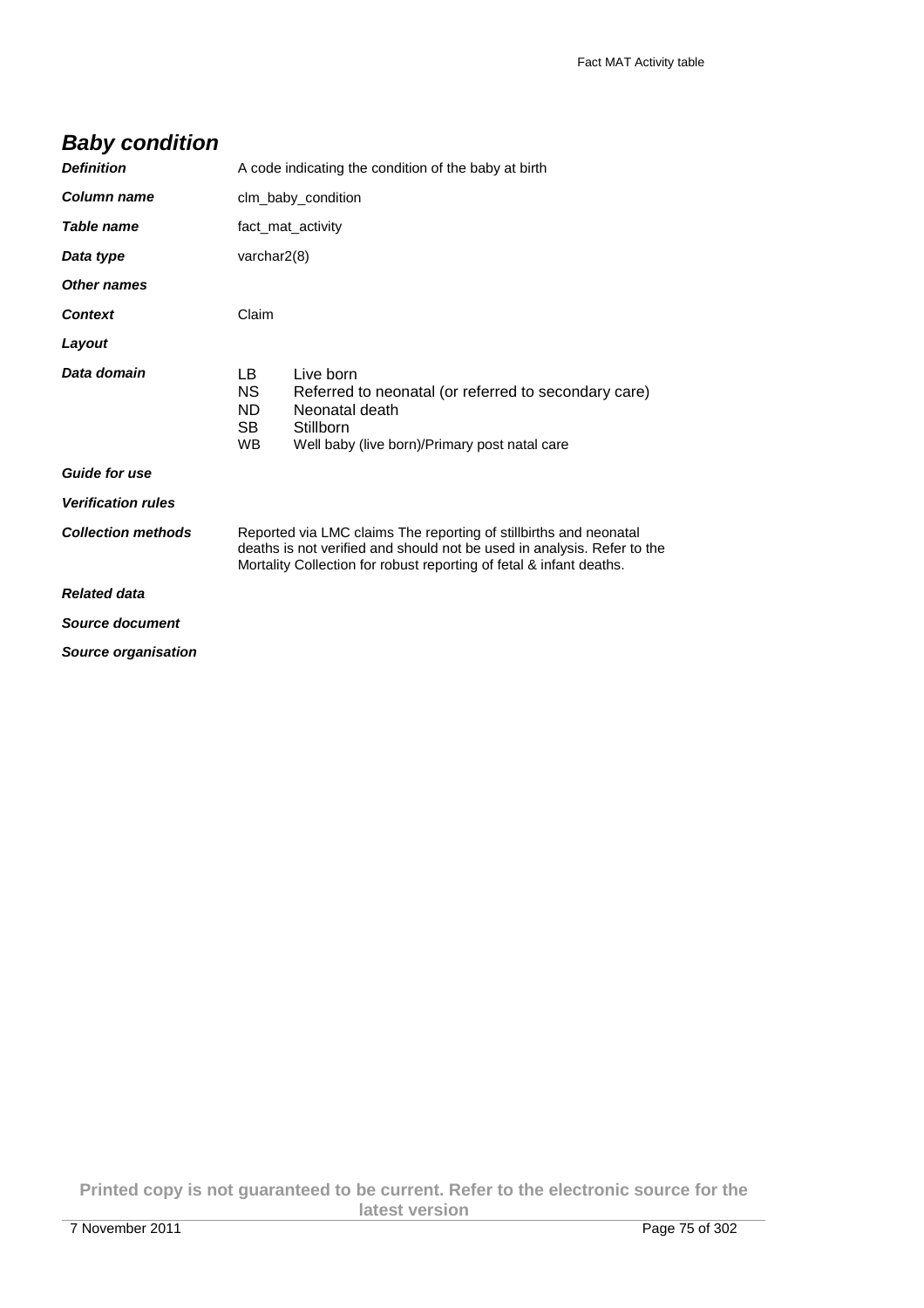# **Baby transfer care identifier**

| <b>Definition</b>          | A flag indicating transfer of the baby's care |
|----------------------------|-----------------------------------------------|
| Column name                | clm_baby_transfer_care_flag                   |
| Table name                 | fact_mat_activity                             |
| Data type                  | varchar $2(1)$                                |
| <b>Other names</b>         |                                               |
| <b>Context</b>             | Claim                                         |
| Layout                     | A                                             |
| Data domain                |                                               |
| <b>Guide for use</b>       |                                               |
| <b>Verification rules</b>  |                                               |
| <b>Collection methods</b>  |                                               |
| <b>Related data</b>        |                                               |
| <b>Source document</b>     |                                               |
| <b>Source organisation</b> |                                               |

**Printed copy is not guaranteed to be current. Refer to the electronic source for the latest version**  7 November 2011 Page 76 of 302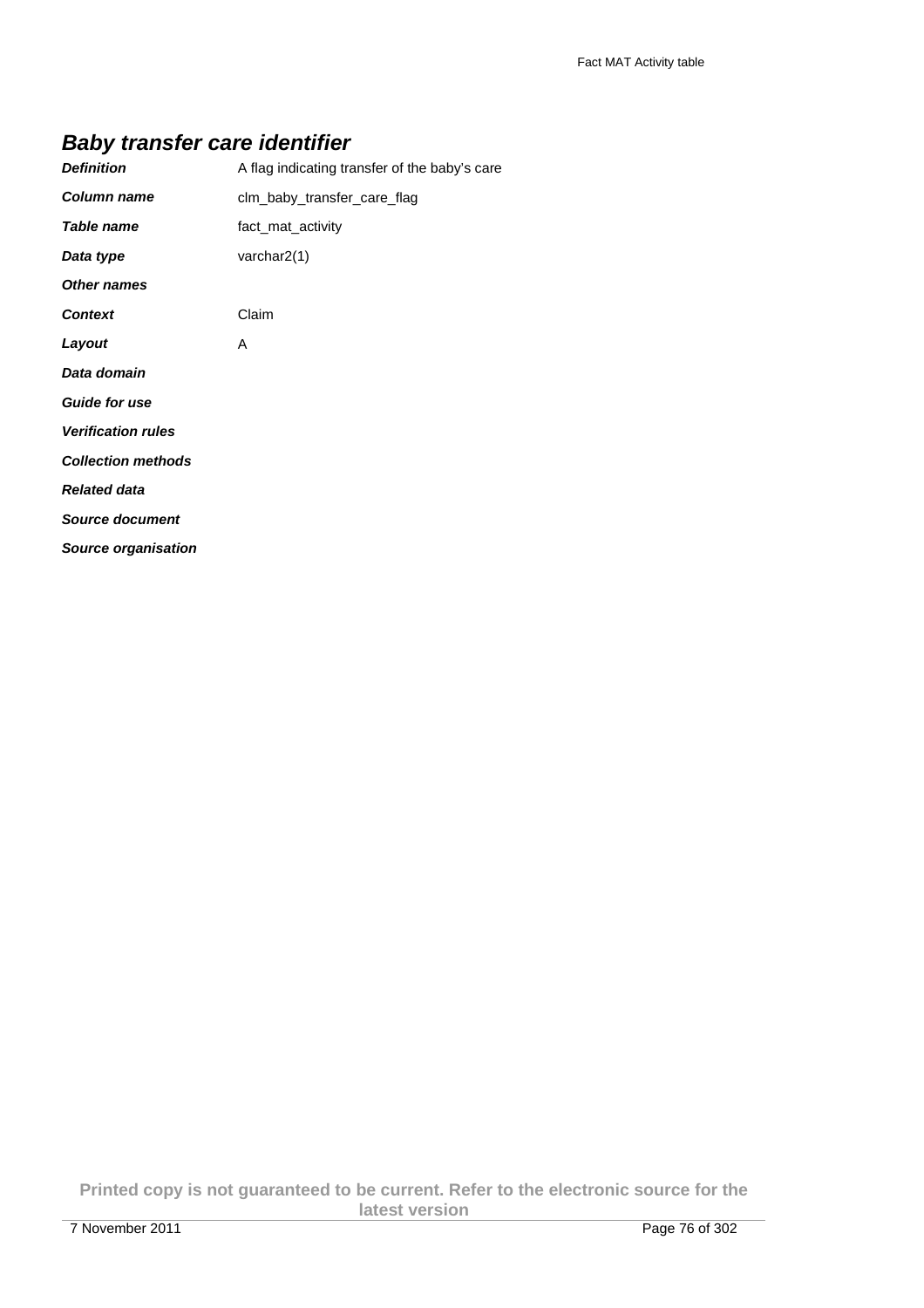# **Body mass index**

| <b>Definition</b>          | Body mass index                           |
|----------------------------|-------------------------------------------|
| <b>Column name</b>         | clm body mass index                       |
| <b>Table name</b>          | fact_mat_activity                         |
| Data type                  | number                                    |
| Other names                |                                           |
| <b>Context</b>             | Claim                                     |
| Layout                     |                                           |
| Data domain                | Calculated from reported height & weight. |
| <b>Guide for use</b>       |                                           |
| <b>Verification rules</b>  |                                           |
| <b>Collection methods</b>  |                                           |
| <b>Related data</b>        |                                           |
| <b>Source document</b>     |                                           |
| <b>Source organisation</b> |                                           |

**Printed copy is not guaranteed to be current. Refer to the electronic source for the latest version**  7 November 2011 Page 77 of 302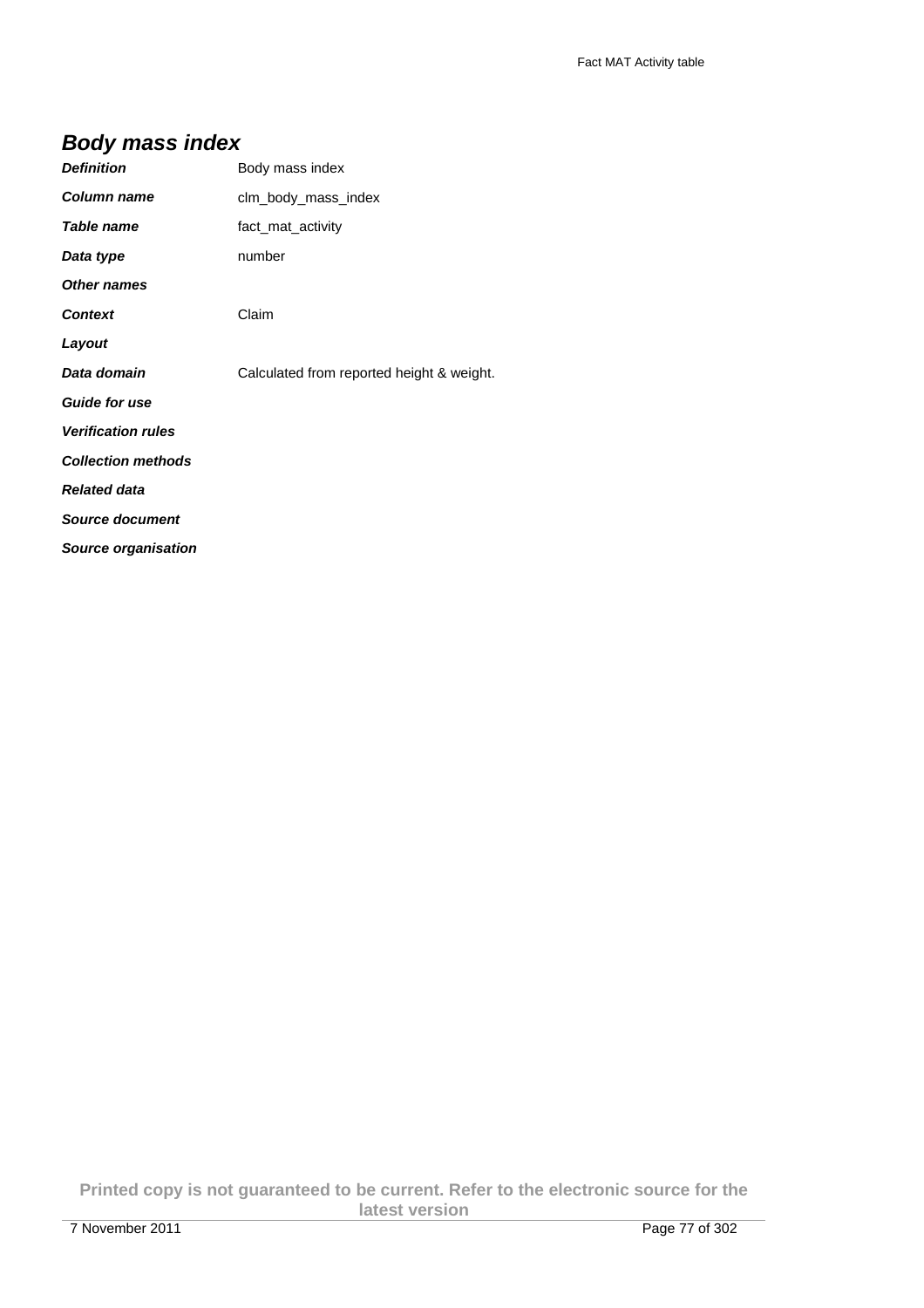## **Claim code**

| <b>Definition</b>          | The code that identifies the service under which a fee may be claimed.                                                                                                  |
|----------------------------|-------------------------------------------------------------------------------------------------------------------------------------------------------------------------|
| <b>Column name</b>         | clm_claim_code                                                                                                                                                          |
| Table name                 | fact mat activity                                                                                                                                                       |
| Data type                  | varchar $2(6)$                                                                                                                                                          |
| Other names                |                                                                                                                                                                         |
| <b>Context</b>             | Claim                                                                                                                                                                   |
| Layout                     |                                                                                                                                                                         |
| Data domain                | See the Claim Codes table on the Ministry of Health web site at<br>http://www.nzhis.govt.nz/moh.nsf/pagesns/47. For further information<br>contact Analytical Services. |
| <b>Guide for use</b>       |                                                                                                                                                                         |
| <b>Verification rules</b>  |                                                                                                                                                                         |
| <b>Collection methods</b>  |                                                                                                                                                                         |
| <b>Related data</b>        |                                                                                                                                                                         |
| <b>Source document</b>     |                                                                                                                                                                         |
| <b>Source organisation</b> |                                                                                                                                                                         |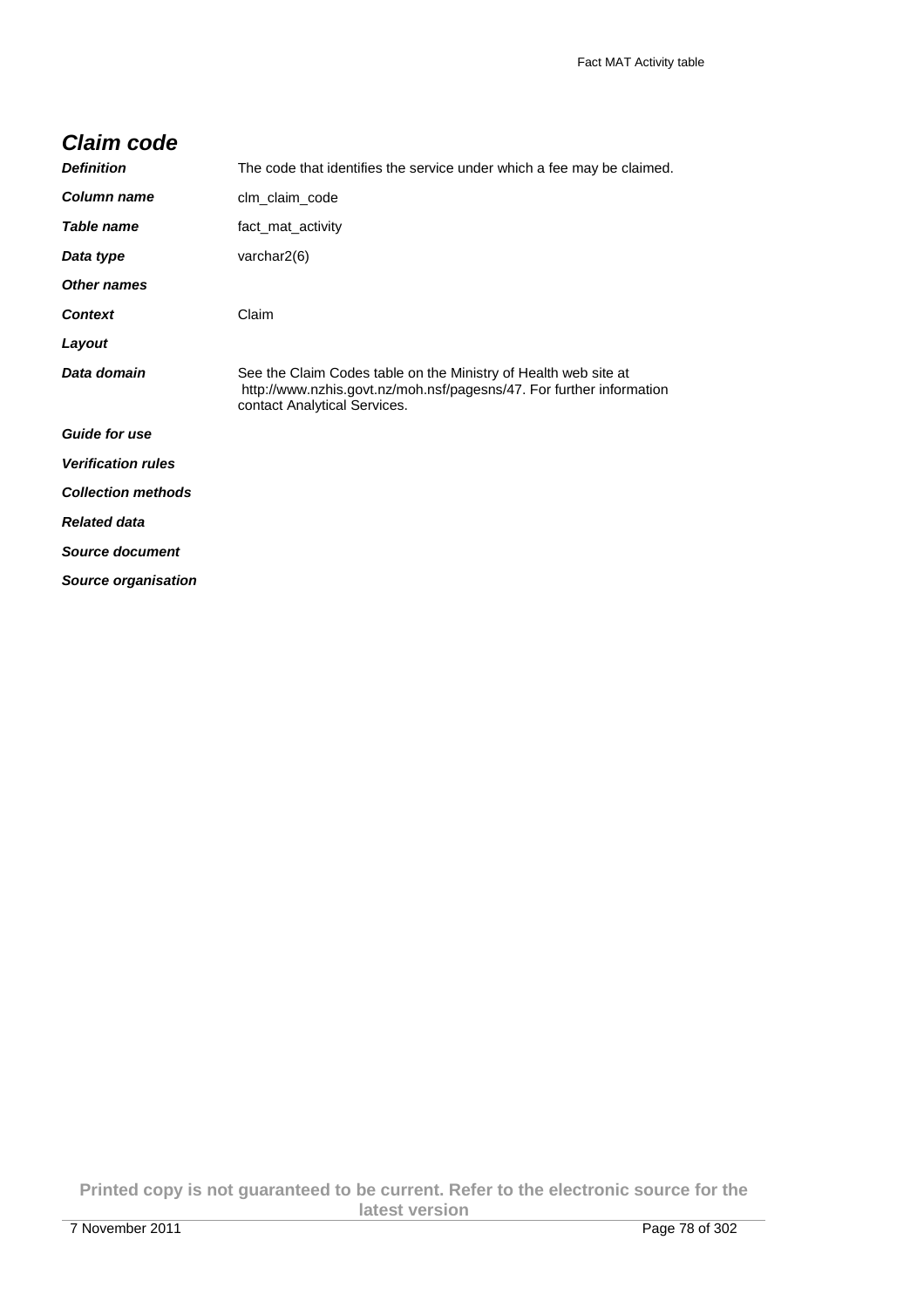# **Claim period from**

| <b>Definition</b>         | The start date of the claim period |
|---------------------------|------------------------------------|
| Column name               | clm_claim_period_from              |
| Table name                | fact_mat_activity                  |
| Data type                 | date                               |
| <b>Other names</b>        |                                    |
| <b>Context</b>            | Claim                              |
| Layout                    | <b>CCYYMMDD</b>                    |
| Data domain               |                                    |
| <b>Guide for use</b>      |                                    |
| <b>Verification rules</b> |                                    |
| <b>Collection methods</b> |                                    |
| <b>Related data</b>       |                                    |
| Source document           |                                    |
| Source organisation       |                                    |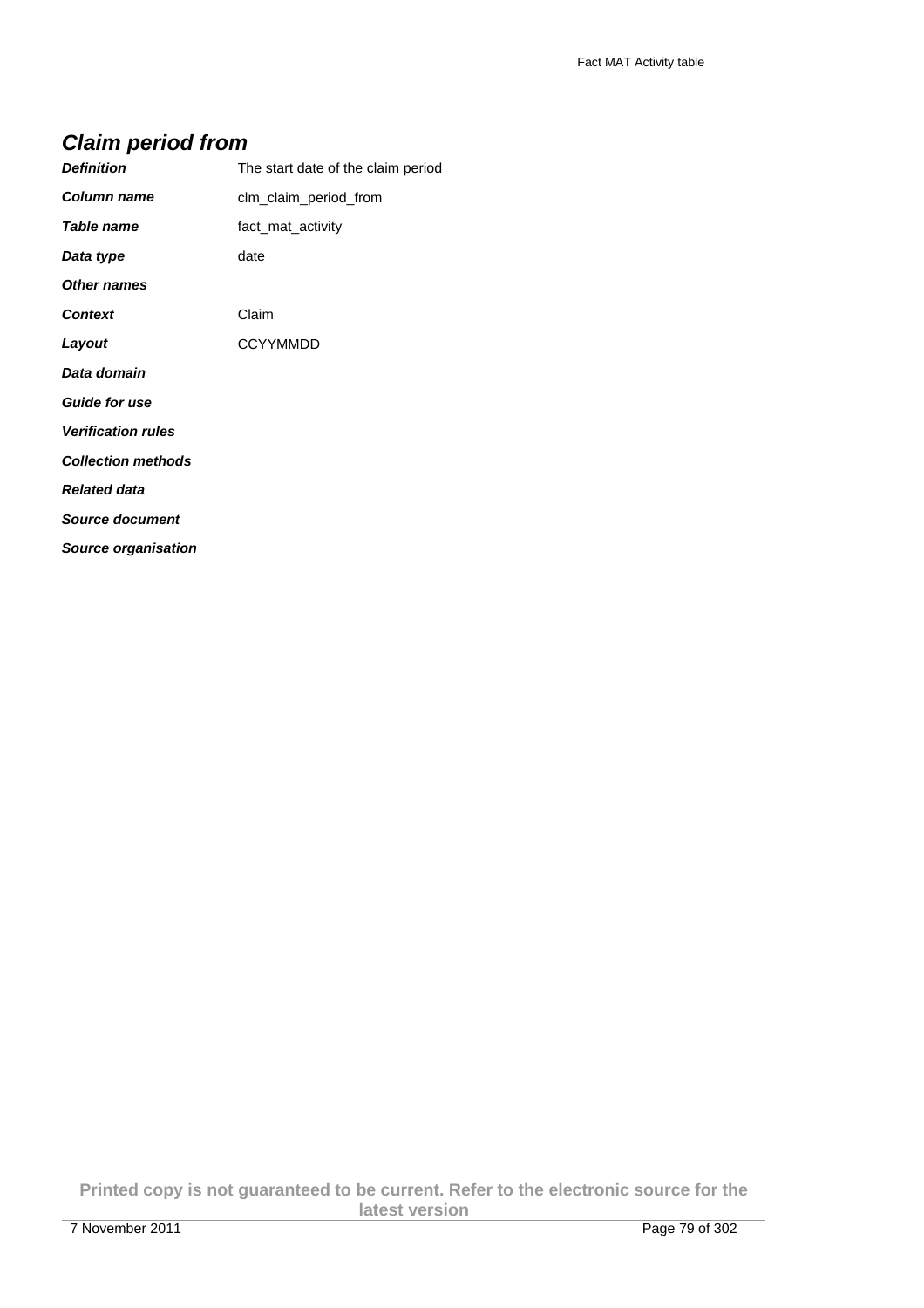# **Claim period to**

| <b>Definition</b>          | The end date of the claim period. |
|----------------------------|-----------------------------------|
| Column name                | clm_claim_period_to               |
| Table name                 | fact_mat_activity                 |
| Data type                  | date                              |
| Other names                |                                   |
| <b>Context</b>             | Claim                             |
| Layout                     | <b>CCYYMMDD</b>                   |
| Data domain                |                                   |
| <b>Guide for use</b>       |                                   |
| <b>Verification rules</b>  |                                   |
| <b>Collection methods</b>  |                                   |
| <b>Related data</b>        |                                   |
| <b>Source document</b>     |                                   |
| <b>Source organisation</b> |                                   |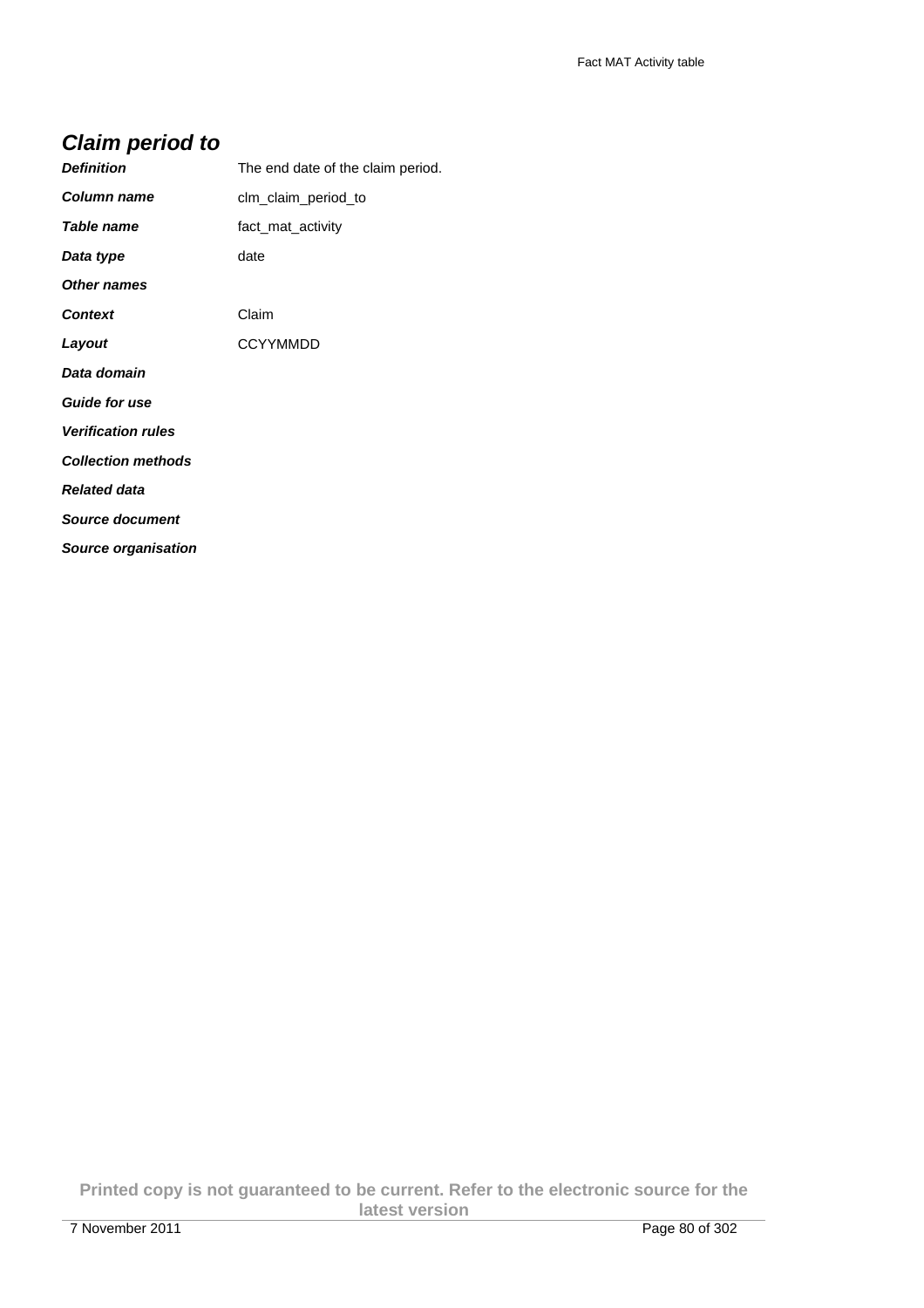# **Date of baby discharge**

| <b>Definition</b>          | The date the baby was discharged from the care of the Lead Maternity<br>Carer |
|----------------------------|-------------------------------------------------------------------------------|
| <b>Column name</b>         | clm_date_baby_discharge                                                       |
| Table name                 | fact_mat_activity                                                             |
| Data type                  | date                                                                          |
| <b>Other names</b>         |                                                                               |
| <b>Context</b>             | Claim                                                                         |
| Layout                     |                                                                               |
| Data domain                |                                                                               |
| <b>Guide for use</b>       | Usually 5-6 weeks from date of birth.                                         |
| <b>Verification rules</b>  |                                                                               |
| <b>Collection methods</b>  |                                                                               |
| <b>Related data</b>        |                                                                               |
| <b>Source document</b>     |                                                                               |
| <b>Source organisation</b> |                                                                               |

**Printed copy is not guaranteed to be current. Refer to the electronic source for the latest version**  7 November 2011 Page 81 of 302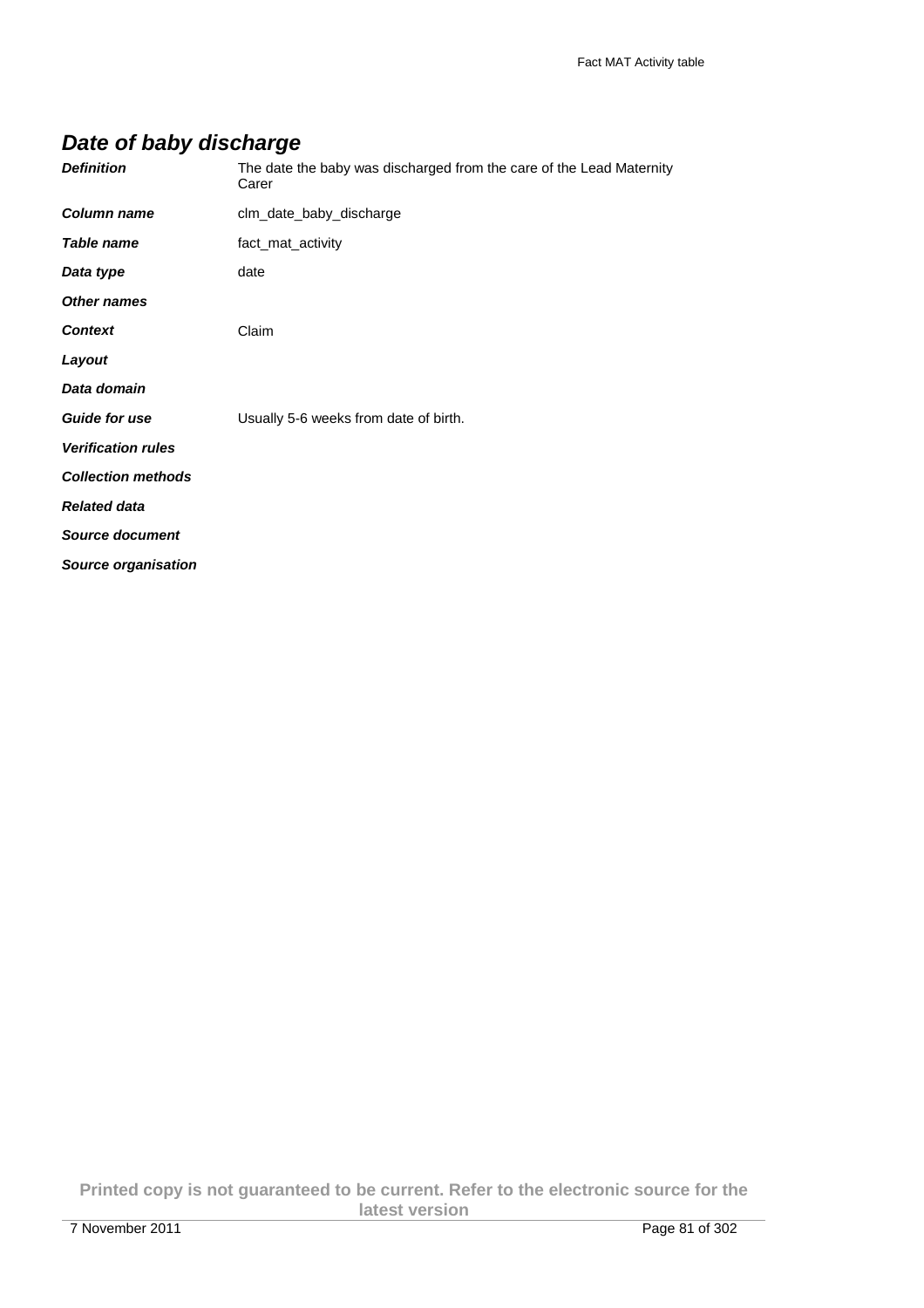# **Date of baby transfer**

| <b>Definition</b>          | Date baby transferred to secondary care |
|----------------------------|-----------------------------------------|
| Column name                | clm_date_baby_transfer                  |
| Table name                 | fact_mat_activity                       |
| Data type                  | date                                    |
| <b>Other names</b>         |                                         |
| <b>Context</b>             | Claim                                   |
| Layout                     |                                         |
| Data domain                |                                         |
| <b>Guide for use</b>       |                                         |
| <b>Verification rules</b>  |                                         |
| <b>Collection methods</b>  |                                         |
| <b>Related data</b>        |                                         |
| <b>Source document</b>     |                                         |
| <b>Source organisation</b> |                                         |

**Printed copy is not guaranteed to be current. Refer to the electronic source for the latest version**  7 November 2011 Page 82 of 302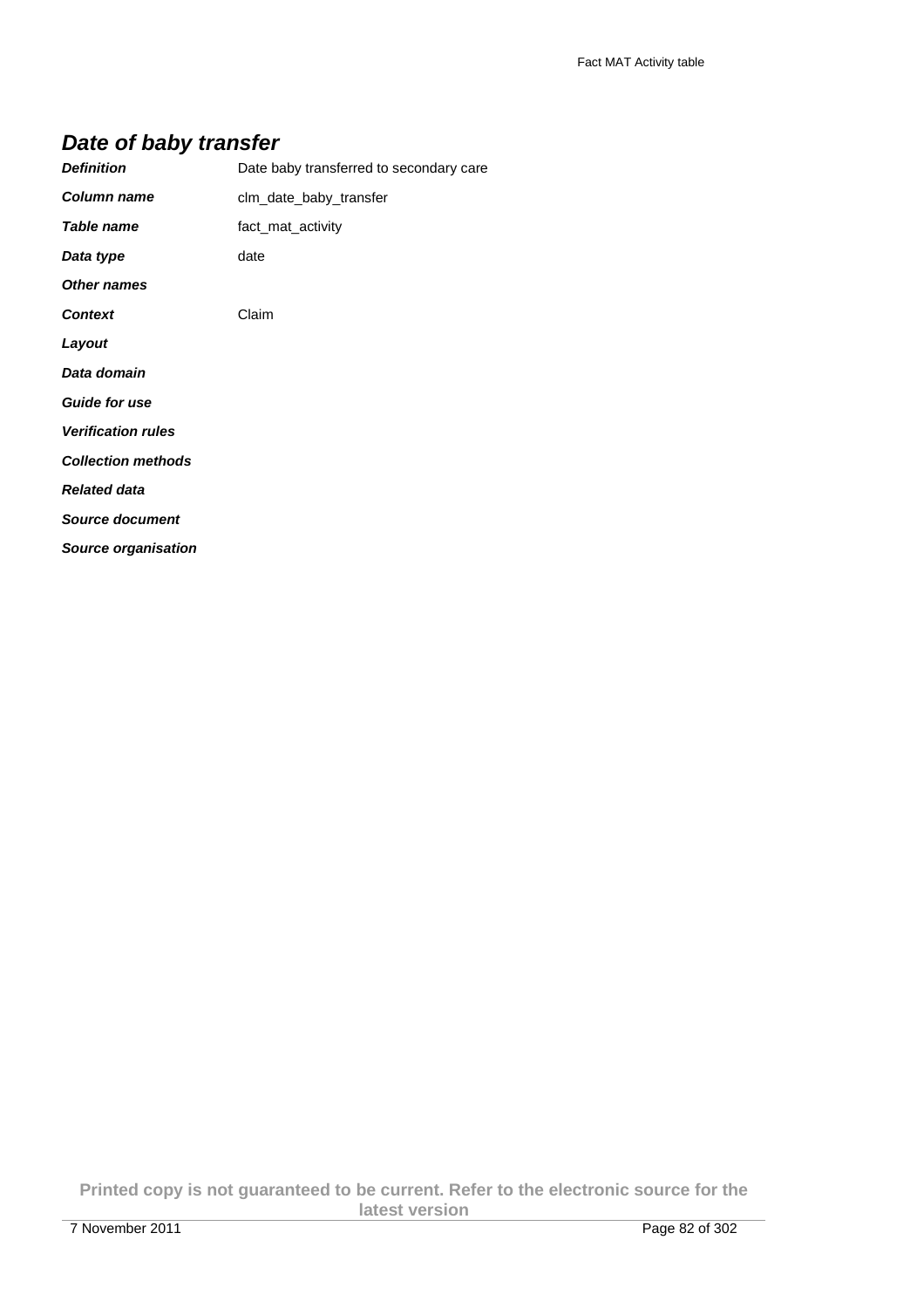# **Date baby transferred to WCC**

| <b>Definition</b>         | Date when baby was transferred to Well Child Carer (WCC)   |
|---------------------------|------------------------------------------------------------|
| Column name               | clm_date_baby_transferred_to                               |
| Table name                | fact_mat_activity                                          |
| Data type                 | date                                                       |
| <b>Other names</b>        |                                                            |
| <b>Context</b>            | Claim                                                      |
| Layout                    |                                                            |
| Data domain               |                                                            |
| <b>Guide for use</b>      | Date on which LMC referred the baby to Well Child services |
| <b>Verification rules</b> |                                                            |
| <b>Collection methods</b> |                                                            |
| <b>Related data</b>       |                                                            |
| <b>Source document</b>    |                                                            |
| Source organisation       |                                                            |

**Printed copy is not guaranteed to be current. Refer to the electronic source for the latest version**  7 November 2011 Page 83 of 302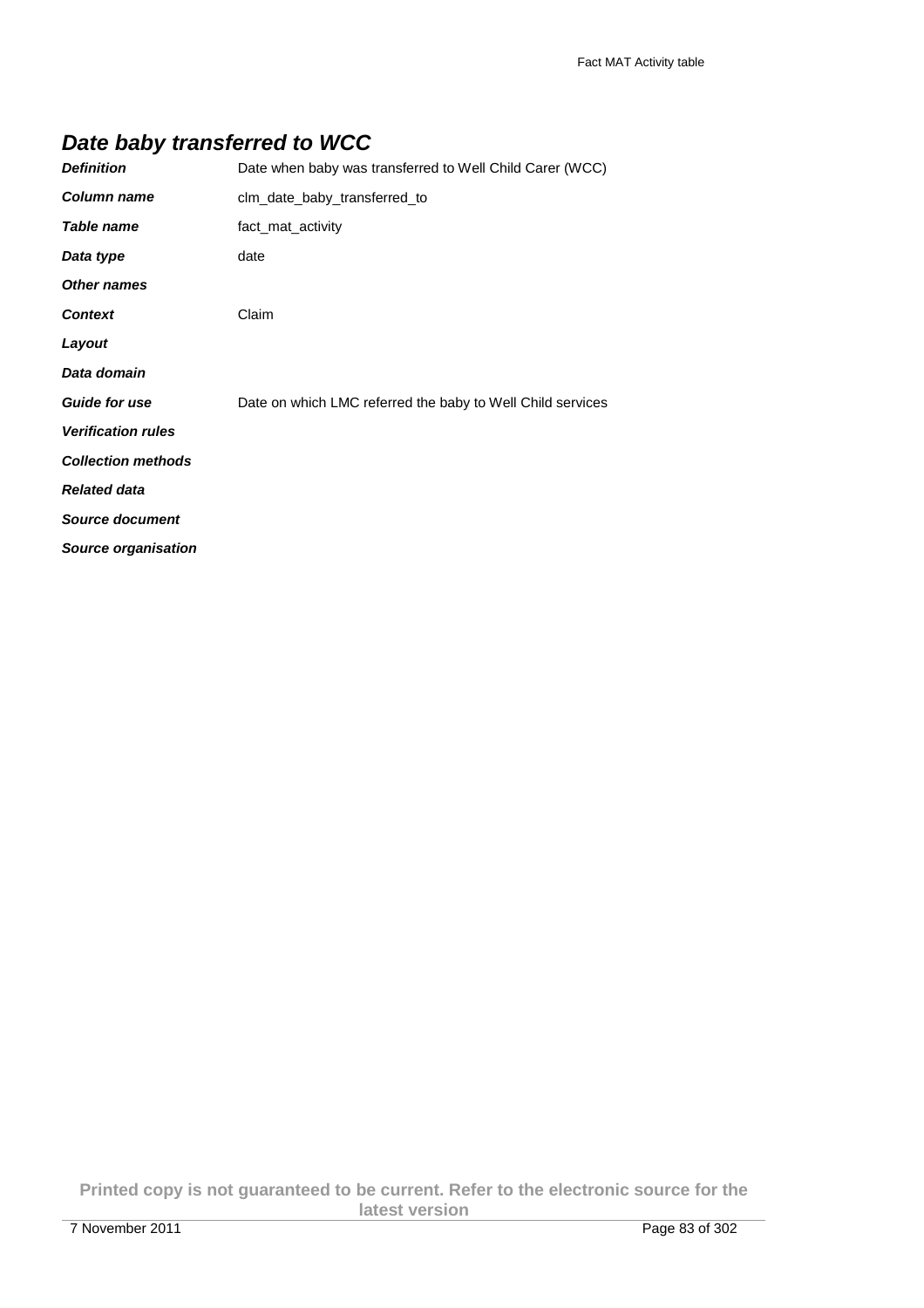#### **Date labour established**

| <b>Definition</b>          | The date that labour was established |
|----------------------------|--------------------------------------|
| Column name                | clm_date_labour_established          |
| Table name                 | fact_mat_activity                    |
| Data type                  | date                                 |
| <b>Other names</b>         |                                      |
| <b>Context</b>             | Claim                                |
| Layout                     | <b>CCYYMMDD</b>                      |
| Data domain                |                                      |
| <b>Guide for use</b>       |                                      |
| <b>Verification rules</b>  |                                      |
| <b>Collection methods</b>  |                                      |
| <b>Related data</b>        |                                      |
| <b>Source document</b>     |                                      |
| <b>Source organisation</b> |                                      |

**Printed copy is not guaranteed to be current. Refer to the electronic source for the latest version**  7 November 2011 Page 84 of 302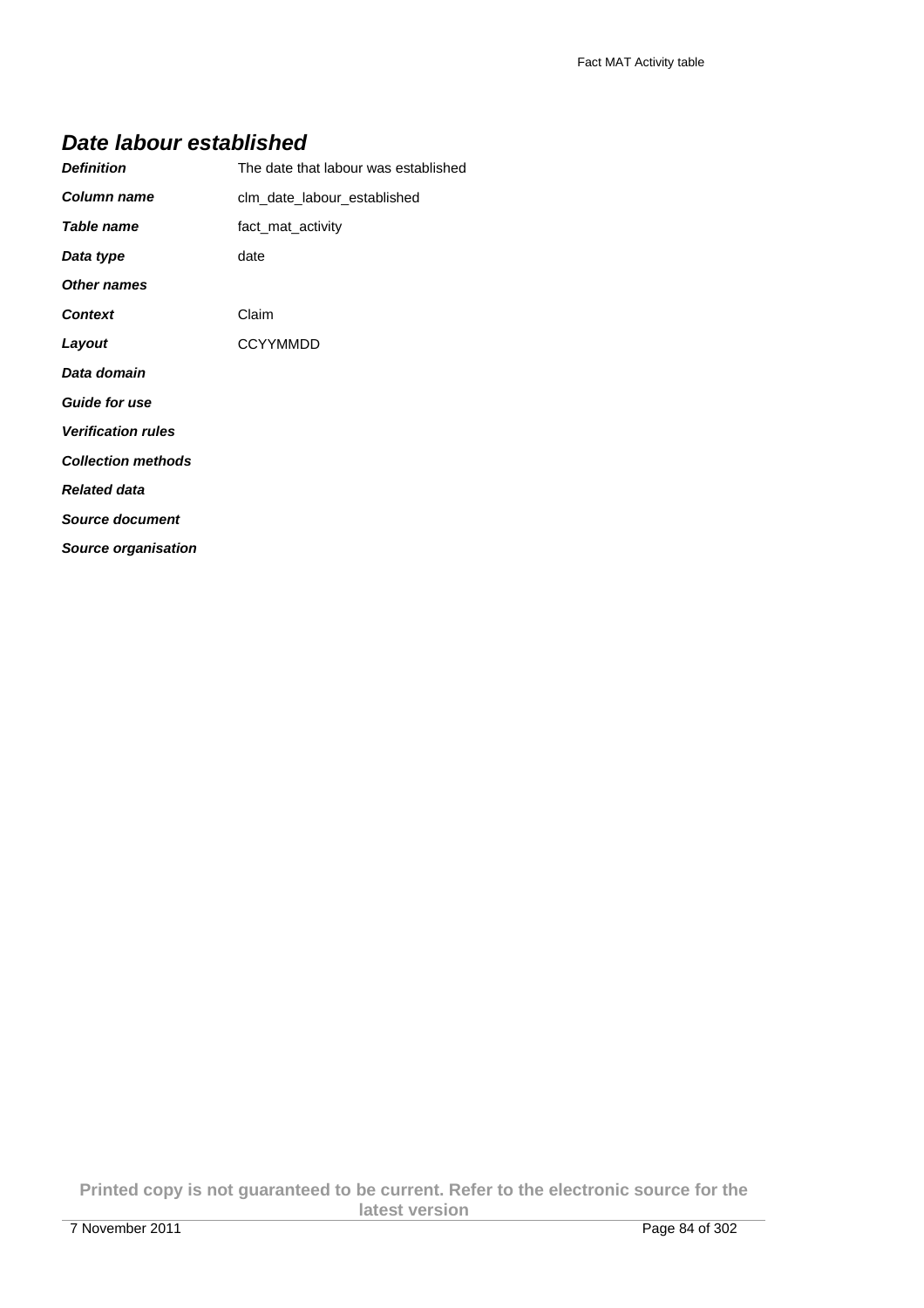## **Date of referral to GP**

| <b>Definition</b>          | Date of referral to GP                                                                                                          |
|----------------------------|---------------------------------------------------------------------------------------------------------------------------------|
| Column name                | clm_date_of_referral_to_gp                                                                                                      |
| Table name                 | fact_mat_activity                                                                                                               |
| Data type                  | date                                                                                                                            |
| <b>Other names</b>         |                                                                                                                                 |
| <b>Context</b>             | Claim                                                                                                                           |
| Layout                     | <b>CCYYMMDD</b>                                                                                                                 |
| Data domain                |                                                                                                                                 |
| <b>Guide for use</b>       | Date on which LMC referred the mother & baby to the GP (notification<br>made at discharge from LMC care – not a true referral). |
| <b>Verification rules</b>  |                                                                                                                                 |
| <b>Collection methods</b>  |                                                                                                                                 |
| <b>Related data</b>        |                                                                                                                                 |
| <b>Source document</b>     |                                                                                                                                 |
| <b>Source organisation</b> |                                                                                                                                 |

**Printed copy is not guaranteed to be current. Refer to the electronic source for the latest version**  7 November 2011 Page 85 of 302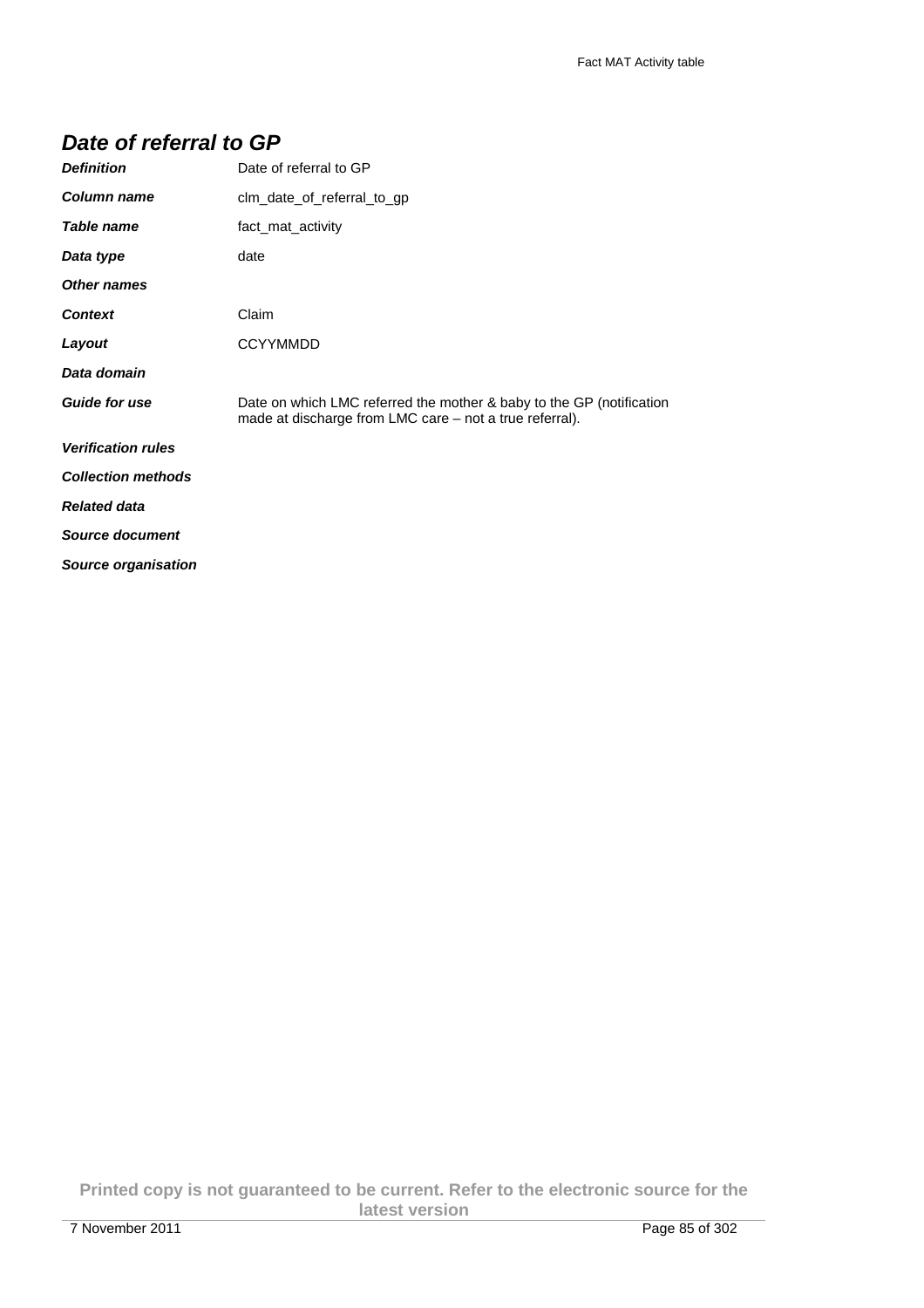## **Date of service**

| <b>Definition</b>          | The date on which a claim service was provided |
|----------------------------|------------------------------------------------|
| Column name                | clm date of service                            |
| Table name                 | fact mat activity                              |
| Data type                  | date                                           |
| <b>Other names</b>         |                                                |
| <b>Context</b>             | Claim                                          |
| Layout                     | <b>CCYYMMDD</b>                                |
| Data domain                |                                                |
| <b>Guide for use</b>       | For use as the main date field for Claims data |
| <b>Verification rules</b>  |                                                |
| <b>Collection methods</b>  |                                                |
| <b>Related data</b>        |                                                |
| <b>Source document</b>     |                                                |
| <b>Source organisation</b> |                                                |

**Printed copy is not guaranteed to be current. Refer to the electronic source for the latest version**  7 November 2011 Page 86 of 302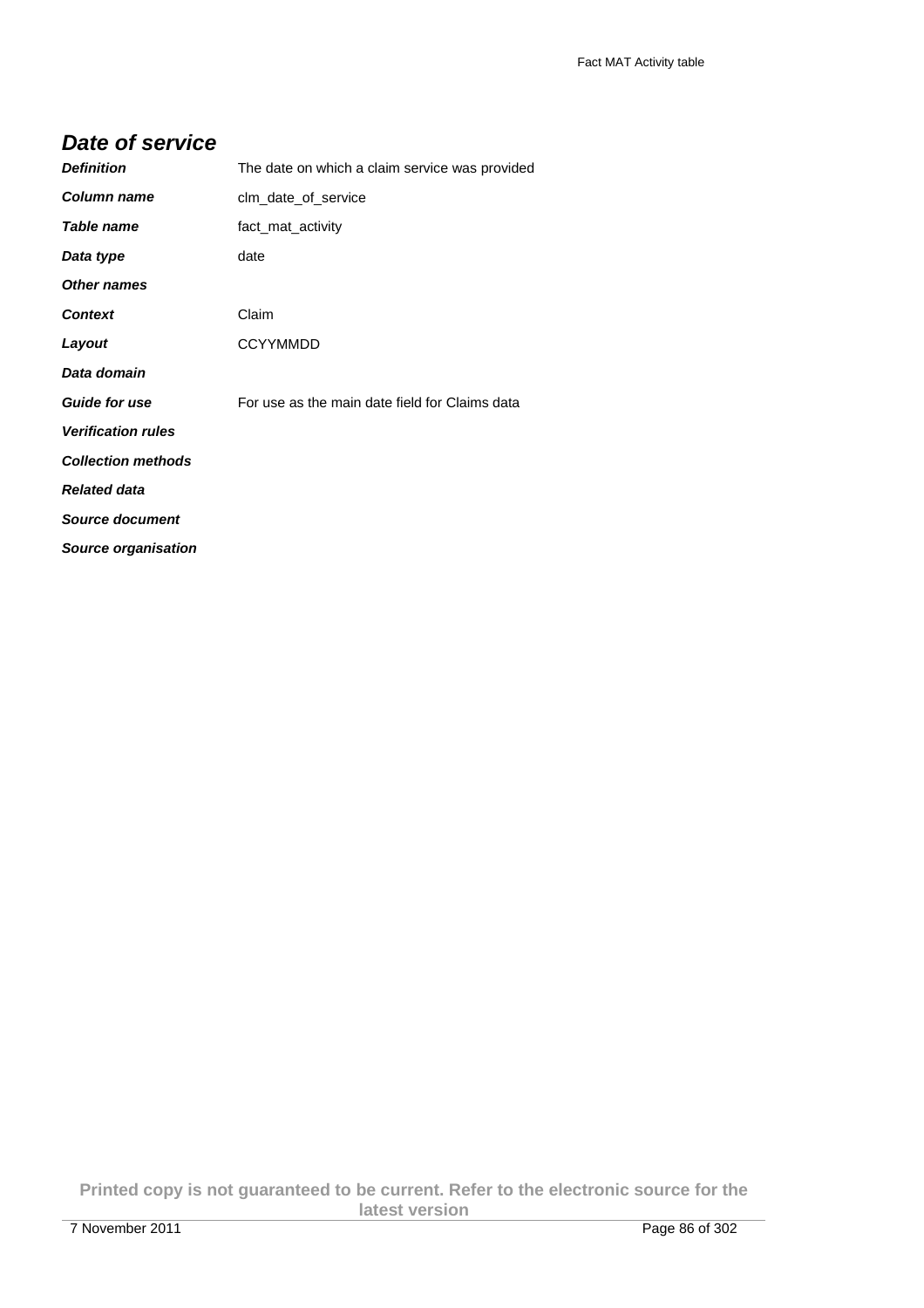# **Delivery type**

| <b>Definition</b>         | The manner in which the baby was born.                                                                           |
|---------------------------|------------------------------------------------------------------------------------------------------------------|
| Column name               | clm_delivery_type                                                                                                |
| Table name                | fact mat activity                                                                                                |
| Data type                 | varchar2(2)                                                                                                      |
| Other names               |                                                                                                                  |
| <b>Context</b>            | Claim                                                                                                            |
| Layout                    | AA                                                                                                               |
| Data domain               | VA Normal Vaginal Delivery<br>OV Operative Vaginal Delivery<br><b>CS Caesarean Section</b>                       |
| <b>Guide for use</b>      | Not well reported. Delivery type in Fact Mat Aggregated Pregnancy<br>should be used in preference to this field. |
| <b>Verification rules</b> | None                                                                                                             |
| <b>Collection methods</b> |                                                                                                                  |
| <b>Related data</b>       |                                                                                                                  |
| Source document           |                                                                                                                  |
| Source organisation       |                                                                                                                  |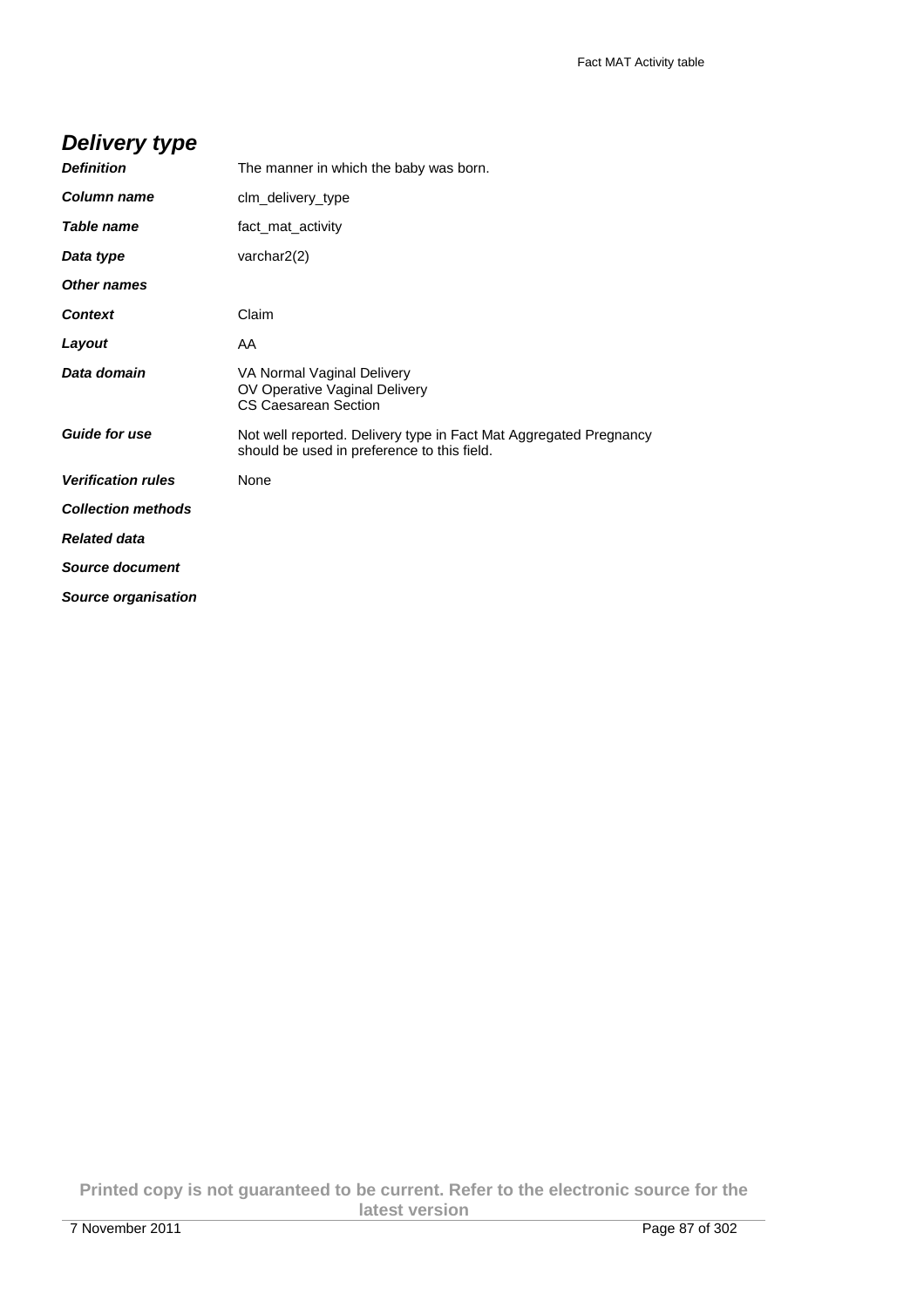## **Derived LMP date**

| <b>Definition</b>          | The first estimated or actual date of the beginning of the woman's last<br>menstrual period |
|----------------------------|---------------------------------------------------------------------------------------------|
| Column name                | clm_derived_lmp_date                                                                        |
| <b>Table name</b>          | fact_mat_activity                                                                           |
| Data type                  | date                                                                                        |
| <b>Other names</b>         |                                                                                             |
| <b>Context</b>             | Claim                                                                                       |
| Layout                     | <b>CCYYMMDD</b>                                                                             |
| Data domain                |                                                                                             |
| <b>Guide for use</b>       |                                                                                             |
| <b>Verification rules</b>  |                                                                                             |
| <b>Collection methods</b>  |                                                                                             |
| <b>Related data</b>        |                                                                                             |
| <b>Source document</b>     |                                                                                             |
| <b>Source organisation</b> |                                                                                             |

**Printed copy is not guaranteed to be current. Refer to the electronic source for the latest version**  7 November 2011 Page 88 of 302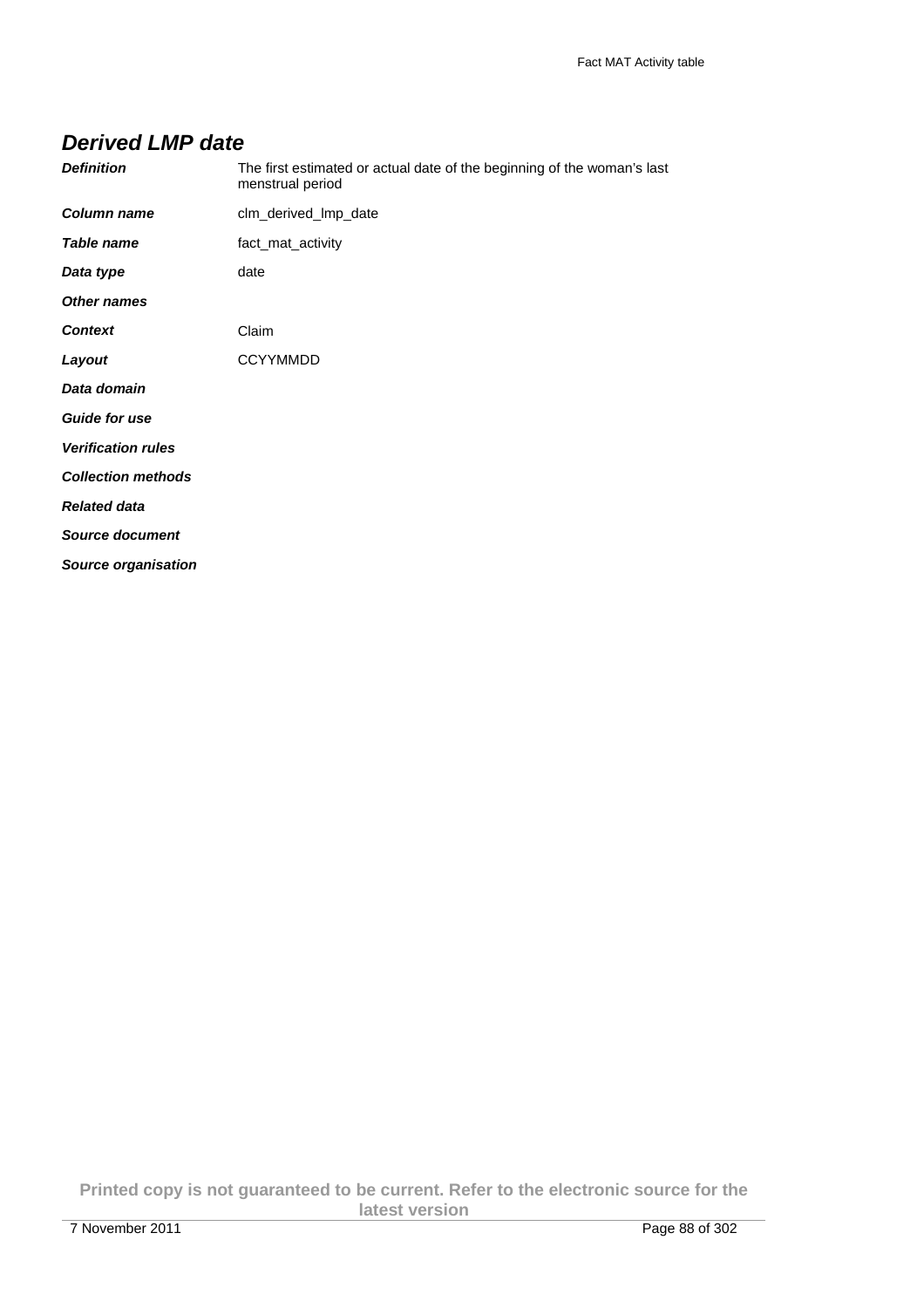# **Epidural provider**

|                                        | Epidural provider           |
|----------------------------------------|-----------------------------|
|                                        | clm_epidural_provider       |
|                                        | fact mat activity           |
| varchar $2(3)$                         |                             |
|                                        |                             |
| Claim                                  |                             |
|                                        |                             |
| CHE<br>N/A<br>PUB<br>PUR<br><b>PVT</b> | CHE / Contracted<br>Private |
| Not used.                              |                             |
|                                        |                             |
|                                        |                             |
|                                        |                             |
|                                        |                             |
|                                        |                             |

**Source organisation**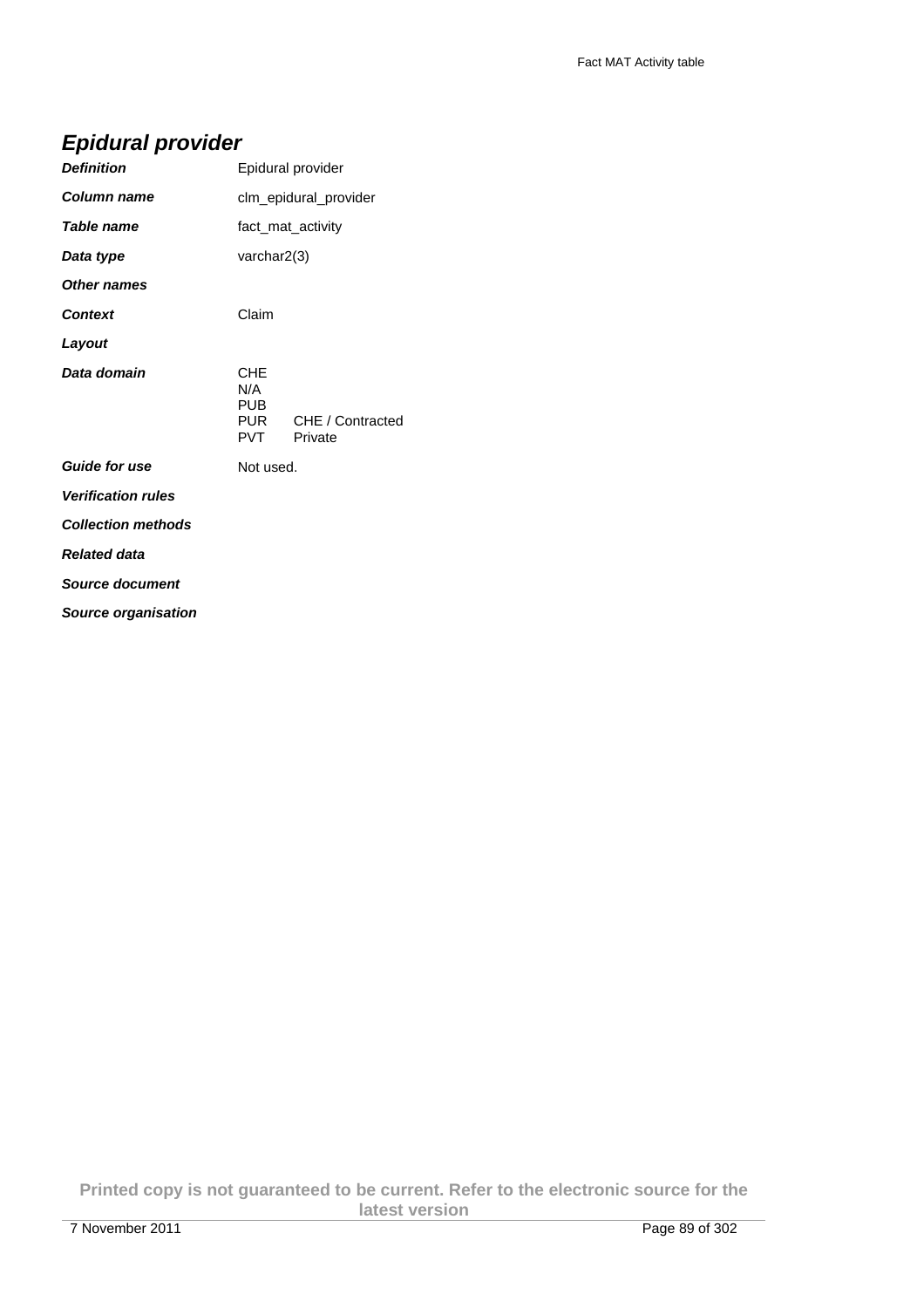## **Epidural usage flag**

| <b>Definition</b>         |                                                                                                                  |
|---------------------------|------------------------------------------------------------------------------------------------------------------|
| Column name               | clm_epidural_usage_flag                                                                                          |
| Table name                | fact_mat_activity                                                                                                |
| Data type                 | varchar $2(1)$                                                                                                   |
| <b>Other names</b>        |                                                                                                                  |
| <b>Context</b>            | Claim                                                                                                            |
| Layout                    | A                                                                                                                |
| Data domain               |                                                                                                                  |
| <b>Guide for use</b>      | Not well reported. Epidural flag in Fact Mat Aggregated Pregnancy<br>should be used in preference to this field. |
| <b>Verification rules</b> |                                                                                                                  |
| <b>Collection methods</b> |                                                                                                                  |
| <b>Related data</b>       |                                                                                                                  |
| <b>Source document</b>    |                                                                                                                  |
| Source organisation       |                                                                                                                  |

**Printed copy is not guaranteed to be current. Refer to the electronic source for the latest version**  7 November 2011 Page 90 of 302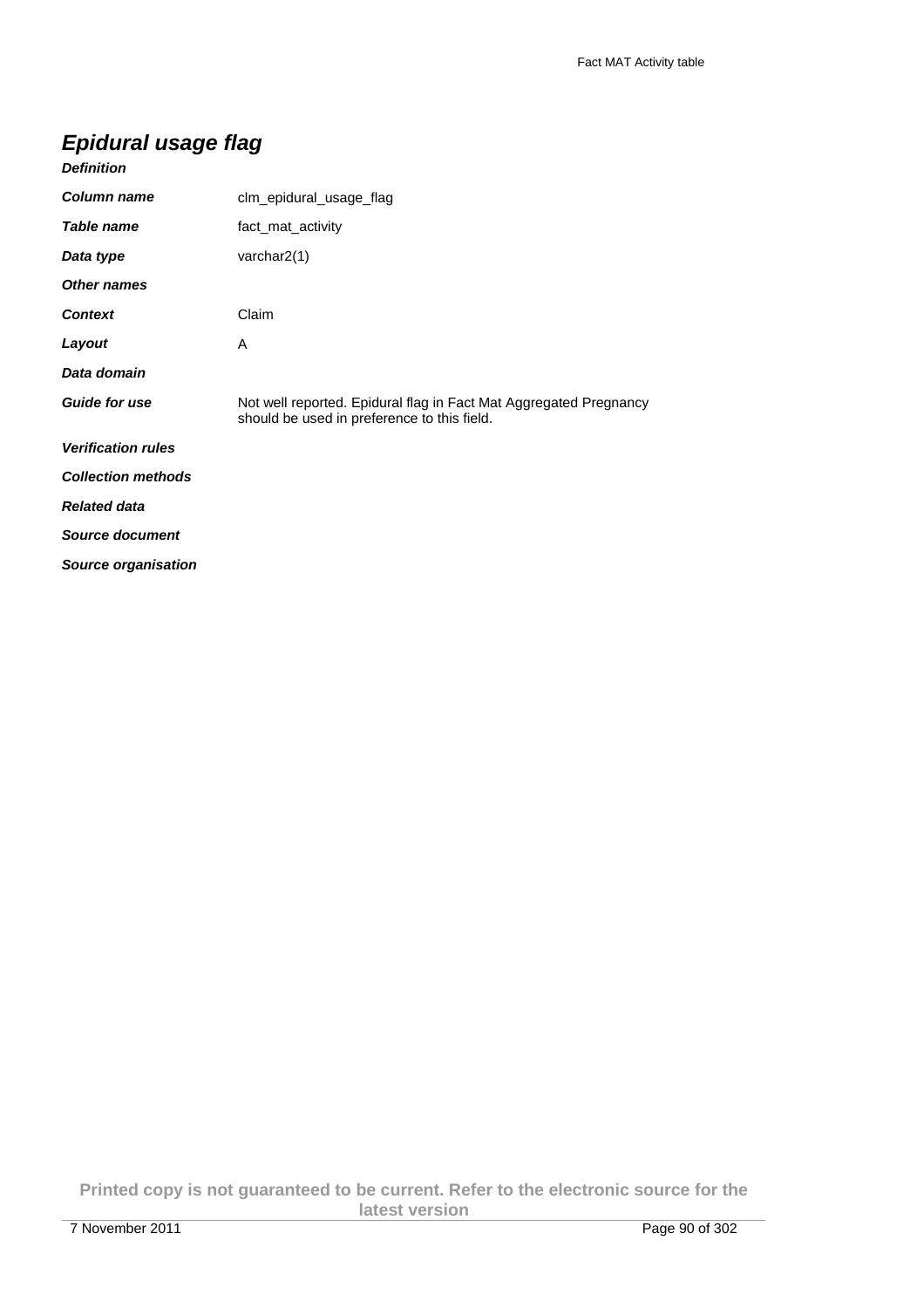# **Exceptional circumstances**

| <b>Definition</b>         | A code indicating services were provided due to an exceptional<br>circumstance                                                             |
|---------------------------|--------------------------------------------------------------------------------------------------------------------------------------------|
| <b>Column name</b>        | clm_exceptional_circumstances                                                                                                              |
| Table name                | fact_mat_activity                                                                                                                          |
| Data type                 | varchar2(1)                                                                                                                                |
| Other names               |                                                                                                                                            |
| <b>Context</b>            | Claim                                                                                                                                      |
| Layout                    | 9                                                                                                                                          |
| Data domain               | 6 Transfer to Secondary Maternity 48 hours prior to Established Labour<br>7 Urgent non-LMC assistance to Rural LMC<br>8 Ambulance Transfer |
| <b>Guide for use</b>      | Ends June 2007                                                                                                                             |
| <b>Verification rules</b> |                                                                                                                                            |
| <b>Collection methods</b> |                                                                                                                                            |
| <b>Related data</b>       |                                                                                                                                            |
| Source document           |                                                                                                                                            |
| Source organisation       |                                                                                                                                            |

**Printed copy is not guaranteed to be current. Refer to the electronic source for the latest version**  7 November 2011 Page 91 of 302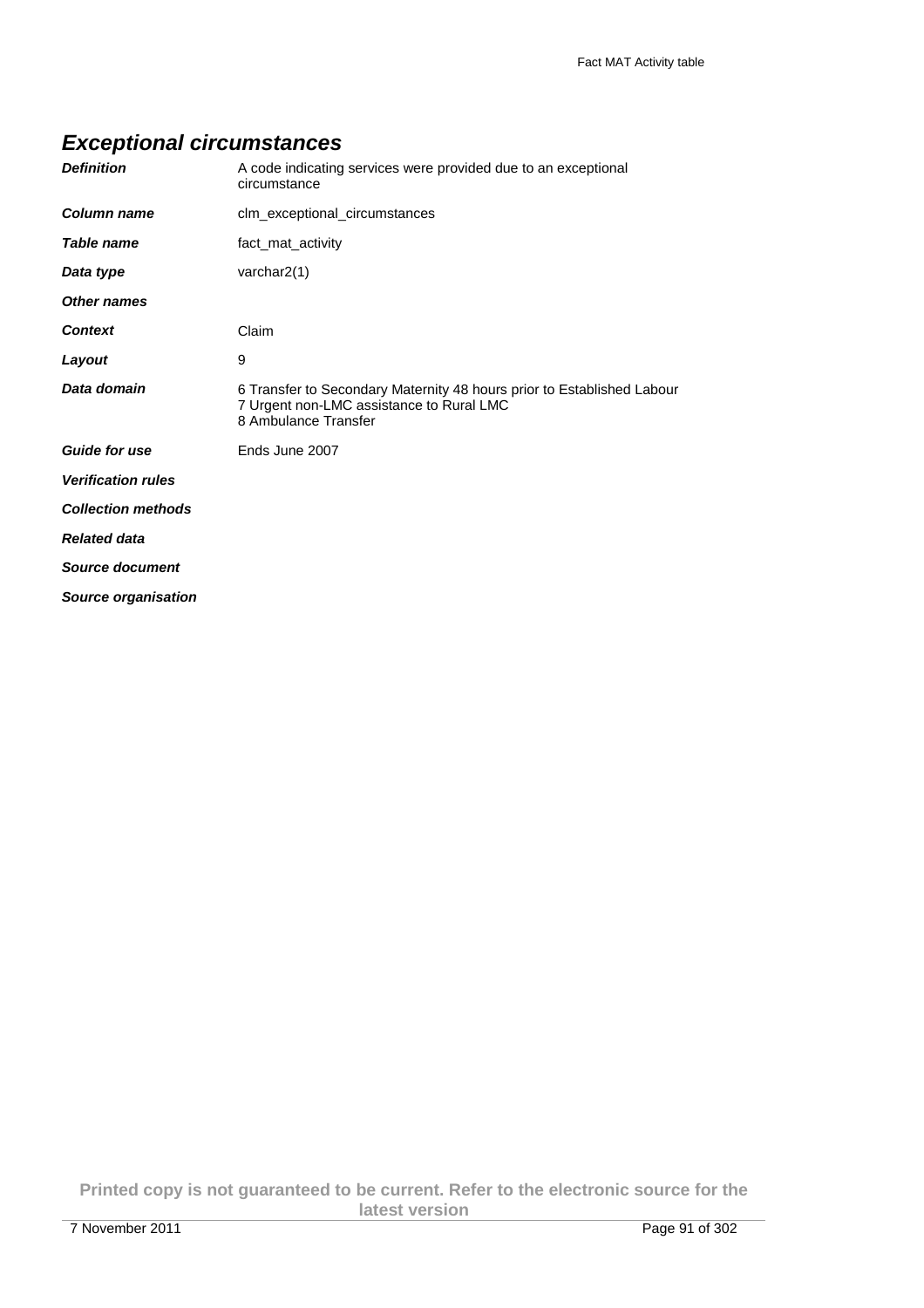# **Expected delivery date**

| <b>Column name</b>        | clm_expected_delivery_date                                                                                                              |
|---------------------------|-----------------------------------------------------------------------------------------------------------------------------------------|
| Table name                | fact mat activity                                                                                                                       |
| Data type                 | date                                                                                                                                    |
| <b>Other names</b>        | Estimated delivery date, EDD                                                                                                            |
| <b>Context</b>            | Claim                                                                                                                                   |
| Layout                    | <b>CCYYMMDD</b>                                                                                                                         |
| Data domain               | The date a woman is expected to delivery if the pregnancy is carried to<br>term. Calculated from last menstrual period date by the LMC. |
| <b>Guide for use</b>      |                                                                                                                                         |
| <b>Verification rules</b> | Partial dates accepted                                                                                                                  |
| <b>Collection methods</b> |                                                                                                                                         |
| <b>Related data</b>       | <b>LMP</b>                                                                                                                              |
| <b>Source document</b>    |                                                                                                                                         |
| Source organisation       |                                                                                                                                         |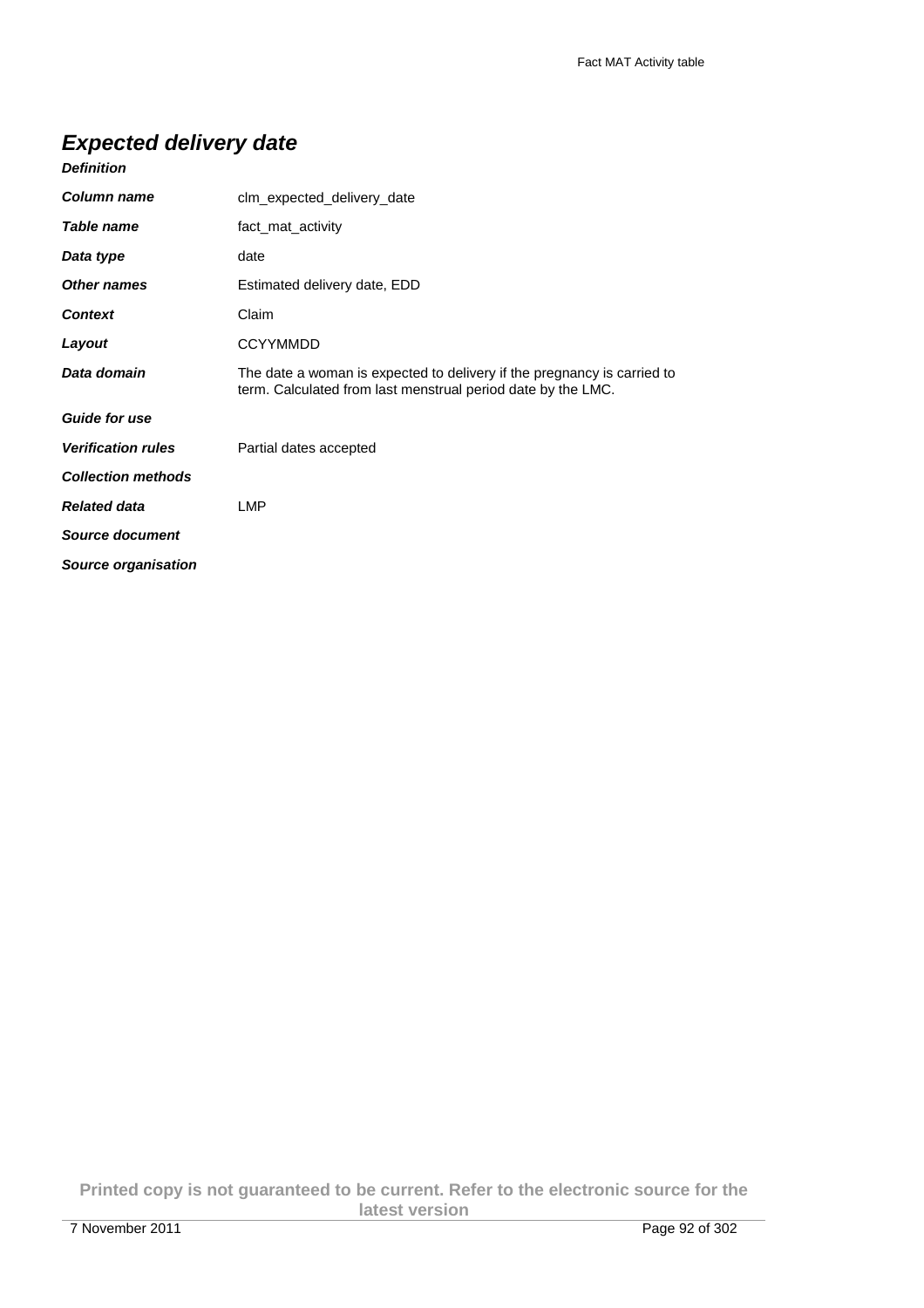| <b>First trimester</b>     |                                                                                     |
|----------------------------|-------------------------------------------------------------------------------------|
| <b>Definition</b>          | A flag indicating the claim was for services in the first trimester of<br>pregnancy |
| Column name                | clm_first_trimester                                                                 |
| <b>Table name</b>          | fact_mat_activity                                                                   |
| Data type                  | varchar2(1)                                                                         |
| <b>Other names</b>         |                                                                                     |
| <b>Context</b>             | Claim                                                                               |
| Layout                     |                                                                                     |
| Data domain                | Y<br>N                                                                              |
| <b>Guide for use</b>       |                                                                                     |
| <b>Verification rules</b>  |                                                                                     |
| <b>Collection methods</b>  |                                                                                     |
| <b>Related data</b>        |                                                                                     |
| <b>Source document</b>     |                                                                                     |
| <b>Source organisation</b> |                                                                                     |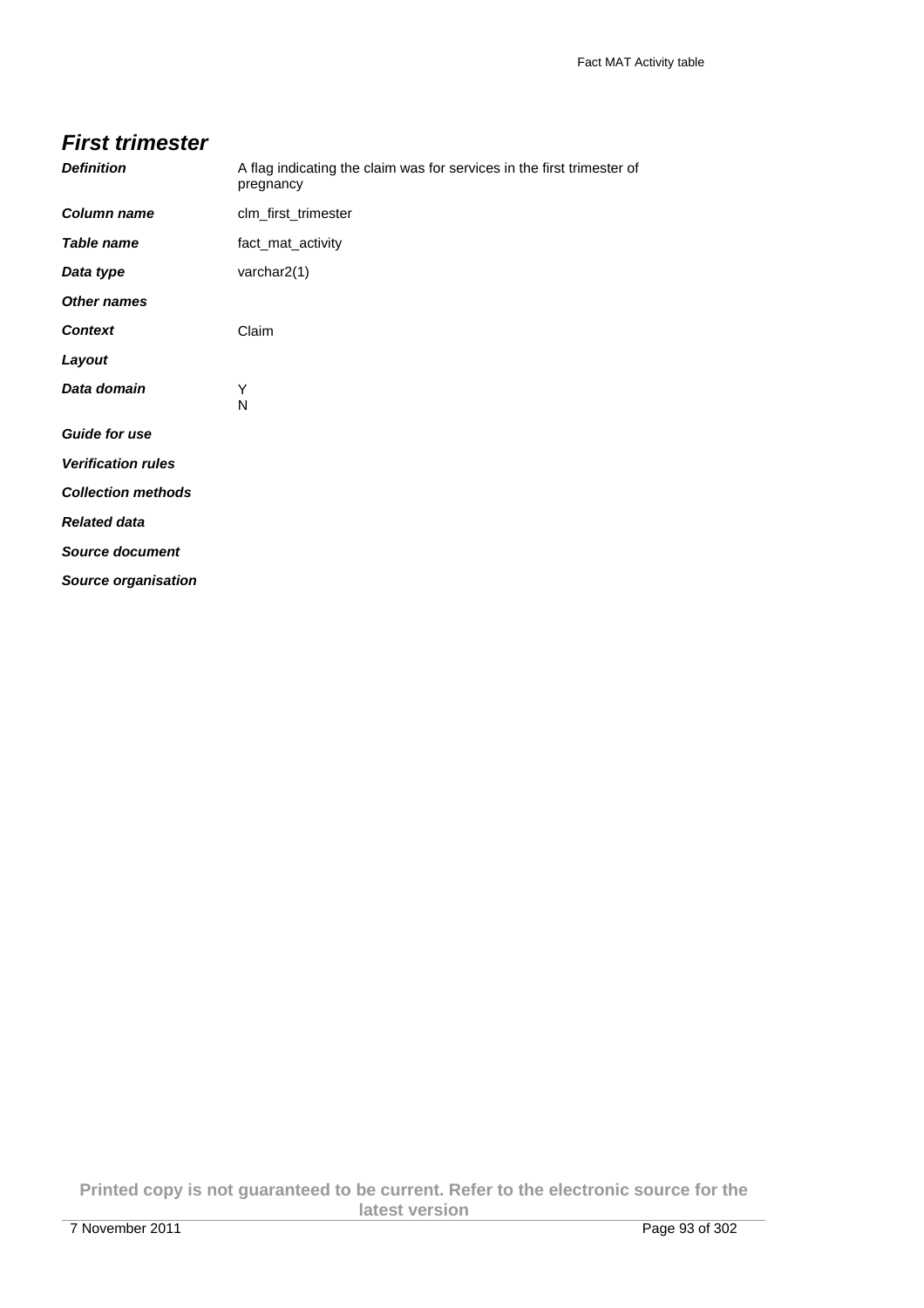## **Gravida**

| <b>Definition</b>          | The total number of pregnancies a woman has experienced, including<br>the current one. For example, a woman who has had one prior<br>pregnancy and is currently pregnant is designated gravida 2. |
|----------------------------|---------------------------------------------------------------------------------------------------------------------------------------------------------------------------------------------------|
| Column name                | clm_gravida                                                                                                                                                                                       |
| Table name                 | fact_mat_activity                                                                                                                                                                                 |
| Data type                  | Number                                                                                                                                                                                            |
| Other names                |                                                                                                                                                                                                   |
| <b>Context</b>             | Claim                                                                                                                                                                                             |
| Layout                     | <b>NN</b>                                                                                                                                                                                         |
| Data domain                |                                                                                                                                                                                                   |
| <b>Guide for use</b>       |                                                                                                                                                                                                   |
| <b>Verification rules</b>  |                                                                                                                                                                                                   |
| <b>Collection methods</b>  |                                                                                                                                                                                                   |
| <b>Related data</b>        |                                                                                                                                                                                                   |
| <b>Source document</b>     |                                                                                                                                                                                                   |
| <b>Source organisation</b> |                                                                                                                                                                                                   |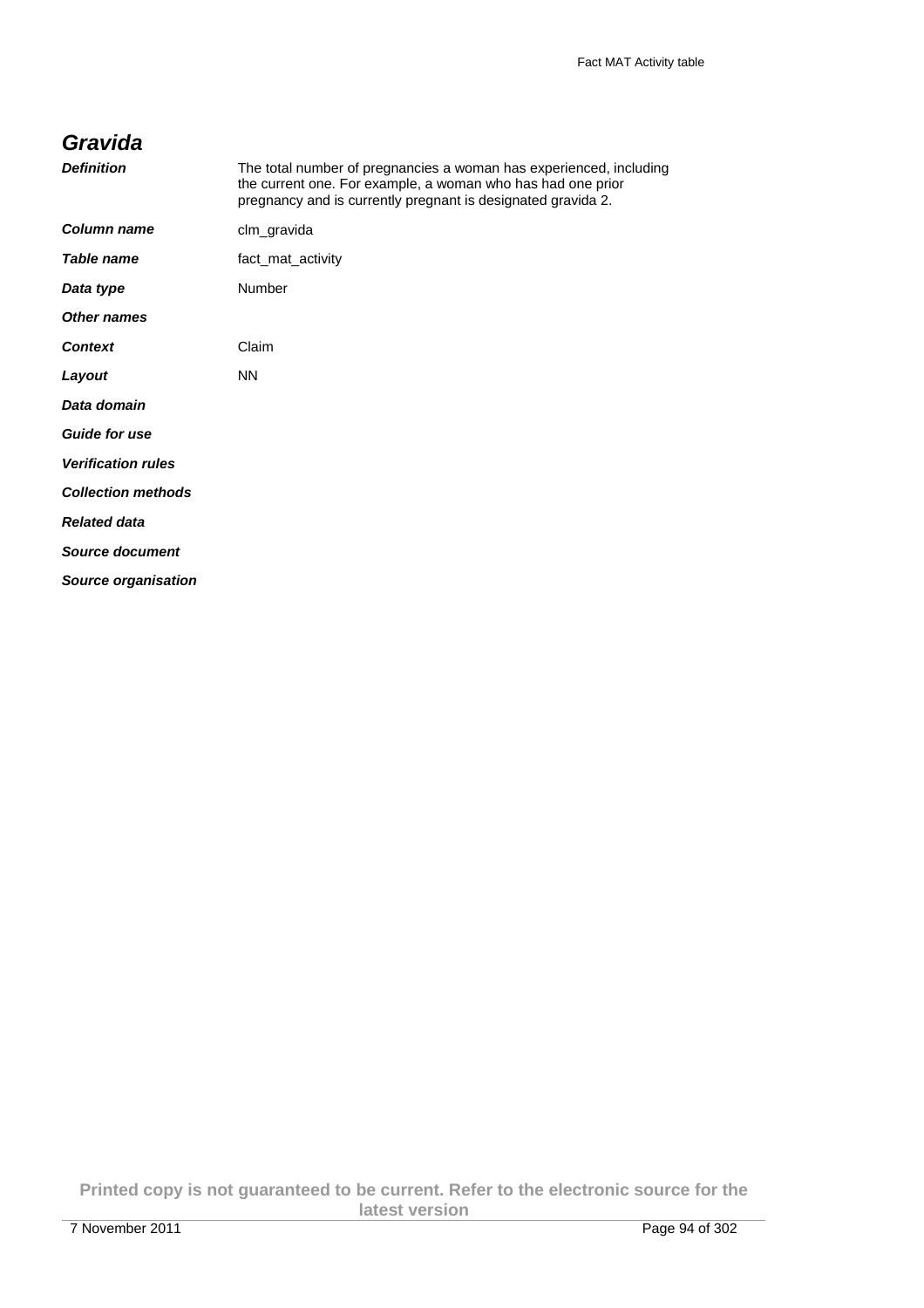# **Height**

| <b>Definition</b>          | The height of the mother |
|----------------------------|--------------------------|
| Column name                | clm_height               |
| Table name                 | fact mat activity        |
| Data type                  | number                   |
| Other names                |                          |
| <b>Context</b>             | Claim                    |
| Layout                     | <b>NNN</b>               |
| Data domain                | Value in centimetres     |
| <b>Guide for use</b>       |                          |
| <b>Verification rules</b>  |                          |
| <b>Collection methods</b>  |                          |
| <b>Related data</b>        |                          |
| Source document            |                          |
| <b>Source organisation</b> |                          |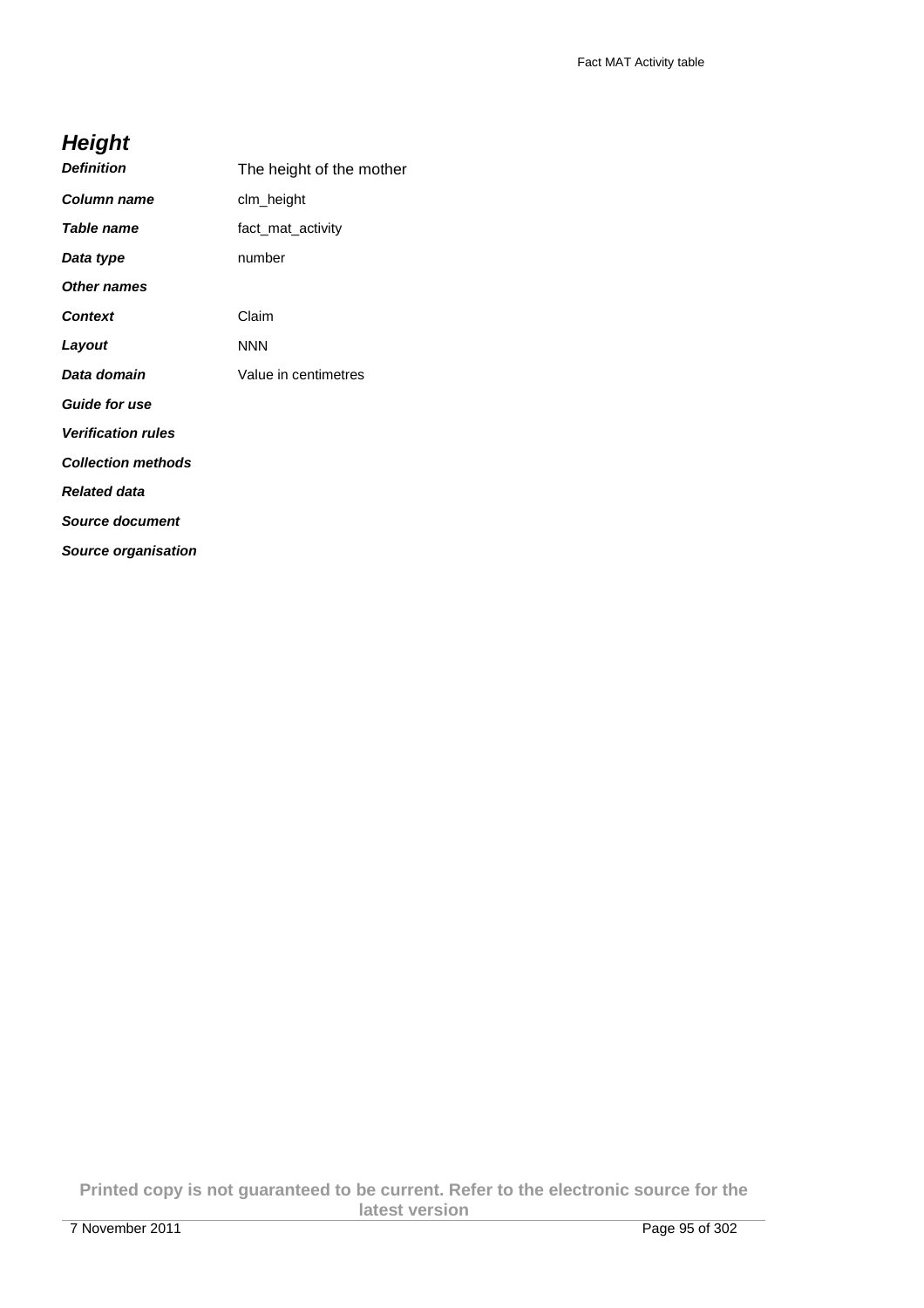# **LMC discharge date**

| <b>Definition</b>          | The date the woman/caregiver was discharged from LMC care |
|----------------------------|-----------------------------------------------------------|
| Column name                | clm_lmc_discharge_date                                    |
| <b>Table name</b>          | fact_mat_activity                                         |
| Data type                  | Date                                                      |
| <b>Other names</b>         |                                                           |
| <b>Context</b>             | Claim                                                     |
| Layout                     | <b>CCYYMMDD</b>                                           |
| Data domain                |                                                           |
| <b>Guide for use</b>       |                                                           |
| <b>Verification rules</b>  |                                                           |
| <b>Collection methods</b>  |                                                           |
| <b>Related data</b>        |                                                           |
| <b>Source document</b>     |                                                           |
| <b>Source organisation</b> |                                                           |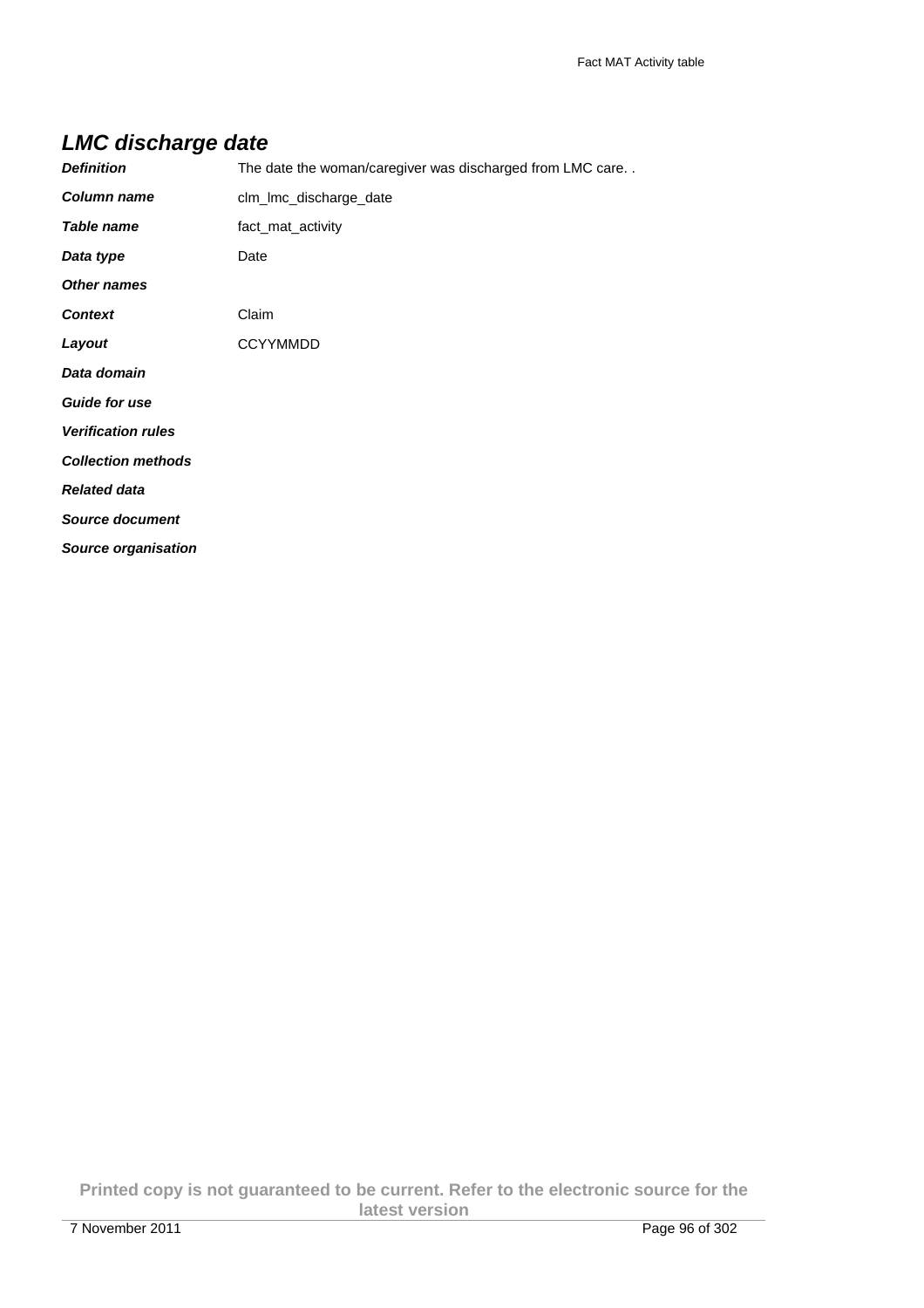#### **LMP date**

| <b>Definition</b>         | Date of the woman's last menstrual period |
|---------------------------|-------------------------------------------|
| Column name               | clm_lmp_date                              |
| Table name                | fact_mat_activity                         |
| Data type                 | Date                                      |
| <b>Other names</b>        |                                           |
| <b>Context</b>            | Claim                                     |
| Layout                    | <b>CCYYMMDD</b>                           |
| Data domain               |                                           |
| <b>Guide for use</b>      |                                           |
| <b>Verification rules</b> |                                           |
| <b>Collection methods</b> |                                           |
| <b>Related data</b>       |                                           |
| <b>Source document</b>    |                                           |
| Source organisation       |                                           |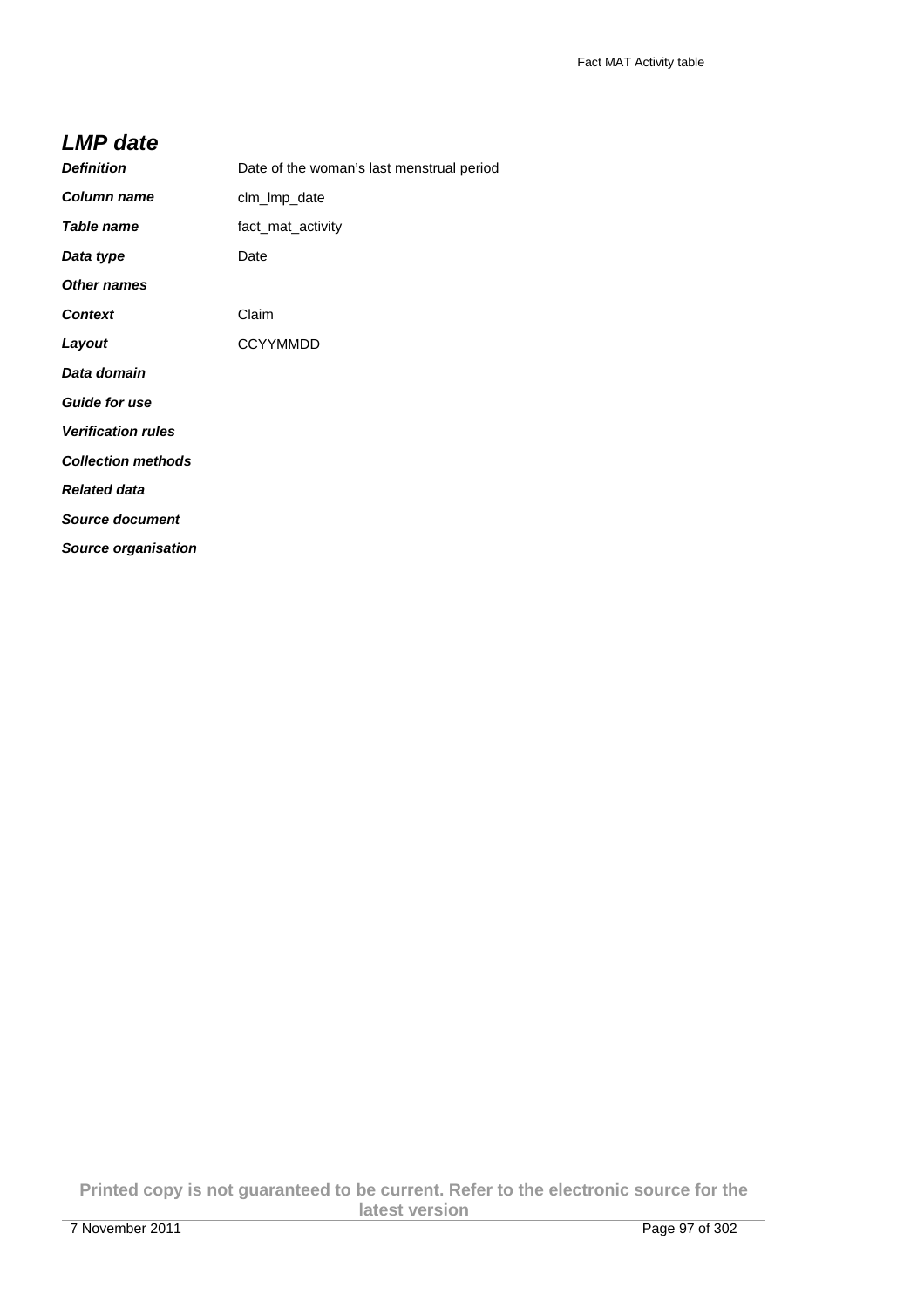| <b>Definition</b>          | The 3 to 5 character code for the fee being claimed                                                                                                                            |
|----------------------------|--------------------------------------------------------------------------------------------------------------------------------------------------------------------------------|
| Column name                | clm_maternity_fee_code                                                                                                                                                         |
| <b>Table name</b>          | fact_mat_activity                                                                                                                                                              |
| Data type                  | varchar $2(10)$                                                                                                                                                                |
| Other names                |                                                                                                                                                                                |
| <b>Context</b>             | Claim                                                                                                                                                                          |
| Layout                     |                                                                                                                                                                                |
| Data domain                | See the Maternity Fee code table on the Ministry of Health web site at<br>http://www.nzhis.govt.nz/moh.nsf/pagesns/47. For further information<br>contact Analytical Services. |
| <b>Guide for use</b>       |                                                                                                                                                                                |
| <b>Verification rules</b>  |                                                                                                                                                                                |
| <b>Collection methods</b>  |                                                                                                                                                                                |
| <b>Related data</b>        |                                                                                                                                                                                |
| <b>Source document</b>     |                                                                                                                                                                                |
| <b>Source organisation</b> |                                                                                                                                                                                |

**Printed copy is not guaranteed to be current. Refer to the electronic source for the latest version**  7 November 2011 Page 98 of 302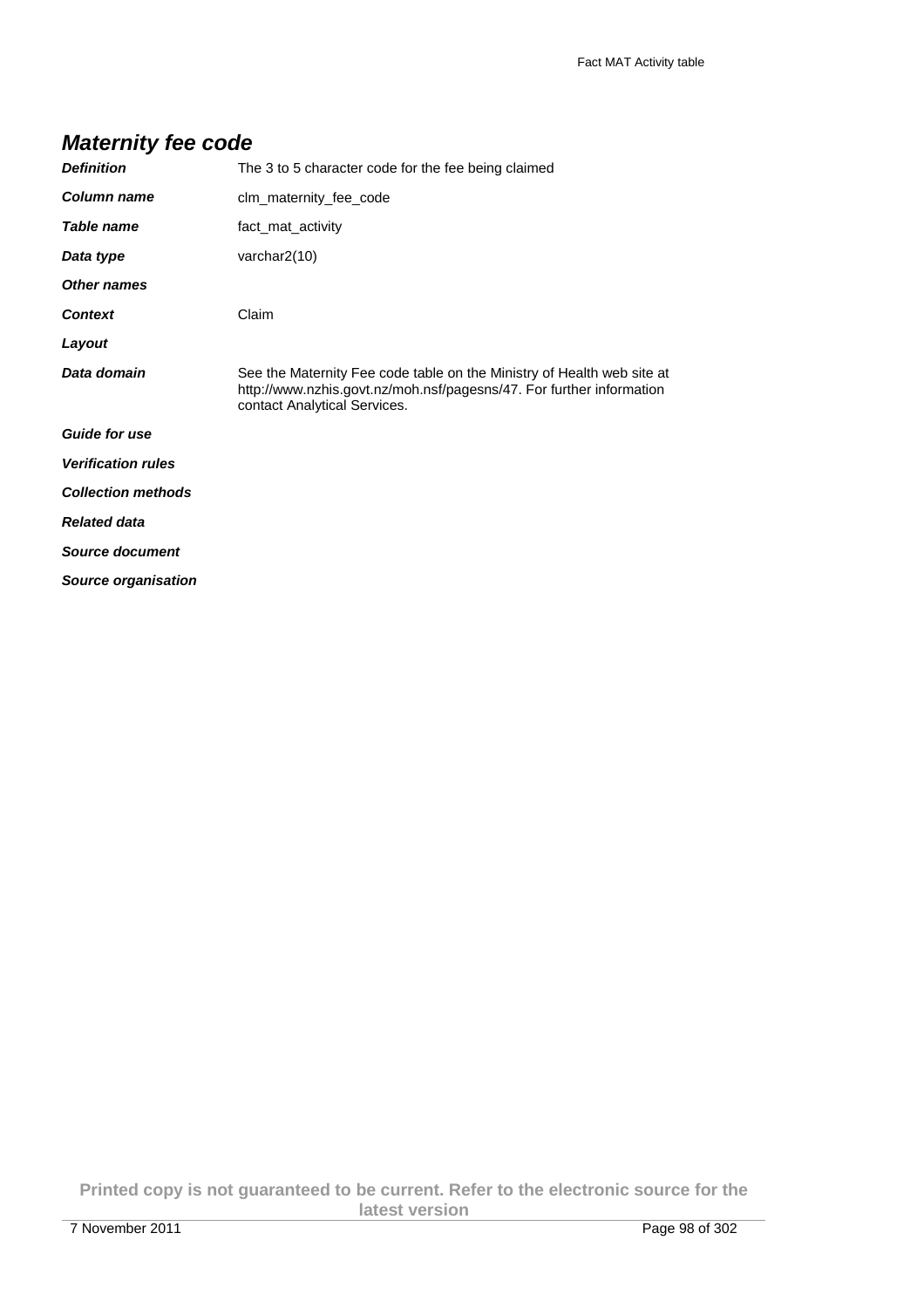# **Maternity service code**

| <b>Definition</b>         | The 2 character code that identifies the service under which a fee may<br>be claimed.                                                                                              |
|---------------------------|------------------------------------------------------------------------------------------------------------------------------------------------------------------------------------|
| Column name               | clm_maternity_service_code                                                                                                                                                         |
| Table name                | fact_mat_activity                                                                                                                                                                  |
| Data type                 | varchar $2(2)$                                                                                                                                                                     |
| Other names               |                                                                                                                                                                                    |
| <b>Context</b>            | Claim                                                                                                                                                                              |
| Layout                    | XX                                                                                                                                                                                 |
| Data domain               | See the Maternity Service code table on the Ministry of Health web site<br>at http://www.nzhis.govt.nz/moh.nsf/pagesns/47. For further information<br>contact Analytical Services. |
| <b>Guide for use</b>      |                                                                                                                                                                                    |
| <b>Verification rules</b> |                                                                                                                                                                                    |
| <b>Collection methods</b> |                                                                                                                                                                                    |
| <b>Related data</b>       |                                                                                                                                                                                    |
| Source document           |                                                                                                                                                                                    |
|                           |                                                                                                                                                                                    |

**Source organisation**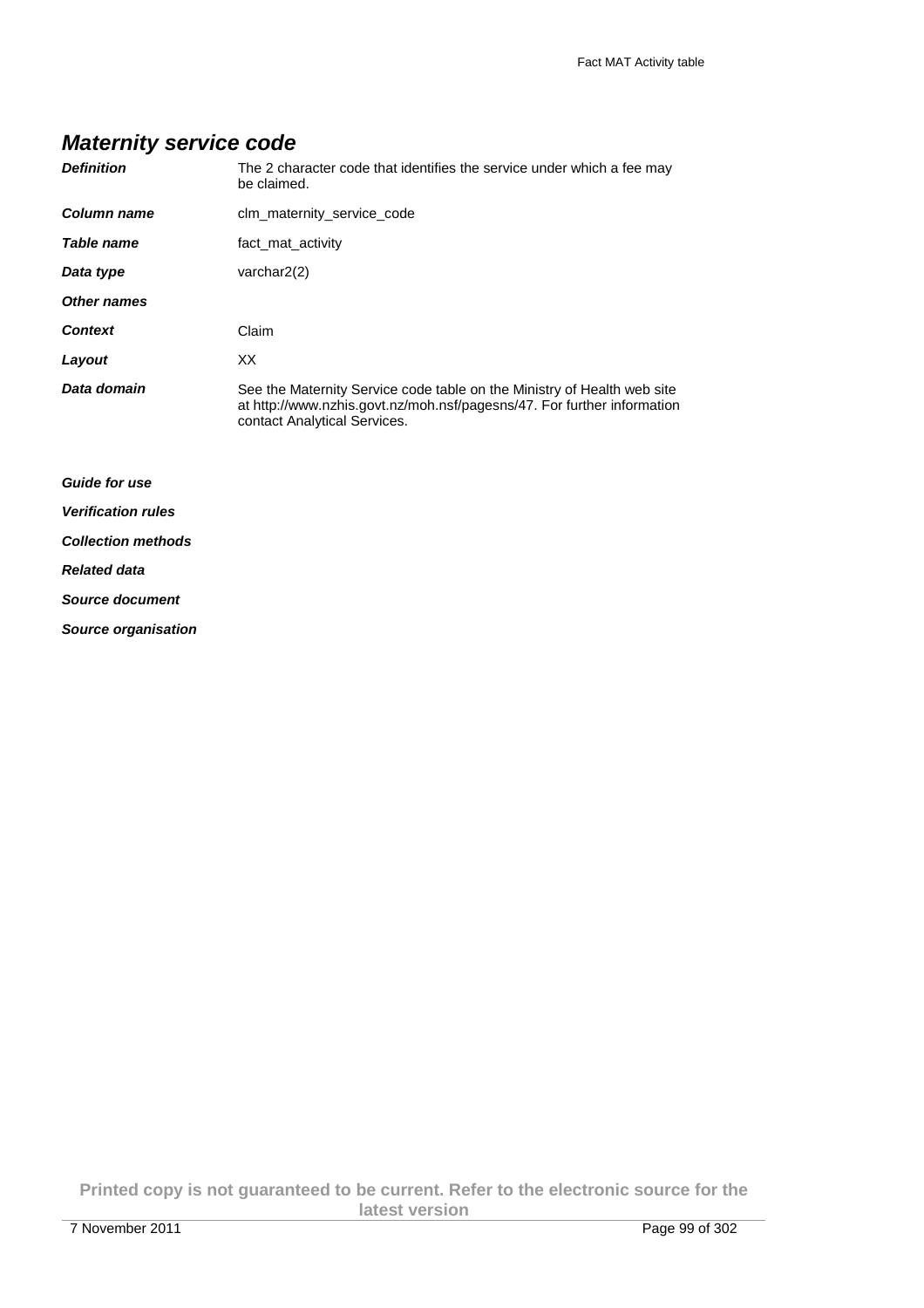# **Medical emergency**

| <b>Definition</b>          | A flag indicating whether the Single Service Episode claim was an<br>emergency |
|----------------------------|--------------------------------------------------------------------------------|
| <b>Column name</b>         | clm_medical_emergency                                                          |
| <b>Table name</b>          | fact_mat_activity                                                              |
| Data type                  | varchar2(1)                                                                    |
| Other names                |                                                                                |
| <b>Context</b>             | Claim                                                                          |
| Layout                     | A                                                                              |
| Data domain                | Υ<br>N                                                                         |
| <b>Guide for use</b>       |                                                                                |
| <b>Verification rules</b>  |                                                                                |
| <b>Collection methods</b>  | Type 4 SSE Claim                                                               |
| <b>Related data</b>        |                                                                                |
| <b>Source document</b>     |                                                                                |
| <b>Source organisation</b> |                                                                                |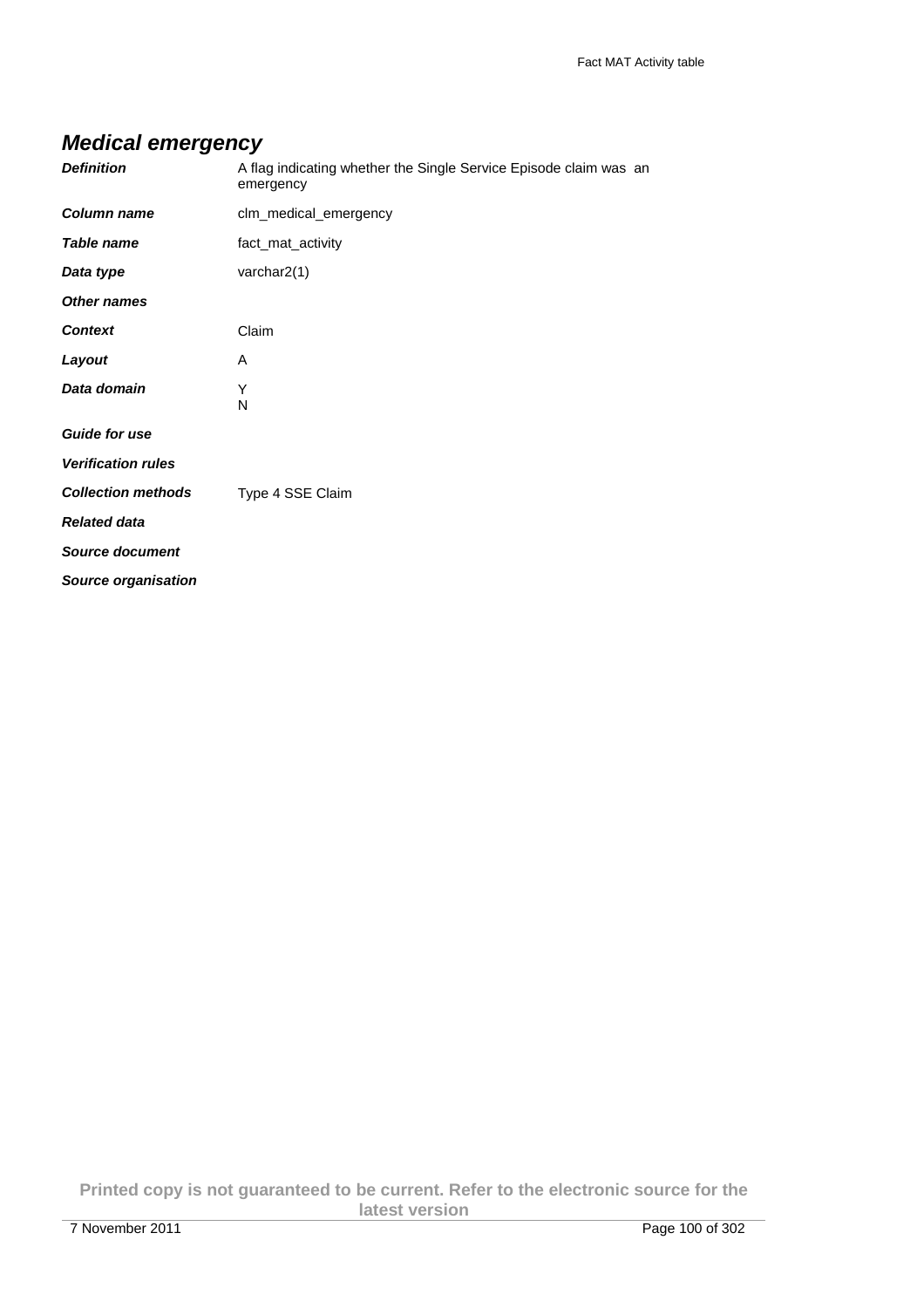## **Module end reason**

| <b>Definition</b>          | A code indicating the reason for a module of care being ended                                                                                                                                                                                                                                                                                                                                                                  |
|----------------------------|--------------------------------------------------------------------------------------------------------------------------------------------------------------------------------------------------------------------------------------------------------------------------------------------------------------------------------------------------------------------------------------------------------------------------------|
| Column name                | clm_module_end_reason                                                                                                                                                                                                                                                                                                                                                                                                          |
| Table name                 | fact_mat_activity                                                                                                                                                                                                                                                                                                                                                                                                              |
| Data type                  | number                                                                                                                                                                                                                                                                                                                                                                                                                         |
| Other names                |                                                                                                                                                                                                                                                                                                                                                                                                                                |
| <b>Context</b>             | Claim                                                                                                                                                                                                                                                                                                                                                                                                                          |
| Layout                     |                                                                                                                                                                                                                                                                                                                                                                                                                                |
| Data domain                | <b>Start of Next Module</b><br>1<br>$\overline{2}$<br>Woman moved away from area<br>3<br>Change of Maternity Provider<br>4<br>Spontaneous Abortion / IUD (Miscarriage)<br>5<br>Legal Abortion (Termination)<br>6<br>Maternal Death<br>$\overline{7}$<br>No reason given<br>8<br><b>Transferred to Secondary Care</b><br>9<br><b>LMC Care Completed</b><br><b>Transferred to LMC Care</b><br>10<br>11<br>Change of PHO practice |
| <b>Guide for use</b>       | Codes 6 & 7 not submitted after June 2007                                                                                                                                                                                                                                                                                                                                                                                      |
| <b>Verification rules</b>  |                                                                                                                                                                                                                                                                                                                                                                                                                                |
| <b>Collection methods</b>  |                                                                                                                                                                                                                                                                                                                                                                                                                                |
| <b>Related data</b>        |                                                                                                                                                                                                                                                                                                                                                                                                                                |
| Source document            |                                                                                                                                                                                                                                                                                                                                                                                                                                |
| <b>Source organisation</b> |                                                                                                                                                                                                                                                                                                                                                                                                                                |

**Printed copy is not guaranteed to be current. Refer to the electronic source for the latest version**  7 November 2011 Page 101 of 302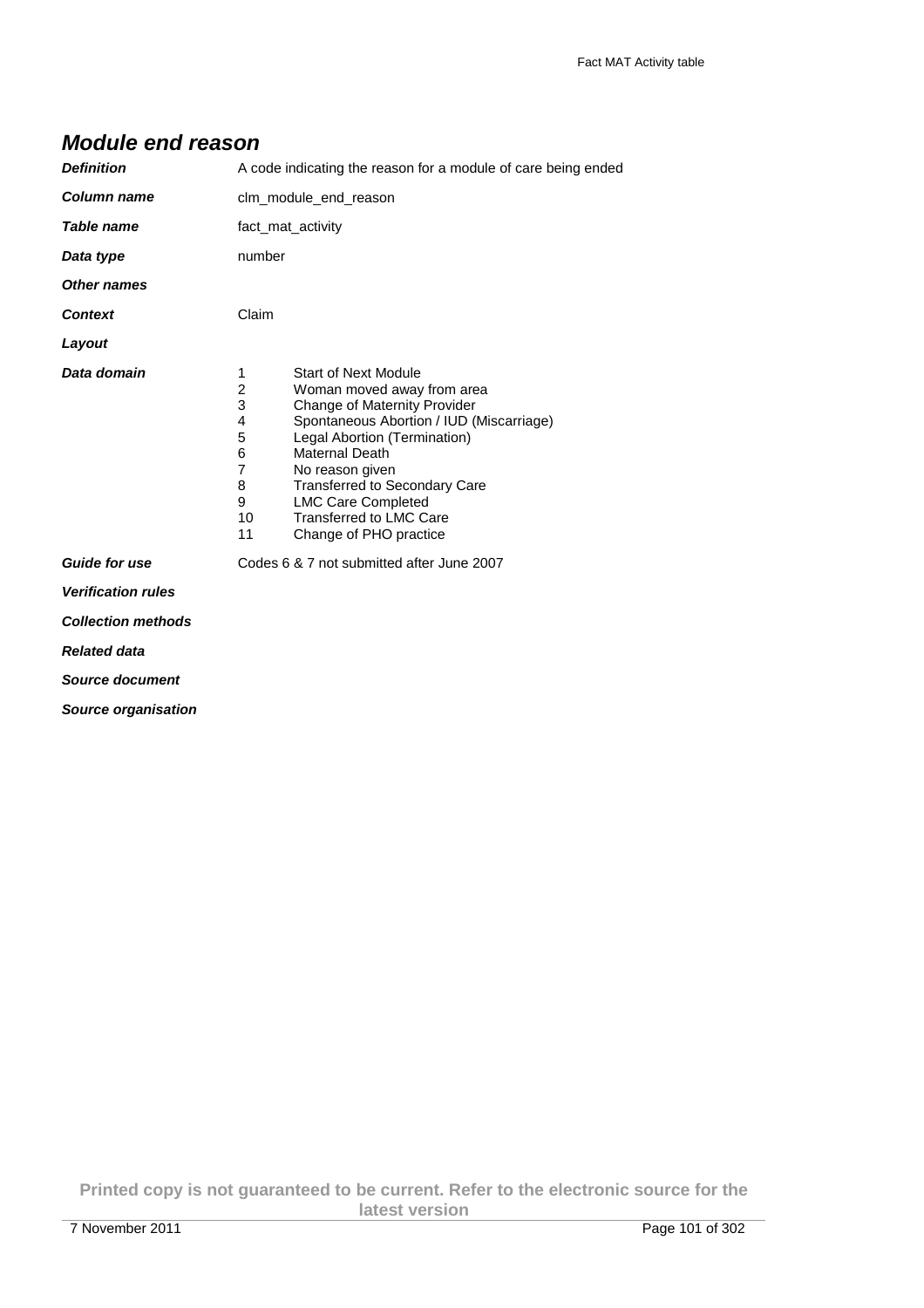## **Mother condition**

| <b>Definition</b>          | A code representing the condition of the mother following birth                        |
|----------------------------|----------------------------------------------------------------------------------------|
| Column name                | clm_mother_condition                                                                   |
| Table name                 | fact_mat_activity                                                                      |
| Data type                  | varchar $2(2)$                                                                         |
| <b>Other names</b>         |                                                                                        |
| <b>Context</b>             | Claim                                                                                  |
| Layout                     | AA                                                                                     |
| Data domain                | PP Primary Post Natal Care<br>SC Secondary / Tertiary Care<br><b>MD Maternal Death</b> |
| <b>Guide for use</b>       | Ends June 2007                                                                         |
| <b>Verification rules</b>  |                                                                                        |
| <b>Collection methods</b>  |                                                                                        |
| <b>Related data</b>        |                                                                                        |
| Source document            |                                                                                        |
| <b>Source organisation</b> |                                                                                        |

**Printed copy is not guaranteed to be current. Refer to the electronic source for the latest version**  7 November 2011 Page 102 of 302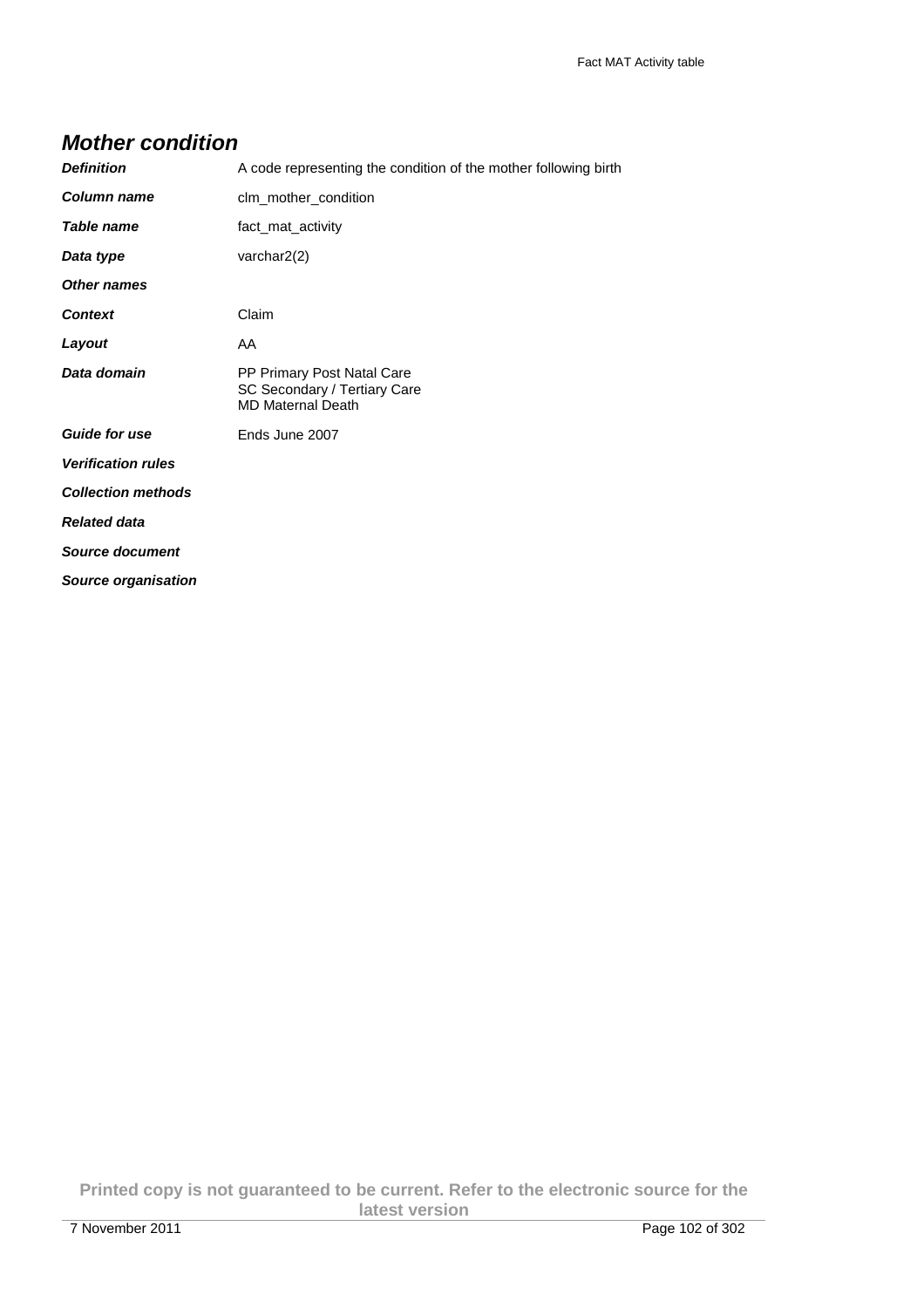# **Non LMC and emergency scan**

| <b>Column name</b>         | clm_non_lmc_and_emergency_sca |
|----------------------------|-------------------------------|
| <b>Table name</b>          | fact_mat_activity             |
| Data type                  | varchar $2(1)$                |
| <b>Other names</b>         |                               |
| <b>Context</b>             | Claim                         |
| Layout                     | Α                             |
| Data domain                | Υ<br>N                        |
| <b>Guide for use</b>       |                               |
| <b>Verification rules</b>  |                               |
| <b>Collection methods</b>  |                               |
| <b>Related data</b>        |                               |
| <b>Source document</b>     |                               |
| <b>Source organisation</b> |                               |

**Printed copy is not guaranteed to be current. Refer to the electronic source for the latest version**  7 November 2011 Page 103 of 302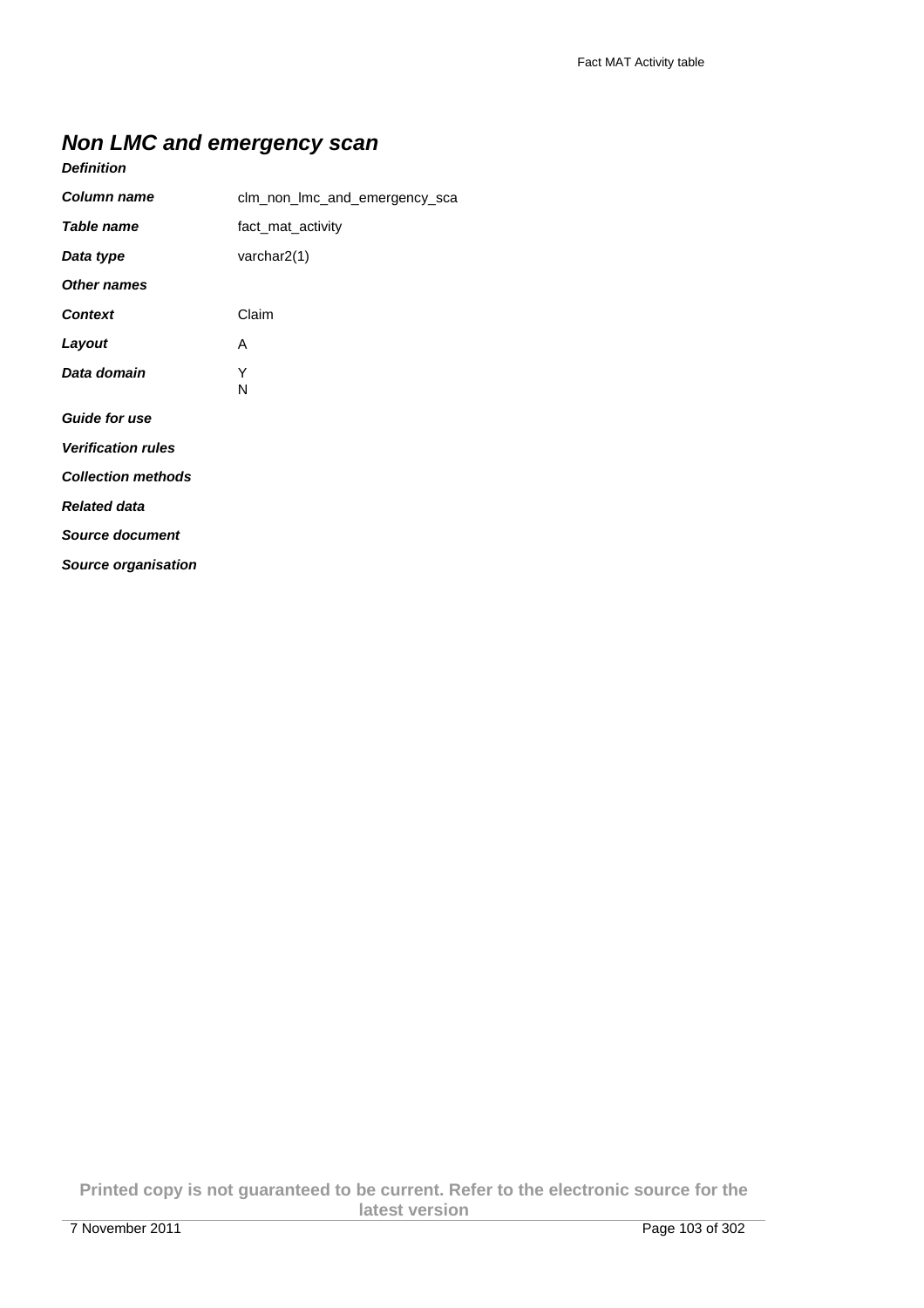# **Normal urgent pregnancy consultation**

#### **Definition**

| <b>Column name</b>         | clm_normal_urgent_pregnancy_c |
|----------------------------|-------------------------------|
| Table name                 | fact_mat_activity             |
| Data type                  | varchar2(1)                   |
| Other names                |                               |
| <b>Context</b>             | Claim                         |
| Layout                     | N                             |
| Data domain                | 1-5                           |
| <b>Guide for use</b>       |                               |
| <b>Verification rules</b>  |                               |
| <b>Collection methods</b>  |                               |
| <b>Related data</b>        |                               |
| <b>Source document</b>     |                               |
| <b>Source organisation</b> |                               |

**Printed copy is not guaranteed to be current. Refer to the electronic source for the latest version**  7 November 2011 Page 104 of 302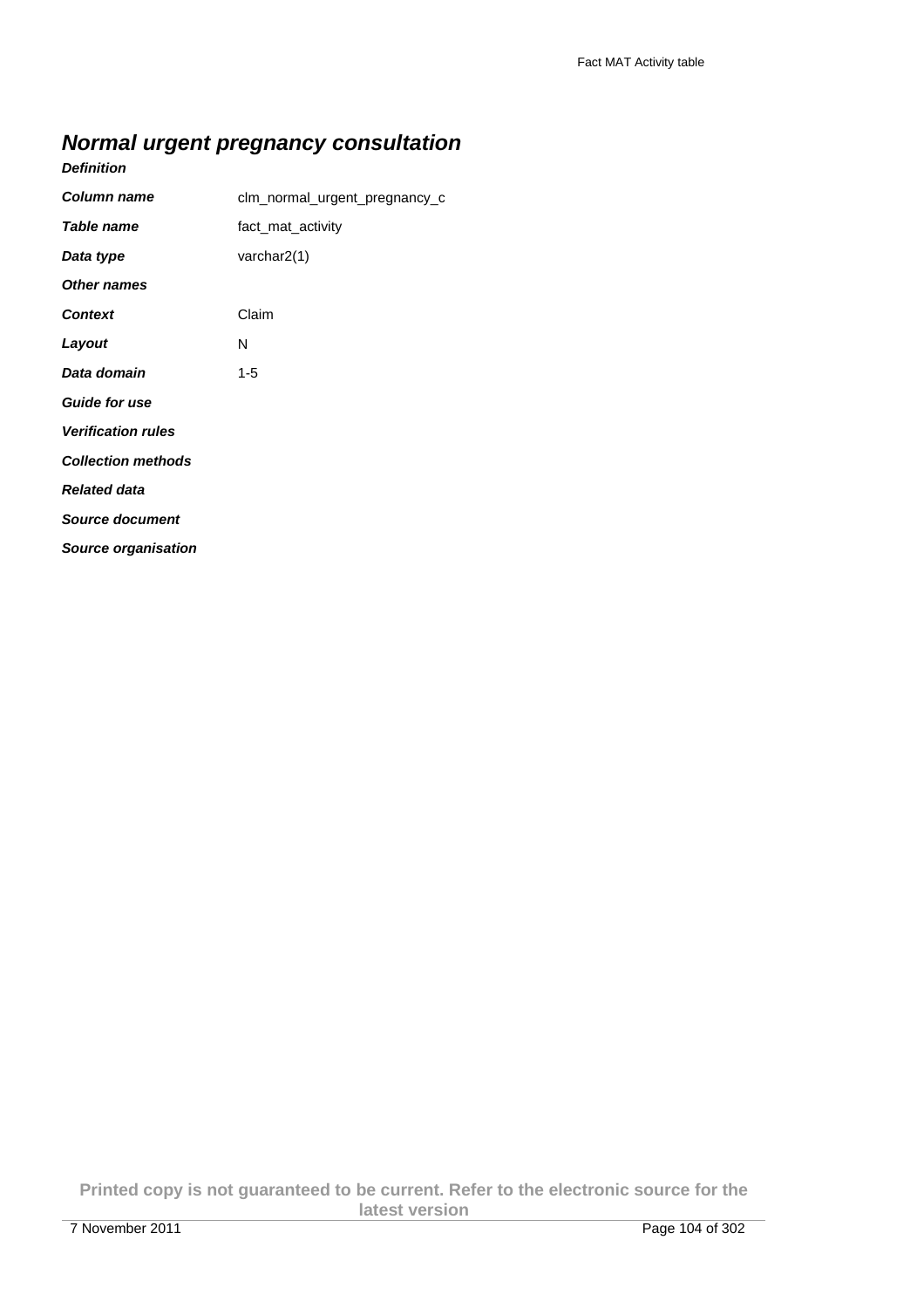| <b>Number of visits</b> |  |  |  |  |  |
|-------------------------|--|--|--|--|--|
|-------------------------|--|--|--|--|--|

| <b>Definition</b>         | Number of service provider visits reported for the claim module                                                                                                                                                                                                                                                                               |
|---------------------------|-----------------------------------------------------------------------------------------------------------------------------------------------------------------------------------------------------------------------------------------------------------------------------------------------------------------------------------------------|
| <b>Column name</b>        | clm number of visits                                                                                                                                                                                                                                                                                                                          |
| <b>Table name</b>         | fact_mat_activity                                                                                                                                                                                                                                                                                                                             |
| Data type                 | number(38)                                                                                                                                                                                                                                                                                                                                    |
| <b>Other names</b>        |                                                                                                                                                                                                                                                                                                                                               |
| <b>Context</b>            | Claim                                                                                                                                                                                                                                                                                                                                         |
| Layout                    |                                                                                                                                                                                                                                                                                                                                               |
| Data domain               | Depending on the claim module and notice, number of visits<br>corresponds to the following data domains:<br>- Number of Midwife Home visits<br>- Number of Postnatal Inpatient Visits<br>- Number of 2nd and 3rd Trimester Visits<br>- Number of 1st Trimester Visits<br>- Number of 2nd Trimester Visits<br>- Number of 3rd Trimester Visits |
| <b>Guide for use</b>      | Use with Claim code to determine module                                                                                                                                                                                                                                                                                                       |
| <b>Verification rules</b> |                                                                                                                                                                                                                                                                                                                                               |
| <b>Collection methods</b> |                                                                                                                                                                                                                                                                                                                                               |
| <b>Related data</b>       |                                                                                                                                                                                                                                                                                                                                               |
| <b>Source document</b>    |                                                                                                                                                                                                                                                                                                                                               |
| Source organisation       |                                                                                                                                                                                                                                                                                                                                               |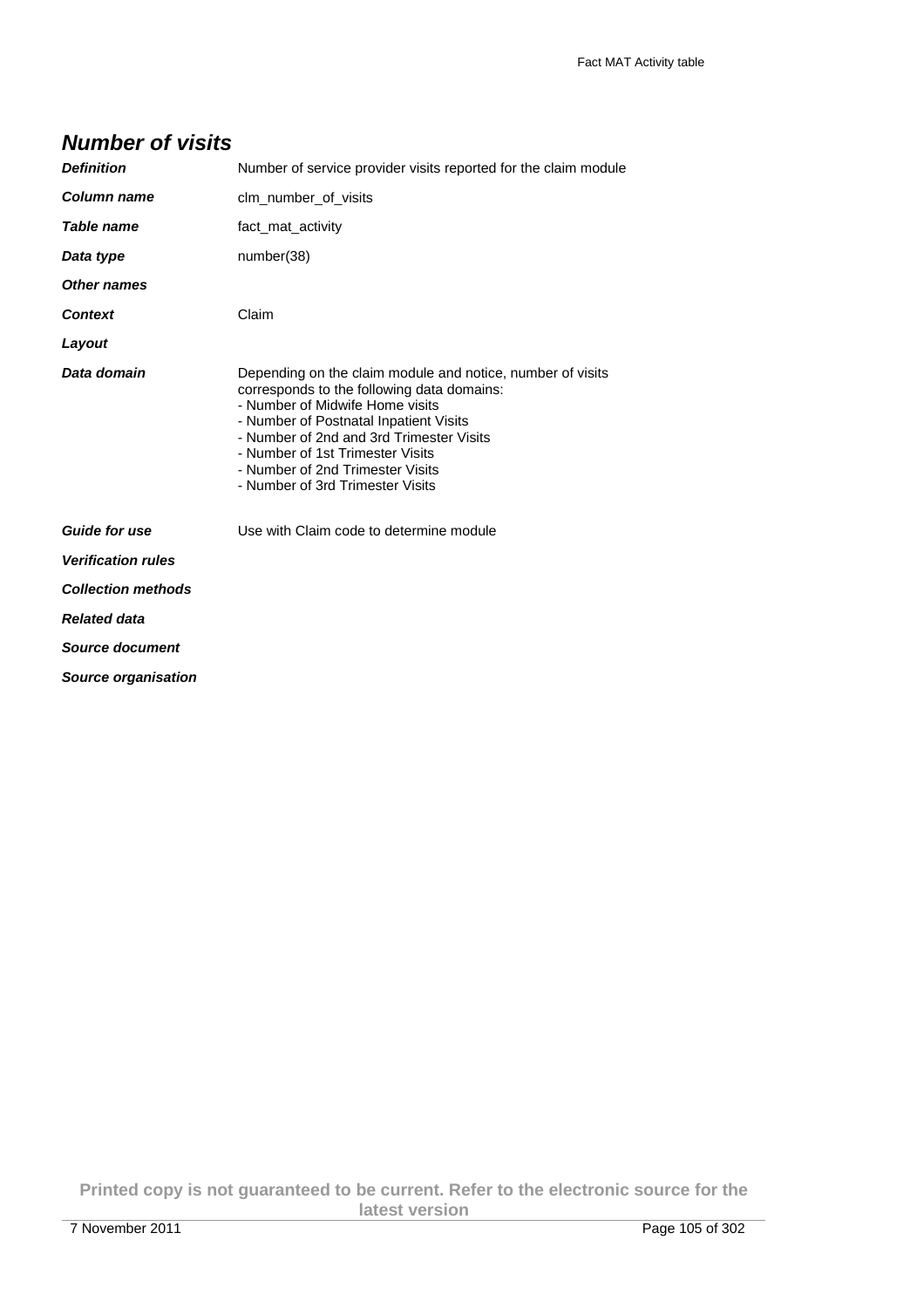| arıt |  |
|------|--|
|      |  |

| <b>Definition</b>          | Parity is the number of previous pregnancies that resulted in live births<br>or stillbirths (counting twins or multiple births as one). |
|----------------------------|-----------------------------------------------------------------------------------------------------------------------------------------|
| Column name                | clm_parity                                                                                                                              |
| Table name                 | fact_mat_activity                                                                                                                       |
| Data type                  | number                                                                                                                                  |
| <b>Other names</b>         |                                                                                                                                         |
| <b>Context</b>             | Claim                                                                                                                                   |
| Layout                     |                                                                                                                                         |
| Data domain                |                                                                                                                                         |
| <b>Guide for use</b>       |                                                                                                                                         |
| <b>Verification rules</b>  |                                                                                                                                         |
| <b>Collection methods</b>  |                                                                                                                                         |
| <b>Related data</b>        |                                                                                                                                         |
| <b>Source document</b>     |                                                                                                                                         |
| <b>Source organisation</b> |                                                                                                                                         |

**Printed copy is not guaranteed to be current. Refer to the electronic source for the latest version**  7 November 2011 Page 106 of 302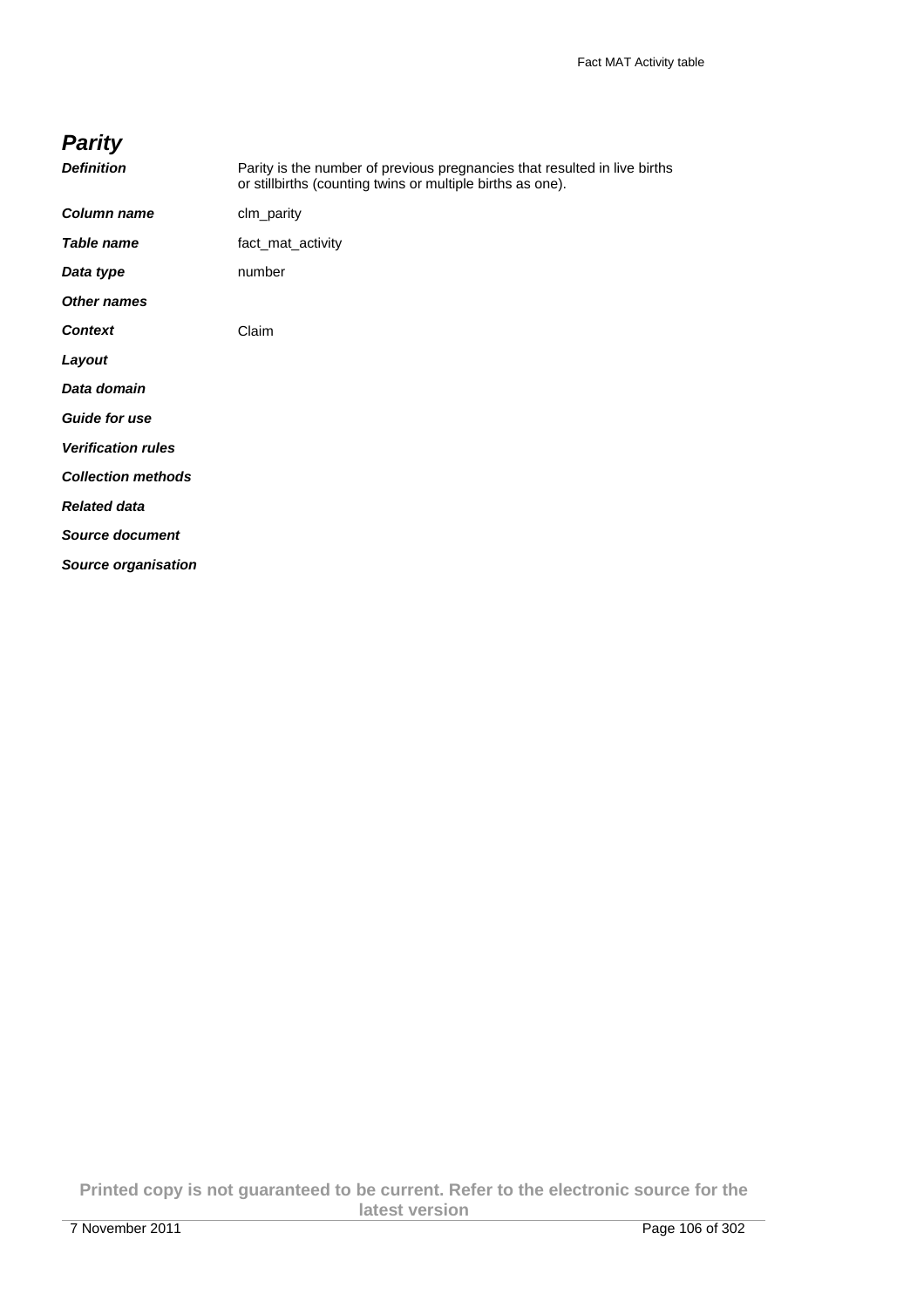# **Practitioner registration**

| <b>Definition</b>         | The registration number assigned to the practitioner providing<br>the service by either the Medical Council of New Zealand or the<br>Midwifery Council of New Zealand. |
|---------------------------|------------------------------------------------------------------------------------------------------------------------------------------------------------------------|
| Column name               | clm_practitioner_registration                                                                                                                                          |
| Table name                | fact_mat_activity                                                                                                                                                      |
| Data type                 | varchar2(10)                                                                                                                                                           |
| Other names               |                                                                                                                                                                        |
| <b>Context</b>            | Claim                                                                                                                                                                  |
| Layout                    |                                                                                                                                                                        |
| Data domain               |                                                                                                                                                                        |
| <b>Guide for use</b>      |                                                                                                                                                                        |
| <b>Verification rules</b> |                                                                                                                                                                        |
| <b>Collection methods</b> | The Midwifery Council number is to be shown in full including hyphens<br>e.g. 15-12345.                                                                                |
| <b>Related data</b>       |                                                                                                                                                                        |
| Source document           |                                                                                                                                                                        |
| Source organisation       |                                                                                                                                                                        |

**Printed copy is not guaranteed to be current. Refer to the electronic source for the latest version**  7 November 2011 Page 107 of 302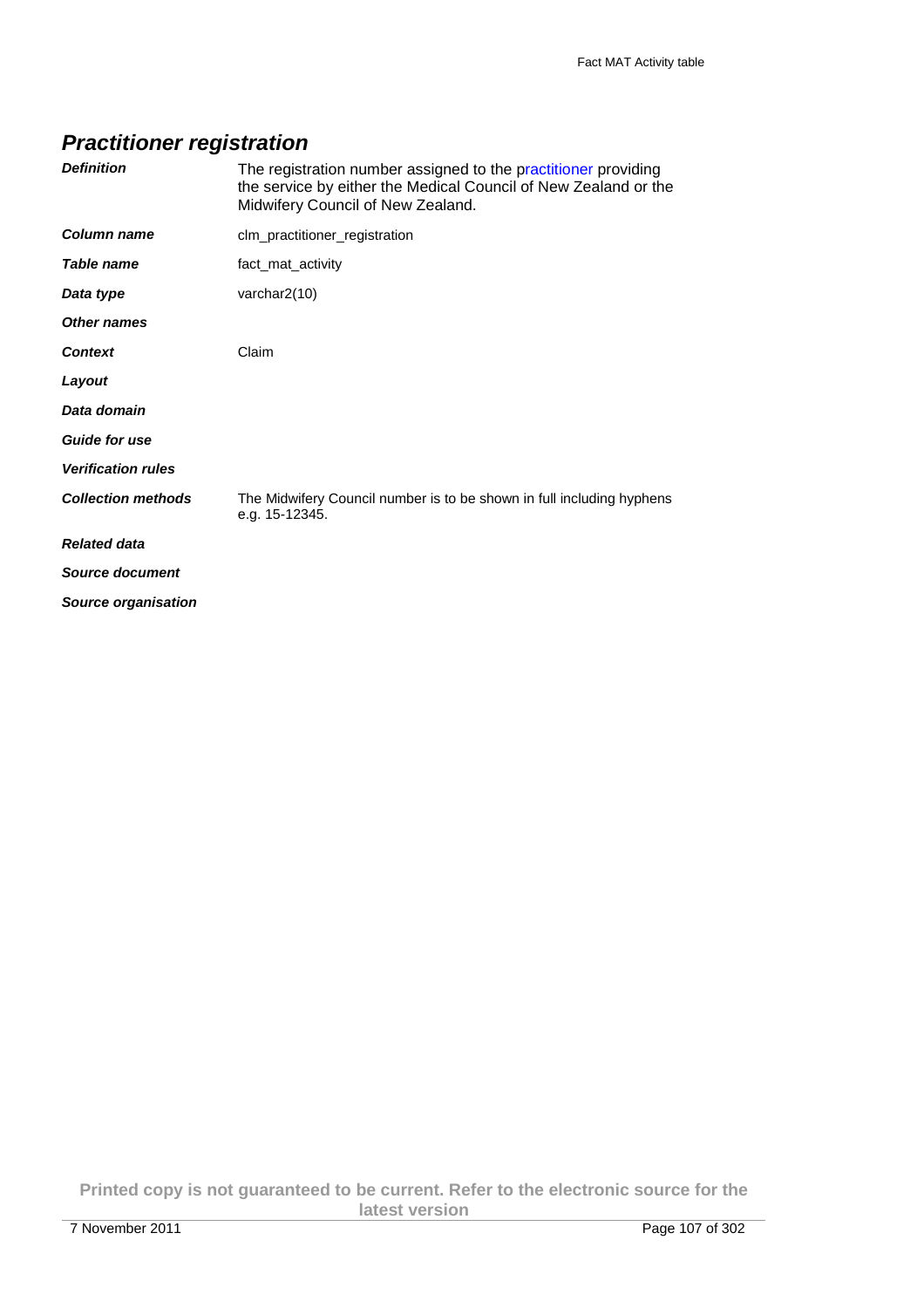# **Practitioner type**

| <b>Definition</b>         | Service provider type                                                                               |
|---------------------------|-----------------------------------------------------------------------------------------------------|
| Column name               | clm_practitioner_type                                                                               |
| Table name                | fact_mat_activity                                                                                   |
| Data type                 | varchar $2(2)$                                                                                      |
| Other names               |                                                                                                     |
| <b>Context</b>            | Claim                                                                                               |
| Layout                    |                                                                                                     |
| Data domain               | W (i.e. Midwifery council of NZ)<br>N (i.e. Nursing council of NZ)<br>M (i.e. NZ Medical Council)   |
| <b>Guide for use</b>      | Currently assumed to be Nursing Council unless MCNZ is appended to<br>Provider Id on the claim form |
| <b>Verification rules</b> |                                                                                                     |
| <b>Collection methods</b> |                                                                                                     |
| <b>Related data</b>       |                                                                                                     |
| Source document           |                                                                                                     |
| Source organisation       |                                                                                                     |

**Printed copy is not guaranteed to be current. Refer to the electronic source for the latest version**  7 November 2011 Page 108 of 302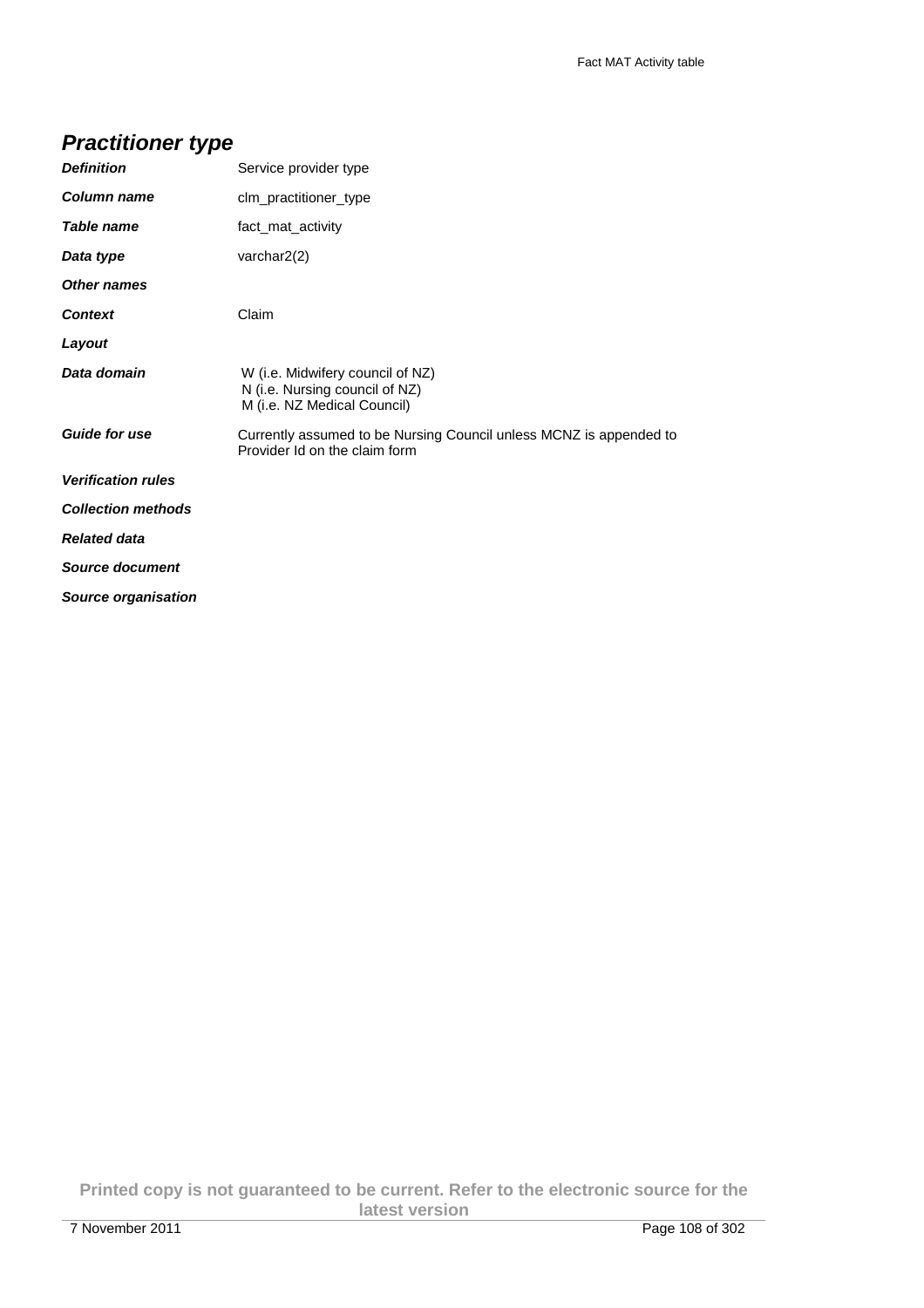## **Provider type of LMC service**

| <b>Definition</b>          | Provider type of LMC service  |
|----------------------------|-------------------------------|
| Column name                | clm provider type Imc service |
| Table name                 | fact_mat_activity             |
| Data type                  | varchar $2(3)$                |
| <b>Other names</b>         |                               |
| <b>Context</b>             | Claim                         |
| Layout                     |                               |
| Data domain                |                               |
| <b>Guide for use</b>       |                               |
| <b>Verification rules</b>  |                               |
| <b>Collection methods</b>  |                               |
| <b>Related data</b>        |                               |
| <b>Source document</b>     |                               |
| <b>Source organisation</b> |                               |

**Printed copy is not guaranteed to be current. Refer to the electronic source for the latest version**  7 November 2011 Page 109 of 302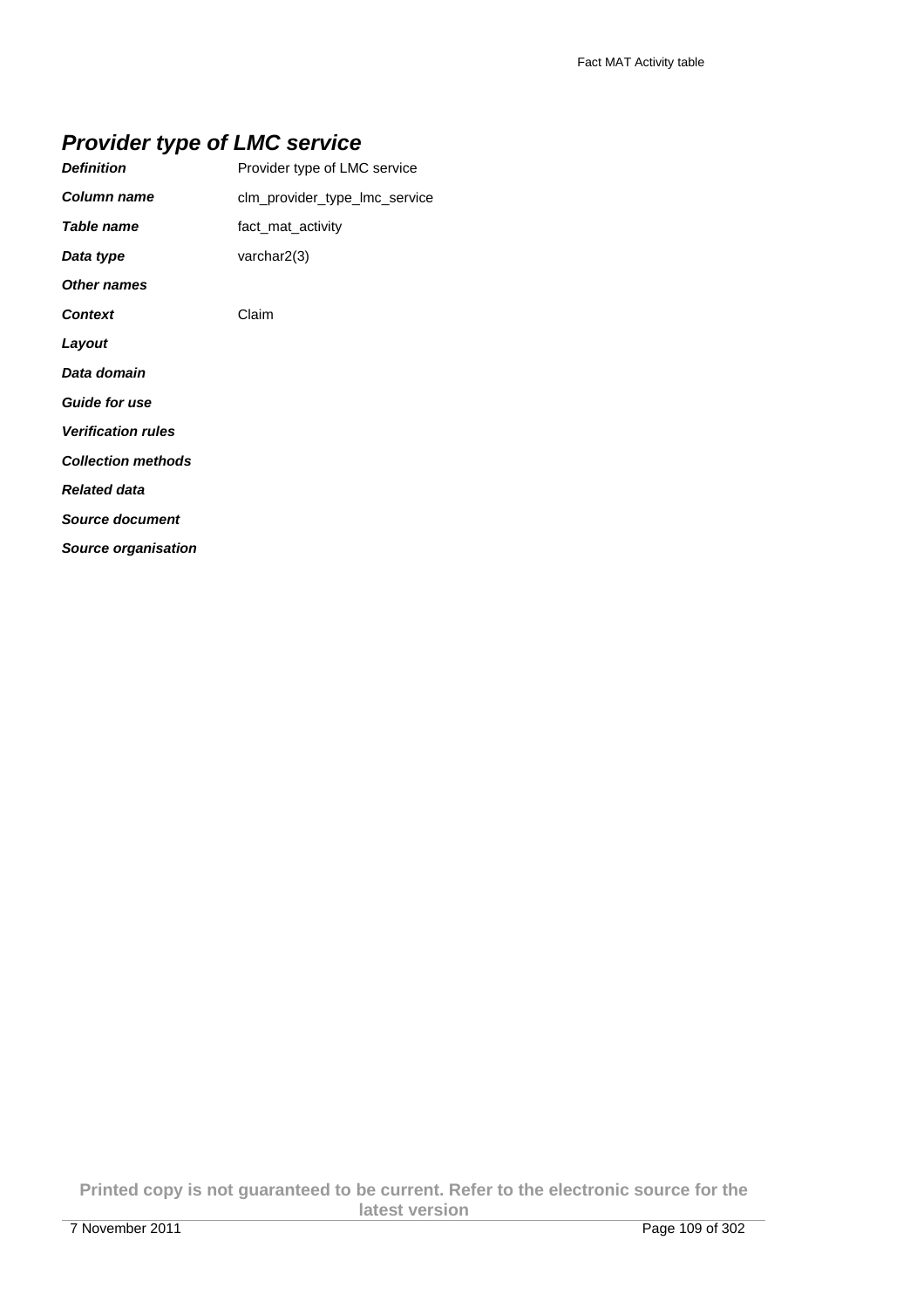## **Provider type of midwifery service**

| <b>Definition</b>         | Provider type midwifery service |
|---------------------------|---------------------------------|
| Column name               | clm_provider_type_midwifery_s   |
| Table name                | fact_mat_activity               |
| Data type                 | varchar $2(3)$                  |
| Other names               |                                 |
| <b>Context</b>            | Claim                           |
| Layout                    |                                 |
| Data domain               |                                 |
| <b>Guide for use</b>      |                                 |
| <b>Verification rules</b> |                                 |
| <b>Collection methods</b> |                                 |
| <b>Related data</b>       |                                 |
| Source document           |                                 |
| Source organisation       |                                 |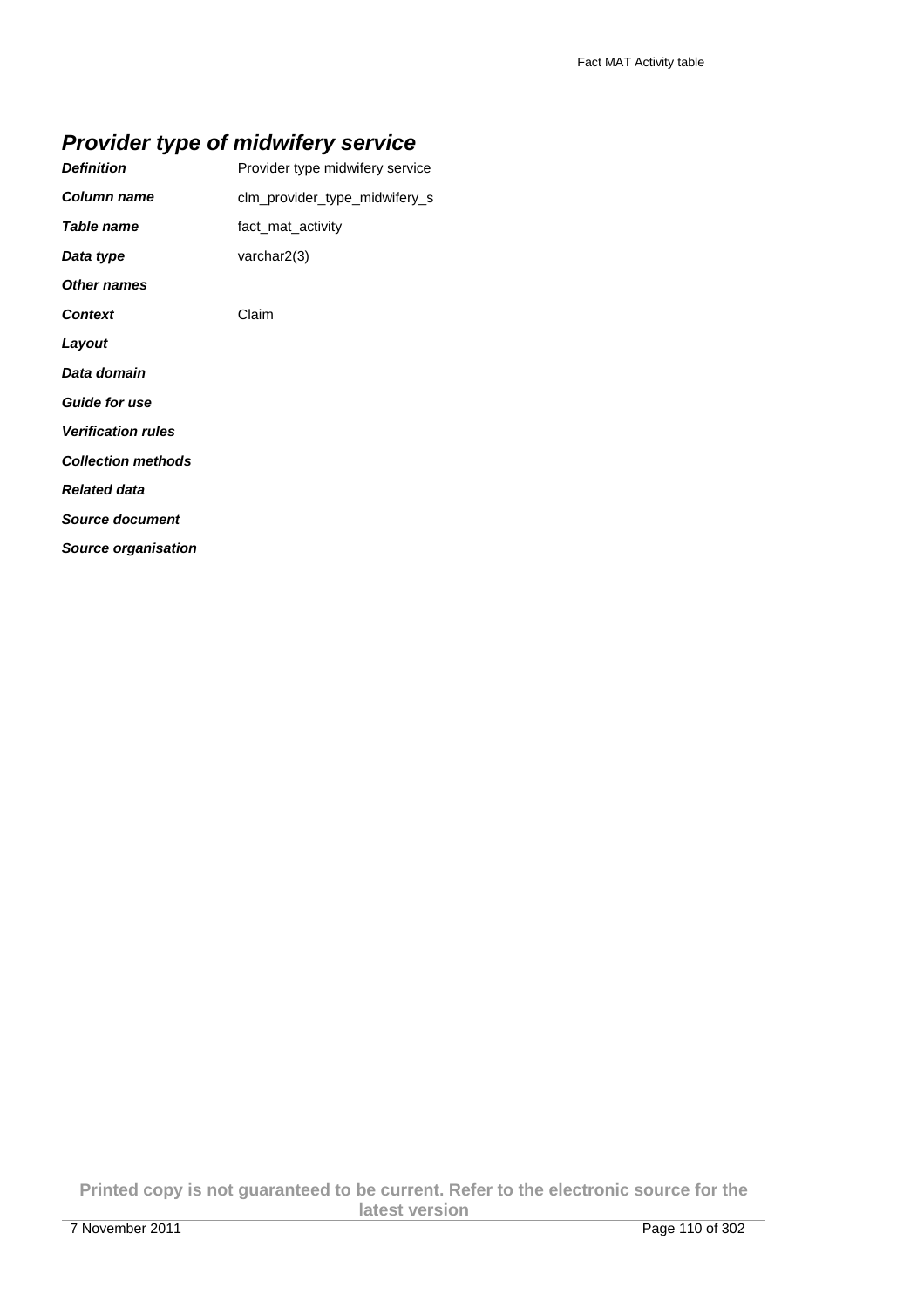#### **RVG code**

| <b>Definition</b>         |                                           | Relative Value Guide code                                                                                                                                                                                                                                                           |  |
|---------------------------|-------------------------------------------|-------------------------------------------------------------------------------------------------------------------------------------------------------------------------------------------------------------------------------------------------------------------------------------|--|
| <b>Column name</b>        |                                           | clm_rvg_code                                                                                                                                                                                                                                                                        |  |
| Table name                |                                           | fact mat activity                                                                                                                                                                                                                                                                   |  |
| Data type                 | varchar $2(5)$                            |                                                                                                                                                                                                                                                                                     |  |
| <b>Other names</b>        |                                           |                                                                                                                                                                                                                                                                                     |  |
| <b>Context</b>            | Claim                                     |                                                                                                                                                                                                                                                                                     |  |
| Layout                    |                                           |                                                                                                                                                                                                                                                                                     |  |
| Data domain               | 01<br>02<br>03<br>04<br>05<br>06<br>C2(0) | <b>Obstetric Standby</b><br>Obstetric vaginal procedures<br>Obstetric epidural pain relief<br>Cesarean Section Ectopic Pregnancy<br>Evacuation of uterus (post partum or miscarriage)<br>Vaginal birth with General Anaesthetic<br>Obstetric anaesthetic consultation before labour |  |
| <b>Guide for use</b>      |                                           | Ends June 2007                                                                                                                                                                                                                                                                      |  |
| <b>Verification rules</b> |                                           |                                                                                                                                                                                                                                                                                     |  |
| <b>Collection methods</b> |                                           |                                                                                                                                                                                                                                                                                     |  |
| <b>Related data</b>       |                                           |                                                                                                                                                                                                                                                                                     |  |
| Source document           |                                           |                                                                                                                                                                                                                                                                                     |  |
| Source organisation       |                                           |                                                                                                                                                                                                                                                                                     |  |

**Printed copy is not guaranteed to be current. Refer to the electronic source for the latest version**  7 November 2011 Page 111 of 302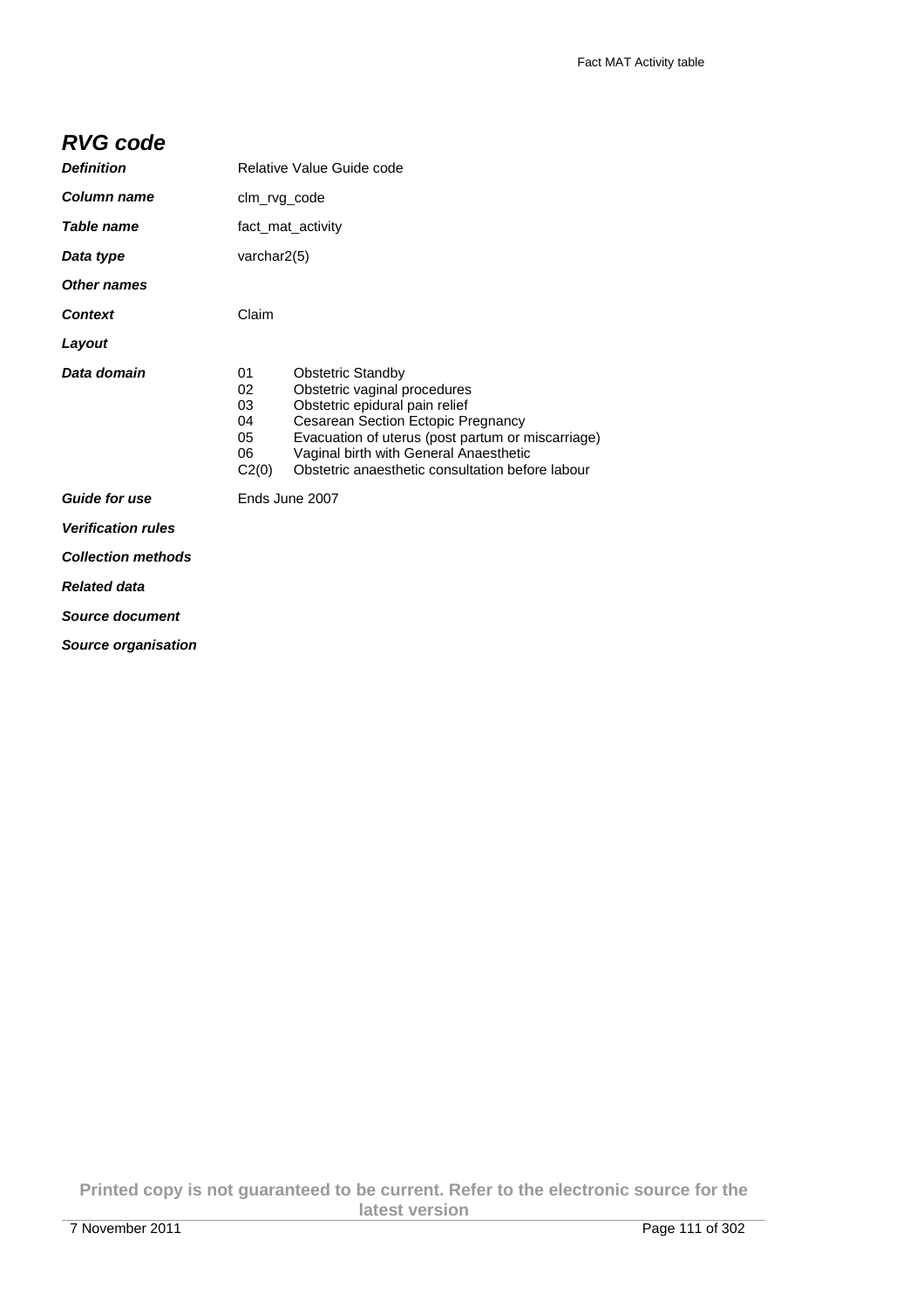# **Scan for mother or baby**

| <b>Definition</b>          | Indicates for an ultrasound event whether the scan was performed for<br>the baby or the mother/pregnancy in general                           |
|----------------------------|-----------------------------------------------------------------------------------------------------------------------------------------------|
| Column name                | clm_scan_for_mother_or_baby                                                                                                                   |
| Table name                 | fact mat activity                                                                                                                             |
| Data type                  | varchar2(6)                                                                                                                                   |
| Other names                |                                                                                                                                               |
| <b>Context</b>             | Claim                                                                                                                                         |
| Layout                     |                                                                                                                                               |
| Data domain                |                                                                                                                                               |
| <b>Guide for use</b>       | Distinguishes between ultrasound scans concerning the health of the<br>fetus, and those concerning the health of the pregnancy and/or mother. |
| <b>Verification rules</b>  |                                                                                                                                               |
| <b>Collection methods</b>  |                                                                                                                                               |
| <b>Related data</b>        |                                                                                                                                               |
| <b>Source document</b>     |                                                                                                                                               |
| <b>Source organisation</b> |                                                                                                                                               |

**Printed copy is not guaranteed to be current. Refer to the electronic source for the latest version**  7 November 2011 Page 112 of 302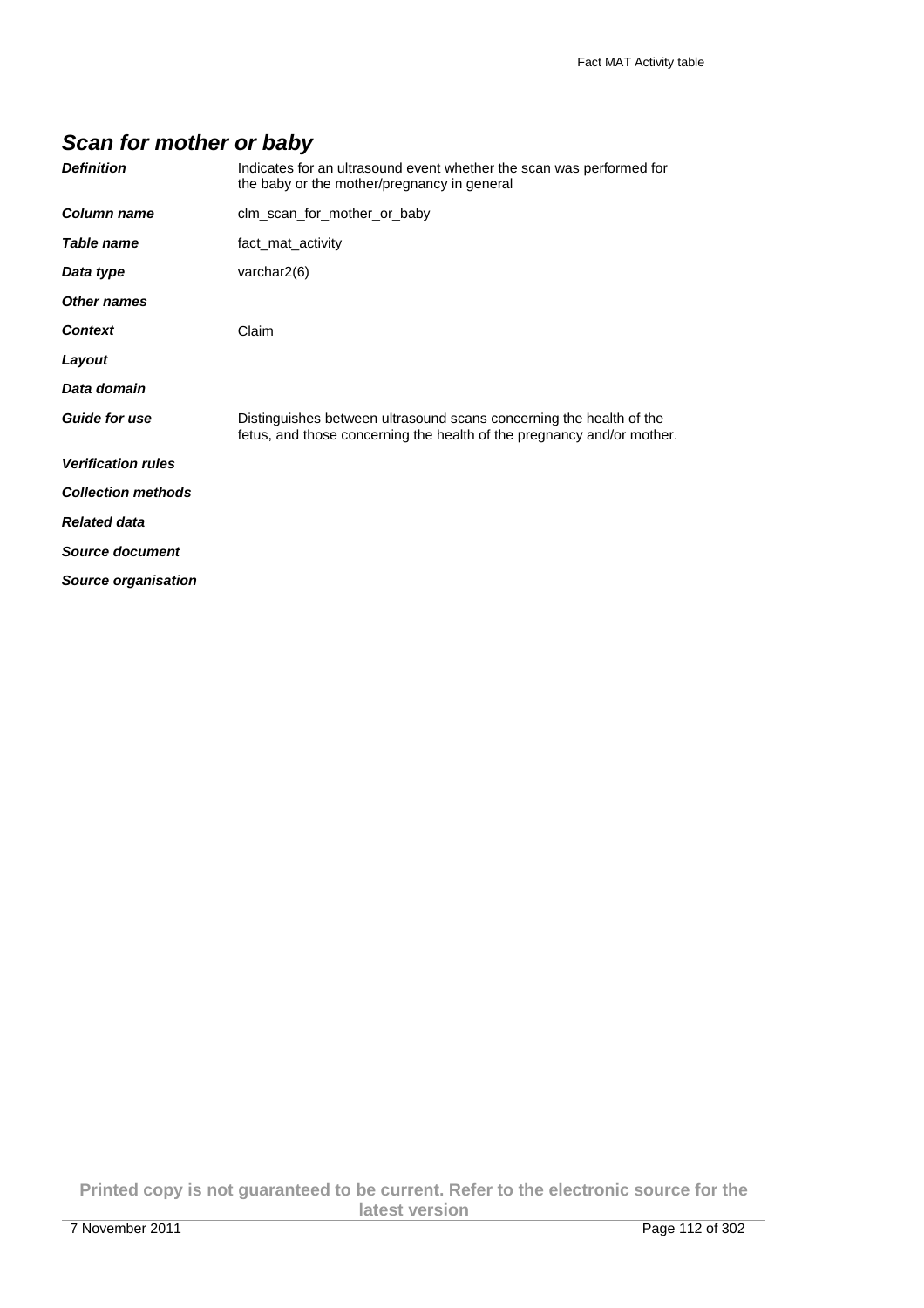#### **Second trimester start date**

| <b>Definition</b>         | Start date of the second trimester where the second trimester is the<br>period from the beginning of 15th week until end of 28th week after<br>LMP. |
|---------------------------|-----------------------------------------------------------------------------------------------------------------------------------------------------|
| Column name               | clm_second_trimstr_start_date                                                                                                                       |
| Table name                | fact mat activity                                                                                                                                   |
| Data type                 | date                                                                                                                                                |
| Other names               |                                                                                                                                                     |
| <b>Context</b>            | Claim                                                                                                                                               |
| Layout                    | <b>CCYYMMDD</b>                                                                                                                                     |
| Data domain               |                                                                                                                                                     |
| <b>Guide for use</b>      |                                                                                                                                                     |
| <b>Verification rules</b> |                                                                                                                                                     |
| <b>Collection methods</b> |                                                                                                                                                     |
| <b>Related data</b>       |                                                                                                                                                     |
| <b>Source document</b>    |                                                                                                                                                     |
| Source organisation       |                                                                                                                                                     |

**Printed copy is not guaranteed to be current. Refer to the electronic source for the latest version**  7 November 2011 Page 113 of 302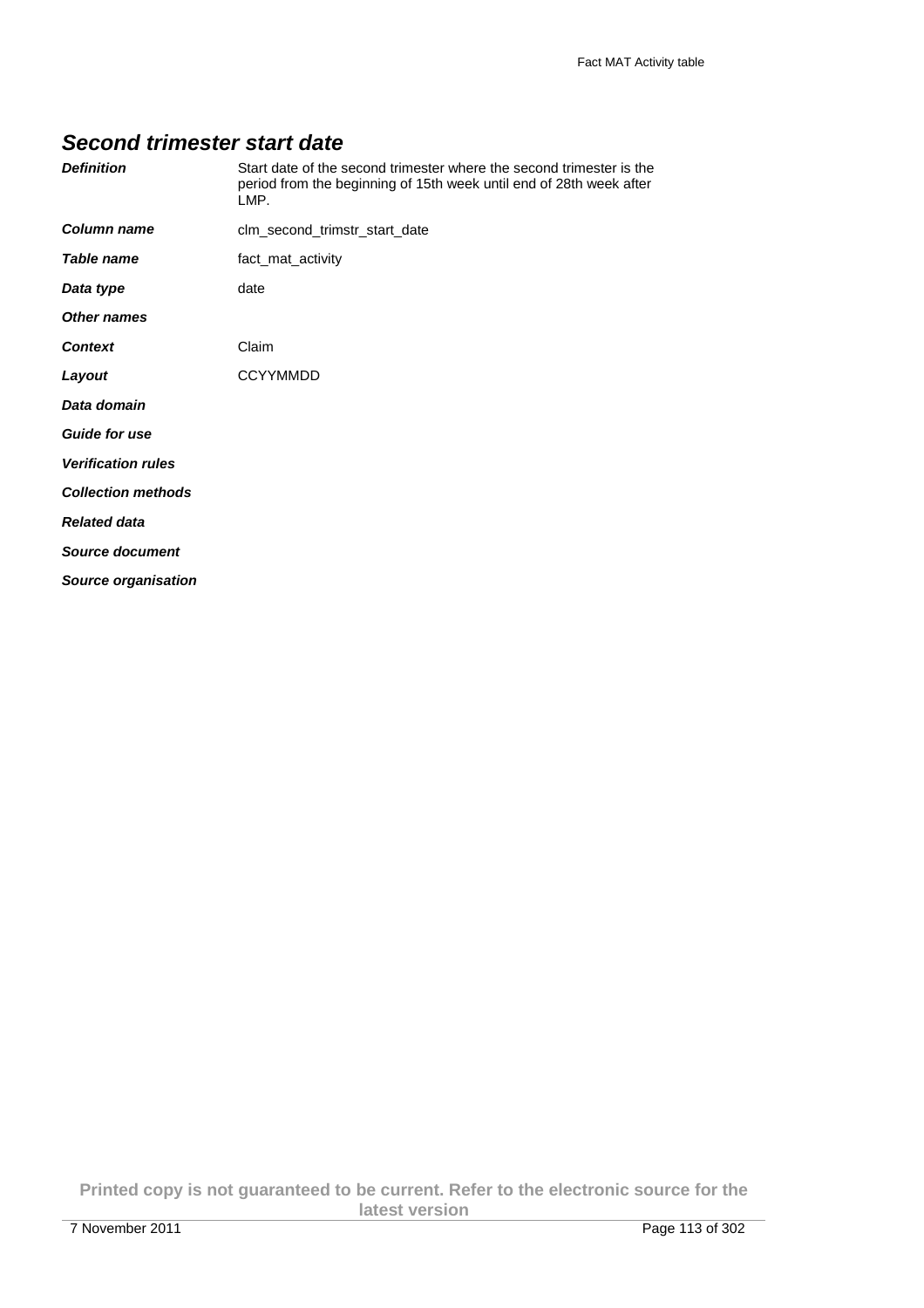#### **Service for**

| <b>Definition</b>          | A flag that indicates the recipient of the service                                                                                                            |
|----------------------------|---------------------------------------------------------------------------------------------------------------------------------------------------------------|
| Column name                | clm_service_for                                                                                                                                               |
| Table name                 | fact_mat_activity                                                                                                                                             |
| Data type                  | varchar2(1)                                                                                                                                                   |
| <b>Other names</b>         |                                                                                                                                                               |
| <b>Context</b>             | Claim                                                                                                                                                         |
| Layout                     | A                                                                                                                                                             |
| Data domain                | <b>M</b> Mother<br>B Baby<br>C Caregiver                                                                                                                      |
| <b>Guide for use</b>       |                                                                                                                                                               |
| <b>Verification rules</b>  | Caregiver is valid only for Registration and LMC Postnatal claims. Baby<br>is valid only for Non-LMC Urgent Postnatal and Specialist Paediatrician<br>claims. |
| <b>Collection methods</b>  |                                                                                                                                                               |
| <b>Related data</b>        |                                                                                                                                                               |
| Source document            |                                                                                                                                                               |
| <b>Source organisation</b> |                                                                                                                                                               |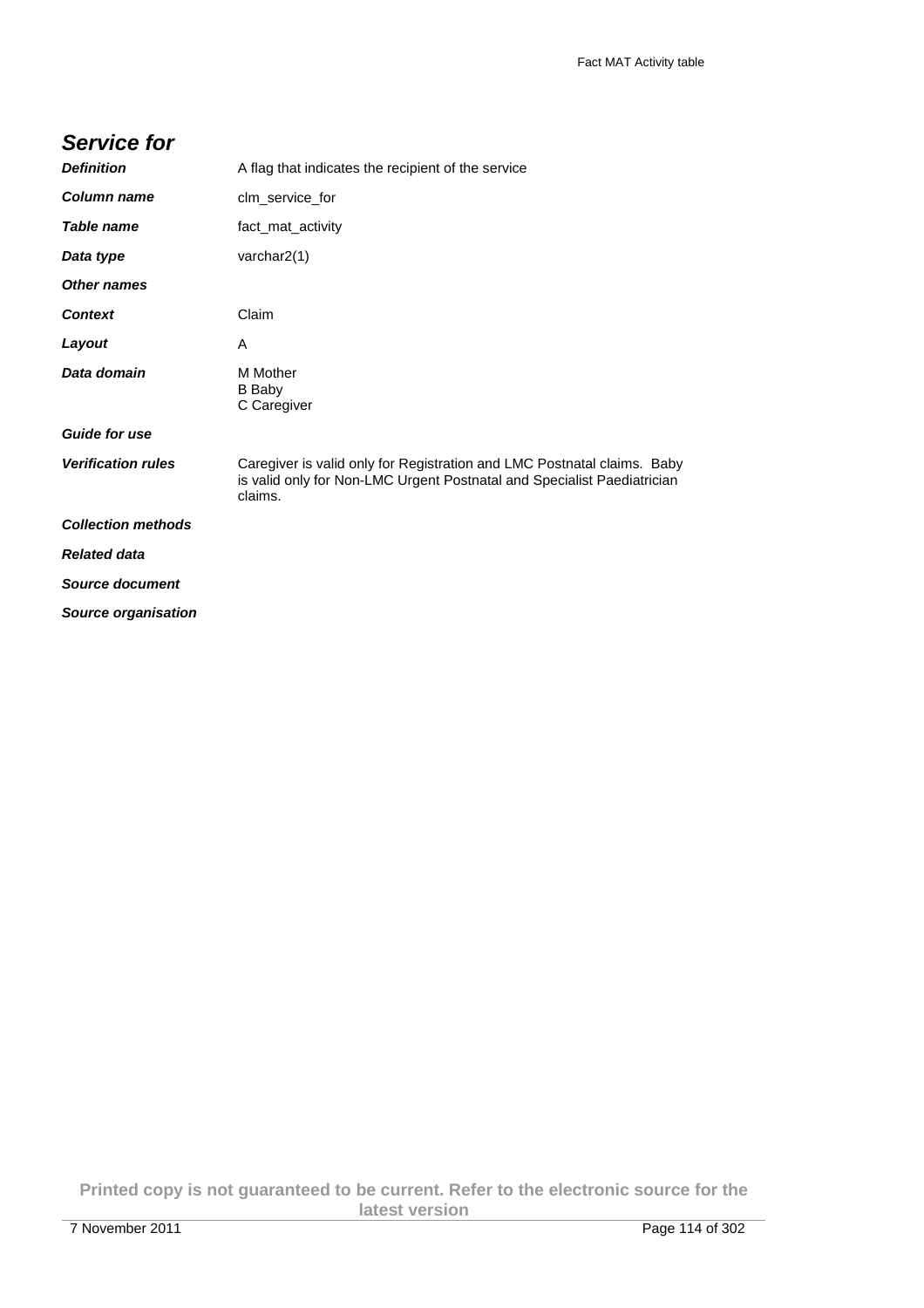# **Specialist type**

| <b>Definition</b>          | The type of specialist where specialist service was provided |
|----------------------------|--------------------------------------------------------------|
| Column name                | clm_specialist_type                                          |
| <b>Table name</b>          | fact_mat_activity                                            |
| Data type                  | varchar2(20)                                                 |
| Other names                |                                                              |
| <b>Context</b>             | Claim                                                        |
| Layout                     |                                                              |
| Data domain                | Obstetrician<br>Anaesthetist<br>Paediatrician                |
| <b>Guide for use</b>       |                                                              |
| <b>Verification rules</b>  |                                                              |
| <b>Collection methods</b>  |                                                              |
| <b>Related data</b>        |                                                              |
| <b>Source document</b>     |                                                              |
| <b>Source organisation</b> |                                                              |

**Printed copy is not guaranteed to be current. Refer to the electronic source for the latest version**  7 November 2011 Page 115 of 302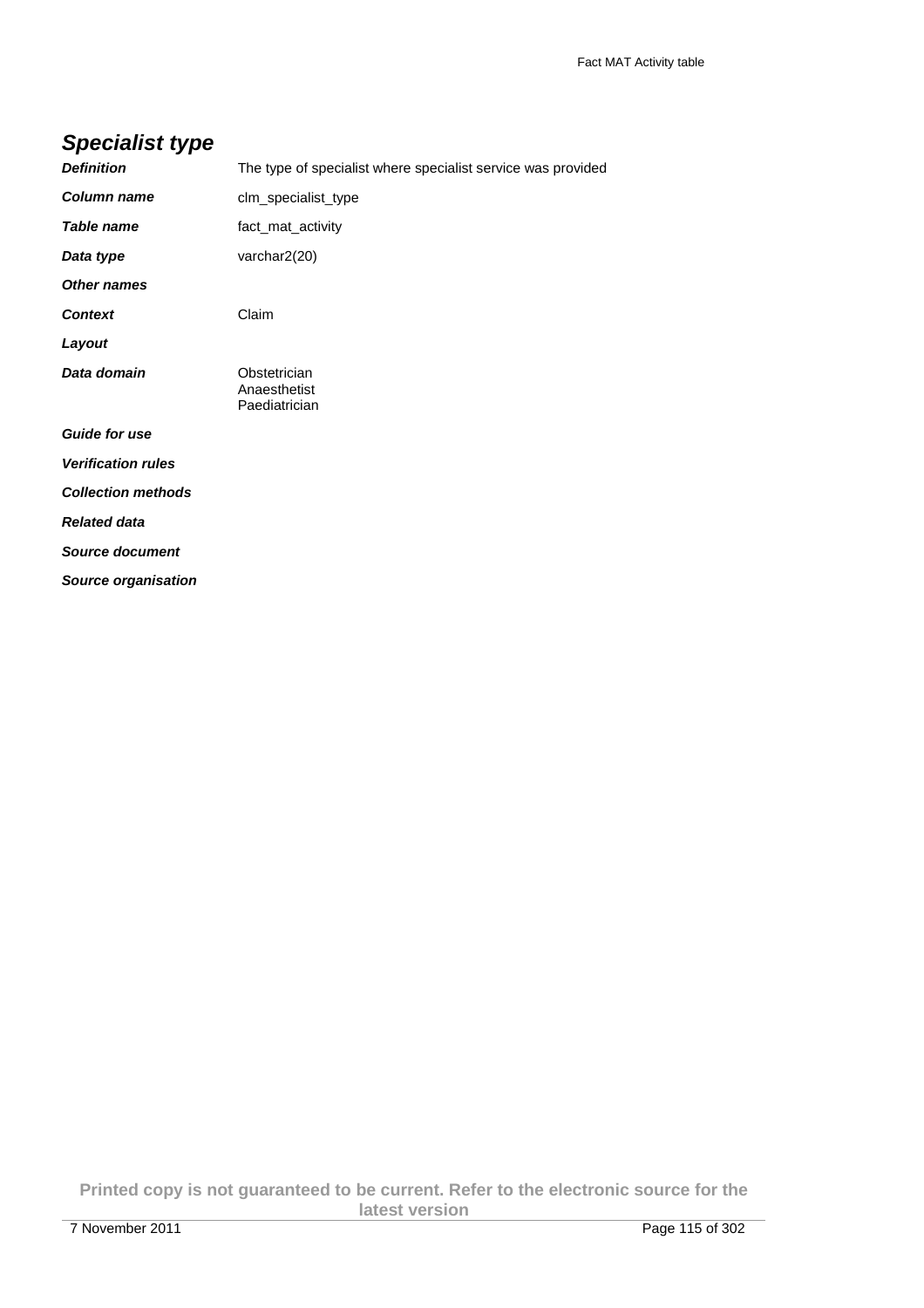#### **Third trimester start date**

| <b>Definition</b>         | The start date of the third trimester where the third trimester is the<br>period from the beginning of 29th week from LMP until Date labour<br>established |
|---------------------------|------------------------------------------------------------------------------------------------------------------------------------------------------------|
| Column name               | clm_third_trimstr_start_date                                                                                                                               |
| Table name                | fact_mat_activity                                                                                                                                          |
| Data type                 | date                                                                                                                                                       |
| Other names               |                                                                                                                                                            |
| <b>Context</b>            | Claim                                                                                                                                                      |
| Layout                    | <b>CCYYMMDD</b>                                                                                                                                            |
| Data domain               |                                                                                                                                                            |
| <b>Guide for use</b>      |                                                                                                                                                            |
| <b>Verification rules</b> |                                                                                                                                                            |
| <b>Collection methods</b> |                                                                                                                                                            |
| <b>Related data</b>       |                                                                                                                                                            |
| Source document           |                                                                                                                                                            |
| Source organisation       |                                                                                                                                                            |

**Printed copy is not guaranteed to be current. Refer to the electronic source for the latest version**  7 November 2011 Page 116 of 302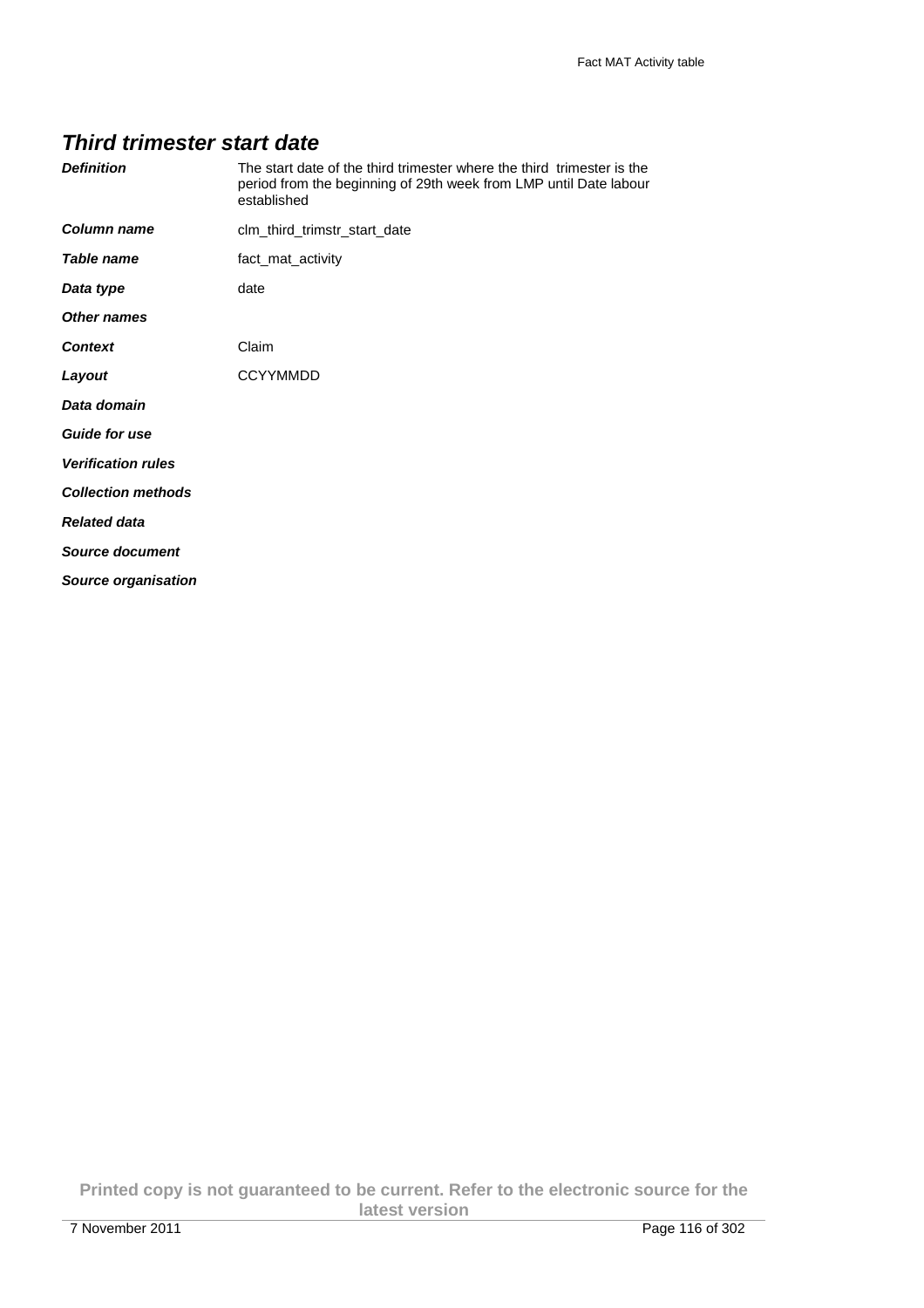#### **Time labour established**

| <b>Definition</b>          | The time that labour was established                                          |  |
|----------------------------|-------------------------------------------------------------------------------|--|
| <b>Column name</b>         | clm time labour established                                                   |  |
| Table name                 | fact mat activity                                                             |  |
| Data type                  | varchar2(10)                                                                  |  |
| <b>Other names</b>         |                                                                               |  |
| <b>Context</b>             | Claim                                                                         |  |
| Layout                     | <b>HHMM</b>                                                                   |  |
| Data domain                | 24 hour time e.g. established labour at 8:50pm would be submitted as<br>2050. |  |
| <b>Guide for use</b>       |                                                                               |  |
| <b>Verification rules</b>  |                                                                               |  |
| <b>Collection methods</b>  |                                                                               |  |
| <b>Related data</b>        |                                                                               |  |
| <b>Source document</b>     |                                                                               |  |
| <b>Source organisation</b> |                                                                               |  |

**Printed copy is not guaranteed to be current. Refer to the electronic source for the latest version**  7 November 2011 Page 117 of 302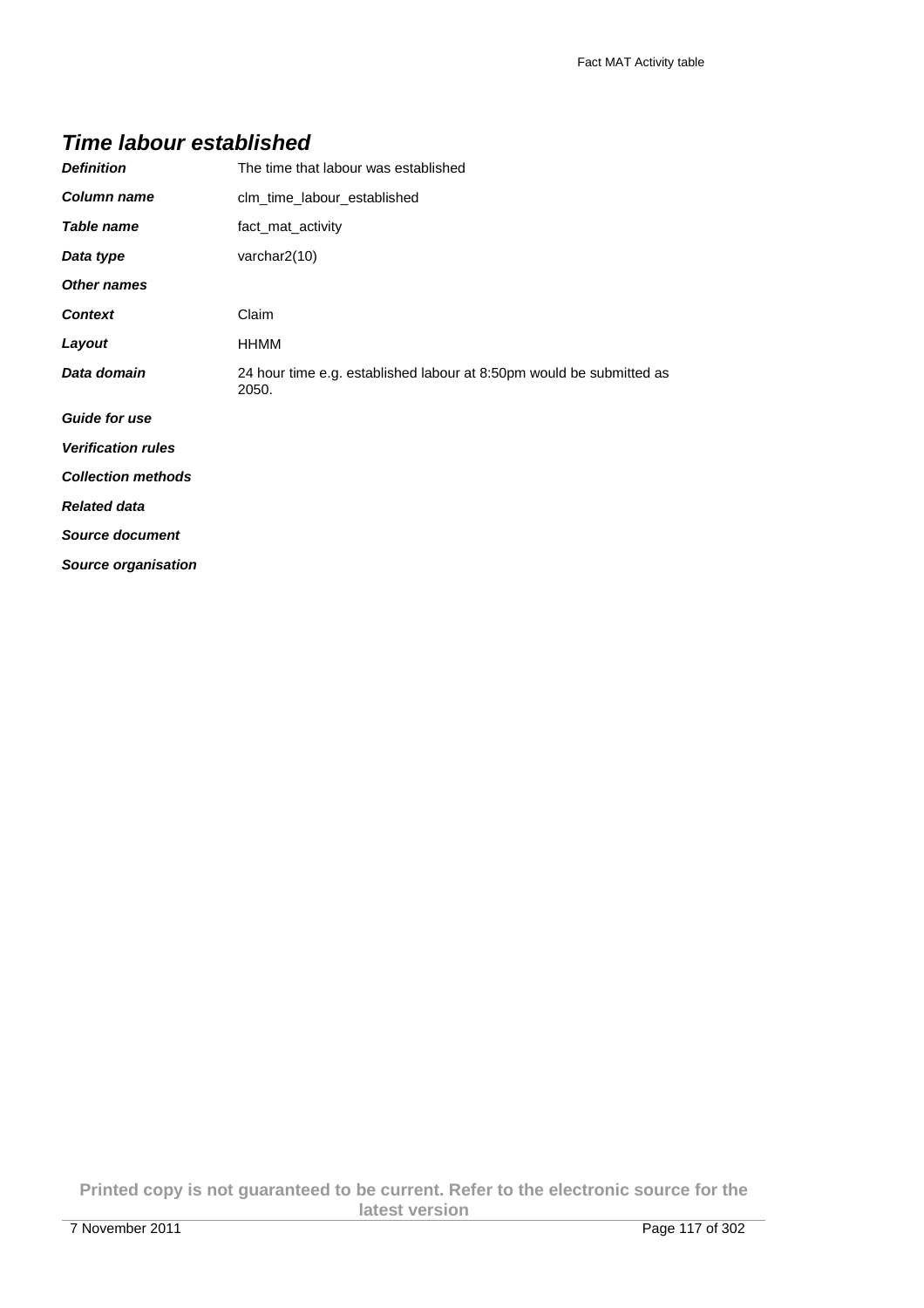#### **Time of service**

| <b>Definition</b>          | The time at which a claim service was provided       |
|----------------------------|------------------------------------------------------|
| <b>Column name</b>         | clm_time_of_service                                  |
| Table name                 | fact_mat_activity                                    |
| Data type                  | varchar $2(4)$                                       |
| <b>Other names</b>         |                                                      |
| <b>Context</b>             | Claim                                                |
| Layout                     | HHMM                                                 |
| Data domain                | 24 hour time e.g. 8:50pm would be submitted as 2050. |
| <b>Guide for use</b>       |                                                      |
| <b>Verification rules</b>  |                                                      |
| <b>Collection methods</b>  |                                                      |
| <b>Related data</b>        |                                                      |
| <b>Source document</b>     |                                                      |
| <b>Source organisation</b> |                                                      |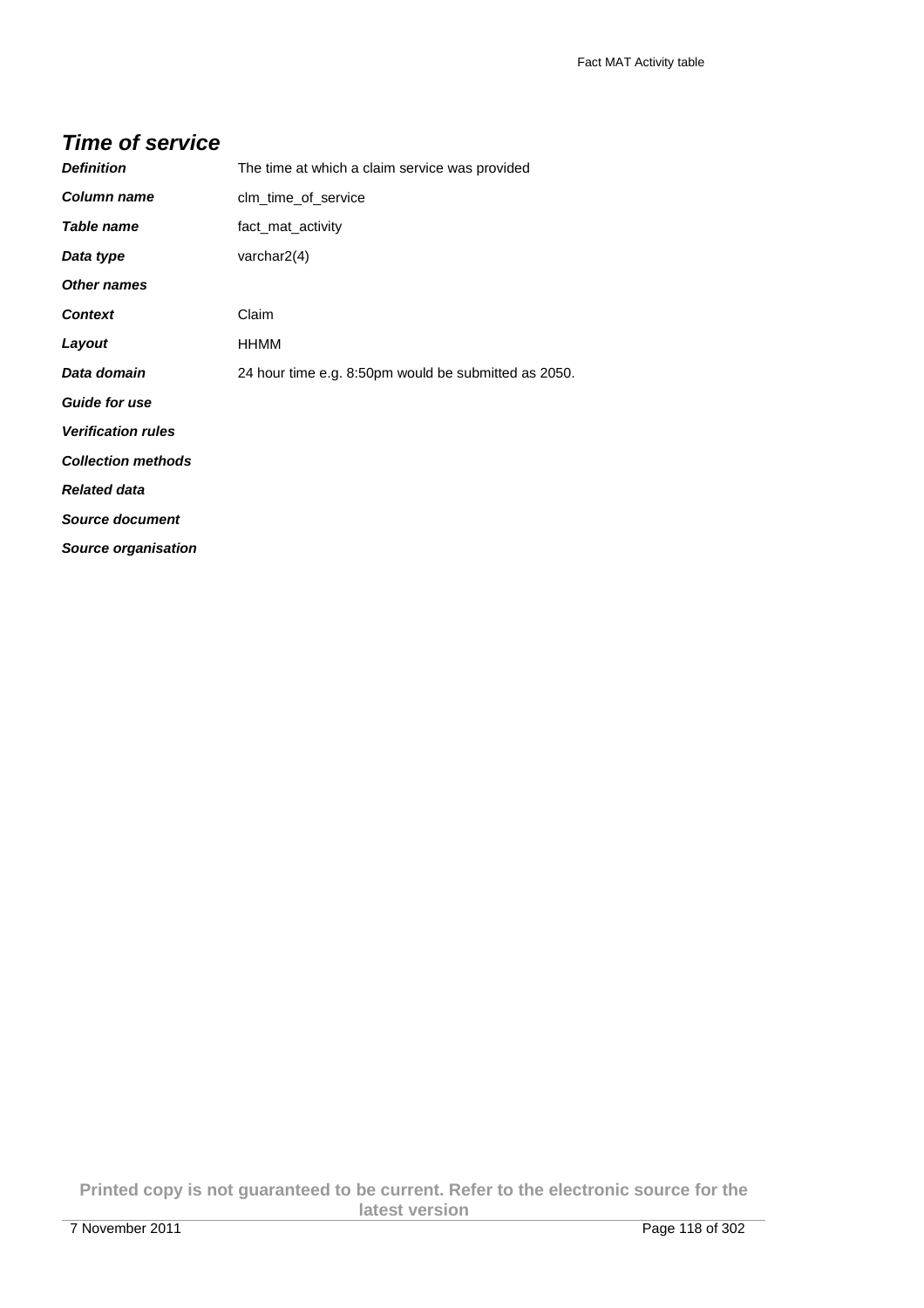| <b>Definition</b>  | A flag indicating transfer to secondary care during labour |
|--------------------|------------------------------------------------------------|
| Column name        | clm transfer during labour                                 |
| Table name         | fact mat activity                                          |
| Data type          | varchar $2(1)$                                             |
| <b>Other names</b> |                                                            |
| Context            | Claim                                                      |

N

#### **Transfer during labour**

**Layout** A **Data domain** Y

**Source document** 

**Guide for use** 

**Related data** 

**Verification rules Collection methods** 

**Source organisation** 

**Printed copy is not guaranteed to be current. Refer to the electronic source for the latest version**  7 November 2011 Page 119 of 302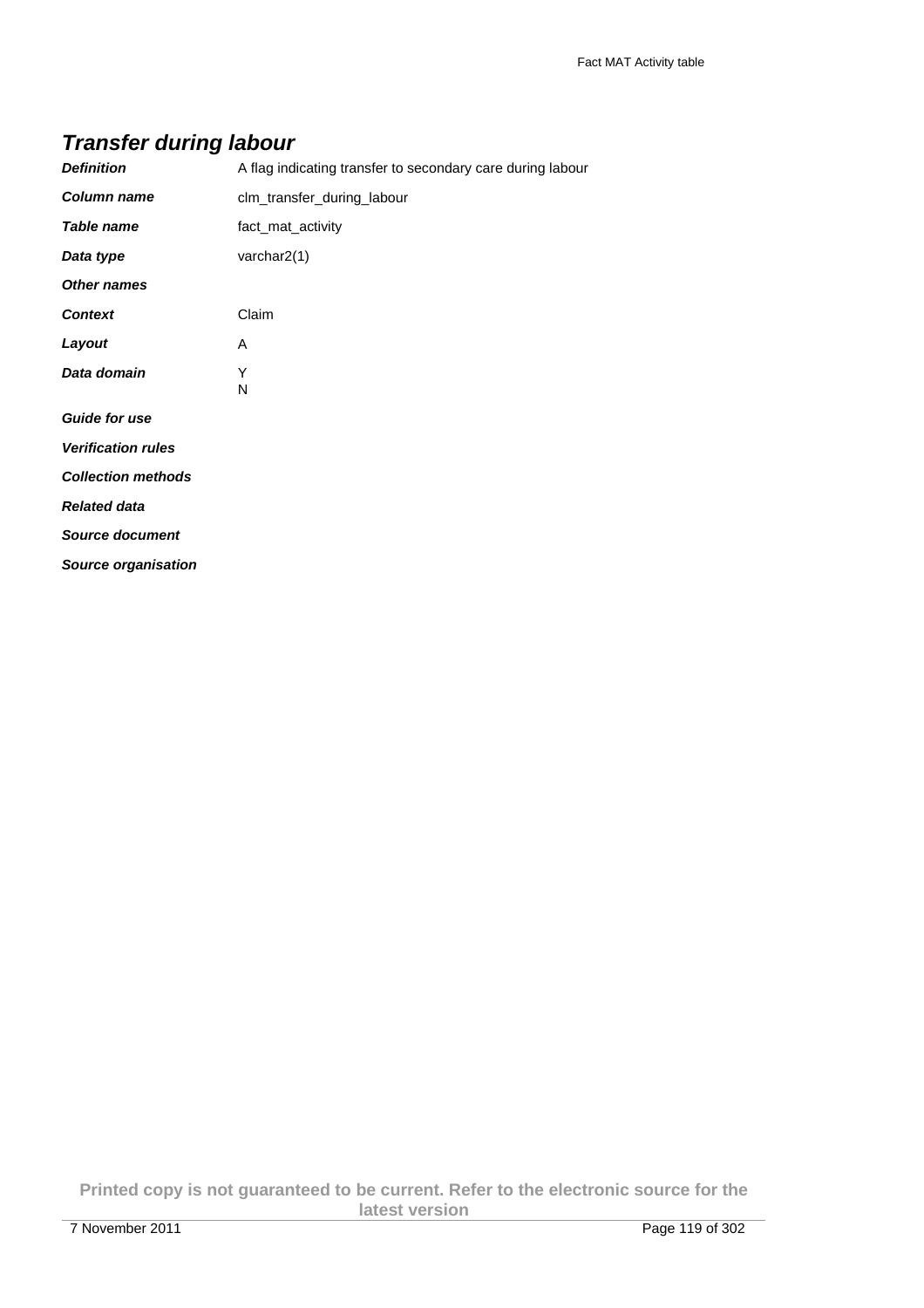## **Transfer secondary identifier**

#### **Definition**

| Column name               | clm_transfer_secondary_flag |
|---------------------------|-----------------------------|
| Table name                | fact_mat_activity           |
| Data type                 | varchar2(1)                 |
| <b>Other names</b>        |                             |
| <b>Context</b>            | Claim                       |
| Layout                    |                             |
| Data domain               |                             |
| <b>Guide for use</b>      |                             |
| <b>Verification rules</b> |                             |
| <b>Collection methods</b> |                             |
| <b>Related data</b>       |                             |
| <b>Source document</b>    |                             |
| Source organisation       |                             |

**Printed copy is not guaranteed to be current. Refer to the electronic source for the latest version**  7 November 2011 Page 120 of 302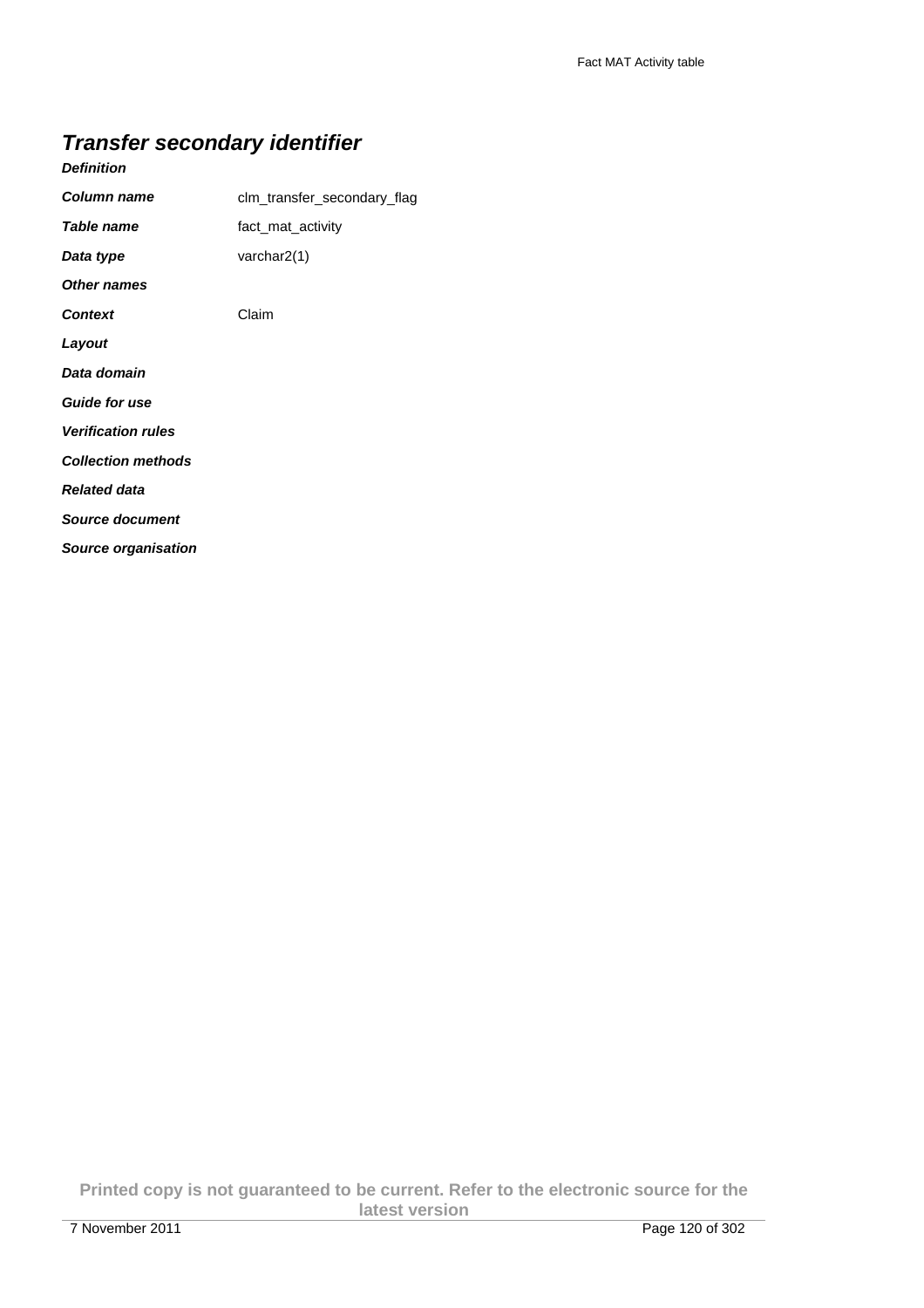## **Unregistered woman**

| <b>Definition</b>         | A flag indicating the Single Service Episode claim is being made for a<br>woman who is not registered with a Lead Maternity Carer |
|---------------------------|-----------------------------------------------------------------------------------------------------------------------------------|
| <b>Column name</b>        | clm_unregistered_woman                                                                                                            |
| Table name                | fact_mat_activity                                                                                                                 |
| Data type                 | varchar $2(1)$                                                                                                                    |
| <b>Other names</b>        |                                                                                                                                   |
| <b>Context</b>            | Claim                                                                                                                             |
| Layout                    | A                                                                                                                                 |
| Data domain               | Υ<br>N                                                                                                                            |
| <b>Guide for use</b>      | Note: this field is distinct from 'Unregistered Woman at Delivery' in the<br>Fact MAT Aggregate Pregnancy table                   |
| <b>Verification rules</b> |                                                                                                                                   |
| <b>Collection methods</b> |                                                                                                                                   |
| <b>Related data</b>       |                                                                                                                                   |
| Source document           |                                                                                                                                   |
| Source organisation       |                                                                                                                                   |

**Printed copy is not guaranteed to be current. Refer to the electronic source for the latest version**  7 November 2011 Page 121 of 302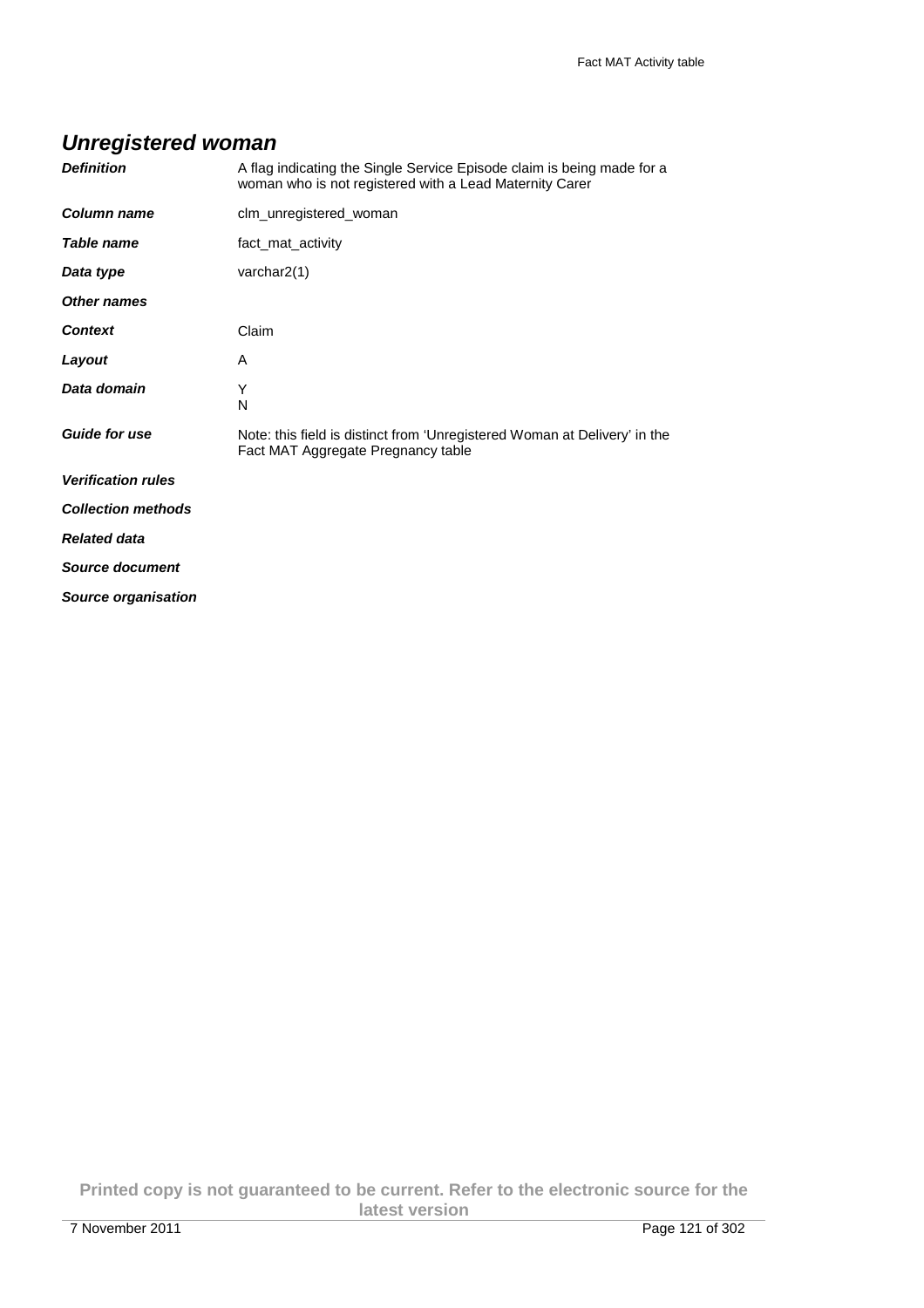## **Weight**

| <b>Definition</b>          | Weight of mother at registration |
|----------------------------|----------------------------------|
| Column name                | clm_weight                       |
| <b>Table name</b>          | fact_mat_activity                |
| Data type                  | number                           |
| <b>Other names</b>         |                                  |
| <b>Context</b>             | Claim                            |
| Layout                     |                                  |
| Data domain                | Value in kilograms               |
| <b>Guide for use</b>       |                                  |
| <b>Verification rules</b>  |                                  |
| <b>Collection methods</b>  |                                  |
| <b>Related data</b>        |                                  |
| <b>Source document</b>     |                                  |
| <b>Source organisation</b> |                                  |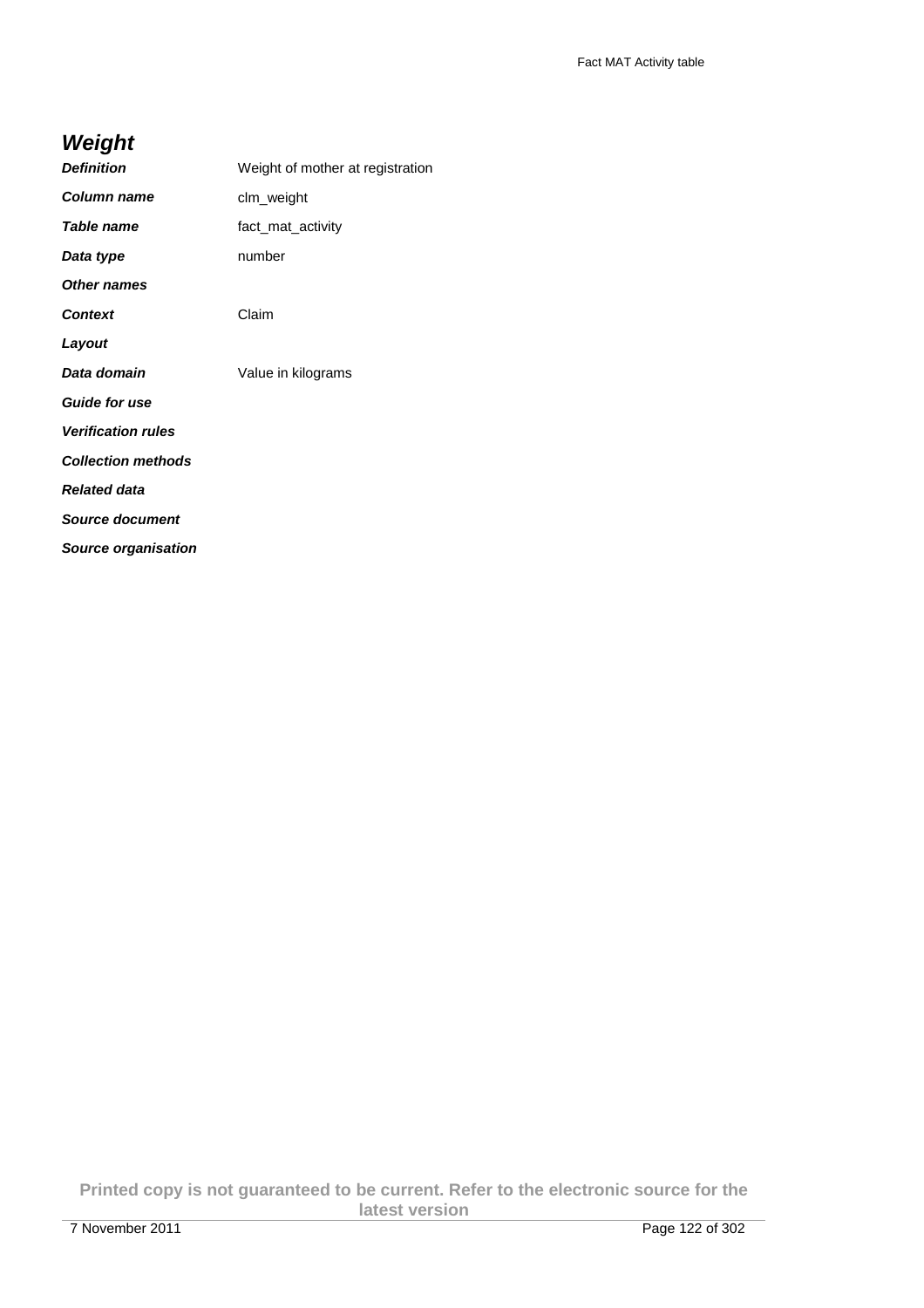## **Woman away from usual area**

| <b>Definition</b>          | A flag indicating that the woman receiving LMC/specialist services is<br>away from usual area of domicile |
|----------------------------|-----------------------------------------------------------------------------------------------------------|
| Column name                | clm_woman_away_from_usual_are                                                                             |
| Table name                 | fact_mat_activity                                                                                         |
| Data type                  | varchar2(1)                                                                                               |
| <b>Other names</b>         |                                                                                                           |
| <b>Context</b>             | Claim                                                                                                     |
| Layout                     | A                                                                                                         |
| Data domain                | Υ<br>N                                                                                                    |
| <b>Guide for use</b>       |                                                                                                           |
| <b>Verification rules</b>  |                                                                                                           |
| <b>Collection methods</b>  |                                                                                                           |
| <b>Related data</b>        |                                                                                                           |
| <b>Source document</b>     |                                                                                                           |
| <b>Source organisation</b> |                                                                                                           |

**Printed copy is not guaranteed to be current. Refer to the electronic source for the latest version**  7 November 2011 Page 123 of 302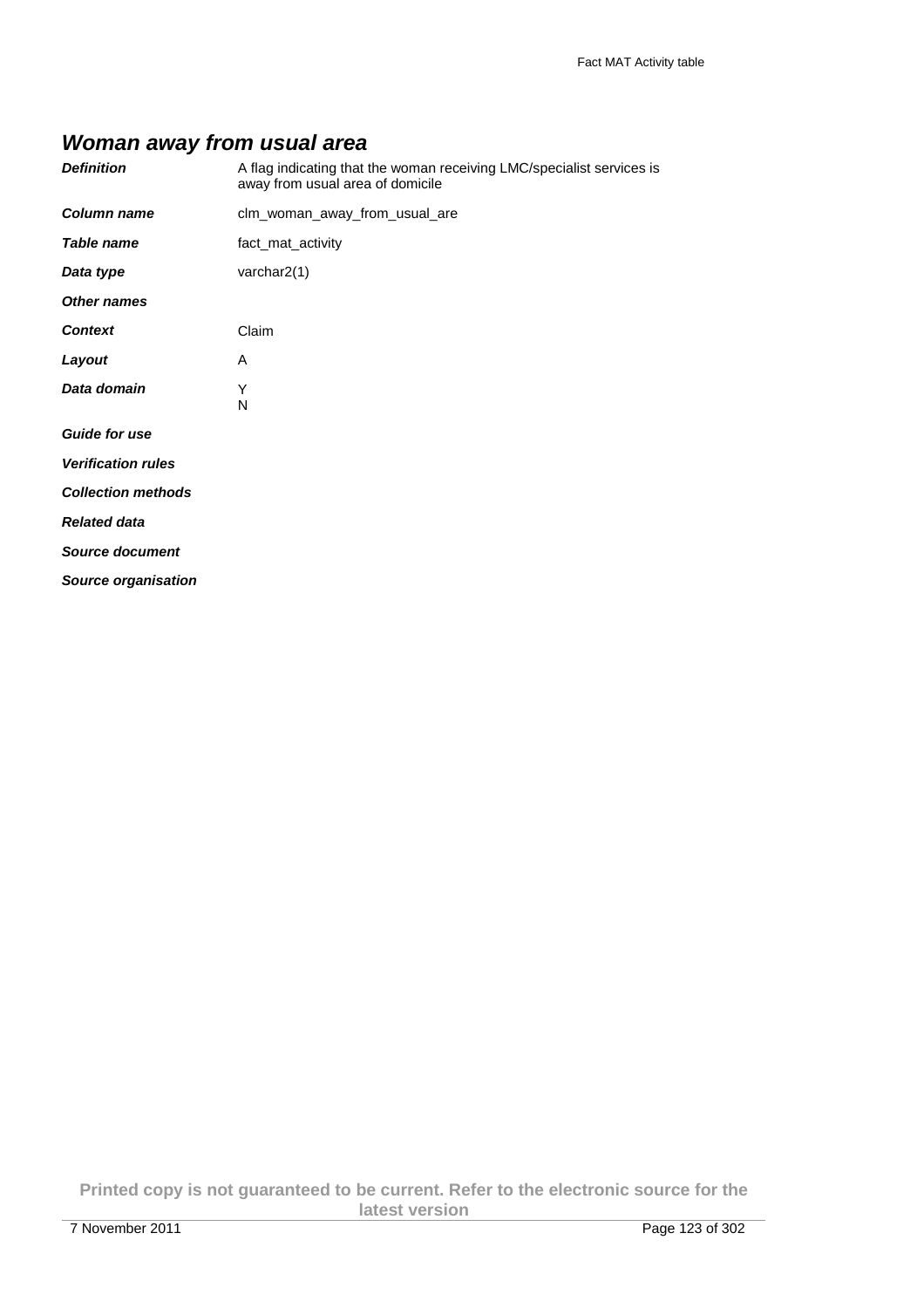# **Fact MAT Aggregate Birth table**

| Table name              | fact mat agg birth                                |
|-------------------------|---------------------------------------------------|
| <b>Definition</b>       |                                                   |
| <b>Primary key</b>      | dim_mat_birth_key                                 |
| <b>Business key</b>     | MAT birth key                                     |
| <b>Guide for use</b>    | Context:                                          |
|                         | Baby.Demographics<br>Baby.Birth<br>Baby.Postnatal |
| <b>Relational rules</b> |                                                   |
| Data content            |                                                   |

**Printed copy is not guaranteed to be current. Refer to the electronic source for the latest version**  7 November 2011 Page 124 of 302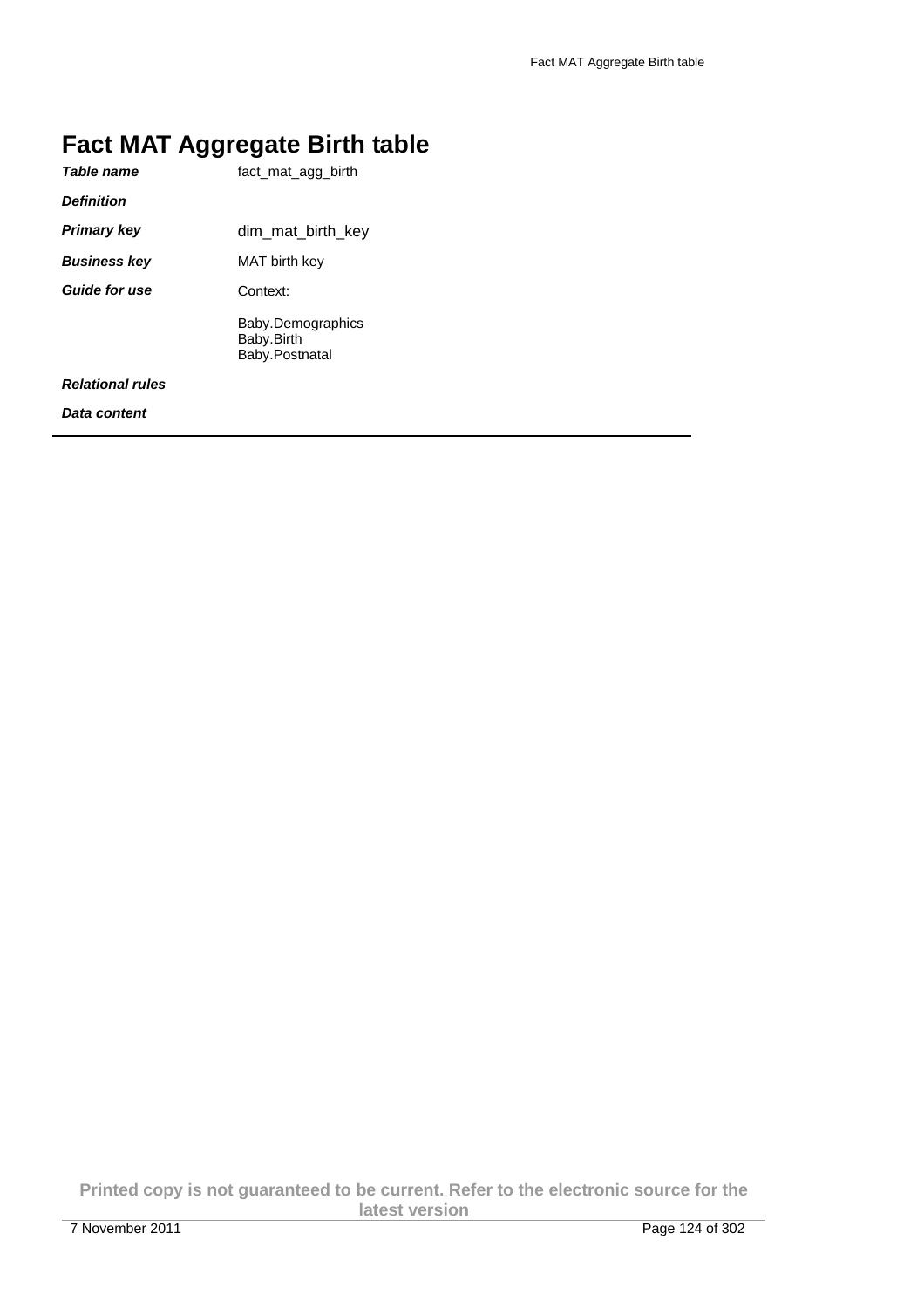## **Admission to ICU in baby admission flag**

| <b>Definition</b>         | A flag indicating whether the baby was admitted to ICU during any<br>postnatal admission within 92 days of birth. |
|---------------------------|-------------------------------------------------------------------------------------------------------------------|
| Column name               | icu_admit_in_baby_admit_flag                                                                                      |
| Table name                | fact_mat_agg_birth                                                                                                |
| Data type                 | varchar2(1)                                                                                                       |
| <b>Other names</b>        |                                                                                                                   |
| <b>Context</b>            | Baby.Postnatal                                                                                                    |
| Layout                    | A                                                                                                                 |
| Data domain               | 1<br>Null                                                                                                         |
| <b>Guide for use</b>      | Refer to the field definition for Total intensive care unit (ICU) hours in<br>the NMDS data Dictionary.           |
| <b>Verification rules</b> |                                                                                                                   |
| <b>Collection methods</b> | Flagged where ICU hours is not null.                                                                              |
| <b>Related data</b>       |                                                                                                                   |
| Source document           |                                                                                                                   |
| Source organisation       | <b>MOH</b>                                                                                                        |

**Printed copy is not guaranteed to be current. Refer to the electronic source for the latest version**  7 November 2011 Page 125 of 302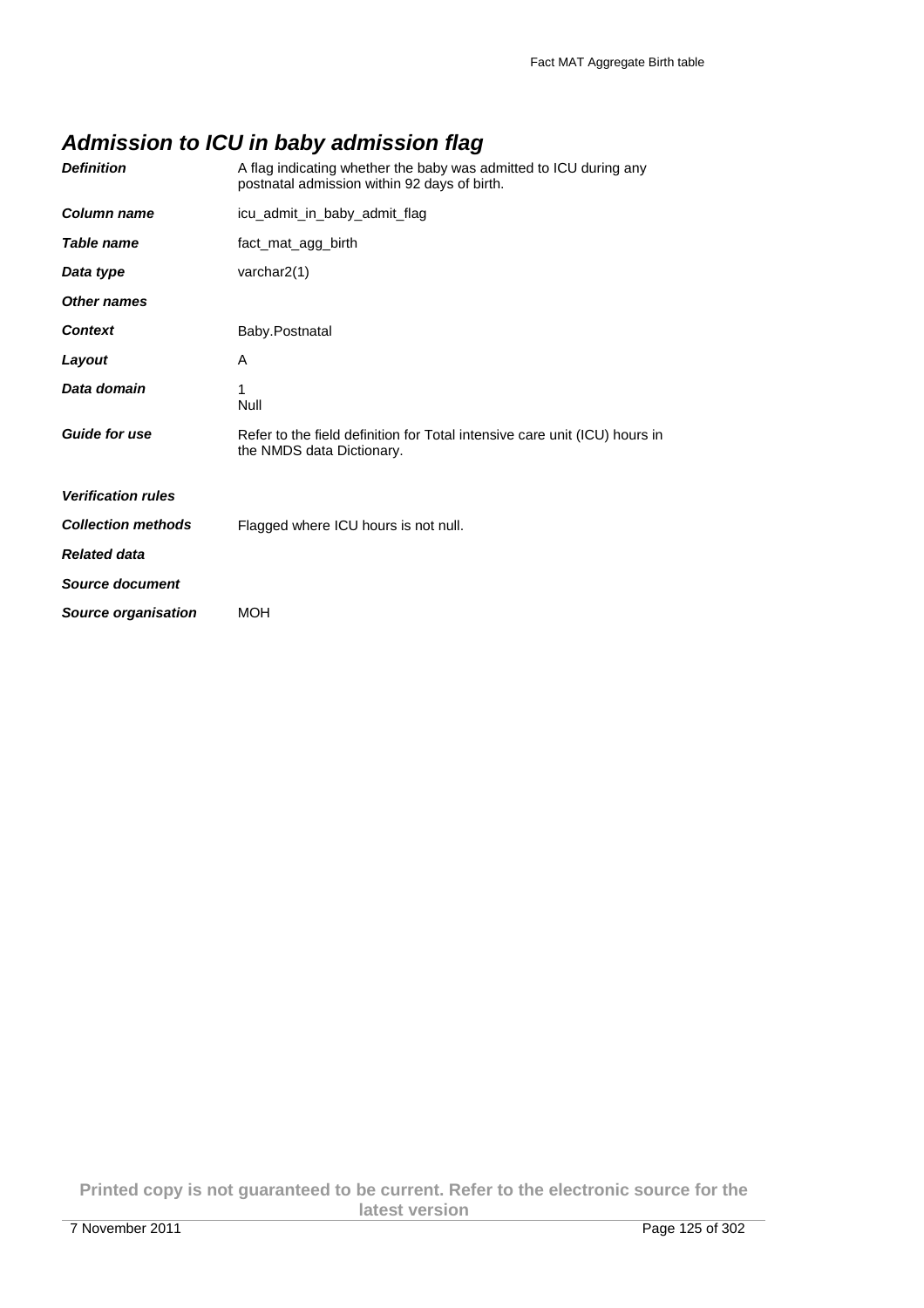## **Admission to ICU in birth event flag**

| <b>Definition</b>          | A flag indicating whether the baby was admitted to ICU during during<br>birth event.                    |
|----------------------------|---------------------------------------------------------------------------------------------------------|
| <b>Column name</b>         | icu_admit_in_birth_event_flag                                                                           |
| Table name                 | fact_mat_agg_birth                                                                                      |
| Data type                  | varchar2(1)                                                                                             |
| <b>Other names</b>         |                                                                                                         |
| <b>Context</b>             | Baby. Postnatal                                                                                         |
| Layout                     | A                                                                                                       |
| Data domain                | 1<br>Null                                                                                               |
| <b>Guide for use</b>       | Refer to the field definition for Total intensive care unit (ICU) hours in<br>the NMDS data Dictionary. |
| <b>Verification rules</b>  |                                                                                                         |
| <b>Collection methods</b>  | Flagged where ICU hours is not null.                                                                    |
| <b>Related data</b>        |                                                                                                         |
| <b>Source document</b>     |                                                                                                         |
| <b>Source organisation</b> | <b>MOH</b>                                                                                              |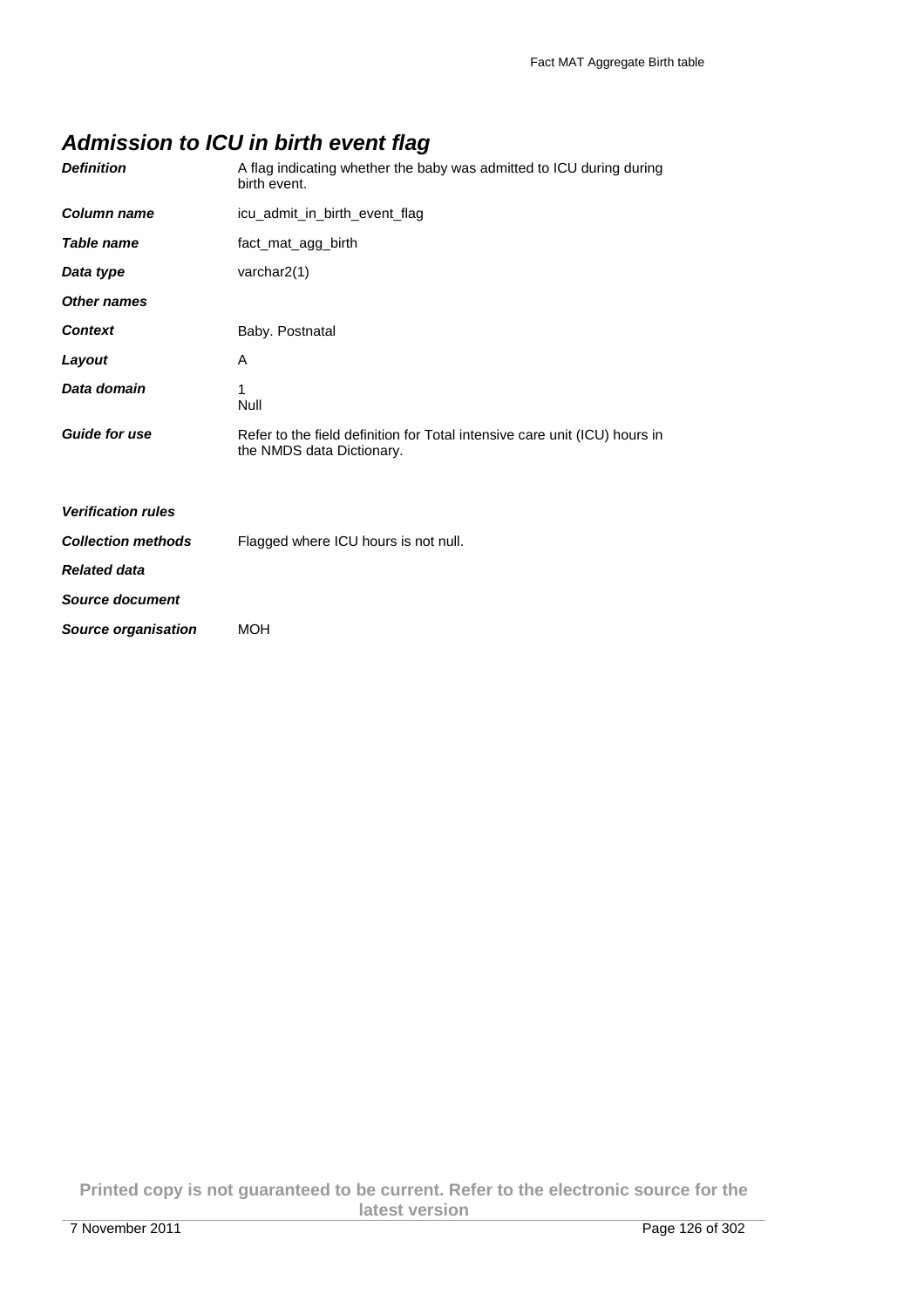## **Apgar score after 5 minutes**

| <b>Definition</b>         | The numerical score from 0 to 10 used to evaluate an infant's condition<br>at five minutes after birth.                                                                                                        |
|---------------------------|----------------------------------------------------------------------------------------------------------------------------------------------------------------------------------------------------------------|
| Column name               | apgar score after 5 minutes                                                                                                                                                                                    |
| <b>Table name</b>         | fact mat agg birth                                                                                                                                                                                             |
| Data type                 | number(5)                                                                                                                                                                                                      |
| Other names               |                                                                                                                                                                                                                |
| <b>Context</b>            | Baby.Birth                                                                                                                                                                                                     |
| Layout                    | N                                                                                                                                                                                                              |
| Data domain               | $0 - 10$                                                                                                                                                                                                       |
| <b>Guide for use</b>      | Apgar scores range from 0 to 10, and indicate the physical health of a<br>newborn infant, determined after examination of the adequacy of<br>respiration, hear action, muscule tone, skin colour and reflexes. |
|                           | '0' indicates stillborn and '10' indicates a fully health and reactive baby.                                                                                                                                   |
| <b>Verification rules</b> |                                                                                                                                                                                                                |
| <b>Collection methods</b> | Collected via Claims so only available for LMC attended births                                                                                                                                                 |
| <b>Related data</b>       | Baby birth status                                                                                                                                                                                              |
| Source document           |                                                                                                                                                                                                                |
| Source organisation       | <b>MOH</b>                                                                                                                                                                                                     |

**Printed copy is not guaranteed to be current. Refer to the electronic source for the latest version**  7 November 2011 Page 127 of 302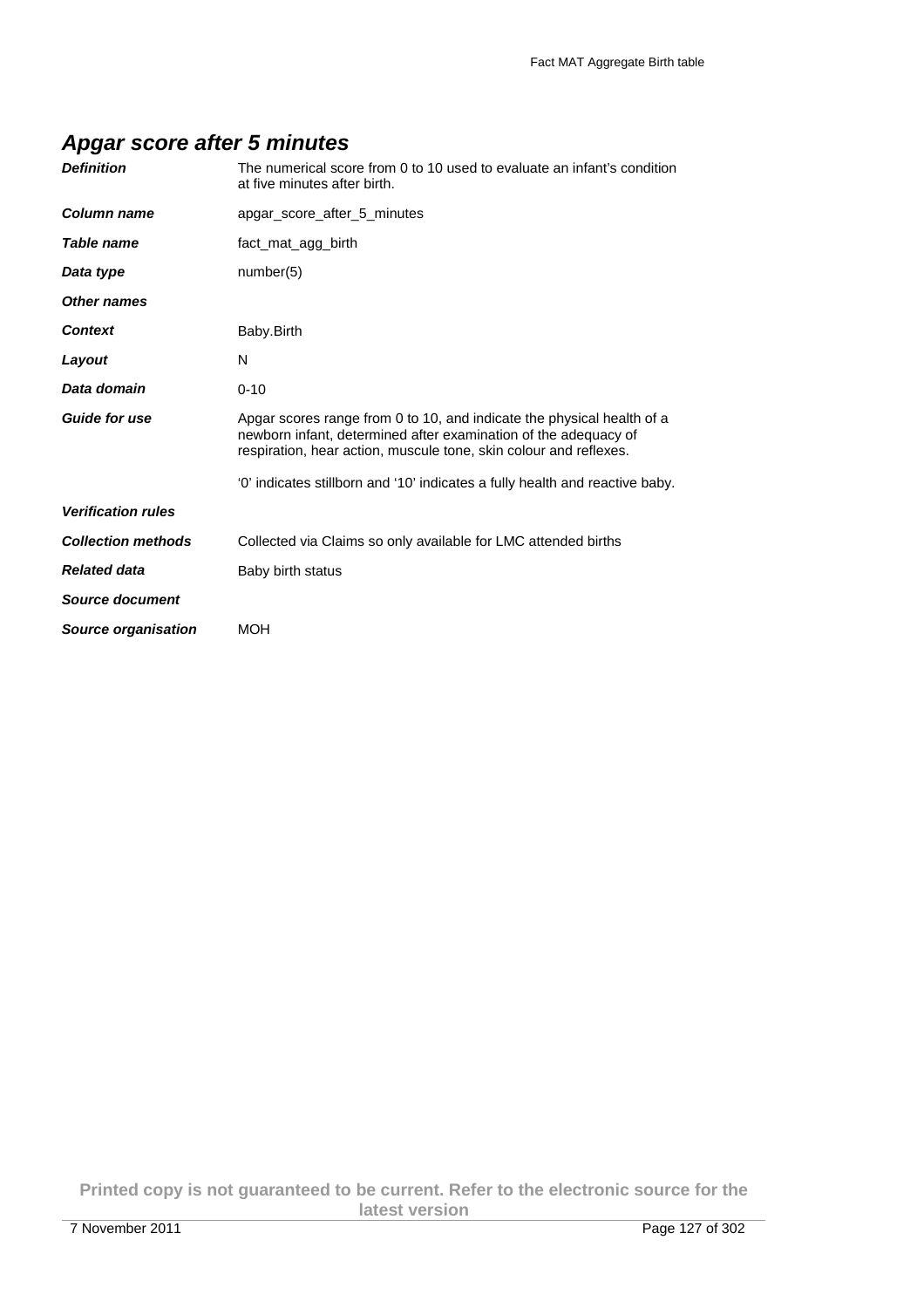# **Baby admissions count**

| <b>Definition</b>          | The total number of postnatal admissions that a baby has within 92<br>days of birth.                                                     |
|----------------------------|------------------------------------------------------------------------------------------------------------------------------------------|
| <b>Column name</b>         | baby_admissions_count                                                                                                                    |
| Table name                 | fact_mat_agg_birth                                                                                                                       |
| Data type                  | number                                                                                                                                   |
| Other names                | Postnatal admission                                                                                                                      |
| <b>Context</b>             | Baby.Postnatal                                                                                                                           |
| Layout                     | 9999                                                                                                                                     |
| Data domain                | $0001 - 9999$                                                                                                                            |
| <b>Guide for use</b>       | Number of NMDS events excluding birth event where event start date is<br>within 92 days of birth. Includes transfers between facilities. |
| <b>Verification rules</b>  |                                                                                                                                          |
| <b>Collection methods</b>  |                                                                                                                                          |
| <b>Related data</b>        |                                                                                                                                          |
| <b>Source document</b>     |                                                                                                                                          |
| <b>Source organisation</b> | <b>MOH</b>                                                                                                                               |

**Printed copy is not guaranteed to be current. Refer to the electronic source for the latest version**  7 November 2011 Page 128 of 302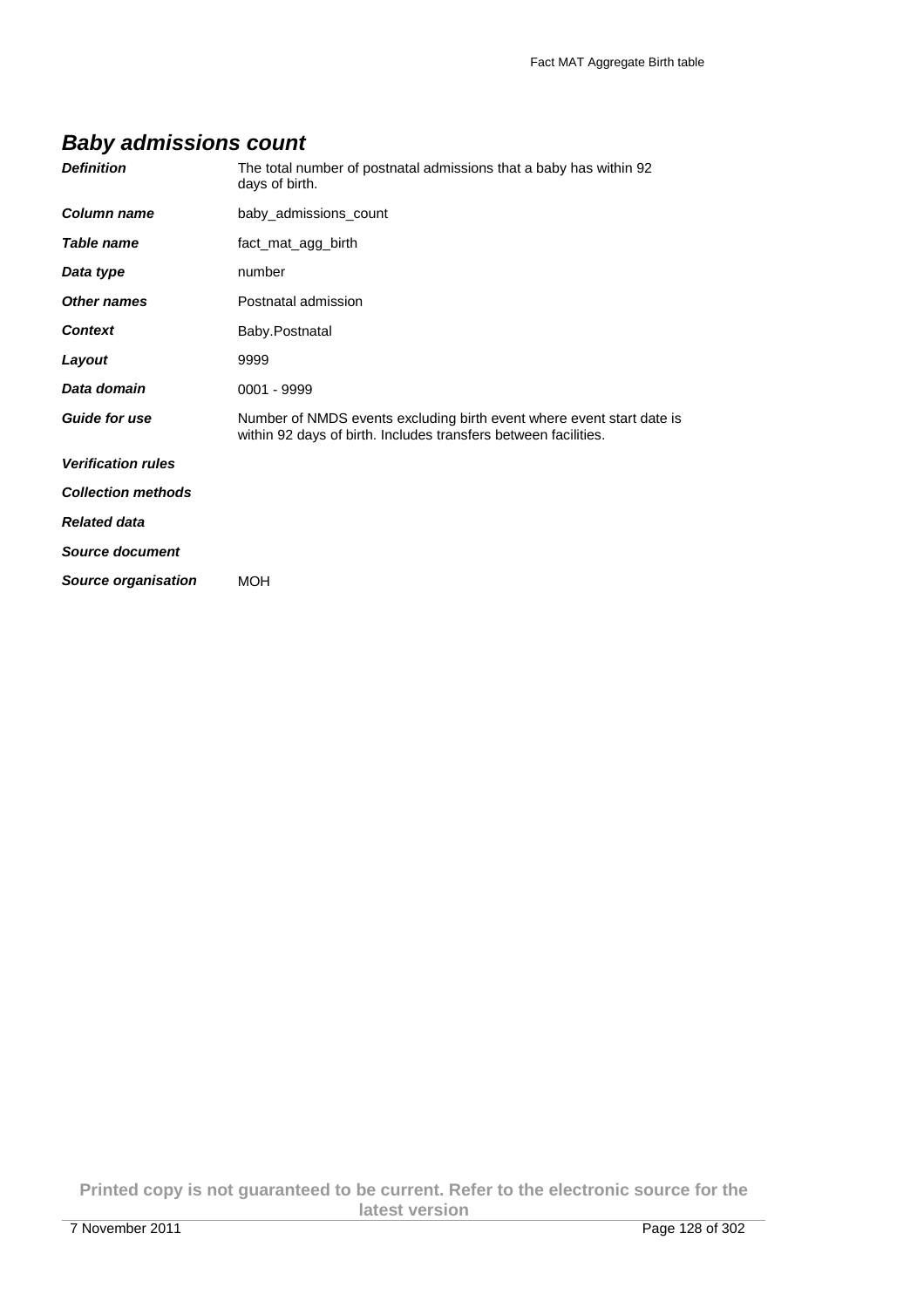| <b>Definition</b>          | A flag indicating whether the baby was live or stillborn.                                                                                                                                                                                                                                                                                                                                                                                                                                                                           |
|----------------------------|-------------------------------------------------------------------------------------------------------------------------------------------------------------------------------------------------------------------------------------------------------------------------------------------------------------------------------------------------------------------------------------------------------------------------------------------------------------------------------------------------------------------------------------|
| <b>Column name</b>         | baby_birth_status                                                                                                                                                                                                                                                                                                                                                                                                                                                                                                                   |
| Table name                 | fact_mat_agg_birth                                                                                                                                                                                                                                                                                                                                                                                                                                                                                                                  |
| Data type                  | varchar2(8)                                                                                                                                                                                                                                                                                                                                                                                                                                                                                                                         |
| Other names                |                                                                                                                                                                                                                                                                                                                                                                                                                                                                                                                                     |
| Context                    | Baby.Birth                                                                                                                                                                                                                                                                                                                                                                                                                                                                                                                          |
| Layout                     | A                                                                                                                                                                                                                                                                                                                                                                                                                                                                                                                                   |
| Data domain                | $'L' = Liveborn$<br>'S' = Stillborn                                                                                                                                                                                                                                                                                                                                                                                                                                                                                                 |
| <b>Guide for use</b>       | Livebirth has been given no legal definition in New Zealand, but in<br>practice the definition recommended by the World Health Organization<br>may be deemed to apply.                                                                                                                                                                                                                                                                                                                                                              |
|                            | The World Health Organization definition of a livebirth is: 'The complete<br>expulsion or extraction from its mother of a product of conception,<br>irrespective of the duration of the pregnancy, which after such<br>separation, breathes or shows other evidence of life, such as beating of<br>the heart, pulsation of the umbilical cord, or definite movement of<br>voluntary muscles, whether or not the umbilical cord has been cut or the<br>placenta is attached. Each product of such a birth is considered<br>liveborn. |
| <b>Verification rules</b>  | Not verified. Stillborn babies are generally not included in MAT. Refer to<br>the Mortality Collection for robust reporting of fetal deaths.                                                                                                                                                                                                                                                                                                                                                                                        |
| <b>Collection methods</b>  | Sourced from NMDS (birth status) and LMC Labour & Birth Claim<br>Liveborn/Stillborn tickbox. Where birth is in NMDS, birth status can be<br>presumed to be Liveborn as only liveborn babies are given an NMDS<br>record.                                                                                                                                                                                                                                                                                                            |
| <b>Related data</b>        |                                                                                                                                                                                                                                                                                                                                                                                                                                                                                                                                     |
| <b>Source document</b>     |                                                                                                                                                                                                                                                                                                                                                                                                                                                                                                                                     |
| <b>Source organisation</b> | <b>MOH</b>                                                                                                                                                                                                                                                                                                                                                                                                                                                                                                                          |

## **Baby birth status**

**Printed copy is not guaranteed to be current. Refer to the electronic source for the latest version**  7 November 2011 Page 129 of 302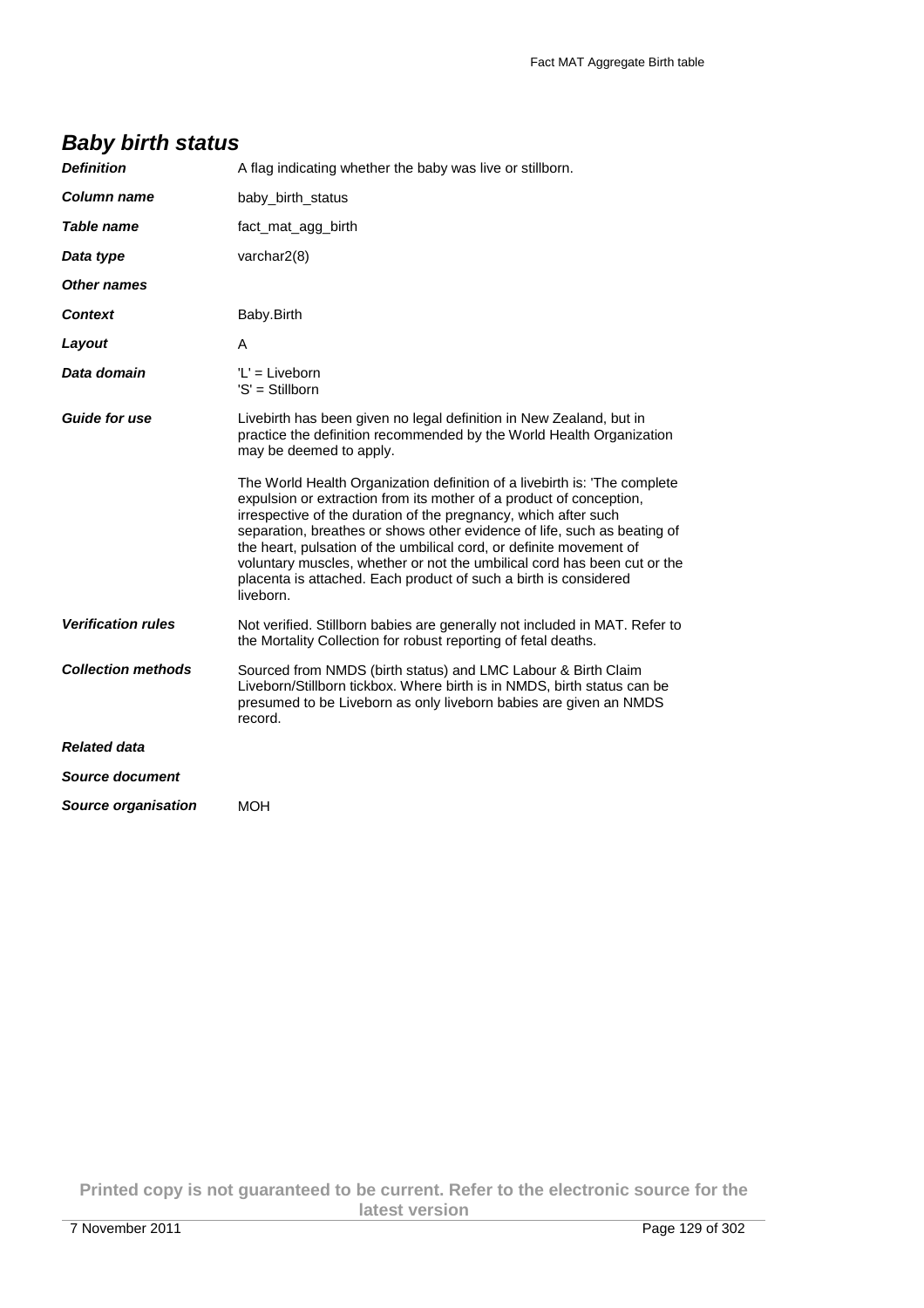## **Baby date of birth**

| <b>Definition</b>         | The date of birth of the baby.         |
|---------------------------|----------------------------------------|
| Column name               | baby_date_of_birth                     |
| <b>Table name</b>         | fact_mat_agg_birth                     |
| Data type                 | date                                   |
| Other names               | DOB, HCU date of birth, and Birth date |
| <b>Context</b>            | Baby.Demographics                      |
| Layout                    | <b>CCYYMMDD</b>                        |
| Data domain               | Valid dates                            |
| <b>Guide for use</b>      |                                        |
| <b>Verification rules</b> |                                        |
| <b>Collection methods</b> |                                        |
| <b>Related data</b>       |                                        |
| Source document           |                                        |
| Source organisation       | <b>MOH</b>                             |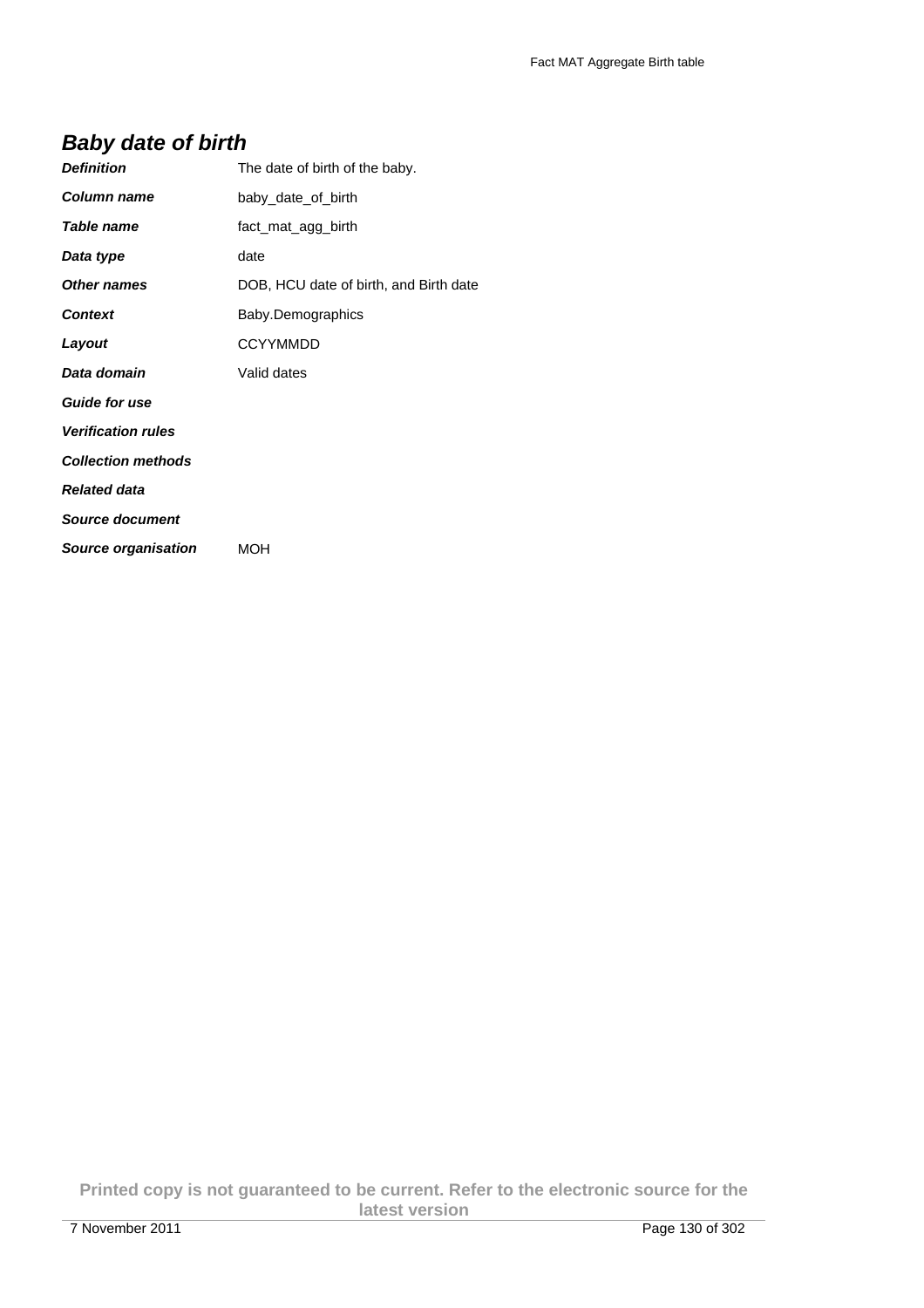## **Baby DHB**

| <b>Definition</b>          | The district health board of the baby's residential address at the time of<br>delivery.                                                                                 |
|----------------------------|-------------------------------------------------------------------------------------------------------------------------------------------------------------------------|
| Column name                | baby dhb                                                                                                                                                                |
| Table name                 | fact_mat_agg_birth                                                                                                                                                      |
| Data type                  | varchar2(64)                                                                                                                                                            |
| Other names                | Health agency code, DHB Code                                                                                                                                            |
| <b>Context</b>             | Baby.Demographics                                                                                                                                                       |
| Layout                     | <b>XXXX</b>                                                                                                                                                             |
| Data domain                | See the Agency code table on the Ministry of Health web site at<br>http://www.nzhis.govt.nz/moh.nsf/pagesns/47. For further information<br>contact Analytical Services. |
| <b>Guide for use</b>       | Historically, also known as CHE (Crown Health Enterprise), HHS<br>(Hospitals and Health Services) and AHB (Area Health Board).                                          |
| <b>Verification rules</b>  | Must be a valid code in the code table.                                                                                                                                 |
| <b>Collection methods</b>  | Derived from Baby domicile                                                                                                                                              |
| <b>Related data</b>        | Baby domicile                                                                                                                                                           |
| Source document            |                                                                                                                                                                         |
| <b>Source organisation</b> | <b>MOH</b>                                                                                                                                                              |

**Printed copy is not guaranteed to be current. Refer to the electronic source for the latest version**  7 November 2011 Page 131 of 302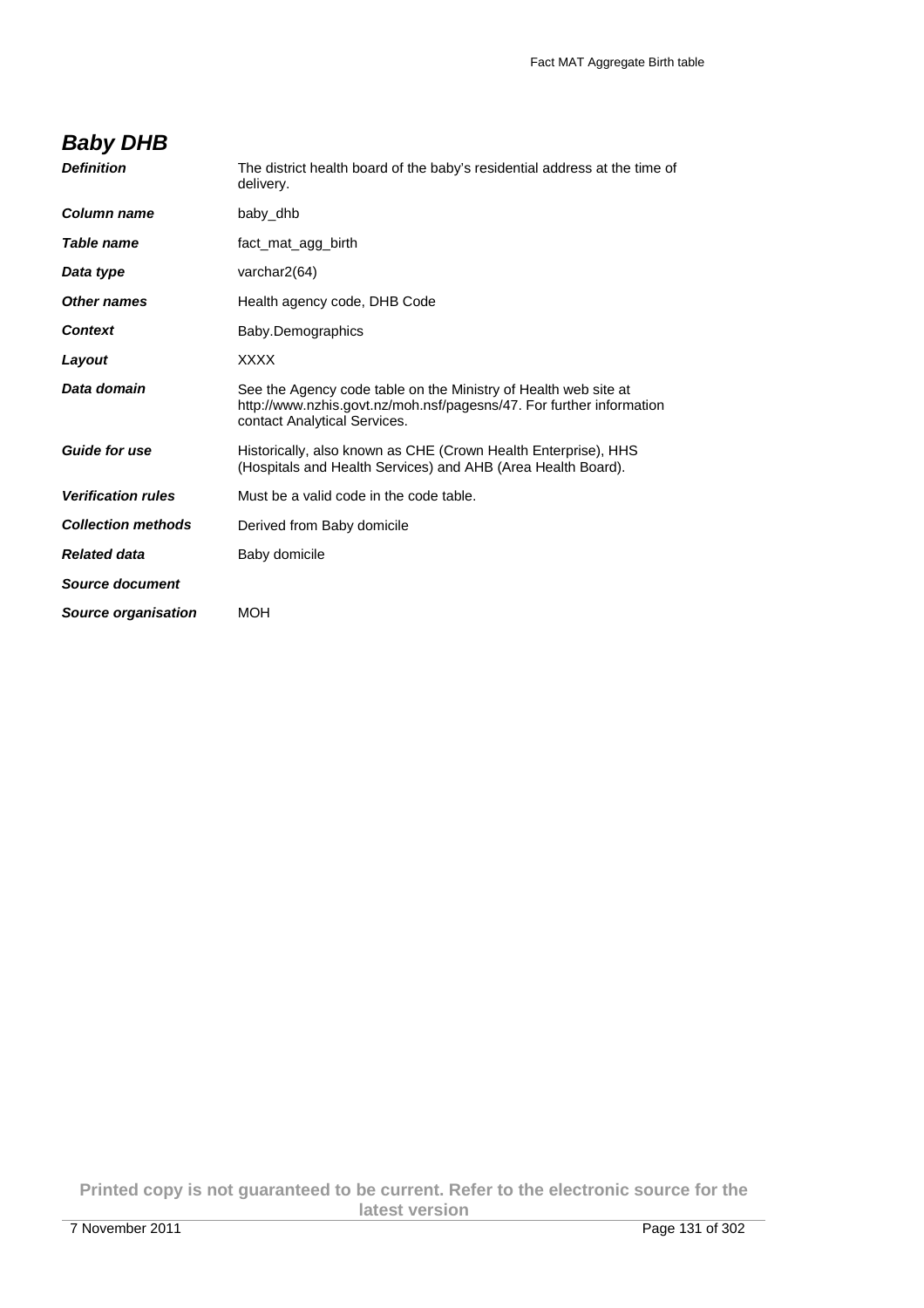| <b>Definition</b>          | The domicile of the baby's residential address at the time of delivery.                                                                                                   |
|----------------------------|---------------------------------------------------------------------------------------------------------------------------------------------------------------------------|
| Column name                | baby_domicile                                                                                                                                                             |
| Table name                 | fact mat agg birth                                                                                                                                                        |
| Data type                  | varchar $2(4)$                                                                                                                                                            |
| <b>Other names</b>         |                                                                                                                                                                           |
| <b>Context</b>             | Baby.Demographics                                                                                                                                                         |
| Layout                     | <b>XXXX</b>                                                                                                                                                               |
| Data domain                | See the Domicile code table on the Ministry of Health web site at<br>http://www.nzhis.govt.nz/moh.nsf/pagesns/47. For further information<br>contact Analytical Services. |
| <b>Guide for use</b>       | Domicile code in the Aggregated Birth table is derived from one of three<br>sources in order of priority (NMDS birth event, LMC registration claim,<br>NHI)               |
| <b>Verification rules</b>  | Must be a valid code in the Domicile code table.                                                                                                                          |
| <b>Collection methods</b>  | Sourced from the baby birth NMDS record, the LMC Labour & Birth<br>Claim or the NHI Register at time of birth, in order of priority.                                      |
| <b>Related data</b>        | Baby TLA<br>Mother domicile                                                                                                                                               |
| <b>Source document</b>     |                                                                                                                                                                           |
| <b>Source organisation</b> | <b>MOH</b>                                                                                                                                                                |

# **Baby domicile**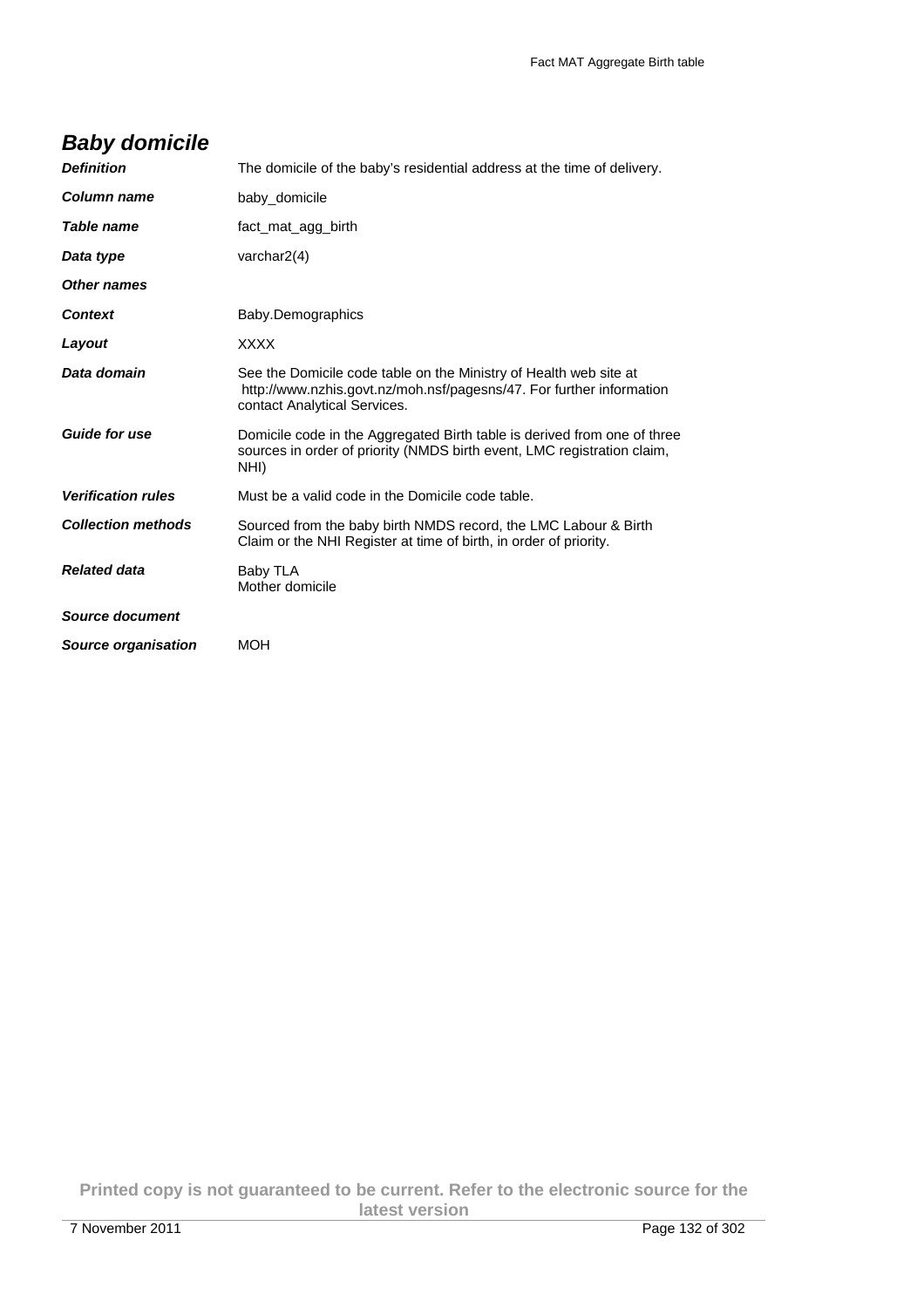## **Baby domicile source**

| <b>Definition</b>          | The system from which the baby's domicile was sourced.               |
|----------------------------|----------------------------------------------------------------------|
| Column name                | baby_domicile_source                                                 |
| <b>Table name</b>          | fact_mat_agg_birth                                                   |
| Data type                  | number(1)                                                            |
| Other names                |                                                                      |
| <b>Context</b>             | Baby.Demographics                                                    |
| Layout                     | N                                                                    |
| Data domain                | $1 = NMDS$<br>$2 = LMC$ Claim<br>$3 =$ NHI Register at time of birth |
| <b>Guide for use</b>       |                                                                      |
| <b>Verification rules</b>  |                                                                      |
| <b>Collection methods</b>  |                                                                      |
| <b>Related data</b>        | Mother domicile source                                               |
| <b>Source document</b>     |                                                                      |
| <b>Source organisation</b> | <b>MOH</b>                                                           |

**Printed copy is not guaranteed to be current. Refer to the electronic source for the latest version**  7 November 2011 Page 133 of 302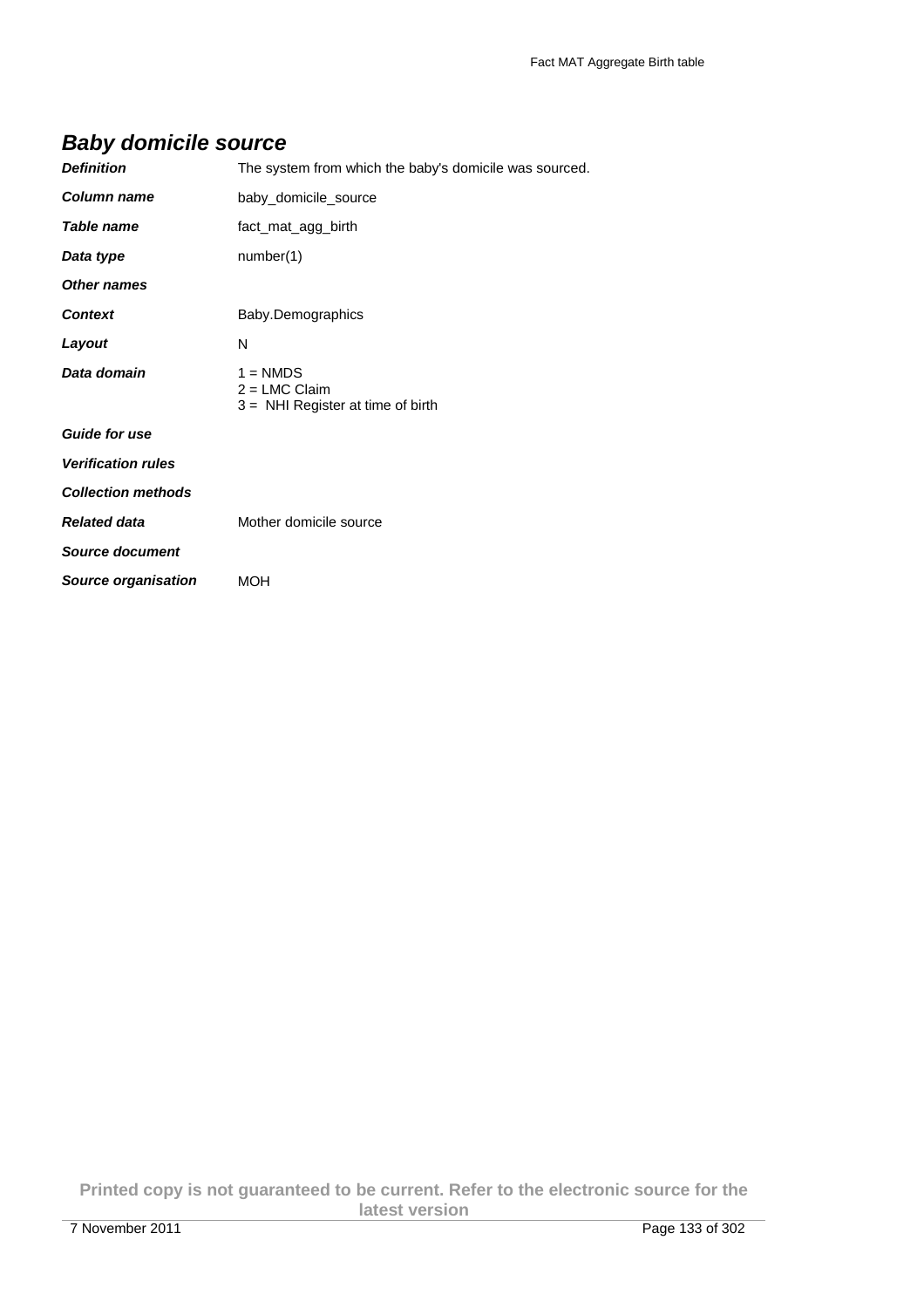## **Baby ethnic group**

| <b>Definition</b>          | Baby prioritised ethnicity grouped to Level 1                                                                                                                                                                                                                                                                                                                                                                                                                                                                                                                                                                                                                             |
|----------------------------|---------------------------------------------------------------------------------------------------------------------------------------------------------------------------------------------------------------------------------------------------------------------------------------------------------------------------------------------------------------------------------------------------------------------------------------------------------------------------------------------------------------------------------------------------------------------------------------------------------------------------------------------------------------------------|
| Column name                | baby_ethnic_group                                                                                                                                                                                                                                                                                                                                                                                                                                                                                                                                                                                                                                                         |
| Table name                 | fact mat agg birth                                                                                                                                                                                                                                                                                                                                                                                                                                                                                                                                                                                                                                                        |
| Data type                  | varchar2(20)                                                                                                                                                                                                                                                                                                                                                                                                                                                                                                                                                                                                                                                              |
| <b>Other names</b>         | Ethnicity                                                                                                                                                                                                                                                                                                                                                                                                                                                                                                                                                                                                                                                                 |
| <b>Context</b>             | Baby.Demographics                                                                                                                                                                                                                                                                                                                                                                                                                                                                                                                                                                                                                                                         |
| Layout                     | <b>NN</b>                                                                                                                                                                                                                                                                                                                                                                                                                                                                                                                                                                                                                                                                 |
| Data domain                | 1 (European)<br>2 (Maori)<br>3 (Pacific Peoples)<br>4 (Asian)5 (MELAA)<br>6 (Other)<br>9 (Residual Categories)                                                                                                                                                                                                                                                                                                                                                                                                                                                                                                                                                            |
| <b>Guide for use</b>       | A social group whose members have one or more of the following four<br>characteristics:<br>- they share a sense of common origins<br>- they claim a common and distinctive history and destiny<br>- they possess one or more dimensions of collective cultural<br>individuality<br>- they feel a sense of unique collective solidarity.<br>Because ethnicity is self-identified, it can change over time. This is why<br>MOH collects ethnicity information for each health event, rather than<br>relying on the data in the National Health Index (which does not include<br>historical data).<br>Refer to Appendix G: Collection of Ethnicity Data for further details. |
| <b>Verification rules</b>  |                                                                                                                                                                                                                                                                                                                                                                                                                                                                                                                                                                                                                                                                           |
| <b>Collection methods</b>  | Derived from ethnic codes reported to NMDS birth and postnatal<br>events, LMC Labour & Birth claims and NHI at time of birth. The 3<br>highest priority ethnic codes that reach a threshold proportion are<br>stored in the Aggregated Birth table.                                                                                                                                                                                                                                                                                                                                                                                                                       |
| <b>Related data</b>        | Baby prioritised ethnicity<br>Baby ethnicity code 2<br>Baby ethnicity code 3                                                                                                                                                                                                                                                                                                                                                                                                                                                                                                                                                                                              |
| <b>Source document</b>     | Smith, Anthony. 1981. The Ethnic Revival. Cambridge University Press                                                                                                                                                                                                                                                                                                                                                                                                                                                                                                                                                                                                      |
| <b>Source organisation</b> | <b>Statistics NZ</b>                                                                                                                                                                                                                                                                                                                                                                                                                                                                                                                                                                                                                                                      |

**Printed copy is not guaranteed to be current. Refer to the electronic source for the latest version**  7 November 2011 Page 134 of 302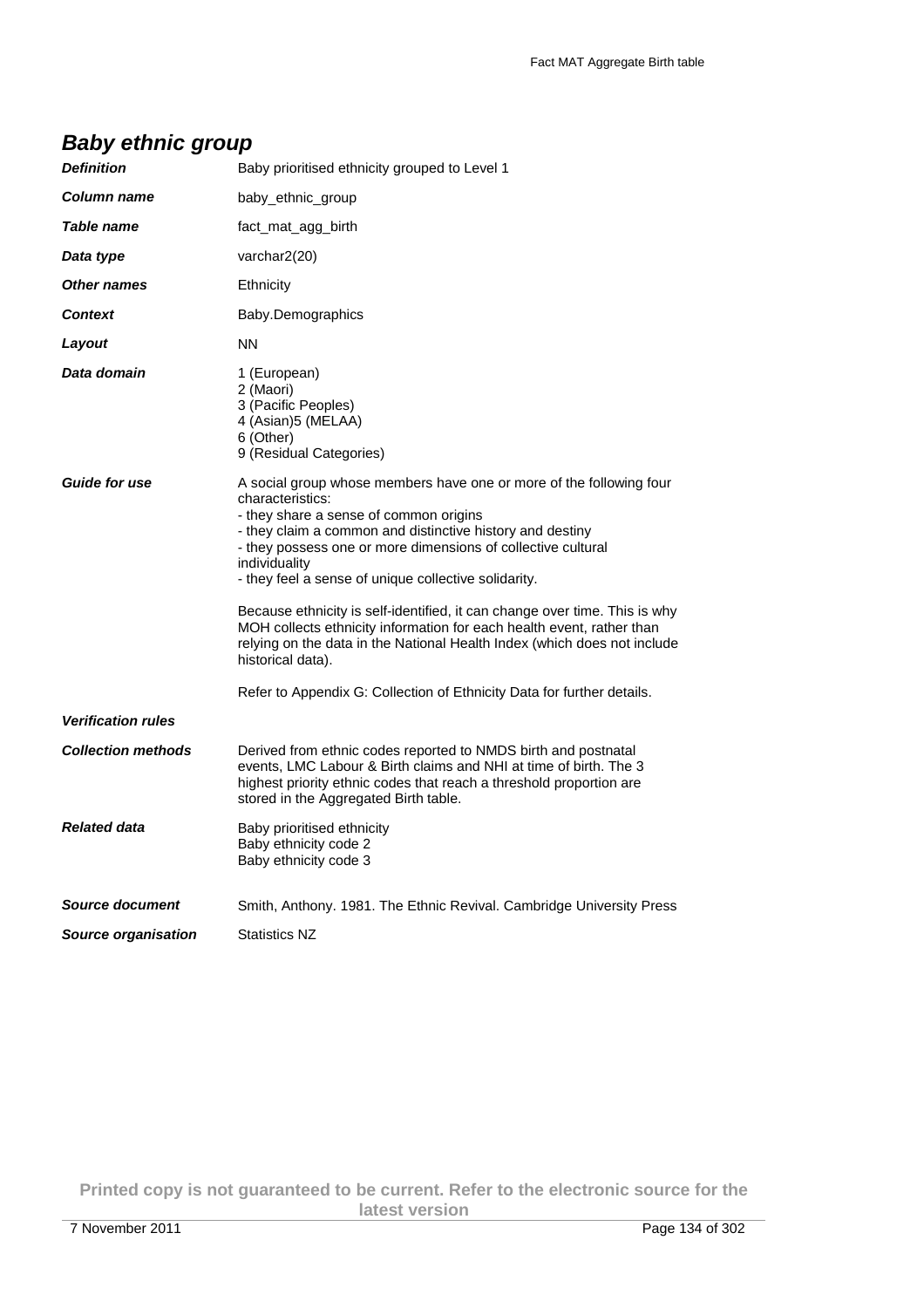## **Baby ethnicity code 2**

| <b>Definition</b>          | Refer to Baby ethnic group for details.                                                                                                                                                                                                             |
|----------------------------|-----------------------------------------------------------------------------------------------------------------------------------------------------------------------------------------------------------------------------------------------------|
| Column name                | baby_ethnicity_code2                                                                                                                                                                                                                                |
| Table name                 | fact mat agg birth                                                                                                                                                                                                                                  |
| Data type                  | varchar2(2)                                                                                                                                                                                                                                         |
| Other names                | Ethnicity 2                                                                                                                                                                                                                                         |
| <b>Context</b>             | Baby.Demographics                                                                                                                                                                                                                                   |
| Layout                     | 99                                                                                                                                                                                                                                                  |
| Data domain                | See the Level 2 ethnic codes table on the Ministry of Health web site at<br>http://www.nzhis.govt.nz/moh.nsf/pagesns/47. For further information<br>contact Analytical Services.                                                                    |
| <b>Guide for use</b>       |                                                                                                                                                                                                                                                     |
| <b>Verification rules</b>  | Baby ethnicity code 2 is optional.<br>Baby ethnicity code 2 cannot be the same as Baby ethnicity code 1 or<br>3.<br>Must be a valid code in the Ethnic code table.                                                                                  |
| <b>Collection methods</b>  | Derived from ethnic codes reported to NMDS birth and postnatal<br>events, LMC Labour & Birth claims and NHI at time of birth. The 3<br>highest priority ethnic codes that reach a threshold proportion are<br>stored in the Aggregated Birth table. |
| <b>Related data</b>        | Baby prioritised ethnicity<br>Baby ethnicity group<br>Baby ethnicity code 3                                                                                                                                                                         |
| <b>Source document</b>     | Smith, Anthony. 1981. The Ethnic Revival. Cambridge University Press                                                                                                                                                                                |
| <b>Source organisation</b> | <b>Statistics NZ</b>                                                                                                                                                                                                                                |

**Printed copy is not guaranteed to be current. Refer to the electronic source for the latest version**  7 November 2011 Page 135 of 302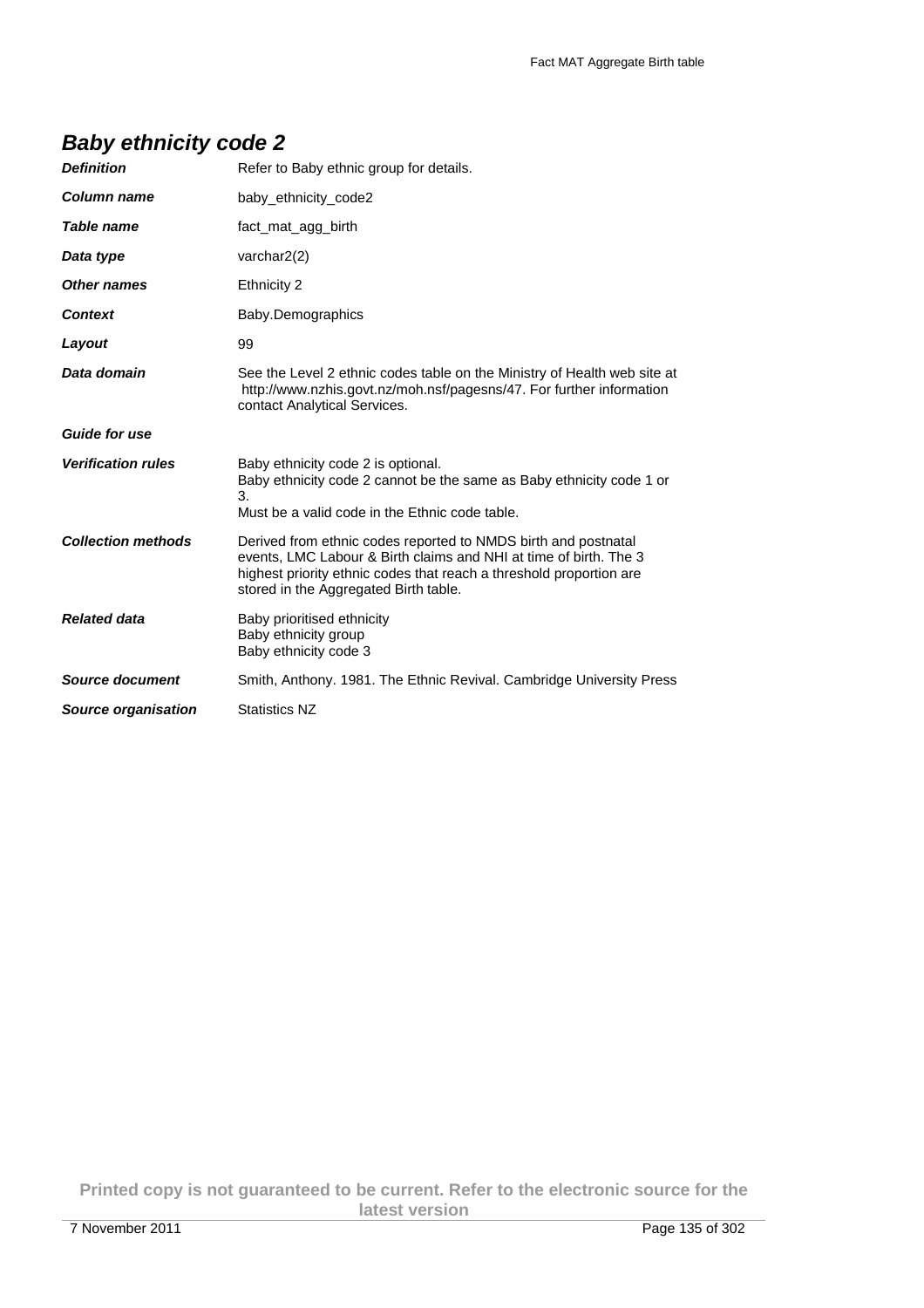## **Baby ethnicity code 3**

| <b>Definition</b>          | Refer to Baby ethnic group for details.                                                                                                                                                                                                             |
|----------------------------|-----------------------------------------------------------------------------------------------------------------------------------------------------------------------------------------------------------------------------------------------------|
| <b>Column name</b>         | baby ethnicity code3                                                                                                                                                                                                                                |
| Table name                 | fact mat agg birth                                                                                                                                                                                                                                  |
| Data type                  | varchar $2(2)$                                                                                                                                                                                                                                      |
| Other names                | Ethnicity3                                                                                                                                                                                                                                          |
| <b>Context</b>             | Baby.Demographics                                                                                                                                                                                                                                   |
| Layout                     | 99                                                                                                                                                                                                                                                  |
| Data domain                | See the Level 2 ethnic codes table on the Ministry of Health web site at<br>http://www.nzhis.govt.nz/moh.nsf/pagesns/47. For further information<br>contact Analytical Services.                                                                    |
| <b>Guide for use</b>       |                                                                                                                                                                                                                                                     |
| <b>Verification rules</b>  | Baby ethnicity code 3 is optional.<br>Baby ethnicity code 3 cannot be the same as Baby ethnicity code 2 or<br>1.                                                                                                                                    |
| <b>Collection methods</b>  | Derived from ethnic codes reported to NMDS birth and postnatal<br>events, LMC Labour & Birth claims and NHI at time of birth. The 3<br>highest priority ethnic codes that reach a threshold proportion are<br>stored in the Aggregated Birth table. |
| <b>Related data</b>        | Baby prioritised ethnicity<br>Baby ethnicity code 2<br>Baby ethnicity group                                                                                                                                                                         |
| Source document            | Smith, Anthony. 1981. The Ethnic Revival. Cambridge University Press                                                                                                                                                                                |
| <b>Source organisation</b> | <b>Statistics NZ</b>                                                                                                                                                                                                                                |

**Printed copy is not guaranteed to be current. Refer to the electronic source for the latest version**  7 November 2011 Page 136 of 302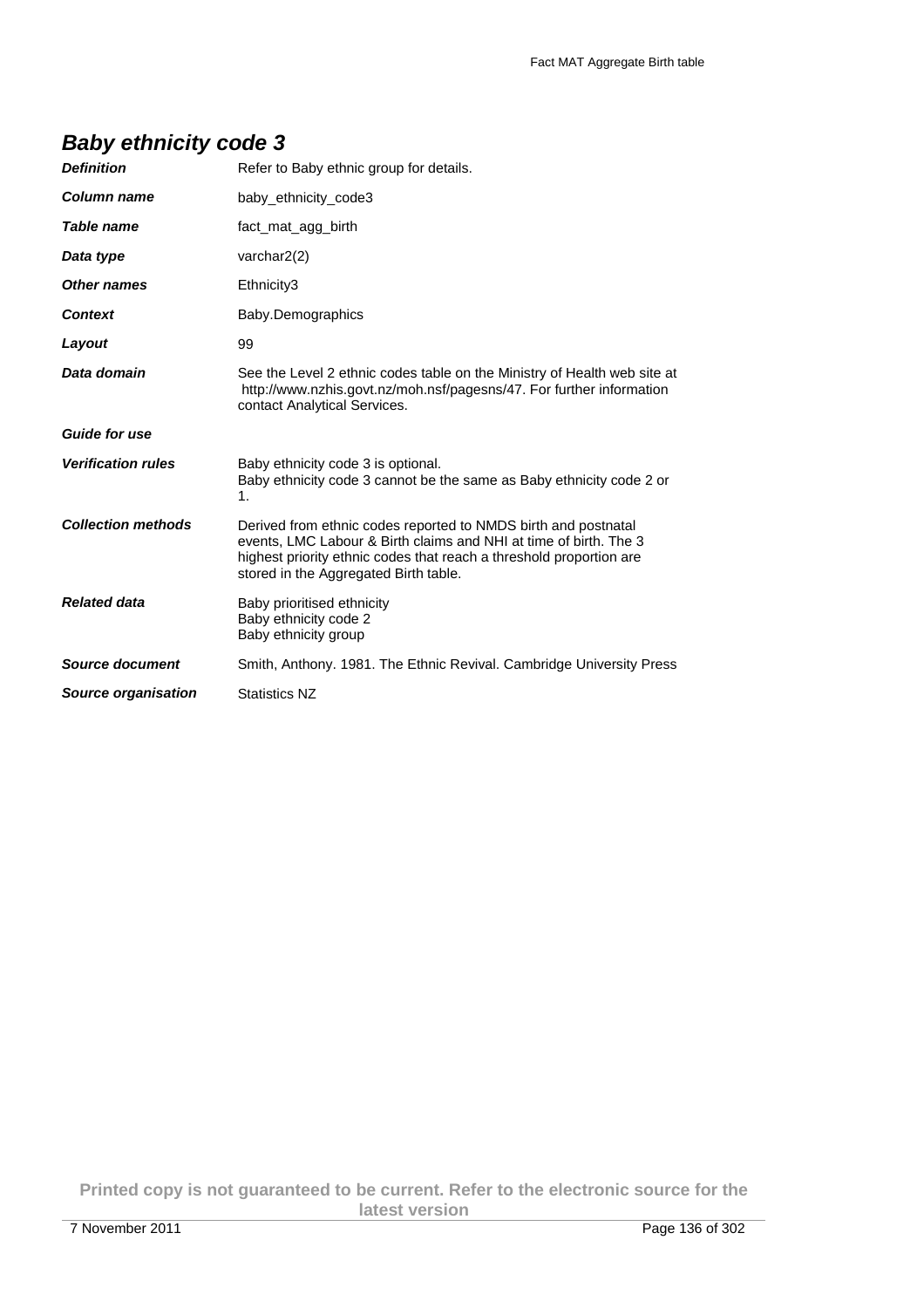## **Baby financial year of birth**

| <b>Definition</b>         | The financial year of birth of the baby.       |
|---------------------------|------------------------------------------------|
| Column name               | baby financial year of birth                   |
| Table name                | fact_mat_agg_birth                             |
| Data type                 | varchar $2(5)$                                 |
| <b>Other names</b>        |                                                |
| <b>Context</b>            | Baby.Demographics                              |
| Layout                    | YY-YY                                          |
| Data domain               | Financial year derived from Baby date of birth |
| <b>Guide for use</b>      |                                                |
| <b>Verification rules</b> |                                                |
| <b>Collection methods</b> | Derived from Baby date of birth                |
|                           |                                                |
| <b>Related data</b>       | Baby date of birth                             |
| <b>Source document</b>    |                                                |

**Printed copy is not guaranteed to be current. Refer to the electronic source for the latest version**  7 November 2011 Page 137 of 302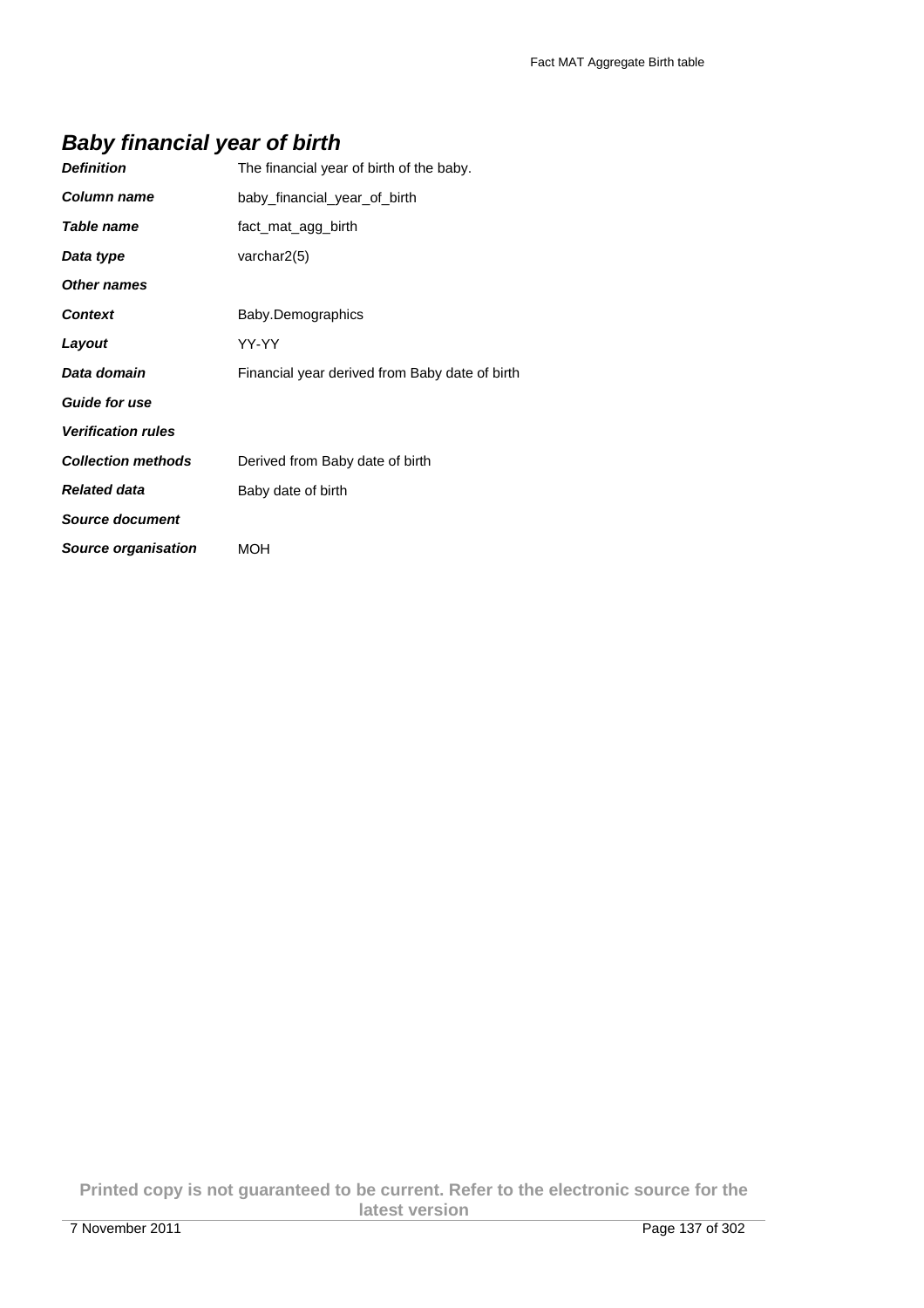# **Baby NZ deprivation decile**

| <b>Definition</b>          | The NZ deprivation score of the baby's residential address at the time<br>of delivery. |
|----------------------------|----------------------------------------------------------------------------------------|
| Column name                | baby_nz_deprivation_decile                                                             |
| Table name                 | fact_mat_agg_birth                                                                     |
| Data type                  | number(2)                                                                              |
| <b>Other names</b>         |                                                                                        |
| <b>Context</b>             | Baby.Demographics                                                                      |
| Layout                     | <b>NN</b>                                                                              |
| Data domain                | 1 (least deprived) to 10 (most deprived).                                              |
| <b>Guide for use</b>       | Mapped from domicile code.                                                             |
| <b>Verification rules</b>  |                                                                                        |
| <b>Collection methods</b>  |                                                                                        |
| <b>Related data</b>        | Baby domicile                                                                          |
| <b>Source document</b>     |                                                                                        |
| <b>Source organisation</b> | MOH                                                                                    |

**Printed copy is not guaranteed to be current. Refer to the electronic source for the latest version**  7 November 2011 Page 138 of 302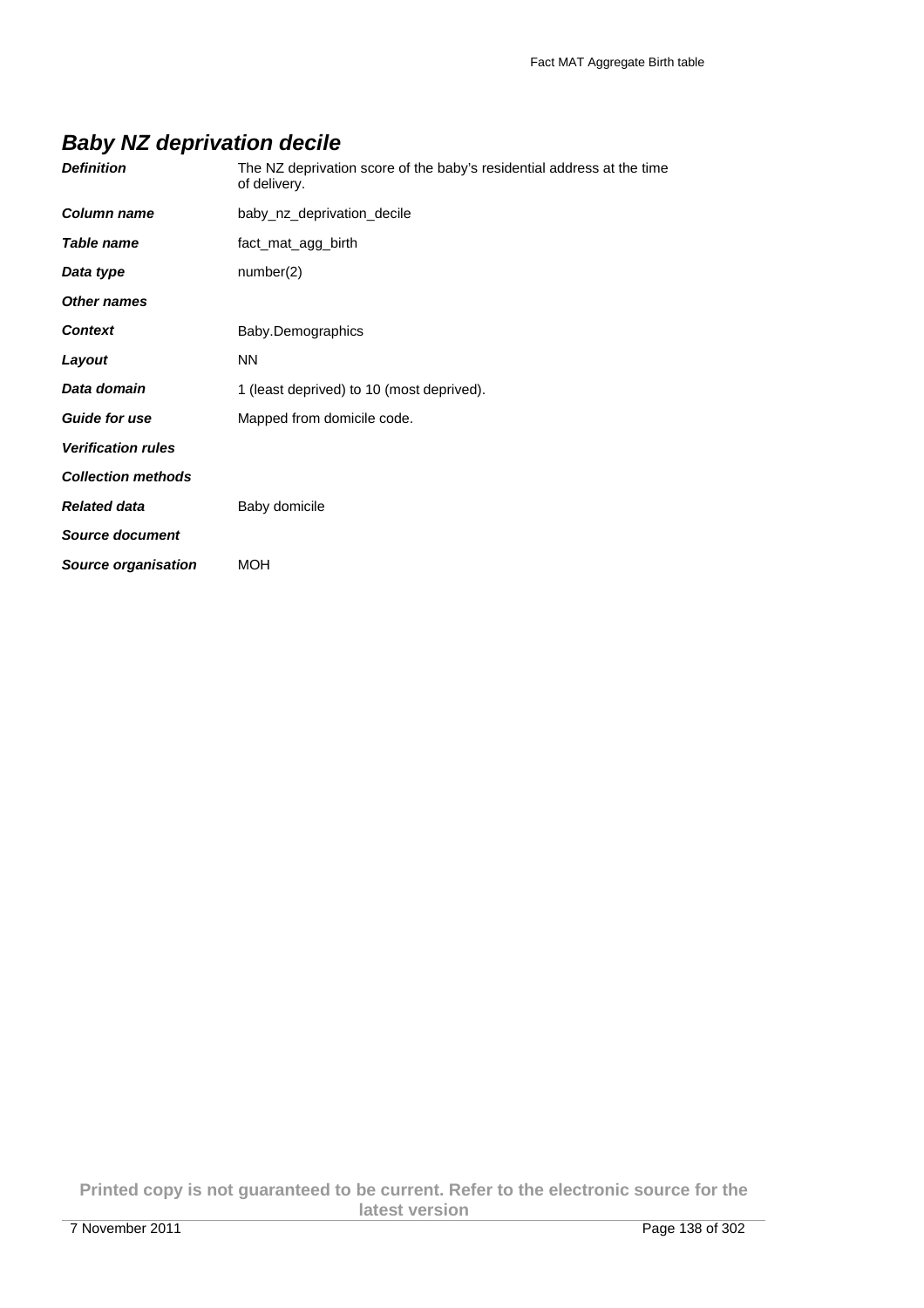## **Baby NZ deprivation quintile**

| The NZ deprivation quintile of the Baby's mother residential address at<br>the time of delivery.                                                                                                                     |
|----------------------------------------------------------------------------------------------------------------------------------------------------------------------------------------------------------------------|
| baby_nz_deprivation_quintile                                                                                                                                                                                         |
| fact mat agg birth                                                                                                                                                                                                   |
| number(1)                                                                                                                                                                                                            |
| New Zealand Index of Deprivation                                                                                                                                                                                     |
| Baby.Demographics                                                                                                                                                                                                    |
| 9                                                                                                                                                                                                                    |
| 1 - Baby NZ deprivation decile in (1,2)<br>2 - Baby NZ deprivation decile in (3,4)<br>3 - Baby NZ deprivation decile in (5,6)<br>4 - Baby NZ deprivation decile in (7,8)<br>5 - Baby NZ deprivation decile in (9,10) |
| Mapped from domicile code.                                                                                                                                                                                           |
|                                                                                                                                                                                                                      |
| Derive from Baby NZ deprivation decile                                                                                                                                                                               |
| Baby NZ deprivation decile                                                                                                                                                                                           |
|                                                                                                                                                                                                                      |
| <b>MOH</b>                                                                                                                                                                                                           |
|                                                                                                                                                                                                                      |

**Printed copy is not guaranteed to be current. Refer to the electronic source for the latest version**  7 November 2011 Page 139 of 302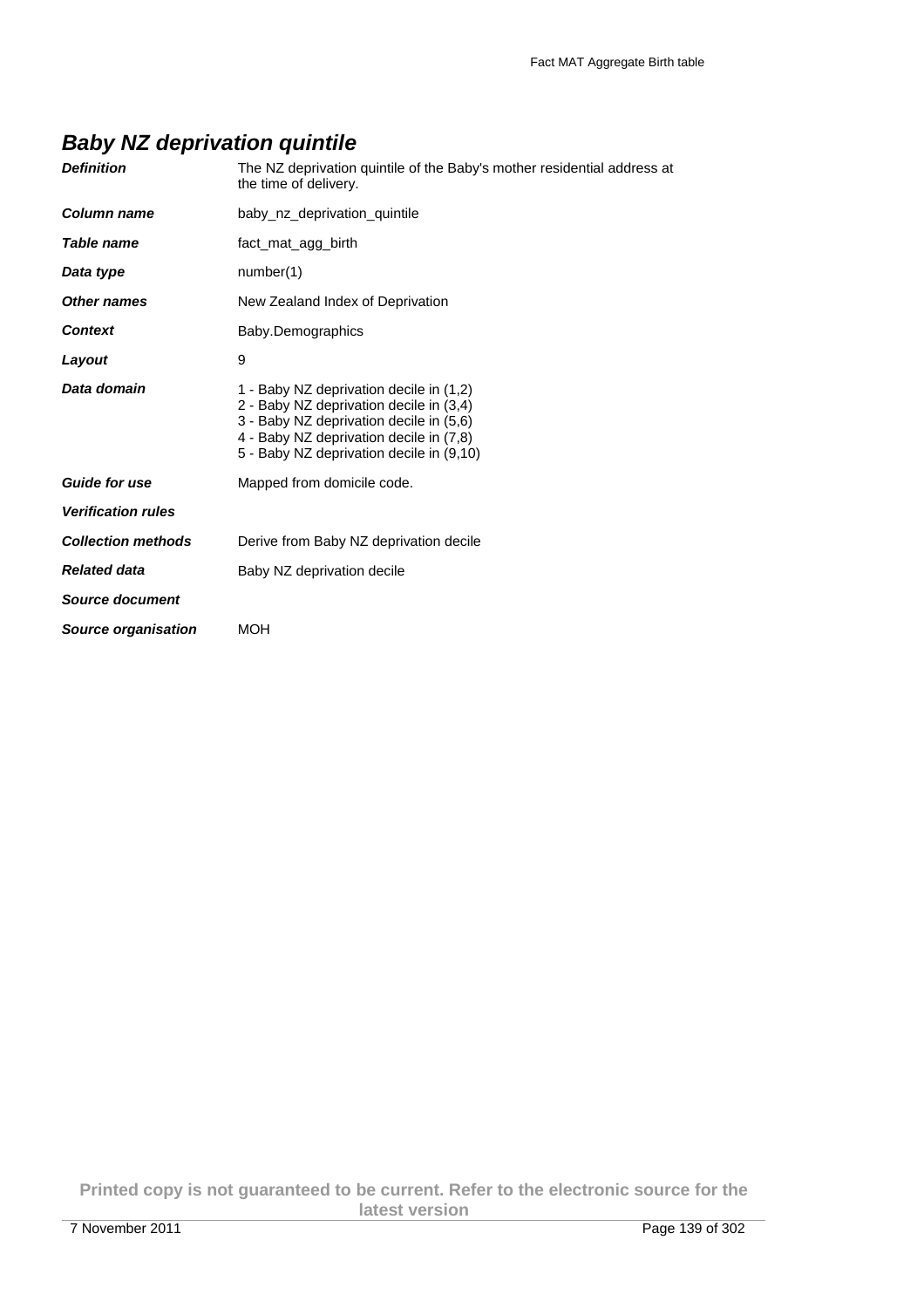| <b>Definition</b>         | The NZ residency status of the baby at the time of birth.                                                                                                                                                                                                                                                                                               |
|---------------------------|---------------------------------------------------------------------------------------------------------------------------------------------------------------------------------------------------------------------------------------------------------------------------------------------------------------------------------------------------------|
| Column name               | baby_nz_resident_flag                                                                                                                                                                                                                                                                                                                                   |
| Table name                | fact mat agg birth                                                                                                                                                                                                                                                                                                                                      |
| Data type                 | varchar2(1)                                                                                                                                                                                                                                                                                                                                             |
| <b>Other names</b>        | HCU resident status, Residency, Resident status, HCU NZ resident<br>status                                                                                                                                                                                                                                                                              |
| <b>Context</b>            | Baby.Demographics                                                                                                                                                                                                                                                                                                                                       |
| Layout                    |                                                                                                                                                                                                                                                                                                                                                         |
| Data domain               | 'Y' = Permanent resident (New Zealand citizen or classified as<br>'ordinarily resident in New Zealand')<br>'N' = Temporary (not a New Zealand citizen, does not have New<br>Zealand 'ordinarily resident' status)                                                                                                                                       |
| <b>Guide for use</b>      | A permanent resident is defined as a person who:<br>- resides in New Zealand and<br>- is not a person to whom Section 7 of the Immigration Act 1987<br>applies or a person obliged by or pursuant to that Act to leave New<br>Zealand immediately or within a specified time or deemed for the<br>purposes of that Act to be in New Zealand unlawfully. |
| <b>Verification rules</b> |                                                                                                                                                                                                                                                                                                                                                         |
| <b>Collection methods</b> | Sourced from NHI                                                                                                                                                                                                                                                                                                                                        |
| <b>Related data</b>       |                                                                                                                                                                                                                                                                                                                                                         |
| Source document           | Immigration Act 1987                                                                                                                                                                                                                                                                                                                                    |
| Source organisation       |                                                                                                                                                                                                                                                                                                                                                         |

**Printed copy is not guaranteed to be current. Refer to the electronic source for the latest version**  7 November 2011 Page 140 of 302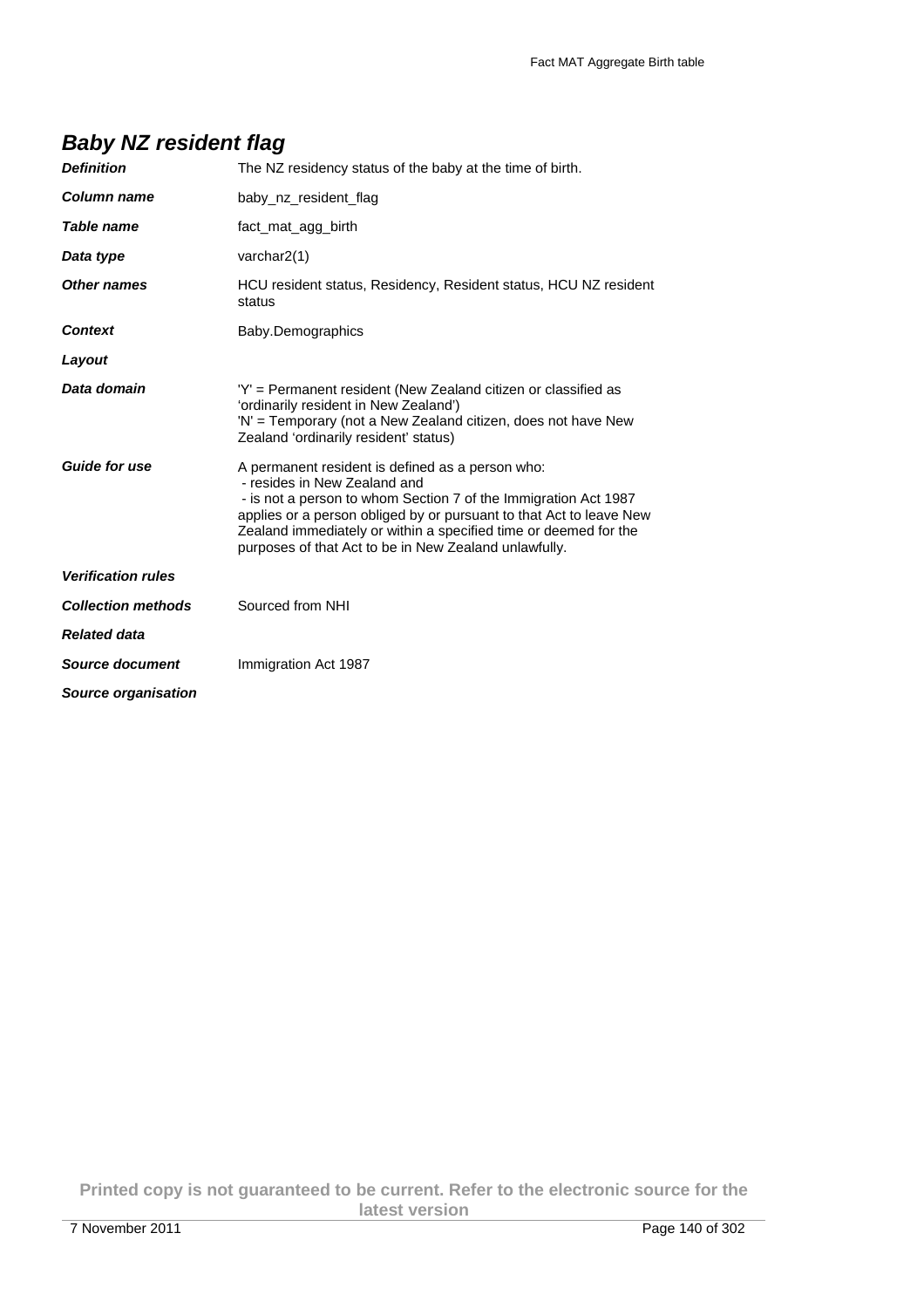## **Baby prioritised ethnicity**

| <b>Definition</b>          | Baby prioritised ethnicity to level 2 at the time of birth.                                                                                                                                                                                                                                                                                                                                                                                                                                                                                                                                           |
|----------------------------|-------------------------------------------------------------------------------------------------------------------------------------------------------------------------------------------------------------------------------------------------------------------------------------------------------------------------------------------------------------------------------------------------------------------------------------------------------------------------------------------------------------------------------------------------------------------------------------------------------|
| Column name                | baby_prioritised_ethnicity                                                                                                                                                                                                                                                                                                                                                                                                                                                                                                                                                                            |
| Table name                 | fact_mat_agg_birth                                                                                                                                                                                                                                                                                                                                                                                                                                                                                                                                                                                    |
| Data type                  | varchar2(2)                                                                                                                                                                                                                                                                                                                                                                                                                                                                                                                                                                                           |
| Other names                | Ethnicity                                                                                                                                                                                                                                                                                                                                                                                                                                                                                                                                                                                             |
| <b>Context</b>             | Baby.Demographics                                                                                                                                                                                                                                                                                                                                                                                                                                                                                                                                                                                     |
| Layout                     | <b>NN</b>                                                                                                                                                                                                                                                                                                                                                                                                                                                                                                                                                                                             |
| Data domain                | See the Level 2 ethnic code table on the Ministry of Health web site at<br>http://www.nzhis.govt.nz/moh.nsf/pagesns/47. For further information<br>contact Analytical Services.                                                                                                                                                                                                                                                                                                                                                                                                                       |
| <b>Guide for use</b>       | A social group whose members have one or more of the following four<br>characteristics:<br>- they share a sense of common origins<br>- they claim a common and distinctive history and destiny<br>- they possess one or more dimensions of collective cultural<br>individuality<br>- they feel a sense of unique collective solidarity.<br>Because ethnicity is self-identified, it can change over time. This is why<br>MOH derives ethnicity from source systems at the time of birth, rather<br>than relying on the data in the National Health Index (which does not<br>include historical data). |
| <b>Verification rules</b>  |                                                                                                                                                                                                                                                                                                                                                                                                                                                                                                                                                                                                       |
| <b>Collection methods</b>  | Derived from ethnic codes reported to NMDS birth and postnatal<br>events, LMC Labour & Birth claims and NHI at time of birth. The 3<br>highest priority ethnic codes that reach a threshold proportion are<br>stored in the Aggregated Birth table.                                                                                                                                                                                                                                                                                                                                                   |
| <b>Related data</b>        | Baby ethnicity group<br>Baby ethnicity code 2<br>Baby ethnicity code 3                                                                                                                                                                                                                                                                                                                                                                                                                                                                                                                                |
| Source document            |                                                                                                                                                                                                                                                                                                                                                                                                                                                                                                                                                                                                       |
| <b>Source organisation</b> | Statistics NZ                                                                                                                                                                                                                                                                                                                                                                                                                                                                                                                                                                                         |

**Printed copy is not guaranteed to be current. Refer to the electronic source for the latest version**  7 November 2011 Page 141 of 302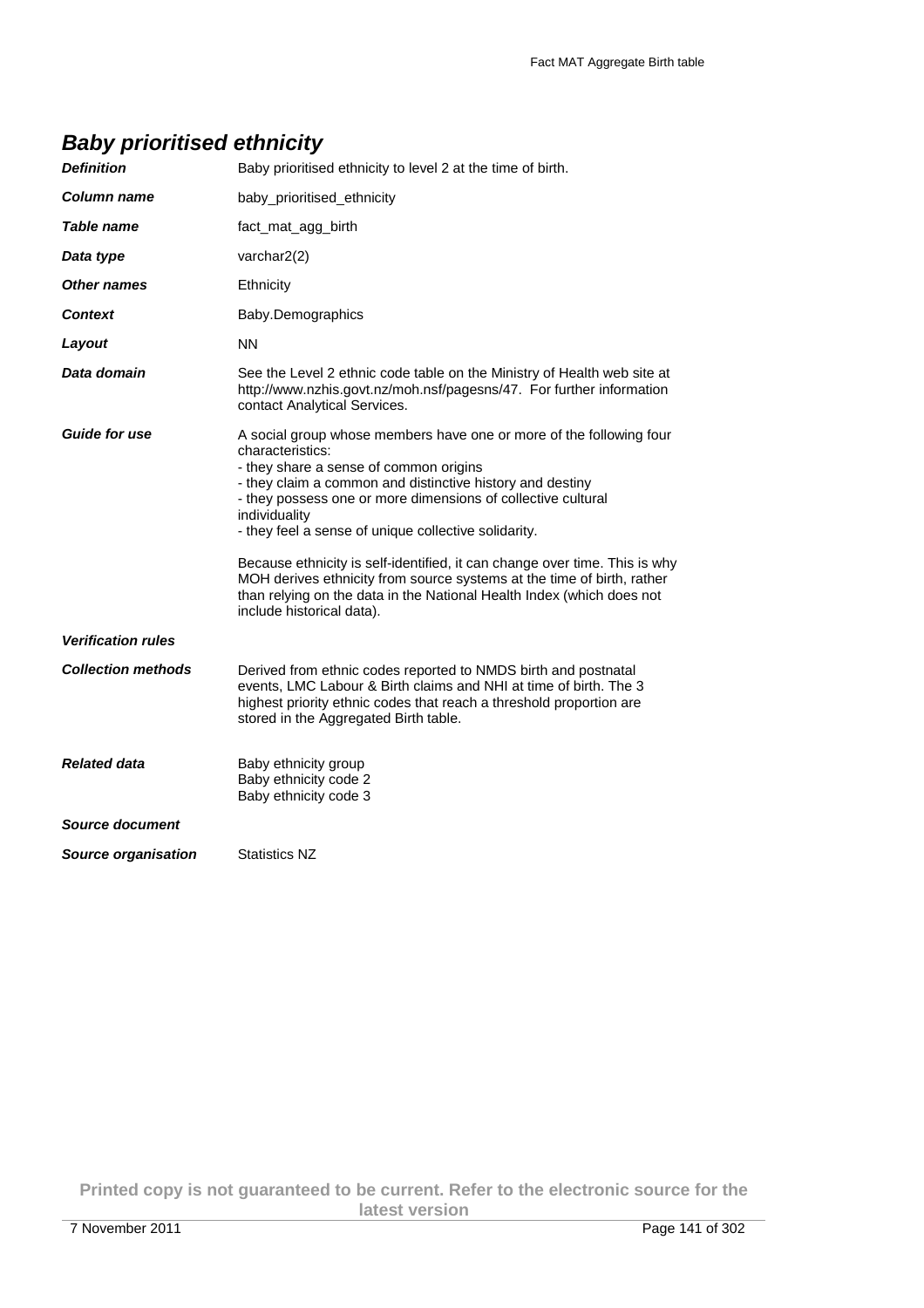## **Baby sex**

| <b>Definition</b>         | The sex of the baby.                                                                                                                                                 |
|---------------------------|----------------------------------------------------------------------------------------------------------------------------------------------------------------------|
| Column name               | baby_sex                                                                                                                                                             |
| <b>Table name</b>         | fact_mat_agg_birth                                                                                                                                                   |
| Data type                 | varchar2(1)                                                                                                                                                          |
| Other names               | Sex type code                                                                                                                                                        |
| <b>Context</b>            | Baby.Demographics                                                                                                                                                    |
| Layout                    | A                                                                                                                                                                    |
| Data domain               | M-Male<br>F-Female<br>U- Unknown<br>I- Indeterminate                                                                                                                 |
| <b>Guide for use</b>      | 'I' codes are for use in cases, usually newborns, where it is not possible<br>to determine the sex of the baby.                                                      |
|                           | The term sex refers to the biological differences between males and<br>females, while the term gender refers to a person's cultural role<br>(masculine or feminine). |
| <b>Verification rules</b> |                                                                                                                                                                      |
| <b>Collection methods</b> |                                                                                                                                                                      |
| <b>Related data</b>       |                                                                                                                                                                      |
| Source document           |                                                                                                                                                                      |
| Source organisation       | <b>MOH</b>                                                                                                                                                           |
|                           |                                                                                                                                                                      |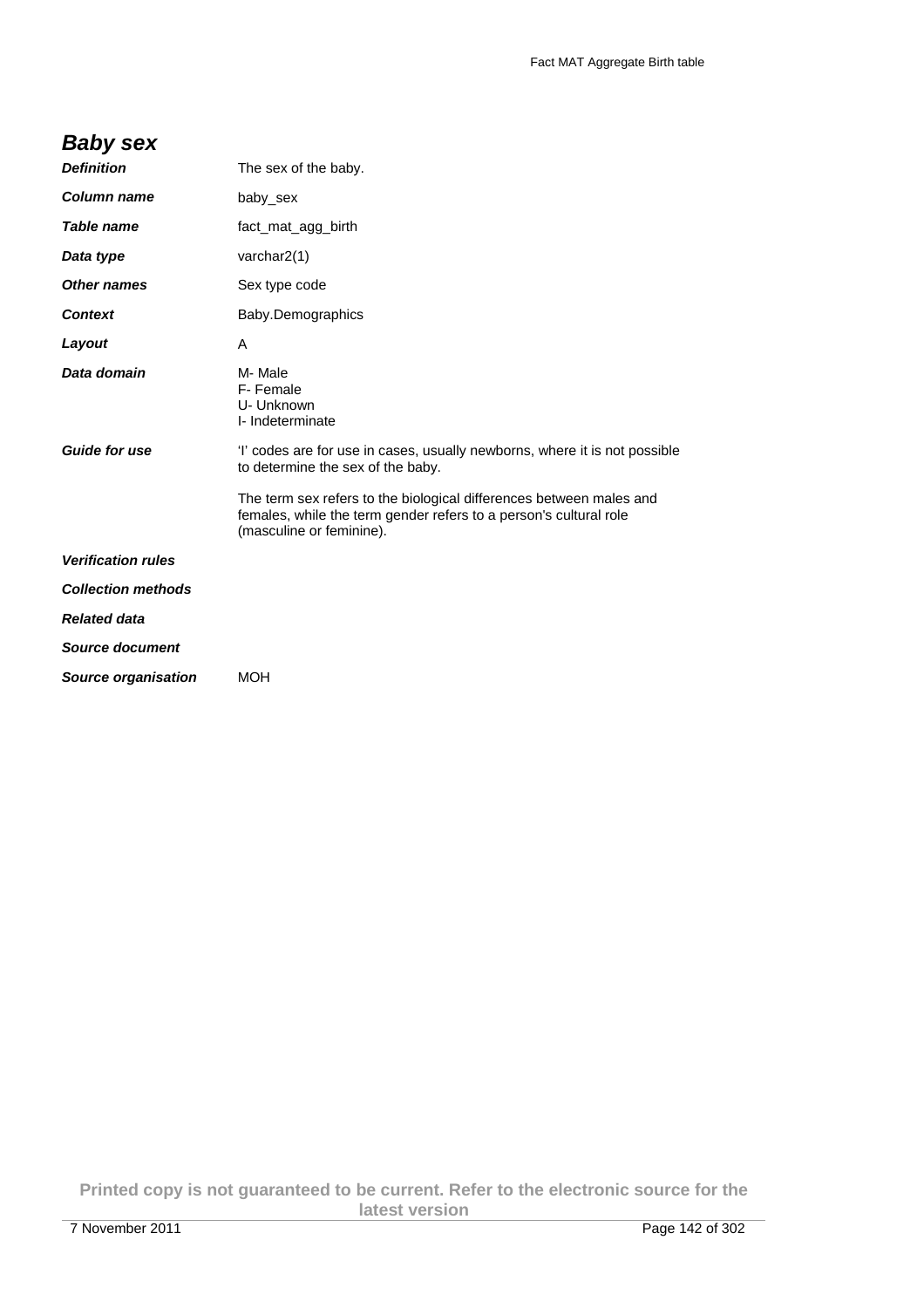# **Baby TLA**

| <b>Definition</b>          | The territorial local authority of the baby's residential address at the<br>time of delivery.                                                                       |
|----------------------------|---------------------------------------------------------------------------------------------------------------------------------------------------------------------|
| <b>Column name</b>         | baby_tla                                                                                                                                                            |
| <b>Table name</b>          | fact mat agg birth                                                                                                                                                  |
| Data type                  | varchar2(64)                                                                                                                                                        |
| <b>Other names</b>         |                                                                                                                                                                     |
| <b>Context</b>             | Baby.Demographics                                                                                                                                                   |
| Layout                     |                                                                                                                                                                     |
| Data domain                | See the TLA code table on the Ministry of Health web site at<br>http://www.nzhis.govt.nz/moh.nsf/pagesns/47. For further information<br>contact Analytical Services |
| <b>Guide for use</b>       | The TLA of domicile roughly equates to local council boundaries.<br>Populated from 1988.                                                                            |
|                            | Derived from domicile code.                                                                                                                                         |
| <b>Verification rules</b>  |                                                                                                                                                                     |
| <b>Collection methods</b>  |                                                                                                                                                                     |
| <b>Related data</b>        | Baby domicile                                                                                                                                                       |
| <b>Source document</b>     |                                                                                                                                                                     |
| <b>Source organisation</b> | <b>MOH</b>                                                                                                                                                          |
|                            |                                                                                                                                                                     |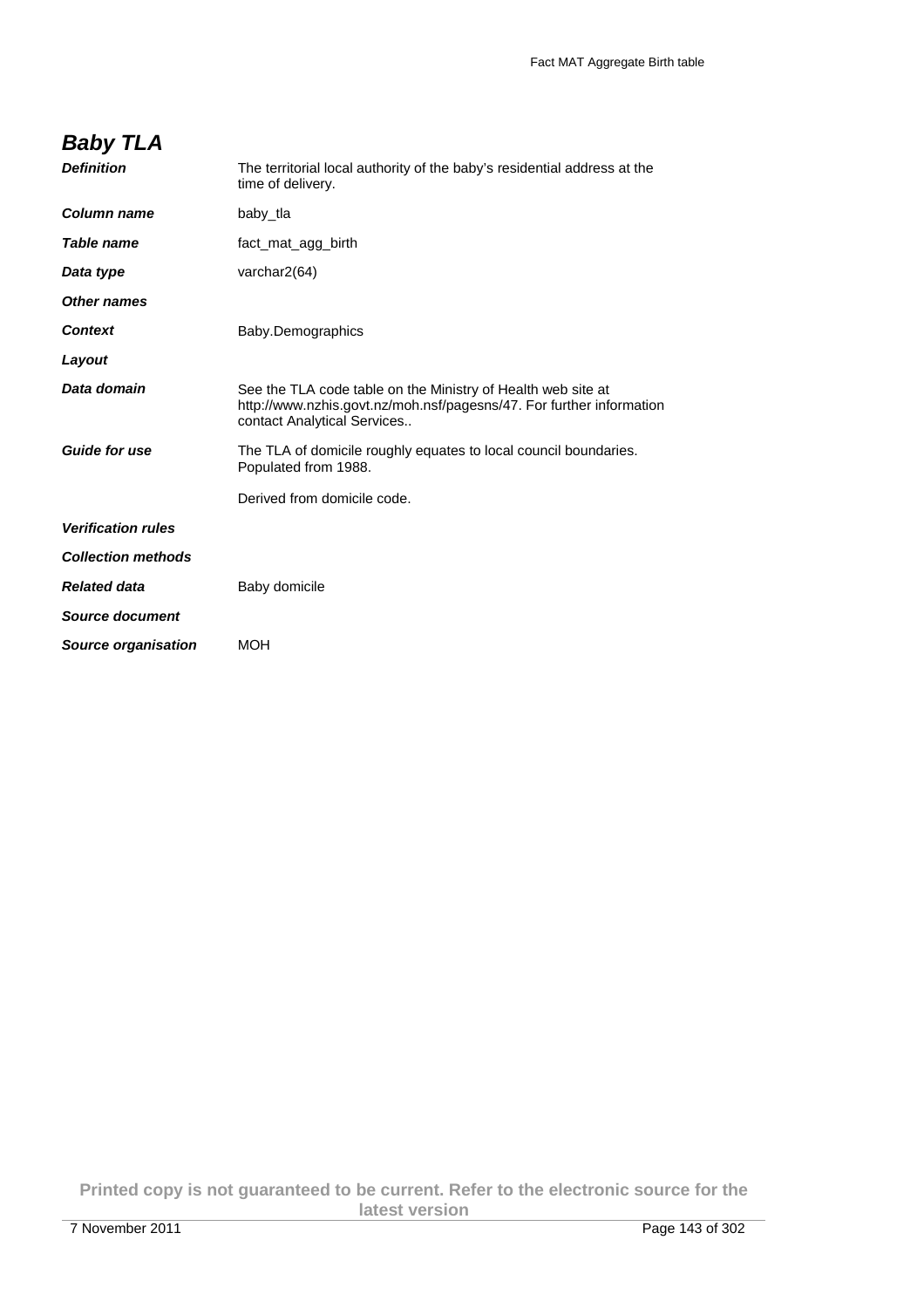## **Baby year of birth**

| <b>Definition</b>          | The year of birth of the baby.  |
|----------------------------|---------------------------------|
| Column name                | baby year of birth              |
| Table name                 | fact_mat_agg_birth              |
| Data type                  | number(4)                       |
| <b>Other names</b>         |                                 |
| <b>Context</b>             | Baby.Demographics               |
| Layout                     | <b>CCYY</b>                     |
| Data domain                | Calendar year                   |
| <b>Guide for use</b>       |                                 |
| <b>Verification rules</b>  |                                 |
| <b>Collection methods</b>  | Derived from Baby date of birth |
| <b>Related data</b>        | Baby date of birth              |
| <b>Source document</b>     |                                 |
| <b>Source organisation</b> | <b>MOH</b>                      |

**Printed copy is not guaranteed to be current. Refer to the electronic source for the latest version**  7 November 2011 Page 144 of 302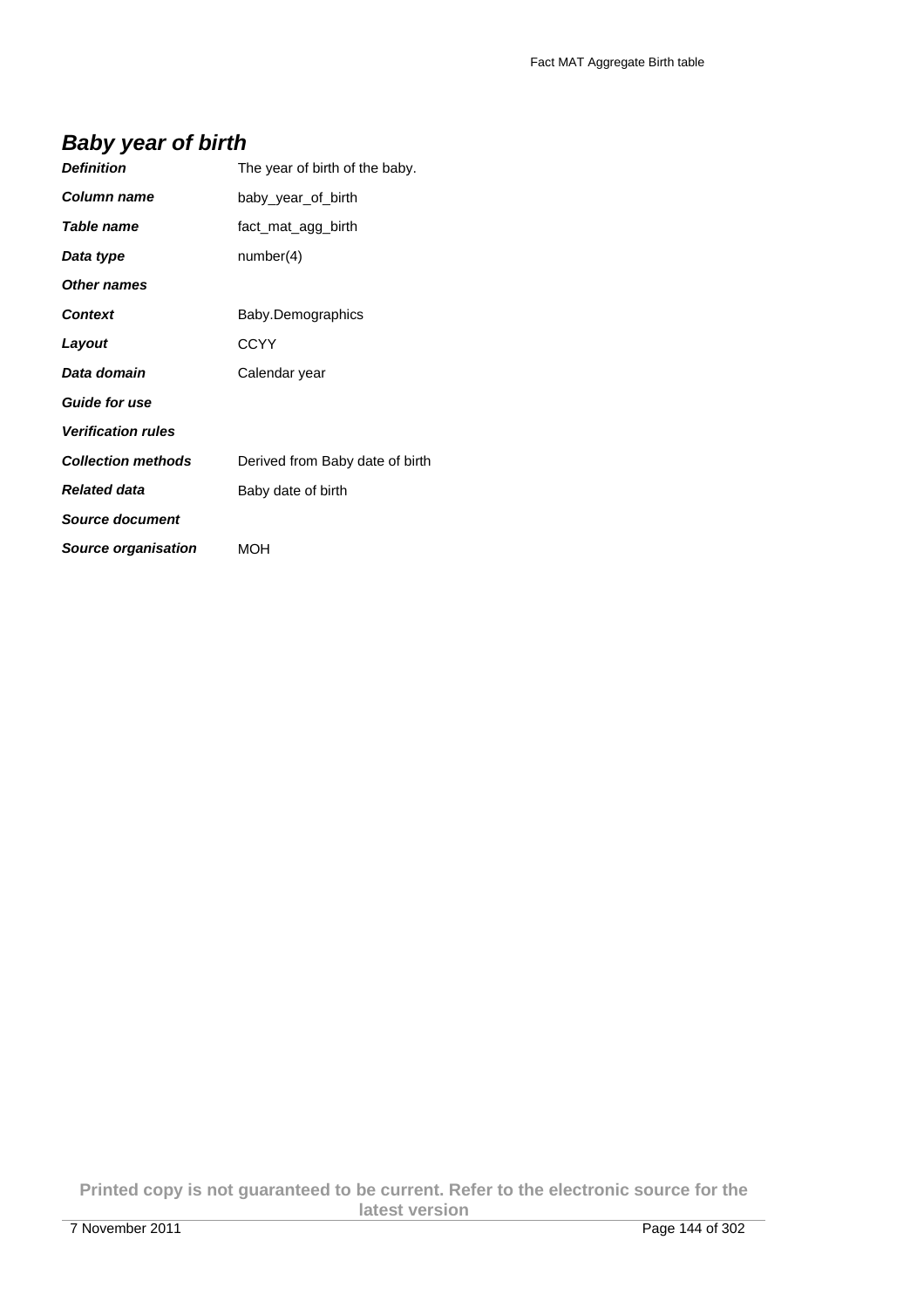## **Birthweight**

| <b>Definition</b>         | Weight of the infant at time of birth, in grams.                                                                                                                                                                                                                                                          |
|---------------------------|-----------------------------------------------------------------------------------------------------------------------------------------------------------------------------------------------------------------------------------------------------------------------------------------------------------|
| Column name               | birthweight                                                                                                                                                                                                                                                                                               |
| Table name                | fact mat agg birth                                                                                                                                                                                                                                                                                        |
| Data type                 | varchar2(5)                                                                                                                                                                                                                                                                                               |
| Other names               | Birth weight                                                                                                                                                                                                                                                                                              |
| Context                   | Baby.Birth                                                                                                                                                                                                                                                                                                |
| Layout                    | <b>NNNN</b>                                                                                                                                                                                                                                                                                               |
| Data domain               | Value in grams                                                                                                                                                                                                                                                                                            |
| <b>Guide for use</b>      | This is usually measured to the nearest 5g and obtained within one<br>hour of birth.                                                                                                                                                                                                                      |
| <b>Verification rules</b> |                                                                                                                                                                                                                                                                                                           |
| <b>Collection methods</b> | Sourced from NMDS (subject to verification rules) and from LMC<br>Labour and Birth Claims (not subject to verification rules).<br>Birthweights outside of 0001-9999 (and negative values) are defaulted<br>to null in the Aggregated Birth table, but are available as reported in the<br>Activity table. |
| <b>Related data</b>       | Birthweight group<br>Low birthweight flag<br>High birthweight flag                                                                                                                                                                                                                                        |
| Source document           |                                                                                                                                                                                                                                                                                                           |
| Source organisation       | <b>MOH</b>                                                                                                                                                                                                                                                                                                |

**Printed copy is not guaranteed to be current. Refer to the electronic source for the latest version**  7 November 2011 Page 145 of 302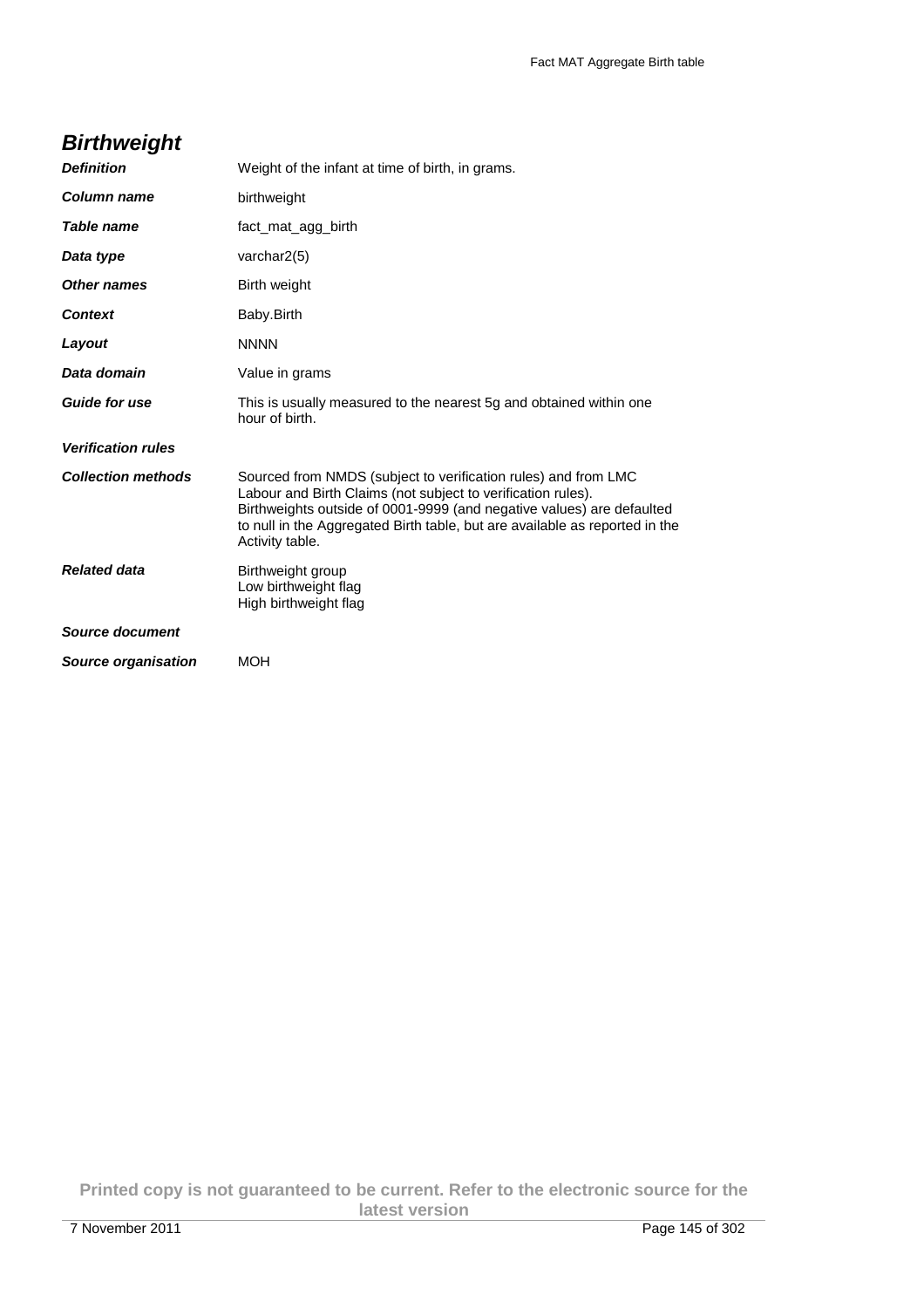## **Birthweight group**

| <b>Definition</b>          | The group into which the baby's birth weight falls.                                                                                                      |
|----------------------------|----------------------------------------------------------------------------------------------------------------------------------------------------------|
| <b>Column name</b>         | birthweight_group                                                                                                                                        |
| <b>Table name</b>          | fact_mat_agg_birth                                                                                                                                       |
| Data type                  | varchar2(15)                                                                                                                                             |
| Other names                | <b>Weight Group</b>                                                                                                                                      |
| <b>Context</b>             | Baby.Birth                                                                                                                                               |
| Layout                     |                                                                                                                                                          |
| Data domain                | Grouped from Birthweight:<br>Less than 1000g<br>1000-1499<br>1500-1999<br>2000-2499<br>2500-2999<br>3000-3499<br>3500-3999<br>4000-4499<br>4500 and over |
| <b>Guide for use</b>       | For weight grouping or bracketing reports                                                                                                                |
|                            | Note, some default values (9000, 9999) may be grouped into the above<br>categories.                                                                      |
| <b>Verification rules</b>  |                                                                                                                                                          |
| <b>Collection methods</b>  | Derived from Birthweight                                                                                                                                 |
| <b>Related data</b>        | <b>Birthweight</b>                                                                                                                                       |
| <b>Source document</b>     |                                                                                                                                                          |
| <b>Source organisation</b> | MOH                                                                                                                                                      |

**Printed copy is not guaranteed to be current. Refer to the electronic source for the latest version**  7 November 2011 Page 146 of 302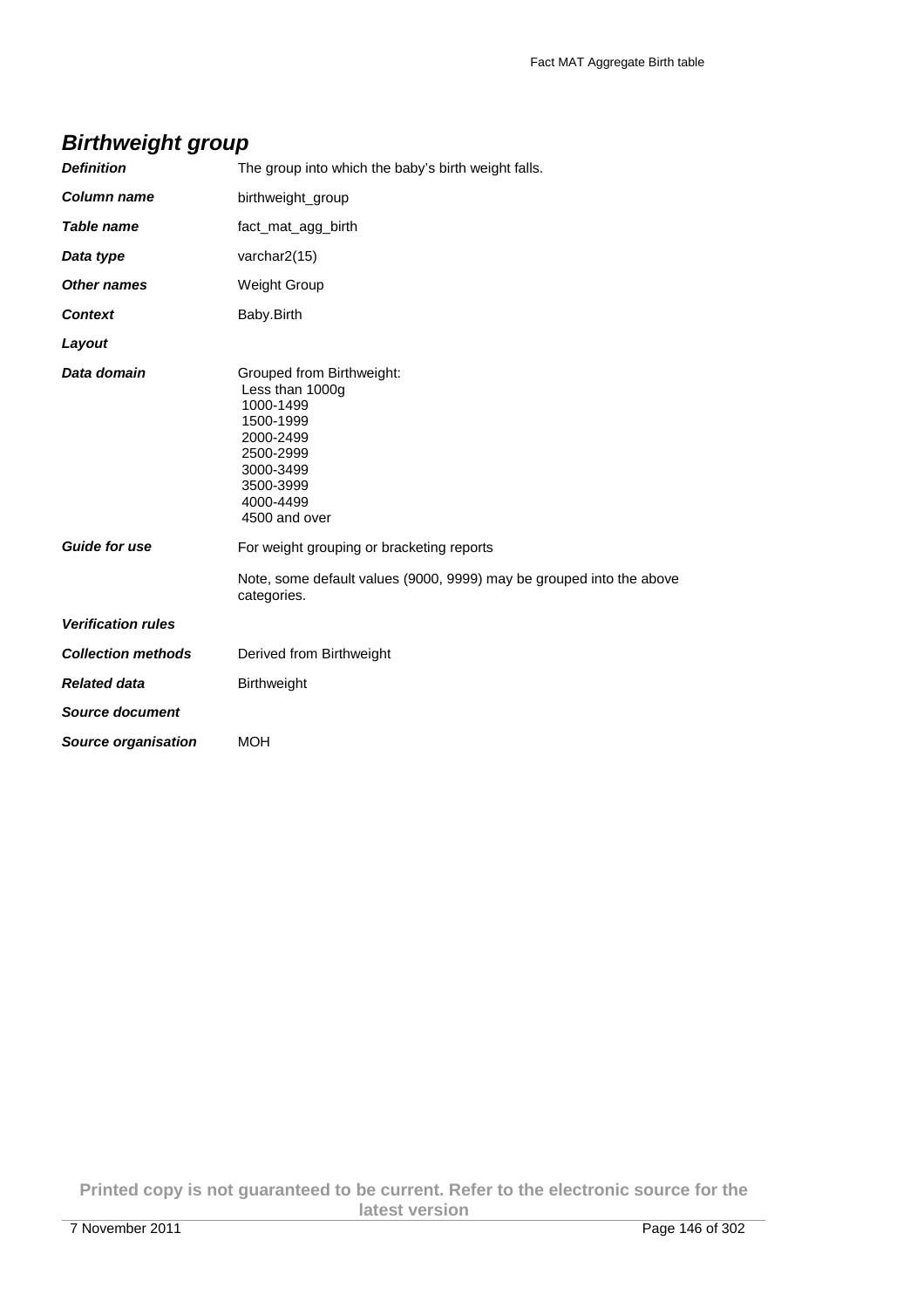| <b>Definition</b>          | A code indicating the breastfeeding status of the baby at 2 weeks.                                   |
|----------------------------|------------------------------------------------------------------------------------------------------|
| Column name                | breastfeed_2_weeks_code                                                                              |
| Table name                 | fact_mat_agg_birth                                                                                   |
| Data type                  | varchar2(10)                                                                                         |
| Other names                |                                                                                                      |
| <b>Context</b>             | Baby.Postnatal                                                                                       |
| Layout                     |                                                                                                      |
| Data domain                | Exclusive<br>Fully<br>Partial<br>Artificial<br>Not reported                                          |
| <b>Guide for use</b>       | Infant breastfeeding status at two weeks of age as reported by LMCs<br>providing postnatal services. |
| <b>Verification rules</b>  |                                                                                                      |
| <b>Collection methods</b>  |                                                                                                      |
| <b>Related data</b>        | Breastfeed LMC discharge status                                                                      |
| Source document            |                                                                                                      |
| <b>Source organisation</b> | <b>MOH</b>                                                                                           |

#### **Breastfeed 2 weeks code**

**Printed copy is not guaranteed to be current. Refer to the electronic source for the latest version**  7 November 2011 Page 147 of 302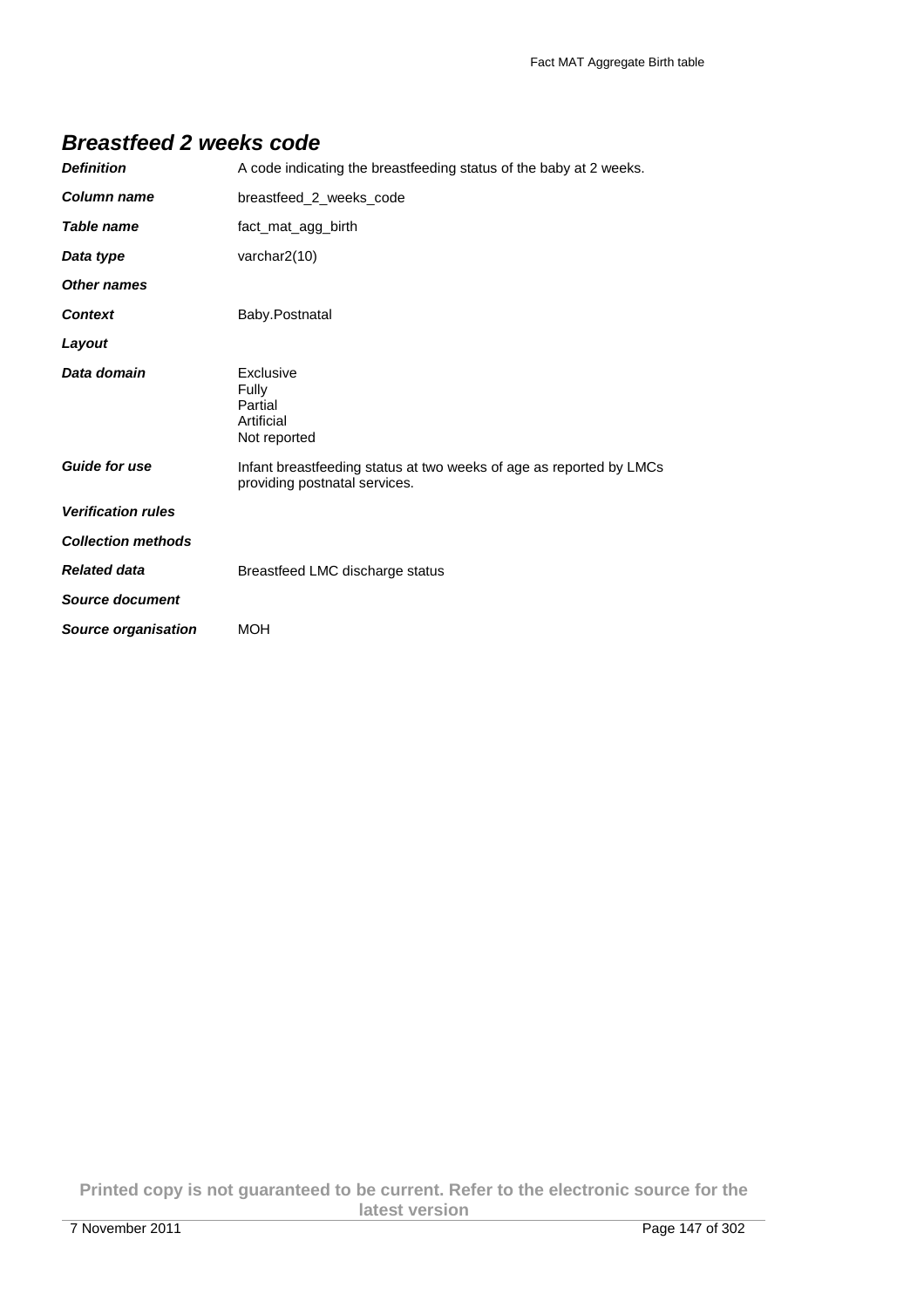| <b>Definition</b>          | The breastfeeding status of the baby at discharge from LMC care.                                                                                |
|----------------------------|-------------------------------------------------------------------------------------------------------------------------------------------------|
| <b>Column name</b>         | breastfeed_Imc_dischrge_status                                                                                                                  |
| Table name                 | fact_mat_agg_birth                                                                                                                              |
| Data type                  | varchar $2(10)$                                                                                                                                 |
| Other names                |                                                                                                                                                 |
| <b>Context</b>             | Baby.Postnatal                                                                                                                                  |
| Layout                     |                                                                                                                                                 |
| Data domain                | Exclusive<br>Fully<br>Partial<br>Artificial<br>Not reported                                                                                     |
| <b>Guide for use</b>       | Infant breastfeeding status at discharge from LMC care as reported by<br>LMC providing postnatal services.                                      |
|                            | Discharge from LMC care is the agreed date of transfer from the LMC<br>to a Well Child Carer and is normally four to six weeks following birth. |
| <b>Verification rules</b>  |                                                                                                                                                 |
| <b>Collection methods</b>  |                                                                                                                                                 |
| <b>Related data</b>        | Breastfeed 2 weeks code                                                                                                                         |
| <b>Source document</b>     |                                                                                                                                                 |
| <b>Source organisation</b> | <b>MOH</b>                                                                                                                                      |

## **Breastfeed LMC discharge status**

**Printed copy is not guaranteed to be current. Refer to the electronic source for the latest version**  7 November 2011 Page 148 of 302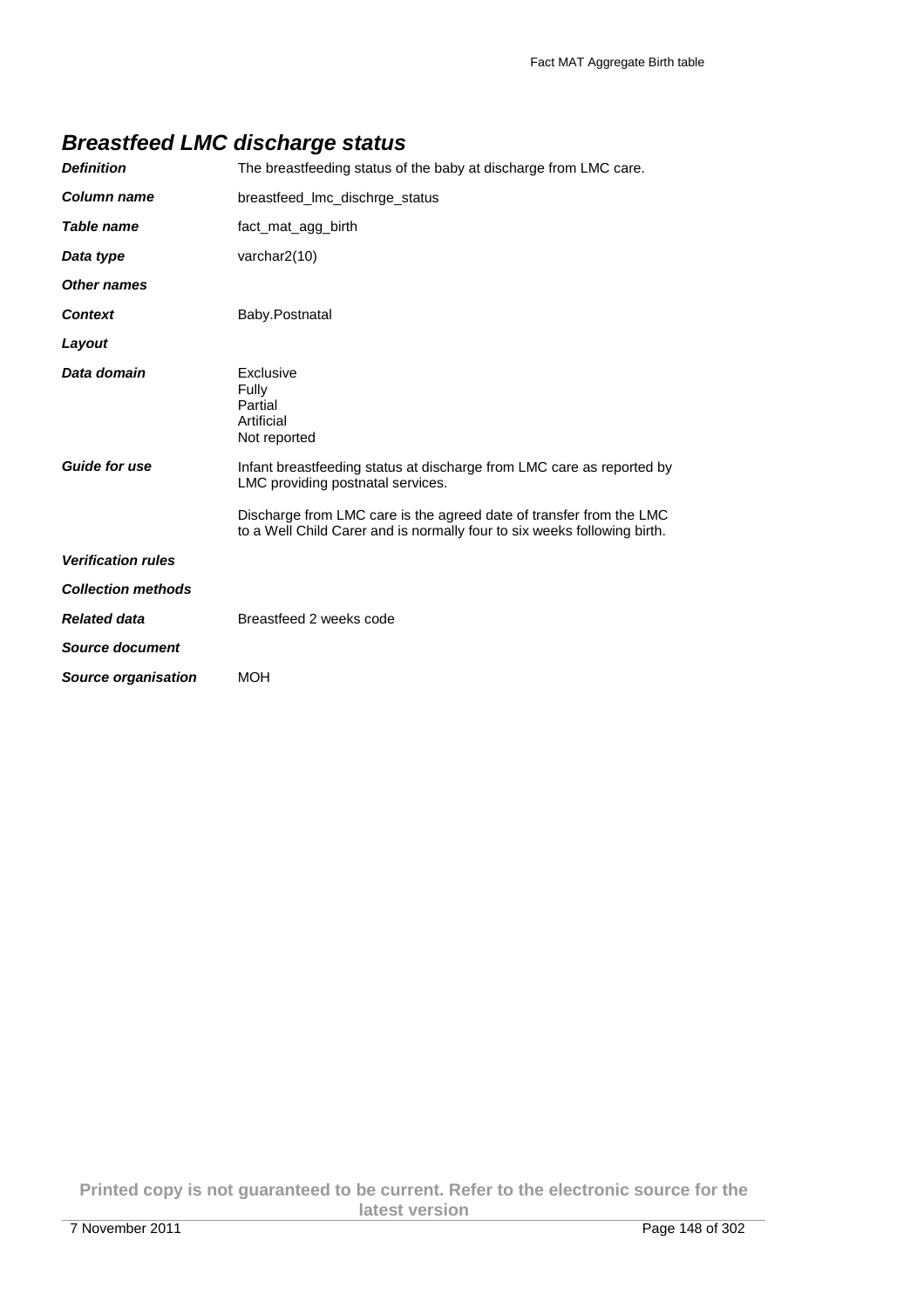## **CPAP during baby admission flag**

| <b>Definition</b>          | A flag indicating whether the baby was administered continuous positive<br>airway pressure (CPAP) during any postnatal admission within 92 days<br>of birth. |
|----------------------------|--------------------------------------------------------------------------------------------------------------------------------------------------------------|
| <b>Column name</b>         | cpap_during_baby_admit_flag                                                                                                                                  |
| Table name                 | fact_mat_agg_birth                                                                                                                                           |
| Data type                  | varchar $2(1)$                                                                                                                                               |
| <b>Other names</b>         |                                                                                                                                                              |
| <b>Context</b>             | Baby.Postnatal                                                                                                                                               |
| Layout                     | A                                                                                                                                                            |
| Data domain                | 1 or Null                                                                                                                                                    |
| <b>Guide for use</b>       | Refer to the field definition for Total hours on continuous positive airway<br>pressure in the NMDS Data Dictionary                                          |
| <b>Verification rules</b>  |                                                                                                                                                              |
| <b>Collection methods</b>  |                                                                                                                                                              |
| <b>Related data</b>        | Mechanical ventilation in baby admission flag                                                                                                                |
| Source document            |                                                                                                                                                              |
| <b>Source organisation</b> | <b>MOH</b>                                                                                                                                                   |
|                            |                                                                                                                                                              |

**Printed copy is not guaranteed to be current. Refer to the electronic source for the latest version**  7 November 2011 Page 149 of 302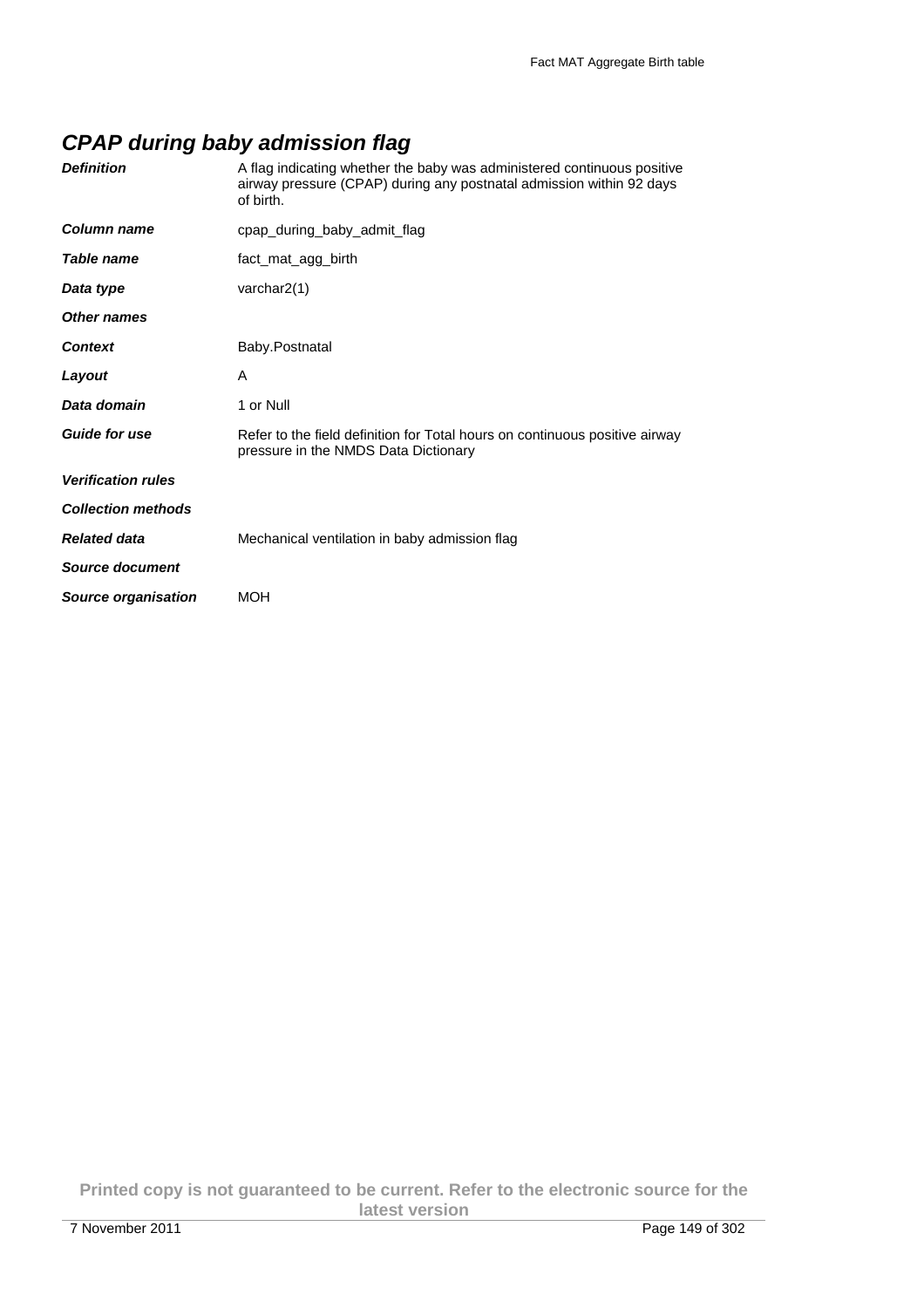| <b>Definition</b>          | The gestational age of the baby (duration of pregnancy in completed<br>weeks), at birth.                                                                                                                                              |
|----------------------------|---------------------------------------------------------------------------------------------------------------------------------------------------------------------------------------------------------------------------------------|
| <b>Column name</b>         | gestational_age                                                                                                                                                                                                                       |
| Table name                 | fact_mat_agg_birth                                                                                                                                                                                                                    |
| Data type                  | varchar $2(5)$                                                                                                                                                                                                                        |
| Other names                | Gestation period                                                                                                                                                                                                                      |
| <b>Context</b>             | Baby.Birth                                                                                                                                                                                                                            |
| Layout                     | XX                                                                                                                                                                                                                                    |
| Data domain                | Completed weeks of pregnancy.                                                                                                                                                                                                         |
|                            | 10 - 50 completed weeks                                                                                                                                                                                                               |
| <b>Guide for use</b>       | Calculated from the date of the first day of a woman's last menstrual<br>period and her infant s date of birth, or derived from clinical assessment<br>during pregnancy, or derived from an examination of the infant after<br>birth. |
| <b>Verification rules</b>  | Gestational ages outside 10-50 weeks are defaulted to null in the<br>Aggregated Birth table, but are available as reported in the Activity<br>table.                                                                                  |
| <b>Collection methods</b>  | Sourced from NMDS as reported on the Baby's record, where null<br>calculated from the mother's LMP date and baby date of birth as<br>reported via Claims.                                                                             |
| <b>Related data</b>        | Baby date of birth<br>Last menstrual period date                                                                                                                                                                                      |
| <b>Source document</b>     |                                                                                                                                                                                                                                       |
| <b>Source organisation</b> | <b>MOH</b>                                                                                                                                                                                                                            |

# **Gestational age**

**Printed copy is not guaranteed to be current. Refer to the electronic source for the latest version**  7 November 2011 Page 150 of 302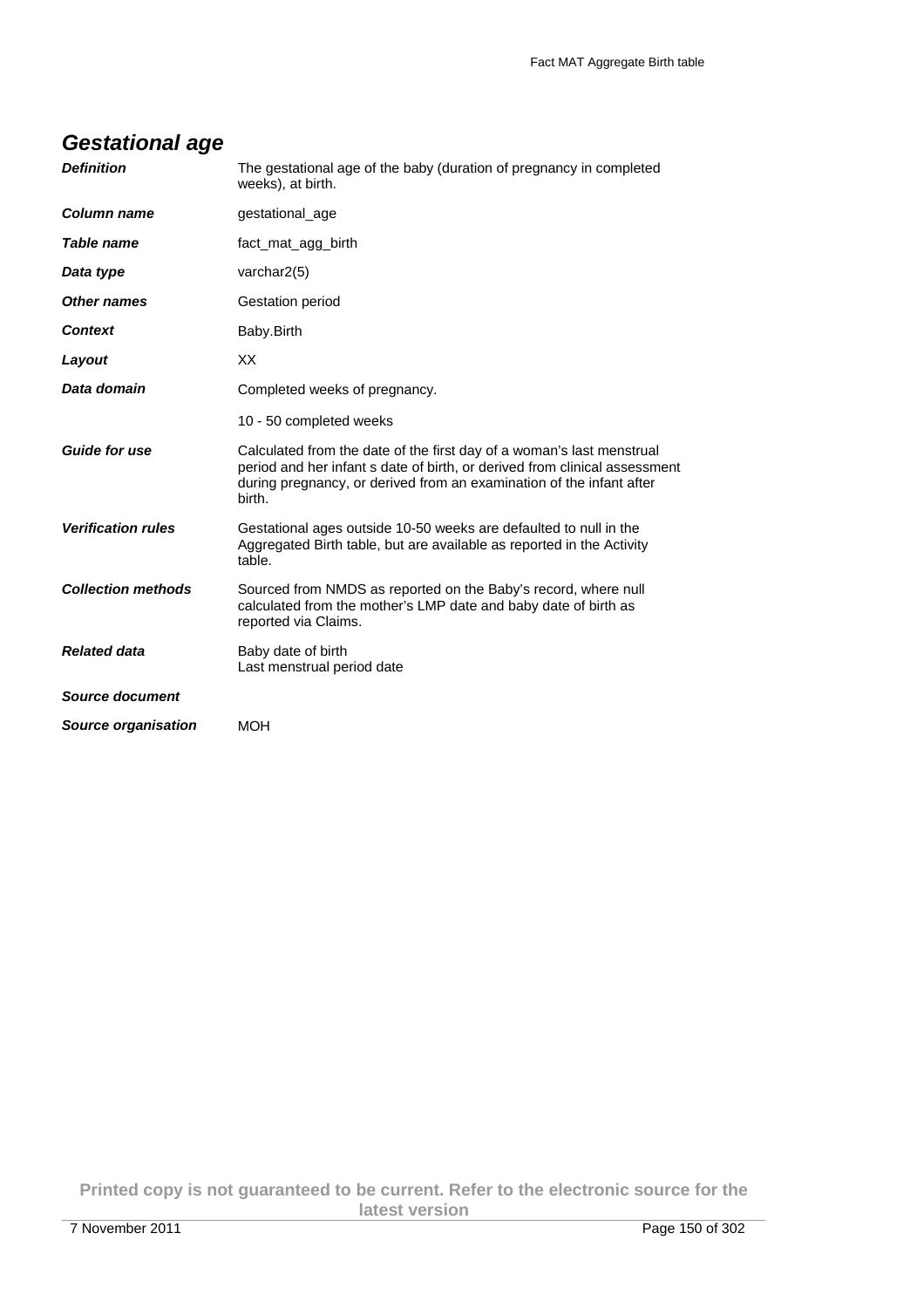## **Gestational age group**

| <b>Definition</b>          | The gestational age group of the baby at birth.                                                                         |
|----------------------------|-------------------------------------------------------------------------------------------------------------------------|
| <b>Column name</b>         | gestational_age_group                                                                                                   |
| Table name                 | fact_mat_agg_birth                                                                                                      |
| Data type                  | varchar2(15)                                                                                                            |
| <b>Other names</b>         |                                                                                                                         |
| <b>Context</b>             | Baby.Birth                                                                                                              |
| Layout                     |                                                                                                                         |
| Data domain                | Grouped from Gestational age:<br>Less than 20<br>$20 - 23$<br>24-27<br>28-31<br>32-36<br>$37 - 41$<br>42<br>43 and over |
| <b>Guide for use</b>       | For gestational grouping or bracketing reports                                                                          |
| <b>Verification rules</b>  |                                                                                                                         |
| <b>Collection methods</b>  | Derived from Gestational age                                                                                            |
| <b>Related data</b>        | Gestational age                                                                                                         |
| <b>Source document</b>     |                                                                                                                         |
| <b>Source organisation</b> | MOH                                                                                                                     |

**Printed copy is not guaranteed to be current. Refer to the electronic source for the latest version**  7 November 2011 Page 151 of 302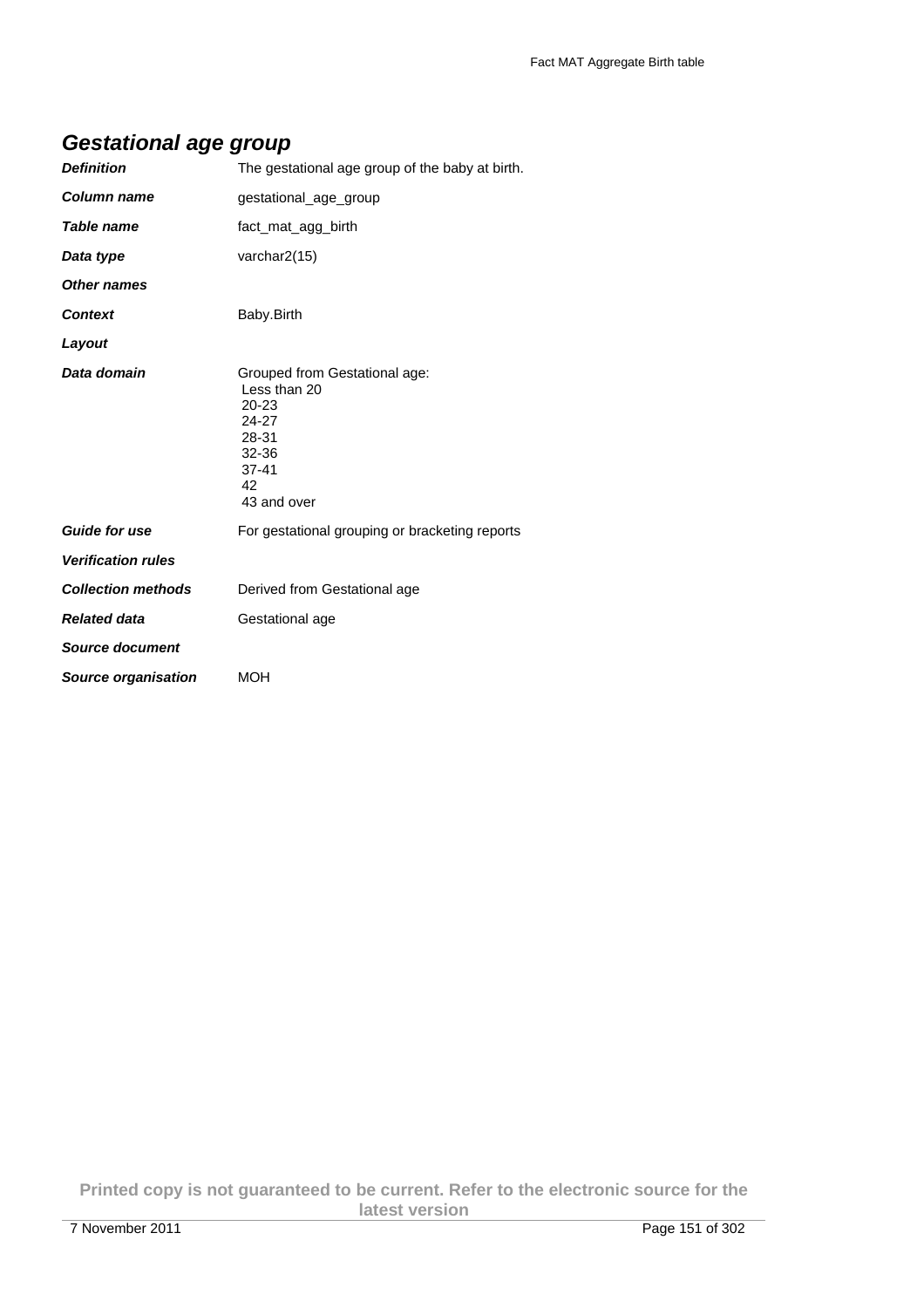# **High birthweight flag**

| <b>Definition</b>          | A flag indicating a high birthweight (that is, above 4499g).             |
|----------------------------|--------------------------------------------------------------------------|
| <b>Column name</b>         | high_birthweight_flag                                                    |
| Table name                 | fact_mat_agg_birth                                                       |
| Data type                  | varchar2(1)                                                              |
| <b>Other names</b>         |                                                                          |
| <b>Context</b>             | Baby.Birth                                                               |
| Layout                     |                                                                          |
| Data domain                | 1 if Birthweight > 4499<br>N if Birthweight $\leq$ 4499                  |
| <b>Guide for use</b>       | For weight grouping or bracketing reports.                               |
| <b>Verification rules</b>  |                                                                          |
| <b>Collection methods</b>  | Derived from Birthweight                                                 |
|                            | Calculation of full term babies or live births with a high birth-weight. |
| <b>Related data</b>        | Birthweight                                                              |
| <b>Source document</b>     |                                                                          |
| <b>Source organisation</b> | <b>MOH</b>                                                               |

**Printed copy is not guaranteed to be current. Refer to the electronic source for the latest version**  7 November 2011 Page 152 of 302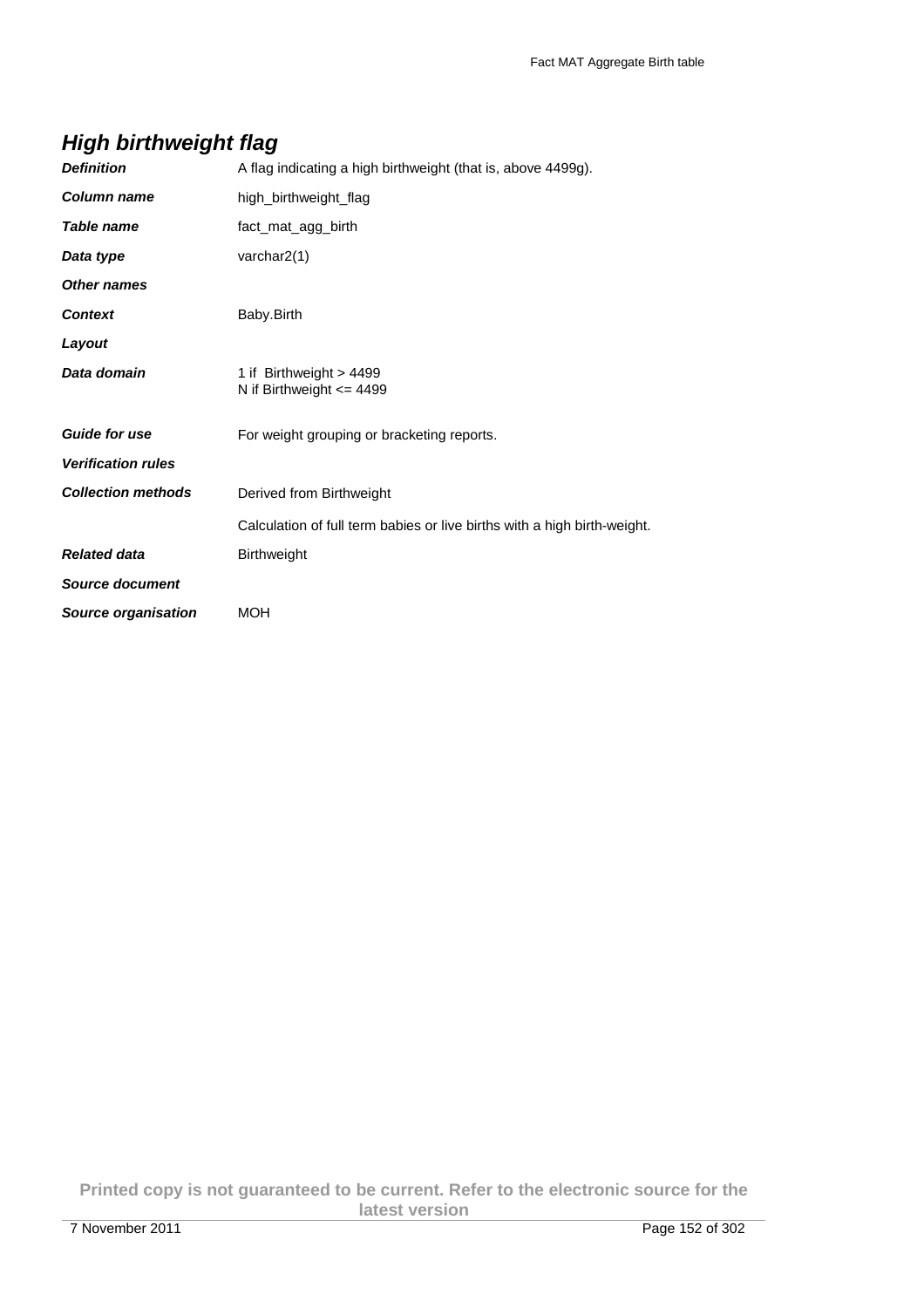## **Low birthweight flag**

| <b>Definition</b>         | A flag indicating a low birthweight (that is, below 2500g).             |
|---------------------------|-------------------------------------------------------------------------|
| <b>Column name</b>        | low_birthweight_flag                                                    |
| Table name                | fact_mat_agg_birth                                                      |
| Data type                 | varchar2(1)                                                             |
| Other names               | Birthweight, low<br>Birthweight, very low<br>Birthweight, extremely low |
| <b>Context</b>            | Baby.Birth                                                              |
| Layout                    |                                                                         |
| Data domain               | 1 if Birthweight < 2500<br>N if Birthweight $>= 2500$                   |
| <b>Guide for use</b>      | For weight grouping or bracketing reports.                              |
| <b>Verification rules</b> |                                                                         |
| <b>Collection methods</b> | Derived from Birthweight.                                               |
|                           | Calculation of full term babies or live births with a low birth-weight  |
| <b>Related data</b>       | <b>Birthweight</b>                                                      |
| <b>Source document</b>    |                                                                         |
| Source organisation       | MOH                                                                     |

**Printed copy is not guaranteed to be current. Refer to the electronic source for the latest version**  7 November 2011 Page 153 of 302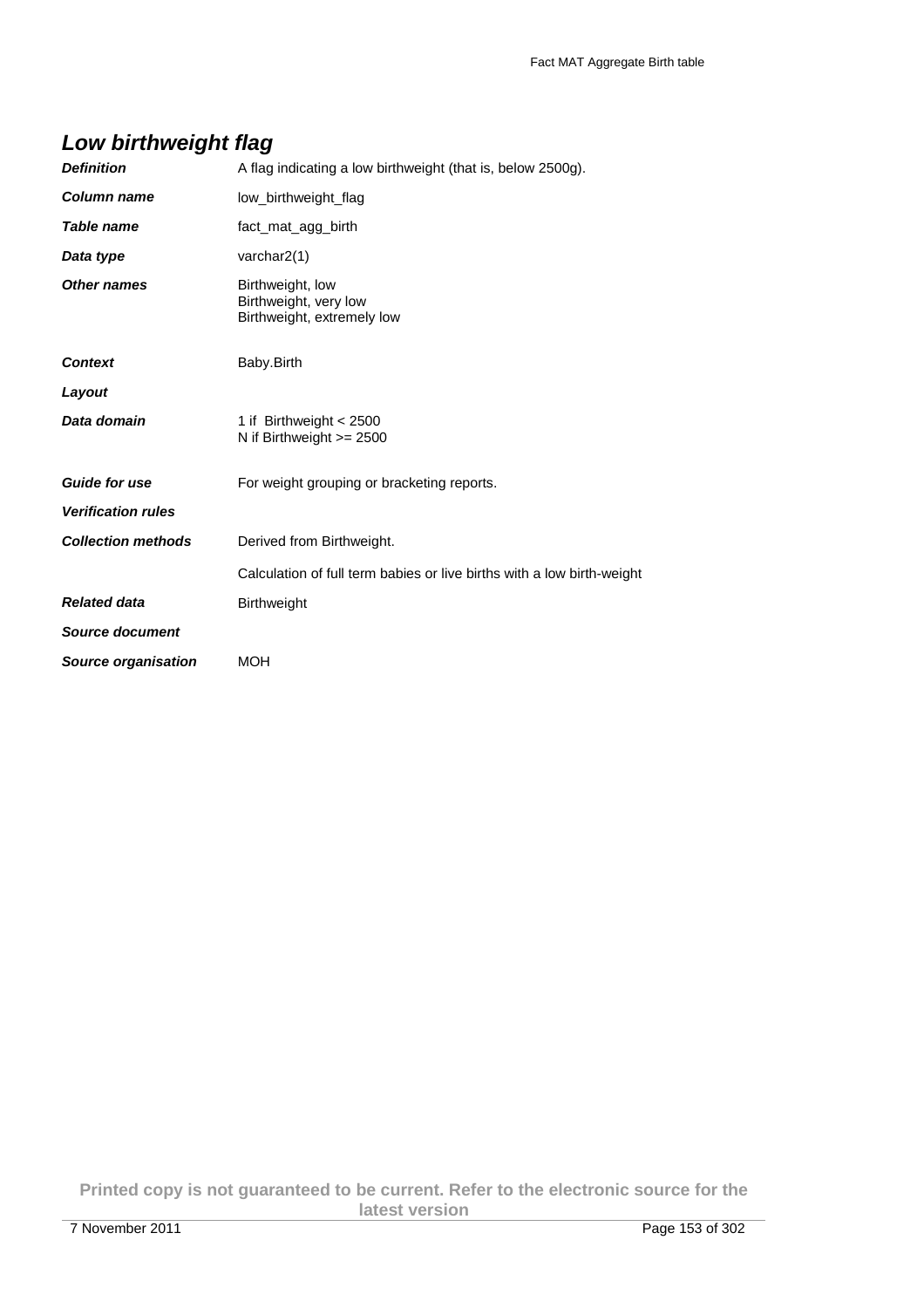# **MAT birth key**

| <b>Definition</b>          | Generated artificial key for the MAT Birth table. Unique identifier of a<br>baby in the Aggregated Birth table derived from birth date and NHI. |
|----------------------------|-------------------------------------------------------------------------------------------------------------------------------------------------|
| <b>Column name</b>         | dim_mat_birth_key                                                                                                                               |
| Table name                 | fact_mat_agg_birth                                                                                                                              |
| Data type                  | number                                                                                                                                          |
| <b>Other names</b>         |                                                                                                                                                 |
| <b>Context</b>             |                                                                                                                                                 |
| Layout                     |                                                                                                                                                 |
| Data domain                |                                                                                                                                                 |
| <b>Guide for use</b>       |                                                                                                                                                 |
| <b>Verification rules</b>  |                                                                                                                                                 |
| <b>Collection methods</b>  |                                                                                                                                                 |
| <b>Related data</b>        |                                                                                                                                                 |
| <b>Source document</b>     |                                                                                                                                                 |
| <b>Source organisation</b> |                                                                                                                                                 |

**Printed copy is not guaranteed to be current. Refer to the electronic source for the latest version**  7 November 2011 Page 154 of 302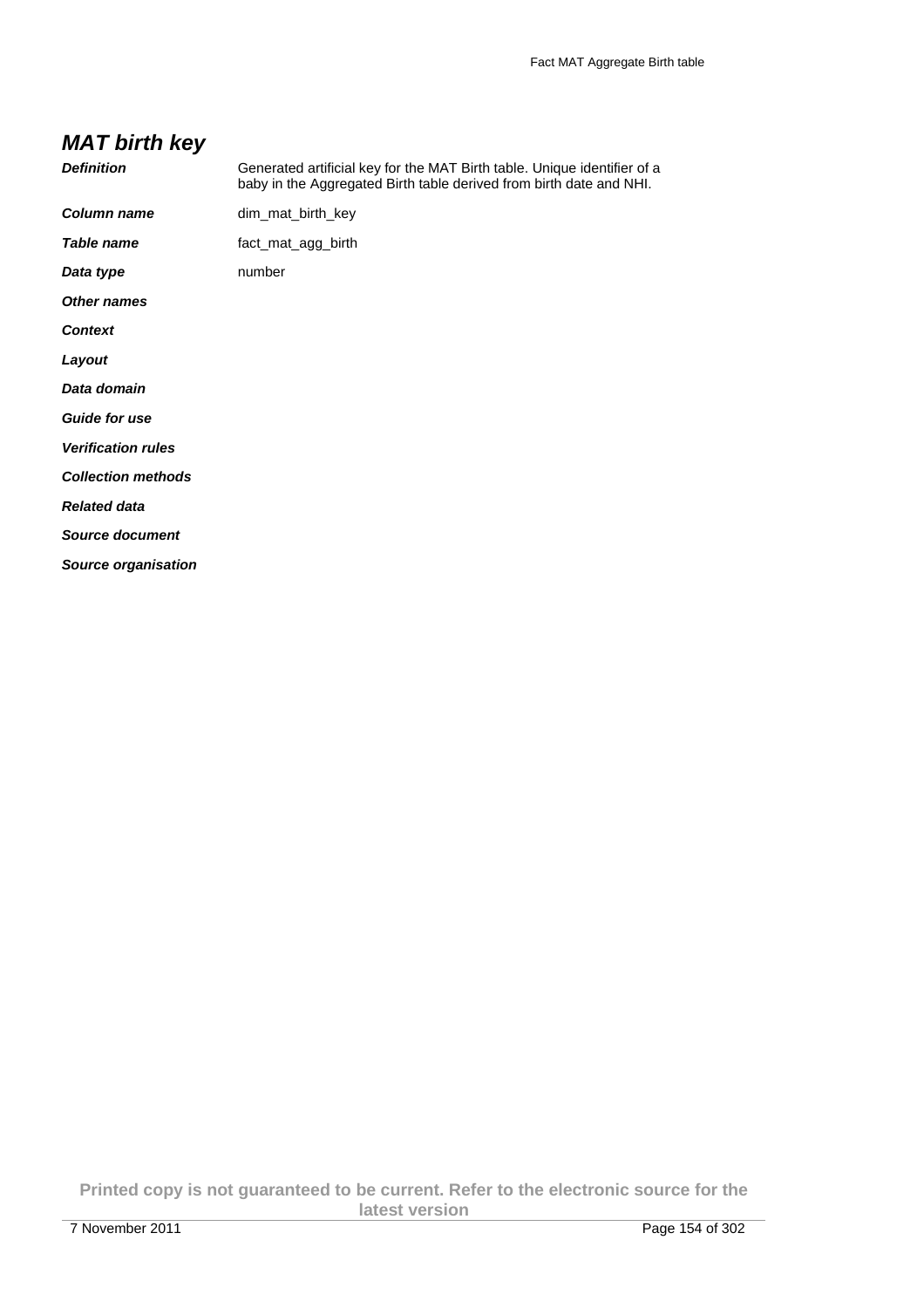#### **MAT pregnancy key**

| <b>Definition</b>          | Generated artificial key for the MAT Pregnancy table. Unique identifier<br>of a pregnancy in the Aggregated Birth table derived from delivery date<br>and mother NHI. |
|----------------------------|-----------------------------------------------------------------------------------------------------------------------------------------------------------------------|
|                            | Presence of Pregnancy key in Birth table enables linking of a baby to<br>mother.                                                                                      |
| <b>Column name</b>         | dim_mat_pregnancy_key                                                                                                                                                 |
| <b>Table name</b>          | fact_mat_agg_birth                                                                                                                                                    |
| Data type                  | number                                                                                                                                                                |
| Other names                |                                                                                                                                                                       |
| <b>Context</b>             |                                                                                                                                                                       |
| Layout                     |                                                                                                                                                                       |
| Data domain                |                                                                                                                                                                       |
| <b>Guide for use</b>       |                                                                                                                                                                       |
| <b>Verification rules</b>  |                                                                                                                                                                       |
| <b>Collection methods</b>  |                                                                                                                                                                       |
| <b>Related data</b>        |                                                                                                                                                                       |
| <b>Source document</b>     |                                                                                                                                                                       |
| <b>Source organisation</b> |                                                                                                                                                                       |

**Printed copy is not guaranteed to be current. Refer to the electronic source for the latest version**  7 November 2011 Page 155 of 302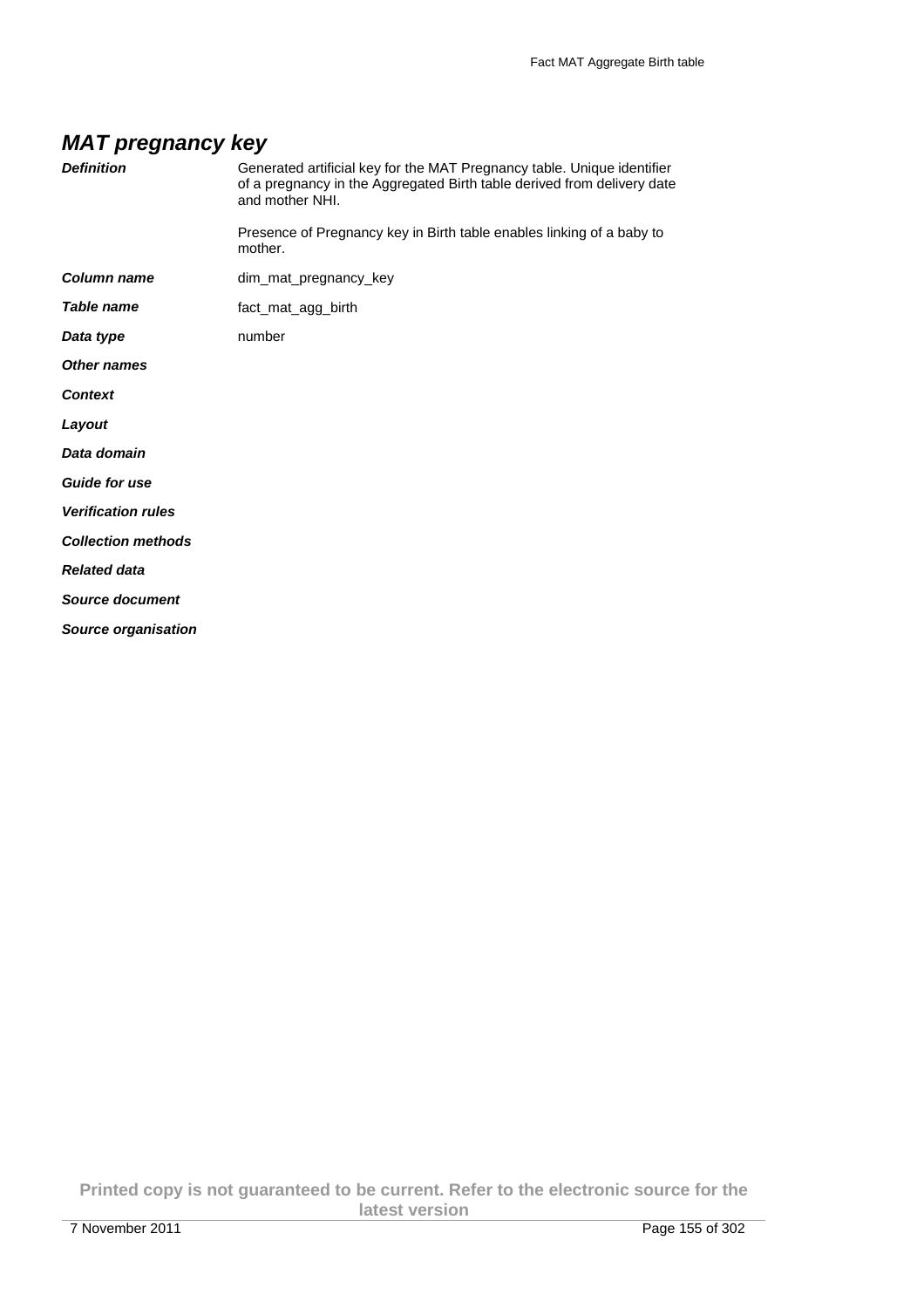## **Mechanical ventilation in baby admission flag**

| <b>Definition</b>         | A flag indicating whether the baby was placed on mechanical ventilation<br>during any postnatal admission |
|---------------------------|-----------------------------------------------------------------------------------------------------------|
| Column name               | mechvent_in_baby_admit_flag                                                                               |
| <b>Table name</b>         | fact_mat_agg_birth                                                                                        |
| Data type                 | varchar2(1)                                                                                               |
| Other names               | Continuous positive airway pressure (CPAP)                                                                |
| <b>Context</b>            | Baby.Postnatal                                                                                            |
| Layout                    | A                                                                                                         |
| Data domain               | 1 or Null                                                                                                 |
| <b>Guide for use</b>      | Refer to the field definition for Total hours on mechanical ventilation in<br>the NMDS data Dictionary.   |
| <b>Verification rules</b> |                                                                                                           |
| <b>Collection methods</b> |                                                                                                           |
| <b>Related data</b>       | CPAP during baby admission flag                                                                           |
| <b>Source document</b>    |                                                                                                           |
|                           |                                                                                                           |

**Printed copy is not guaranteed to be current. Refer to the electronic source for the latest version**  7 November 2011 Page 156 of 302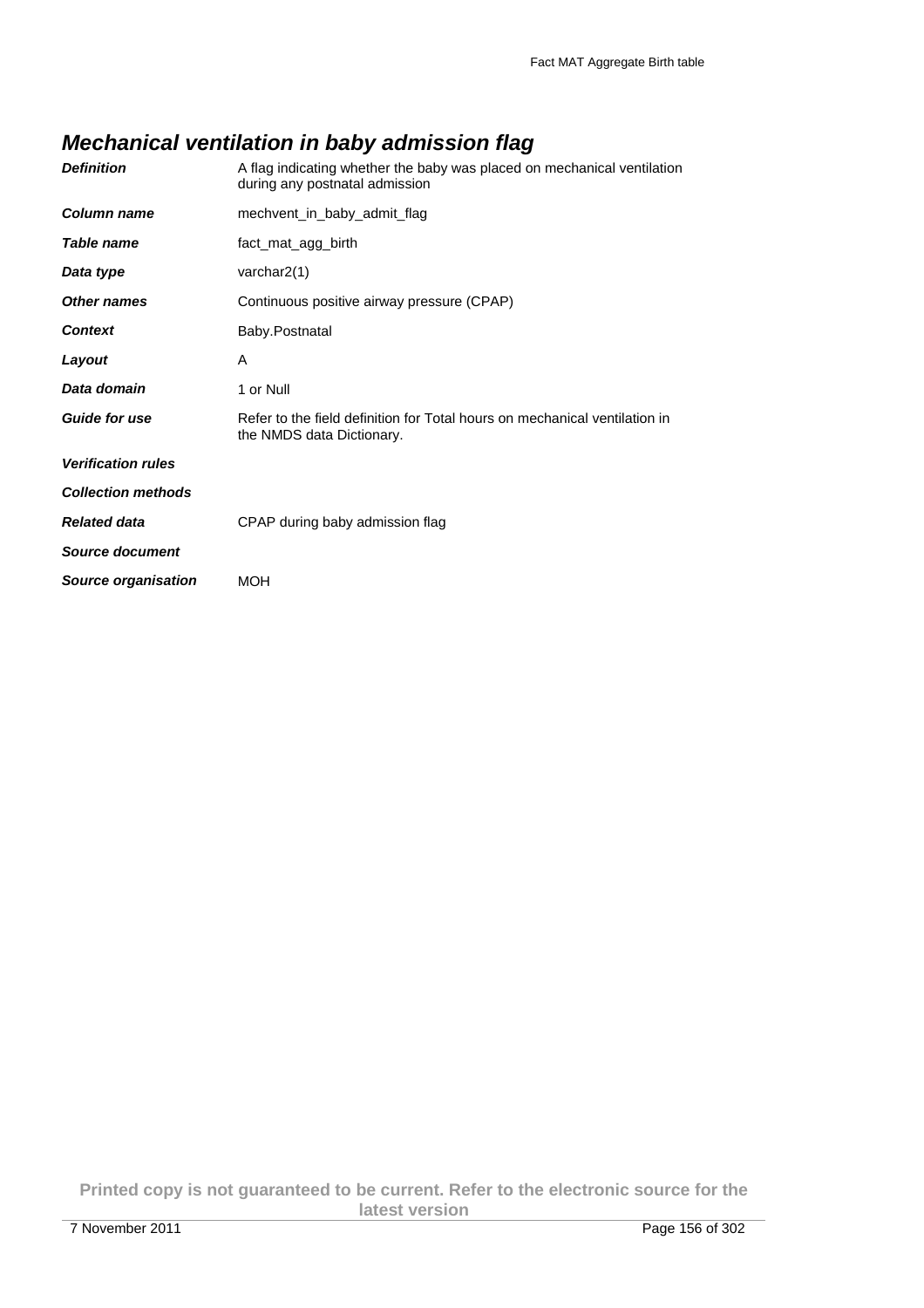## **Non-LMC urgent postnatal contacts count**

| <b>Definition</b>          | The number of urgent non-LMC contacts that a baby has within 92 days<br>of birth. |
|----------------------------|-----------------------------------------------------------------------------------|
| Column name                | non_lmc_urg_postnat_cont_count                                                    |
| <b>Table name</b>          | fact_mat_agg_birth                                                                |
| Data type                  | number                                                                            |
| <b>Other names</b>         |                                                                                   |
| <b>Context</b>             | Baby.Postnatal                                                                    |
| Layout                     |                                                                                   |
| Data domain                | 0001 - 9999                                                                       |
| <b>Guide for use</b>       |                                                                                   |
| <b>Verification rules</b>  |                                                                                   |
| <b>Collection methods</b>  |                                                                                   |
| <b>Related data</b>        | Claim code                                                                        |
| <b>Source document</b>     |                                                                                   |
| <b>Source organisation</b> | <b>MOH</b>                                                                        |

**Printed copy is not guaranteed to be current. Refer to the electronic source for the latest version**  7 November 2011 Page 157 of 302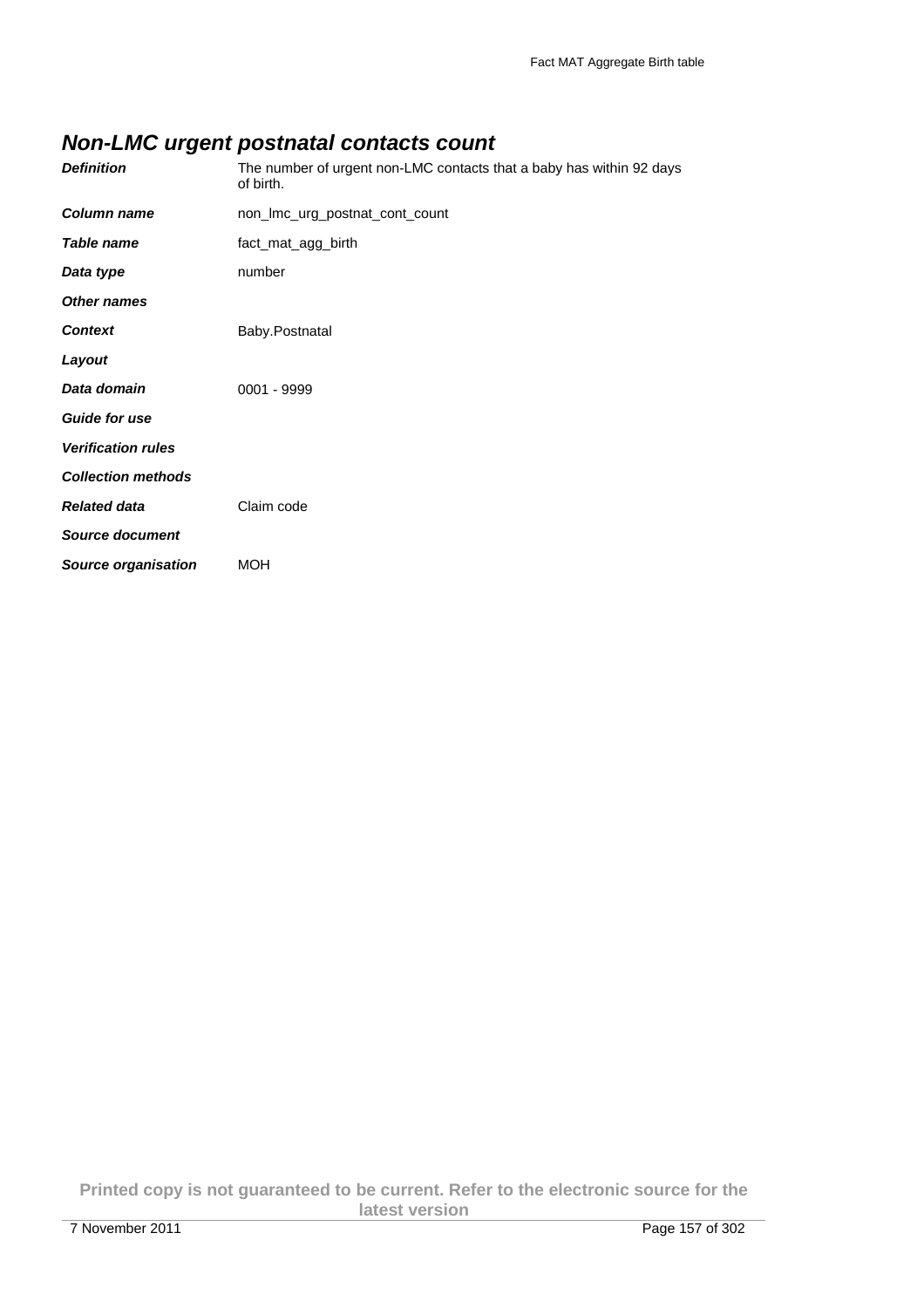## **Perinatal postnatal admission count**

| <b>Definition</b>          | The number of postnatal admissions that a baby has within 92 days of<br>birth where principal diagnosis in ICD-10-AM is in Chapter XVI 'Certain<br>conditions originating in the perinatal period'. |
|----------------------------|-----------------------------------------------------------------------------------------------------------------------------------------------------------------------------------------------------|
| Column name                | perinat postnat admit count                                                                                                                                                                         |
| Table name                 | fact_mat_agg_birth                                                                                                                                                                                  |
| Data type                  | number                                                                                                                                                                                              |
| Other names                |                                                                                                                                                                                                     |
| <b>Context</b>             | Baby.Postnatal                                                                                                                                                                                      |
| Layout                     |                                                                                                                                                                                                     |
| Data domain                | $0001 - 9999$                                                                                                                                                                                       |
| <b>Guide for use</b>       | Where diagnosis type is A (principal diagnosis) and clinical code in ICD-<br>10-AM is between P000 and P969                                                                                         |
| <b>Verification rules</b>  |                                                                                                                                                                                                     |
| <b>Collection methods</b>  |                                                                                                                                                                                                     |
| <b>Related data</b>        |                                                                                                                                                                                                     |
| Source document            |                                                                                                                                                                                                     |
| <b>Source organisation</b> | <b>MOH</b>                                                                                                                                                                                          |

**Printed copy is not guaranteed to be current. Refer to the electronic source for the latest version**  7 November 2011 Page 158 of 302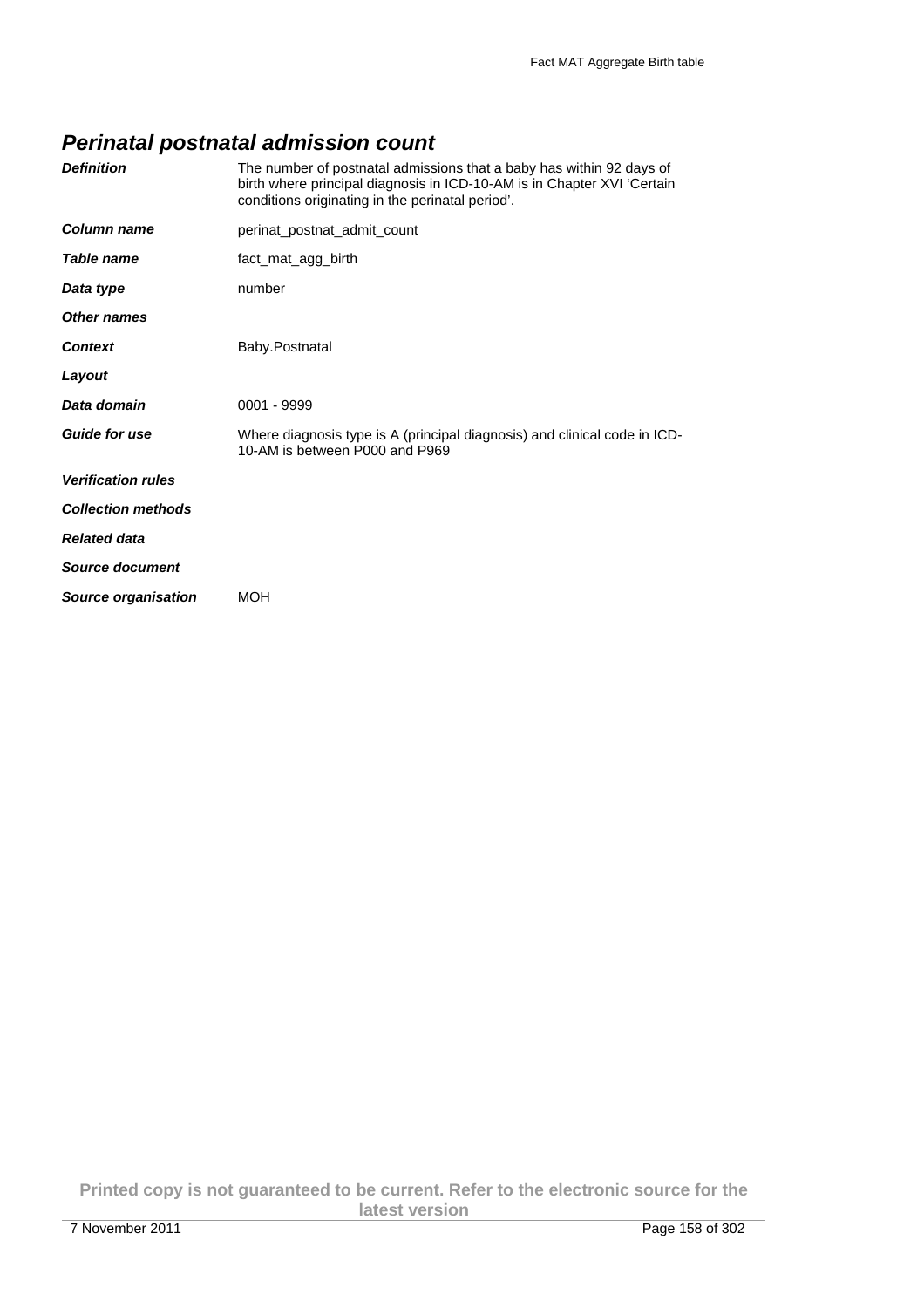| Preterm flag              |                                                                                          |
|---------------------------|------------------------------------------------------------------------------------------|
| <b>Definition</b>         | A flag indicating whether the baby was born prior to 37 completed<br>weeks of gestation. |
| Column name               | preterm_flag                                                                             |
| <b>Table name</b>         | fact_mat_agg_birth                                                                       |
| Data type                 | varchar $2(1)$                                                                           |
| Other names               |                                                                                          |
| Context                   | Baby.Birth                                                                               |
| Layout                    | A                                                                                        |
| Data domain               | 1 if Gestational age < 37<br>Null if Gestational age $\geq 37$                           |
| <b>Guide for use</b>      |                                                                                          |
| <b>Verification rules</b> |                                                                                          |
| <b>Collection methods</b> | Derived from Gestational age                                                             |
| <b>Related data</b>       | Gestational age                                                                          |
| Source document           |                                                                                          |
| Source organisation       | MOH                                                                                      |

**Printed copy is not guaranteed to be current. Refer to the electronic source for the latest version**  7 November 2011 Page 159 of 302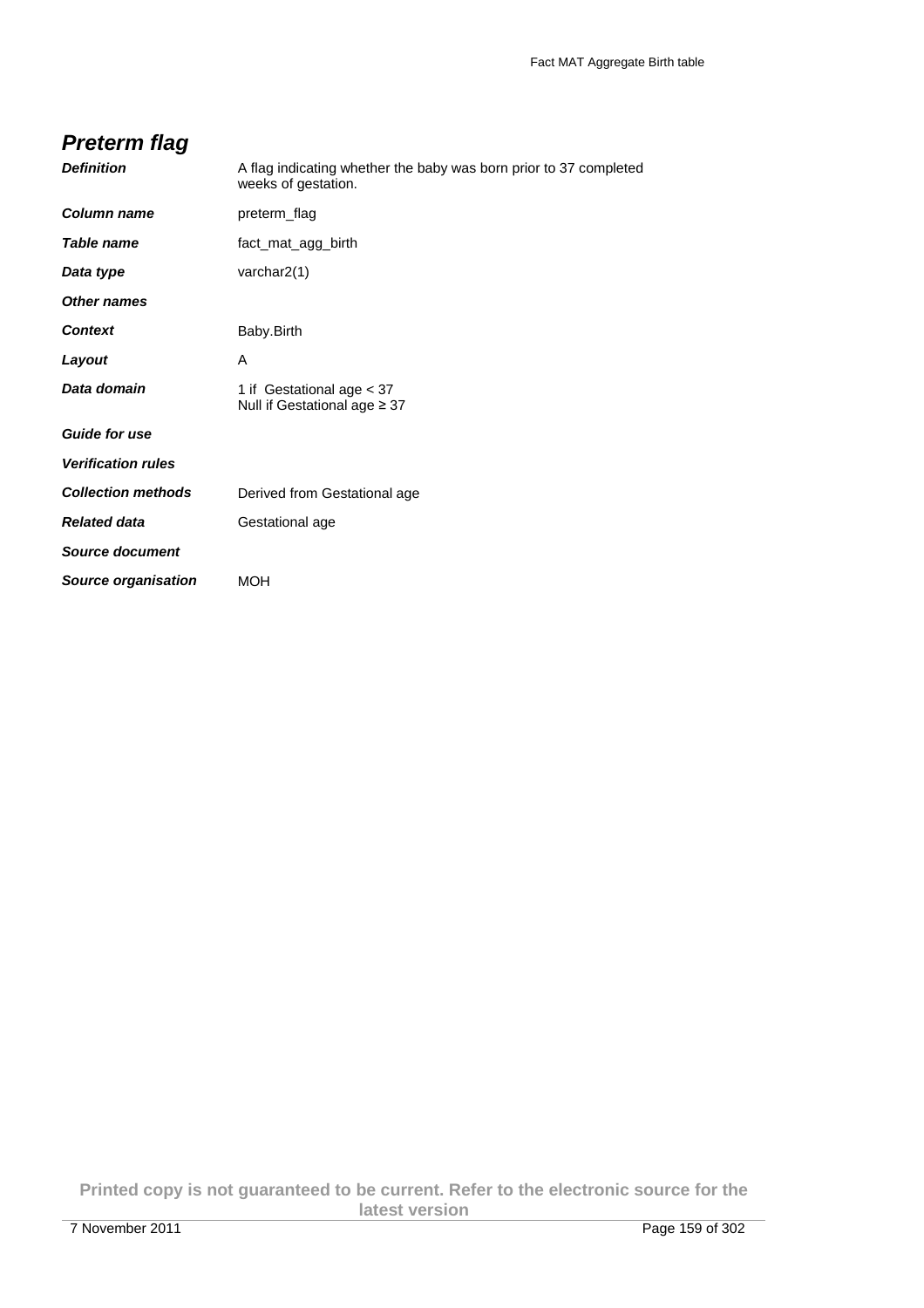# **Specialist paediatric consultation count**

| <b>Definition</b>          | The number of times a baby was referred for specialist paediatric<br>services. |
|----------------------------|--------------------------------------------------------------------------------|
| <b>Column name</b>         | specialist paed consult count                                                  |
| <b>Table name</b>          | fact_mat_agg_birth                                                             |
| Data type                  | number                                                                         |
| Other names                |                                                                                |
| <b>Context</b>             | Baby.Postnatal                                                                 |
| Layout                     |                                                                                |
| Data domain                | $0001 - 9999$                                                                  |
| <b>Guide for use</b>       |                                                                                |
| <b>Verification rules</b>  |                                                                                |
| <b>Collection methods</b>  |                                                                                |
| <b>Related data</b>        | Claim code                                                                     |
| <b>Source document</b>     |                                                                                |
| <b>Source organisation</b> | <b>MOH</b>                                                                     |

**Printed copy is not guaranteed to be current. Refer to the electronic source for the latest version**  7 November 2011 **Page 160 of 302**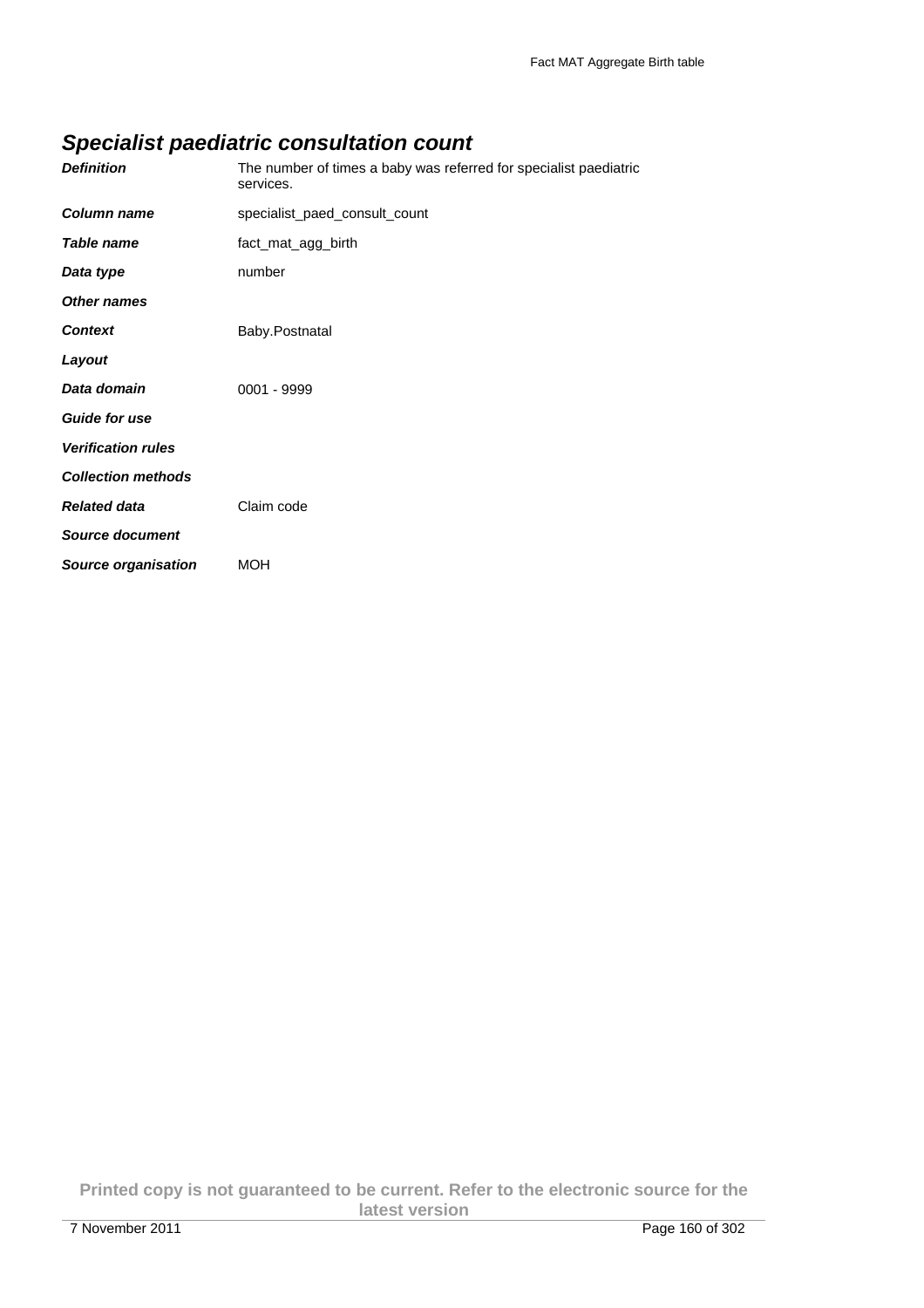|    | <b>Fact MAT Aggregate Pregnancy table</b> |
|----|-------------------------------------------|
| __ |                                           |

| Table name              | fact mat agg pregnancy                                                                            |
|-------------------------|---------------------------------------------------------------------------------------------------|
| <b>Definition</b>       |                                                                                                   |
| <b>Primary key</b>      | dim_mat_pregnancy_key                                                                             |
| <b>Business key</b>     |                                                                                                   |
| <b>Guide for use</b>    | Context                                                                                           |
|                         | Pregnancy.Demographics<br>Pregnancy.Antenatal<br>Pregnancy.Labour&Delivery<br>Pregnancy.Postnatal |
| <b>Relational rules</b> |                                                                                                   |
| Data content            |                                                                                                   |
|                         |                                                                                                   |

**Printed copy is not guaranteed to be current. Refer to the electronic source for the latest version**  7 November 2011 Page 161 of 302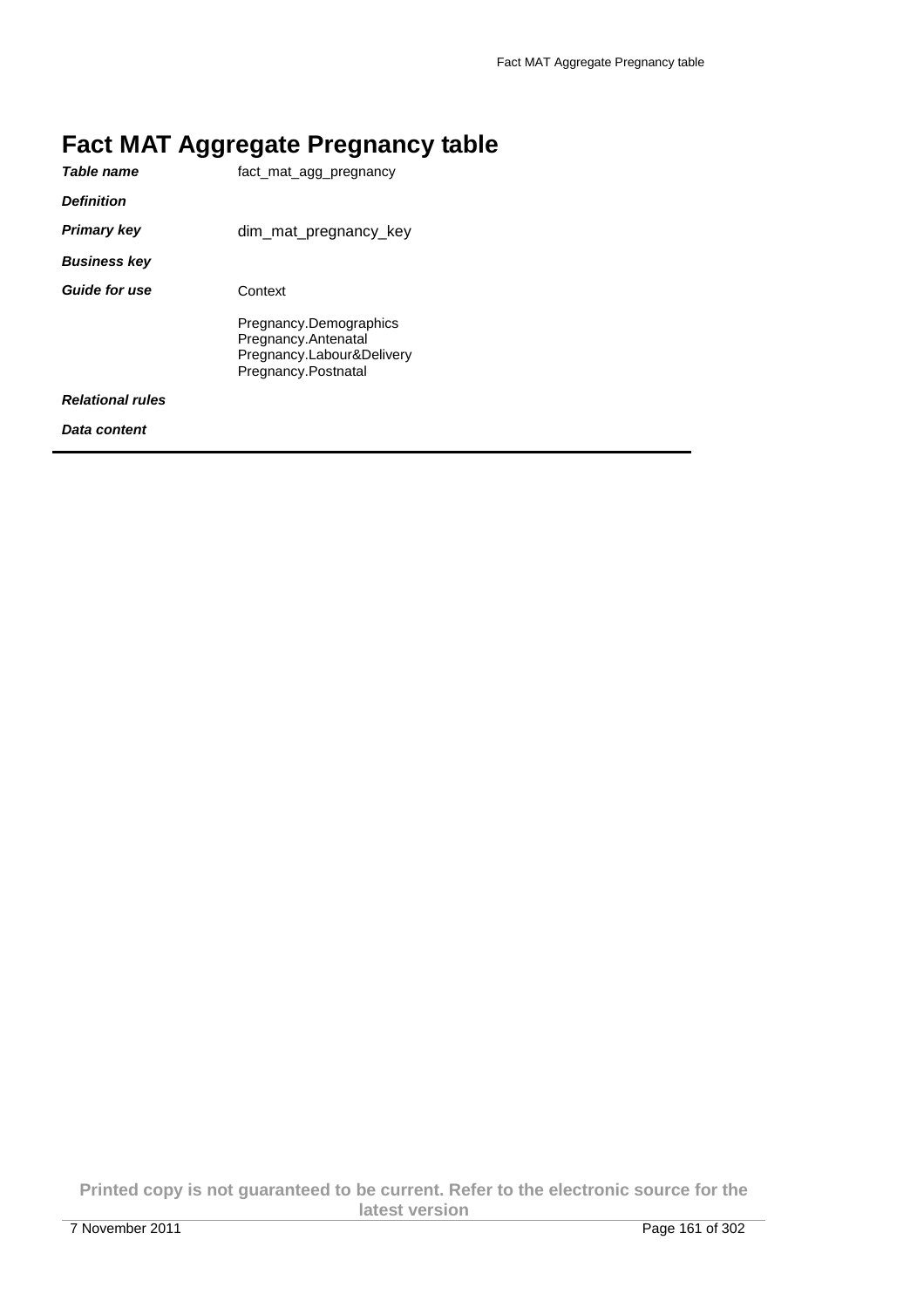## **Amniocentesis flag**

| <b>Definition</b>          | A flag indicating amniocentesis was performed during a pregnancy. |
|----------------------------|-------------------------------------------------------------------|
| Column name                | amniocentesis_flag                                                |
| <b>Table name</b>          | fact_mat_agg_pregnancy                                            |
| Data type                  | varchar2(1)                                                       |
| <b>Other names</b>         |                                                                   |
| <b>Context</b>             | Pregnancy.Antenatal                                               |
| Layout                     | A                                                                 |
| Data domain                | Y or Null                                                         |
| <b>Guide for use</b>       | Ends June 2007                                                    |
| <b>Verification rules</b>  |                                                                   |
| <b>Collection methods</b>  |                                                                   |
| <b>Related data</b>        |                                                                   |
| <b>Source document</b>     |                                                                   |
| <b>Source organisation</b> | <b>MOH</b>                                                        |

**Printed copy is not guaranteed to be current. Refer to the electronic source for the latest version**  7 November 2011 Page 162 of 302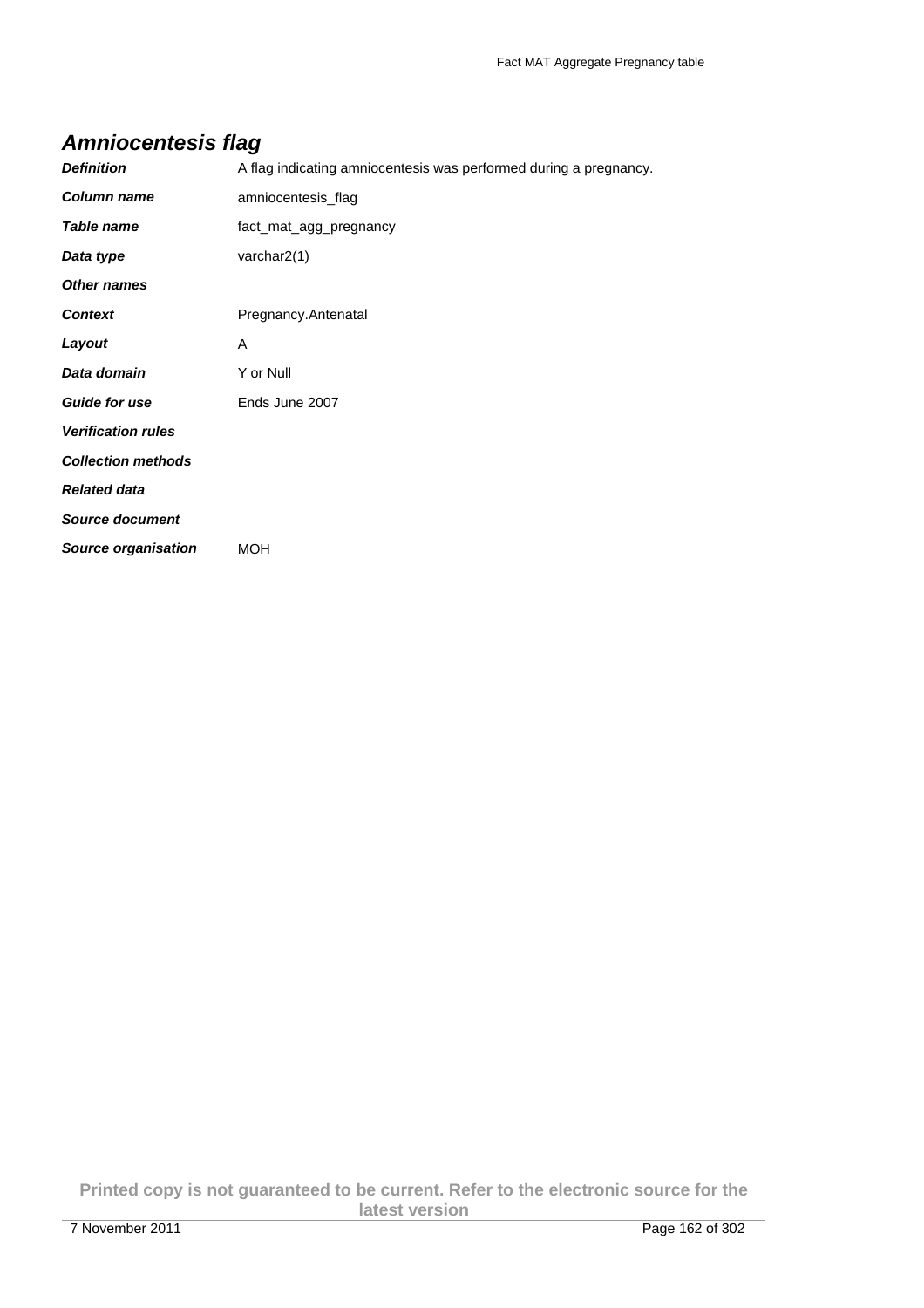#### **Antenatal admission count**

| <b>Definition</b>          | The total number of hospital events during the antenatal period of a<br>pregnancy excluding the delivery event.                                                              |
|----------------------------|------------------------------------------------------------------------------------------------------------------------------------------------------------------------------|
| Column name                | antenatal admits count                                                                                                                                                       |
| Table name                 | fact_mat_agg_pregnancy                                                                                                                                                       |
| Data type                  | number                                                                                                                                                                       |
| Other names                |                                                                                                                                                                              |
| <b>Context</b>             | Pregnancy.Antenatal                                                                                                                                                          |
| Layout                     | N                                                                                                                                                                            |
| Data domain                | Numeric or Null                                                                                                                                                              |
| <b>Guide for use</b>       | Total antenatal admissions may include more than one admission for<br>the same woman, and includes transfers between facilities but excludes<br>transfers within facilities. |
| <b>Verification rules</b>  |                                                                                                                                                                              |
| <b>Collection methods</b>  |                                                                                                                                                                              |
| <b>Related data</b>        |                                                                                                                                                                              |
| Source document            |                                                                                                                                                                              |
| <b>Source organisation</b> | <b>MOH</b>                                                                                                                                                                   |

**Printed copy is not guaranteed to be current. Refer to the electronic source for the latest version**  7 November 2011 Page 163 of 302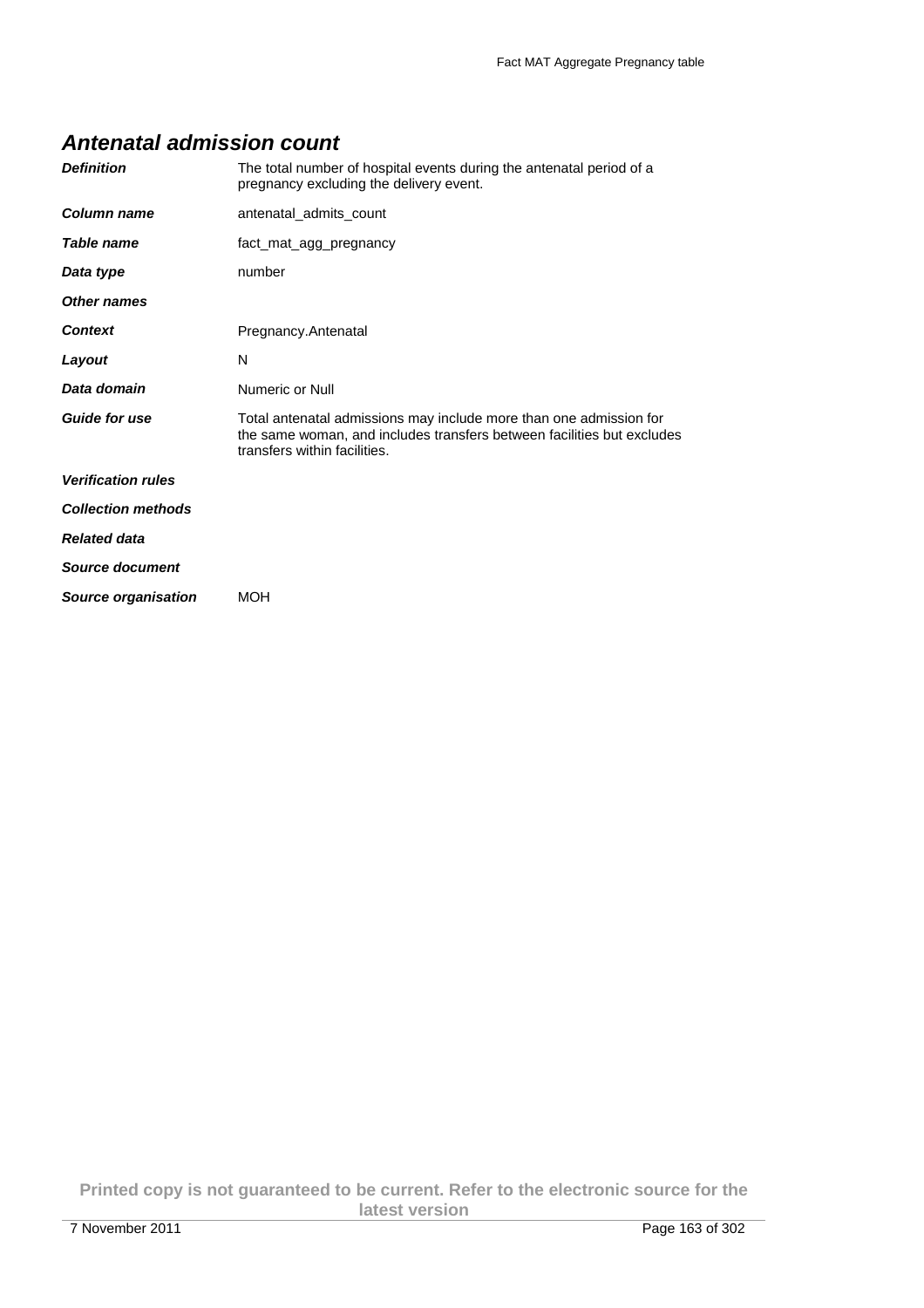## **Assisted breech flag**

| <b>Definition</b>         | A flag indicating a type of assisted birth where the birth of a baby is by<br>the buttocks or lower limbs first rather than the head, where assistance,<br>forceps or otherwise is required. |
|---------------------------|----------------------------------------------------------------------------------------------------------------------------------------------------------------------------------------------|
| Column name               | assisted_breech_flag                                                                                                                                                                         |
| Table name                | fact mat agg pregnancy                                                                                                                                                                       |
| Data type                 | varchar2(1)                                                                                                                                                                                  |
| Other names               | Assisted vaginal birth                                                                                                                                                                       |
| <b>Context</b>            | Pregnancy.Labour&Delivery                                                                                                                                                                    |
| Layout                    | A                                                                                                                                                                                            |
| Data domain               | Y or Null                                                                                                                                                                                    |
| <b>Guide for use</b>      | Derived from ICD-10-AM delivery procedure code reported to NMDS.                                                                                                                             |
|                           | A woman may have more than one delivery type.                                                                                                                                                |
| <b>Verification rules</b> |                                                                                                                                                                                              |
| <b>Collection methods</b> |                                                                                                                                                                                              |
| <b>Related data</b>       | <b>Prioritised Delivery Type</b><br>Delivery type                                                                                                                                            |
| <b>Source document</b>    |                                                                                                                                                                                              |
| Source organisation       | <b>MOH</b>                                                                                                                                                                                   |

**Printed copy is not guaranteed to be current. Refer to the electronic source for the latest version**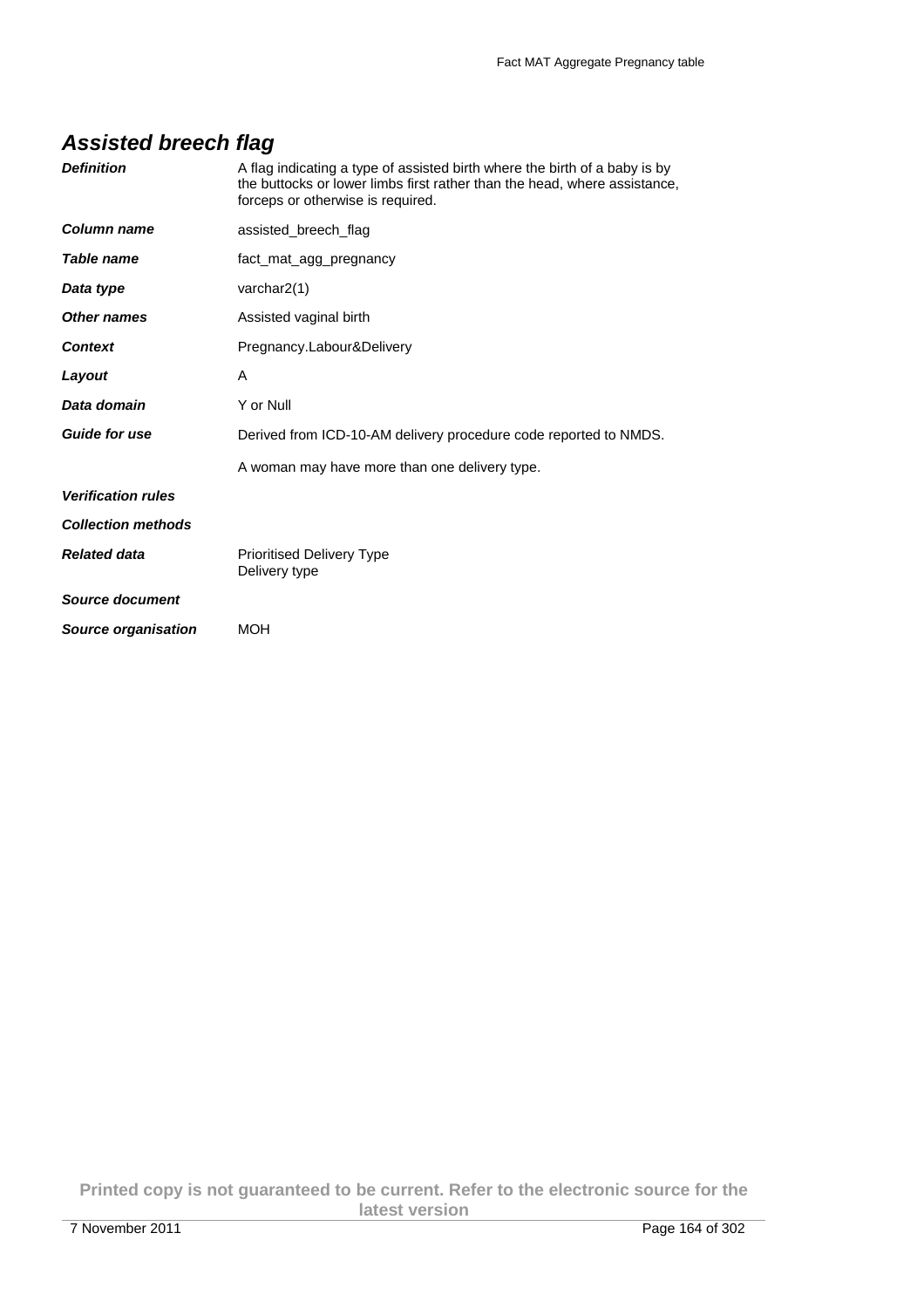| <b>Definition</b>          | A flag indicating whether the woman received medical or surgical<br>augmentation of labour following onset of labour, during an NMDS<br>delivery event. |
|----------------------------|---------------------------------------------------------------------------------------------------------------------------------------------------------|
| Column name                | augmentation_flag                                                                                                                                       |
| <b>Table name</b>          | fact_mat_agg_pregnancy                                                                                                                                  |
| Data type                  | varchar2(1)                                                                                                                                             |
| <b>Other names</b>         | Delivery-Related Procedures                                                                                                                             |
| <b>Context</b>             | Pregnancy.Labour&Delivery                                                                                                                               |
| Layout                     |                                                                                                                                                         |
| Data domain                | Υ<br><b>Null</b>                                                                                                                                        |
| <b>Guide for use</b>       | Augmentation is identified by selected ICD-10-AM obstetric procedure<br>codes present on the delivery event.                                            |
|                            | A woman may have more than one obstetric procedure to assist<br>delivery.                                                                               |
|                            | NMDS delivery events only                                                                                                                               |
| <b>Verification rules</b>  |                                                                                                                                                         |
| <b>Collection methods</b>  |                                                                                                                                                         |
| <b>Related data</b>        |                                                                                                                                                         |
| <b>Source document</b>     |                                                                                                                                                         |
| <b>Source organisation</b> | <b>MOH</b>                                                                                                                                              |
|                            |                                                                                                                                                         |

# **Augmentation flag**

**Printed copy is not guaranteed to be current. Refer to the electronic source for the latest version**  7 November 2011 Page 165 of 302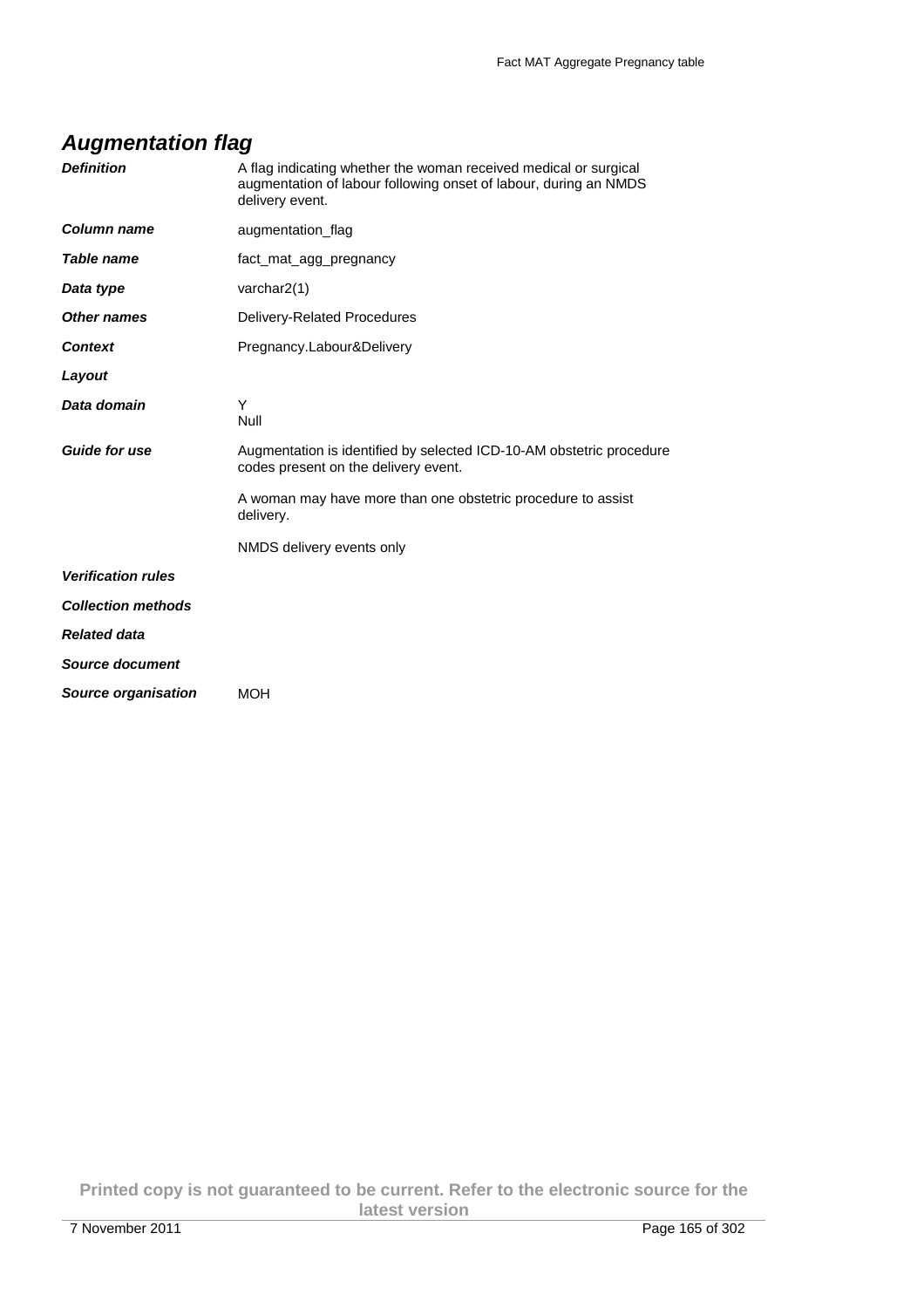## **Birth at home flag**

| <b>Definition</b>         | A flag indicating a birth that took place in a person's home and not in a<br>maternity facility or birthing unit; or a birth where the management of the<br>labour starts at home and there is a documented plan to give birth at<br>home |
|---------------------------|-------------------------------------------------------------------------------------------------------------------------------------------------------------------------------------------------------------------------------------------|
| Column name               | birth at home flag                                                                                                                                                                                                                        |
| Table name                | fact_mat_agg_pregnancy                                                                                                                                                                                                                    |
| Data type                 | varchar $2(1)$                                                                                                                                                                                                                            |
| Other names               |                                                                                                                                                                                                                                           |
| <b>Context</b>            | Pregnancy.Labour&Delivery                                                                                                                                                                                                                 |
| Layout                    | A                                                                                                                                                                                                                                         |
| Data domain               | Y, N or Null                                                                                                                                                                                                                              |
| <b>Guide for use</b>      | Ends June 2007                                                                                                                                                                                                                            |
| <b>Verification rules</b> |                                                                                                                                                                                                                                           |
| <b>Collection methods</b> |                                                                                                                                                                                                                                           |
| <b>Related data</b>       |                                                                                                                                                                                                                                           |
| Source document           |                                                                                                                                                                                                                                           |
| Source organisation       | <b>MOH</b>                                                                                                                                                                                                                                |

**Printed copy is not guaranteed to be current. Refer to the electronic source for the latest version**  7 November 2011 Page 166 of 302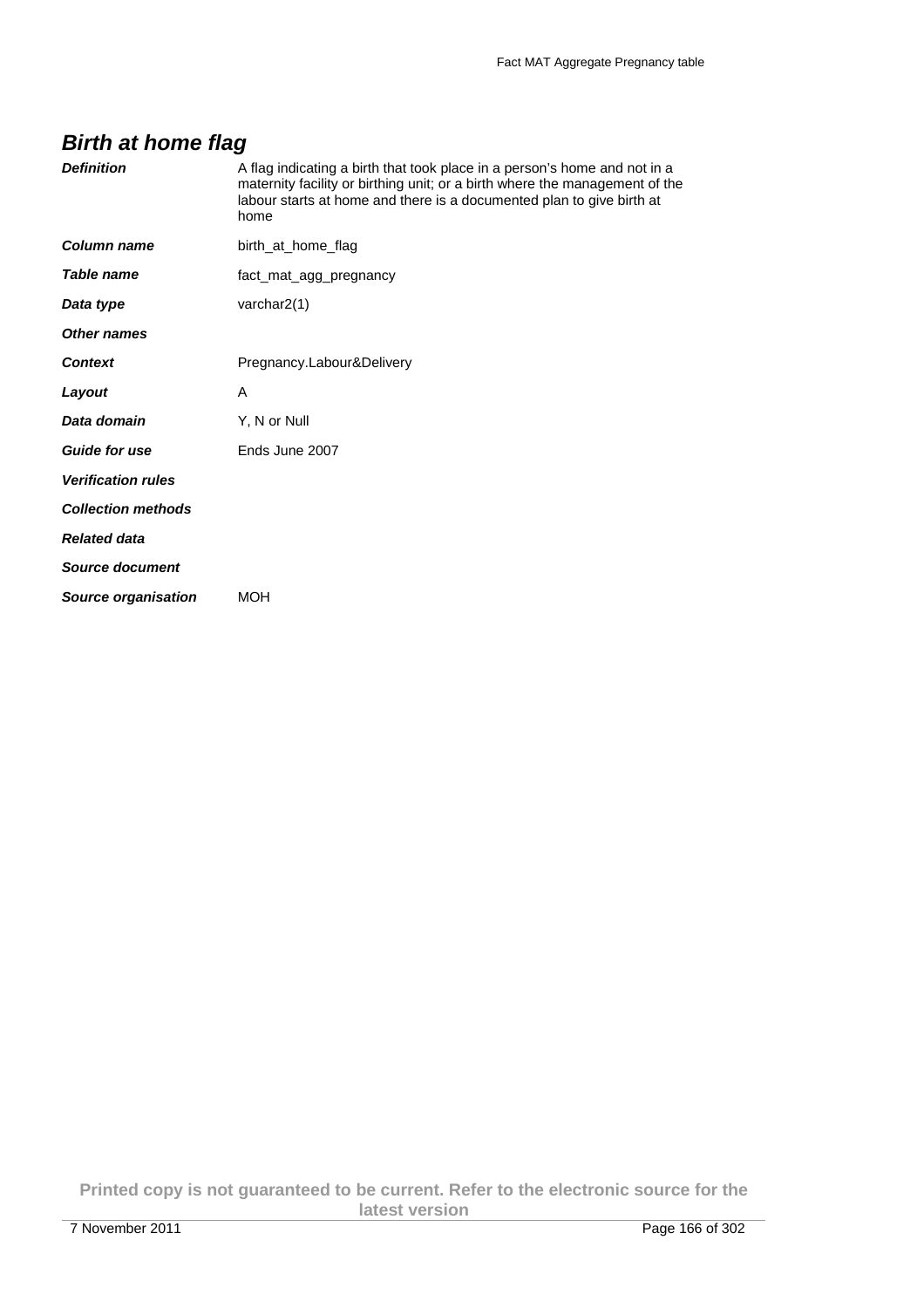# **Birth unit services claim flag**

| <b>Definition</b>         | A flag indicating whether birth unit services were claimed |
|---------------------------|------------------------------------------------------------|
| Column name               | birth_unit_services_claim_flag                             |
| Table name                | fact_mat_agg_pregnancy                                     |
| Data type                 | varchar $2(1)$                                             |
| <b>Other names</b>        |                                                            |
| <b>Context</b>            | Pregnancy.Labour&Delivery                                  |
| Layout                    | A                                                          |
| Data domain               | Y or Null                                                  |
| <b>Guide for use</b>      | Incomplete                                                 |
| <b>Verification rules</b> |                                                            |
| <b>Collection methods</b> | Claims                                                     |
| <b>Related data</b>       |                                                            |
| <b>Source document</b>    |                                                            |
| Source organisation       | MOH                                                        |
|                           |                                                            |

**Printed copy is not guaranteed to be current. Refer to the electronic source for the latest version**  7 November 2011 Page 167 of 302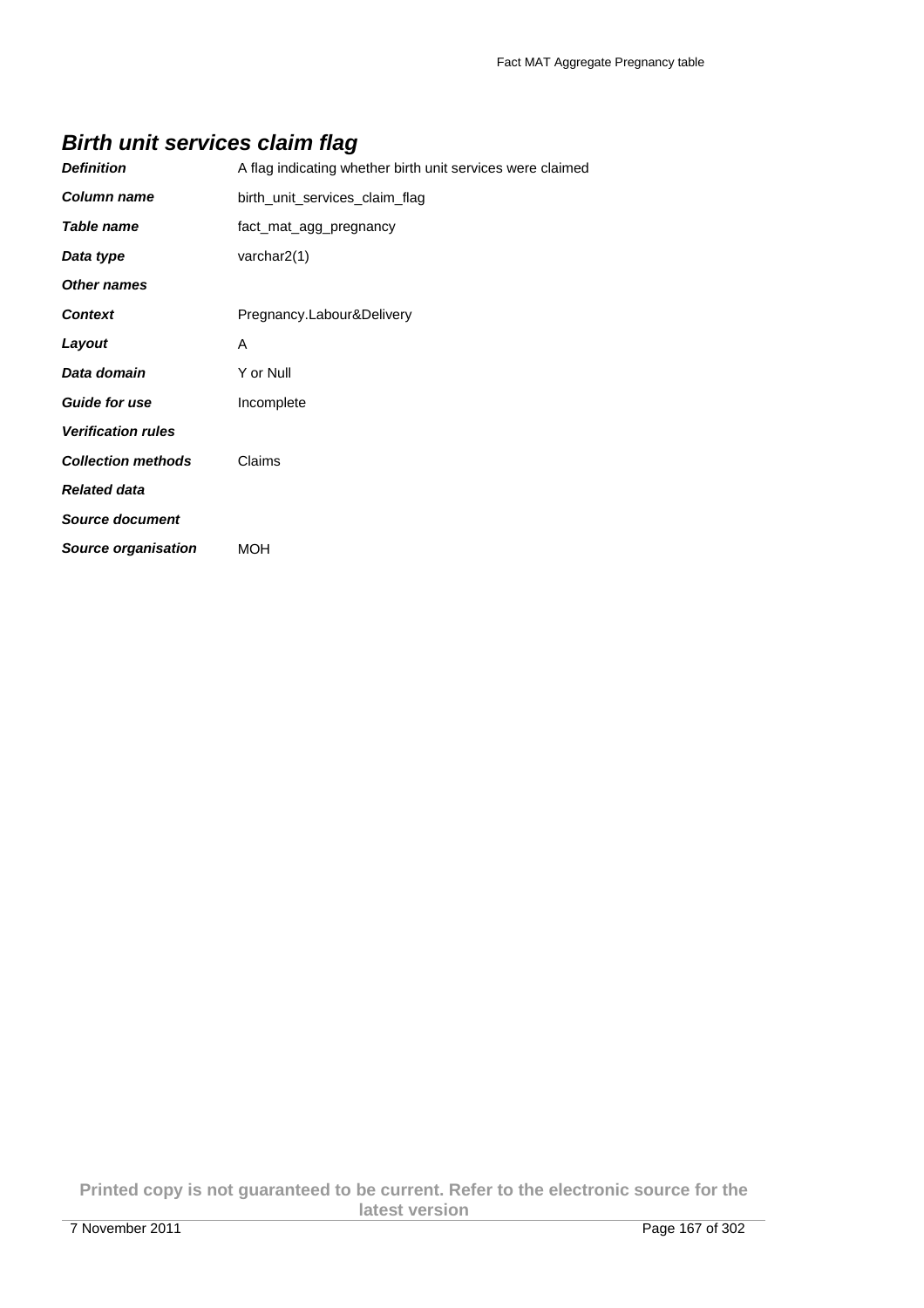## **Blood transfusion flag**

| <b>Definition</b>         | A flag indicating whether the woman received a blood transfusion<br>during the delivery event.                      |
|---------------------------|---------------------------------------------------------------------------------------------------------------------|
| Column name               | blood_transfusion_flag                                                                                              |
| Table name                | fact_mat_agg_pregnancy                                                                                              |
| Data type                 | varchar2(1)                                                                                                         |
| Other names               |                                                                                                                     |
| <b>Context</b>            | Pregnancy.Labour&Delivery                                                                                           |
| Layout                    | A                                                                                                                   |
| Data domain               | Y, N or Null                                                                                                        |
| <b>Guide for use</b>      | Blood transfusion is identified by selected ICD-10-AM transfusion<br>procedure codes present on the delivery event. |
|                           | NMDS delivery events only                                                                                           |
| <b>Verification rules</b> |                                                                                                                     |
| <b>Collection methods</b> |                                                                                                                     |
| <b>Related data</b>       |                                                                                                                     |
| <b>Source document</b>    |                                                                                                                     |
| Source organisation       | <b>MOH</b>                                                                                                          |

**Printed copy is not guaranteed to be current. Refer to the electronic source for the latest version**  7 November 2011 Page 168 of 302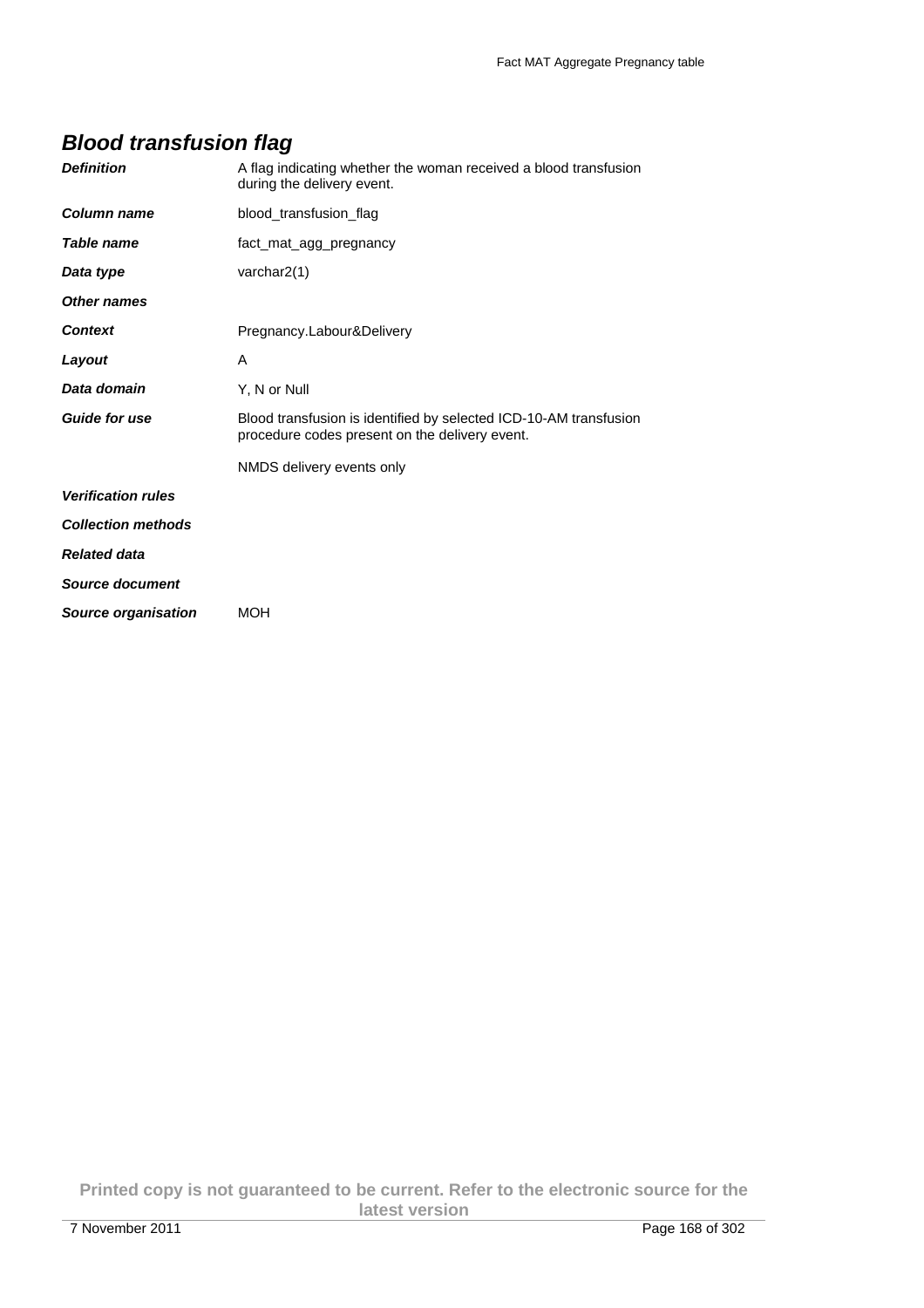## **BMI at first LMC registration**

| <b>Definition</b>          | The body mass index (BMI) of a woman at the time of first LMC<br>registration for a given pregnancy. |
|----------------------------|------------------------------------------------------------------------------------------------------|
| <b>Column name</b>         | bmi_at_first_lmc_registration                                                                        |
| <b>Table name</b>          | fact_mat_agg_pregnancy                                                                               |
| Data type                  | number                                                                                               |
| Other names                |                                                                                                      |
| <b>Context</b>             | Pregnancy.Antenatal                                                                                  |
| Layout                     | <b>NN</b>                                                                                            |
| Data domain                | Numeric or Null                                                                                      |
| <b>Guide for use</b>       | From July 2007                                                                                       |
| <b>Verification rules</b>  |                                                                                                      |
| <b>Collection methods</b>  |                                                                                                      |
| <b>Related data</b>        | Height<br>Weight                                                                                     |
| <b>Source document</b>     |                                                                                                      |
| <b>Source organisation</b> | <b>MOH</b>                                                                                           |

**Printed copy is not guaranteed to be current. Refer to the electronic source for the latest version**  7 November 2011 **Page 169 of 302**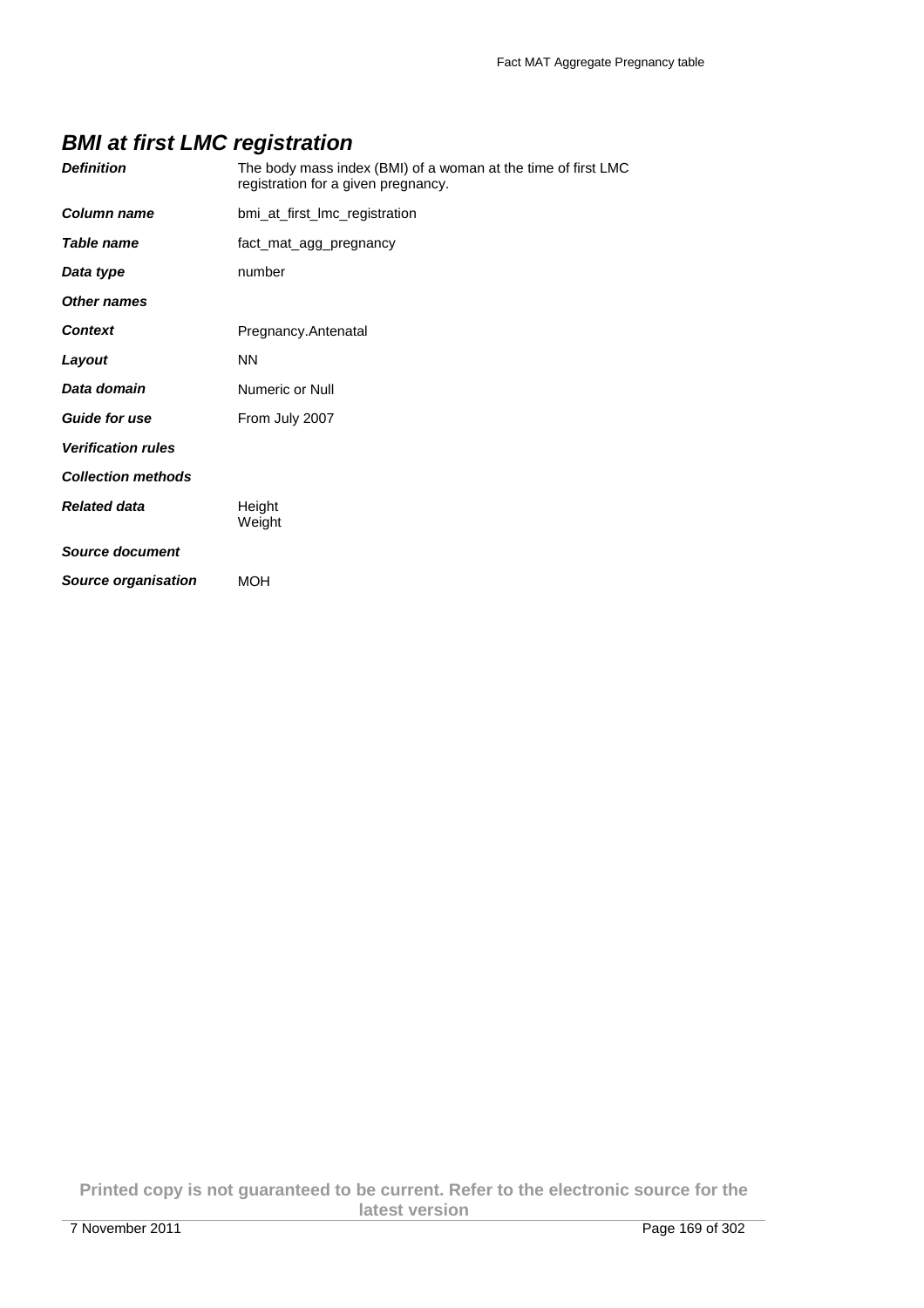## **Breech extraction flag**

| <b>Definition</b>          | A flag indicating a type of assisted birth where the birth of a baby is by<br>the buttocks or lower limbs first rather than the head, where extraction,<br>including forceps to aftercoming head, or otherwise, is required |
|----------------------------|-----------------------------------------------------------------------------------------------------------------------------------------------------------------------------------------------------------------------------|
| Column name                | breech_extraction_flag                                                                                                                                                                                                      |
| <b>Table name</b>          | fact mat agg pregnancy                                                                                                                                                                                                      |
| Data type                  | varchar2(1)                                                                                                                                                                                                                 |
| Other names                | Assisted vaginal birth                                                                                                                                                                                                      |
| <b>Context</b>             | Pregnancy.Labour&Delivery                                                                                                                                                                                                   |
| Layout                     | A                                                                                                                                                                                                                           |
| Data domain                | Y or Null                                                                                                                                                                                                                   |
| <b>Guide for use</b>       | Derived from ICD-10-AM delivery procedure code reported to NMDS.                                                                                                                                                            |
|                            | A woman may have more than one delivery type reported.                                                                                                                                                                      |
|                            | NMDS delivery events only                                                                                                                                                                                                   |
| <b>Verification rules</b>  |                                                                                                                                                                                                                             |
| <b>Collection methods</b>  |                                                                                                                                                                                                                             |
| <b>Related data</b>        | Prioritised delivery type<br>Delivery type                                                                                                                                                                                  |
| Source document            |                                                                                                                                                                                                                             |
| <b>Source organisation</b> | <b>MOH</b>                                                                                                                                                                                                                  |

**Printed copy is not guaranteed to be current. Refer to the electronic source for the latest version**  7 November 2011 Page 170 of 302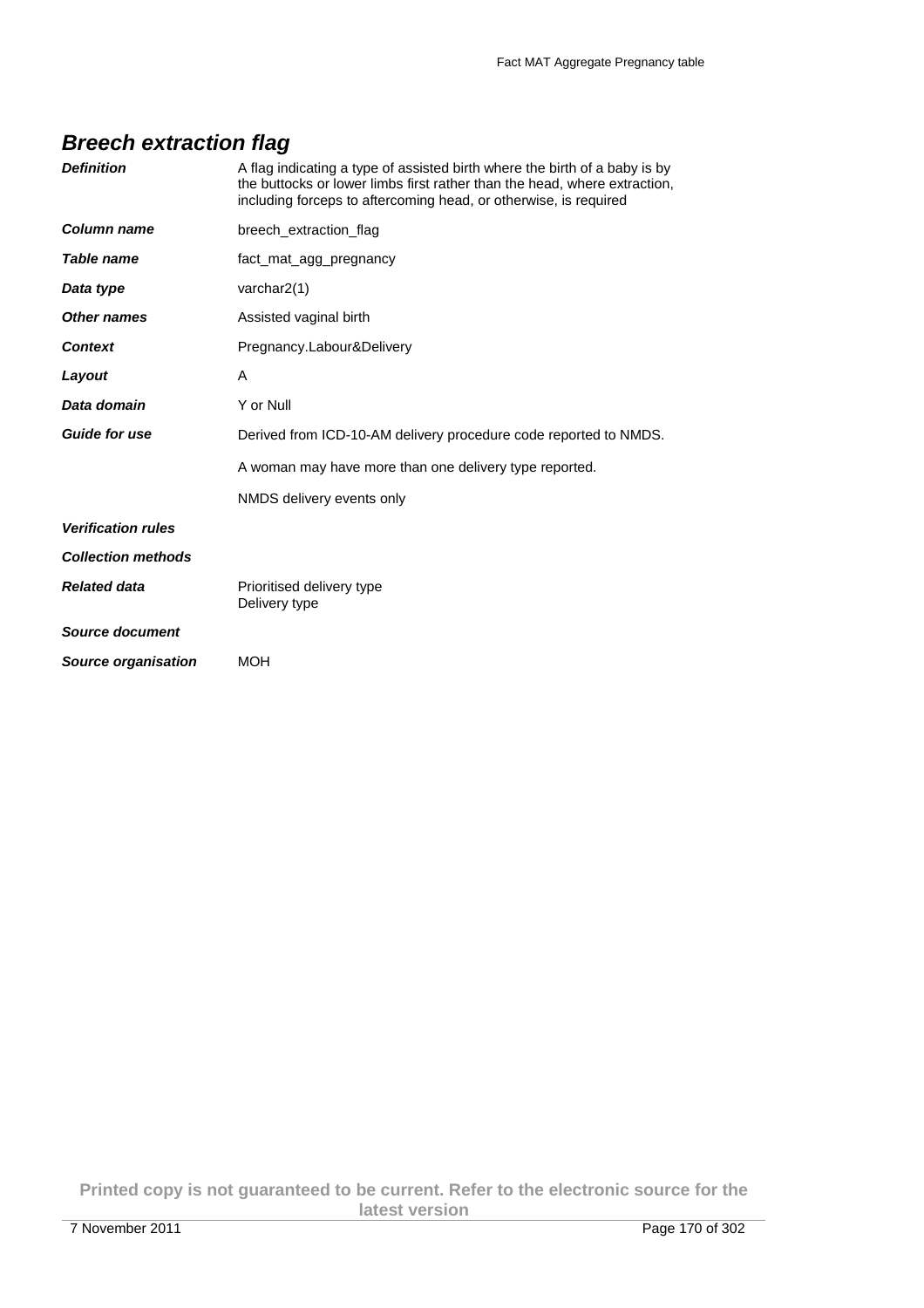## **Changed LMC post delivery flag**

| <b>Definition</b>          | A flag indicating whether the woman changed LMC following delivery. |
|----------------------------|---------------------------------------------------------------------|
| Column name                | changed_lmc_post_delivery_flag                                      |
| Table name                 | fact_mat_agg_pregnancy                                              |
| Data type                  | varchar $2(1)$                                                      |
| <b>Other names</b>         |                                                                     |
| <b>Context</b>             | Pregnancy.Postnatal                                                 |
| Layout                     | A                                                                   |
| Data domain                | Y or Null                                                           |
| <b>Guide for use</b>       |                                                                     |
| <b>Verification rules</b>  |                                                                     |
| <b>Collection methods</b>  |                                                                     |
| <b>Related data</b>        | Delivery date                                                       |
| <b>Source document</b>     |                                                                     |
| <b>Source organisation</b> | <b>MOH</b>                                                          |

**Printed copy is not guaranteed to be current. Refer to the electronic source for the latest version**  7 November 2011 Page 171 of 302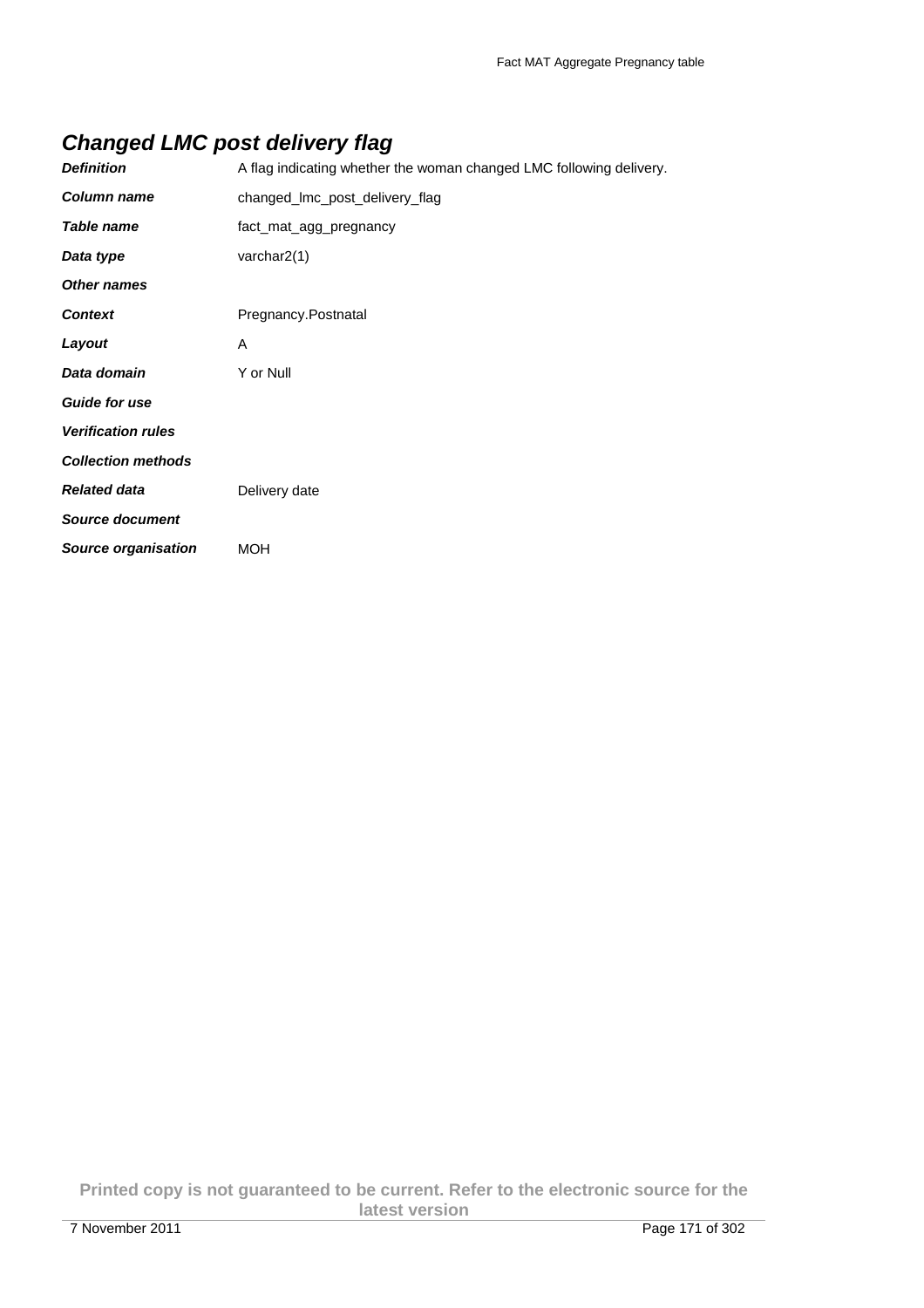# **Chorionic villous sample flag**

| <b>Definition</b>          | A flag indicating chorionic villus sampling (CVS) was performed during<br>a pregnancy. |  |
|----------------------------|----------------------------------------------------------------------------------------|--|
| Column name                | chorionic_villous_sample_flag                                                          |  |
| <b>Table name</b>          | fact_mat_agg_pregnancy                                                                 |  |
| Data type                  | varchar $2(1)$                                                                         |  |
| <b>Other names</b>         |                                                                                        |  |
| <b>Context</b>             | Pregnancy.Antenatal                                                                    |  |
| Layout                     | A                                                                                      |  |
| Data domain                | Y or Null                                                                              |  |
| <b>Guide for use</b>       | Ends June 2007                                                                         |  |
| <b>Verification rules</b>  |                                                                                        |  |
| <b>Collection methods</b>  |                                                                                        |  |
| <b>Related data</b>        |                                                                                        |  |
| <b>Source document</b>     |                                                                                        |  |
| <b>Source organisation</b> | <b>MOH</b>                                                                             |  |

**Printed copy is not guaranteed to be current. Refer to the electronic source for the latest version**  7 November 2011 Page 172 of 302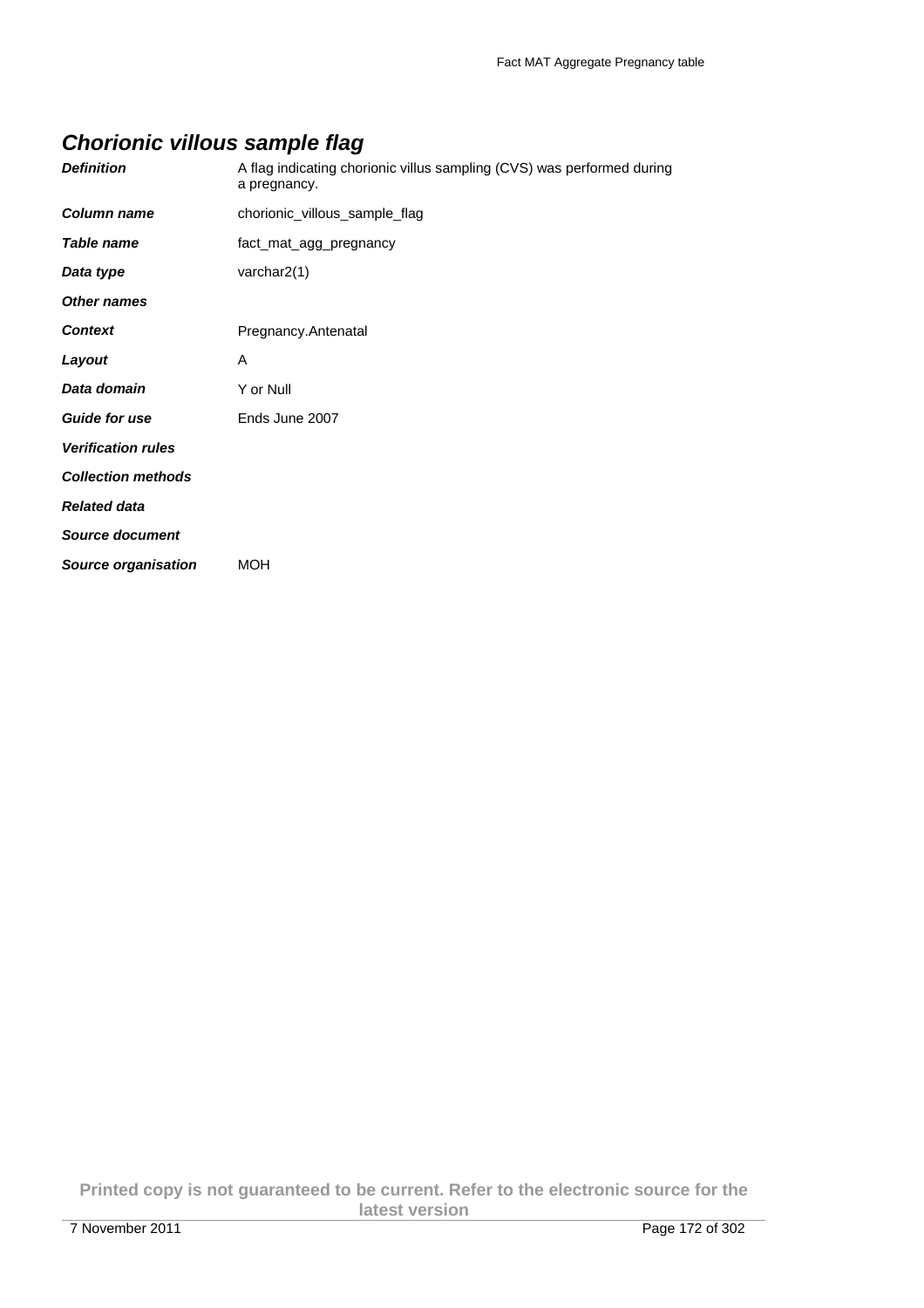## **Cigarettes at 2 weeks code**

| <b>Definition</b>          | A code indicating the number of cigarettes a woman smoked 2 weeks<br>following delivery. |
|----------------------------|------------------------------------------------------------------------------------------|
| <b>Column name</b>         | cigs_at_2_weeks_code                                                                     |
| Table name                 | fact mat agg pregnancy                                                                   |
| Data type                  | varchar $2(2)$                                                                           |
| <b>Other names</b>         |                                                                                          |
| <b>Context</b>             | Pregnancy.Postnatal                                                                      |
| Layout                     | A                                                                                        |
| Data domain                | $L =$ Less than 10<br>$M = 10 - 20$<br>$H = More than 20$<br><b>Null</b>                 |
| <b>Guide for use</b>       | As reported to the LMC. Only collected for women who receive LMC<br>postnatal services.  |
|                            | From July 2007                                                                           |
| <b>Verification rules</b>  |                                                                                          |
| <b>Collection methods</b>  | Claim                                                                                    |
| <b>Related data</b>        | Smoking status at 2 weeks flag                                                           |
| <b>Source document</b>     |                                                                                          |
| <b>Source organisation</b> | <b>MOH</b>                                                                               |

**Printed copy is not guaranteed to be current. Refer to the electronic source for the latest version**  7 November 2011 Page 173 of 302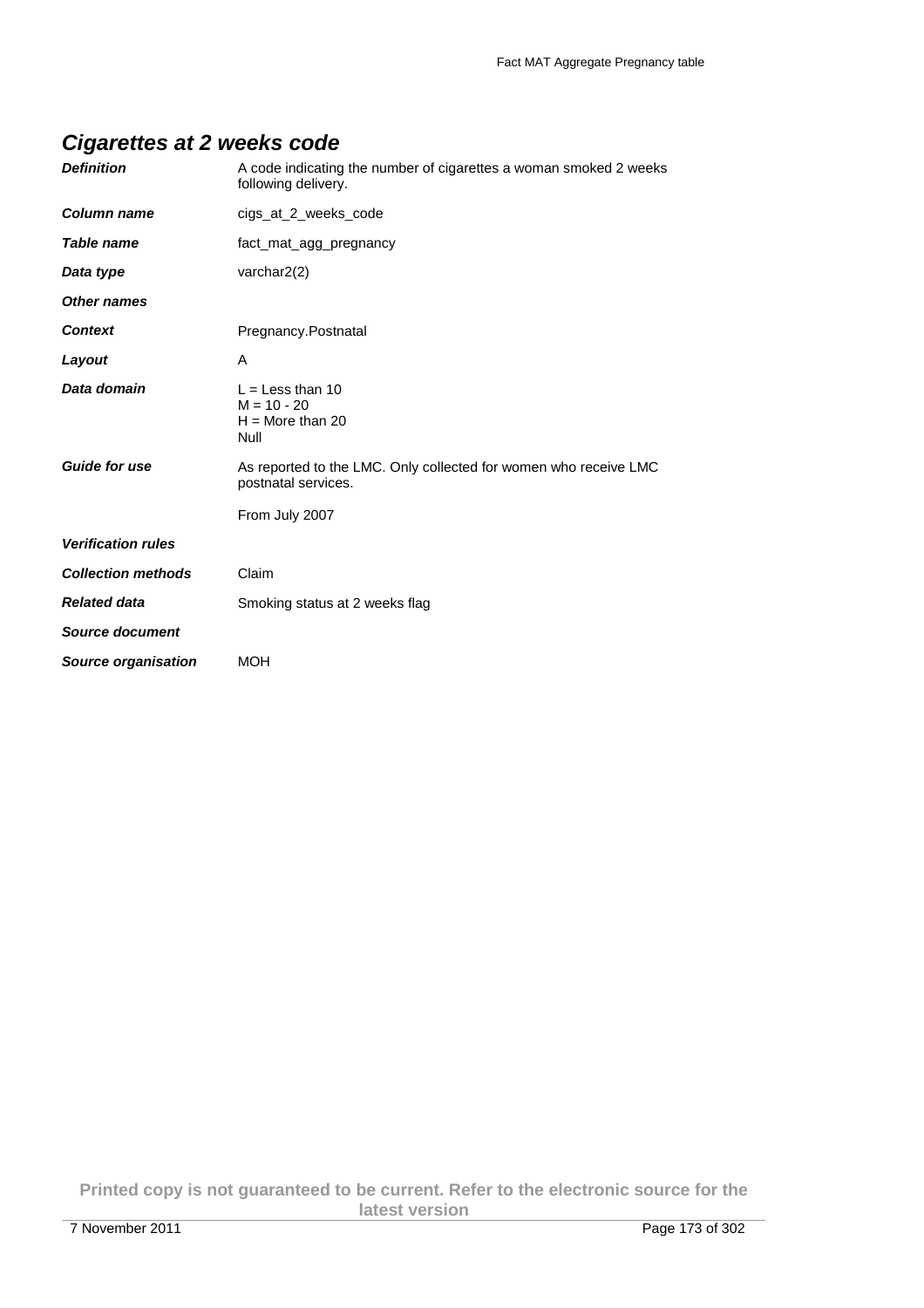## **Cigarettes at first LMC registration count**

| <b>Definition</b>          | A code indicating the number of cigarettes reported smoked, per day, at<br>the time of first LMC registration for a given pregnancy |
|----------------------------|-------------------------------------------------------------------------------------------------------------------------------------|
| <b>Column name</b>         | cigs_first_lmc_reg_count                                                                                                            |
| Table name                 | fact_mat_agg_pregnancy                                                                                                              |
| Data type                  | varchar $2(5)$                                                                                                                      |
| Other names                |                                                                                                                                     |
| <b>Context</b>             | Pregnancy.Antenatal                                                                                                                 |
| Layout                     | A                                                                                                                                   |
| Data domain                | $L =$ Less than 10<br>$M = 10 - 20$<br>$H =$ More than 20<br>Null                                                                   |
| <b>Guide for use</b>       | As reported to the LMC. Only collected for women who register with an<br>LMC.                                                       |
|                            | From July 2007                                                                                                                      |
| <b>Verification rules</b>  |                                                                                                                                     |
| <b>Collection methods</b>  |                                                                                                                                     |
| <b>Related data</b>        | Smoking status at first LMC registration                                                                                            |
| <b>Source document</b>     |                                                                                                                                     |
| <b>Source organisation</b> | MOH                                                                                                                                 |

**Printed copy is not guaranteed to be current. Refer to the electronic source for the latest version**  7 November 2011 Page 174 of 302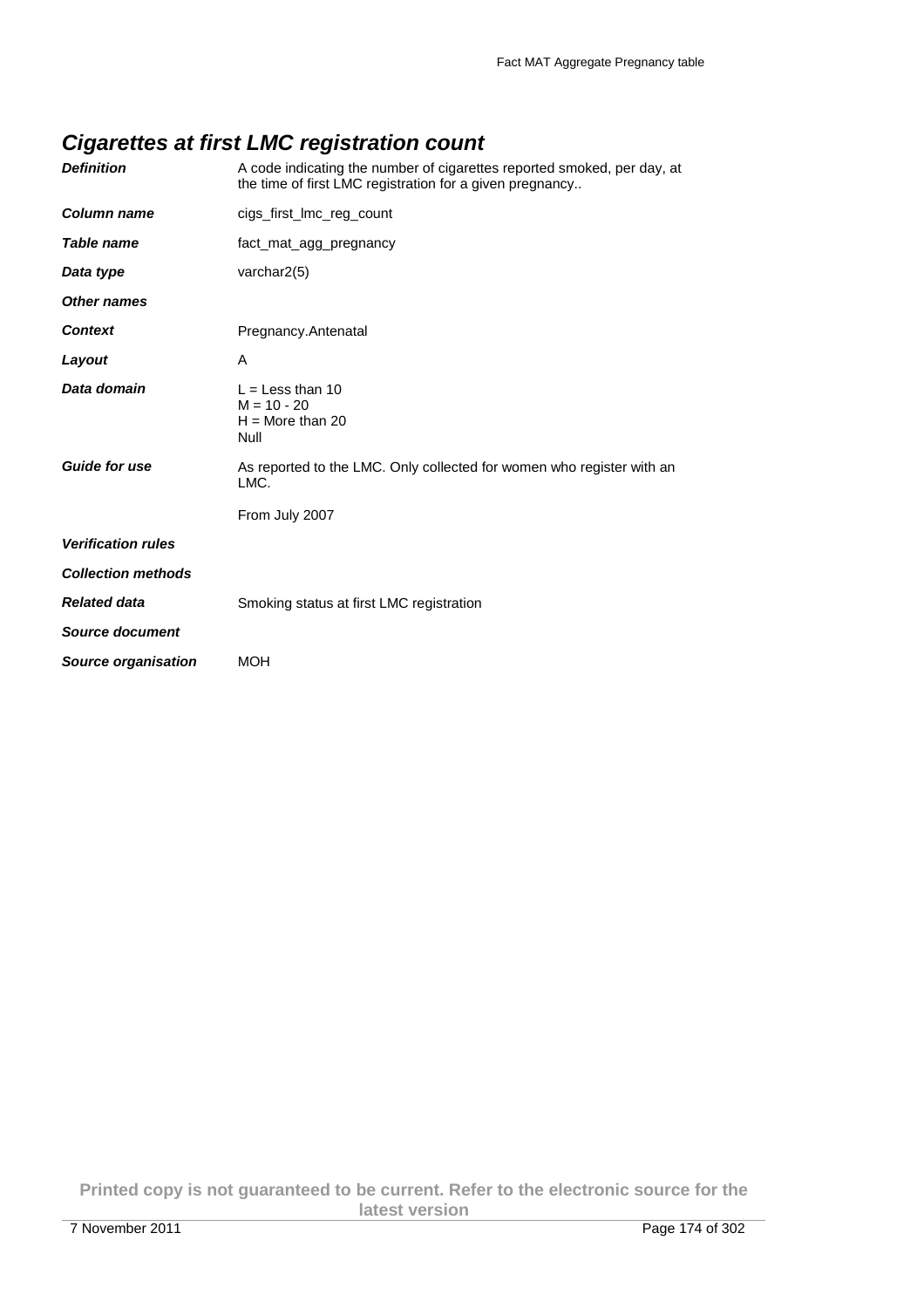## **Counselling tobacco use flag**

| <b>Definition</b>         | A flag indicating whether counselling for tobacco use was reported on<br>the NMDS delivery event                         |
|---------------------------|--------------------------------------------------------------------------------------------------------------------------|
| Column name               | counselling tobacco use flag                                                                                             |
| Table name                | fact_mat_agg_pregnancy                                                                                                   |
| Data type                 | varchar $2(1)$                                                                                                           |
| Other names               |                                                                                                                          |
| <b>Context</b>            | Pregnancy.Labour&Delivery                                                                                                |
| Layout                    |                                                                                                                          |
| Data domain               |                                                                                                                          |
| <b>Guide for use</b>      | Only well reported from 2008/09.                                                                                         |
| <b>Verification rules</b> |                                                                                                                          |
| <b>Collection methods</b> | Collected from diagnosis codes present on the delivery event record.<br>Only available for women delivering in hospital. |
| <b>Related data</b>       | Current tobacco use flag                                                                                                 |
| Source document           |                                                                                                                          |
| Source organisation       |                                                                                                                          |

**Printed copy is not guaranteed to be current. Refer to the electronic source for the latest version**  7 November 2011 Page 175 of 302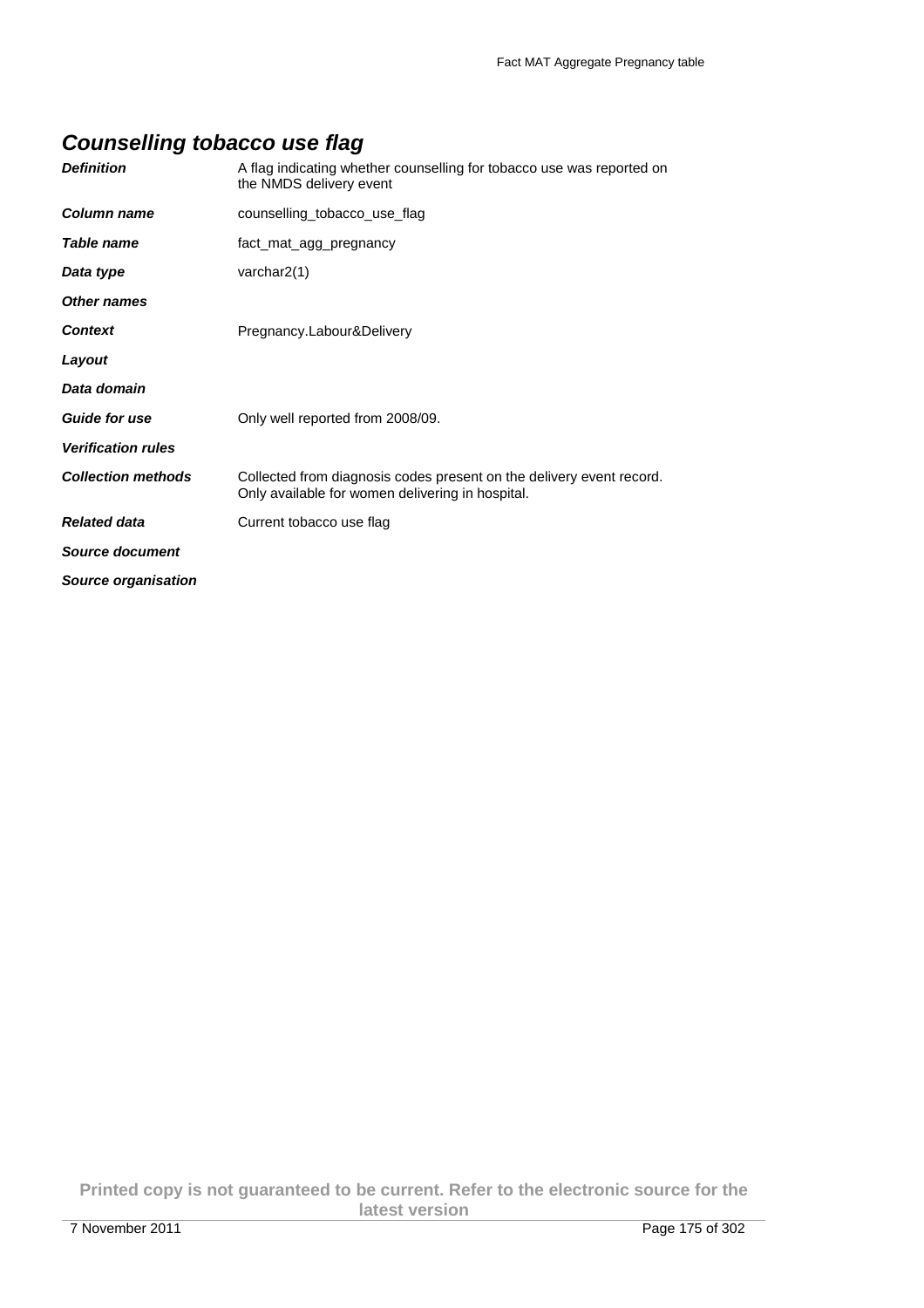## **Current tobacco use flag**

| <b>Definition</b>         | A flag indicating whether a mother was identified as a current tobacco<br>user during the delivery admission.            |
|---------------------------|--------------------------------------------------------------------------------------------------------------------------|
| Column name               | current tobacco use flag                                                                                                 |
| Table name                | fact_mat_agg_pregnancy                                                                                                   |
| Data type                 | varchar $2(1)$                                                                                                           |
| Other names               |                                                                                                                          |
| <b>Context</b>            | Pregnancy.Labour&Delivery                                                                                                |
| Layout                    |                                                                                                                          |
| Data domain               |                                                                                                                          |
| <b>Guide for use</b>      | Only well reported from 2008/09.                                                                                         |
| <b>Verification rules</b> |                                                                                                                          |
| <b>Collection methods</b> | Collected from diagnosis codes present on the delivery event record.<br>Only available for women delivering in hospital. |
| <b>Related data</b>       | Counselling tobacco use flag                                                                                             |
| Source document           |                                                                                                                          |
| Source organisation       |                                                                                                                          |

**Printed copy is not guaranteed to be current. Refer to the electronic source for the latest version**  7 November 2011 Page 176 of 302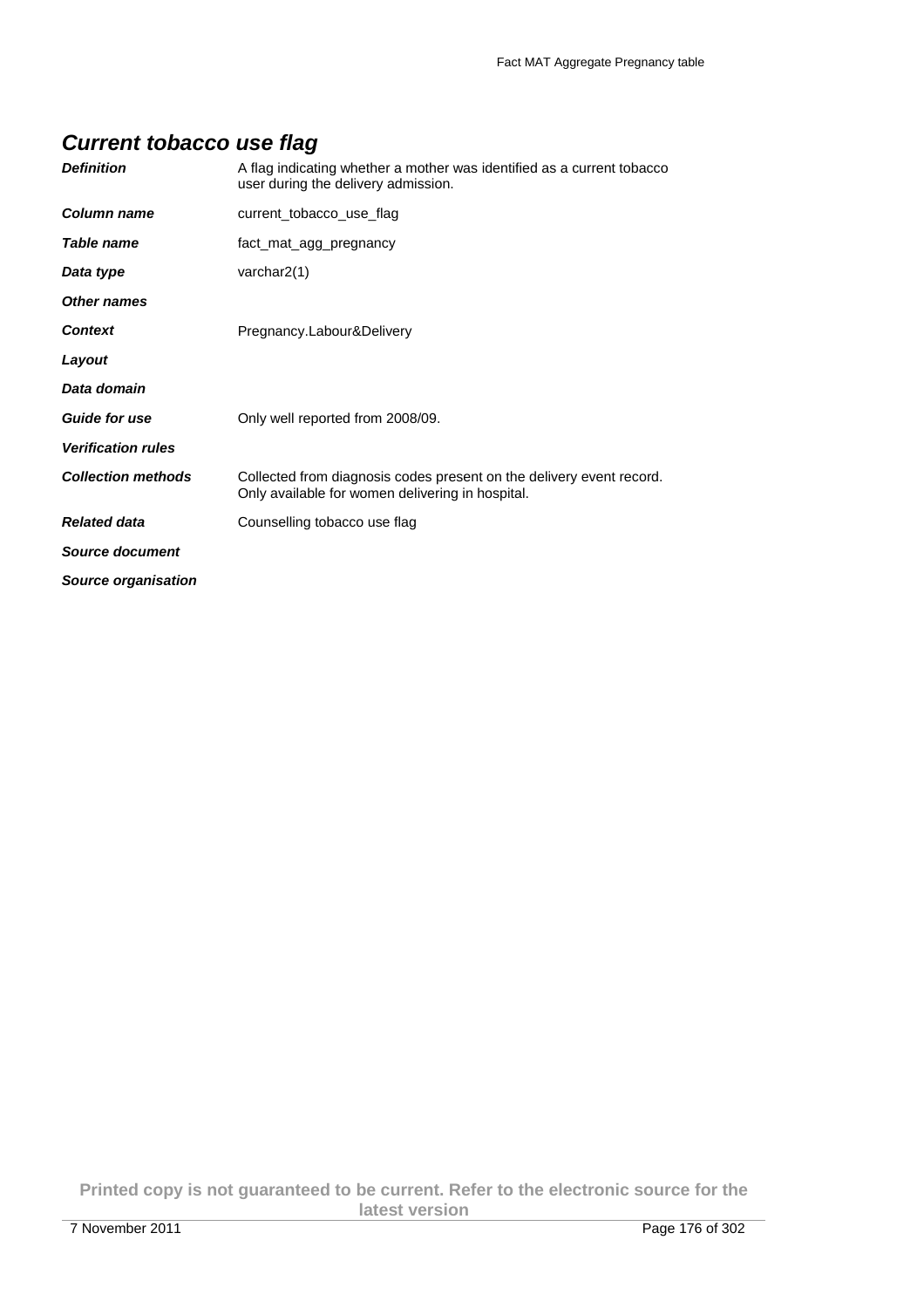| Degree of tear                      |                                                                                                                                                                                                                                                                                                                                                            |
|-------------------------------------|------------------------------------------------------------------------------------------------------------------------------------------------------------------------------------------------------------------------------------------------------------------------------------------------------------------------------------------------------------|
| <b>Definition</b>                   | A flag indicating whether the woman sustained a perineal tear and if so,<br>the degree of tear, during an NMDS delivery event.                                                                                                                                                                                                                             |
| Column name                         | degree_of_tear                                                                                                                                                                                                                                                                                                                                             |
| Table name                          | fact_mat_agg_pregnancy                                                                                                                                                                                                                                                                                                                                     |
| Data type                           | varchar2(15)                                                                                                                                                                                                                                                                                                                                               |
| Other names                         |                                                                                                                                                                                                                                                                                                                                                            |
| Context                             | Pregnancy.Labour&Delivery                                                                                                                                                                                                                                                                                                                                  |
| Layout                              | X(15)                                                                                                                                                                                                                                                                                                                                                      |
| Data domain<br><b>Guide for use</b> | First<br>Second<br>Third<br>Fourth<br>Unspecified<br>Null<br>Degree of perineal tear is identified by selected ICD-10-AM diagnosis<br>codes present on the delivery event.<br>A woman may have more than one degree of tear reprted, where this is<br>the case, the most severe tear is flagged.<br>NMDS delivery events only, all others default to Null. |
| <b>Verification rules</b>           |                                                                                                                                                                                                                                                                                                                                                            |
| <b>Collection methods</b>           |                                                                                                                                                                                                                                                                                                                                                            |
| <b>Related data</b>                 | Episiotomy flag<br>Surgical repair of tear flag                                                                                                                                                                                                                                                                                                            |
| <b>Source document</b>              |                                                                                                                                                                                                                                                                                                                                                            |
| <b>Source organisation</b>          | <b>MOH</b>                                                                                                                                                                                                                                                                                                                                                 |

**Printed copy is not guaranteed to be current. Refer to the electronic source for the latest version**  7 November 2011 Page 177 of 302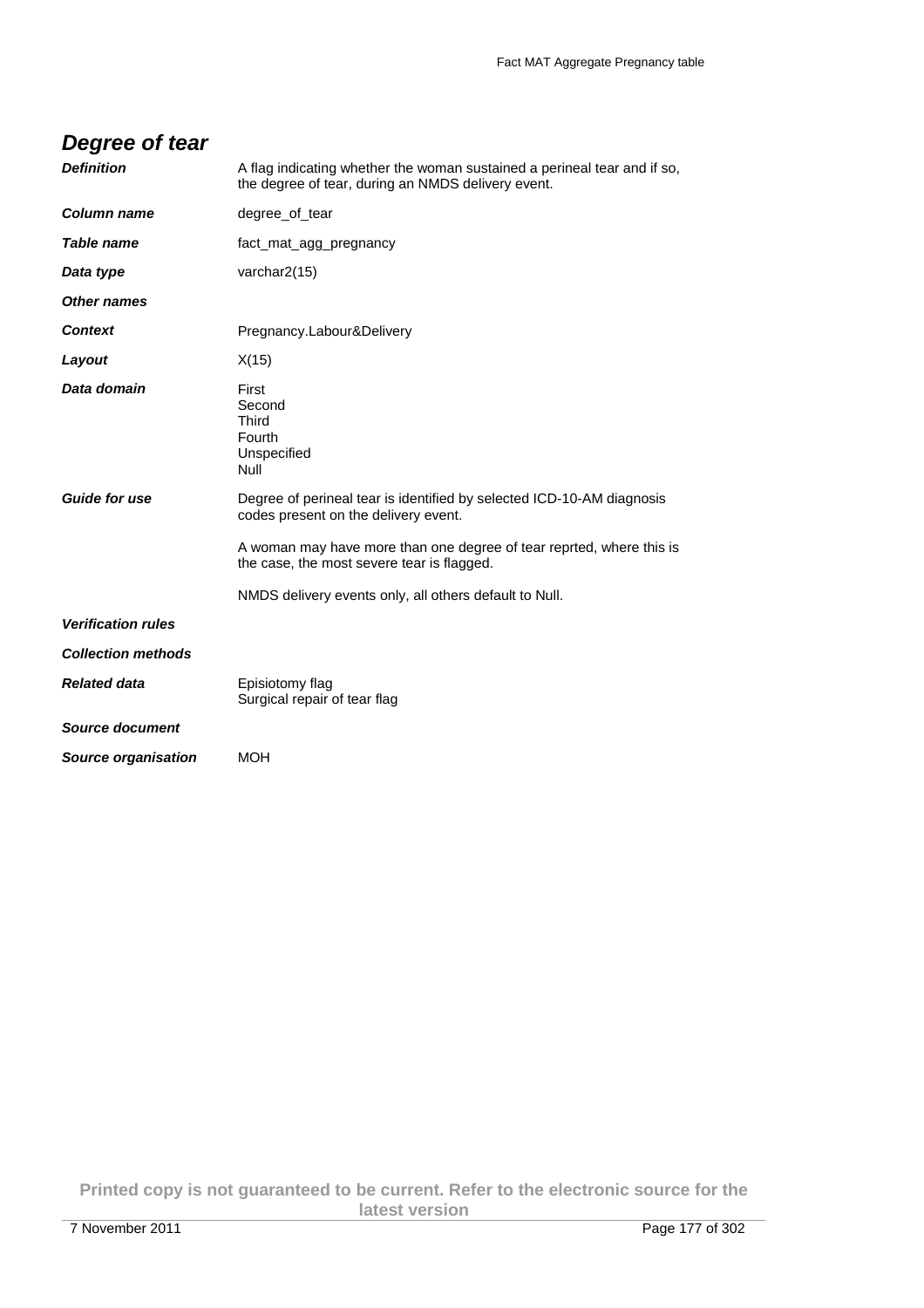## **Delivery date**

| <b>Definition</b>         | The actual date on which the delivery took place.                                                                                                                                                     |
|---------------------------|-------------------------------------------------------------------------------------------------------------------------------------------------------------------------------------------------------|
| Column name               | delivery_date                                                                                                                                                                                         |
| Table name                | fact mat agg pregnancy                                                                                                                                                                                |
| Data type                 | date                                                                                                                                                                                                  |
| Other names               |                                                                                                                                                                                                       |
| <b>Context</b>            | Pregnancy.Labour&Delivery                                                                                                                                                                             |
| Layout                    | <b>CCYYMMDD</b>                                                                                                                                                                                       |
| Data domain               |                                                                                                                                                                                                       |
| <b>Guide for use</b>      | With Mother's NHI number this forms a unique identifier for a<br>pregnancy.                                                                                                                           |
| <b>Verification rules</b> |                                                                                                                                                                                                       |
| <b>Collection methods</b> | Delivery date is the baby's date of birth where a link between mother<br>and baby is available. Where no mother-baby match is found, delivery<br>date is defined as the NMDS delivery procedure date. |
| <b>Related data</b>       | Baby date of birth                                                                                                                                                                                    |
| Source document           |                                                                                                                                                                                                       |
|                           |                                                                                                                                                                                                       |
| Source organisation       | <b>MOH</b>                                                                                                                                                                                            |

**Printed copy is not guaranteed to be current. Refer to the electronic source for the latest version**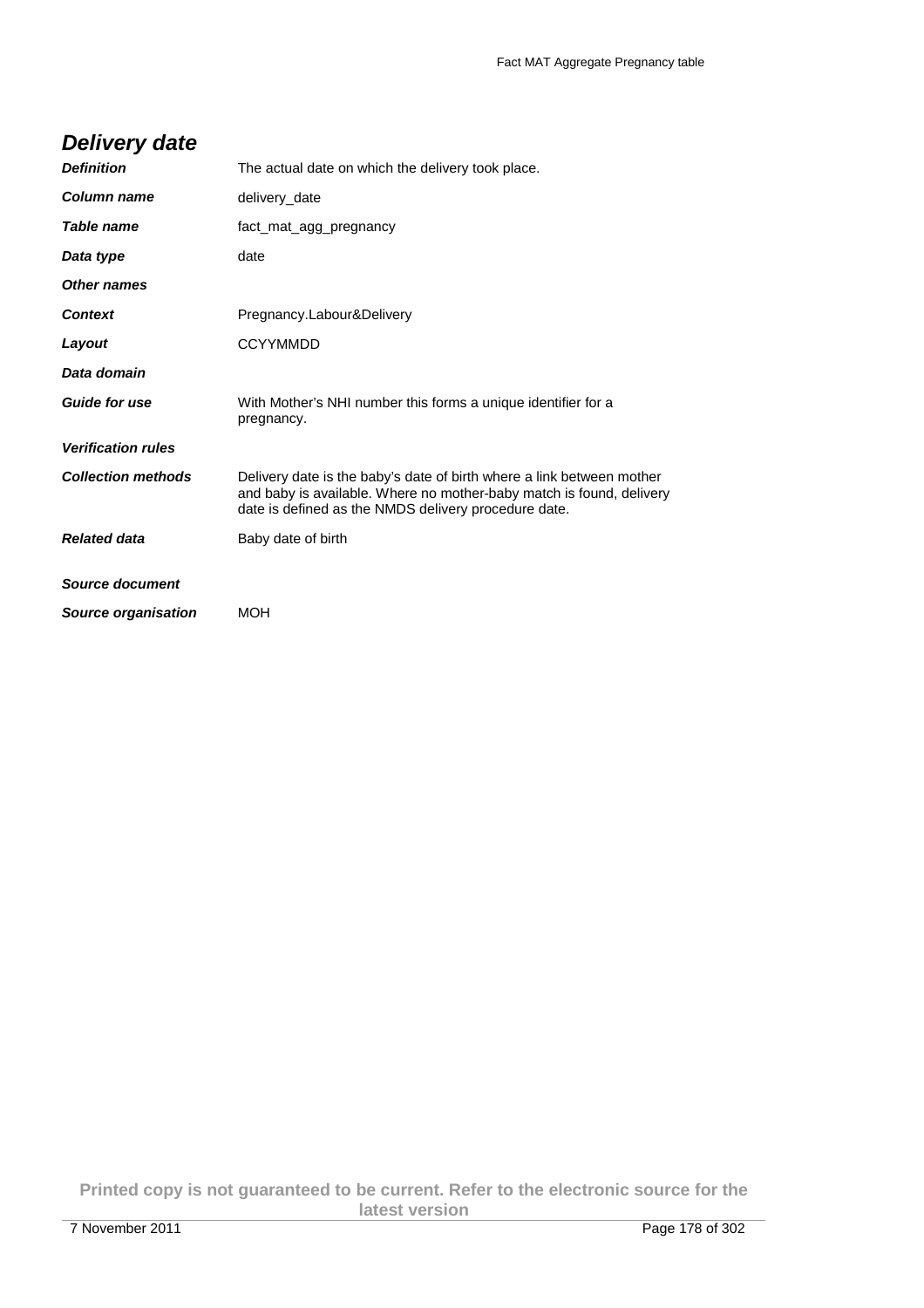## **Delivery financial year**

| <b>Definition</b>         | The financial year in which the delivery took place. |
|---------------------------|------------------------------------------------------|
| Column name               | delivery_financial_year                              |
| Table name                | fact mat agg pregnancy                               |
| Data type                 | varchar $2(5)$                                       |
| <b>Other names</b>        |                                                      |
| <b>Context</b>            | Pregnancy. Labour&Delivery                           |
| Layout                    | YY-YY                                                |
| Data domain               | Financial year derived from Delivery date.           |
| Guide for use             |                                                      |
| <b>Verification rules</b> |                                                      |
| <b>Collection methods</b> |                                                      |
| <b>Related data</b>       | Delivery date                                        |
| <b>Source document</b>    |                                                      |
| Source organisation       | MOH                                                  |

**Printed copy is not guaranteed to be current. Refer to the electronic source for the latest version**  7 November 2011 Page 179 of 302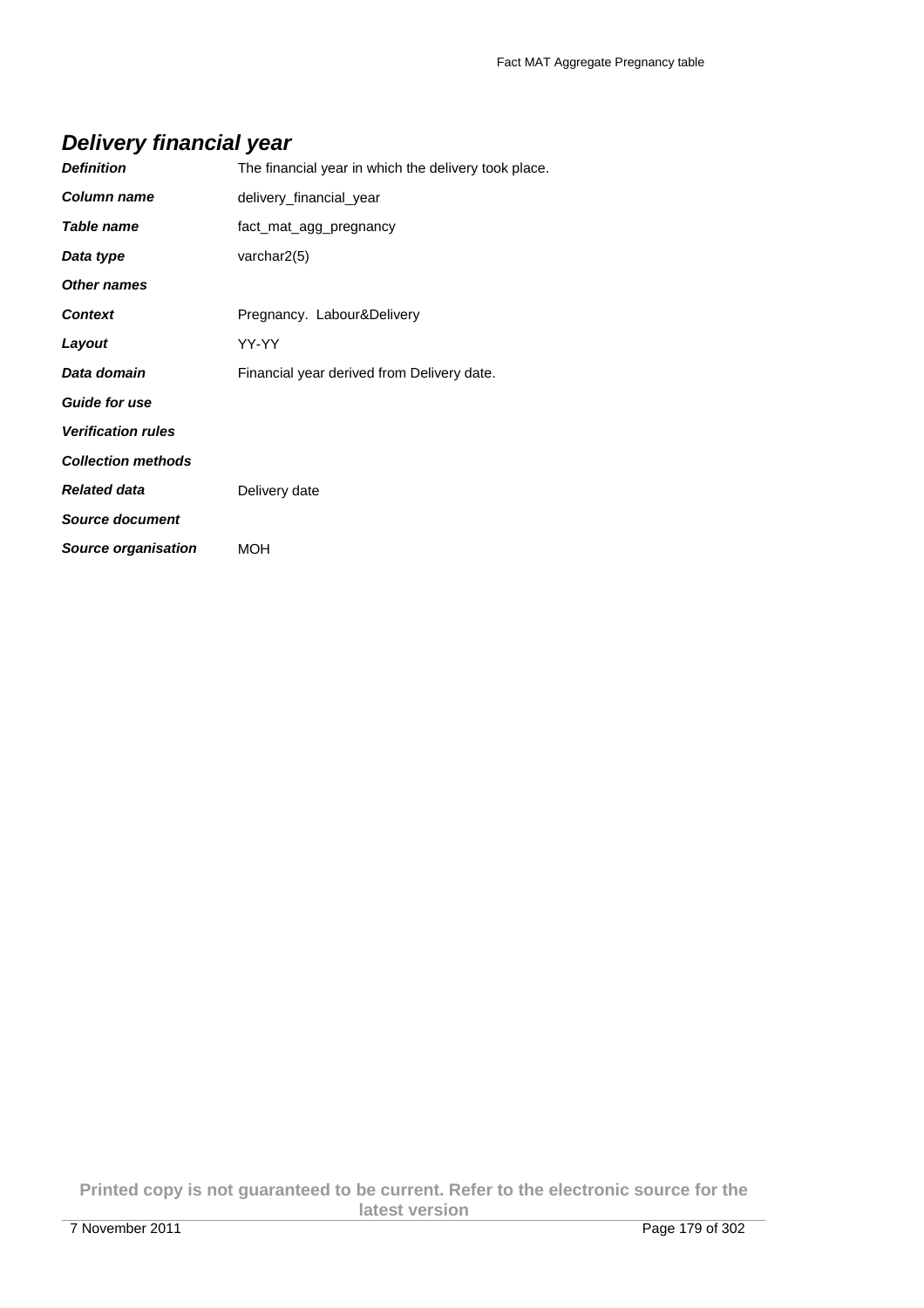| <b>Delivery outcome</b> |
|-------------------------|
|-------------------------|

| <b>Definition</b>         | The outcome of the delivery for this pregnancy.                                                                                                                                                                                                    |
|---------------------------|----------------------------------------------------------------------------------------------------------------------------------------------------------------------------------------------------------------------------------------------------|
| <b>Column name</b>        | delivery_outcome                                                                                                                                                                                                                                   |
| <b>Table name</b>         | fact mat agg pregnancy                                                                                                                                                                                                                             |
| Data type                 | varchar2(50)                                                                                                                                                                                                                                       |
| Other names               |                                                                                                                                                                                                                                                    |
| <b>Context</b>            | Pregnancy.Labour&Delivery                                                                                                                                                                                                                          |
| Layout                    | X(50)                                                                                                                                                                                                                                              |
| Data domain               | Single live birth<br>Single stillbirth<br>Twins (liveborn)<br>Twins (live and stillborn)<br>Twins (stillborn)<br>Other multiple births (liveborn)<br>Other multiple births (live and stillborn)<br>Other multiple births (stillborn)<br>Not stated |
| <b>Guide for use</b>      | Reported via LMC claims and via NMDS diagnosis codes (ICD-10-AM<br>'Z37'). The reporting of stillbirths is not verified and should not be used<br>in analysis. Refer to the Mortality Collection for robust reporting of fetal<br>deaths.          |
| <b>Verification rules</b> |                                                                                                                                                                                                                                                    |
| <b>Collection methods</b> |                                                                                                                                                                                                                                                    |
| <b>Related data</b>       |                                                                                                                                                                                                                                                    |
| <b>Source document</b>    |                                                                                                                                                                                                                                                    |
| Source organisation       | <b>MOH</b>                                                                                                                                                                                                                                         |
|                           |                                                                                                                                                                                                                                                    |

**Printed copy is not guaranteed to be current. Refer to the electronic source for the latest version**  7 November 2011 Page 180 of 302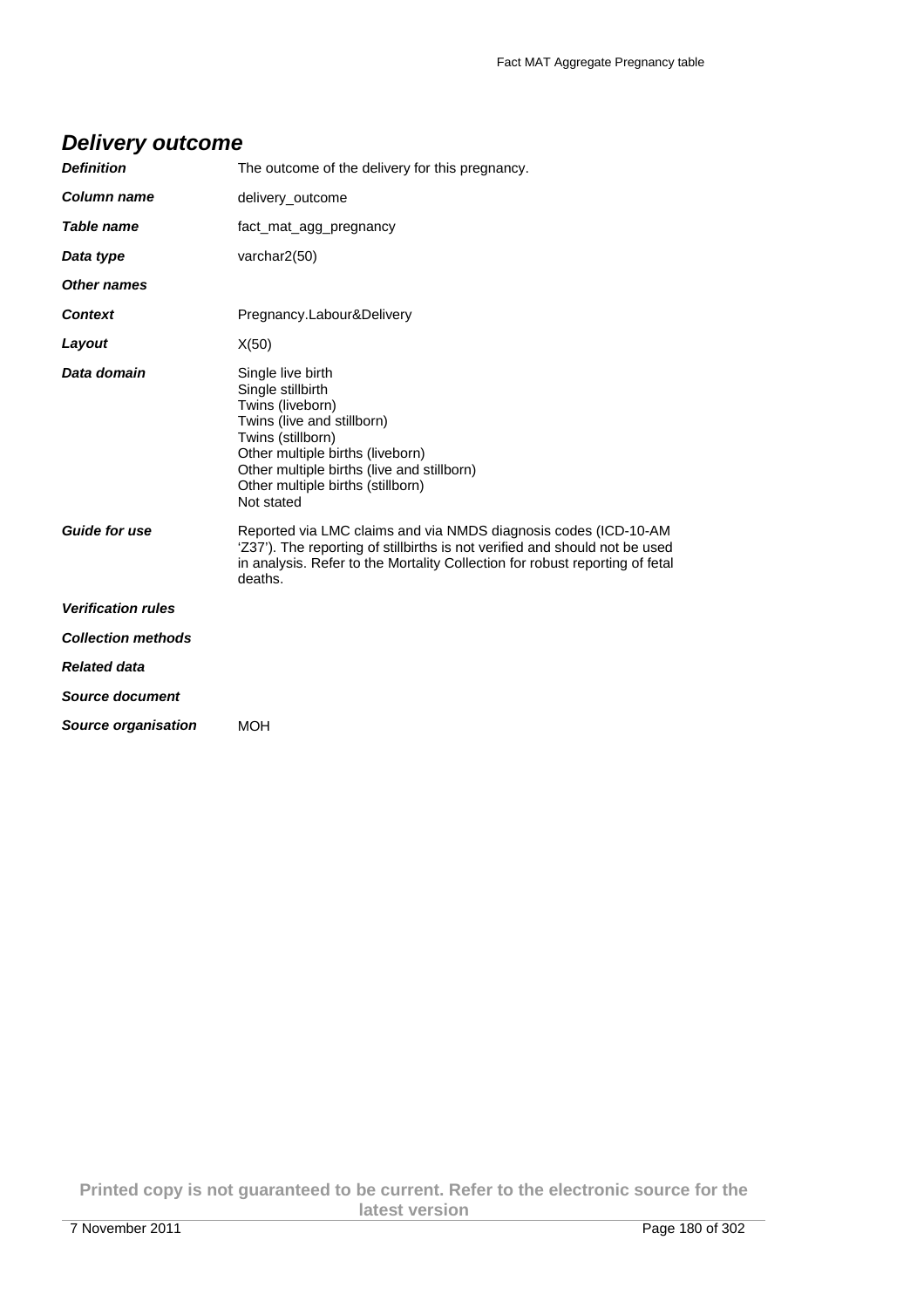### **Delivery year**

| <b>Definition</b>          | The calendar year in which the mother's delivery occurred. |
|----------------------------|------------------------------------------------------------|
| <b>Column name</b>         | delivery_year                                              |
| Table name                 | fact_mat_agg_pregnancy                                     |
| Data type                  | number(4)                                                  |
| <b>Other names</b>         |                                                            |
| <b>Context</b>             | Pregnancy.Labour&Delivery                                  |
| Layout                     | <b>CCYY</b>                                                |
| Data domain                | Calendar year                                              |
| <b>Guide for use</b>       |                                                            |
| <b>Verification rules</b>  |                                                            |
| <b>Collection methods</b>  |                                                            |
| <b>Related data</b>        | Delivery date                                              |
| <b>Source document</b>     |                                                            |
| <b>Source organisation</b> | MOH                                                        |

**Printed copy is not guaranteed to be current. Refer to the electronic source for the latest version**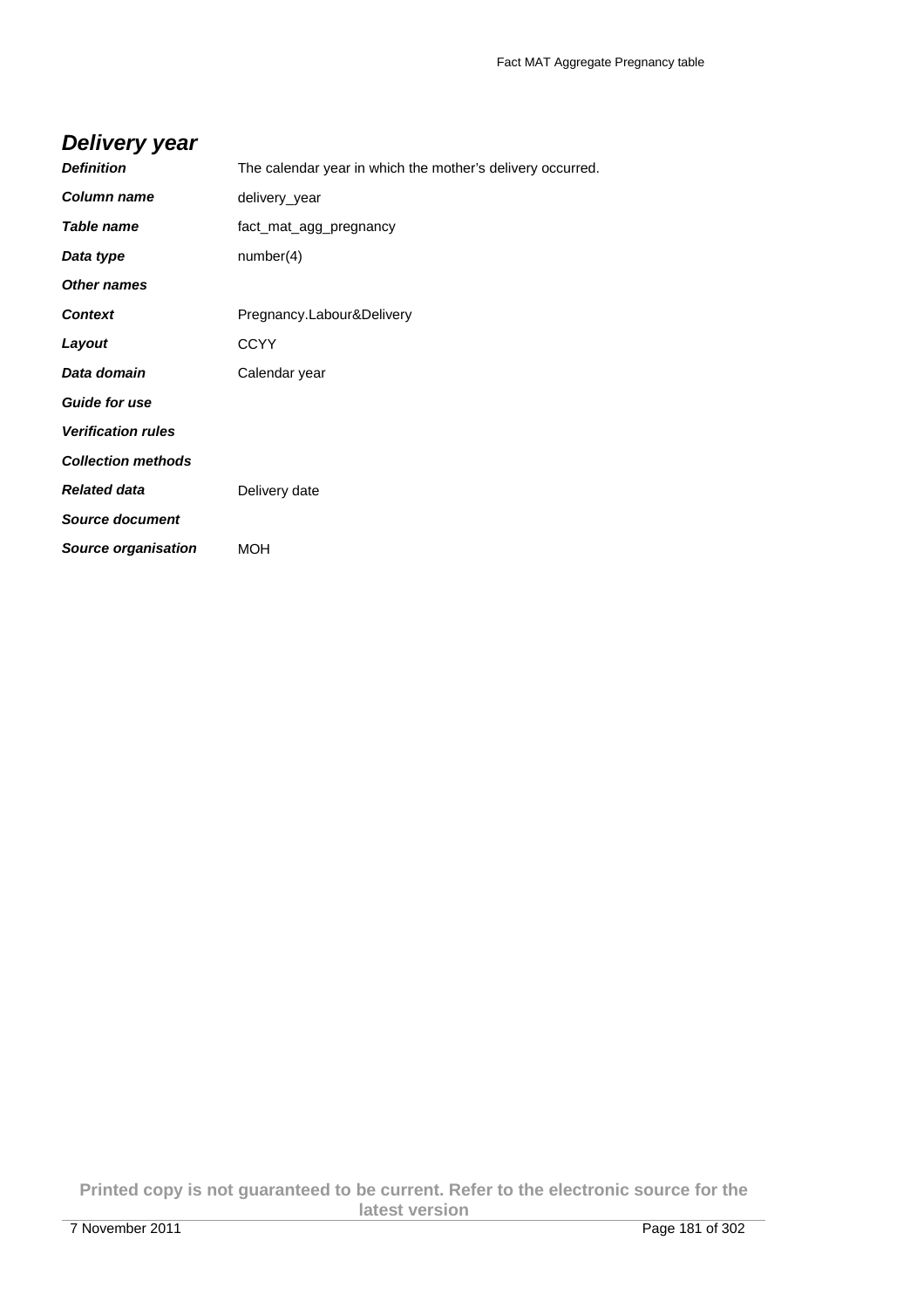### **Elective Caesarean flag**

| <b>Definition</b>          | A flag indicating that a Caesarean was performed as a planned<br>procedure before or after the onset of labour, when the decision was<br>made before the commencement of labour. |
|----------------------------|----------------------------------------------------------------------------------------------------------------------------------------------------------------------------------|
| Column name                | elective caesarean flag                                                                                                                                                          |
| Table name                 | fact mat agg pregnancy                                                                                                                                                           |
| Data type                  | varchar $2(1)$                                                                                                                                                                   |
| Other names                |                                                                                                                                                                                  |
| <b>Context</b>             | Pregnancy.Labour&Delivery                                                                                                                                                        |
| Layout                     | A                                                                                                                                                                                |
| Data domain                | Y or Null                                                                                                                                                                        |
| <b>Guide for use</b>       | Derived from ICD-10-AM delivery procedure code reported to NMDS.                                                                                                                 |
|                            | A woman may have more than one delivery type.                                                                                                                                    |
|                            | NMDS delivery events only                                                                                                                                                        |
| <b>Verification rules</b>  |                                                                                                                                                                                  |
| <b>Collection methods</b>  |                                                                                                                                                                                  |
| <b>Related data</b>        | Prioritised delivery type<br>Delivery type                                                                                                                                       |
| Source document            |                                                                                                                                                                                  |
| <b>Source organisation</b> | <b>MOH</b>                                                                                                                                                                       |

**Printed copy is not guaranteed to be current. Refer to the electronic source for the latest version**  7 November 2011 Page 182 of 302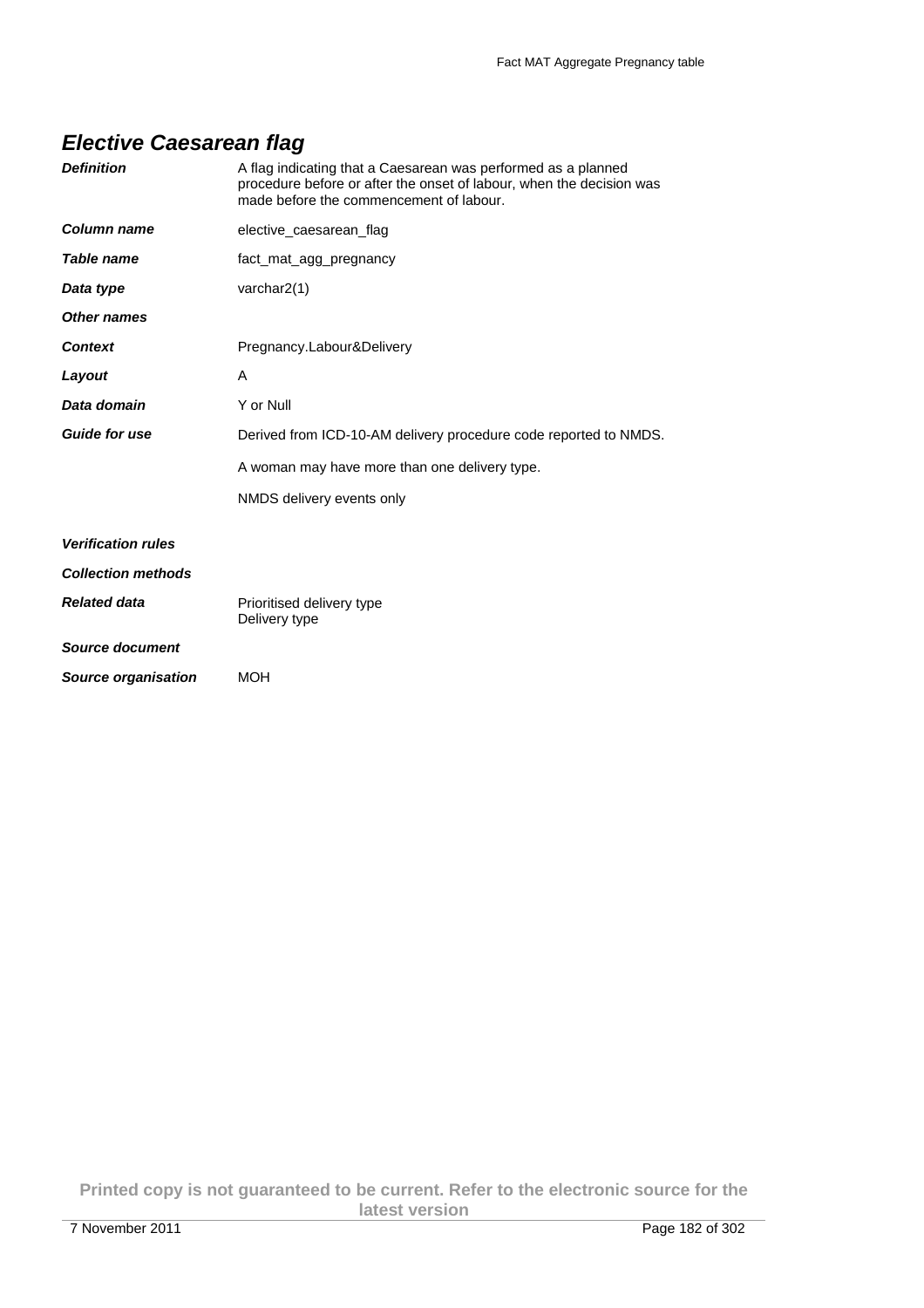### **Emergency Caesarean flag**

| <b>Definition</b>          | A flag indicating that a Caesarean was performed as an emergency<br>procedure before or after the onset of labour |
|----------------------------|-------------------------------------------------------------------------------------------------------------------|
| <b>Column name</b>         | emergency_caesarean_flag                                                                                          |
| Table name                 | fact_mat_agg_pregnancy                                                                                            |
| Data type                  | varchar2(1)                                                                                                       |
| <b>Other names</b>         | Acute caesarean section                                                                                           |
| <b>Context</b>             | Pregnancy.Labour&Delivery                                                                                         |
| Layout                     | A                                                                                                                 |
| Data domain                | Y or Null                                                                                                         |
| <b>Guide for use</b>       | Derived from ICD-10-AM delivery procedure code reported to NMDS.                                                  |
|                            | A woman may have more than one delivery type.                                                                     |
|                            | NMDS delivery events only                                                                                         |
| <b>Verification rules</b>  |                                                                                                                   |
| <b>Collection methods</b>  |                                                                                                                   |
| <b>Related data</b>        | <b>Prioritised Delivery Type</b><br>Delivery type                                                                 |
| Source document            |                                                                                                                   |
| <b>Source organisation</b> | <b>MOH</b>                                                                                                        |

**Printed copy is not guaranteed to be current. Refer to the electronic source for the latest version**  7 November 2011 Page 183 of 302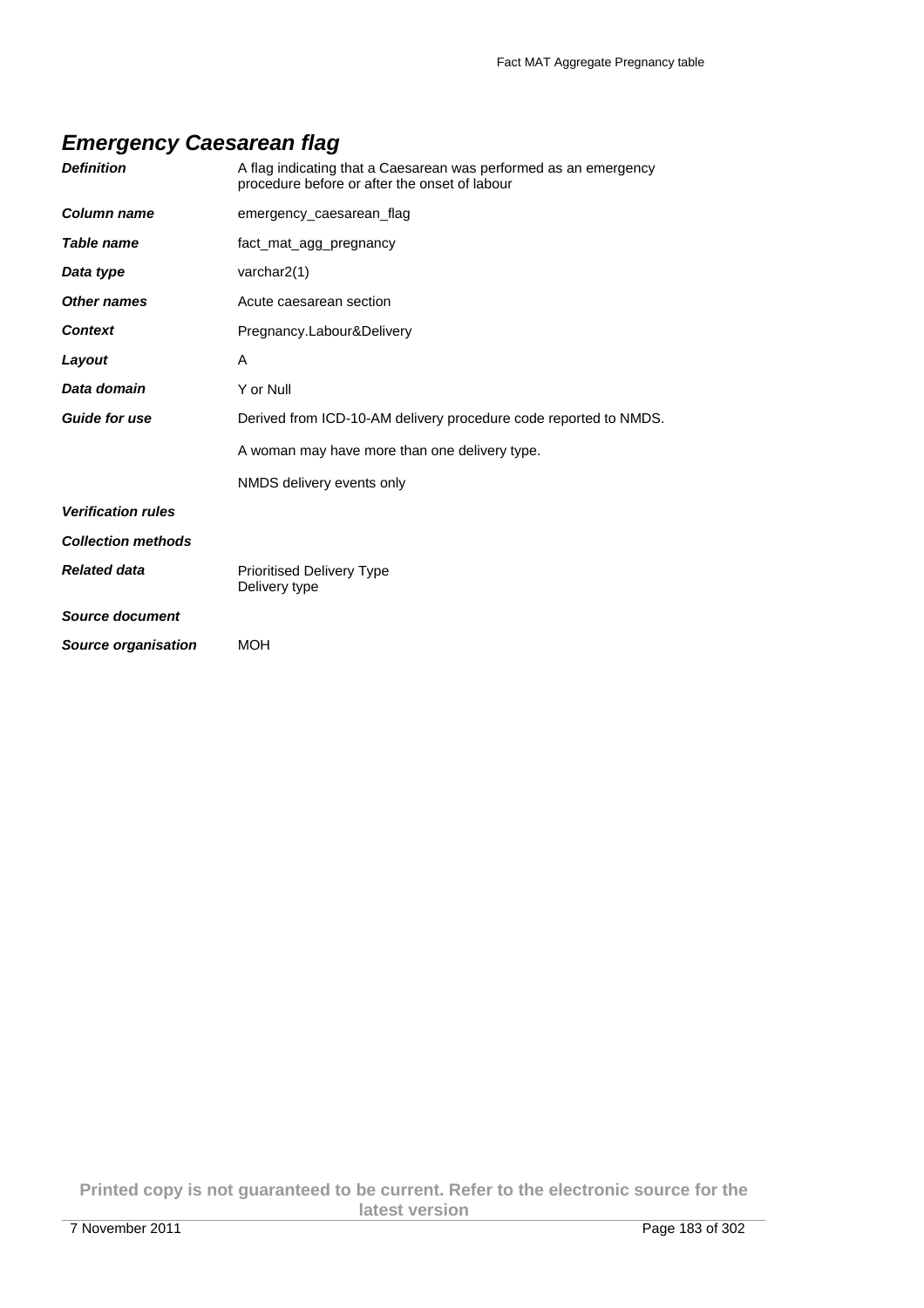|  | <b>Epidural flag</b> |
|--|----------------------|
|  |                      |

| <b>Definition</b>          | A flag indicating whether the woman received an epidural during an<br>NMDS delivery event.     |
|----------------------------|------------------------------------------------------------------------------------------------|
| Column name                | epidural_flag                                                                                  |
| Table name                 | fact_mat_agg_pregnancy                                                                         |
| Data type                  | varchar $2(1)$                                                                                 |
| Other names                | Delivery-Related Procedures                                                                    |
| <b>Context</b>             | Pregnancy.Labour&Delivery                                                                      |
| Layout                     | A                                                                                              |
| Data domain                | Y or Null                                                                                      |
| Guide for use              | Epidural is identified by selected ICD-10-AM procedure codes present<br>on the delivery event. |
|                            | A woman may have more than one obstetric procedure to assist<br>delivery.                      |
|                            | NMDS delivery events only.                                                                     |
| <b>Verification rules</b>  |                                                                                                |
| <b>Collection methods</b>  |                                                                                                |
| <b>Related data</b>        |                                                                                                |
| <b>Source document</b>     |                                                                                                |
| <b>Source organisation</b> | <b>MOH</b>                                                                                     |
|                            |                                                                                                |

**Printed copy is not guaranteed to be current. Refer to the electronic source for the latest version**  7 November 2011 Page 184 of 302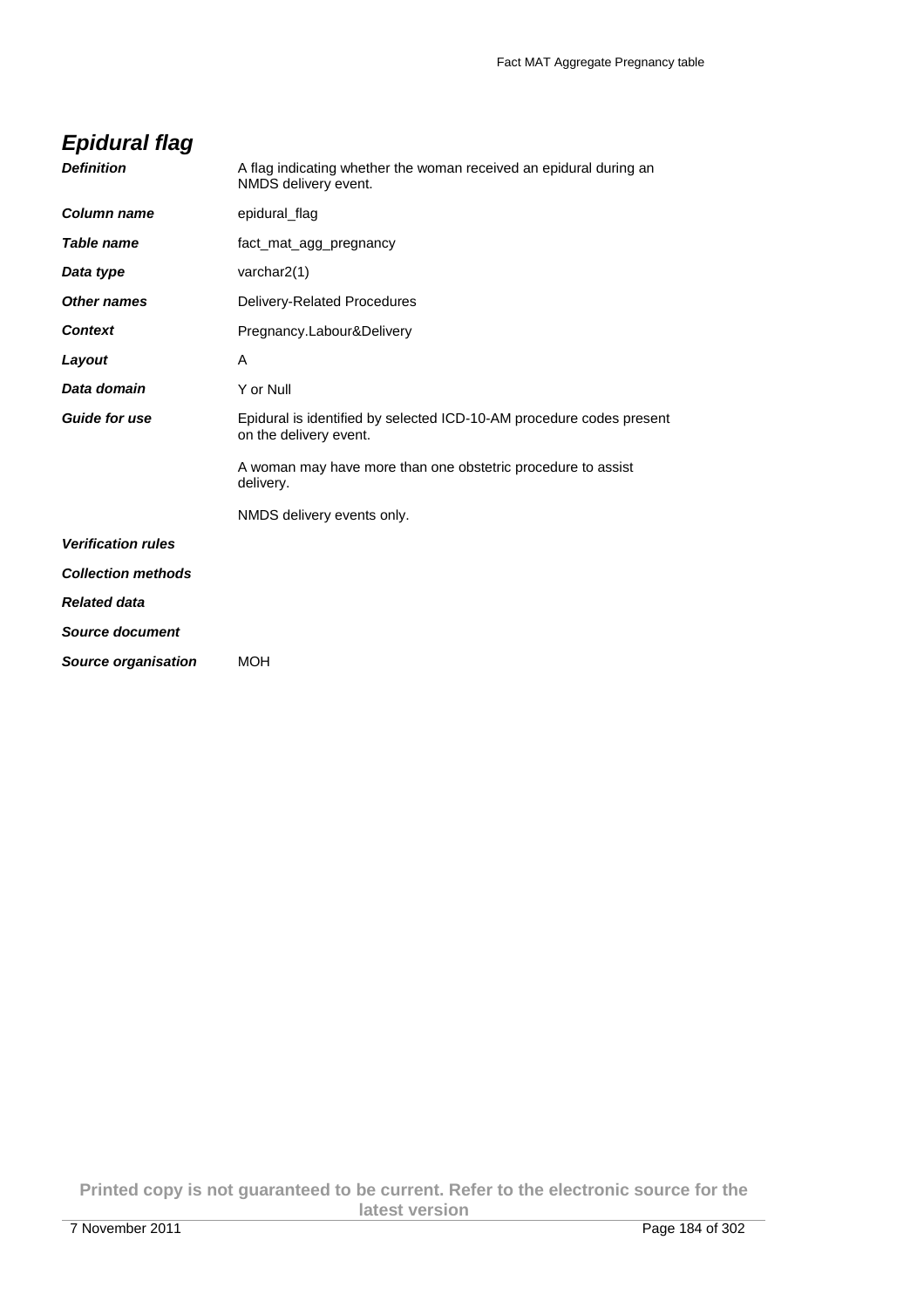# **Episiotomy flag**

| <b>Definition</b>          | A flag indicating whether the woman received an episiotomy during an<br>NMDS delivery event.     |
|----------------------------|--------------------------------------------------------------------------------------------------|
| <b>Column name</b>         | episiotomy_flag                                                                                  |
| Table name                 | fact_mat_agg_pregnancy                                                                           |
| Data type                  | varchar $2(1)$                                                                                   |
| Other names                | Delivery-Related Procedures                                                                      |
| <b>Context</b>             | Pregnancy.Labour&Delivery                                                                        |
| Layout                     | A                                                                                                |
| Data domain                | Y or Null                                                                                        |
| <b>Guide for use</b>       | Episiotomy is identified by selected ICD-10-AM procedure codes<br>present on the delivery event. |
|                            | A woman may have more than one obstetric procedure to assist<br>delivery.                        |
|                            | NMDS delivery events only                                                                        |
| <b>Verification rules</b>  |                                                                                                  |
| <b>Collection methods</b>  |                                                                                                  |
| <b>Related data</b>        |                                                                                                  |
| <b>Source document</b>     |                                                                                                  |
| <b>Source organisation</b> | MOH                                                                                              |
|                            |                                                                                                  |

**Printed copy is not guaranteed to be current. Refer to the electronic source for the latest version**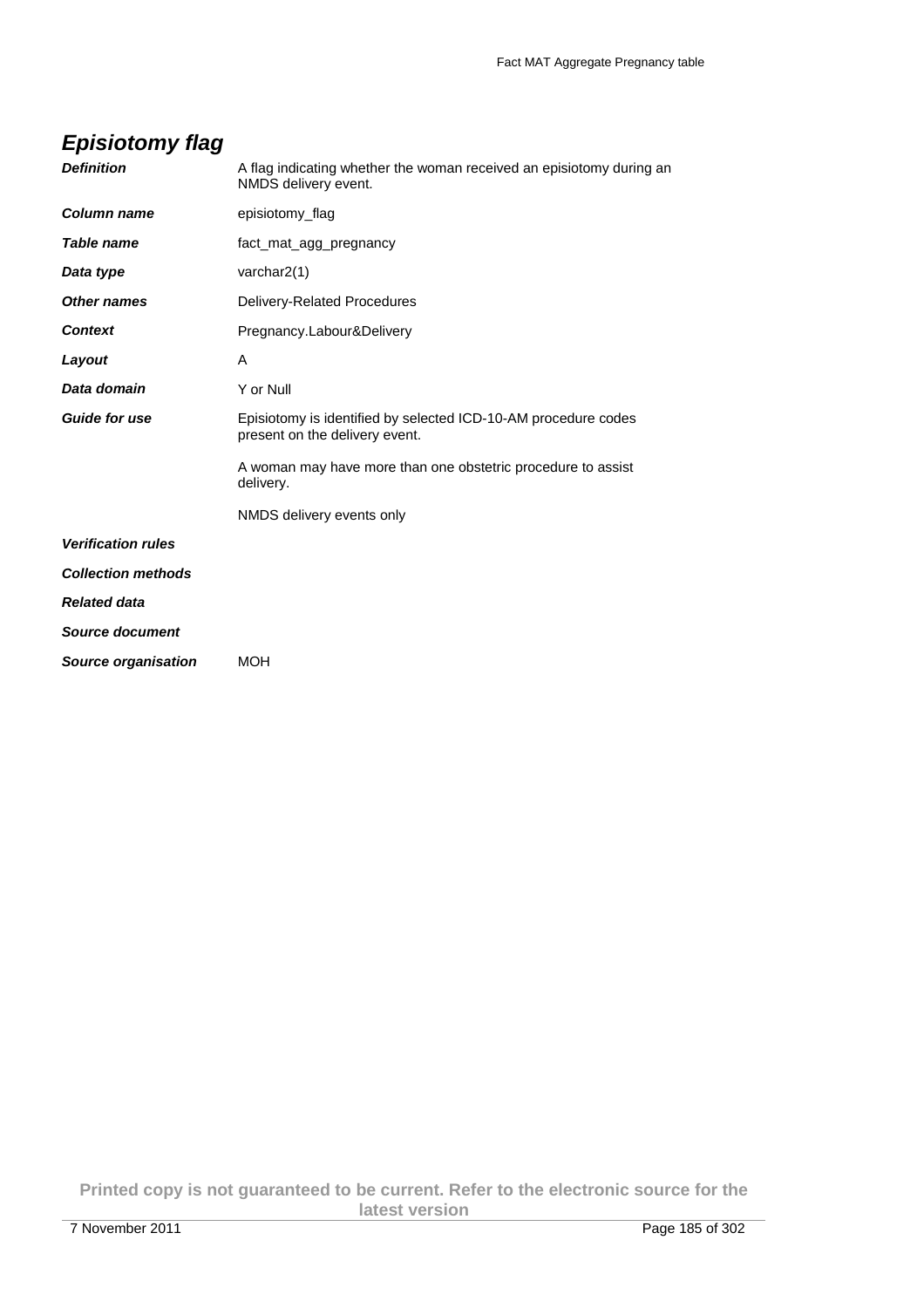# **Estimated delivery date**

| <b>Definition</b>         | The date calculated by the LMC as the woman's expected date of<br>delivery (EDD) for a pregnancy. |
|---------------------------|---------------------------------------------------------------------------------------------------|
| Column name               | estimated delivery date                                                                           |
| Table name                | fact_mat_agg_pregnancy                                                                            |
| Data type                 | date                                                                                              |
| <b>Other names</b>        | Expected Delivery Date, EDD                                                                       |
| <b>Context</b>            | Pregnancy.Demographics                                                                            |
| Layout                    | <b>CCYYMMDD</b>                                                                                   |
| Data domain               |                                                                                                   |
| <b>Guide for use</b>      |                                                                                                   |
| <b>Verification rules</b> |                                                                                                   |
| <b>Collection methods</b> | Sourced from Claims only, may be a partial date (month and year only)                             |
| <b>Related data</b>       | Delivery type                                                                                     |
| Source document           |                                                                                                   |
| Source organisation       | <b>MOH</b>                                                                                        |

**Printed copy is not guaranteed to be current. Refer to the electronic source for the latest version**  7 November 2011 Page 186 of 302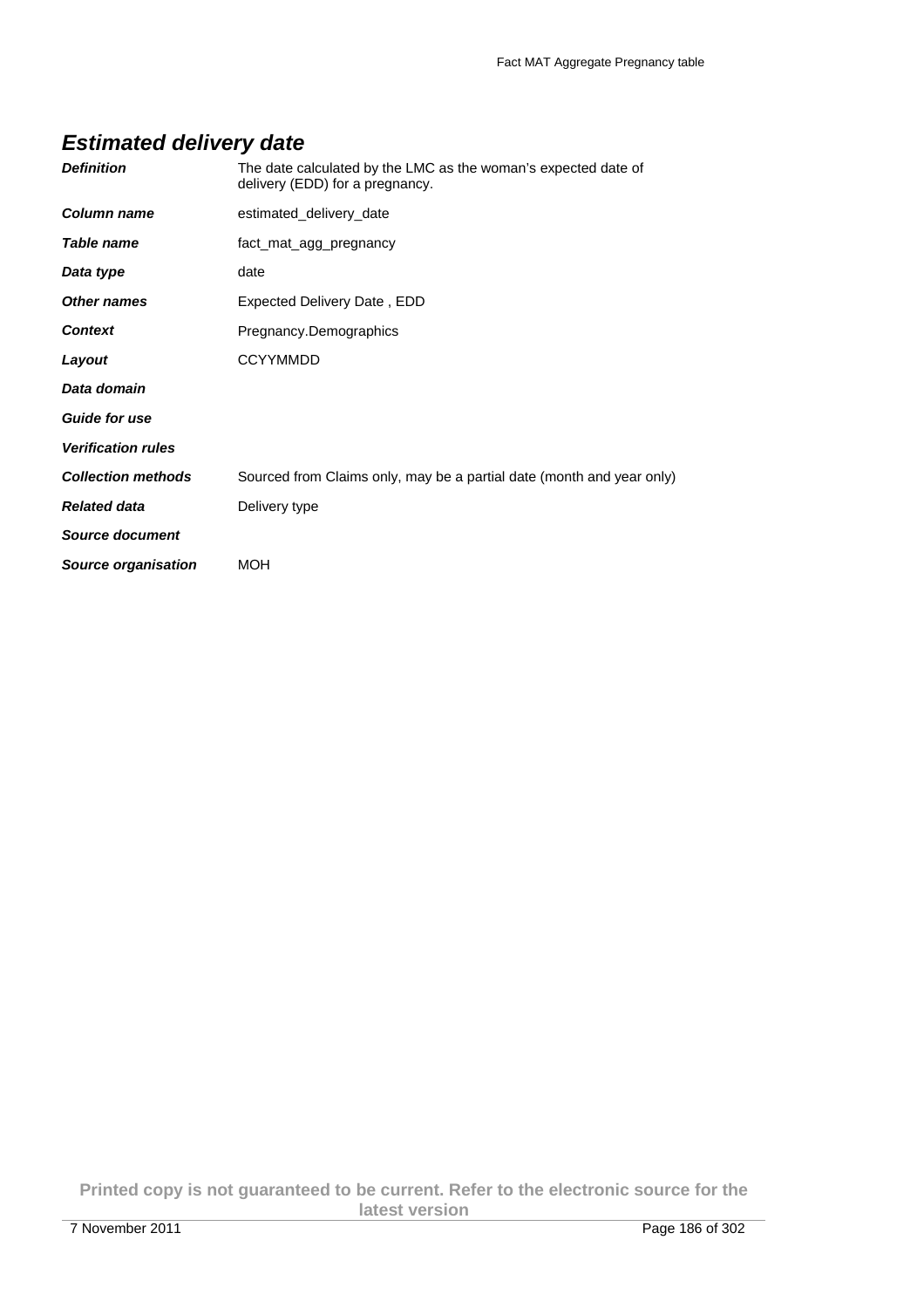### **Failed forceps flag**

| <b>Definition</b>          | A flag indicating that forceps were used during the delivery but were not<br>the final means of delivery. |
|----------------------------|-----------------------------------------------------------------------------------------------------------|
| <b>Column name</b>         | failed_forceps_flag                                                                                       |
| <b>Table name</b>          | fact mat agg pregnancy                                                                                    |
| Data type                  | varchar $2(1)$                                                                                            |
| <b>Other names</b>         | Assisted vaginal birth                                                                                    |
| <b>Context</b>             | Pregnancy.Labour&Delivery                                                                                 |
| Layout                     | A                                                                                                         |
| Data domain                | Y or Null                                                                                                 |
| <b>Guide for use</b>       | Failed forceps is identified by selected ICD-10-AM procedure codes<br>present on the delivery event.      |
|                            | A woman may have more than one obstetric procedure to assist<br>delivery.                                 |
|                            | NMDS delivery events only                                                                                 |
| <b>Verification rules</b>  |                                                                                                           |
| <b>Collection methods</b>  |                                                                                                           |
| <b>Related data</b>        | Prioritised delivery type<br>Delivery type                                                                |
| <b>Source document</b>     |                                                                                                           |
| <b>Source organisation</b> | <b>MOH</b>                                                                                                |

**Printed copy is not guaranteed to be current. Refer to the electronic source for the latest version**  7 November 2011 Page 187 of 302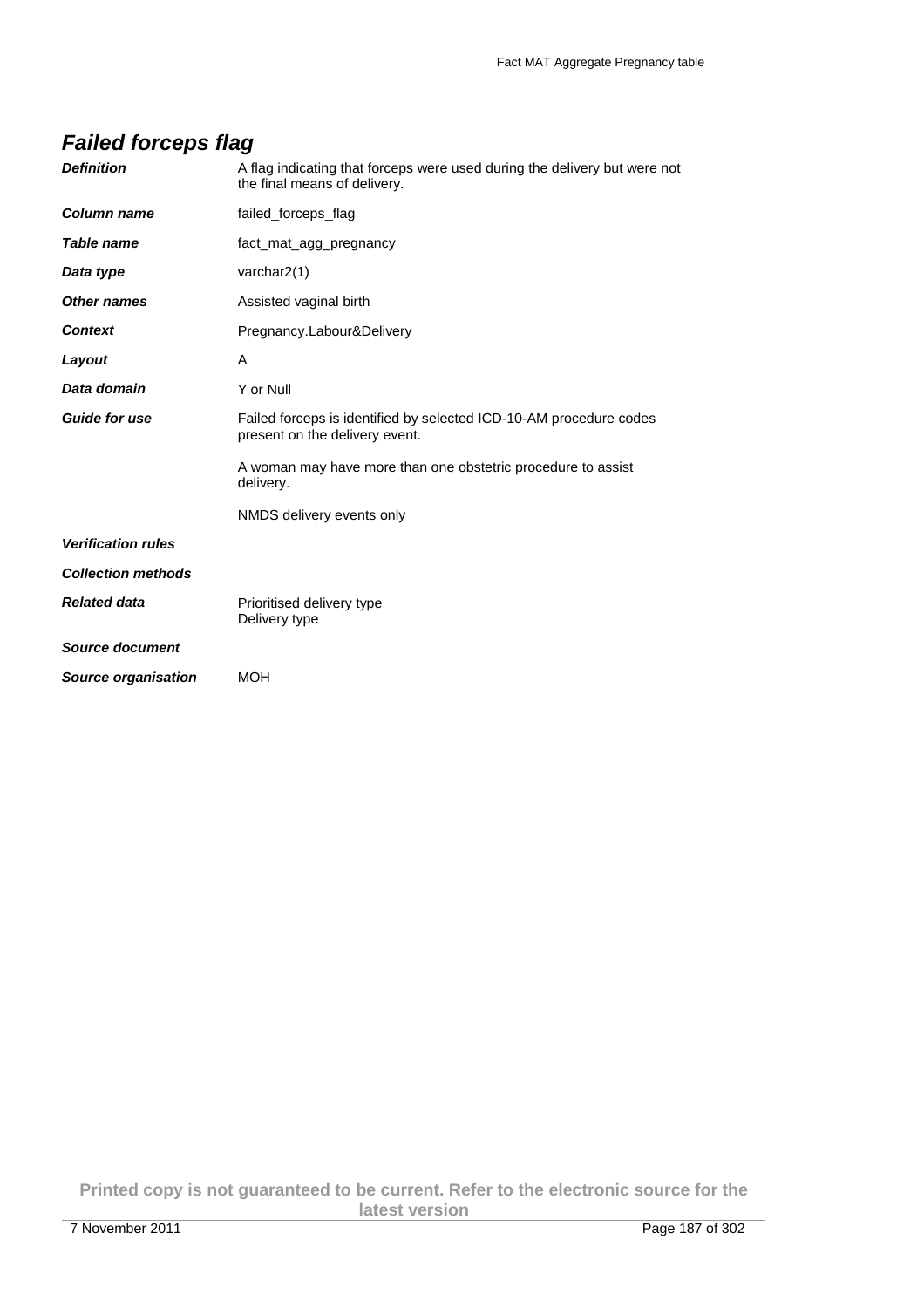### **Failed vacuum flag**

| <b>Definition</b>         | A flag indicating that a vacuum (ventouse) extraction was used during<br>an NMDS delivery event but was not the final means of delivery |
|---------------------------|-----------------------------------------------------------------------------------------------------------------------------------------|
| Column name               | failed_vacuum_flag                                                                                                                      |
| <b>Table name</b>         | fact mat agg pregnancy                                                                                                                  |
| Data type                 | varchar2(1)                                                                                                                             |
| Other names               | Assisted vaginal birth                                                                                                                  |
| <b>Context</b>            | Pregnancy.Labour&Delivery                                                                                                               |
| Layout                    | A                                                                                                                                       |
| Data domain               | Y or Null                                                                                                                               |
| <b>Guide for use</b>      | Failed vacuum is identified by selected ICD-10-AM procedure codes<br>present on the delivery event.                                     |
|                           | A woman may have more than one obstetric procedure to assist<br>delivery.                                                               |
|                           | NMDS delivery events only.                                                                                                              |
| <b>Verification rules</b> |                                                                                                                                         |
| <b>Collection methods</b> |                                                                                                                                         |
| <b>Related data</b>       | Prioritised delivery type<br>Delivery type                                                                                              |
| Source document           |                                                                                                                                         |
| Source organisation       | <b>MOH</b>                                                                                                                              |
|                           |                                                                                                                                         |

**Printed copy is not guaranteed to be current. Refer to the electronic source for the latest version**  7 November 2011 Page 188 of 302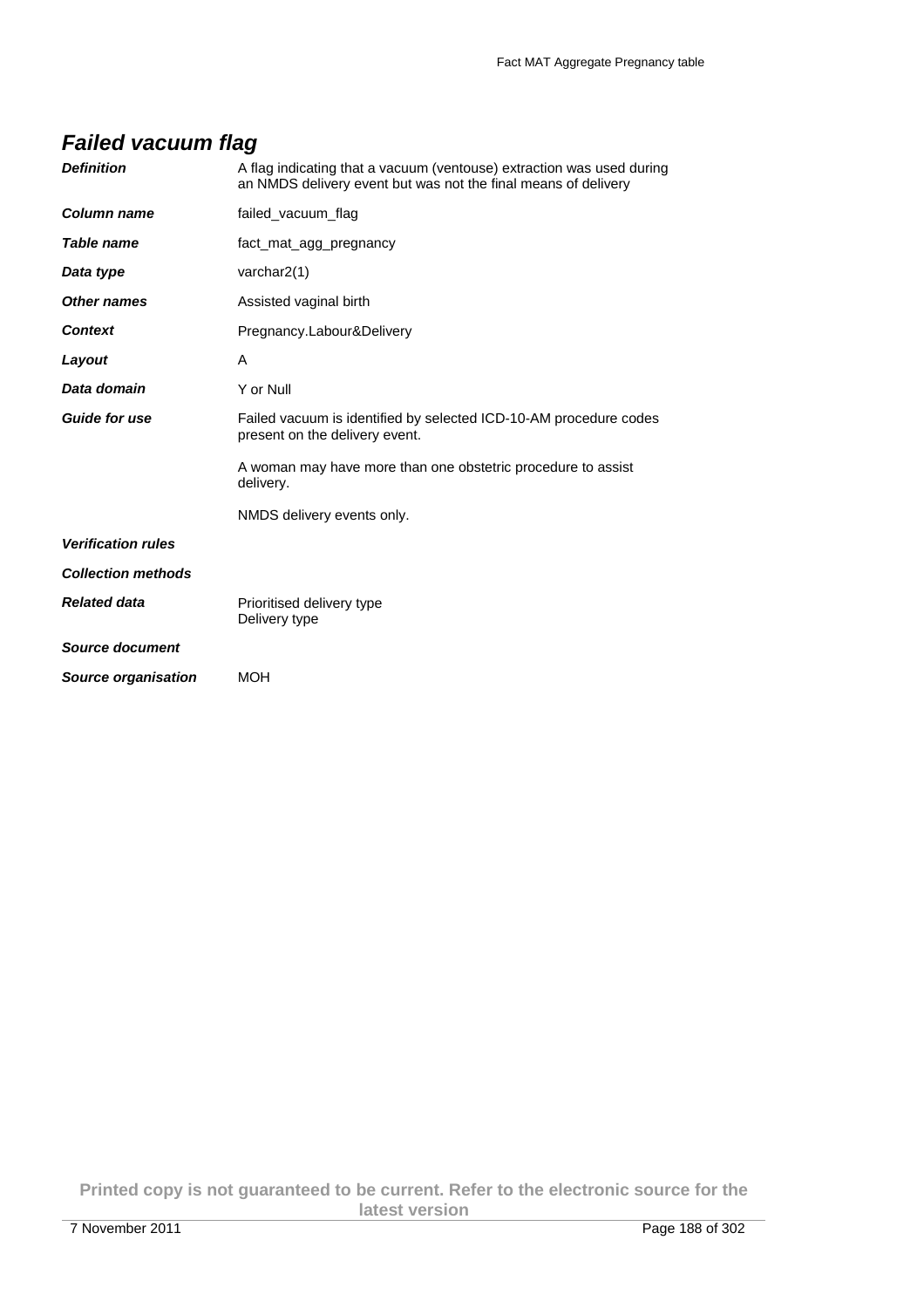| <b>Definition</b>          | A flag reporting whether the woman was admitted to hospital with false<br>labour during the pregnancy.        |
|----------------------------|---------------------------------------------------------------------------------------------------------------|
| <b>Column name</b>         | false_labour_flag                                                                                             |
| Table name                 | fact_mat_agg_pregnancy                                                                                        |
| Data type                  | varchar $2(1)$                                                                                                |
| <b>Other names</b>         |                                                                                                               |
| <b>Context</b>             | Pregnancy.Antenatal                                                                                           |
| Layout                     | A                                                                                                             |
| Data domain                | Y or Null                                                                                                     |
| <b>Guide for use</b>       | False labour is identified by selected ICD-10-AM obstetric diagnosis<br>codes present on any antenatal event. |
|                            | Reported via NMDS antenatal events only.                                                                      |
| <b>Verification rules</b>  |                                                                                                               |
| <b>Collection methods</b>  |                                                                                                               |
| <b>Related data</b>        |                                                                                                               |
| Source document            |                                                                                                               |
| <b>Source organisation</b> | MOH                                                                                                           |

**Printed copy is not guaranteed to be current. Refer to the electronic source for the latest version**  7 November 2011 Page 189 of 302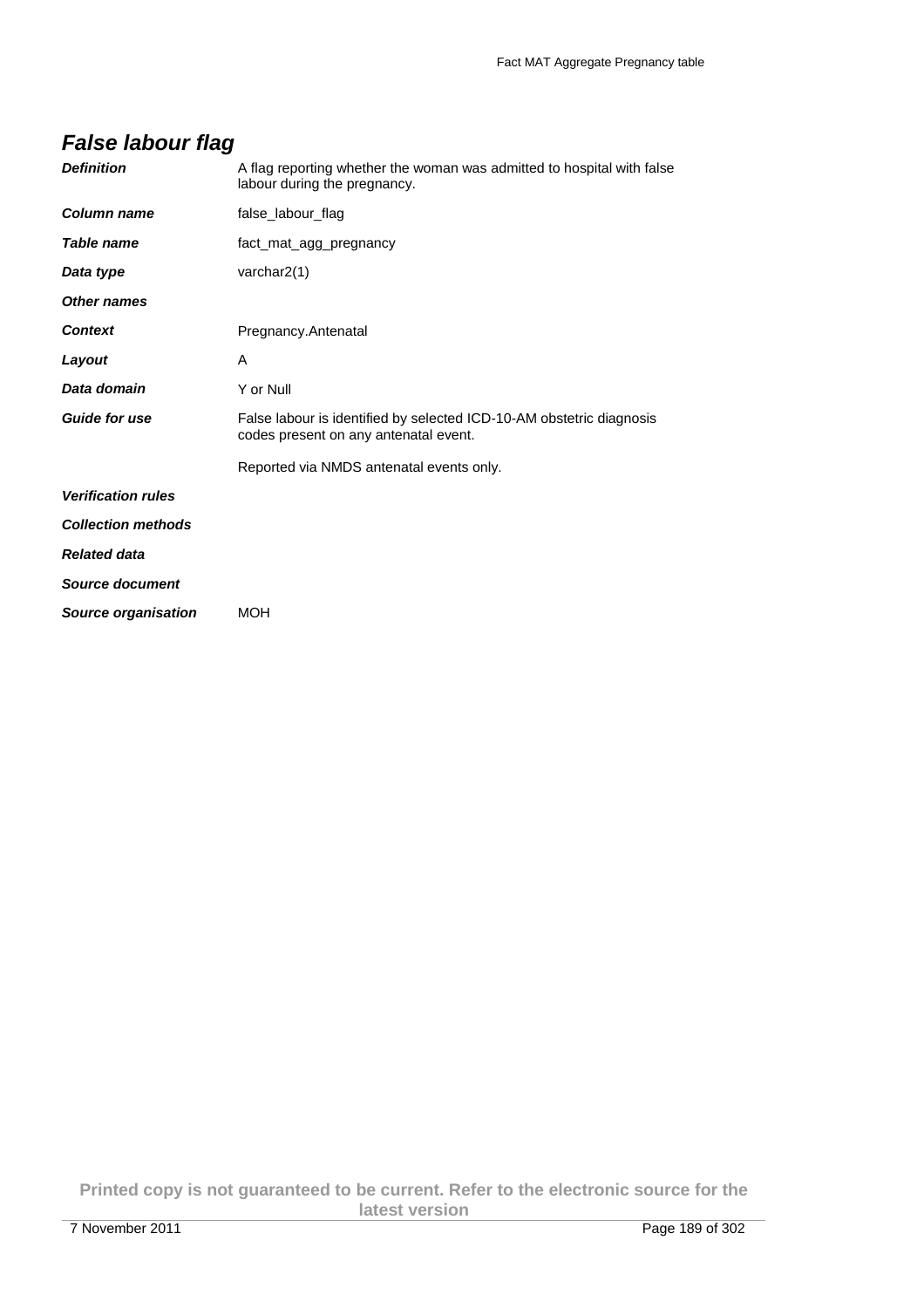### **First LMC date registered**

| <b>Definition</b>          | The date on which the woman first registered with an LMC.                                              |
|----------------------------|--------------------------------------------------------------------------------------------------------|
| Column name                | first_Imc_reg_date                                                                                     |
| Table name                 | fact_mat_agg_pregnancy                                                                                 |
| Data type                  | date                                                                                                   |
| <b>Other names</b>         |                                                                                                        |
| <b>Context</b>             | Pregnancy.Antenatal                                                                                    |
| Layout                     | <b>CCYYMMDD</b>                                                                                        |
| Data domain                |                                                                                                        |
| <b>Guide for use</b>       | Includes antenatal and postnatal first registrations.                                                  |
| <b>Verification rules</b>  |                                                                                                        |
| <b>Collection methods</b>  |                                                                                                        |
| <b>Related data</b>        | First LMC year registered<br>LMC type at first LMC registration<br>Trimester of first LMC registration |
| Source document            |                                                                                                        |
| <b>Source organisation</b> | MOH                                                                                                    |

**Printed copy is not guaranteed to be current. Refer to the electronic source for the latest version**  7 November 2011 Page 190 of 302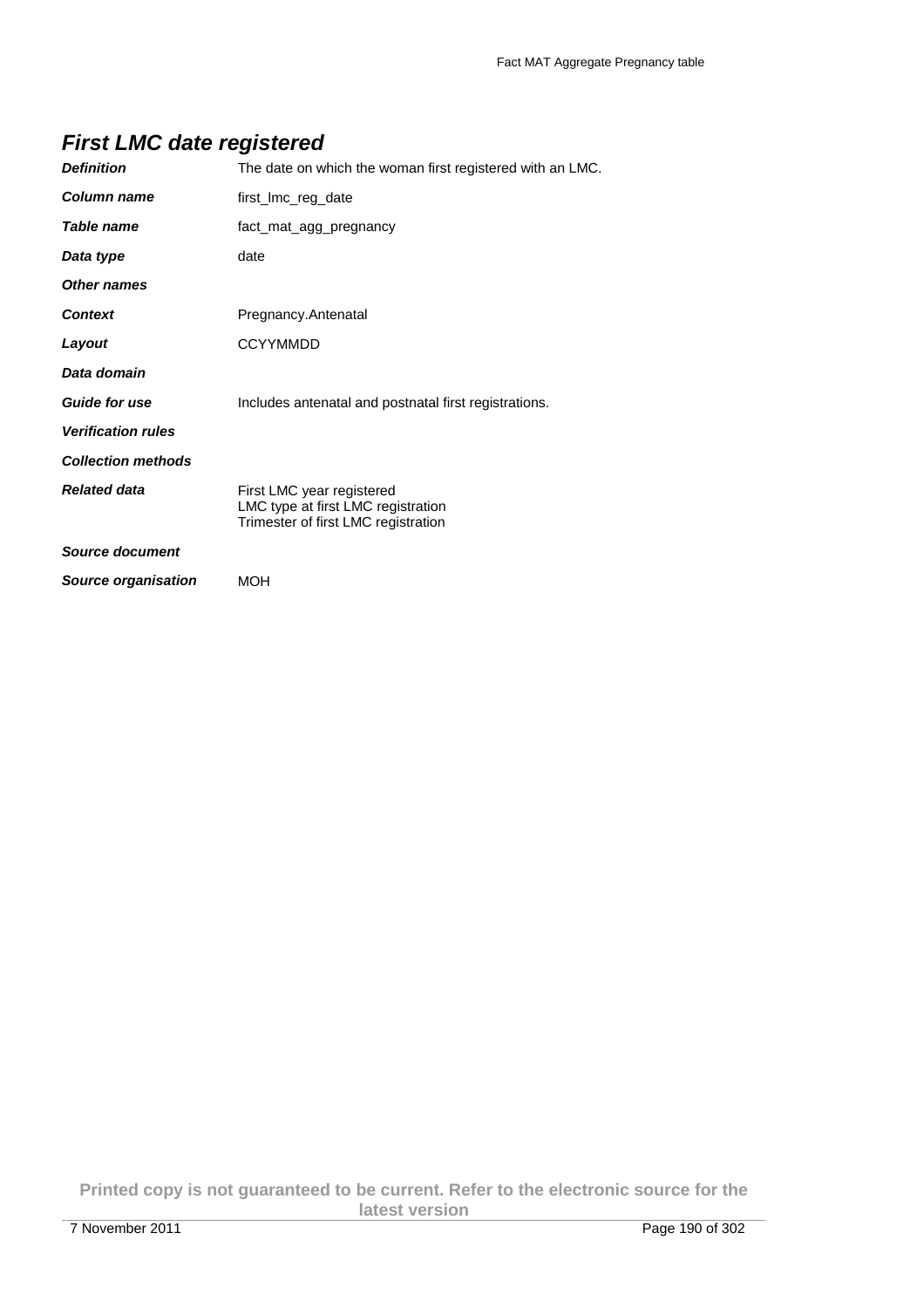### **First LMC year registered**

| <b>Definition</b>          | The year in which the woman first registered with an LMC. |
|----------------------------|-----------------------------------------------------------|
| <b>Column name</b>         | first_lmc_reg_year                                        |
| Table name                 | fact_mat_agg_pregnancy                                    |
| Data type                  | number(4)                                                 |
| <b>Other names</b>         |                                                           |
| <b>Context</b>             | Pregnancy.Antenatal                                       |
| Layout                     | <b>CCYY</b>                                               |
| Data domain                | Calendar year                                             |
| <b>Guide for use</b>       | Derived from First LMC date registered                    |
| <b>Verification rules</b>  |                                                           |
| <b>Collection methods</b>  |                                                           |
| <b>Related data</b>        | First LMC date registered                                 |
| Source document            |                                                           |
| <b>Source organisation</b> | MOH                                                       |
|                            |                                                           |

**Printed copy is not guaranteed to be current. Refer to the electronic source for the latest version**  7 November 2011 Page 191 of 302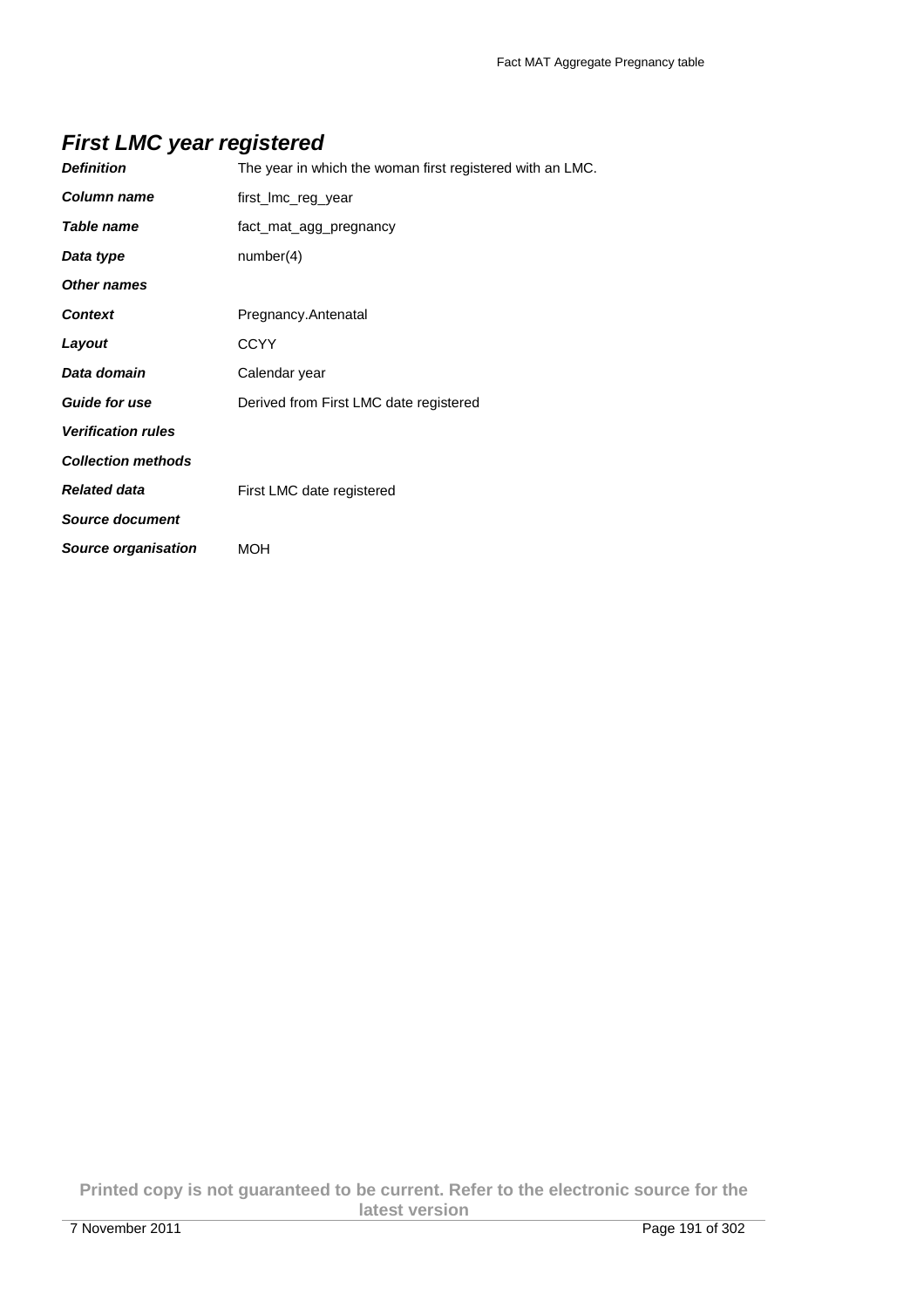### **Foetal blood sampling flag**

| <b>Definition</b>          | A flag indicating foetal blood sampling (FBS) was performed during a<br>pregnancy. |
|----------------------------|------------------------------------------------------------------------------------|
| <b>Column name</b>         | foetal_blood_sampling_flag                                                         |
| Table name                 | fact_mat_agg_pregnancy                                                             |
| Data type                  | varchar $2(1)$                                                                     |
| <b>Other names</b>         |                                                                                    |
| <b>Context</b>             | Pregnancy.Antenatal                                                                |
| Layout                     | A                                                                                  |
| Data domain                | Y or Null                                                                          |
| <b>Guide for use</b>       | Ends June 2007                                                                     |
| <b>Verification rules</b>  |                                                                                    |
| <b>Collection methods</b>  |                                                                                    |
| <b>Related data</b>        |                                                                                    |
| Source document            |                                                                                    |
| <b>Source organisation</b> | <b>MOH</b>                                                                         |

**Printed copy is not guaranteed to be current. Refer to the electronic source for the latest version**  7 November 2011 Page 192 of 302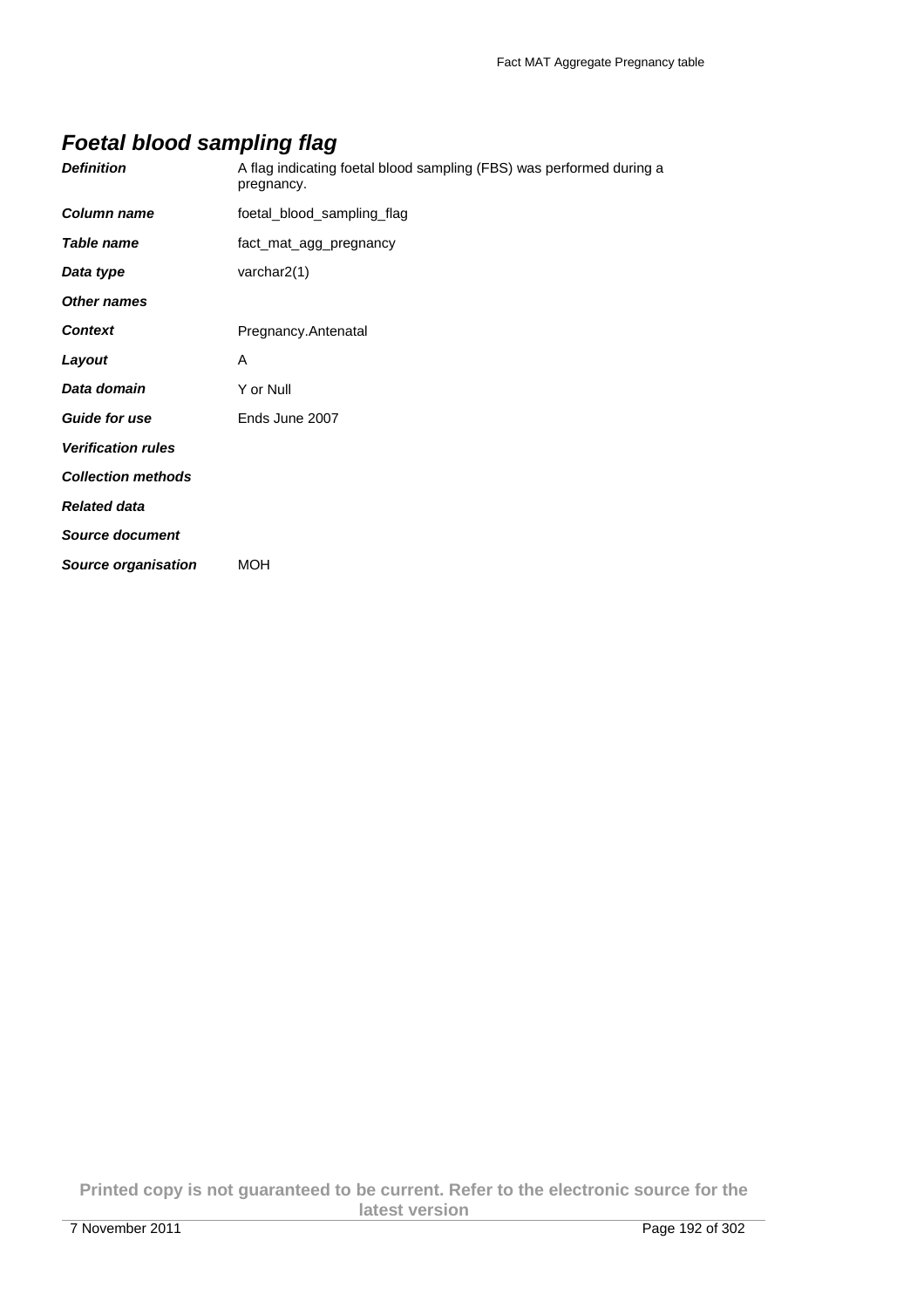### **Forceps and vacuum flag**

| <b>Definition</b>          | A flag indicating an assisted birth that required the use of both forceps<br>and vacuum extraction |
|----------------------------|----------------------------------------------------------------------------------------------------|
| Column name                | forceps_and_vacuum_flag                                                                            |
| Table name                 | fact_mat_agg_pregnancy                                                                             |
| Data type                  | varchar2(1)                                                                                        |
| <b>Other names</b>         | Assisted vaginal birth                                                                             |
| <b>Context</b>             | Pregnancy.Labour&Delivery                                                                          |
| Layout                     |                                                                                                    |
| Data domain                | Y or Null                                                                                          |
| <b>Guide for use</b>       | Derived from ICD-10-AM delivery procedure codes reported to NMDS.                                  |
|                            | A woman may have more than one delivery type.                                                      |
|                            | NMDS delivery events only                                                                          |
| <b>Verification rules</b>  |                                                                                                    |
| <b>Collection methods</b>  |                                                                                                    |
| <b>Related data</b>        | Prioritised delivery type<br>Delivery type                                                         |
| Source document            |                                                                                                    |
| <b>Source organisation</b> | <b>MOH</b>                                                                                         |

**Printed copy is not guaranteed to be current. Refer to the electronic source for the latest version**  7 November 2011 Page 193 of 302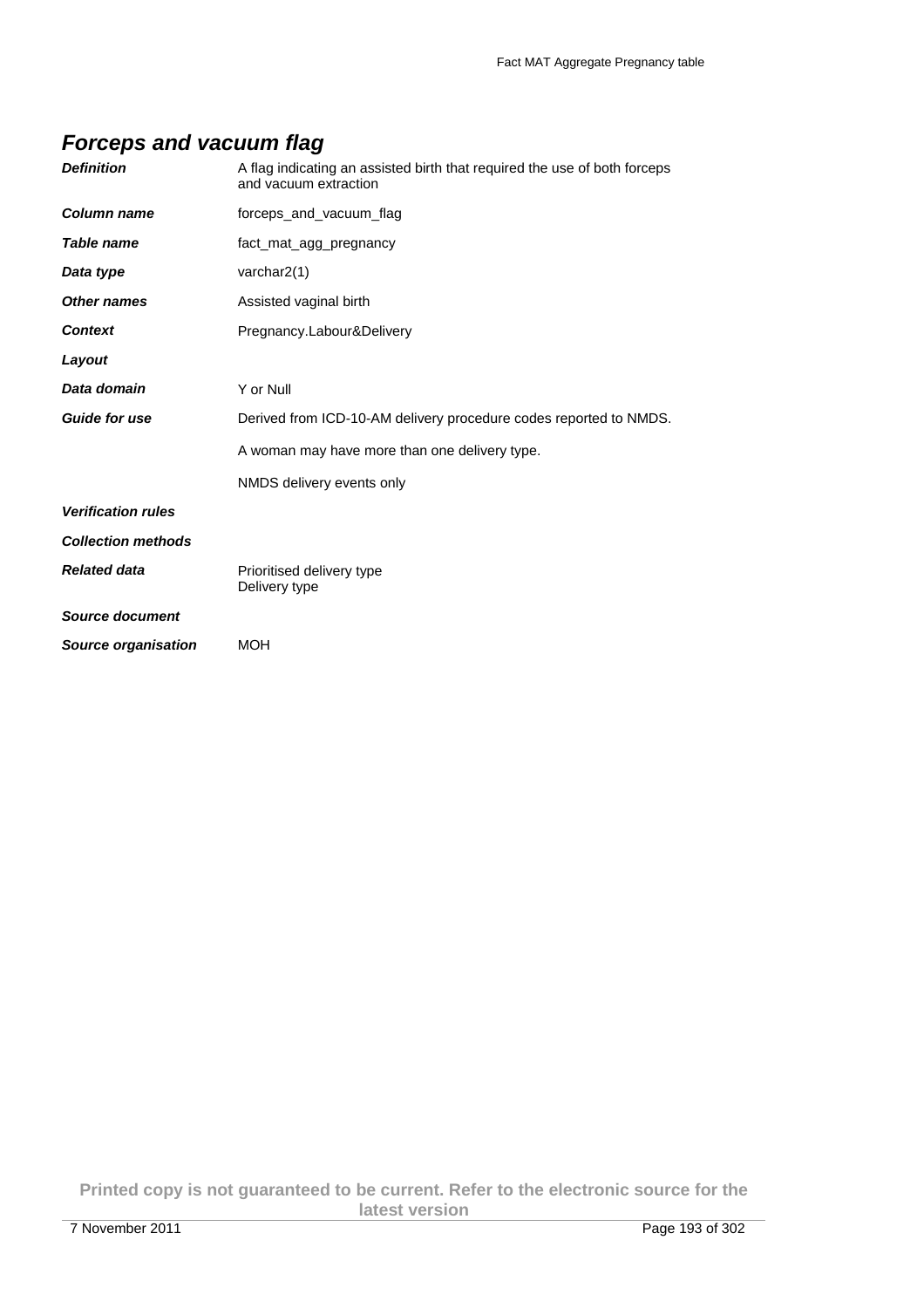## **Forceps flag**

| <b>Definition</b>          | A flag indicating an assisted birth that required the use of forceps. |
|----------------------------|-----------------------------------------------------------------------|
| <b>Column name</b>         | forceps_flag                                                          |
| Table name                 | fact_mat_agg_pregnancy                                                |
| Data type                  | varchar2(1)                                                           |
| <b>Other names</b>         | Assisted vaginal birth                                                |
| <b>Context</b>             | Pregnancy.Labour&Delivery                                             |
| Layout                     | A                                                                     |
| Data domain                | Y or Null                                                             |
| <b>Guide for use</b>       | Derived from ICD-10-AM delivery procedure codes reported to NMDS.     |
|                            | A woman may have more than one delivery type.                         |
|                            | NMDS delivery events only.                                            |
| <b>Verification rules</b>  |                                                                       |
| <b>Collection methods</b>  |                                                                       |
| <b>Related data</b>        | Prioritised delivery type<br>Delivery type                            |
| Source document            |                                                                       |
| <b>Source organisation</b> | <b>MOH</b>                                                            |
|                            |                                                                       |

**Printed copy is not guaranteed to be current. Refer to the electronic source for the latest version**  7 November 2011 Page 194 of 302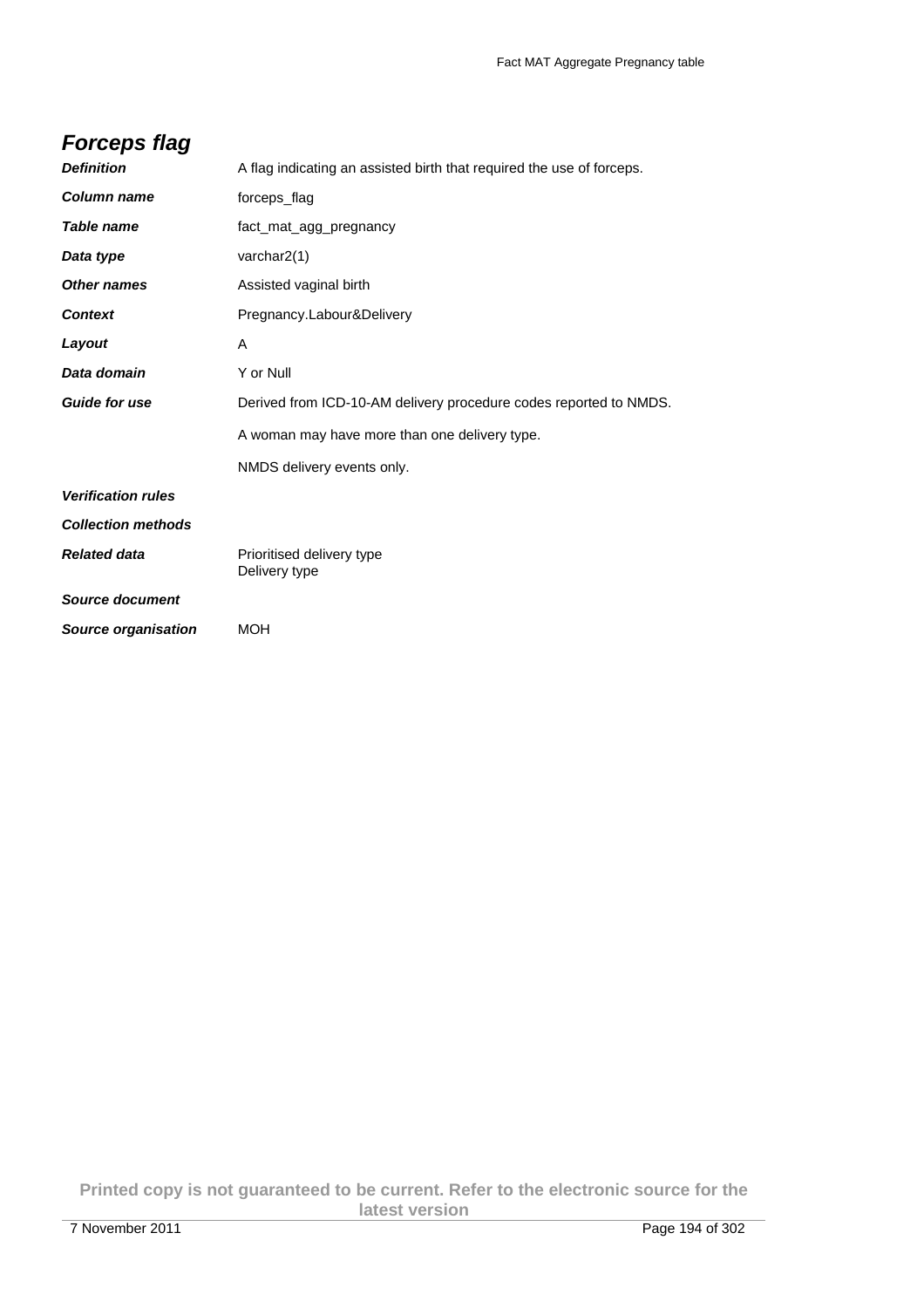# **General anaesthesia for caesarean flag**

| <b>Definition</b>          | A flag indicating whether the woman received a general anaesthesia<br>and a caesarean section during an NMDS delivery event.     |
|----------------------------|----------------------------------------------------------------------------------------------------------------------------------|
| Column name                | general_anaes_for_caesar_flag                                                                                                    |
| Table name                 | fact_mat_agg_pregnancy                                                                                                           |
| Data type                  | varchar $2(1)$                                                                                                                   |
| Other names                |                                                                                                                                  |
| <b>Context</b>             | Pregnancy.Labour&Delivery                                                                                                        |
| Layout                     | A                                                                                                                                |
| Data domain                | Y or Null                                                                                                                        |
| <b>Guide for use</b>       | General anaesthesia and caesarean section are identified by selected<br>ICD-10-AM procedure codes present on the delivery event. |
|                            | A woman may have more than one obstetric procedure to assist<br>delivery.                                                        |
|                            | NMDS delivery events only                                                                                                        |
| <b>Verification rules</b>  |                                                                                                                                  |
| <b>Collection methods</b>  |                                                                                                                                  |
| <b>Related data</b>        | Emergency caesarean flag<br>Elective caesarean flag                                                                              |
| <b>Source document</b>     |                                                                                                                                  |
| <b>Source organisation</b> | <b>MOH</b>                                                                                                                       |

**Printed copy is not guaranteed to be current. Refer to the electronic source for the latest version**  7 November 2011 Page 195 of 302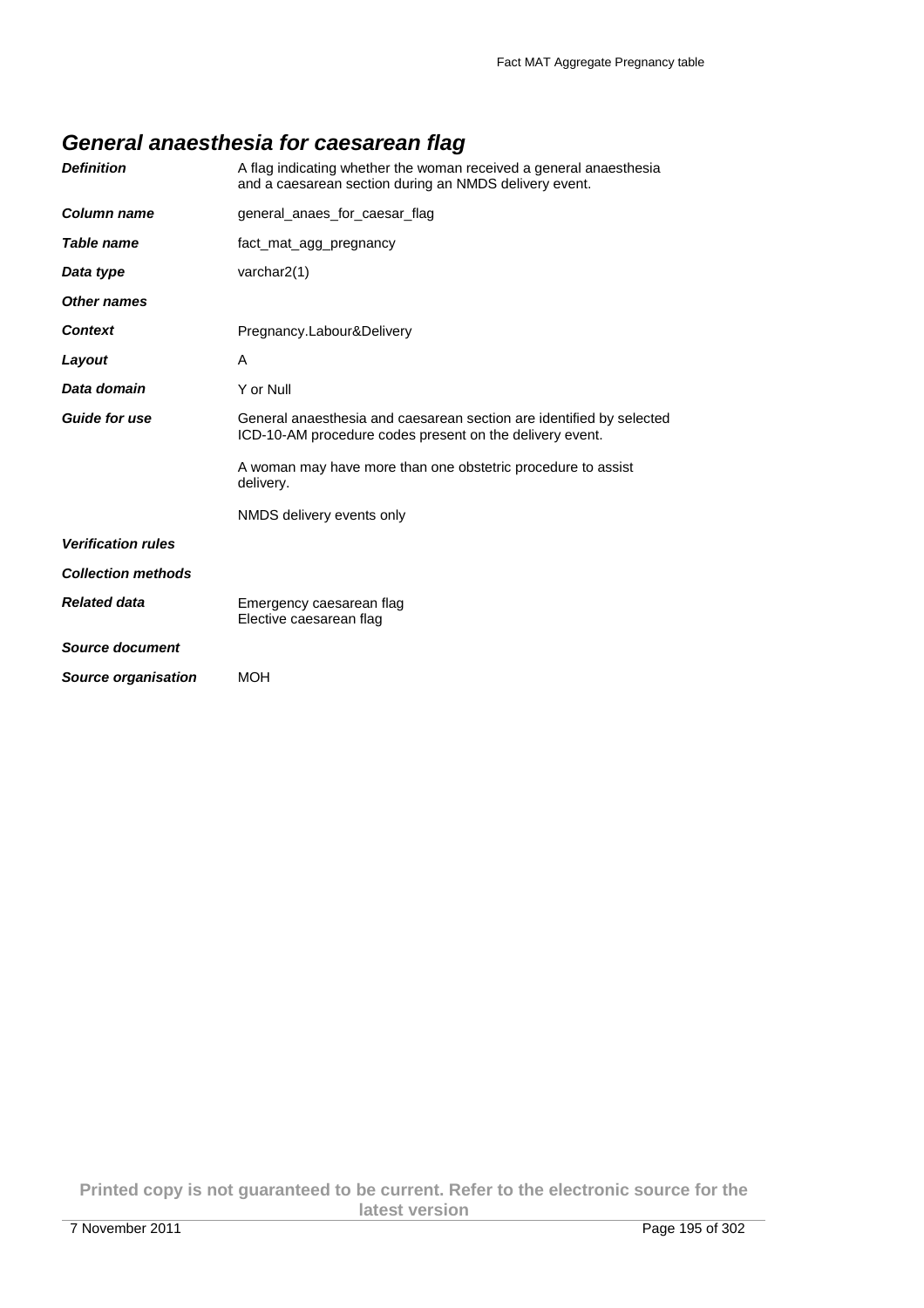### **Gestational diabetes flag**

| <b>Definition</b>          | A flag reporting whether the woman was identified as having gestational<br>diabetes during any antenatal hospital event or at delivery. |
|----------------------------|-----------------------------------------------------------------------------------------------------------------------------------------|
| Column name                | gestational_diabetes_flag                                                                                                               |
| Table name                 | fact_mat_agg_pregnancy                                                                                                                  |
| Data type                  | varchar $2(1)$                                                                                                                          |
| Other names                |                                                                                                                                         |
| <b>Context</b>             | Pregnancy.Antenatal                                                                                                                     |
| Layout                     | A                                                                                                                                       |
| Data domain                | Y or Null                                                                                                                               |
| <b>Guide for use</b>       | Gestational diabetes is identified by selected ICD-10-AM obstetric<br>diagnosis codes present on any antenatal or delivery event.       |
|                            | Reported via NMDS antenatal and delivery events.                                                                                        |
| <b>Verification rules</b>  |                                                                                                                                         |
| <b>Collection methods</b>  |                                                                                                                                         |
| <b>Related data</b>        |                                                                                                                                         |
| Source document            |                                                                                                                                         |
| <b>Source organisation</b> | MOH                                                                                                                                     |

**Printed copy is not guaranteed to be current. Refer to the electronic source for the latest version**  7 November 2011 Page 196 of 302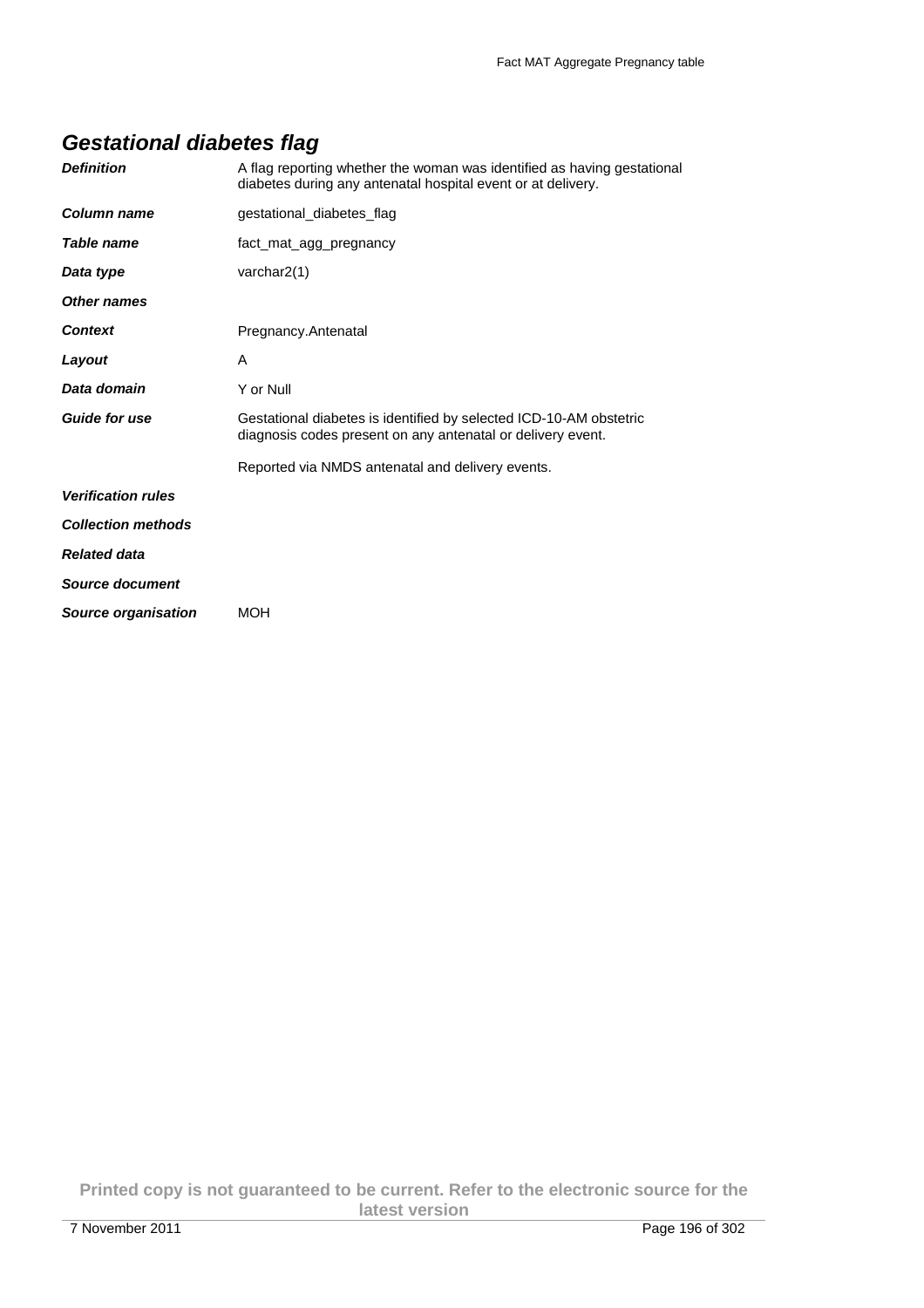| <b>GP</b> notified flag    |                                                                                                                               |
|----------------------------|-------------------------------------------------------------------------------------------------------------------------------|
| <b>Definition</b>          | A flag indicating whether the woman's GP was notified of the birth at the<br>time of LMC discharge.                           |
| Column name                | gp_notified_flag                                                                                                              |
| Table name                 | fact_mat_agg_pregnancy                                                                                                        |
| Data type                  | varchar $2(1)$                                                                                                                |
| <b>Other names</b>         |                                                                                                                               |
| <b>Context</b>             | Pregnancy.Postnatal                                                                                                           |
| Layout                     | A                                                                                                                             |
| Data domain                | Y, N or Null                                                                                                                  |
| <b>Guide for use</b>       | With consent of the mother, the GP is notified of the birth and<br>subsequent LMC discharge at the end of postnatal LMC care. |
| <b>Verification rules</b>  |                                                                                                                               |
| <b>Collection methods</b>  |                                                                                                                               |
| <b>Related data</b>        |                                                                                                                               |
| Source document            |                                                                                                                               |
| <b>Source organisation</b> | <b>MOH</b>                                                                                                                    |

#### **Printed copy is not guaranteed to be current. Refer to the electronic source for the latest version**  7 November 2011 Page 197 of 302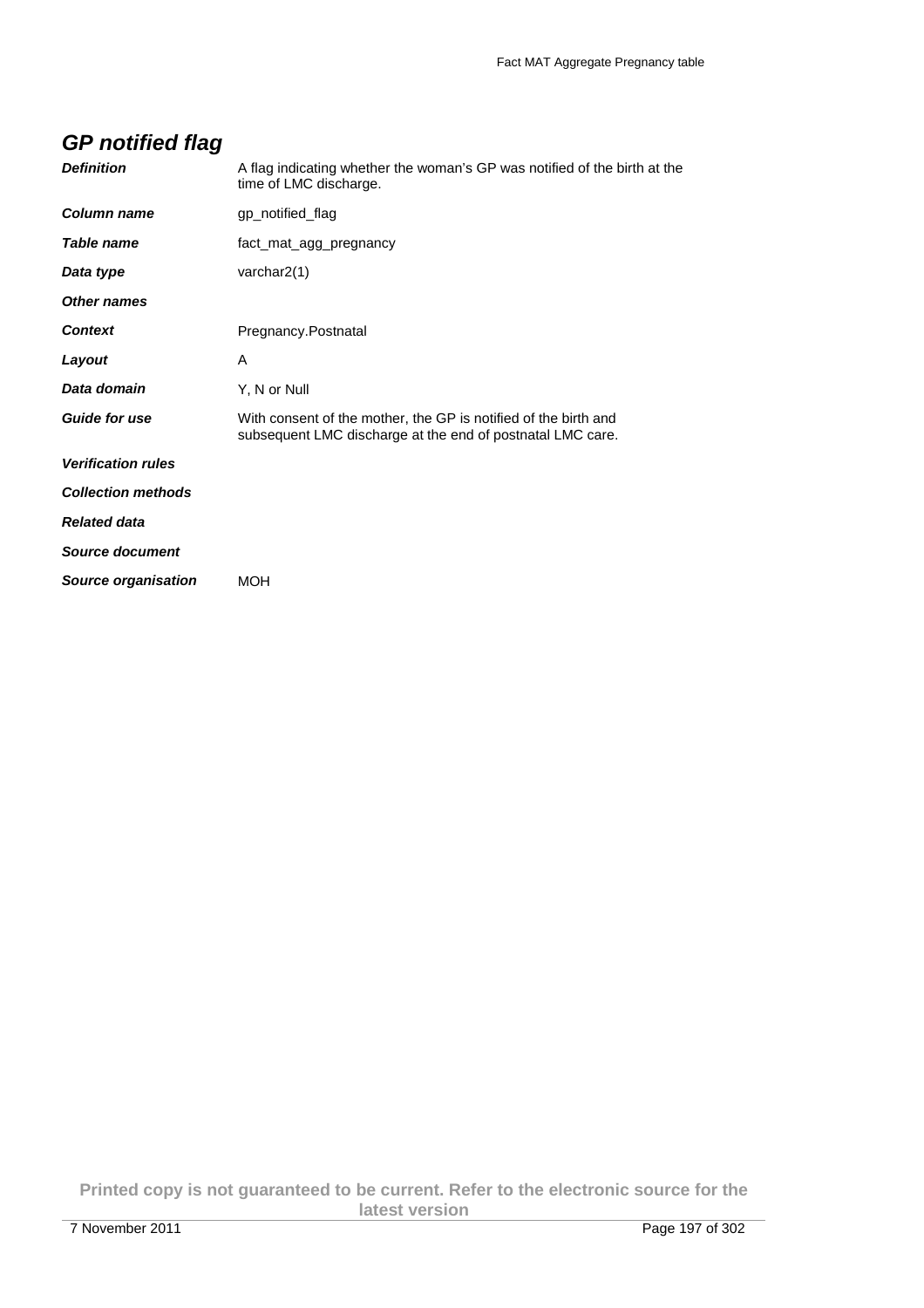#### **Gravida count**

| <b>Definition</b>          | The number of this pregnancy for a woman                                                                                                                                                                                                  |
|----------------------------|-------------------------------------------------------------------------------------------------------------------------------------------------------------------------------------------------------------------------------------------|
| Column name                | gravida_count                                                                                                                                                                                                                             |
| Table name                 | fact_mat_agg_pregnancy                                                                                                                                                                                                                    |
| Data type                  | number                                                                                                                                                                                                                                    |
| Other names                |                                                                                                                                                                                                                                           |
| <b>Context</b>             | Pregnancy.Demographics                                                                                                                                                                                                                    |
| Layout                     | <b>NN</b>                                                                                                                                                                                                                                 |
| Data domain                | Numeric or Null                                                                                                                                                                                                                           |
| <b>Guide for use</b>       | The total number of pregnancies a woman has experienced, including<br>the current one. For example, a woman who has had one prior<br>pregnancy and is currently pregnant is designated a gravida of 2.                                    |
|                            | This number should include all previous pregnancies including<br>unsuccessful pregnancies and stillbirths. However this number is self-<br>reported and may not be accurate, since the woman may not wish to<br>disclose the full number. |
| <b>Verification rules</b>  |                                                                                                                                                                                                                                           |
| <b>Collection methods</b>  | Sourced from Claims only.                                                                                                                                                                                                                 |
| <b>Related data</b>        |                                                                                                                                                                                                                                           |
| Source document            |                                                                                                                                                                                                                                           |
| <b>Source organisation</b> | <b>MOH</b>                                                                                                                                                                                                                                |

**Printed copy is not guaranteed to be current. Refer to the electronic source for the latest version**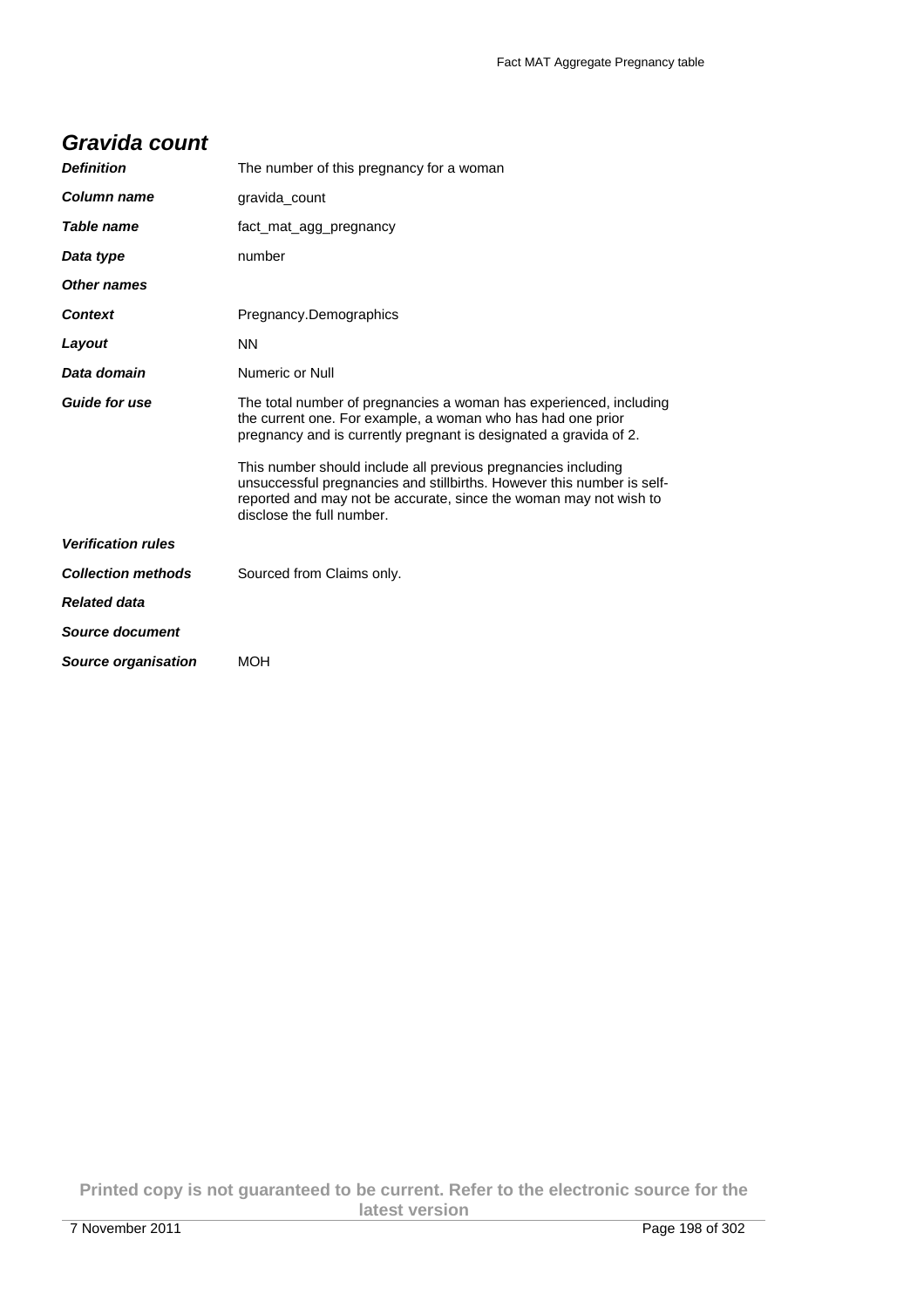### **Homebirth supplies and service claim flag**

| <b>Definition</b>         | A flag indicating whether the LMC claimed for homebirth supplies and<br>services (as part of the Labour and Birth module). |
|---------------------------|----------------------------------------------------------------------------------------------------------------------------|
| Column name               | homebirth_supl_serv_claim_flag                                                                                             |
| <b>Table name</b>         | fact_mat_agg_pregnancy                                                                                                     |
| Data type                 | varchar $2(1)$                                                                                                             |
| <b>Other names</b>        |                                                                                                                            |
| <b>Context</b>            | Pregnancy.Labour&Delivery                                                                                                  |
| Layout                    | A                                                                                                                          |
| Data domain               | Y, N or Null                                                                                                               |
| <b>Guide for use</b>      |                                                                                                                            |
| <b>Verification rules</b> |                                                                                                                            |
| <b>Collection methods</b> |                                                                                                                            |
| <b>Related data</b>       | Birth at home flag                                                                                                         |
| Source document           |                                                                                                                            |
| Source organisation       | <b>MOH</b>                                                                                                                 |
|                           |                                                                                                                            |

**Printed copy is not guaranteed to be current. Refer to the electronic source for the latest version**  7 November 2011 Page 199 of 302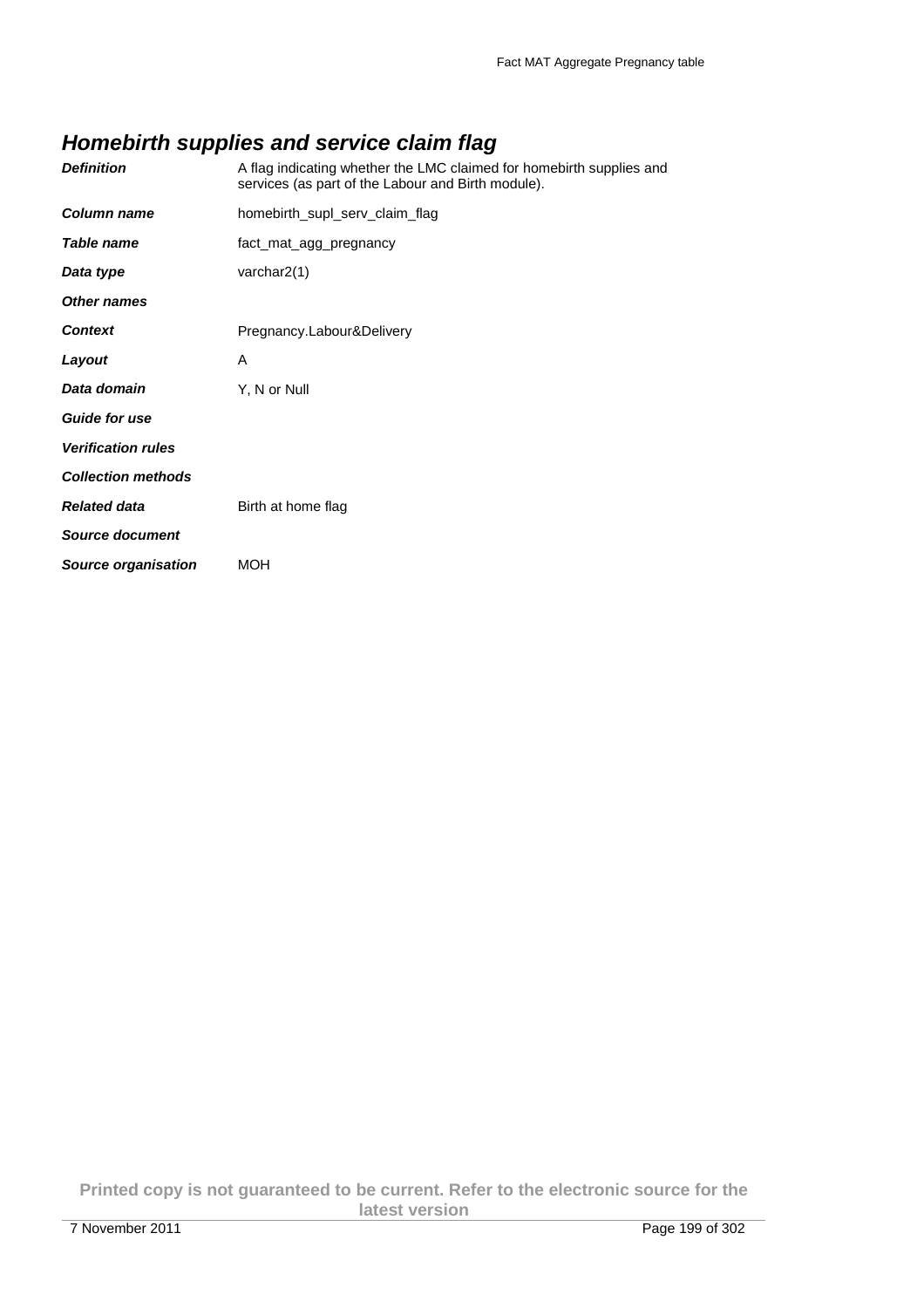### **ICU admission during delivery flag**

| <b>Definition</b>          | A flag indicating whether the woman was admitted to an intensive care<br>unit (ICU) during the delivery event. |
|----------------------------|----------------------------------------------------------------------------------------------------------------|
| Column name                | icu_admit_during_delivery_flag                                                                                 |
| Table name                 | fact_mat_agg_pregnancy                                                                                         |
| Data type                  | varchar2(1)                                                                                                    |
| <b>Other names</b>         |                                                                                                                |
| <b>Context</b>             | Pregnancy.Labour&Delivery                                                                                      |
| Layout                     | A                                                                                                              |
| Data domain                | 1 or Null                                                                                                      |
| <b>Guide for use</b>       |                                                                                                                |
| <b>Verification rules</b>  |                                                                                                                |
| <b>Collection methods</b>  | Refer to the field definition for Total intensive care unit (ICU) hours in<br>the NMDS data Dictionary.        |
| <b>Related data</b>        |                                                                                                                |
| Source document            |                                                                                                                |
| <b>Source organisation</b> | <b>MOH</b>                                                                                                     |
|                            |                                                                                                                |

**Printed copy is not guaranteed to be current. Refer to the electronic source for the latest version**  7 November 2011 Page 200 of 302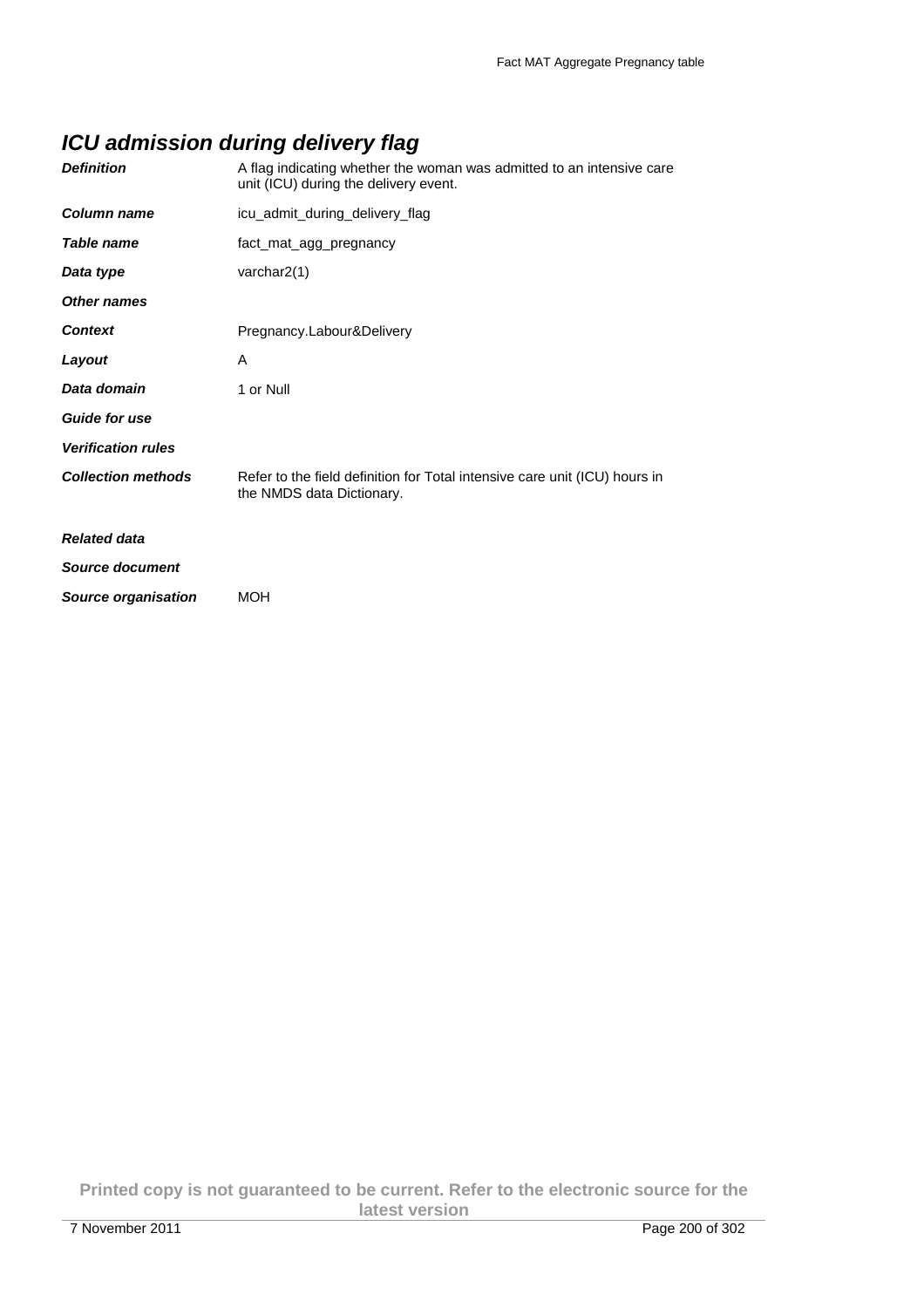### **ICU during antenatal admission flag**

| <b>Definition</b>          | A flag indicating the woman has been admitted to an intensive care unit<br>(ICU) during an antenatal hospital event. |
|----------------------------|----------------------------------------------------------------------------------------------------------------------|
| Column name                | icu_during_antenat_admit_flag                                                                                        |
| Table name                 | fact_mat_agg_pregnancy                                                                                               |
| Data type                  | varchar $2(1)$                                                                                                       |
| <b>Other names</b>         |                                                                                                                      |
| <b>Context</b>             | Pregnancy.Antenatal                                                                                                  |
| Layout                     | A                                                                                                                    |
| Data domain                | Y or Null                                                                                                            |
| <b>Guide for use</b>       |                                                                                                                      |
| <b>Verification rules</b>  |                                                                                                                      |
| <b>Collection methods</b>  | Refer to the field definition for Total intensive care unit (ICU) hours in<br>the NMDS data Dictionary.              |
| <b>Related data</b>        |                                                                                                                      |
| Source document            |                                                                                                                      |
| <b>Source organisation</b> | <b>MOH</b>                                                                                                           |
|                            |                                                                                                                      |

**Printed copy is not guaranteed to be current. Refer to the electronic source for the latest version**  7 November 2011 Page 201 of 302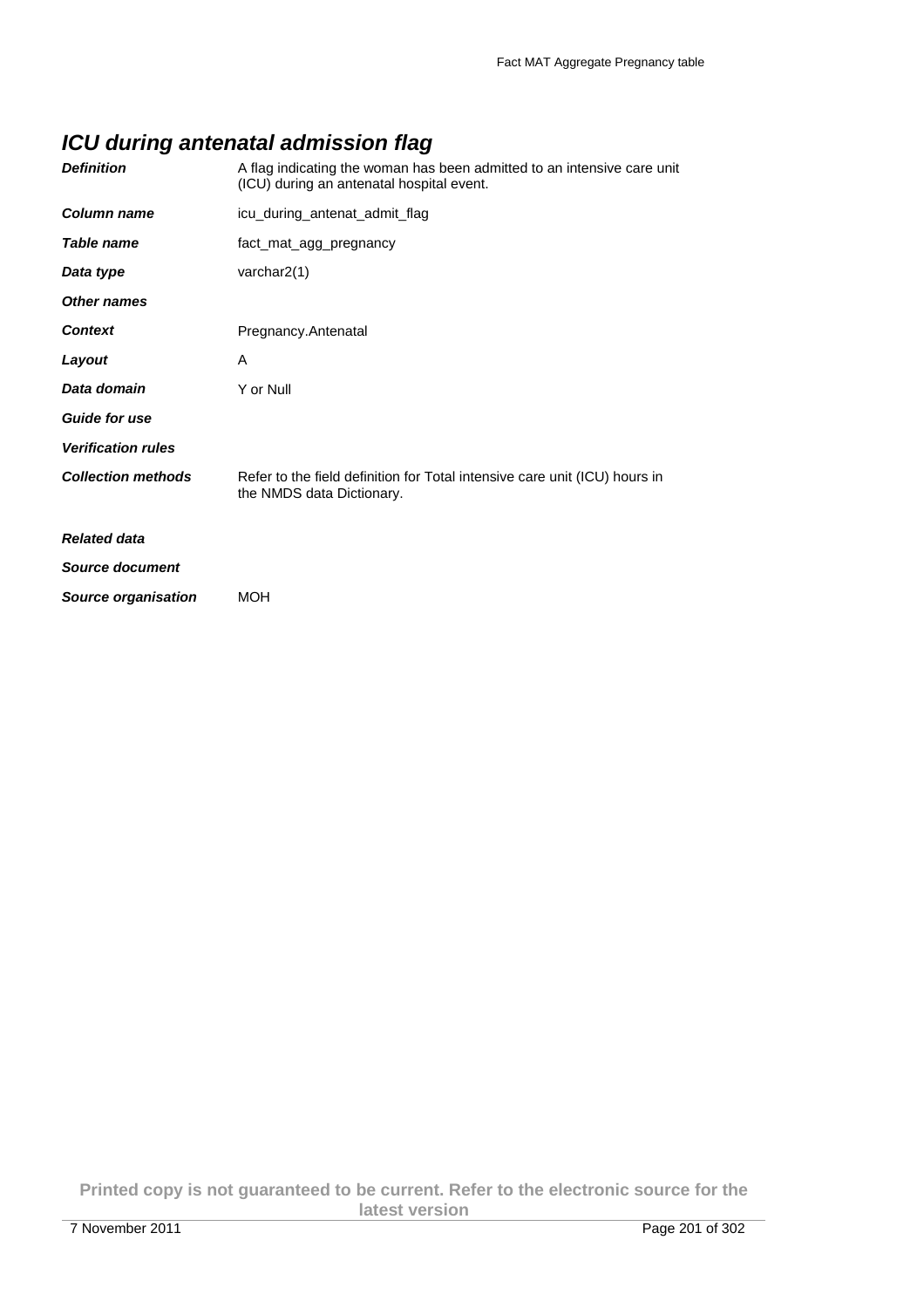### **ICU during postnatal admission flag**

| <b>Definition</b>          | A flag indicating whether the woman was admitted to an intensive care<br>unit (ICU) during any postnatal event. |
|----------------------------|-----------------------------------------------------------------------------------------------------------------|
| Column name                | icu_during_postnat_admit_flag                                                                                   |
| Table name                 | fact_mat_agg_pregnancy                                                                                          |
| Data type                  | varchar2(1)                                                                                                     |
| <b>Other names</b>         |                                                                                                                 |
| <b>Context</b>             | Pregnancy.Postnatal                                                                                             |
| Layout                     | A                                                                                                               |
| Data domain                | Y or Null                                                                                                       |
| <b>Guide for use</b>       |                                                                                                                 |
| <b>Verification rules</b>  |                                                                                                                 |
| <b>Collection methods</b>  | Refer to the field definition for Total intensive care unit (ICU) hours in<br>the NMDS data Dictionary.         |
| <b>Related data</b>        |                                                                                                                 |
| Source document            |                                                                                                                 |
| <b>Source organisation</b> | <b>MOH</b>                                                                                                      |
|                            |                                                                                                                 |

**Printed copy is not guaranteed to be current. Refer to the electronic source for the latest version**  7 November 2011 Page 202 of 302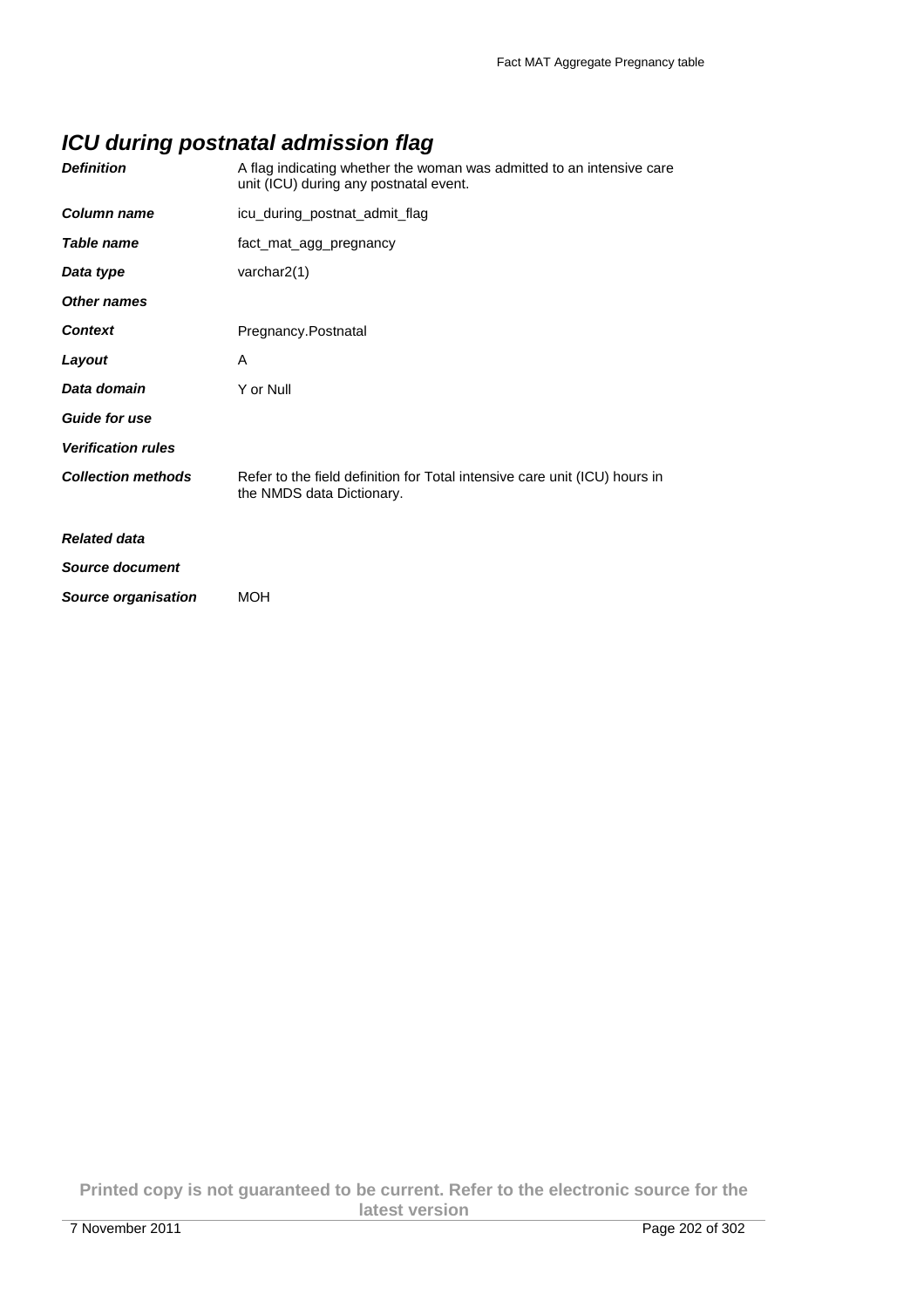# **Identifier of first registered LMC**

| <b>Definition</b>          | The registration number of the LMC the woman was registered with at<br>first registration. |
|----------------------------|--------------------------------------------------------------------------------------------|
| Column name                | Imc_ident_at_first_Imc_reg                                                                 |
| <b>Table name</b>          | fact_mat_agg_pregnancy                                                                     |
| Data type                  | varchar2(50)                                                                               |
| <b>Other names</b>         |                                                                                            |
| <b>Context</b>             | Pregnancy.Antenatal                                                                        |
| Layout                     |                                                                                            |
| Data domain                |                                                                                            |
| <b>Guide for use</b>       | The provider code of the LMC.                                                              |
| <b>Verification rules</b>  |                                                                                            |
| <b>Collection methods</b>  |                                                                                            |
| <b>Related data</b>        |                                                                                            |
| Source document            |                                                                                            |
| <b>Source organisation</b> | <b>MOH</b>                                                                                 |

**Printed copy is not guaranteed to be current. Refer to the electronic source for the latest version**  7 November 2011 Page 203 of 302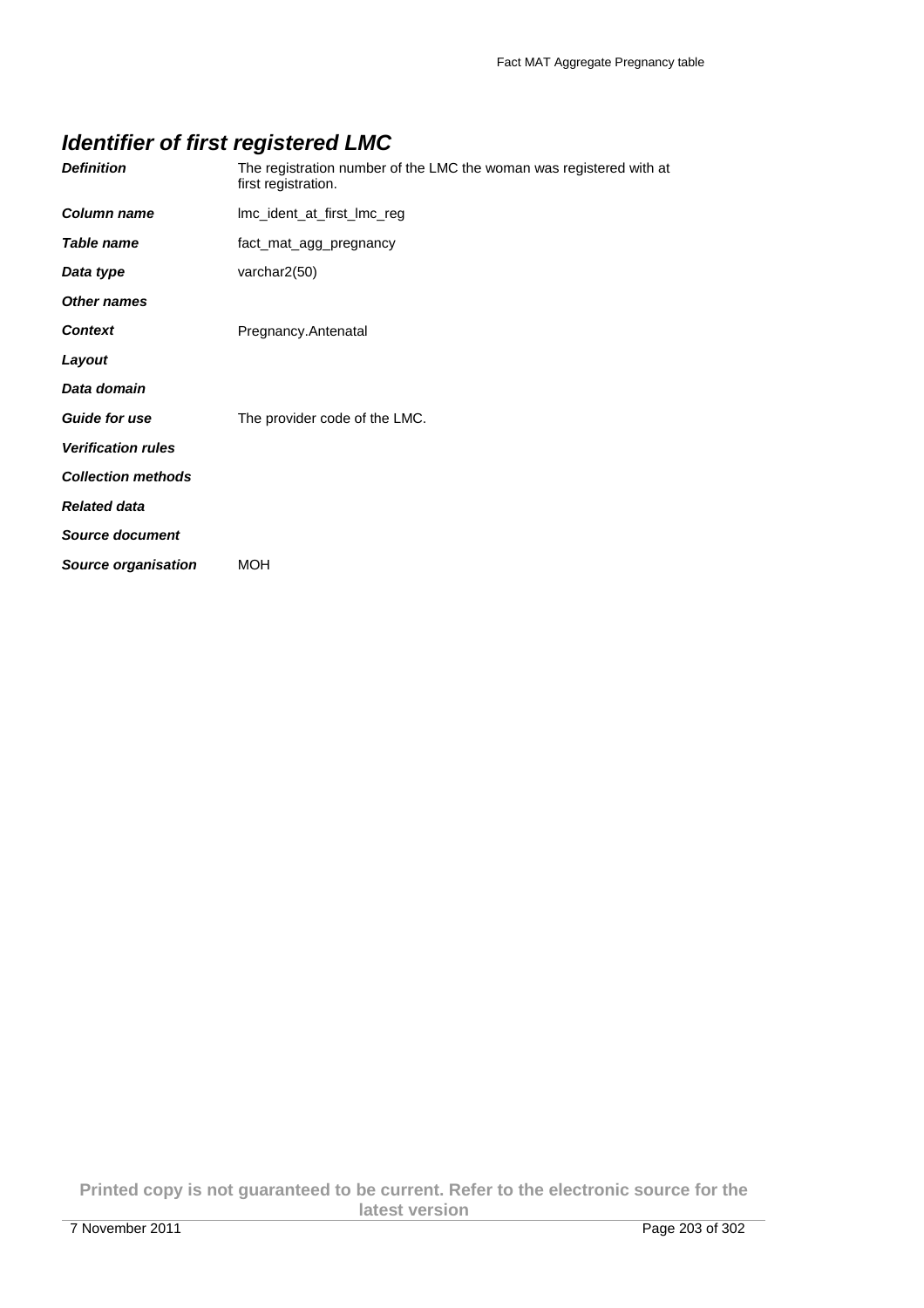### **Identifier of LMC registered at delivery**

| <b>Definition</b>          | The registration number of the LMC the woman was registered with at<br>the time of delivery. |
|----------------------------|----------------------------------------------------------------------------------------------|
| Column name                | Imc_ident_reg_at_delivery                                                                    |
| Table name                 | fact_mat_agg_pregnancy                                                                       |
| Data type                  | varchar2(50)                                                                                 |
| Other names                |                                                                                              |
| <b>Context</b>             | Pregnancy.Labour&Delivery                                                                    |
| Layout                     |                                                                                              |
| Data domain                |                                                                                              |
| <b>Guide for use</b>       | The provider code of the LMC.                                                                |
| <b>Verification rules</b>  |                                                                                              |
| <b>Collection methods</b>  |                                                                                              |
| <b>Related data</b>        |                                                                                              |
| <b>Source document</b>     |                                                                                              |
| <b>Source organisation</b> | <b>MOH</b>                                                                                   |

**Printed copy is not guaranteed to be current. Refer to the electronic source for the latest version**  7 November 2011 Page 204 of 302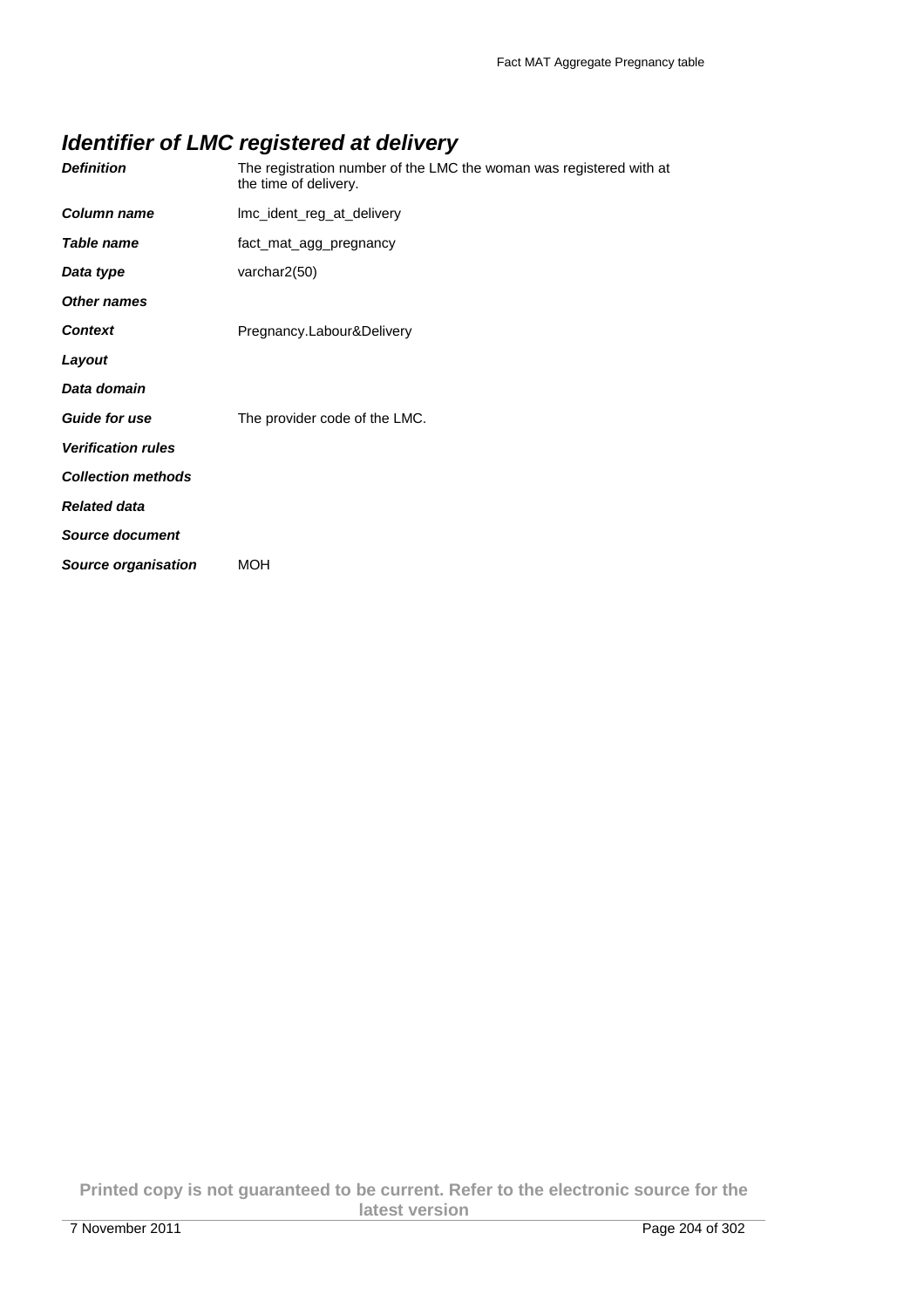| <b>Induction flag</b>     |                                                                                                                                                                   |
|---------------------------|-------------------------------------------------------------------------------------------------------------------------------------------------------------------|
| <b>Definition</b>         | A flag indicating whether the woman received a medical or surgical<br>induction of labour during an NMDS delivery event.                                          |
| <b>Column name</b>        | induction_flag                                                                                                                                                    |
| Table name                | fact_mat_agg_pregnancy                                                                                                                                            |
| Data type                 | varchar $2(1)$                                                                                                                                                    |
| <b>Other names</b>        | Delivery-Related Procedures                                                                                                                                       |
| <b>Context</b>            | Pregnancy.Labour&Delivery                                                                                                                                         |
| Layout                    | A                                                                                                                                                                 |
| Data domain               | Y or Null                                                                                                                                                         |
| <b>Guide for use</b>      | Induction is identified by selected ICD-10-AM obstetric procedure codes<br>present on the delivery event.                                                         |
|                           | Excludes inductions performed during antenatal events (i.e where<br>delivery does not occur), thus may be an undercount of the number of<br>inductions performed. |
|                           | A woman may have more than one obstetric procedure to assist<br>delivery.                                                                                         |
|                           | NMDS delivery events only                                                                                                                                         |
| <b>Verification rules</b> |                                                                                                                                                                   |
| <b>Collection methods</b> |                                                                                                                                                                   |
| <b>Related data</b>       |                                                                                                                                                                   |
| Source document           |                                                                                                                                                                   |
| Source organisation       | <b>MOH</b>                                                                                                                                                        |

**Printed copy is not guaranteed to be current. Refer to the electronic source for the latest version**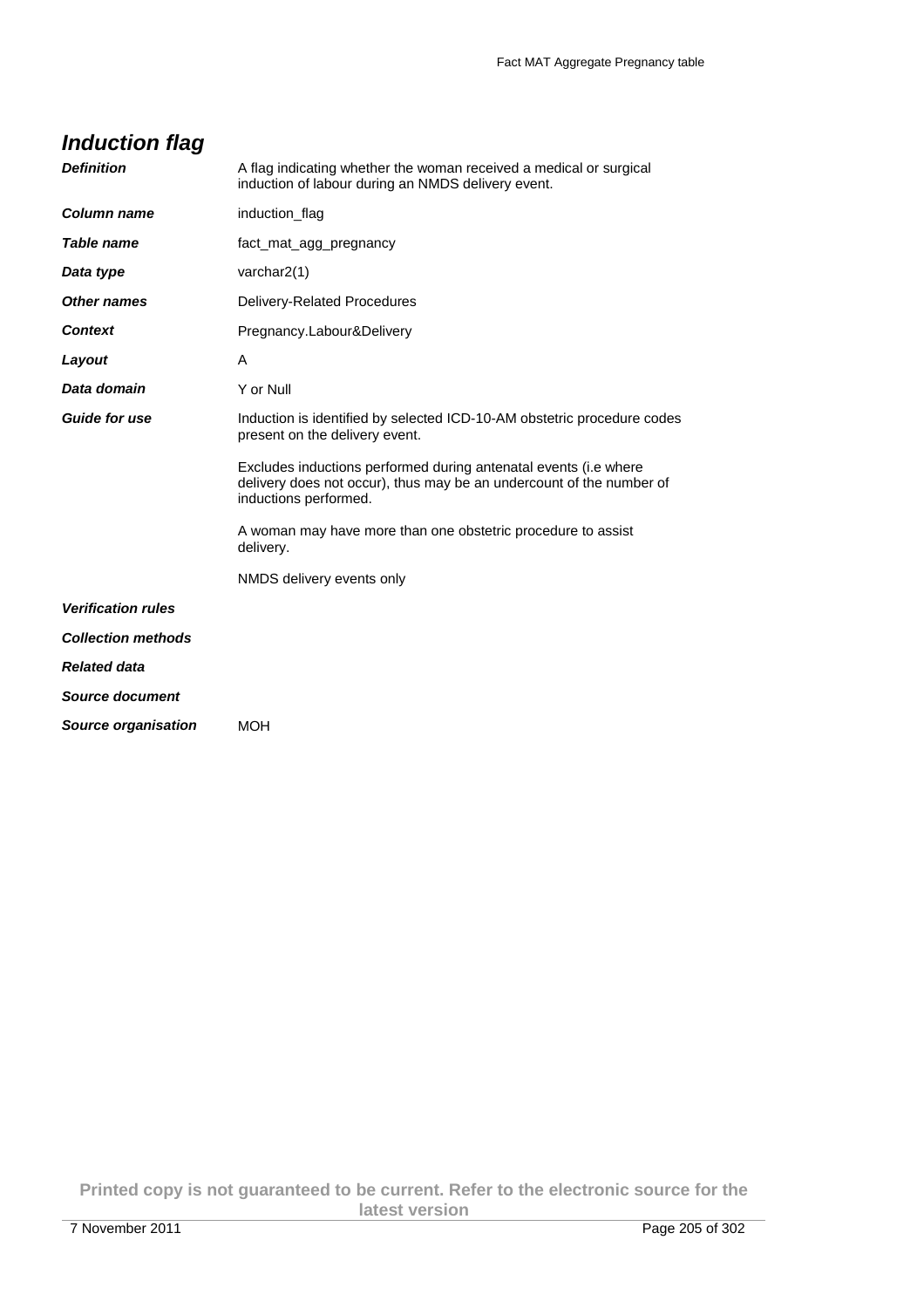### **Last menstrual period date**

| <b>Definition</b>          | The date reported at the first LMC registration as the woman's last<br>menstrual period (LMP). |
|----------------------------|------------------------------------------------------------------------------------------------|
| <b>Column name</b>         | last_menstrual_period_date                                                                     |
| Table name                 | fact_mat_agg_pregnancy                                                                         |
| Data type                  | date                                                                                           |
| <b>Other names</b>         | LMP date, LMP                                                                                  |
| <b>Context</b>             | Pregnancy.Demographics                                                                         |
| Layout                     | <b>CCYYMMDD</b>                                                                                |
| Data domain                |                                                                                                |
| <b>Guide for use</b>       |                                                                                                |
| <b>Verification rules</b>  |                                                                                                |
| <b>Collection methods</b>  |                                                                                                |
| <b>Related data</b>        |                                                                                                |
| Source document            |                                                                                                |
| <b>Source organisation</b> | <b>MOH</b>                                                                                     |
|                            |                                                                                                |

**Printed copy is not guaranteed to be current. Refer to the electronic source for the latest version**  7 November 2011 Page 206 of 302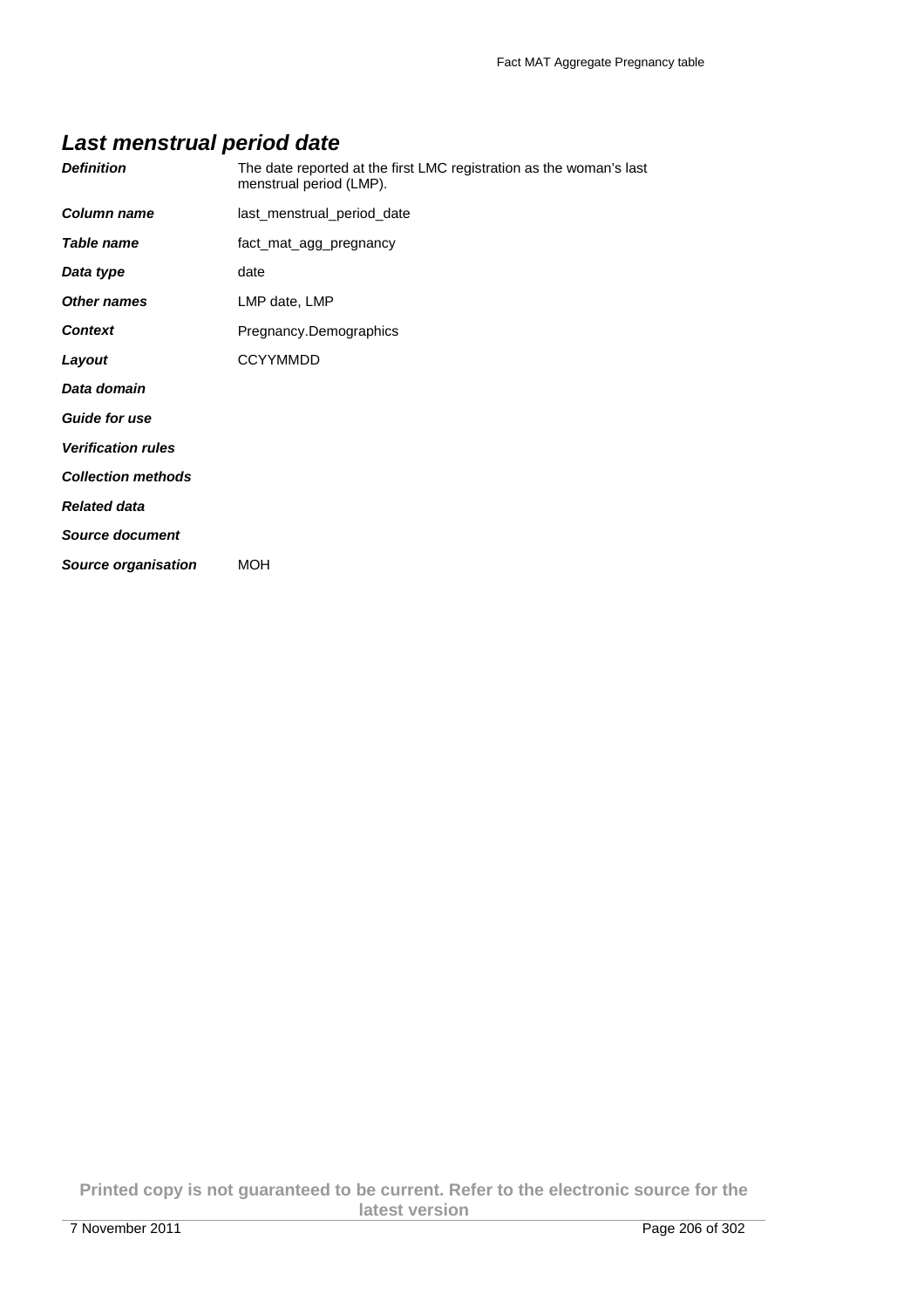#### **Live births count**

| <b>Definition</b>         | The number of live births resulting from this delivery.                                                                                                                                                                                   |
|---------------------------|-------------------------------------------------------------------------------------------------------------------------------------------------------------------------------------------------------------------------------------------|
| Column name               | live_births_count                                                                                                                                                                                                                         |
| Table name                | fact_mat_agg_pregnancy                                                                                                                                                                                                                    |
| Data type                 | varchar2(10)                                                                                                                                                                                                                              |
| Other names               |                                                                                                                                                                                                                                           |
| <b>Context</b>            | Pregnancy.Labour&Delivery                                                                                                                                                                                                                 |
| Layout                    | X(10)                                                                                                                                                                                                                                     |
| Data domain               | 1, 2, 3, or Not Stated                                                                                                                                                                                                                    |
| <b>Guide for use</b>      | Derived from Delivery outcome                                                                                                                                                                                                             |
| <b>Verification rules</b> | Reported via LMC claims and via NMDS diagnosis codes (ICD-10-AM<br>'Z37'). The reporting of stillbirths is not verified and should not be used<br>in analysis. Refer to the Mortality Collection for robust reporting of fetal<br>deaths. |
| <b>Collection methods</b> |                                                                                                                                                                                                                                           |
| <b>Related data</b>       | Delivery outcome                                                                                                                                                                                                                          |
| Source document           |                                                                                                                                                                                                                                           |
| Source organisation       | <b>MOH</b>                                                                                                                                                                                                                                |

**Printed copy is not guaranteed to be current. Refer to the electronic source for the latest version**  7 November 2011 Page 207 of 302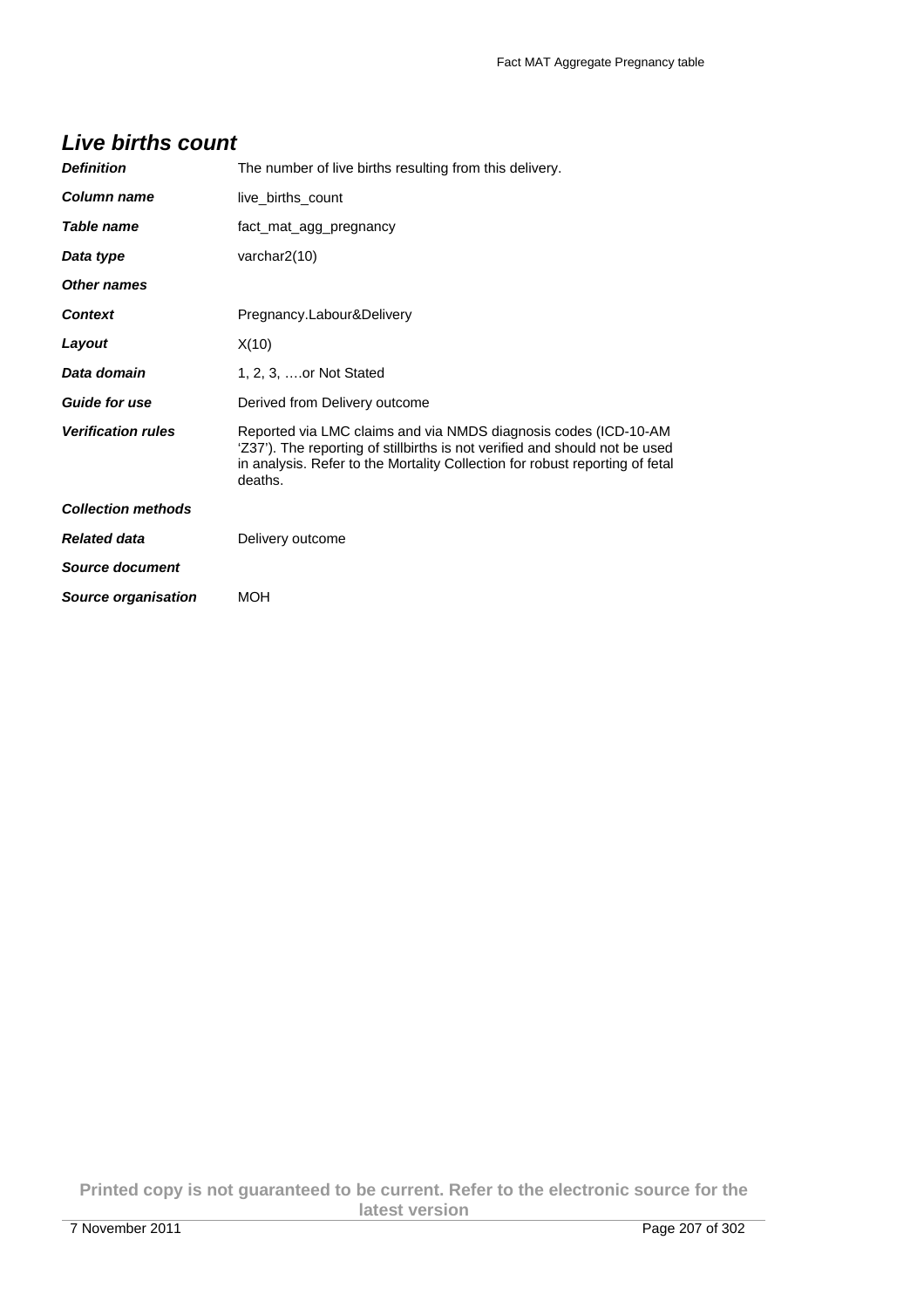#### **LMC 1st trimester contacts count**

| <b>Definition</b>         | The number of visits made by the lead maternity carer in the first<br>trimester. |
|---------------------------|----------------------------------------------------------------------------------|
| Column name               | Imc_1st_trimester_cont_count                                                     |
| <b>Table name</b>         | fact_mat_agg_pregnancy                                                           |
| Data type                 | number                                                                           |
| <b>Other names</b>        |                                                                                  |
| <b>Context</b>            | Pregnancy.Antenatal                                                              |
| Layout                    |                                                                                  |
| Data domain               |                                                                                  |
| <b>Guide for use</b>      | Reported from July 2007.                                                         |
| <b>Verification rules</b> |                                                                                  |
| <b>Collection methods</b> |                                                                                  |
| <b>Related data</b>       |                                                                                  |
| <b>Source document</b>    |                                                                                  |
| Source organisation       | MOH                                                                              |

**Printed copy is not guaranteed to be current. Refer to the electronic source for the latest version**  7 November 2011 Page 208 of 302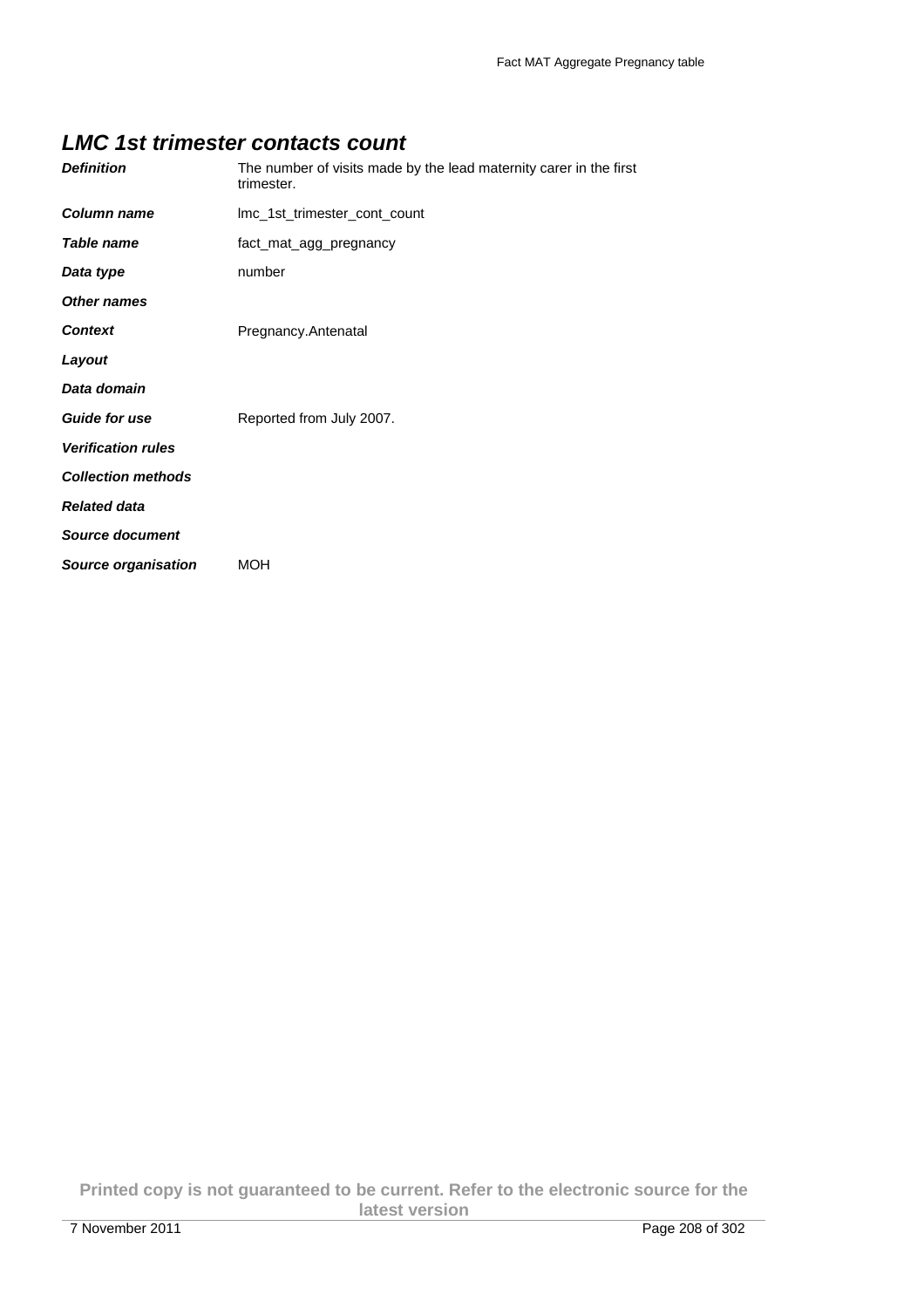#### **LMC 2nd 3rd trimester contacts count**

| <b>Definition</b>          | The number of visits made by the lead maternity carer in the combined<br>second and third trimesters.                                    |
|----------------------------|------------------------------------------------------------------------------------------------------------------------------------------|
| Column name                | Imc 2nd 3rd trimest cont count                                                                                                           |
| Table name                 | fact mat agg pregnancy                                                                                                                   |
| Data type                  | number                                                                                                                                   |
| Other names                |                                                                                                                                          |
| <b>Context</b>             | Pregnancy.Antenatal                                                                                                                      |
| Layout                     |                                                                                                                                          |
| Data domain                | Sum of LMC 2nd trimester contacts count and LMC 3rd trimester<br>contacts count                                                          |
| <b>Guide for use</b>       | This field enables time series reporting of number of LMC contacts<br>across the time periods covered by both the 2002 and 2007 Notices. |
| <b>Verification rules</b>  |                                                                                                                                          |
| <b>Collection methods</b>  | To June 2007 (2002 Notice) this was reported as a single number of<br>LMC contacts over both trimesters.                                 |
|                            | From July 2007 (2007 Notice) this is an aggregated value of LMC 2nd<br>and 3rd trimester contacts counts.                                |
| <b>Related data</b>        | LMC 2nd trimester contacts count<br>LMC 3rd trimester contacts count                                                                     |
| <b>Source document</b>     |                                                                                                                                          |
| <b>Source organisation</b> | <b>MOH</b>                                                                                                                               |

**Printed copy is not guaranteed to be current. Refer to the electronic source for the latest version**  7 November 2011 Page 209 of 302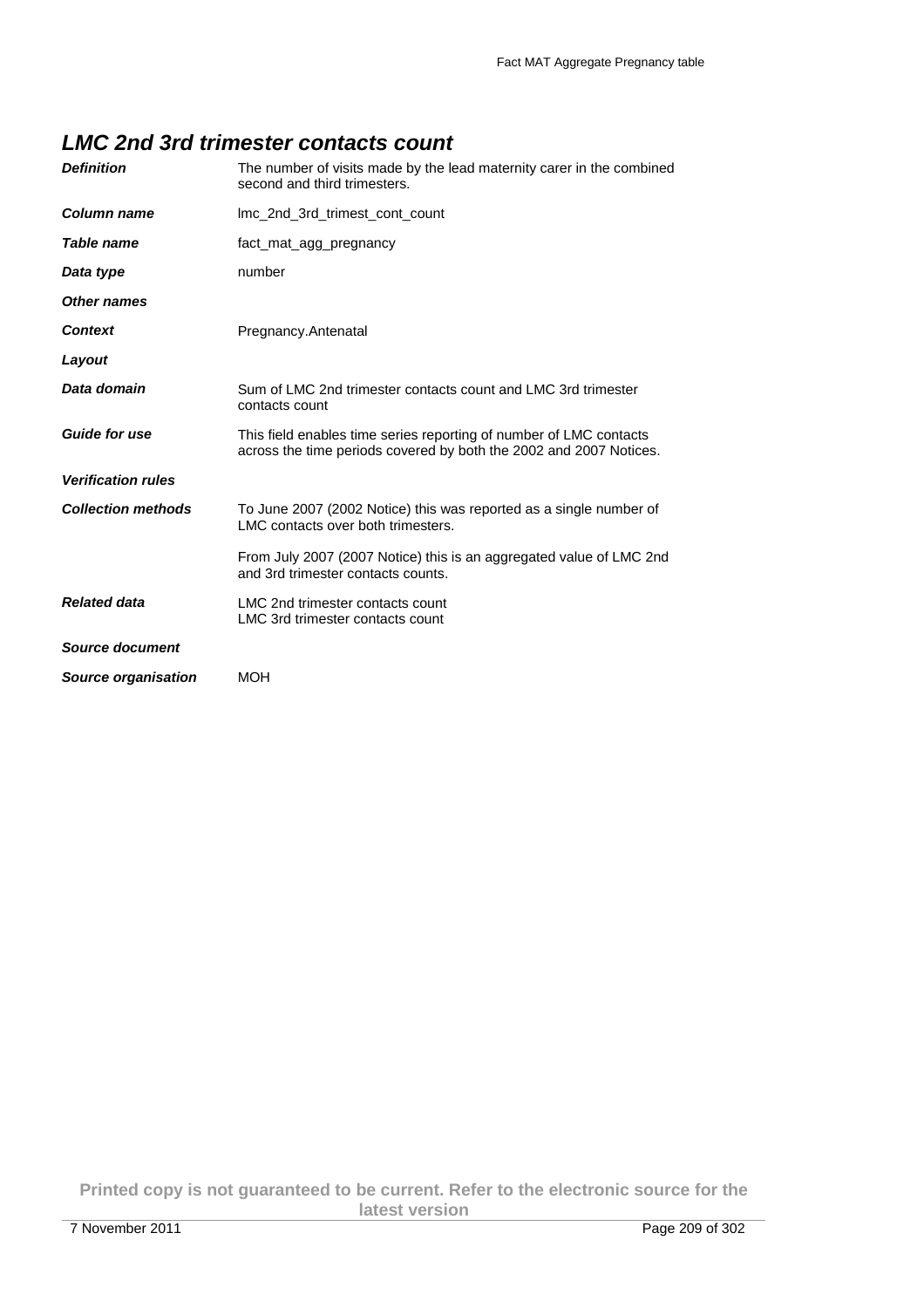#### **LMC 2nd trimester contacts count**

| <b>Definition</b>          | The number of visits made by the lead maternity carer in the second<br>trimester. |
|----------------------------|-----------------------------------------------------------------------------------|
| <b>Column name</b>         | Imc_2nd_trimester_cont_count                                                      |
| <b>Table name</b>          | fact_mat_agg_pregnancy                                                            |
| Data type                  | number                                                                            |
| <b>Other names</b>         |                                                                                   |
| <b>Context</b>             | Pregnancy.Antenatal                                                               |
| Layout                     |                                                                                   |
| Data domain                |                                                                                   |
| <b>Guide for use</b>       | From July 2007.                                                                   |
| <b>Verification rules</b>  |                                                                                   |
| <b>Collection methods</b>  |                                                                                   |
| <b>Related data</b>        |                                                                                   |
| <b>Source document</b>     |                                                                                   |
| <b>Source organisation</b> | <b>MOH</b>                                                                        |

**Printed copy is not guaranteed to be current. Refer to the electronic source for the latest version**  7 November 2011 Page 210 of 302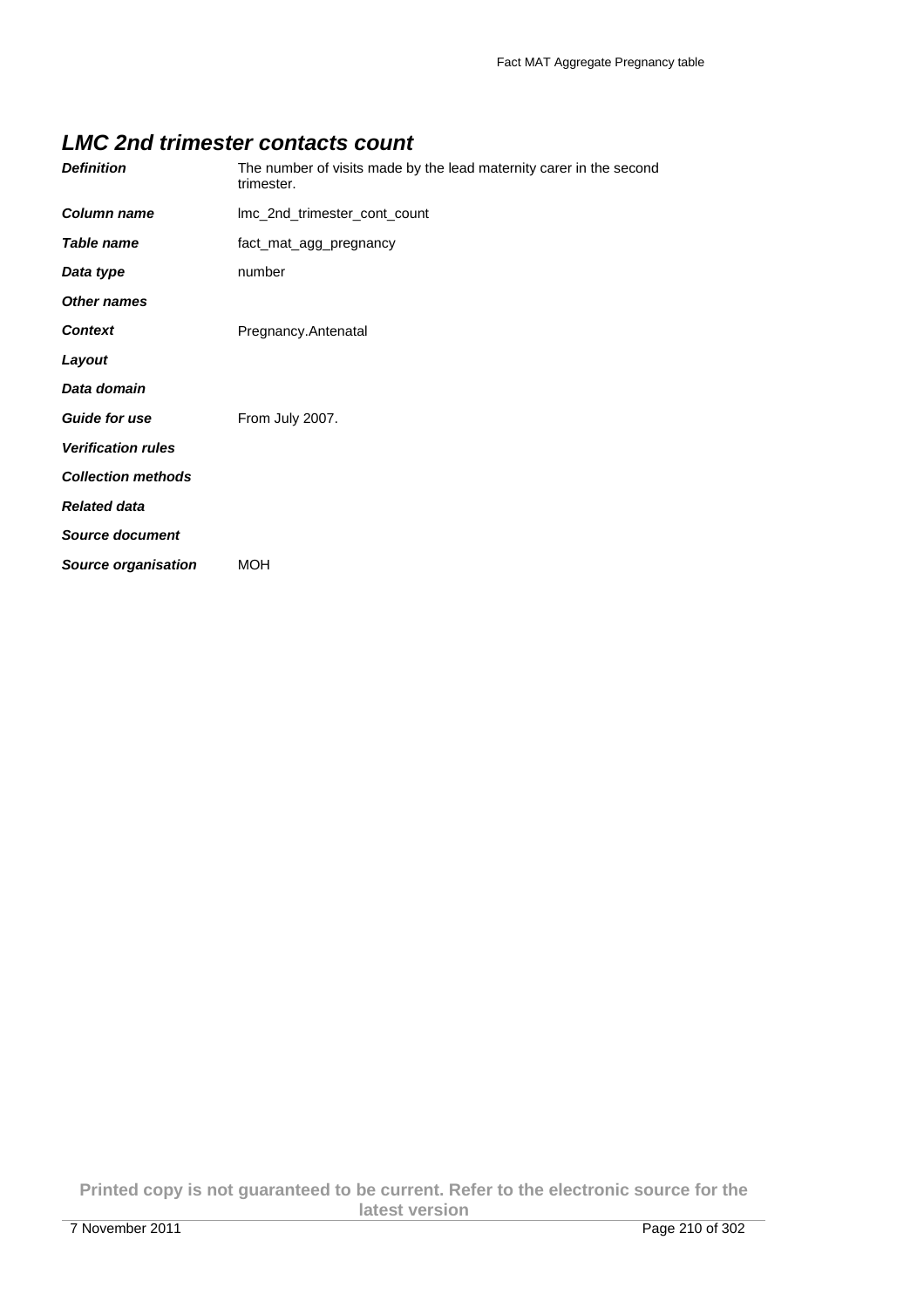#### **LMC 3rd trimester contacts count**

| <b>Definition</b>          | The number of visits made by the lead maternity carer in the third<br>trimester. |
|----------------------------|----------------------------------------------------------------------------------|
| <b>Column name</b>         | Imc_3rd_trimester_cont_count                                                     |
| <b>Table name</b>          | fact_mat_agg_pregnancy                                                           |
| Data type                  | number                                                                           |
| <b>Other names</b>         |                                                                                  |
| <b>Context</b>             | Pregnancy.Antenatal                                                              |
| Layout                     |                                                                                  |
| Data domain                |                                                                                  |
| <b>Guide for use</b>       | From July 2007.                                                                  |
| <b>Verification rules</b>  |                                                                                  |
| <b>Collection methods</b>  |                                                                                  |
| <b>Related data</b>        |                                                                                  |
| <b>Source document</b>     |                                                                                  |
| <b>Source organisation</b> | <b>MOH</b>                                                                       |

**Printed copy is not guaranteed to be current. Refer to the electronic source for the latest version**  7 November 2011 Page 211 of 302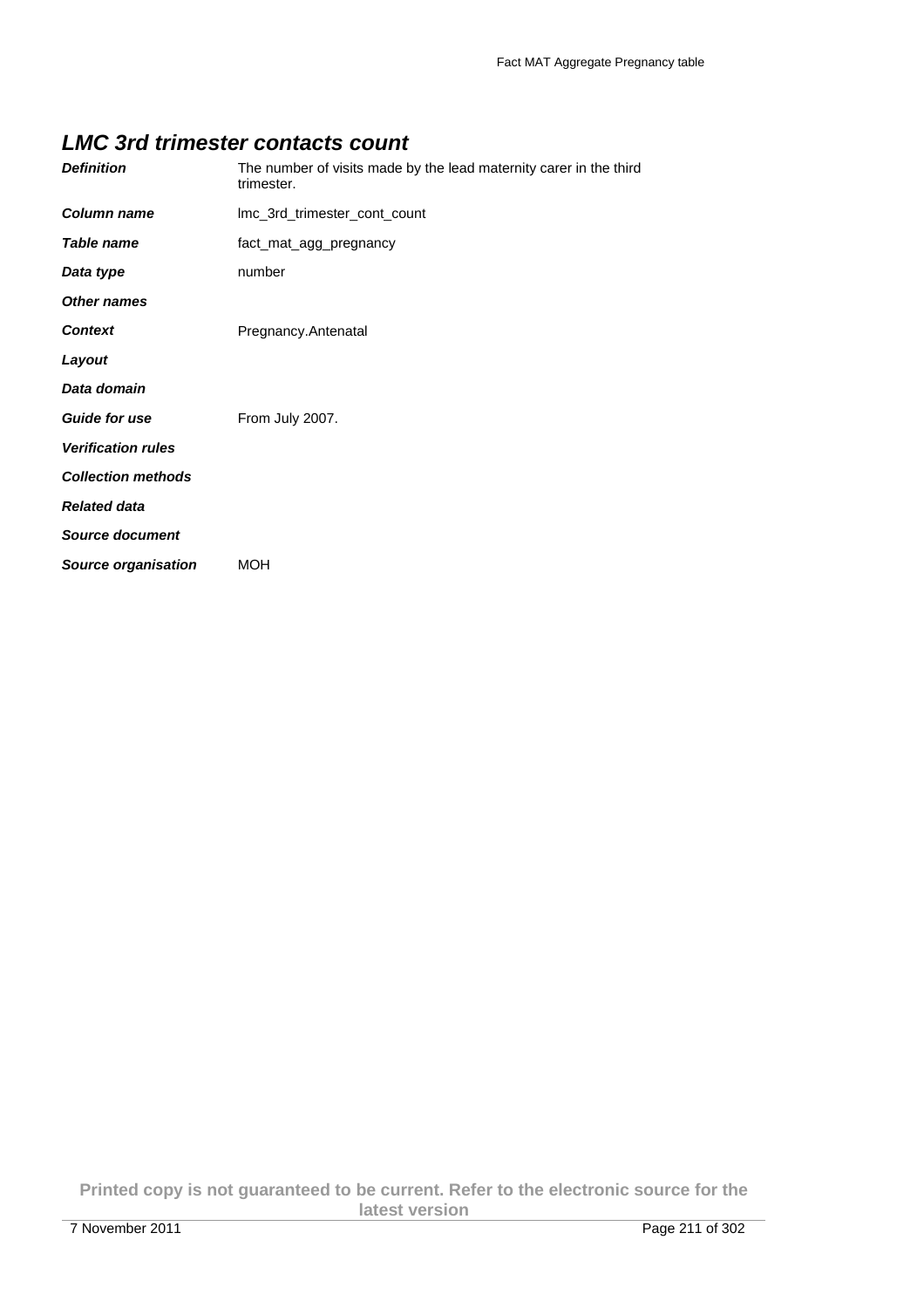#### **LMC antenatal contacts count**

| <b>Definition</b>          | The total number of visits made by the lead maternity carer over the<br>pregnancy.                                                                         |
|----------------------------|------------------------------------------------------------------------------------------------------------------------------------------------------------|
| <b>Column name</b>         | Imc_antenatal_cont_count                                                                                                                                   |
| <b>Table name</b>          | fact_mat_agg_pregnancy                                                                                                                                     |
| Data type                  | number                                                                                                                                                     |
| <b>Other names</b>         |                                                                                                                                                            |
| <b>Context</b>             | Pregnancy.Antenatal                                                                                                                                        |
| Layout                     |                                                                                                                                                            |
| Data domain                |                                                                                                                                                            |
| <b>Guide for use</b>       | Note, this field does not report consistent data over time.                                                                                                |
|                            | To June 2007 (2002 Notice) this is an aggregated value of LMC second<br>and third trimester contacts as first trimester contacts could not be<br>reported. |
|                            | From July 2007 (2007 Notice) this is an aggregated value of LMC first,<br>second and third trimester contacts counts.                                      |
| <b>Verification rules</b>  |                                                                                                                                                            |
| <b>Collection methods</b>  | Derived from LMC trimester counts                                                                                                                          |
| <b>Related data</b>        | LMC 1st trimester contacts count<br>LMC 2nd trimester contacts count<br>LMC 3rd trimester contacts count                                                   |
| Source document            |                                                                                                                                                            |
| <b>Source organisation</b> | <b>MOH</b>                                                                                                                                                 |

**Printed copy is not guaranteed to be current. Refer to the electronic source for the latest version**  7 November 2011 Page 212 of 302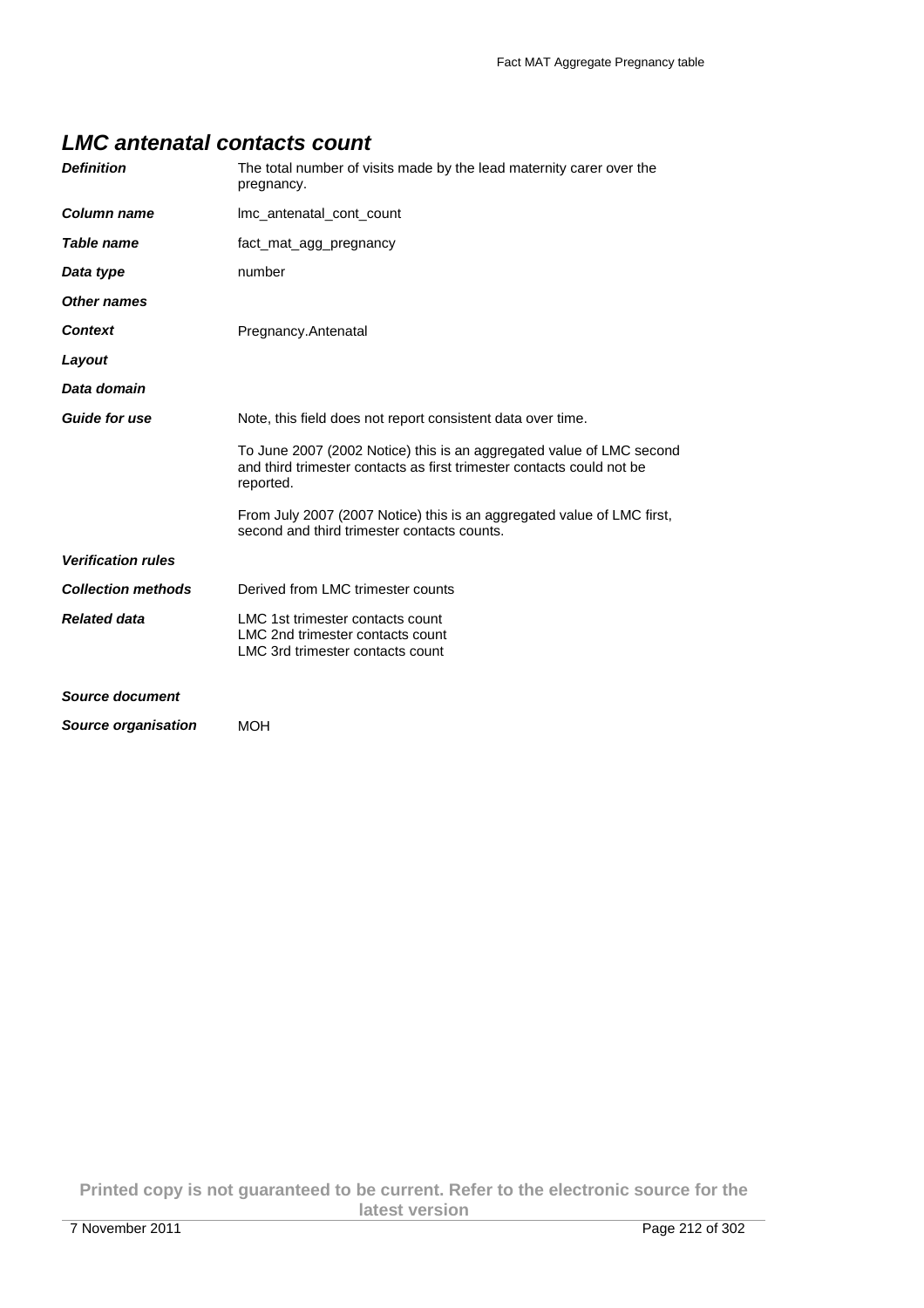#### **LMC contacts count**

| <b>Definition</b>          | Total postnatal LMC contacts reported.                                |
|----------------------------|-----------------------------------------------------------------------|
| Column name                | Imc_contacts_count                                                    |
| <b>Table name</b>          | fact_mat_agg_pregnancy                                                |
| Data type                  | number                                                                |
| <b>Other names</b>         |                                                                       |
| <b>Context</b>             | Pregnancy.Postnatal                                                   |
| Layout                     |                                                                       |
| Data domain                | The sum of LMC inpatient visits count and Midwifery home visits count |
| <b>Guide for use</b>       |                                                                       |
| <b>Verification rules</b>  |                                                                       |
| <b>Collection methods</b>  |                                                                       |
| <b>Related data</b>        | LMC inpatient visits count<br>Midwifery home visits count             |
| <b>Source document</b>     |                                                                       |
| <b>Source organisation</b> | <b>MOH</b>                                                            |

**Printed copy is not guaranteed to be current. Refer to the electronic source for the latest version**  7 November 2011 Page 213 of 302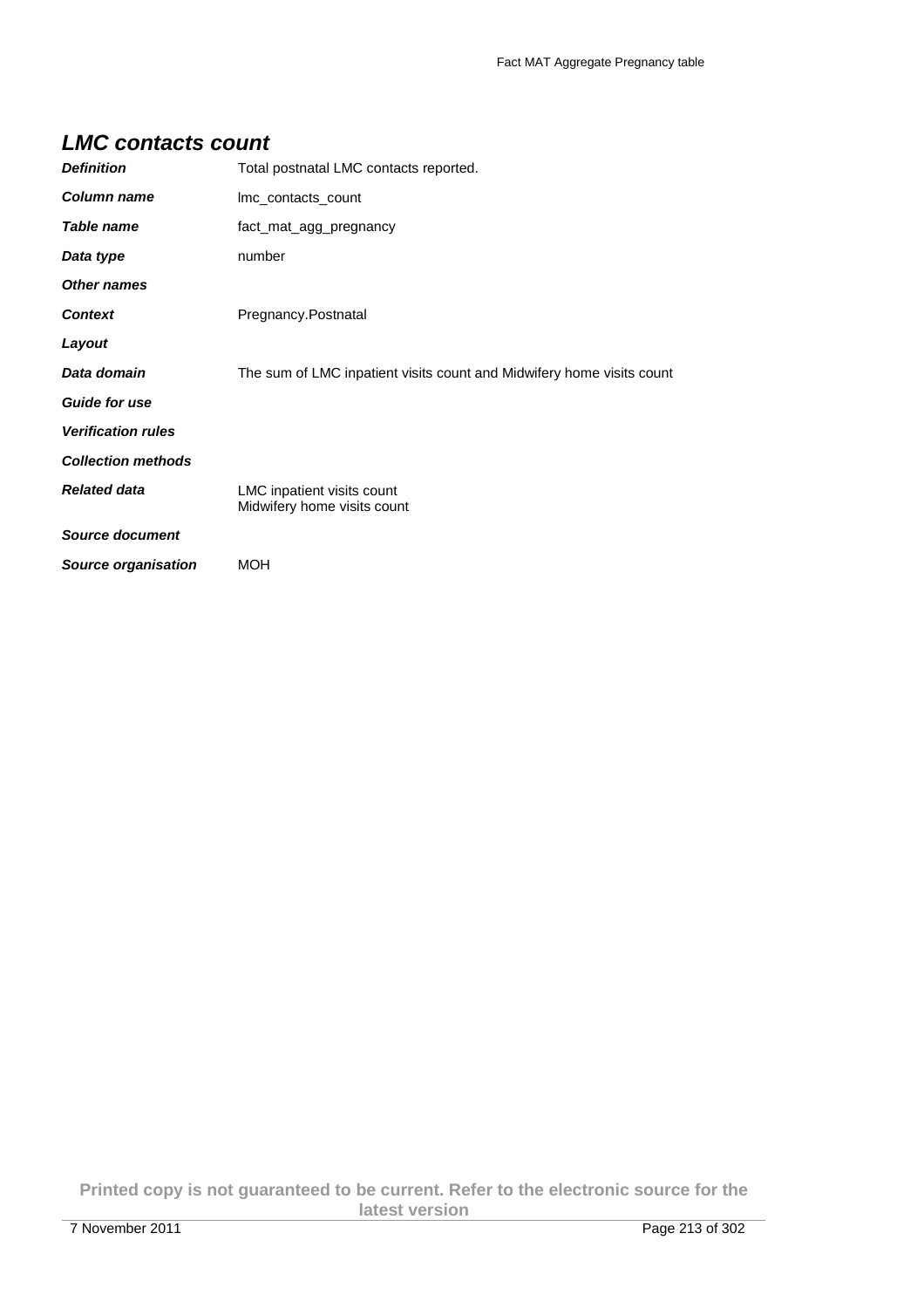### **LMC inpatient visits count**

| <b>Definition</b>          | The number of postnatal LMC inpatient visits reported. |
|----------------------------|--------------------------------------------------------|
| <b>Column name</b>         | Imc_inpatient_visits_count                             |
| <b>Table name</b>          | fact_mat_agg_pregnancy                                 |
| Data type                  | number                                                 |
| <b>Other names</b>         |                                                        |
| <b>Context</b>             | Pregnancy.Postnatal                                    |
| Layout                     |                                                        |
| Data domain                | Numeric or Null                                        |
| <b>Guide for use</b>       |                                                        |
| <b>Verification rules</b>  |                                                        |
| <b>Collection methods</b>  |                                                        |
| <b>Related data</b>        | Delivery date                                          |
| <b>Source document</b>     |                                                        |
| <b>Source organisation</b> | MOH                                                    |

**Printed copy is not guaranteed to be current. Refer to the electronic source for the latest version**  7 November 2011 Page 214 of 302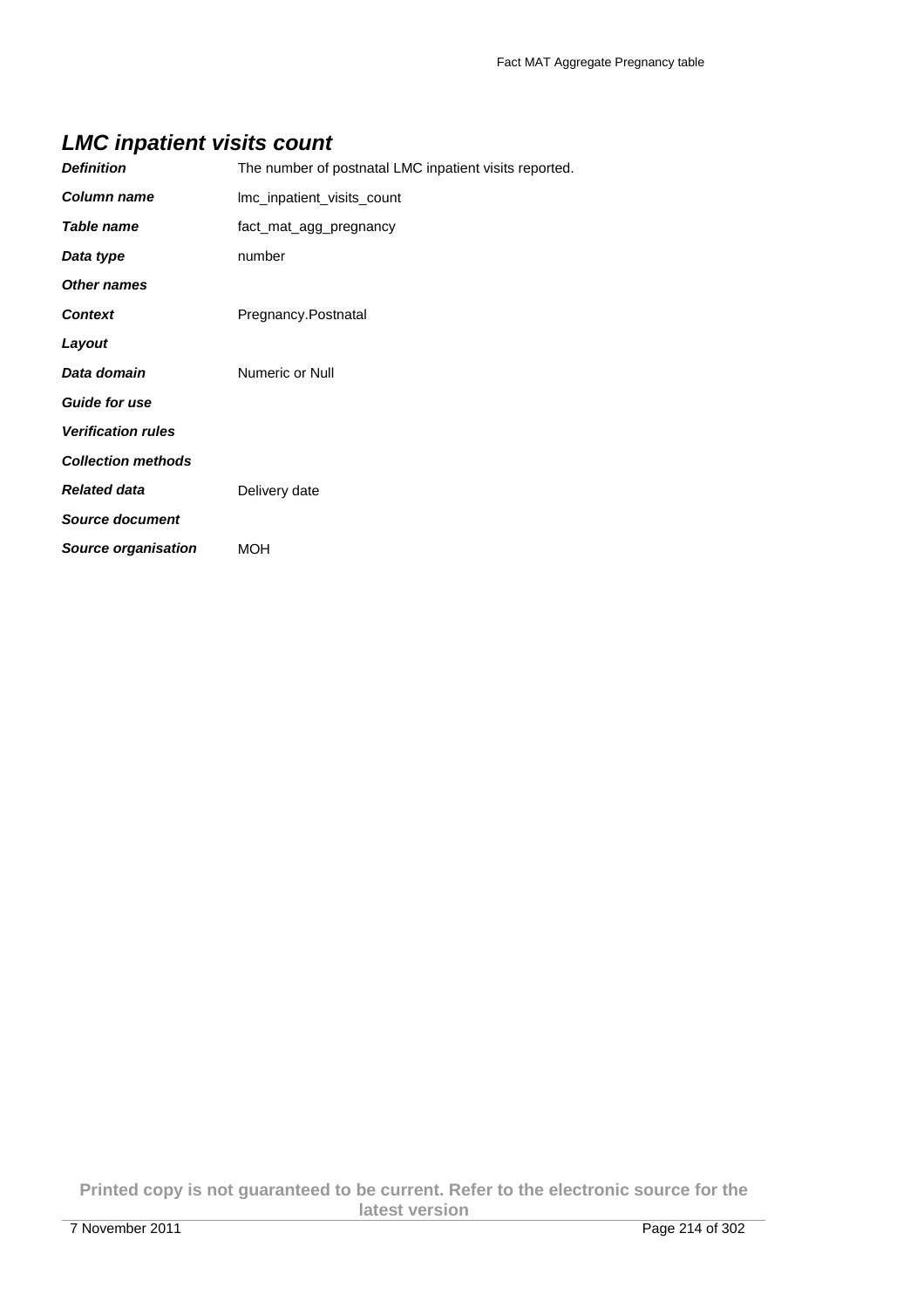### **LMC present at delivery flag**

| <b>Definition</b>         | A flag indicating that the woman's LMC was in attendance at the<br>delivery. |
|---------------------------|------------------------------------------------------------------------------|
| <b>Column name</b>        | Imc_present_at_delivery_flag                                                 |
| <b>Table name</b>         | fact_mat_agg_pregnancy                                                       |
| Data type                 | varchar $2(1)$                                                               |
| <b>Other names</b>        |                                                                              |
| <b>Context</b>            | Pregnancy.Labour&Delivery                                                    |
| Layout                    | A                                                                            |
| Data domain               | Y, N or Null                                                                 |
| <b>Guide for use</b>      | Null where no LMC Labour & Birth Claim                                       |
| <b>Verification rules</b> |                                                                              |
| <b>Collection methods</b> |                                                                              |
| <b>Related data</b>       |                                                                              |
| <b>Source document</b>    |                                                                              |
| Source organisation       | <b>MOH</b>                                                                   |

**Printed copy is not guaranteed to be current. Refer to the electronic source for the latest version**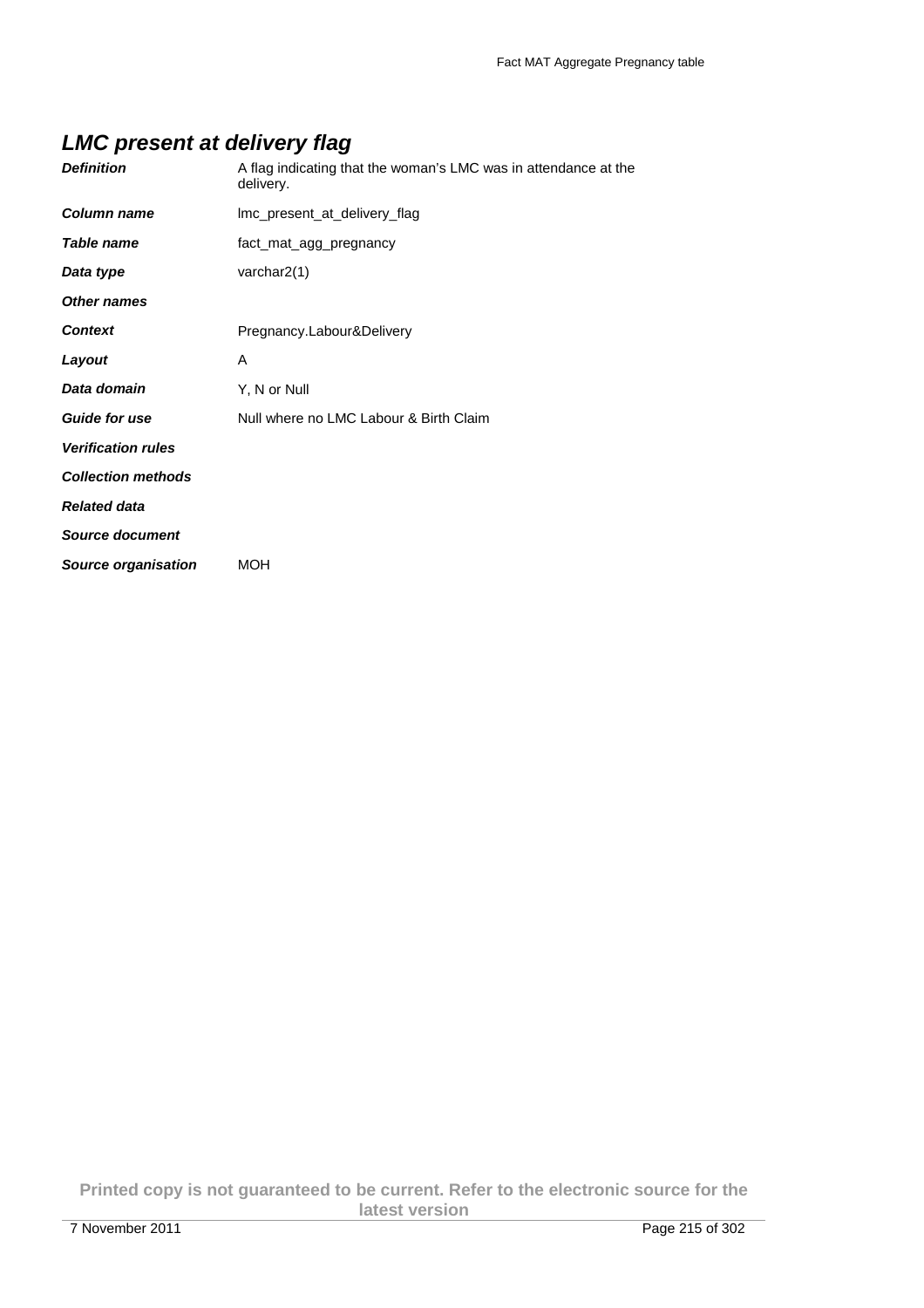# **LMC registrations count**

| <b>Definition</b>          | The total number of LMC registrations that are recorded for a<br>pregnancy.                                               |
|----------------------------|---------------------------------------------------------------------------------------------------------------------------|
| <b>Column name</b>         | Imc_regs_count                                                                                                            |
| Table name                 | fact_mat_agg_pregnancy                                                                                                    |
| Data type                  | number                                                                                                                    |
| Other names                |                                                                                                                           |
| <b>Context</b>             | Pregnancy.Antenatal                                                                                                       |
| Layout                     |                                                                                                                           |
| Data domain                |                                                                                                                           |
| <b>Guide for use</b>       | Includes first registration and any changes of registration submitted<br>during both the antenatal and postnatal periods. |
| <b>Verification rules</b>  |                                                                                                                           |
| <b>Collection methods</b>  |                                                                                                                           |
| <b>Related data</b>        |                                                                                                                           |
| <b>Source document</b>     |                                                                                                                           |
| <b>Source organisation</b> | MOH                                                                                                                       |

**Printed copy is not guaranteed to be current. Refer to the electronic source for the latest version**  7 November 2011 Page 216 of 302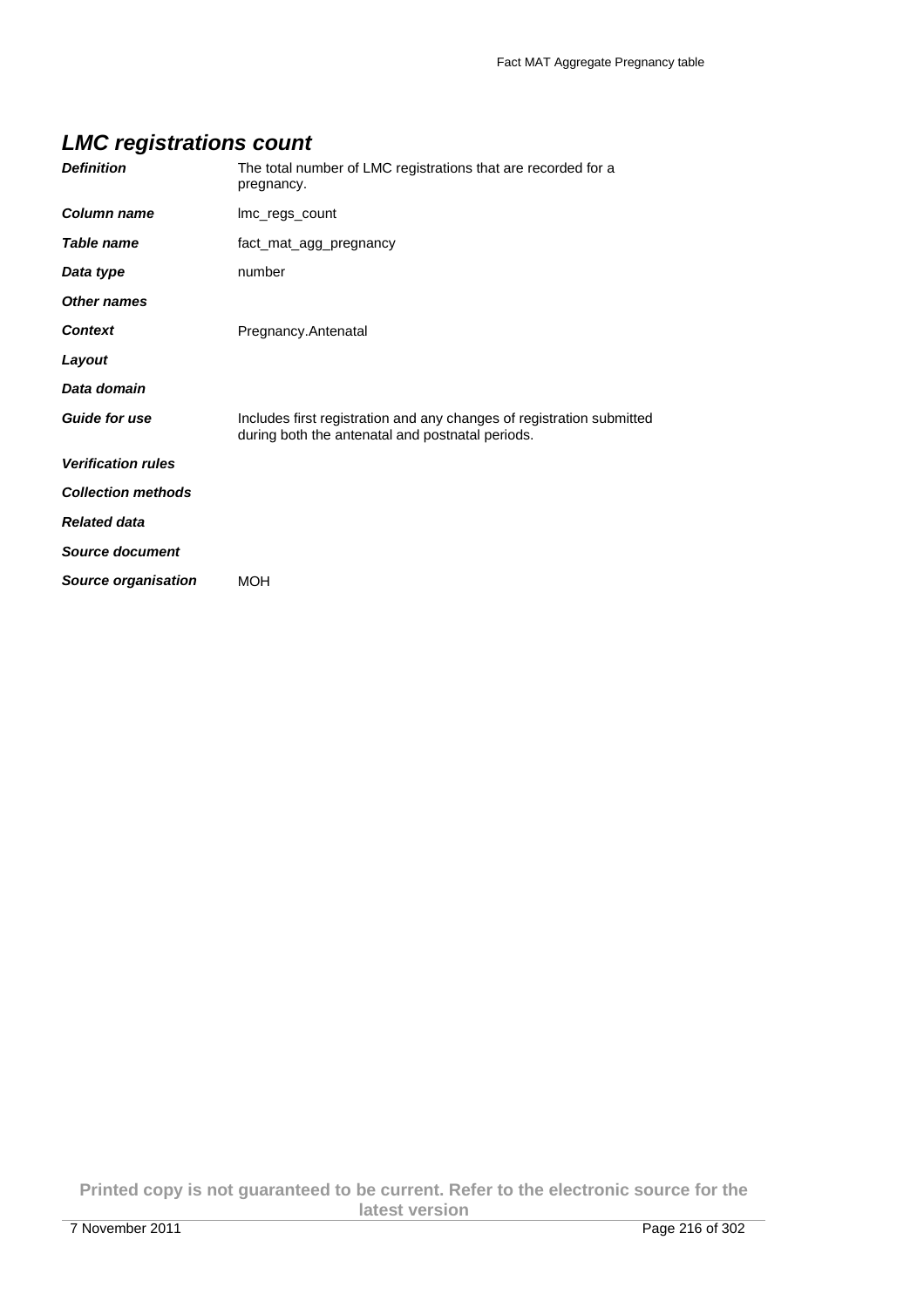# **LMC type at first LMC registration**

| <b>Definition</b>         | The provider type of LMC that the pregnant woman is registered with at<br>first registration.           |  |
|---------------------------|---------------------------------------------------------------------------------------------------------|--|
| <b>Column name</b>        | Imc_type_at_first_Imc_reg                                                                               |  |
| <b>Table name</b>         | fact_mat_agg_pregnancy                                                                                  |  |
| Data type                 | varchar2(5)                                                                                             |  |
| <b>Other names</b>        |                                                                                                         |  |
| <b>Context</b>            | Pregnancy.Antenatal                                                                                     |  |
| Layout                    | X(5)                                                                                                    |  |
| Data domain               | <b>MWF</b><br>Midwife<br><b>GP</b><br>GP<br>OBS<br>Obstetrician<br><b>UNK</b><br>Other/Unknown LMC type |  |
| Guide for use             |                                                                                                         |  |
| <b>Verification rules</b> |                                                                                                         |  |
| <b>Collection methods</b> |                                                                                                         |  |
| <b>Related data</b>       | First LMC registration date                                                                             |  |
| <b>Source document</b>    |                                                                                                         |  |
| Source organisation       | <b>MOH</b>                                                                                              |  |
|                           |                                                                                                         |  |

**Printed copy is not guaranteed to be current. Refer to the electronic source for the latest version**  7 November 2011 Page 217 of 302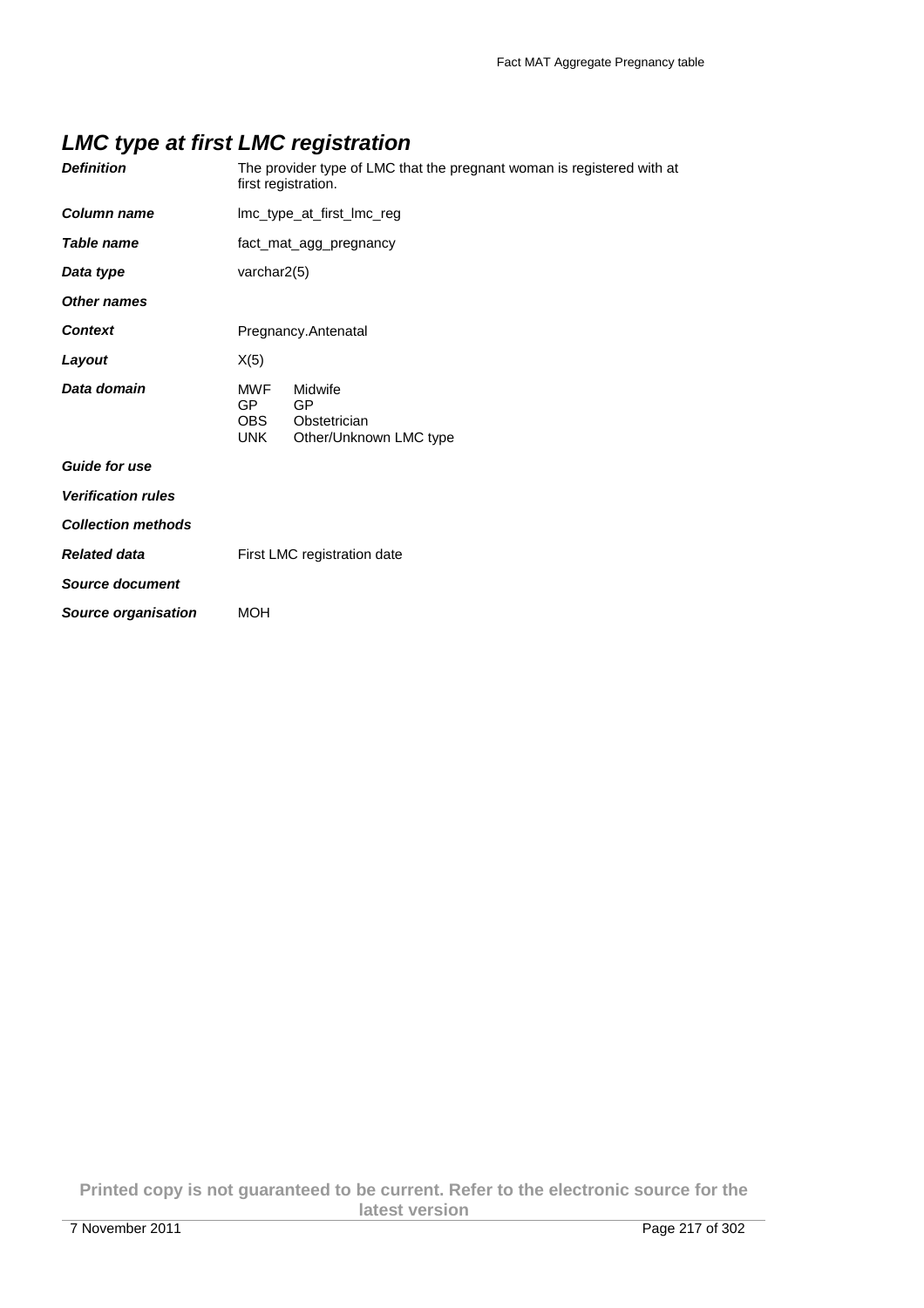## **LMC type registered with at delivery**

| <b>Definition</b>         |                                         | The provider type of LMC that the woman was registered with at the<br>time of delivery. |
|---------------------------|-----------------------------------------|-----------------------------------------------------------------------------------------|
| <b>Column name</b>        |                                         | Imc_type_reg_at_delivery                                                                |
| <b>Table name</b>         |                                         | fact_mat_agg_pregnancy                                                                  |
| Data type                 | varchar2(10)                            |                                                                                         |
| <b>Other names</b>        |                                         |                                                                                         |
| <b>Context</b>            |                                         | Pregnancy.Labour&Delivery                                                               |
| Layout                    | X(10)                                   |                                                                                         |
| Data domain               | <b>MWF</b><br>GP.<br>OBS.<br><b>UNK</b> | Midwife<br>GP<br>Obstetrician<br>Other/Unknown LMC type                                 |
| <b>Guide for use</b>      |                                         |                                                                                         |
| <b>Verification rules</b> |                                         |                                                                                         |
| <b>Collection methods</b> |                                         |                                                                                         |
| <b>Related data</b>       |                                         |                                                                                         |
| <b>Source document</b>    |                                         |                                                                                         |
| Source organisation       | <b>MOH</b>                              |                                                                                         |
|                           |                                         |                                                                                         |

**Printed copy is not guaranteed to be current. Refer to the electronic source for the latest version**  7 November 2011 Page 218 of 302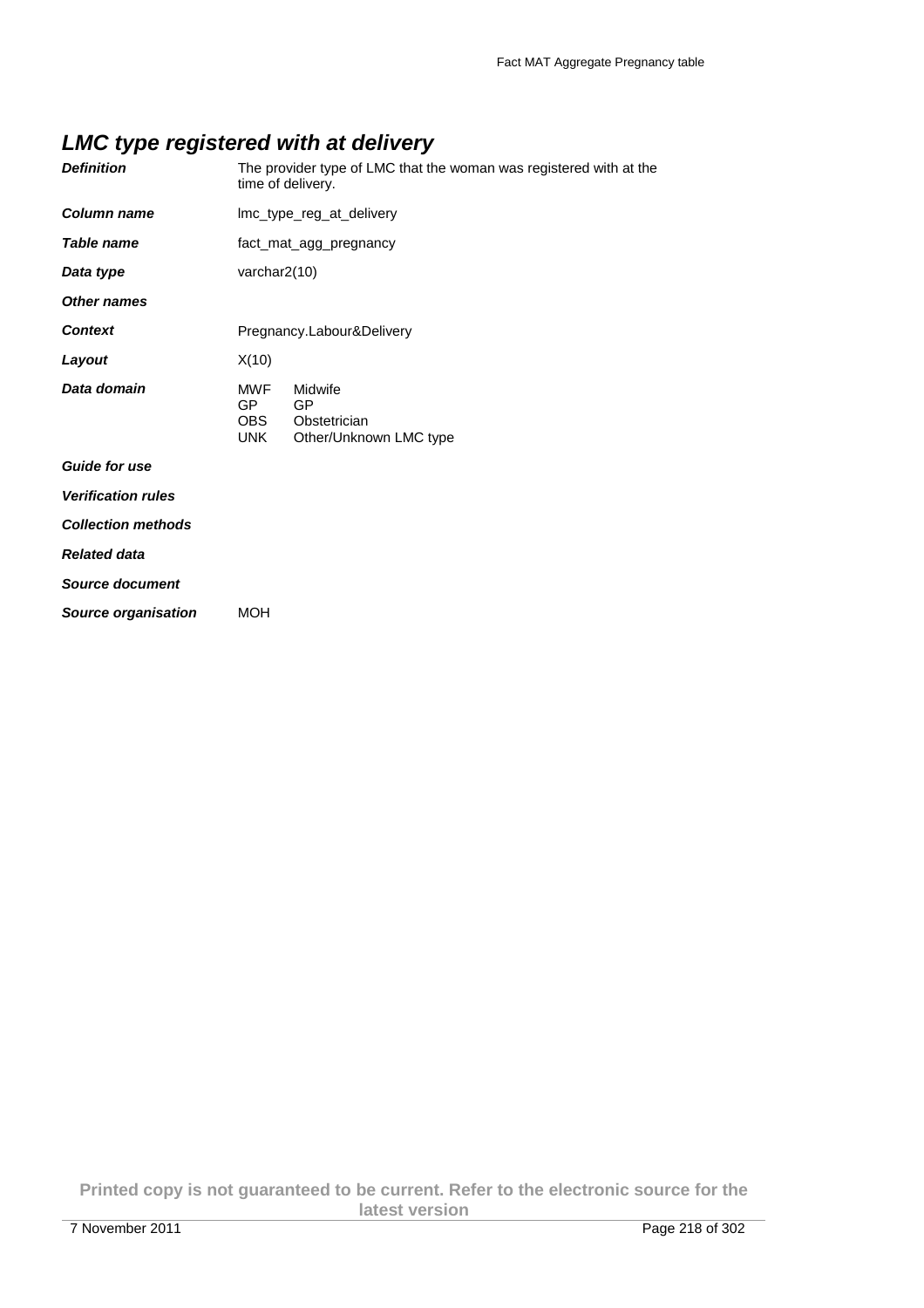## **Manual removal of placenta flag**

| <b>Definition</b>         | A flag indicating whether the woman had manual removal of placenta<br>during an NMDS delivery event.                       |
|---------------------------|----------------------------------------------------------------------------------------------------------------------------|
| Column name               | manual_removal_placenta_flag                                                                                               |
| Table name                | fact mat agg pregnancy                                                                                                     |
| Data type                 | varchar2(1)                                                                                                                |
| Other names               | Delivery-Related Procedures                                                                                                |
| <b>Context</b>            | Pregnancy.Labour&Delivery                                                                                                  |
| Layout                    |                                                                                                                            |
| Data domain               | Y or Null                                                                                                                  |
| <b>Guide for use</b>      | Manual removal of placenta is identified by selected ICD-10-AM<br>obstetric procedure codes present on the delivery event. |
|                           | A woman may have more than one obstetric procedure to assist<br>delivery.                                                  |
|                           | NMDS delivery events only.                                                                                                 |
| <b>Verification rules</b> |                                                                                                                            |
| <b>Collection methods</b> |                                                                                                                            |
| <b>Related data</b>       |                                                                                                                            |
| Source document           |                                                                                                                            |
| Source organisation       | <b>MOH</b>                                                                                                                 |
|                           |                                                                                                                            |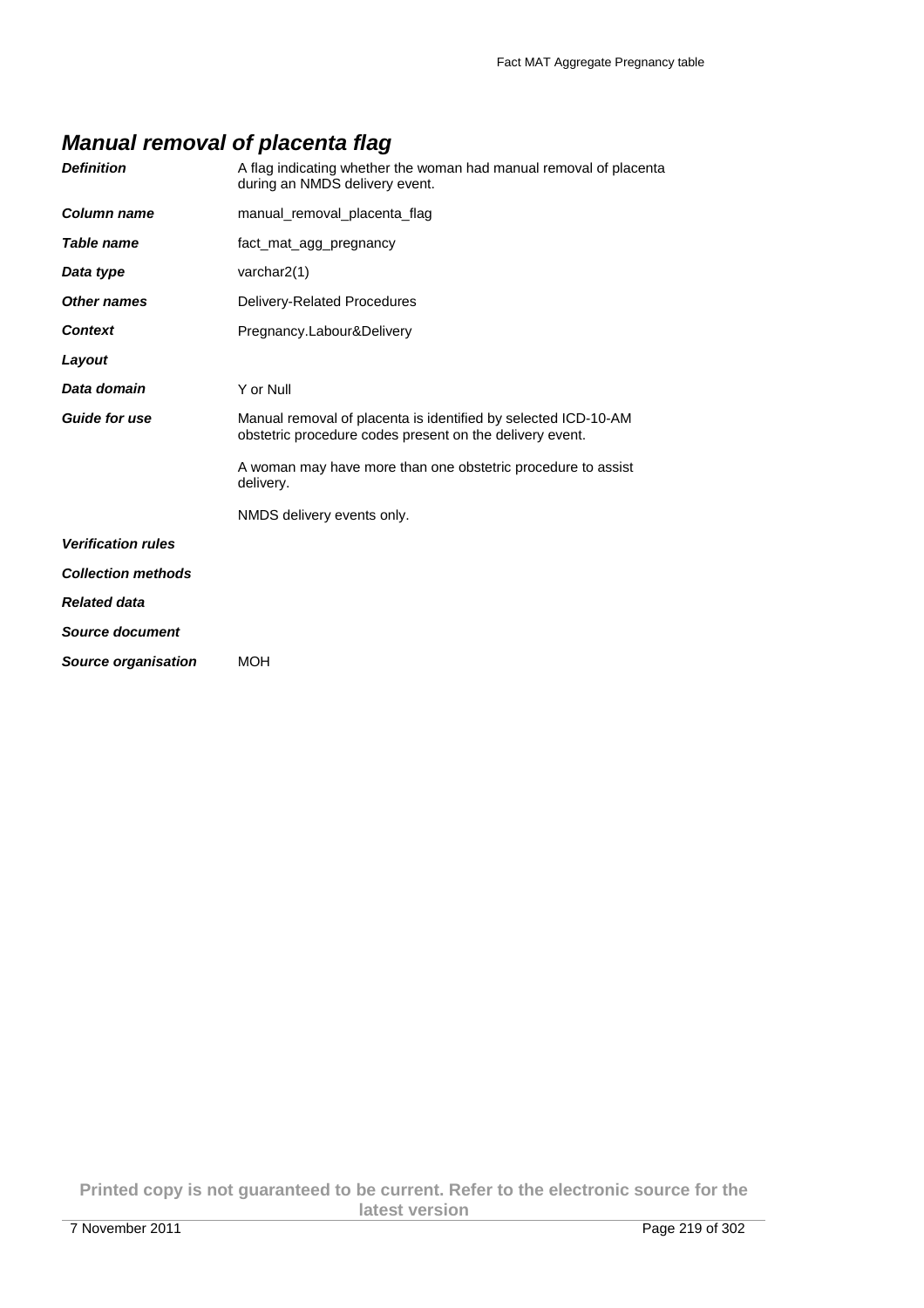## **MAT pregnancy key**

| <b>Definition</b>          | Generated artificial key for the MAT Pregnancy table. Unique identifier<br>of a pregnancy in the Aggregated Pregnancy table derived from delivery<br>date and NHI |
|----------------------------|-------------------------------------------------------------------------------------------------------------------------------------------------------------------|
| Column name                | dim_mat_pregnancy_key                                                                                                                                             |
| Table name                 | fact_mat_agg_pregnancy                                                                                                                                            |
| Data type                  | number                                                                                                                                                            |
| Other names                |                                                                                                                                                                   |
| <b>Context</b>             |                                                                                                                                                                   |
| Layout                     |                                                                                                                                                                   |
| Data domain                |                                                                                                                                                                   |
| <b>Guide for use</b>       | Generated on load, may change for a woman where either NHI or<br>delivery date are updated.                                                                       |
| <b>Verification rules</b>  |                                                                                                                                                                   |
| <b>Collection methods</b>  |                                                                                                                                                                   |
| <b>Related data</b>        |                                                                                                                                                                   |
| Source document            |                                                                                                                                                                   |
| <b>Source organisation</b> |                                                                                                                                                                   |

**Printed copy is not guaranteed to be current. Refer to the electronic source for the latest version**  7 November 2011 Page 220 of 302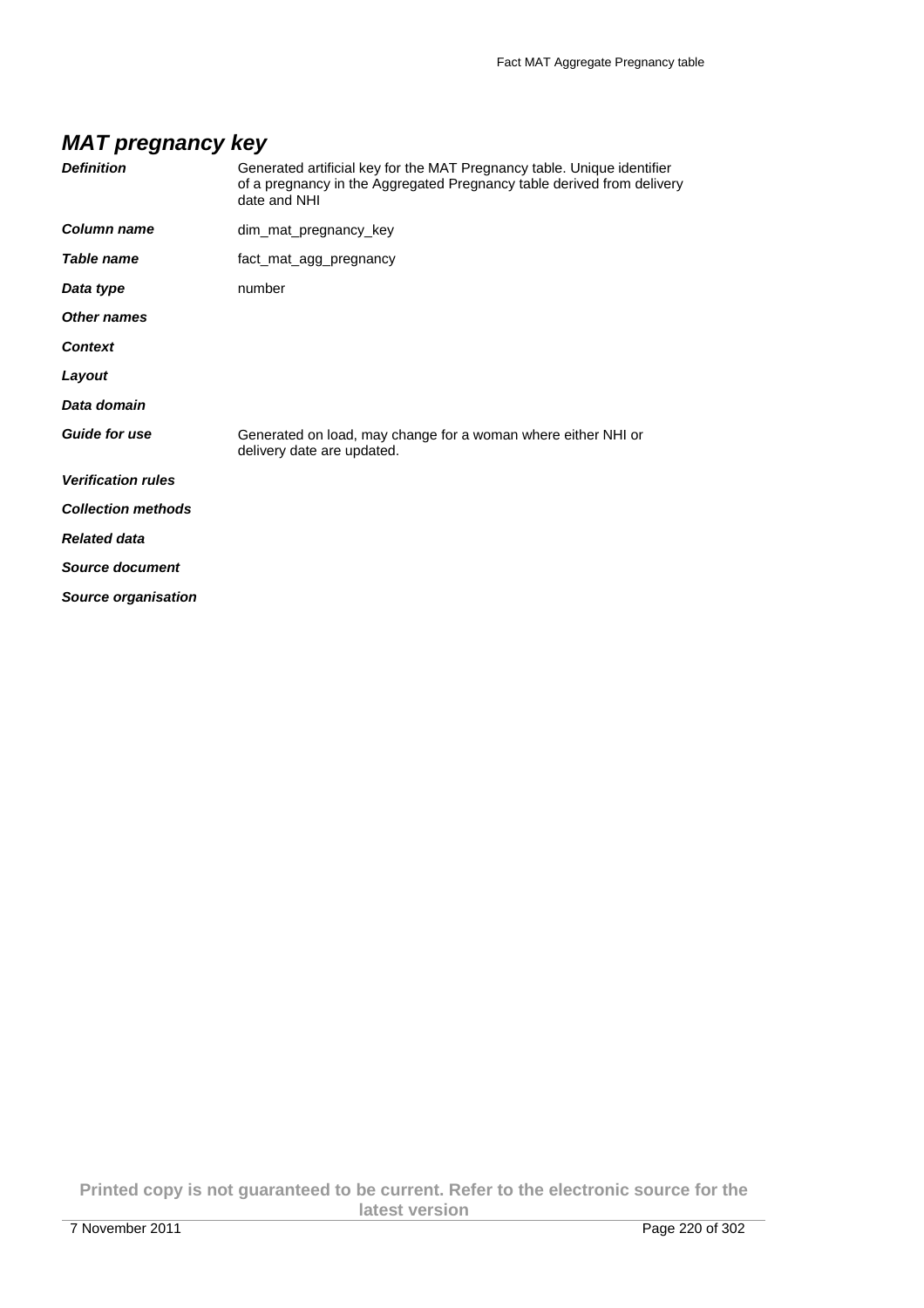# **Mechanical ventilation in antenatal admission flag**

| <b>Definition</b>          | A flag indicating whether the woman was placed on mechanical<br>ventilation during any antenatal event. |
|----------------------------|---------------------------------------------------------------------------------------------------------|
| Column name                | mechvent_in_antenat_admit_flag                                                                          |
| Table name                 | fact_mat_agg_pregnancy                                                                                  |
| Data type                  | varchar $2(1)$                                                                                          |
| <b>Other names</b>         |                                                                                                         |
| <b>Context</b>             |                                                                                                         |
| Layout                     | A                                                                                                       |
| Data domain                | Y or Null                                                                                               |
| <b>Guide for use</b>       | Where NMDS Hours of Mechanical Ventilation is not null.                                                 |
| <b>Verification rules</b>  |                                                                                                         |
| <b>Collection methods</b>  |                                                                                                         |
| <b>Related data</b>        |                                                                                                         |
| Source document            |                                                                                                         |
| <b>Source organisation</b> |                                                                                                         |

**Printed copy is not guaranteed to be current. Refer to the electronic source for the latest version**  7 November 2011 Page 221 of 302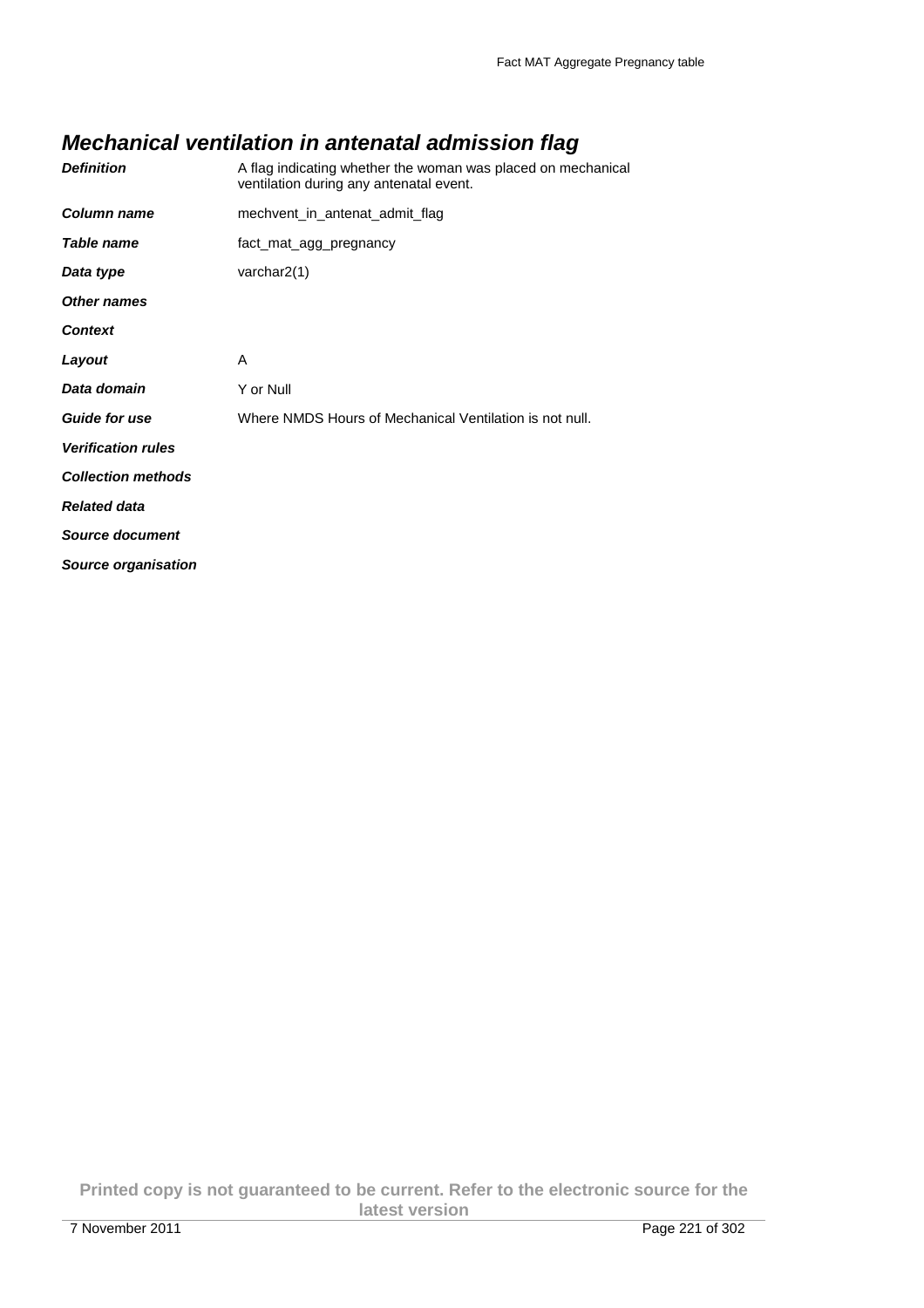## **Mechanical ventilation in postnatal admission flag**

| <b>Definition</b>          | A flag indicating whether the woman was placed on mechanical<br>ventilation during any postnatal event |
|----------------------------|--------------------------------------------------------------------------------------------------------|
| Column name                | mechvent in postnat admit flag                                                                         |
| <b>Table name</b>          | fact_mat_agg_pregnancy                                                                                 |
| Data type                  | varchar $2(1)$                                                                                         |
| Other names                | continuous positive airway pressure                                                                    |
| Context                    | Pregnancy.Postnatal                                                                                    |
| Layout                     | A                                                                                                      |
| Data domain                | Y or Null                                                                                              |
| <b>Guide for use</b>       | Where NMDS Hours of Mechanical Ventilation is not null.                                                |
| <b>Verification rules</b>  |                                                                                                        |
| <b>Collection methods</b>  |                                                                                                        |
| <b>Related data</b>        |                                                                                                        |
| <b>Source document</b>     |                                                                                                        |
| <b>Source organisation</b> | <b>MOH</b>                                                                                             |
|                            |                                                                                                        |

**Printed copy is not guaranteed to be current. Refer to the electronic source for the latest version**  7 November 2011 Page 222 of 302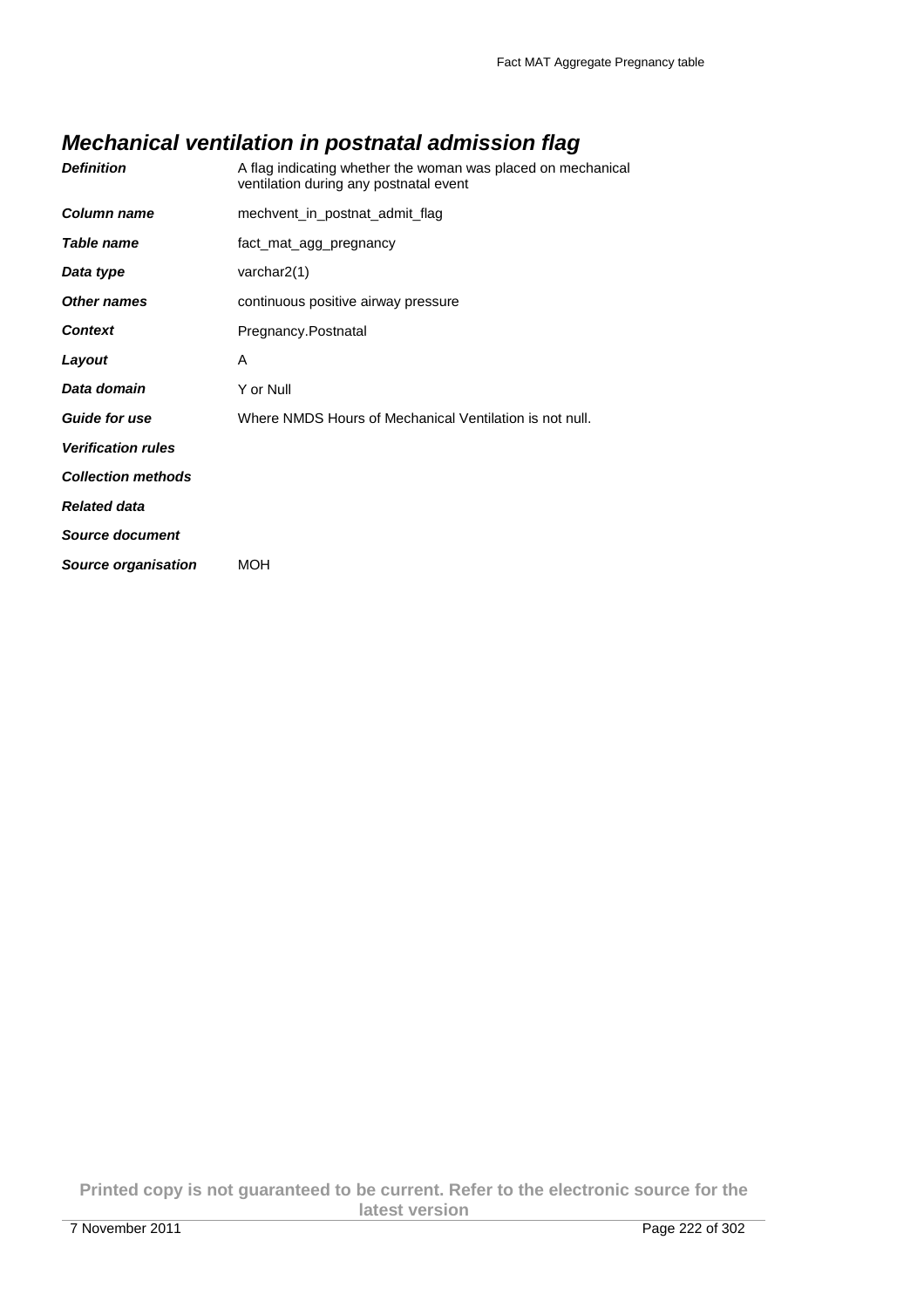# **Midwifery home visits count**

| <b>Definition</b>          | The number of postnatal LMC home visits reported |
|----------------------------|--------------------------------------------------|
| Column name                | midwifery_home_visits_count                      |
| Table name                 | fact_mat_agg_pregnancy                           |
| Data type                  | number                                           |
| <b>Other names</b>         |                                                  |
| <b>Context</b>             | Pregnancy.Postnatal                              |
| Layout                     |                                                  |
| Data domain                | Numeric or Null                                  |
| <b>Guide for use</b>       |                                                  |
| <b>Verification rules</b>  |                                                  |
| <b>Collection methods</b>  |                                                  |
| <b>Related data</b>        |                                                  |
| <b>Source document</b>     |                                                  |
| <b>Source organisation</b> | <b>MOH</b>                                       |

**Printed copy is not guaranteed to be current. Refer to the electronic source for the latest version**  7 November 2011 Page 223 of 302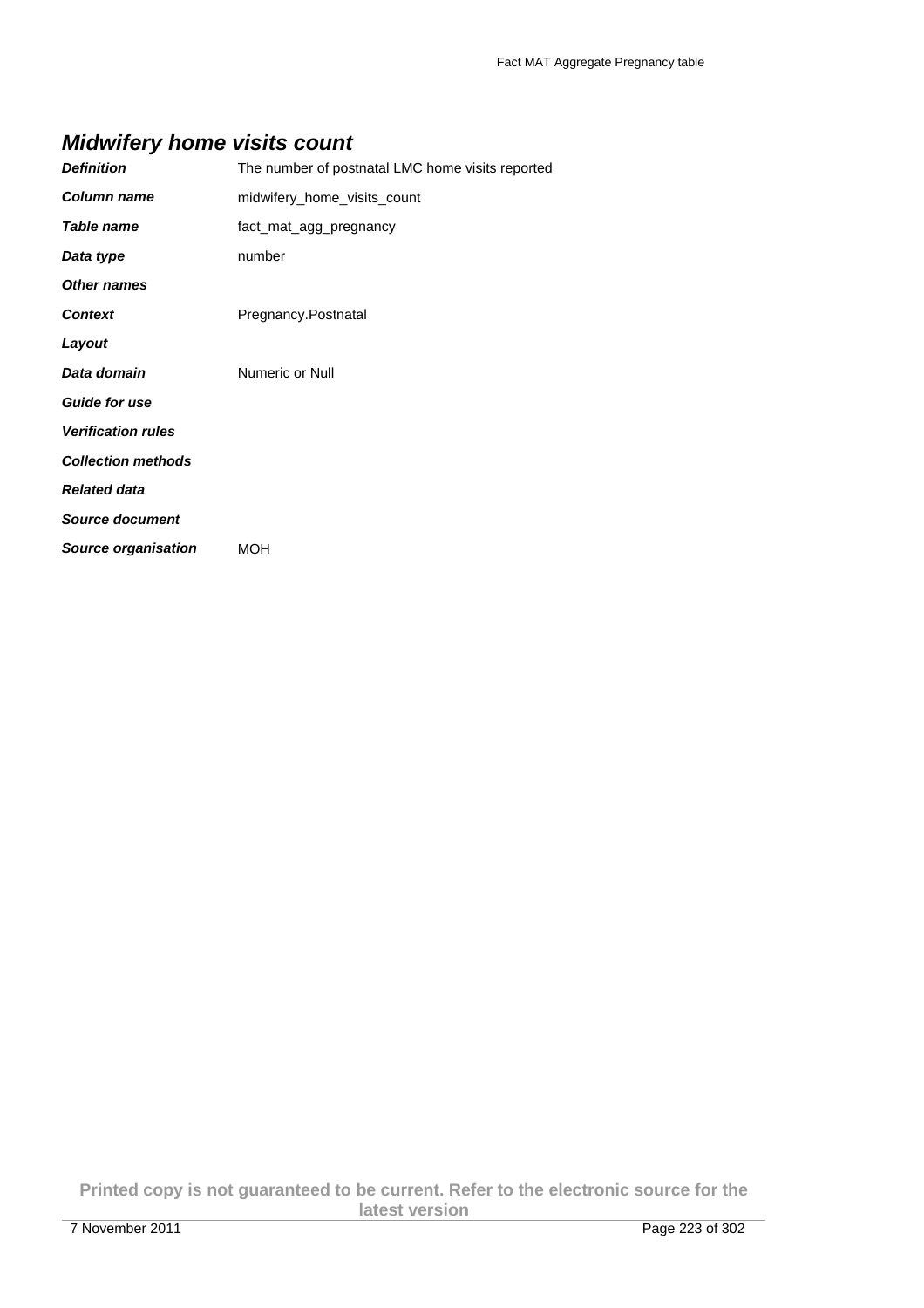## **Mother age**

| The age of the mother (rounded down to a whole year) at the time of<br>delivery. |
|----------------------------------------------------------------------------------|
| mother_age                                                                       |
| fact_mat_agg_pregnancy                                                           |
| number                                                                           |
|                                                                                  |
| Pregnancy.<br>Demographics                                                       |
| <b>NN</b>                                                                        |
| $00 - 99$<br>00 is default value if mother's age is not known                    |
|                                                                                  |
|                                                                                  |
|                                                                                  |
|                                                                                  |
|                                                                                  |
| <b>MOH</b>                                                                       |
|                                                                                  |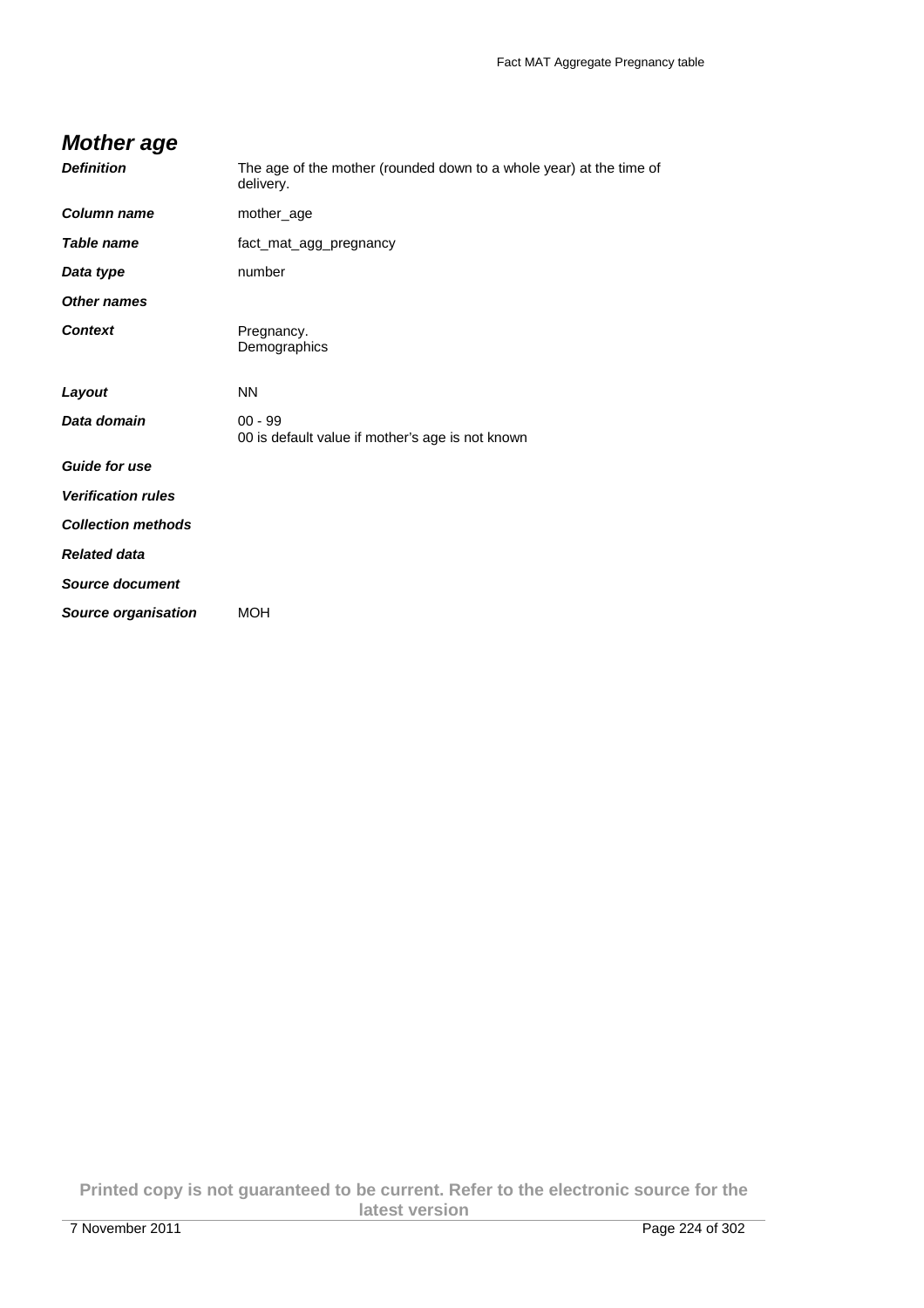#### **Mother age group**

| The age group of the mother at the time of delivery.                                                        |
|-------------------------------------------------------------------------------------------------------------|
| mother_age_group                                                                                            |
| fact_mat_agg_pregnancy                                                                                      |
| varchar2(15)                                                                                                |
|                                                                                                             |
| Pregnancy.<br>Demographics                                                                                  |
| <b>NN</b>                                                                                                   |
| Less than 16<br>$16 - 19$<br>$20 - 24$<br>25-29<br>30-34<br>35-39<br>$40 - 44$<br>45 and over<br>Not stated |
|                                                                                                             |
|                                                                                                             |
|                                                                                                             |
| Mother age                                                                                                  |
|                                                                                                             |
| <b>MOH</b>                                                                                                  |
|                                                                                                             |

**Printed copy is not guaranteed to be current. Refer to the electronic source for the latest version**  7 November 2011 Page 225 of 302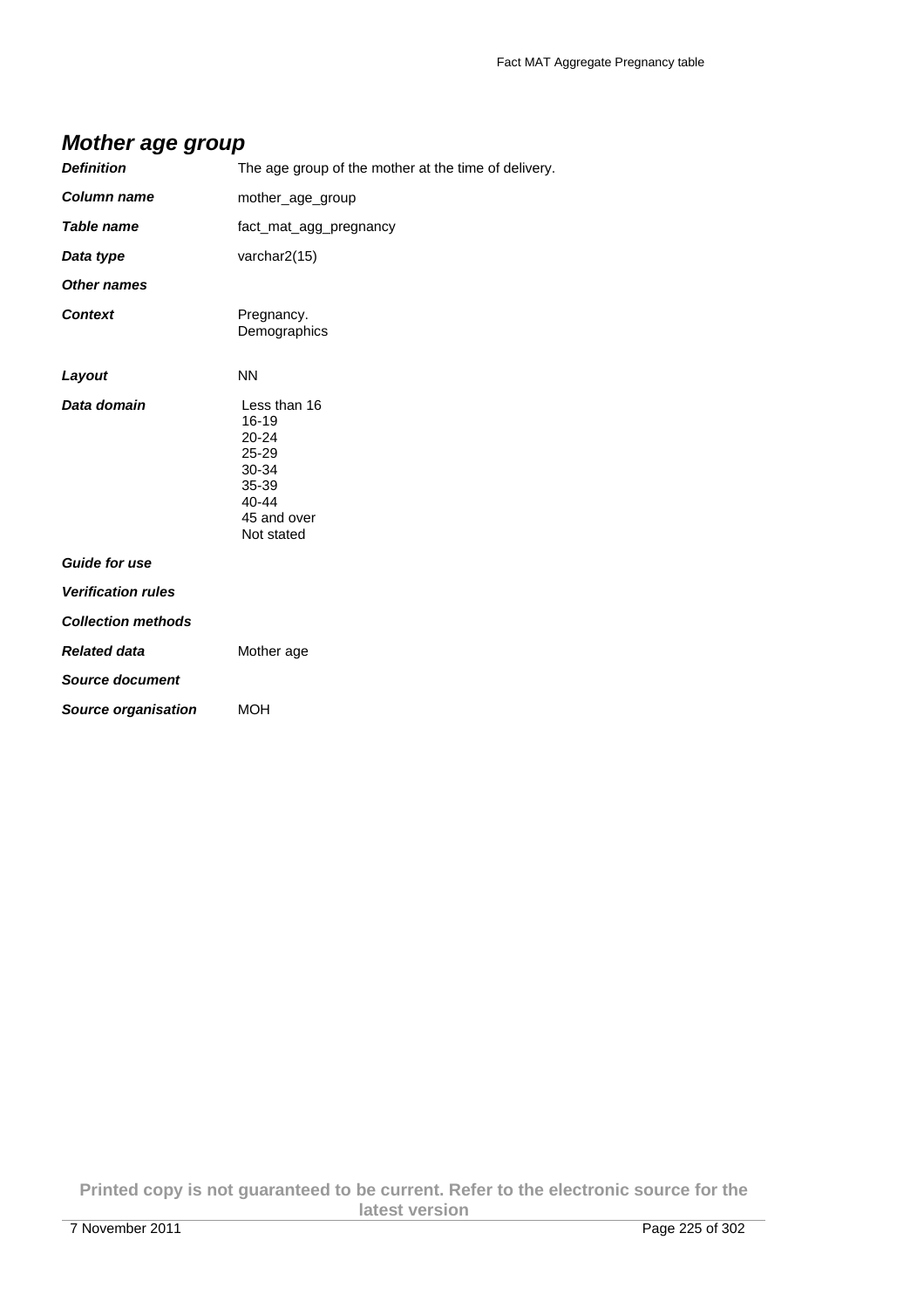#### **Mother date of birth**

| <b>Definition</b>          | The date of birth of the mother. |
|----------------------------|----------------------------------|
| <b>Column name</b>         | mother date of birth             |
| <i><b>Table name</b></i>   | fact_mat_agg_pregnancy           |
| Data type                  | date                             |
| Other names                |                                  |
| <b>Context</b>             | Pregnancy.Demographics           |
| Layout                     | <b>CCYYMMDD</b>                  |
| Data domain                |                                  |
| Guide for use              |                                  |
| <b>Verification rules</b>  |                                  |
| <b>Collection methods</b>  |                                  |
| <b>Related data</b>        |                                  |
| <b>Source document</b>     |                                  |
| <b>Source organisation</b> |                                  |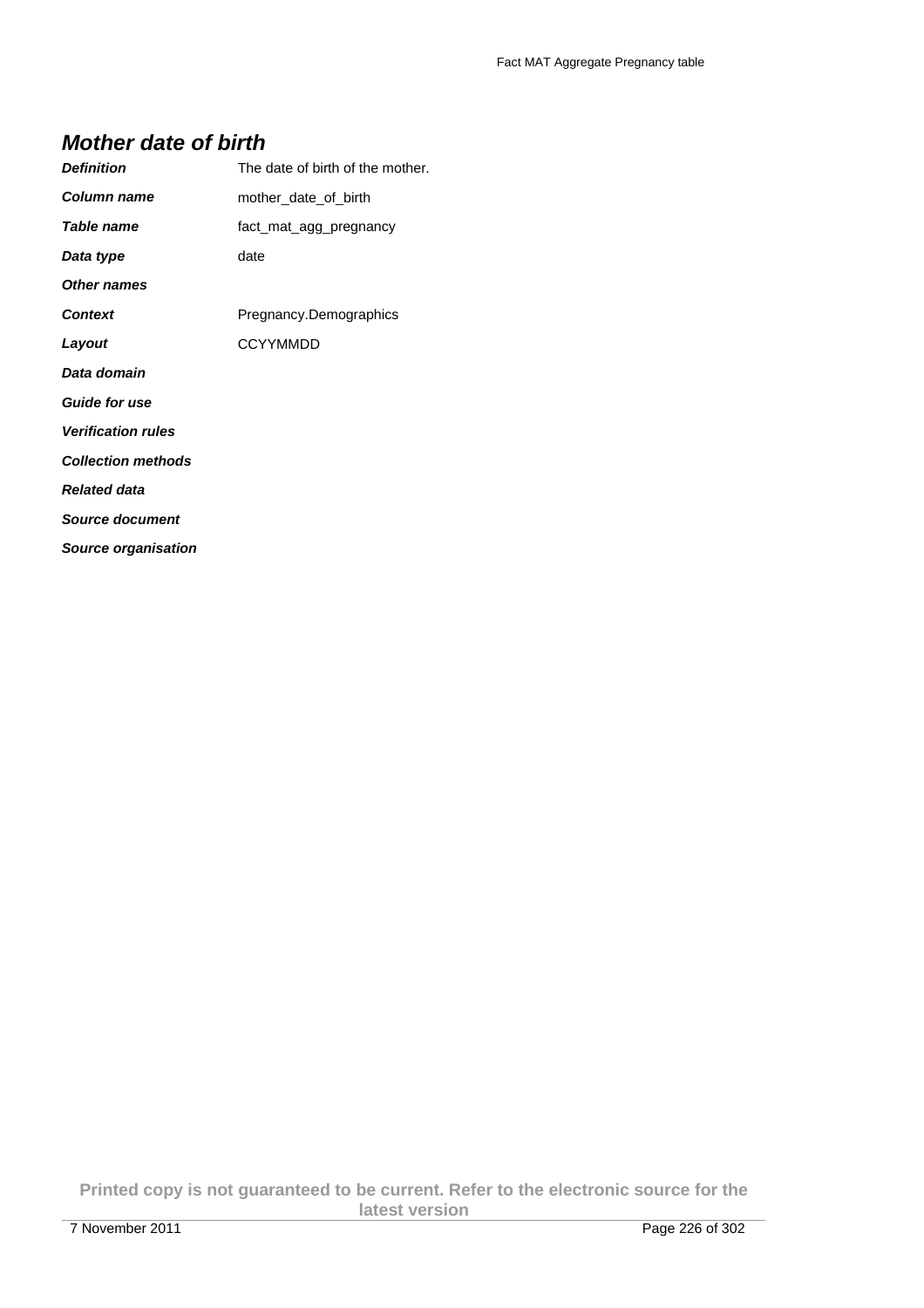#### **Mother DHB**

| <b>Definition</b>         | The district health board of the mother's residential address at the time<br>of delivery.                                                                               |
|---------------------------|-------------------------------------------------------------------------------------------------------------------------------------------------------------------------|
| Column name               | mother dhb                                                                                                                                                              |
| <b>Table name</b>         | fact mat agg pregnancy                                                                                                                                                  |
| Data type                 | varchar2(64)                                                                                                                                                            |
| <b>Other names</b>        | Health agency code, DHB Code                                                                                                                                            |
| <b>Context</b>            | Pregnancy.Demographics                                                                                                                                                  |
| Layout                    | <b>XXXX</b>                                                                                                                                                             |
| Data domain               | See the Agency code table on the Ministry of Health web site at<br>http://www.nzhis.govt.nz/moh.nsf/pagesns/47. For further information<br>contact Analytical Services. |
| <b>Guide for use</b>      | Derived from domicile.                                                                                                                                                  |
|                           | Historically, also known as CHE (Crown Health Enterprise), HHS<br>(Hospitals and Health Services) and AHB (Area Health Board)                                           |
| <b>Verification rules</b> | Must be a valid code in the code table.                                                                                                                                 |
| <b>Collection methods</b> |                                                                                                                                                                         |
| <b>Related data</b>       |                                                                                                                                                                         |
| Source document           |                                                                                                                                                                         |
| Source organisation       | <b>MOH</b>                                                                                                                                                              |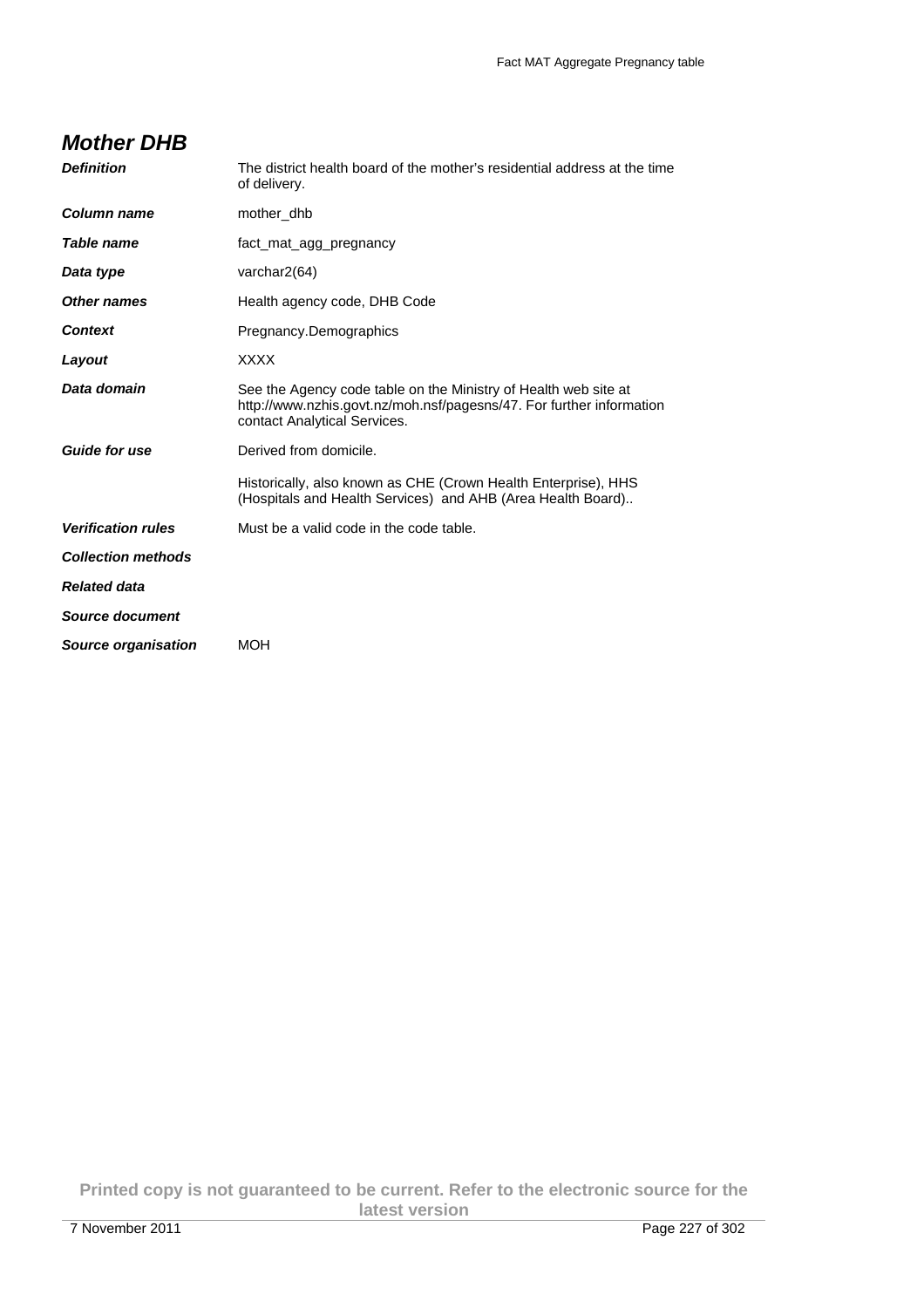| <b>Definition</b>         | The domicile of the mother's residential address at the time of delivery.                                                                                                 |
|---------------------------|---------------------------------------------------------------------------------------------------------------------------------------------------------------------------|
| Column name               | mother domicile                                                                                                                                                           |
| Table name                | fact mat agg pregnancy                                                                                                                                                    |
| Data type                 | varchar $2(4)$                                                                                                                                                            |
| Other names               |                                                                                                                                                                           |
| <b>Context</b>            | Pregnancy.Demographics                                                                                                                                                    |
| Layout                    |                                                                                                                                                                           |
| Data domain               | See the Domicile code table on the Ministry of Health web site at<br>http://www.nzhis.govt.nz/moh.nsf/pagesns/47. For further information<br>contact Analytical Services. |
| <b>Guide for use</b>      | Domicile code in the Aggregated Pregnancy table is derived from one of<br>three sources in order of priority (NMDS birth event, LMC registration<br>claim, NHI)           |
| <b>Verification rules</b> | Must be a valid code in the Domicile code table.                                                                                                                          |
| <b>Collection methods</b> |                                                                                                                                                                           |
| <b>Related data</b>       | Mother TLA                                                                                                                                                                |
| Source document           |                                                                                                                                                                           |
| Source organisation       | <b>MOH</b>                                                                                                                                                                |

#### **Mother domicile**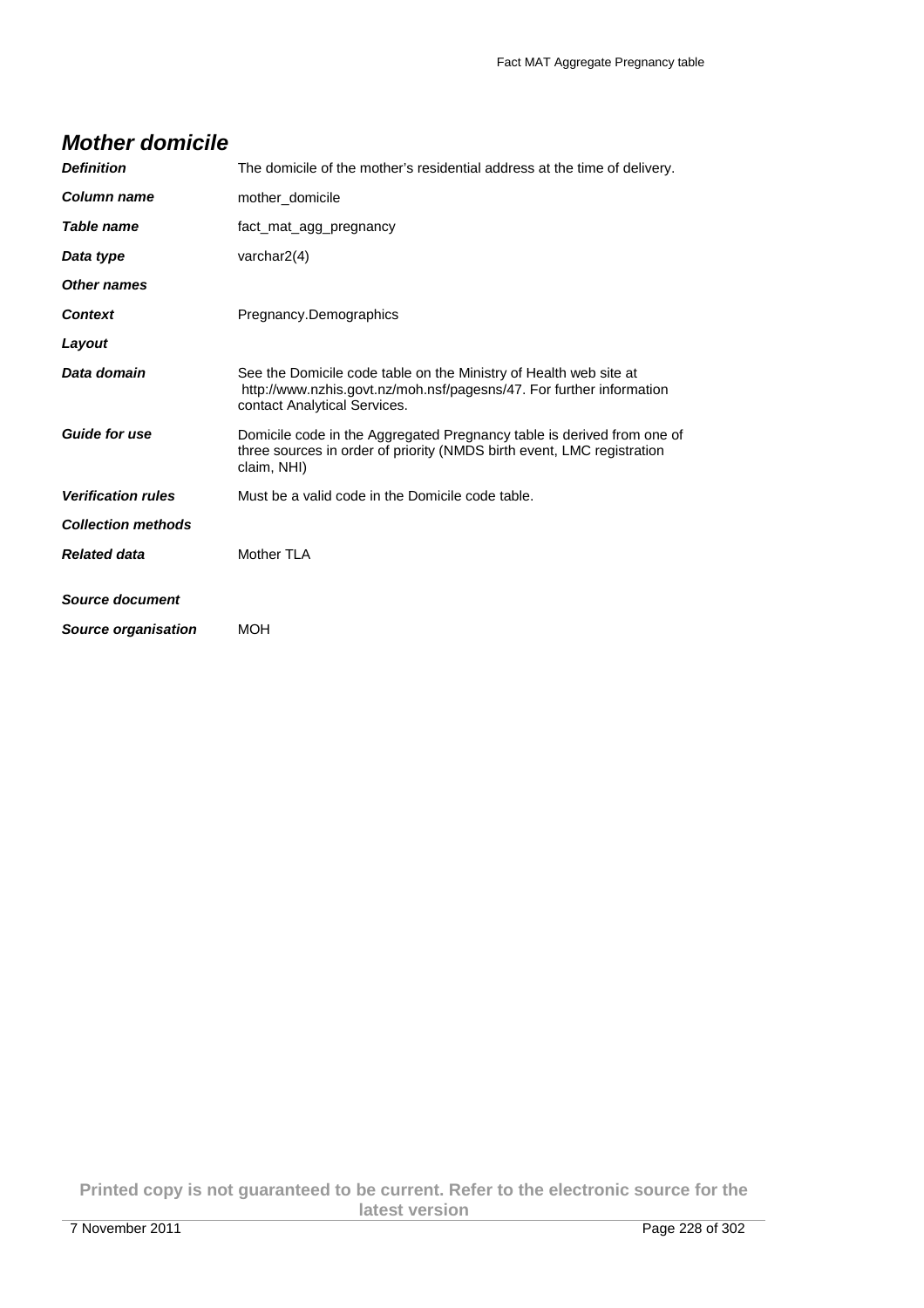#### **Mother domicile source**

| <b>Definition</b>          | The system from which the mother s domicile was sourced. |
|----------------------------|----------------------------------------------------------|
| <b>Column name</b>         | mother_domicile_source                                   |
| Table name                 | fact_mat_agg_pregnancy                                   |
| Data type                  | number                                                   |
| <b>Other names</b>         |                                                          |
| <b>Context</b>             | Pregnancy.Demographics                                   |
| Layout                     | N                                                        |
| Data domain                | $1 = NMDS$<br>$2 = LMC$ Claim<br>$3 = NHI$ Register      |
| <b>Guide for use</b>       |                                                          |
| <b>Verification rules</b>  |                                                          |
| <b>Collection methods</b>  |                                                          |
| <b>Related data</b>        |                                                          |
| <b>Source document</b>     |                                                          |
| <b>Source organisation</b> | MOH                                                      |

**Printed copy is not guaranteed to be current. Refer to the electronic source for the latest version**  7 November 2011 Page 229 of 302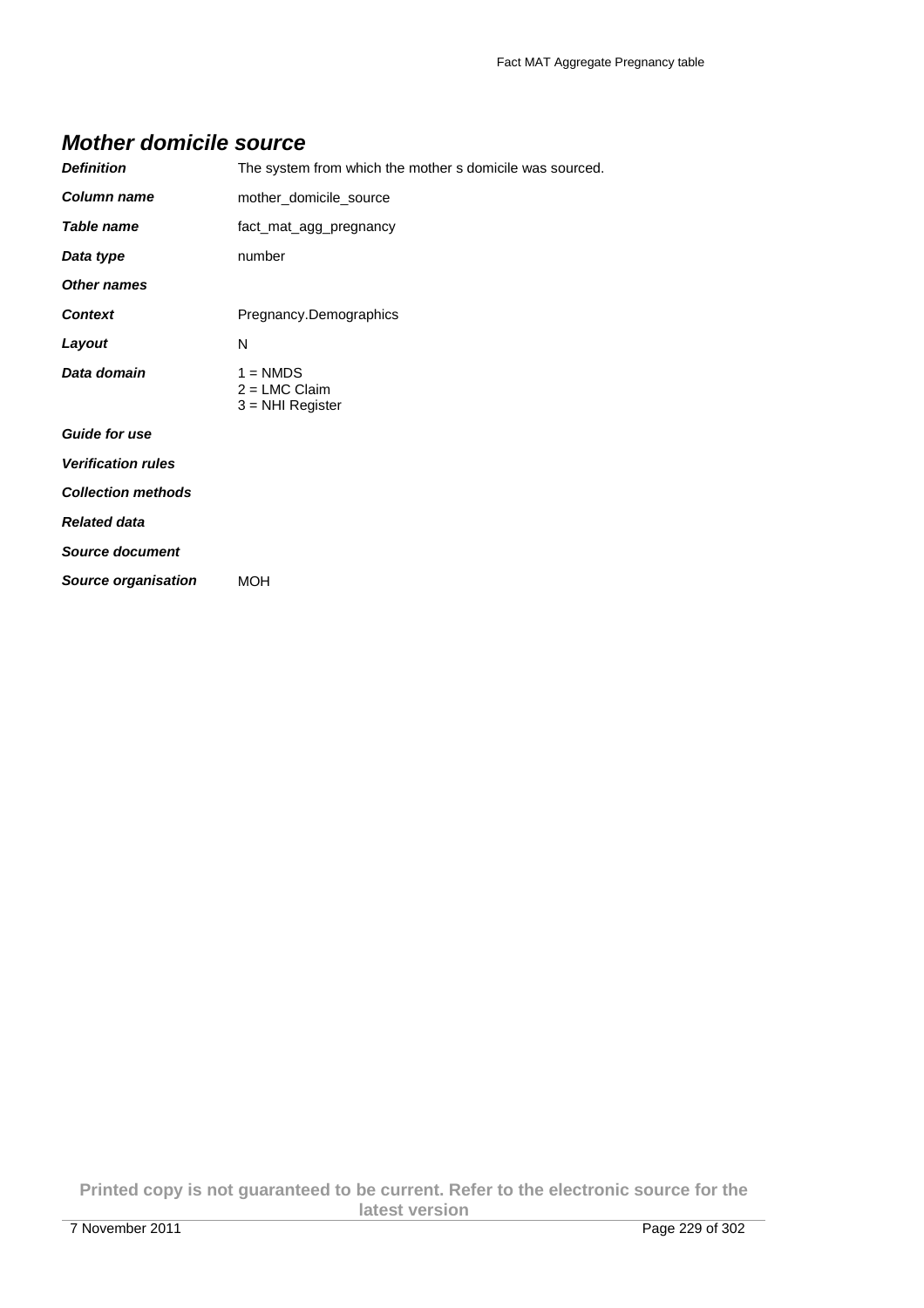## **Mother ethnic group**

| <b>Definition</b>          | Mother prioritised ethnicity grouped to Level 1.                                                                                                                                                                                                                                                                                        |
|----------------------------|-----------------------------------------------------------------------------------------------------------------------------------------------------------------------------------------------------------------------------------------------------------------------------------------------------------------------------------------|
| Column name                | mother_ethnic_group                                                                                                                                                                                                                                                                                                                     |
| Table name                 | fact_mat_agg_pregnancy                                                                                                                                                                                                                                                                                                                  |
| Data type                  | varchar $2(10)$                                                                                                                                                                                                                                                                                                                         |
| Other names                | Ethnicity                                                                                                                                                                                                                                                                                                                               |
| <b>Context</b>             | Pregnancy.Demographics                                                                                                                                                                                                                                                                                                                  |
| Layout                     | N                                                                                                                                                                                                                                                                                                                                       |
| Data domain                | 1 (European)<br>2 (Maori)<br>3 (Pacific Peoples)<br>4 (Asian)<br>5 (MELAA)<br>6 (Other)<br>9 (Residual Categories)                                                                                                                                                                                                                      |
| <b>Guide for use</b>       | A social group whose members have one or more of the following four<br>characteristics:<br>- they share a sense of common origins<br>- they claim a common and distinctive history and destiny<br>- they possess one or more dimensions of collective cultural<br>individuality<br>- they feel a sense of unique collective solidarity. |
|                            | From 1 July 1996 up to 3 Ethnicity codes can be collected for each<br>healthcare user and each event. Where more than 3 Ethnicity codes are<br>reported, the Statistics NZ prioritisation algorithm is used to report only<br>3 values.                                                                                                 |
|                            | Because ethnicity is self-identified, it can change over time. This is why<br>MOH collects ethnicity information for each health event, rather than<br>relying on the data in the National Health Index (which does not include<br>historical data).                                                                                    |
|                            | Refer to Appendix G: Collection of Ethnicity Data for further details.                                                                                                                                                                                                                                                                  |
| <b>Verification rules</b>  | Ethnicity 1 is mandatory.                                                                                                                                                                                                                                                                                                               |
| <b>Collection methods</b>  | Derived from ethnic codes reported to NMDS birth and postnatal<br>events, LMC Labour & Birth claims and NHI at time of delivery. The 3<br>highest priority ethnic codes that reach a threshold proportion are<br>stored in the Aggregated Pregnancy table.                                                                              |
| <b>Related data</b>        | Mother prioritised ethnicity<br>Mother ethnicity code2<br>Mother ethnicity code3                                                                                                                                                                                                                                                        |
| Source document            | Smith, Anthony. 1981. The Ethnic Revival. Cambridge University Press                                                                                                                                                                                                                                                                    |
| <b>Source organisation</b> | <b>Statistics NZ</b>                                                                                                                                                                                                                                                                                                                    |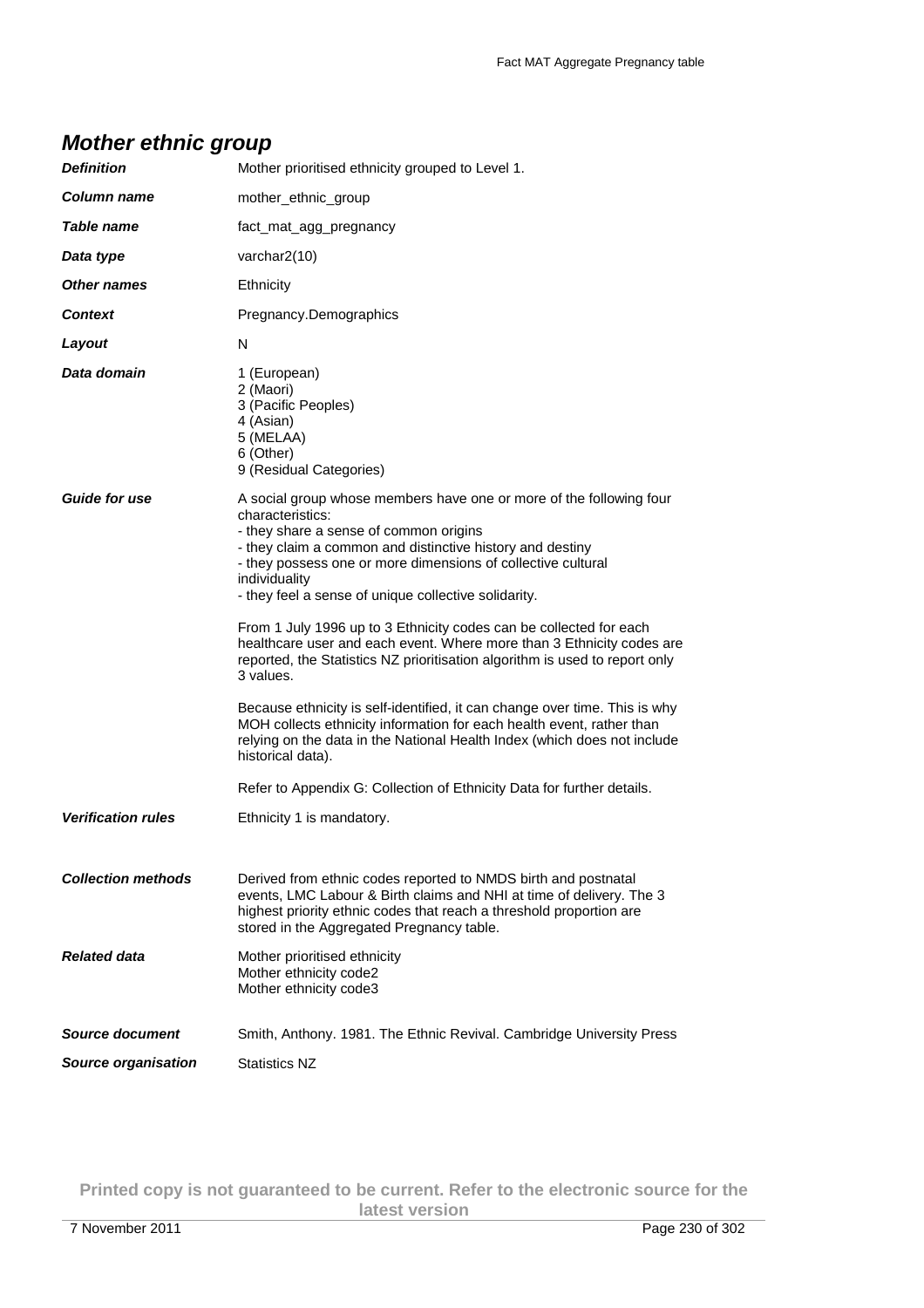# **Mother ethnicity code 2**

| <b>Definition</b>         | Refer to Mother ethnic group for details.                                                                                                                                                                                                                  |
|---------------------------|------------------------------------------------------------------------------------------------------------------------------------------------------------------------------------------------------------------------------------------------------------|
| <b>Column name</b>        | mother_ethnicity_code2                                                                                                                                                                                                                                     |
| Table name                | fact mat agg pregnancy                                                                                                                                                                                                                                     |
| Data type                 | varchar2(2)                                                                                                                                                                                                                                                |
| Other names               | Ethnicity 2                                                                                                                                                                                                                                                |
| <b>Context</b>            | Pregnancy.Demographics                                                                                                                                                                                                                                     |
| Layout                    | <b>NN</b>                                                                                                                                                                                                                                                  |
| Data domain               | See the Level 2 ethnic codes table on the Ministry of Health web site at<br>http://www.nzhis.govt.nz/moh.nsf/pagesns/47. For further information<br>contact Analytical Services.                                                                           |
| <b>Guide for use</b>      | Refer to Mother ethnic group                                                                                                                                                                                                                               |
| <b>Verification rules</b> | Ethnicity 2 is optional.                                                                                                                                                                                                                                   |
|                           | Ethnicity 2 cannot be the same as Ethnicity 1 or 3.                                                                                                                                                                                                        |
|                           | Must be a valid code in the Ethnic code table.                                                                                                                                                                                                             |
| <b>Collection methods</b> | Derived from ethnic codes reported to NMDS birth and postnatal<br>events, LMC Labour & Birth claims and NHI at time of delivery. The 3<br>highest priority ethnic codes that reach a threshold proportion are<br>stored in the Aggregated Pregnancy table. |
| <b>Related data</b>       | Mother prioritised ethnicity<br>Mother ethnic group<br>Mother ethnicity code 3                                                                                                                                                                             |
| <b>Source document</b>    | Smith, Anthony. 1981. The Ethnic Revival. Cambridge University Press                                                                                                                                                                                       |
| Source organisation       | <b>Statistics NZ</b>                                                                                                                                                                                                                                       |

**Printed copy is not guaranteed to be current. Refer to the electronic source for the latest version**  7 November 2011 Page 231 of 302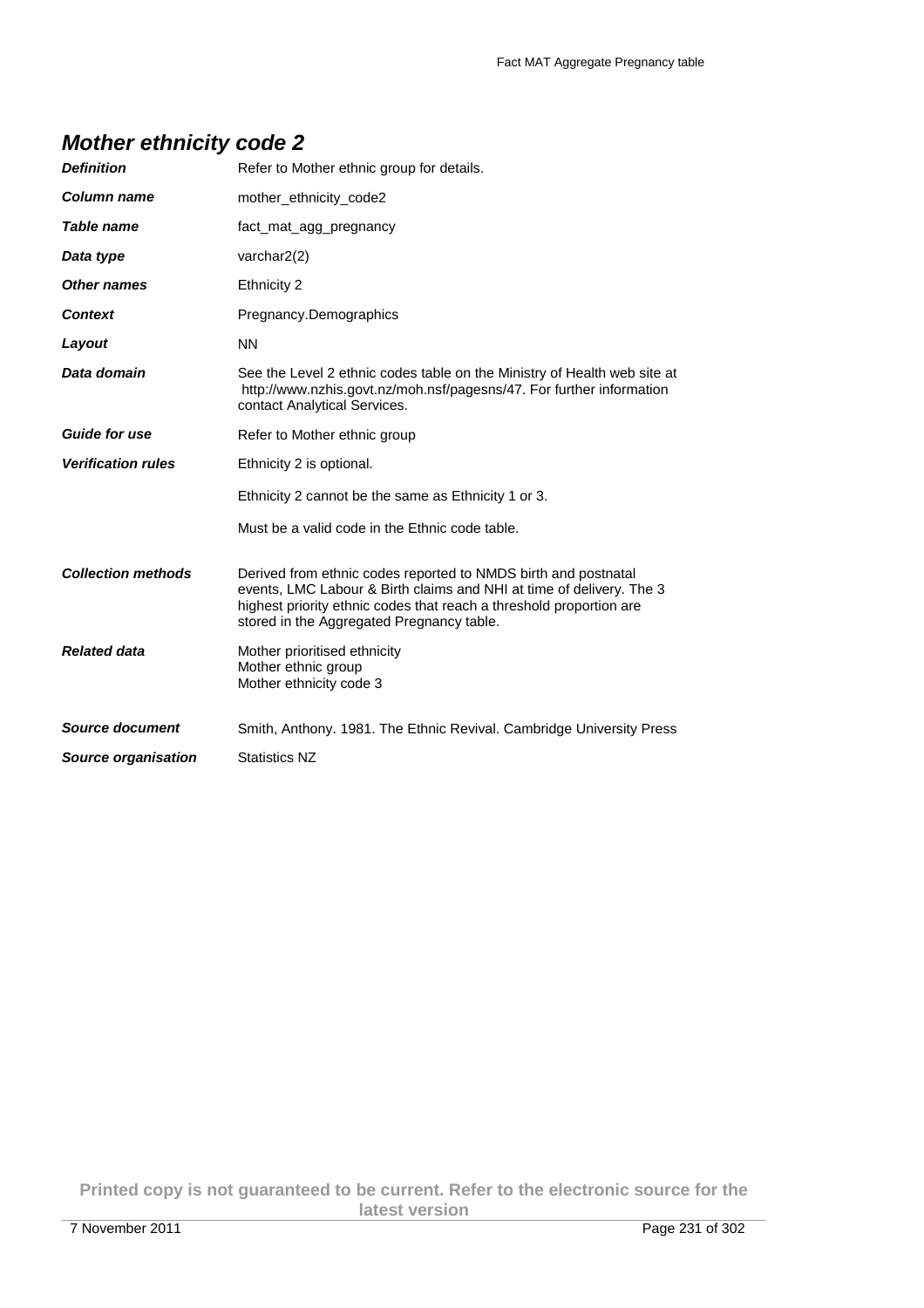# **Mother ethnicity code 3**

| <b>Definition</b>         | Refer to Mother ethnic group for details.                                                                                                                                                                                                                  |
|---------------------------|------------------------------------------------------------------------------------------------------------------------------------------------------------------------------------------------------------------------------------------------------------|
| Column name               | mother_ethnicity_code3                                                                                                                                                                                                                                     |
| Table name                | fact_mat_agg_pregnancy                                                                                                                                                                                                                                     |
| Data type                 | varchar $2(2)$                                                                                                                                                                                                                                             |
| Other names               | Ethnicity 3                                                                                                                                                                                                                                                |
| <b>Context</b>            | Pregnancy.Demographics                                                                                                                                                                                                                                     |
| Layout                    |                                                                                                                                                                                                                                                            |
| Data domain               | See the Level 2 ethnic codes table on the Ministry of Health web site at<br>http://www.nzhis.govt.nz/moh.nsf/pagesns/47. For further information<br>contact Analytical Services.                                                                           |
| <b>Guide for use</b>      | Refer to Mother ethnic group                                                                                                                                                                                                                               |
| <b>Verification rules</b> | Ethnicity 3 is optional.                                                                                                                                                                                                                                   |
|                           | Ethnicity 3 cannot be the same as Ethnicity 2 or 1.                                                                                                                                                                                                        |
| <b>Collection methods</b> | Derived from ethnic codes reported to NMDS birth and postnatal<br>events, LMC Labour & Birth claims and NHI at time of delivery. The 3<br>highest priority ethnic codes that reach a threshold proportion are<br>stored in the Aggregated Pregnancy table. |
| <b>Related data</b>       | Mother prioritised ethnicity<br>Mother ethnicity code 2<br>Mother ethnic group                                                                                                                                                                             |
| Source document           | Smith, Anthony. 1981. The Ethnic Revival. Cambridge University Press                                                                                                                                                                                       |
| Source organisation       | <b>Statistics NZ</b>                                                                                                                                                                                                                                       |

**Printed copy is not guaranteed to be current. Refer to the electronic source for the latest version**  7 November 2011 Page 232 of 302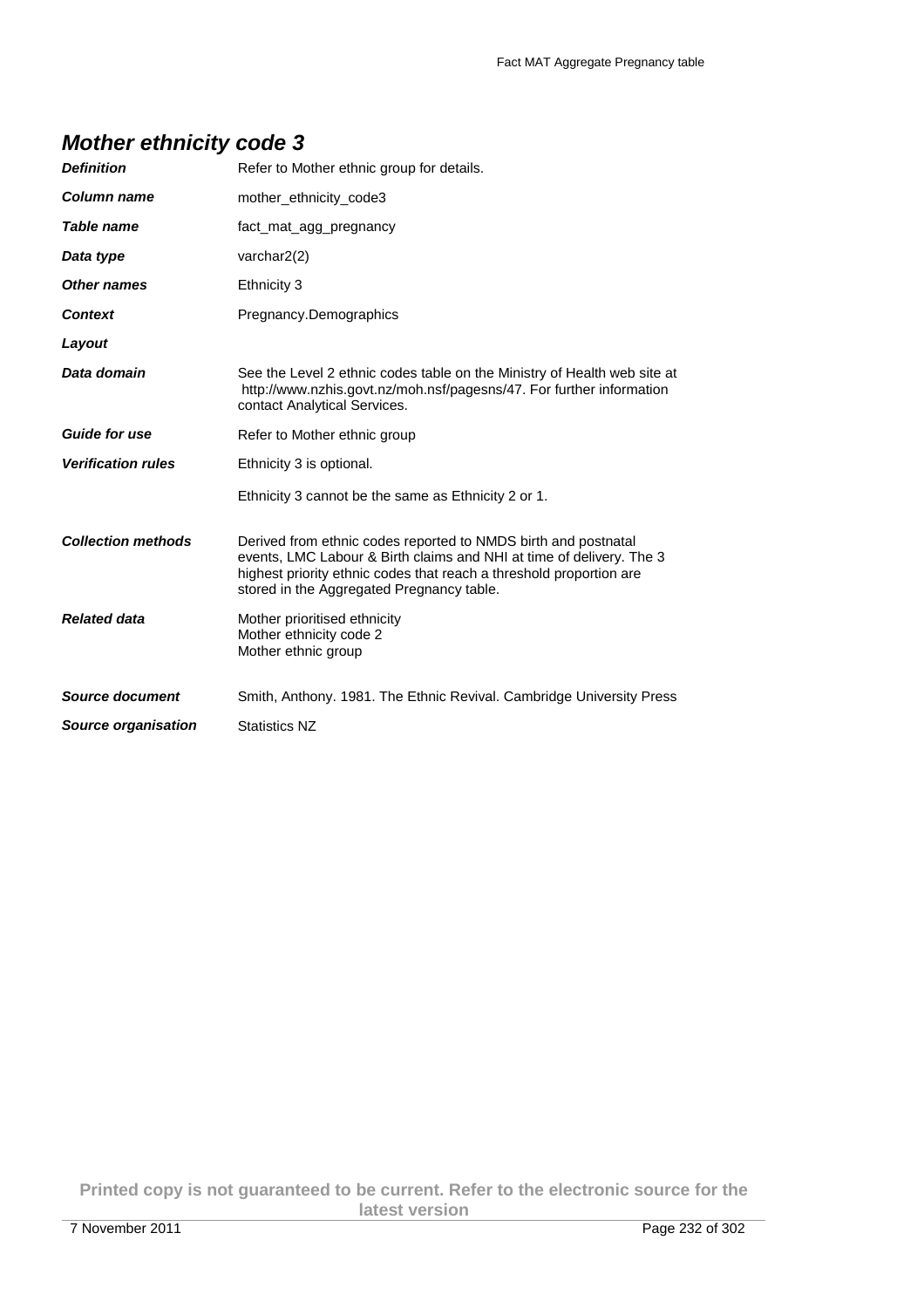## **Mother NZ deprivation decile**

| Column name<br>mother nz deprivation decile              |  |
|----------------------------------------------------------|--|
| Table name<br>fact_mat_agg_pregnancy                     |  |
| number(2)<br>Data type                                   |  |
| Other names                                              |  |
| <b>Context</b><br>Pregnancy.Demographics                 |  |
| Layout<br><b>NN</b>                                      |  |
| Data domain<br>1 (least deprived) to 10 (most deprived). |  |
| <b>Guide for use</b><br>Derived from Mother domicile.    |  |
| <b>Verification rules</b>                                |  |
| <b>Collection methods</b>                                |  |
| <b>Related data</b><br>Mother domicile                   |  |
| <b>Source document</b>                                   |  |
| <b>Source organisation</b><br><b>MOH</b>                 |  |

**Printed copy is not guaranteed to be current. Refer to the electronic source for the latest version**  7 November 2011 Page 233 of 302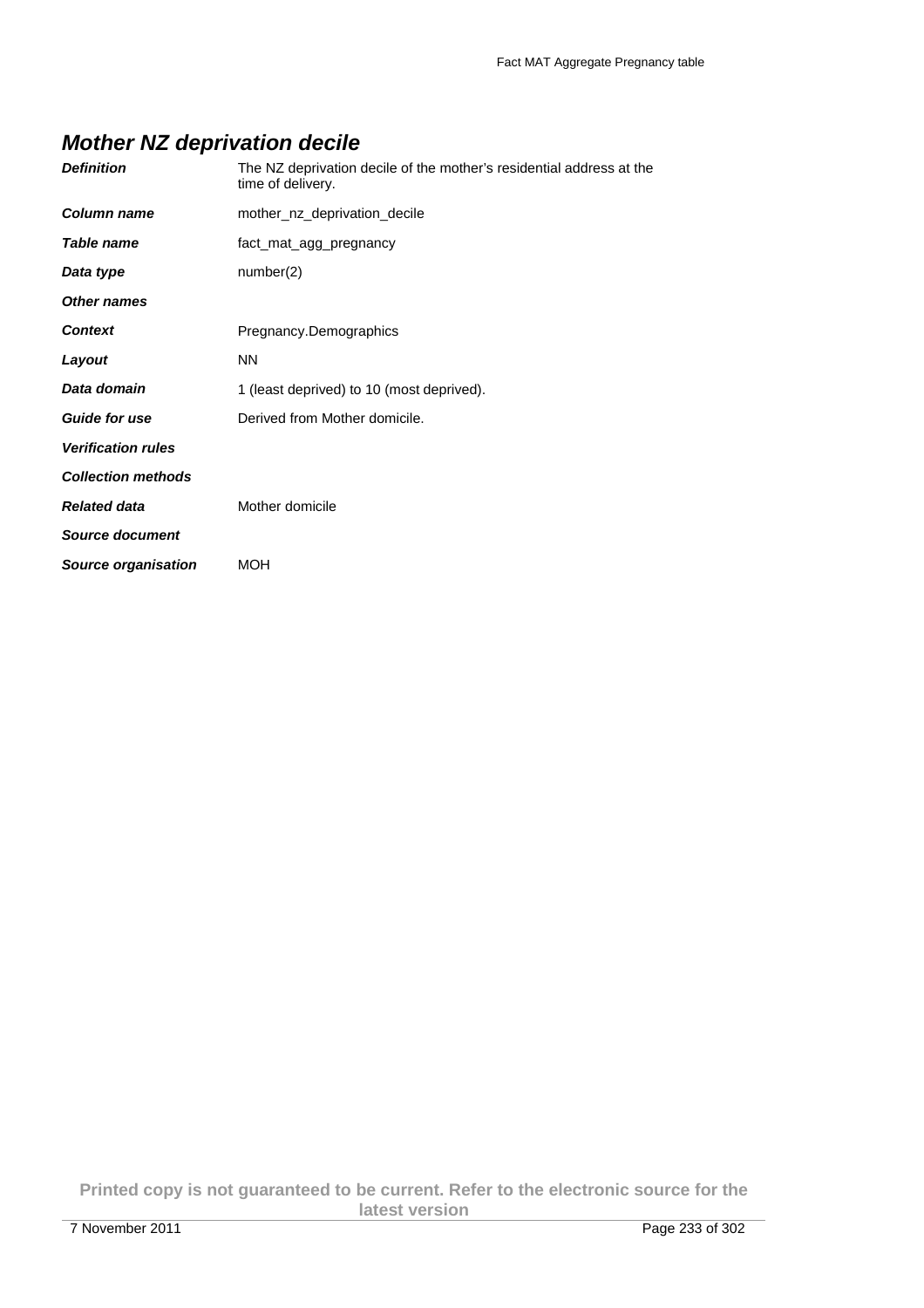## **Mother NZ deprivation quintile**

| <b>Definition</b>          | The NZ deprivation quintile of the mother's residential address at the<br>time of delivery.                                                                                                                                                                                      |
|----------------------------|----------------------------------------------------------------------------------------------------------------------------------------------------------------------------------------------------------------------------------------------------------------------------------|
| Column name                | mother nz deprivation quintile                                                                                                                                                                                                                                                   |
| Table name                 | fact mat agg pregnancy                                                                                                                                                                                                                                                           |
| Data type                  | number(1)                                                                                                                                                                                                                                                                        |
| Other names                | New Zealand Index of Deprivation                                                                                                                                                                                                                                                 |
| <b>Context</b>             | Pregnancy.Demographics                                                                                                                                                                                                                                                           |
| Layout                     | N                                                                                                                                                                                                                                                                                |
| Data domain                | 1 if Mother NZ Deprivation Decile in (1,2)<br>2 if Mother NZ Deprivation Decile in (3,4)<br>3 if Mother NZ Deprivation Decile in (5,6)<br>4 if Mother NZ Deprivation Decile in (7,8)<br>5 if Mother NZ Deprivation Decile in (9,10)<br>Derived from Mother NZ deprivation decile |
| <b>Guide for use</b>       |                                                                                                                                                                                                                                                                                  |
| <b>Verification rules</b>  |                                                                                                                                                                                                                                                                                  |
| <b>Collection methods</b>  |                                                                                                                                                                                                                                                                                  |
| <b>Related data</b>        | Mother NZ deprivation decile                                                                                                                                                                                                                                                     |
| Source document            |                                                                                                                                                                                                                                                                                  |
| <b>Source organisation</b> | <b>MOH</b>                                                                                                                                                                                                                                                                       |
|                            |                                                                                                                                                                                                                                                                                  |

**Printed copy is not guaranteed to be current. Refer to the electronic source for the latest version**  7 November 2011 Page 234 of 302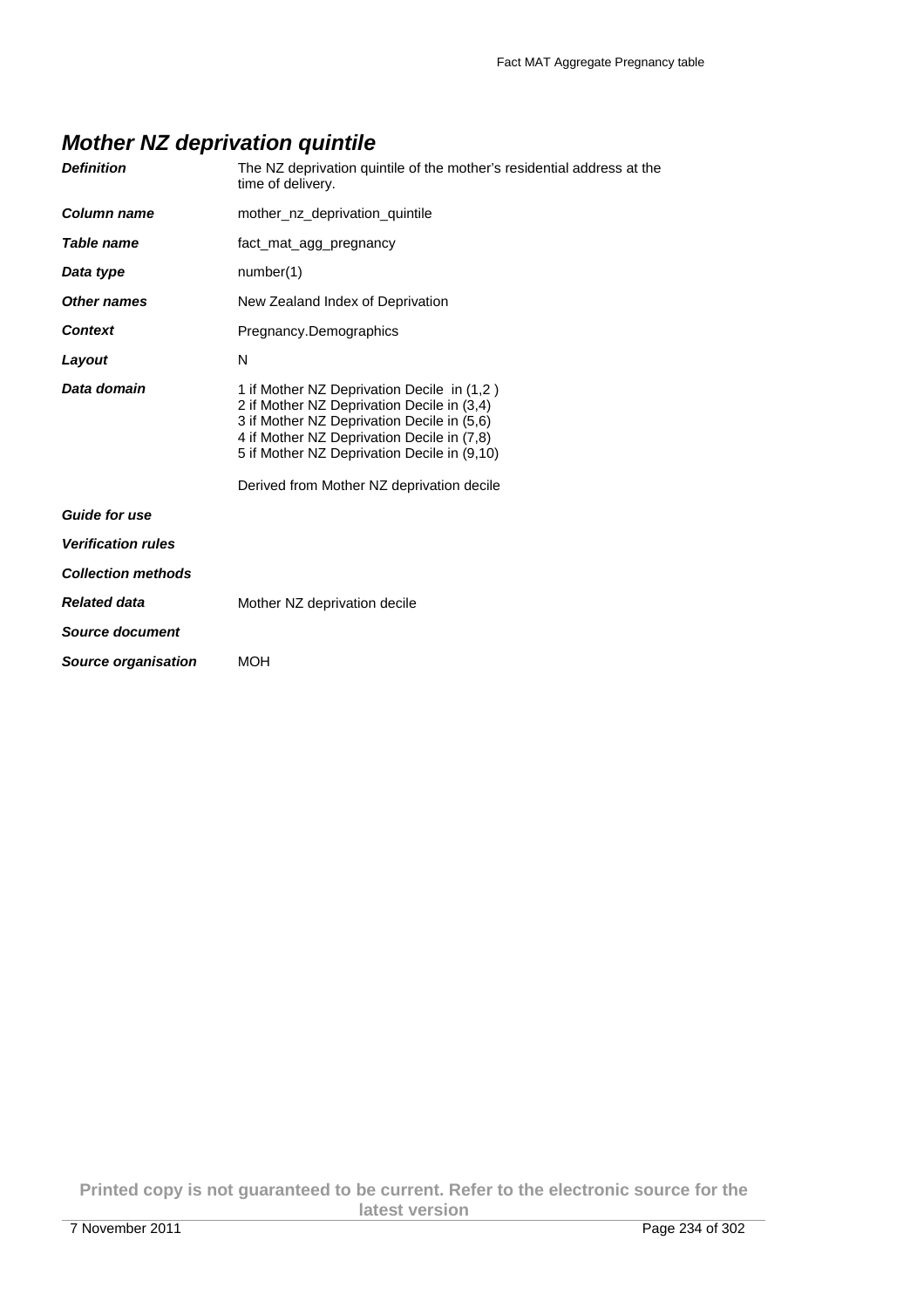| <b>Mother NZ resident flag</b> |  |  |  |  |
|--------------------------------|--|--|--|--|
|--------------------------------|--|--|--|--|

| <b>Definition</b>          | The NZ residency status of the mother at the time of delivery.                                                                                                                                                                                                                                                                                          |
|----------------------------|---------------------------------------------------------------------------------------------------------------------------------------------------------------------------------------------------------------------------------------------------------------------------------------------------------------------------------------------------------|
| Column name                | mother_nz_resident_flag                                                                                                                                                                                                                                                                                                                                 |
| Table name                 | fact_mat_agg_pregnancy                                                                                                                                                                                                                                                                                                                                  |
| Data type                  | varchar2(1)                                                                                                                                                                                                                                                                                                                                             |
| Other names                | HCU resident status, Residency, Resident status, HCU NZ resident<br>status                                                                                                                                                                                                                                                                              |
| <b>Context</b>             | Pregnancy.Demographics                                                                                                                                                                                                                                                                                                                                  |
| Layout                     | A                                                                                                                                                                                                                                                                                                                                                       |
| Data domain                | 'Y' = Permanent resident (New Zealand citizen or classified as<br>'ordinarily resident in New Zealand')<br>'N' = Temporary (not a New Zealand citizen, does not have New<br>Zealand 'ordinarily resident' status)                                                                                                                                       |
| <b>Guide for use</b>       | A permanent resident is defined as a person who:<br>- resides in New Zealand and<br>- is not a person to whom Section 7 of the Immigration Act 1987<br>applies or a person obliged by or pursuant to that Act to leave New<br>Zealand immediately or within a specified time or deemed for the<br>purposes of that Act to be in New Zealand unlawfully. |
| <b>Verification rules</b>  |                                                                                                                                                                                                                                                                                                                                                         |
| <b>Collection methods</b>  | Sourced from the NHI                                                                                                                                                                                                                                                                                                                                    |
| <b>Related data</b>        |                                                                                                                                                                                                                                                                                                                                                         |
| Source document            |                                                                                                                                                                                                                                                                                                                                                         |
| <b>Source organisation</b> | <b>MOH</b>                                                                                                                                                                                                                                                                                                                                              |
|                            |                                                                                                                                                                                                                                                                                                                                                         |

**Printed copy is not guaranteed to be current. Refer to the electronic source for the latest version**  7 November 2011 Page 235 of 302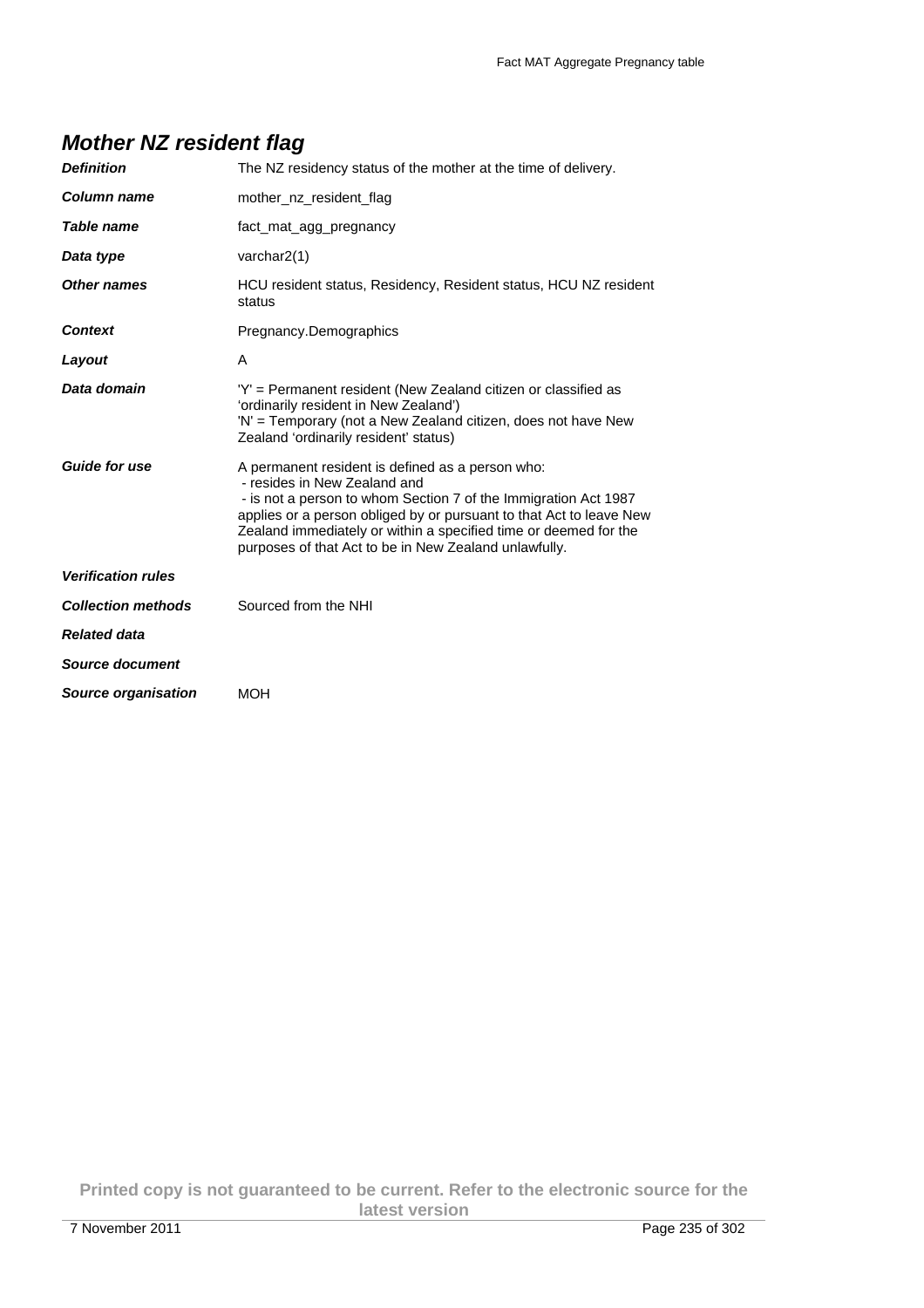## **Mother prioritised ethnicity**

| <b>Definition</b>          | The prioritised ethnicity of the mother (to level 2 ethnicity) at the time of<br>delivery.                                                                                                                                                                                                                                                                                                                                                                                                                                                                                                            |
|----------------------------|-------------------------------------------------------------------------------------------------------------------------------------------------------------------------------------------------------------------------------------------------------------------------------------------------------------------------------------------------------------------------------------------------------------------------------------------------------------------------------------------------------------------------------------------------------------------------------------------------------|
| Column name                | mother_prioritised_ethnicity                                                                                                                                                                                                                                                                                                                                                                                                                                                                                                                                                                          |
| Table name                 | fact mat agg pregnancy                                                                                                                                                                                                                                                                                                                                                                                                                                                                                                                                                                                |
| Data type                  | varchar $2(2)$                                                                                                                                                                                                                                                                                                                                                                                                                                                                                                                                                                                        |
| Other names                |                                                                                                                                                                                                                                                                                                                                                                                                                                                                                                                                                                                                       |
| Context                    | Pregnancy.Demographics                                                                                                                                                                                                                                                                                                                                                                                                                                                                                                                                                                                |
| Layout                     | <b>NN</b>                                                                                                                                                                                                                                                                                                                                                                                                                                                                                                                                                                                             |
| Data domain                | See the Level 2 ethnic code table on the Ministry of Health web site at<br>http://www.nzhis.govt.nz/moh.nsf/pagesns/47. For further information<br>contact Analytical Services.                                                                                                                                                                                                                                                                                                                                                                                                                       |
| <b>Guide for use</b>       | A social group whose members have one or more of the following four<br>characteristics:<br>- they share a sense of common origins<br>- they claim a common and distinctive history and destiny<br>- they possess one or more dimensions of collective cultural<br>individuality<br>- they feel a sense of unique collective solidarity.<br>Because ethnicity is self-identified, it can change over time. This is why<br>MOH derives ethnicity from source systems at the time of birth, rather<br>than relying on the data in the National Health Index (which does not<br>include historical data). |
| <b>Verification rules</b>  |                                                                                                                                                                                                                                                                                                                                                                                                                                                                                                                                                                                                       |
| <b>Collection methods</b>  | Derived from ethnic codes reported to NMDS birth and postnatal<br>events, LMC Labour & Birth claims and NHI at time of delivery. The 3<br>highest priority ethnic codes that reach a threshold proportion are<br>stored in the Aggregated Pregnancy table.                                                                                                                                                                                                                                                                                                                                            |
| <b>Related data</b>        | Mother ethnic group<br>Mother ethnicity code 2<br>Mother ethnicity code 3                                                                                                                                                                                                                                                                                                                                                                                                                                                                                                                             |
| Source document            |                                                                                                                                                                                                                                                                                                                                                                                                                                                                                                                                                                                                       |
| <b>Source organisation</b> | <b>Statistics NZ</b>                                                                                                                                                                                                                                                                                                                                                                                                                                                                                                                                                                                  |

**Printed copy is not guaranteed to be current. Refer to the electronic source for the latest version**  7 November 2011 Page 236 of 302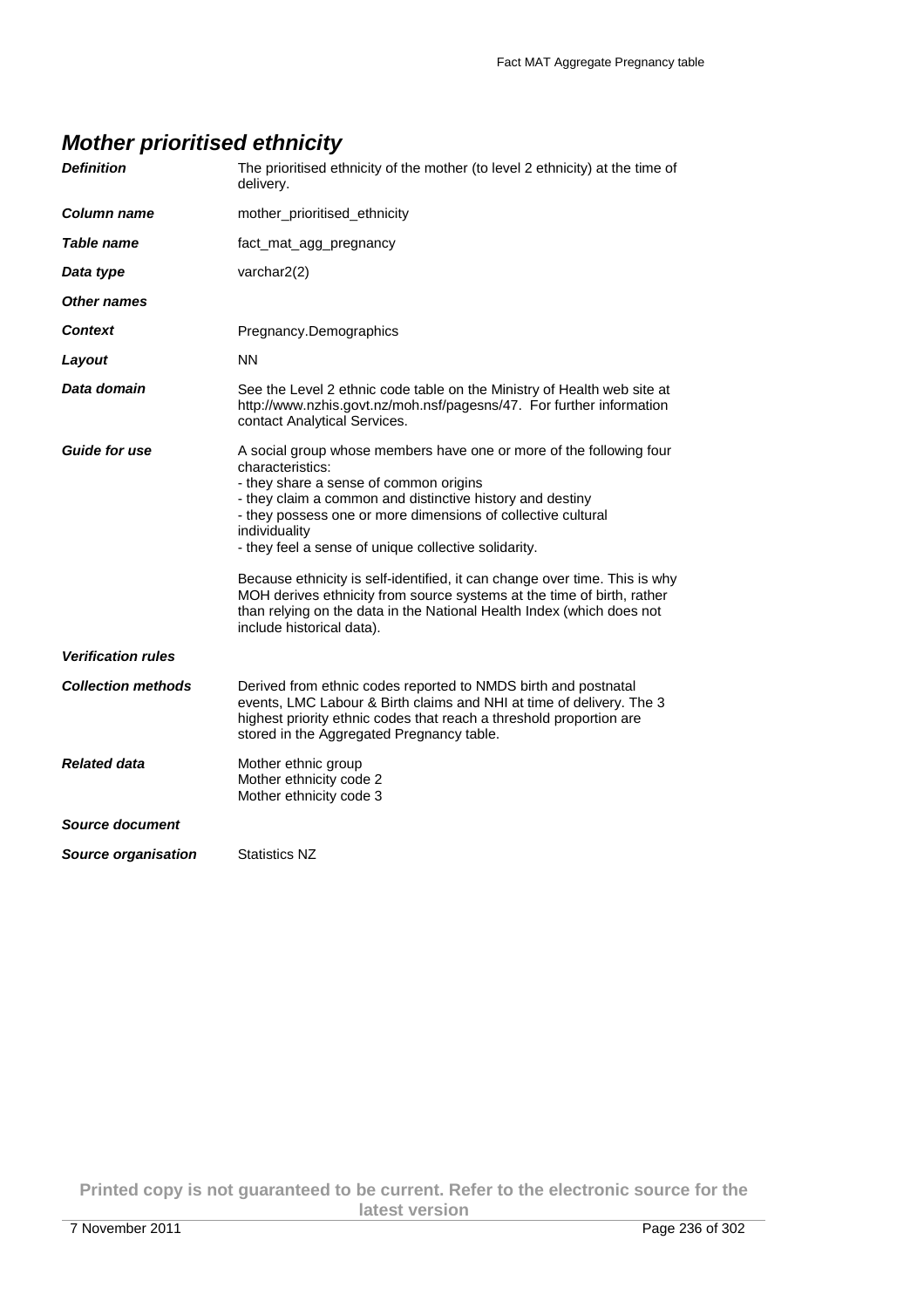#### **Mother rural/urban status**

| <b>Definition</b>          | The rurual/urban status of the mother's residential address at the time<br>of delivery. |
|----------------------------|-----------------------------------------------------------------------------------------|
| <b>Column name</b>         | mother rural urban status                                                               |
| <b>Table name</b>          | fact_mat_agg_pregnancy                                                                  |
| Data type                  | number                                                                                  |
| <b>Other names</b>         |                                                                                         |
| <b>Context</b>             | Pregnancy.Demographics                                                                  |
| Layout                     | N                                                                                       |
| Data domain                | $0 =$ Urban<br>$1 =$ Semi Rural<br>$2 =$ Rural<br>$3 =$ Remote Rural                    |
| <b>Guide for use</b>       | Derived from Mother domicile.                                                           |
| <b>Verification rules</b>  |                                                                                         |
| <b>Collection methods</b>  |                                                                                         |
| <b>Related data</b>        | Mother domicile                                                                         |
| <b>Source document</b>     |                                                                                         |
| <b>Source organisation</b> | <b>MOH</b>                                                                              |

**Printed copy is not guaranteed to be current. Refer to the electronic source for the latest version**  7 November 2011 Page 237 of 302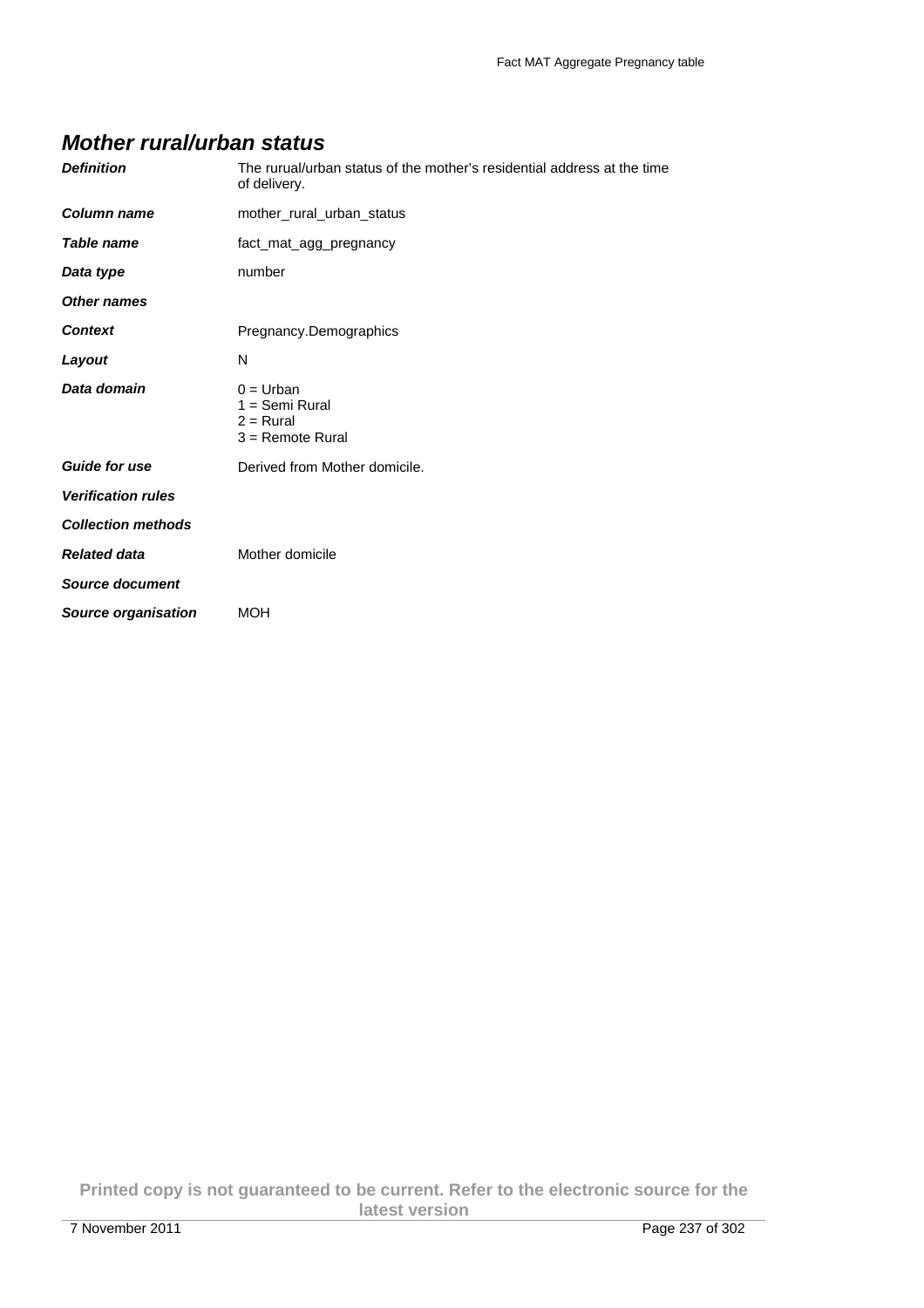#### **Mother TLA**

| <b>Definition</b>         | The territorial local authority of the mother's residential address at the<br>time of delivery.                                                                       |
|---------------------------|-----------------------------------------------------------------------------------------------------------------------------------------------------------------------|
| Column name               | mother tla                                                                                                                                                            |
| <b>Table name</b>         | fact mat agg pregnancy                                                                                                                                                |
| Data type                 | varchar2(64)                                                                                                                                                          |
| Other names               |                                                                                                                                                                       |
| <b>Context</b>            | Pregnancy.Demographics                                                                                                                                                |
| Layout                    | <b>XXXX</b>                                                                                                                                                           |
| Data domain               | Refer to TLA code table on the Ministry of Health web site at<br>http://www.nzhis.govt.nz/moh.nsf/pagesns/47. For further information<br>contact Analytical Services. |
| <b>Guide for use</b>      | Derived from Mother domicile.                                                                                                                                         |
|                           | The TLA of domicile roughly equates to local council boundaries.<br>Populated from 1988.                                                                              |
|                           | Derived from the MOH mapping of Domicile code to TLA. No code<br>table exists.                                                                                        |
| <b>Verification rules</b> |                                                                                                                                                                       |
| <b>Collection methods</b> |                                                                                                                                                                       |
| <b>Related data</b>       |                                                                                                                                                                       |
| Source document           |                                                                                                                                                                       |
| Source organisation       | MOH                                                                                                                                                                   |
|                           |                                                                                                                                                                       |

**Printed copy is not guaranteed to be current. Refer to the electronic source for the latest version**  7 November 2011 Page 238 of 302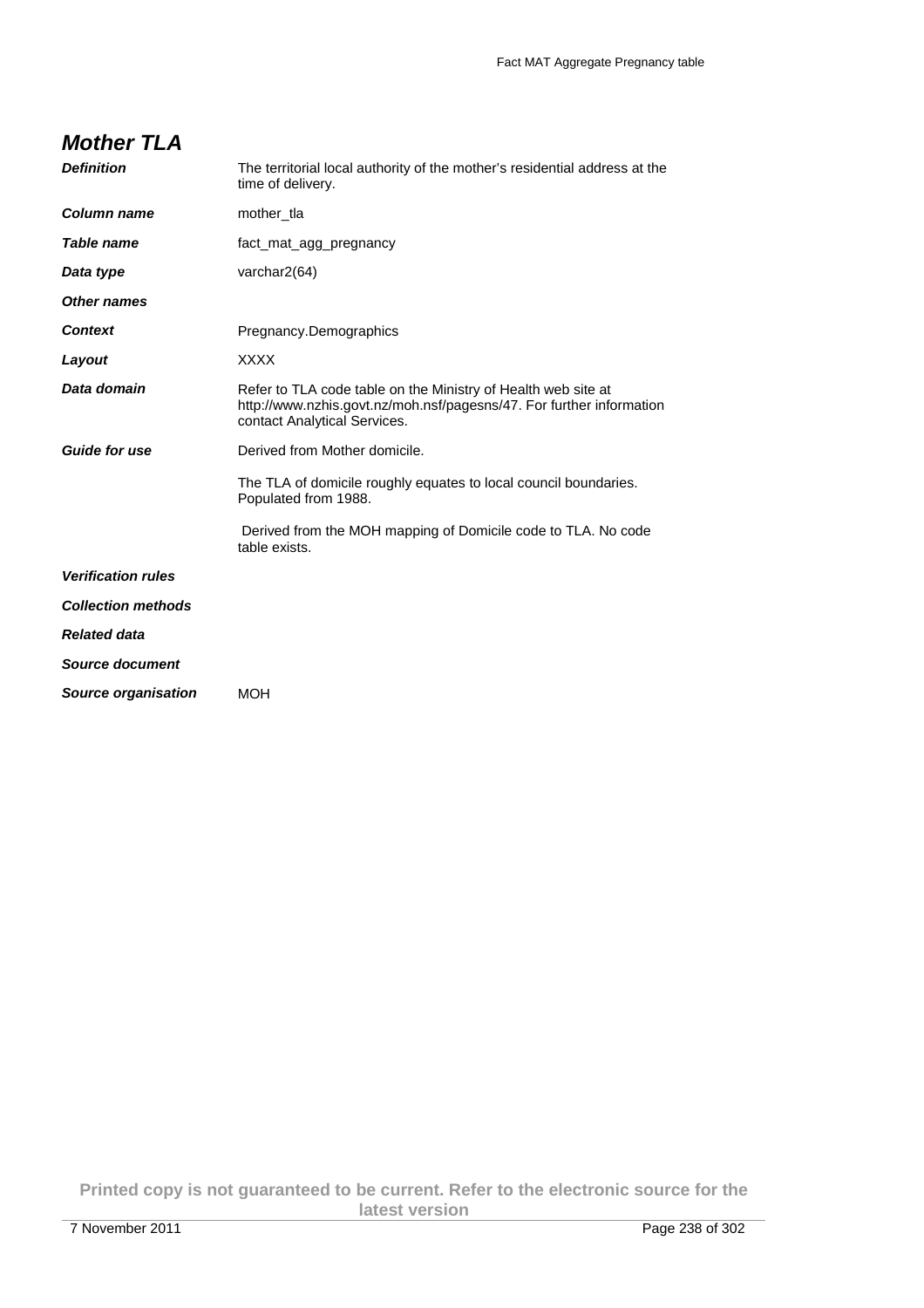#### **Non-LMC antenatal contacts count**

| <b>Definition</b>          | The total number of non-LMC contacts during the antenatal period. |
|----------------------------|-------------------------------------------------------------------|
| Column name                | non Imc antenatal cont count                                      |
| Table name                 | fact_mat_agg_pregnancy                                            |
| Data type                  | number                                                            |
| Other names                |                                                                   |
| <b>Context</b>             | Pregnancy.Antenatal                                               |
| Layout                     |                                                                   |
| Data domain                | Aggregate value of non-LMC visits.                                |
| <b>Guide for use</b>       |                                                                   |
| <b>Verification rules</b>  |                                                                   |
| <b>Collection methods</b>  |                                                                   |
| <b>Related data</b>        |                                                                   |
| <b>Source document</b>     |                                                                   |
| <b>Source organisation</b> | MOH                                                               |

**Printed copy is not guaranteed to be current. Refer to the electronic source for the latest version**  7 November 2011 Page 239 of 302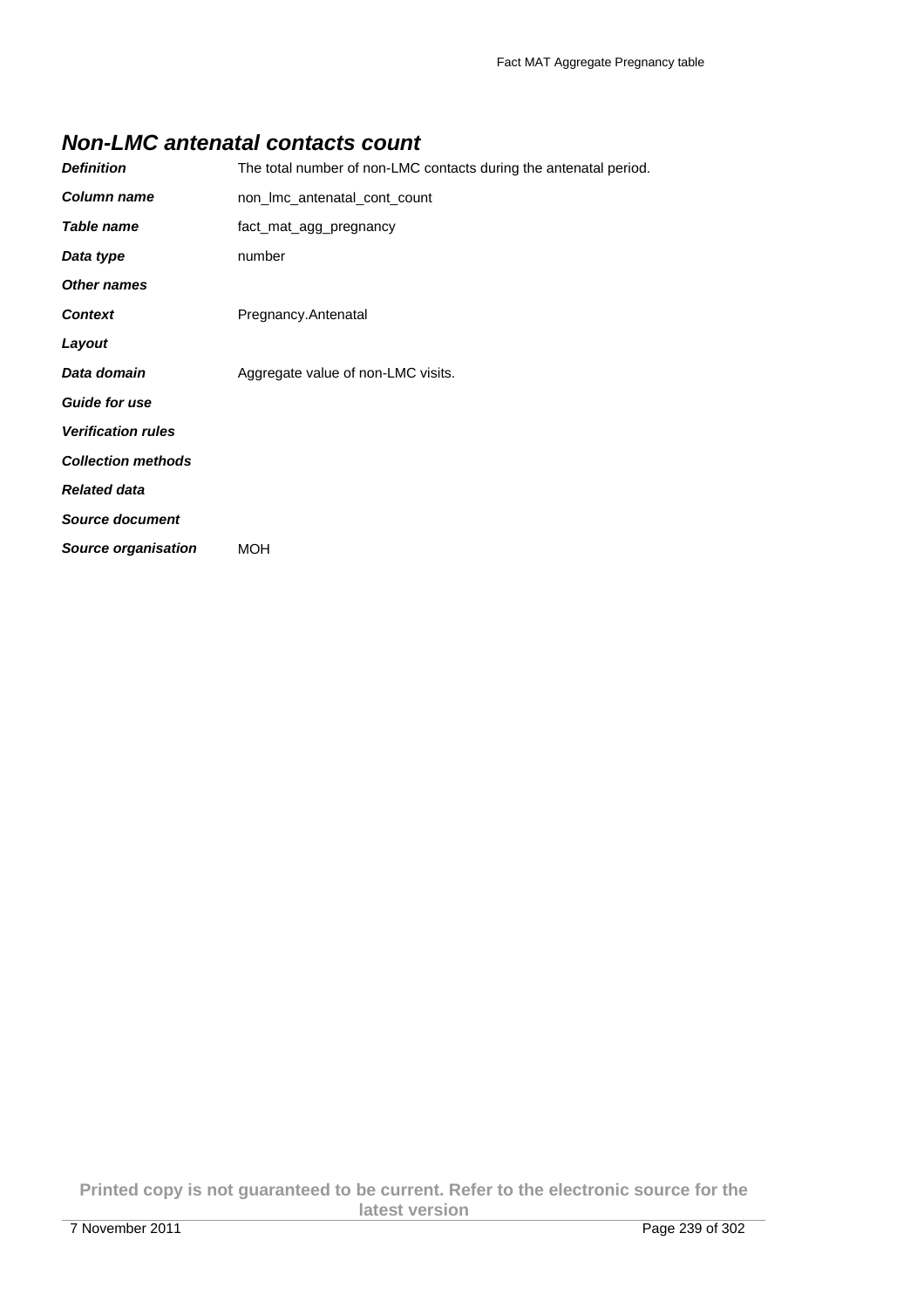## **Non-LMC urgent postnatal care count**

| <b>Definition</b>          | The total number of non-LMC contacts during the postnatal period. |
|----------------------------|-------------------------------------------------------------------|
| <b>Column name</b>         | non_Imc_urg_postnat_care_count                                    |
| Table name                 | fact_mat_agg_pregnancy                                            |
| Data type                  | number                                                            |
| Other names                |                                                                   |
| <b>Context</b>             | Pregnancy.Postnatal                                               |
| Layout                     |                                                                   |
| Data domain                | Numeric or Null                                                   |
| <b>Guide for use</b>       |                                                                   |
| <b>Verification rules</b>  |                                                                   |
| <b>Collection methods</b>  |                                                                   |
| <b>Related data</b>        | Delivery date                                                     |
| <b>Source document</b>     |                                                                   |
| <b>Source organisation</b> | <b>MOH</b>                                                        |

**Printed copy is not guaranteed to be current. Refer to the electronic source for the latest version**  7 November 2011 Page 240 of 302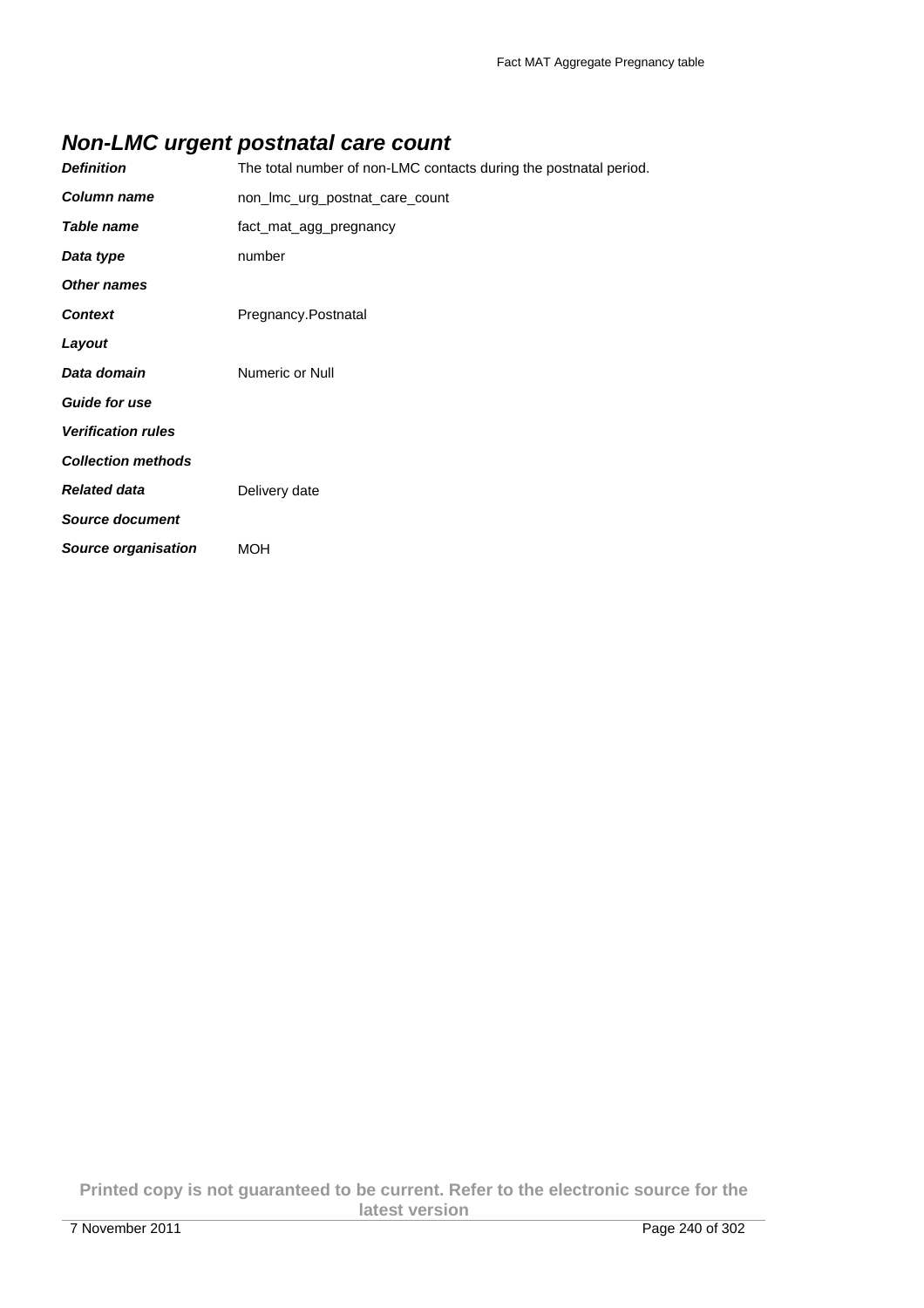## **Normal flag**

| <b>Definition</b>         | A flag indicating that the mother had a spontaneous vertex vaginal birth<br>without obstetric assistance. |
|---------------------------|-----------------------------------------------------------------------------------------------------------|
| <b>Column name</b>        | normal_flag                                                                                               |
| <b>Table name</b>         | fact mat agg pregnancy                                                                                    |
| Data type                 | varchar2(1)                                                                                               |
| <b>Other names</b>        | Spontaneous vaginal birth                                                                                 |
| <b>Context</b>            | Pregnancy.Labour&Delivery                                                                                 |
| Layout                    | A                                                                                                         |
| Data domain               | Y or Null                                                                                                 |
| <b>Guide for use</b>      | Derived from ICD-10-AM delivery procedure code reported to NMDS.                                          |
|                           | A woman may have more than one delivery type.                                                             |
|                           | NMDS delivery events only                                                                                 |
| <b>Verification rules</b> |                                                                                                           |
| <b>Collection methods</b> |                                                                                                           |
| <b>Related data</b>       | Prioritised delivery dype<br>Delivery type                                                                |
| <b>Source document</b>    |                                                                                                           |
| Source organisation       | <b>MOH</b>                                                                                                |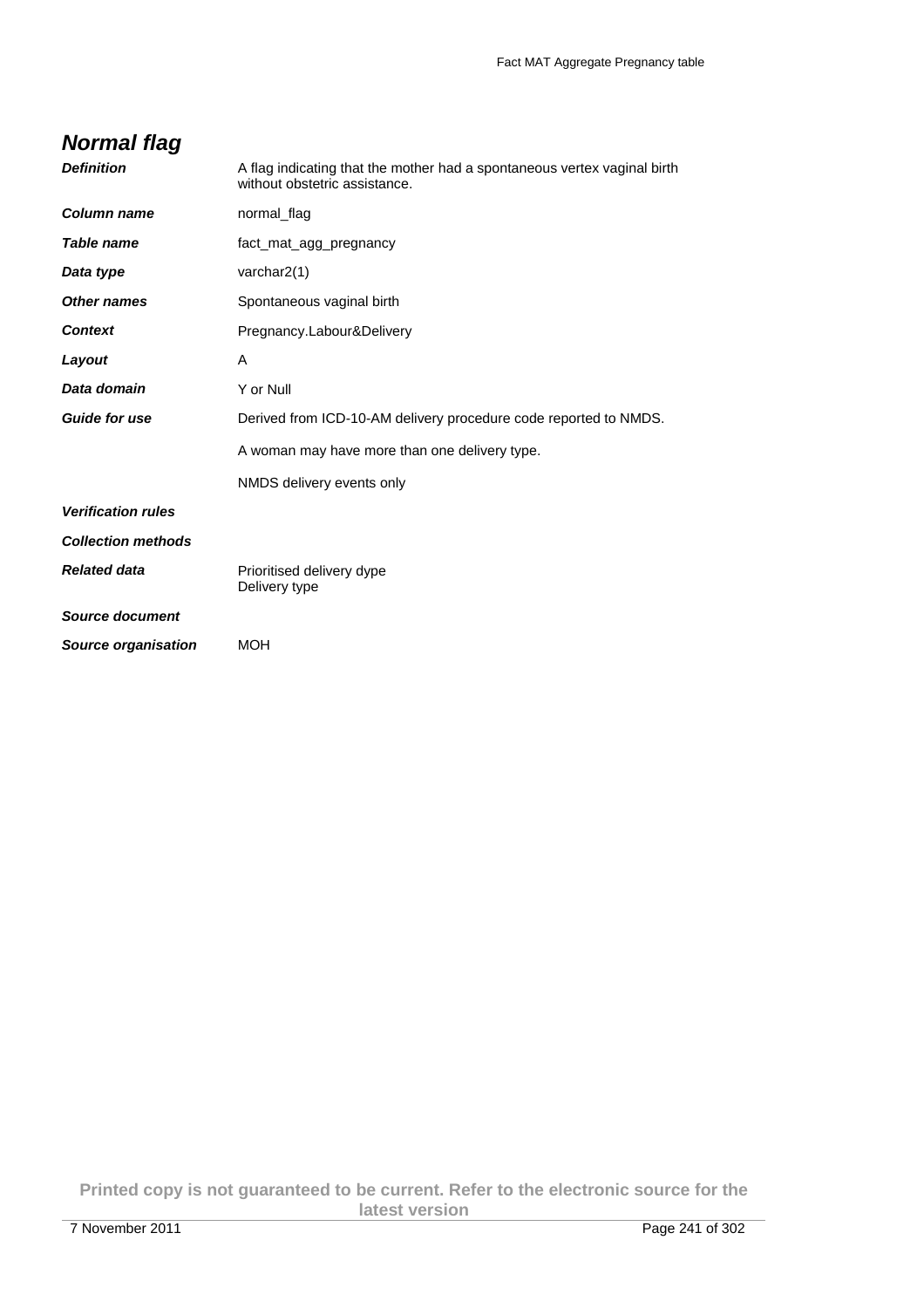#### **Obstetric antenatal admissions count**

| <b>Definition</b>         | The total number of hospital events with an obstetric principal diagnosis<br>during the antenatal period of a pregnancy, excluding the delivery<br>event. |
|---------------------------|-----------------------------------------------------------------------------------------------------------------------------------------------------------|
| Column name               | obstetric_antenat_admits_count                                                                                                                            |
| Table name                | fact mat agg pregnancy                                                                                                                                    |
| Data type                 | number                                                                                                                                                    |
| Other names               |                                                                                                                                                           |
| Context                   | Pregnancy.Antenatal                                                                                                                                       |
| Layout                    |                                                                                                                                                           |
| Data domain               | Numeric or Null                                                                                                                                           |
| <b>Guide for use</b>      | Total obstetric antenatal admissions may include more than one<br>admission for the same woman and includes transfers between facilities                  |
|                           | but excludes transfers within a facilty.                                                                                                                  |
| <b>Verification rules</b> |                                                                                                                                                           |
| <b>Collection methods</b> |                                                                                                                                                           |
| <b>Related data</b>       | Delivery date                                                                                                                                             |
| Source document           |                                                                                                                                                           |

**Printed copy is not guaranteed to be current. Refer to the electronic source for the latest version**  7 November 2011 Page 242 of 302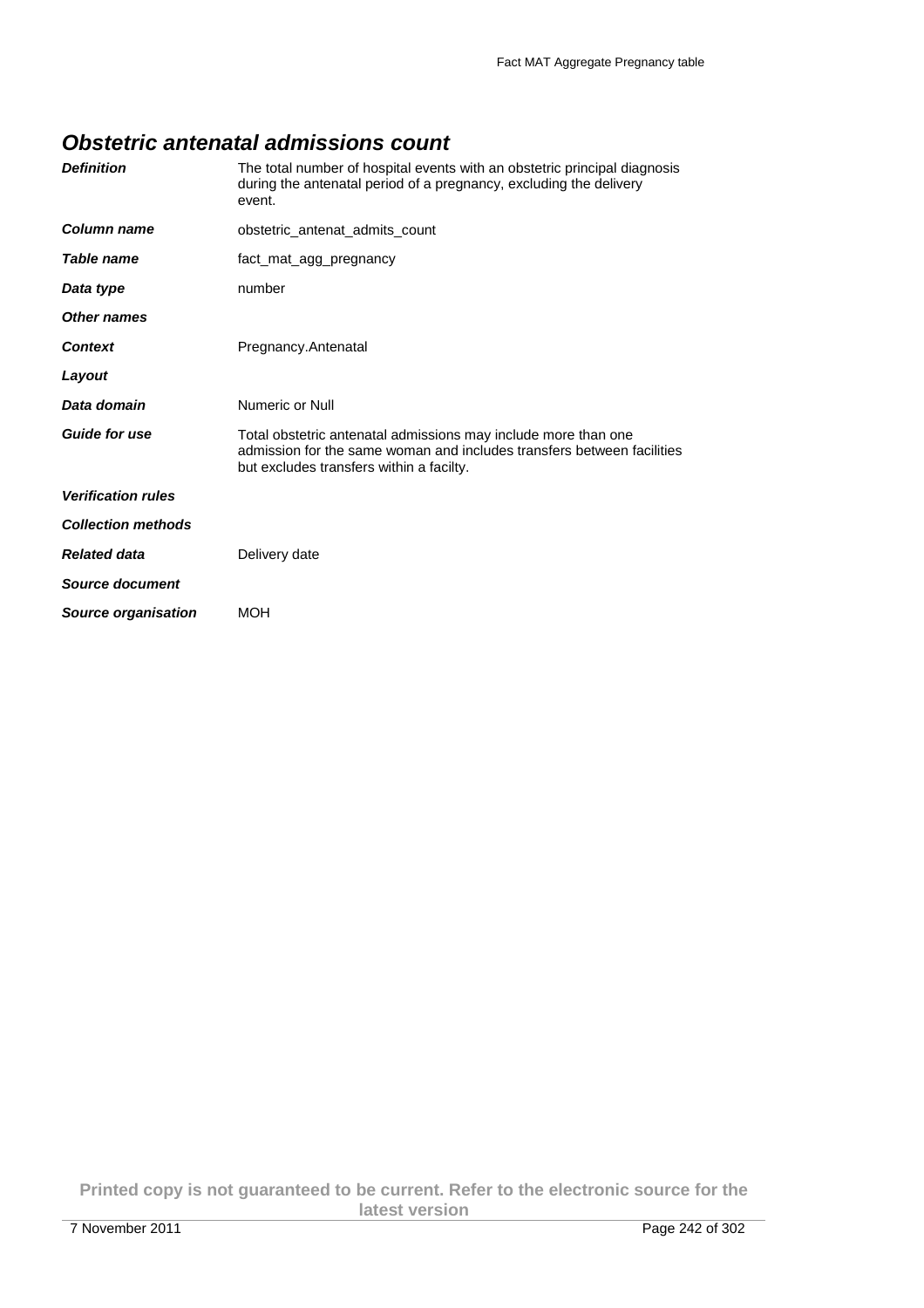## **Obstetric postnatal admissions count**

| <b>Definition</b>         | The total number of hospital events with an obstetric principal diagnosis<br>during the postnatal period excluding the delivery event.                                               |
|---------------------------|--------------------------------------------------------------------------------------------------------------------------------------------------------------------------------------|
| Column name               | obstetric_postnat_admit_count                                                                                                                                                        |
| Table name                | fact_mat_agg_pregnancy                                                                                                                                                               |
| Data type                 | number                                                                                                                                                                               |
| Other names               |                                                                                                                                                                                      |
| <b>Context</b>            | Pregnancy.Postnatal                                                                                                                                                                  |
| Layout                    |                                                                                                                                                                                      |
| Data domain               | Numeric or Null                                                                                                                                                                      |
| <b>Guide for use</b>      | Total obstetric postnatal admissions may include more than one<br>admission for the same woman and includes transfers between facilities<br>but excludes transfers within a facilty. |
| <b>Verification rules</b> |                                                                                                                                                                                      |
| <b>Collection methods</b> |                                                                                                                                                                                      |
| <b>Related data</b>       | Delivery date                                                                                                                                                                        |
| Source document           |                                                                                                                                                                                      |
| Source organisation       | <b>MOH</b>                                                                                                                                                                           |

**Printed copy is not guaranteed to be current. Refer to the electronic source for the latest version**  7 November 2011 Page 243 of 302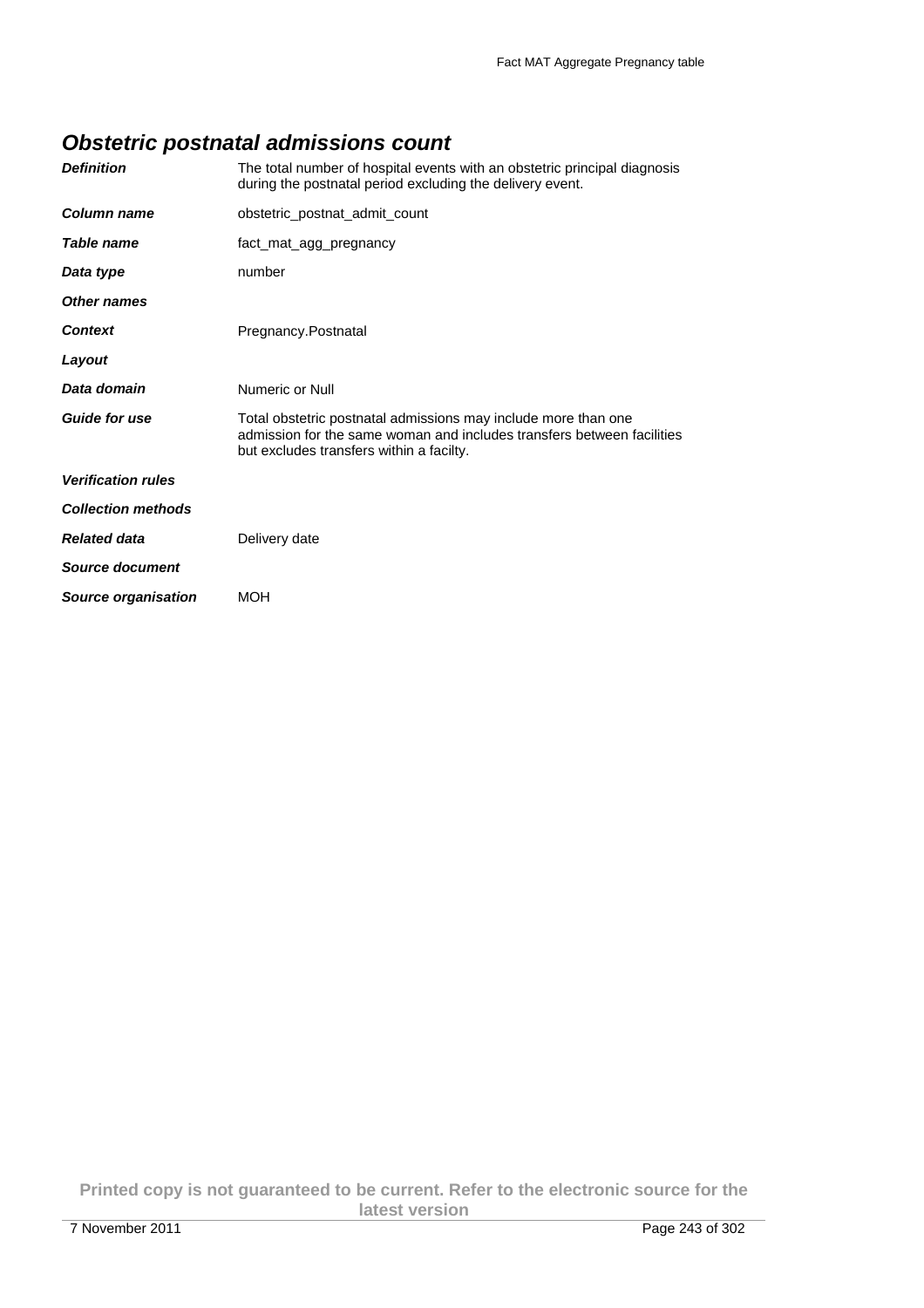| <b>Parity count</b>        |                                                                                                                                                                                                   |
|----------------------------|---------------------------------------------------------------------------------------------------------------------------------------------------------------------------------------------------|
| <b>Definition</b>          | Parity is the number of previous pregnancies that resulted in live births<br>or stillbirths (counting twins or multiple births as one).                                                           |
| Column name                | parity_count                                                                                                                                                                                      |
| Table name                 | fact_mat_agg_pregnancy                                                                                                                                                                            |
| Data type                  | number                                                                                                                                                                                            |
| Other names                |                                                                                                                                                                                                   |
| <b>Context</b>             | Pregnancy.Demographics                                                                                                                                                                            |
| Layout                     | <b>NN</b>                                                                                                                                                                                         |
| Data domain                | Numeric or Null                                                                                                                                                                                   |
| <b>Guide for use</b>       | This should include all previous pregnancies including stillbirths.<br>However this number is self-reported and may not be accurate, since<br>the woman may not wish to disclose the full number. |
| <b>Verification rules</b>  |                                                                                                                                                                                                   |
| <b>Collection methods</b>  |                                                                                                                                                                                                   |
| <b>Related data</b>        |                                                                                                                                                                                                   |
| Source document            |                                                                                                                                                                                                   |
| <b>Source organisation</b> | <b>MOH</b>                                                                                                                                                                                        |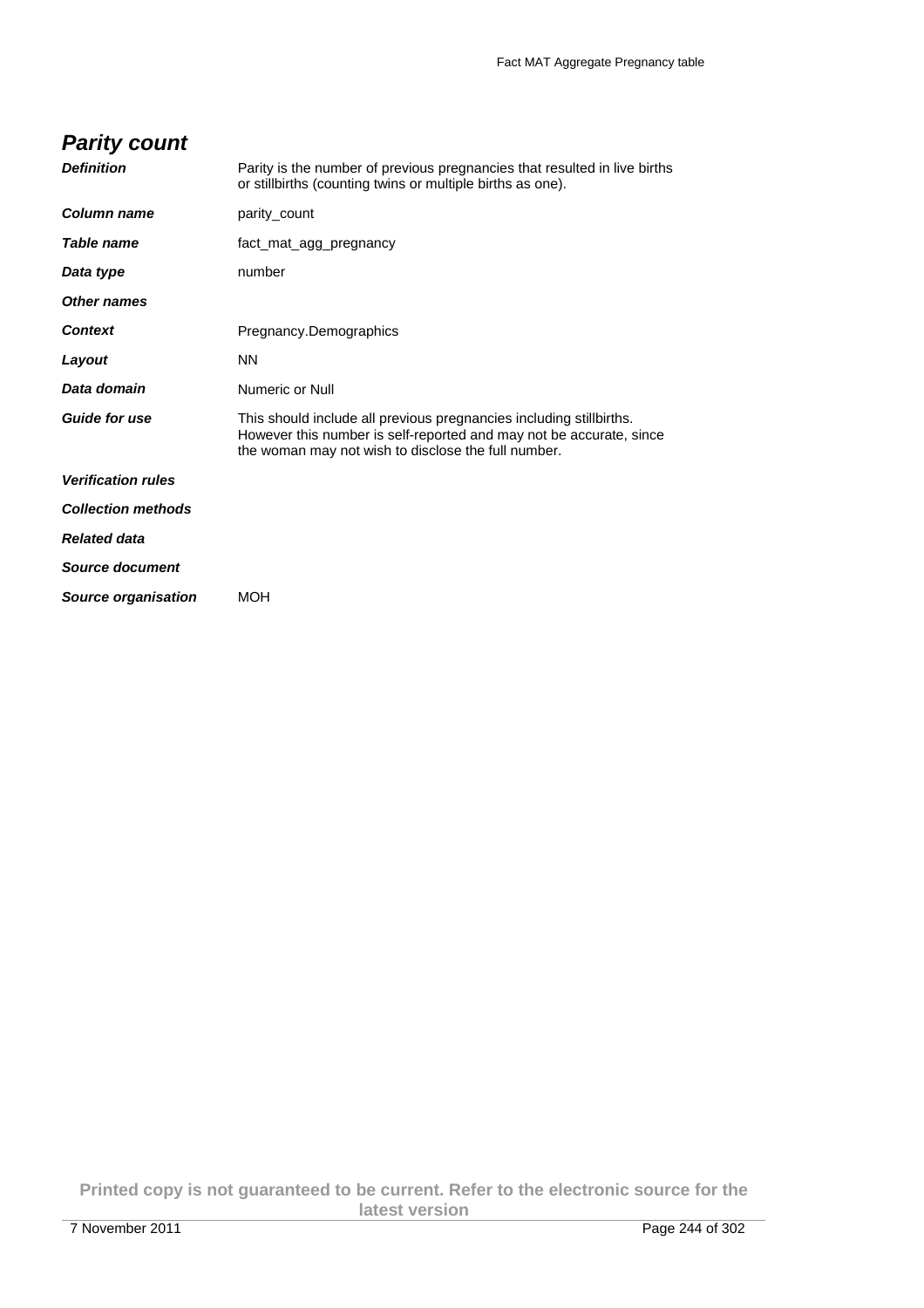## **Placenta kept flag**

| <b>Definition</b>         | A flag indicating whether the woman kept the placenta following<br>delivery. |
|---------------------------|------------------------------------------------------------------------------|
| Column name               | placenta_kept_flag                                                           |
| <b>Table name</b>         | fact_mat_agg_pregnancy                                                       |
| Data type                 | varchar2(1)                                                                  |
| Other names               |                                                                              |
| <b>Context</b>            | Pregnancy.Labour&Delivery                                                    |
| Layout                    |                                                                              |
| Data domain               | Y, N or Null                                                                 |
| <b>Guide for use</b>      | Ends June 2007.                                                              |
| <b>Verification rules</b> |                                                                              |
| <b>Collection methods</b> |                                                                              |
| <b>Related data</b>       |                                                                              |
| <b>Source document</b>    |                                                                              |
| Source organisation       | <b>MOH</b>                                                                   |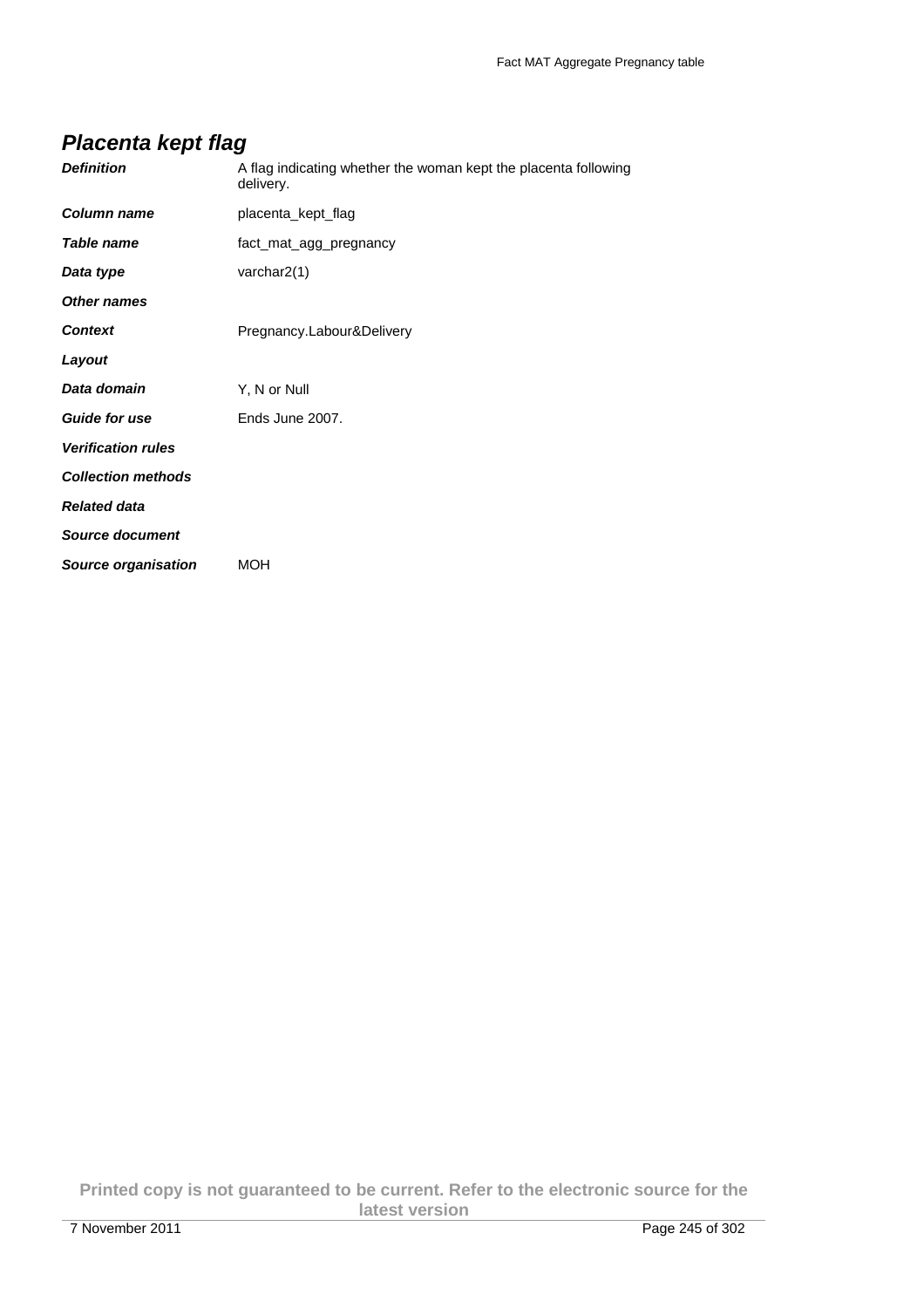## **Plurality**

| <b>Definition</b>          | The number of babies including stillborn babies resulting from a<br>pregnancy.                |
|----------------------------|-----------------------------------------------------------------------------------------------|
| <b>Column name</b>         | plurality                                                                                     |
| Table name                 | fact mat agg pregnancy                                                                        |
| Data type                  | varchar2(12)                                                                                  |
| <b>Other names</b>         |                                                                                               |
| <b>Context</b>             | Pregnancy.Labour&Delivery                                                                     |
| Layout                     | X(12)                                                                                         |
| Data domain                | Singleton<br>Twin<br>Other multiple<br>Unspecified                                            |
| <b>Guide for use</b>       | An indication as to whether this pregnancy was singleton, twin or<br>multiple birth delivery. |
| <b>Verification rules</b>  |                                                                                               |
| <b>Collection methods</b>  |                                                                                               |
| <b>Related data</b>        |                                                                                               |
| <b>Source document</b>     |                                                                                               |
| <b>Source organisation</b> | MOH                                                                                           |
|                            |                                                                                               |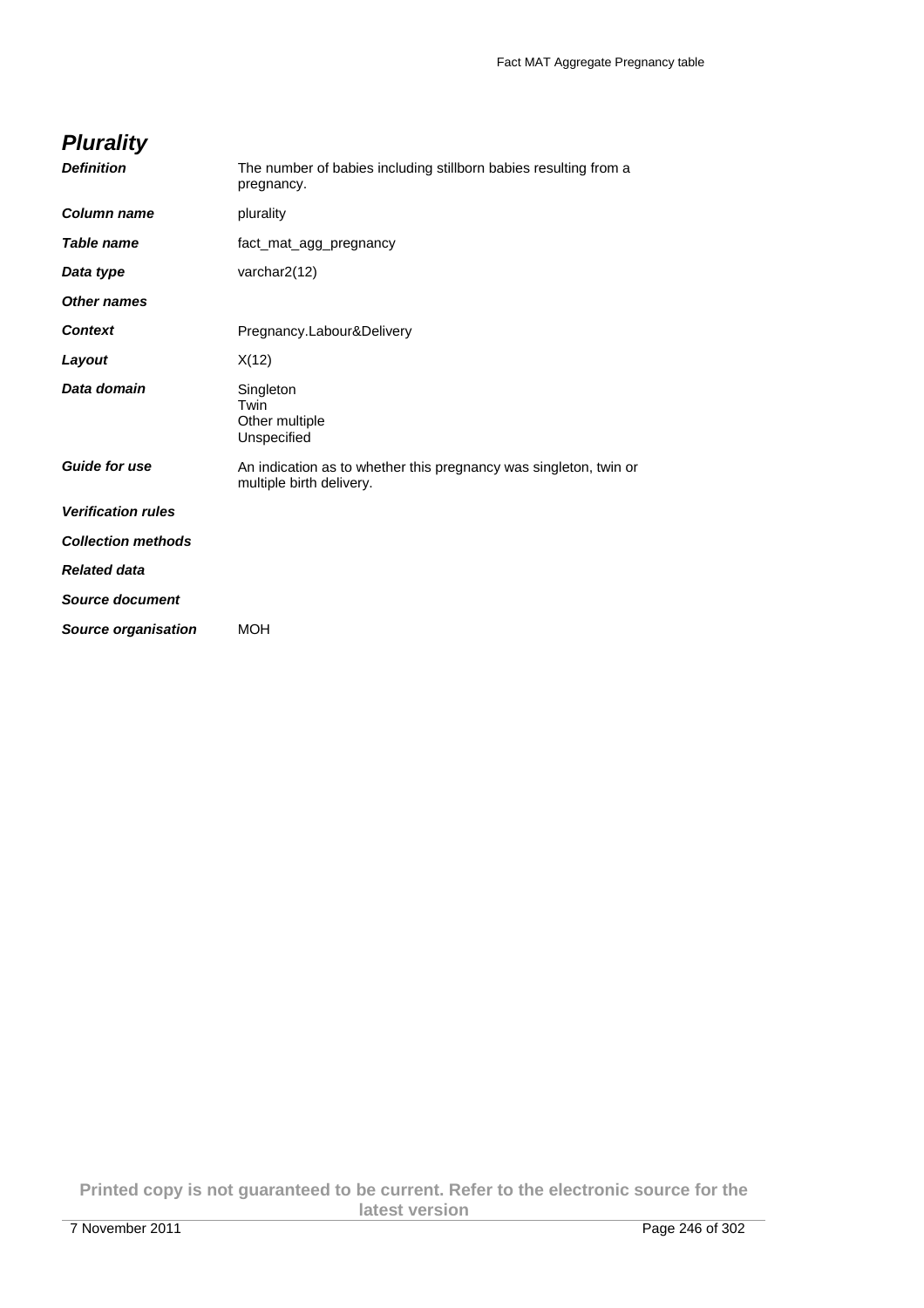#### **Postnatal admission count**

| <b>Definition</b>          | The total number of hospital events with during the postnatal period<br>excluding the delivery event.                                                                      |
|----------------------------|----------------------------------------------------------------------------------------------------------------------------------------------------------------------------|
| Column name                | postnatal_admit_count                                                                                                                                                      |
| Table name                 | fact mat agg pregnancy                                                                                                                                                     |
| Data type                  | number                                                                                                                                                                     |
| <b>Other names</b>         |                                                                                                                                                                            |
| <b>Context</b>             | Pregnancy.Postnatal                                                                                                                                                        |
| Layout                     |                                                                                                                                                                            |
| Data domain                | Numeric or Null                                                                                                                                                            |
| <b>Guide for use</b>       | Total postnatal admissions may include more than one admission for<br>the same woman and includes transfers between facilities but excludes<br>transfers within a facilty. |
| <b>Verification rules</b>  |                                                                                                                                                                            |
| <b>Collection methods</b>  |                                                                                                                                                                            |
| <b>Related data</b>        | Delivery date                                                                                                                                                              |
| Source document            |                                                                                                                                                                            |
| <b>Source organisation</b> | <b>MOH</b>                                                                                                                                                                 |

**Printed copy is not guaranteed to be current. Refer to the electronic source for the latest version**  7 November 2011 Page 247 of 302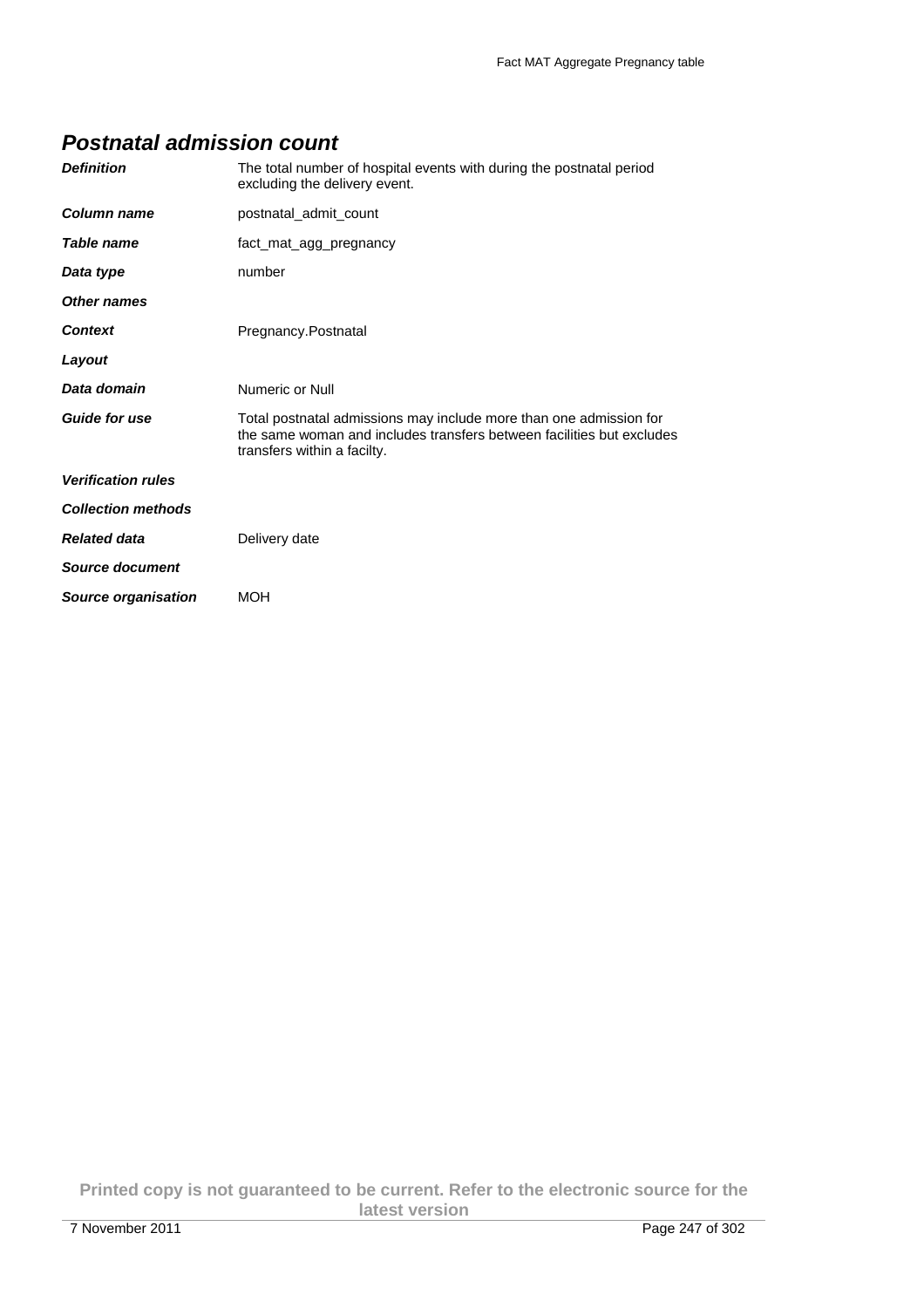## **Postpartum haemorrhage flag**

| <b>Definition</b>          | A flag indicating whether the woman sustained a postpartum<br>haemorrhage during an NMDS delivery event.     |
|----------------------------|--------------------------------------------------------------------------------------------------------------|
| Column name                | postpartum haemorrhage flag                                                                                  |
| Table name                 | fact_mat_agg_pregnancy                                                                                       |
| Data type                  | varchar2(1)                                                                                                  |
| <b>Other names</b>         |                                                                                                              |
| <b>Context</b>             | Pregnancy.Labour&Delivery                                                                                    |
| Layout                     | A                                                                                                            |
| Data domain                | Y or Null                                                                                                    |
| <b>Guide for use</b>       | Postpartum haemorrhage is identified by selected ICD-10-AM diagnosis<br>codes present on the delivery event. |
|                            | NMDS delivery events only                                                                                    |
| <b>Verification rules</b>  |                                                                                                              |
| <b>Collection methods</b>  |                                                                                                              |
| <b>Related data</b>        |                                                                                                              |
| <b>Source document</b>     |                                                                                                              |
| <b>Source organisation</b> | <b>MOH</b>                                                                                                   |

**Printed copy is not guaranteed to be current. Refer to the electronic source for the latest version**  7 November 2011 Page 248 of 302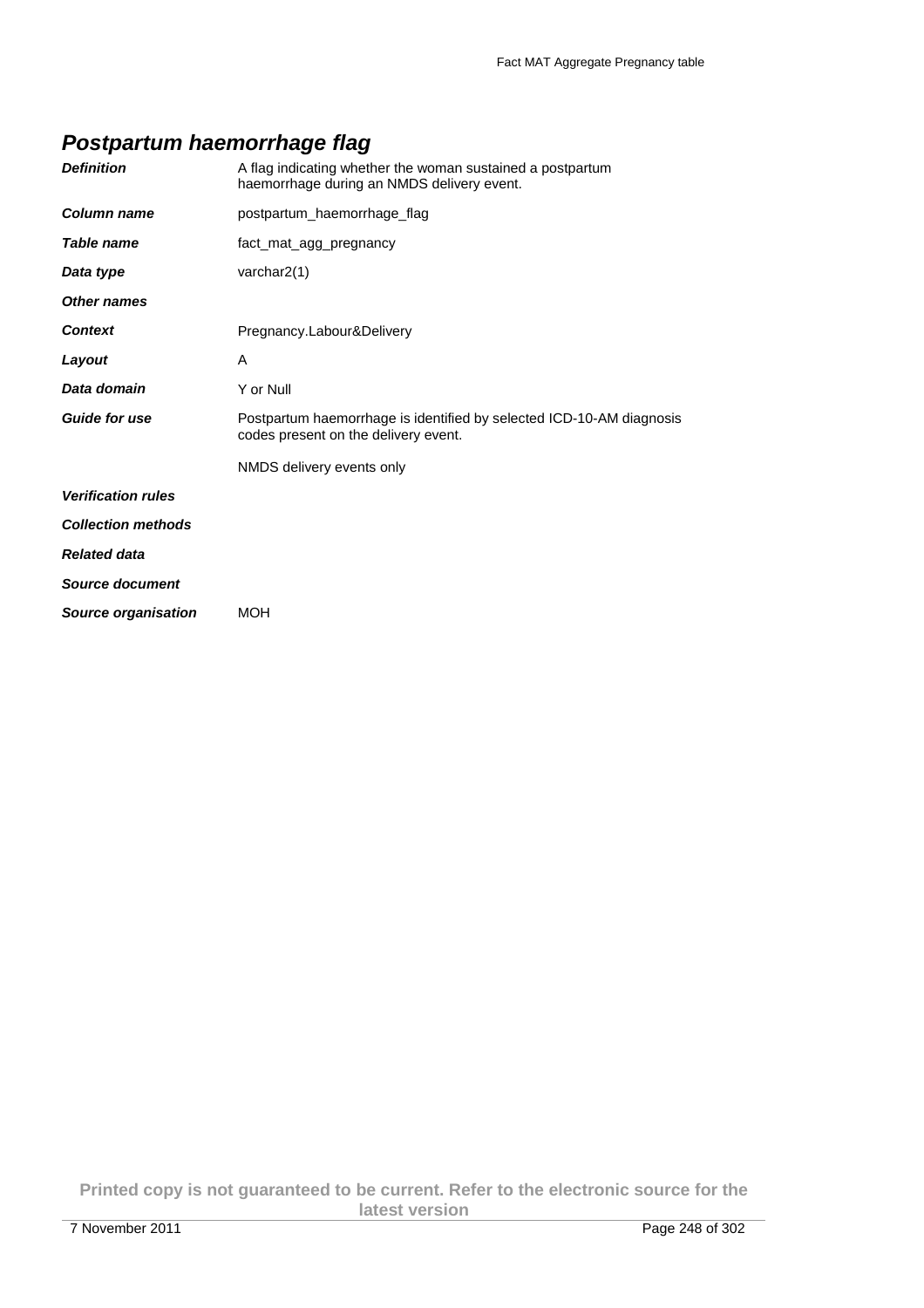## **Preeclampsia/eclampsia flag**

| <b>Definition</b>         | A flag reporting whether the woman was identified as having<br>preeclampsia or eclampsia during any antenatal hospital event or at<br>delivery. |
|---------------------------|-------------------------------------------------------------------------------------------------------------------------------------------------|
| Column name               | preeclampsia_eclampsia_flag                                                                                                                     |
| Table name                | fact_mat_agg_pregnancy                                                                                                                          |
| Data type                 | varchar $2(1)$                                                                                                                                  |
| Other names               |                                                                                                                                                 |
| <b>Context</b>            | Pregnancy.Antenatal                                                                                                                             |
| Layout                    | A                                                                                                                                               |
| Data domain               | Y or Null                                                                                                                                       |
| <b>Guide for use</b>      | Preeclampsia or eclampsia is identified by selected ICD-10-AM<br>obstetric diagnosis codes present on any antenatal or delivery event.          |
|                           | Reported via NMDS antenatal and delivery events.                                                                                                |
| <b>Verification rules</b> |                                                                                                                                                 |
| <b>Collection methods</b> |                                                                                                                                                 |
| <b>Related data</b>       |                                                                                                                                                 |
| Source document           |                                                                                                                                                 |
| Source organisation       | <b>MOH</b>                                                                                                                                      |

**Printed copy is not guaranteed to be current. Refer to the electronic source for the latest version**  7 November 2011 Page 249 of 302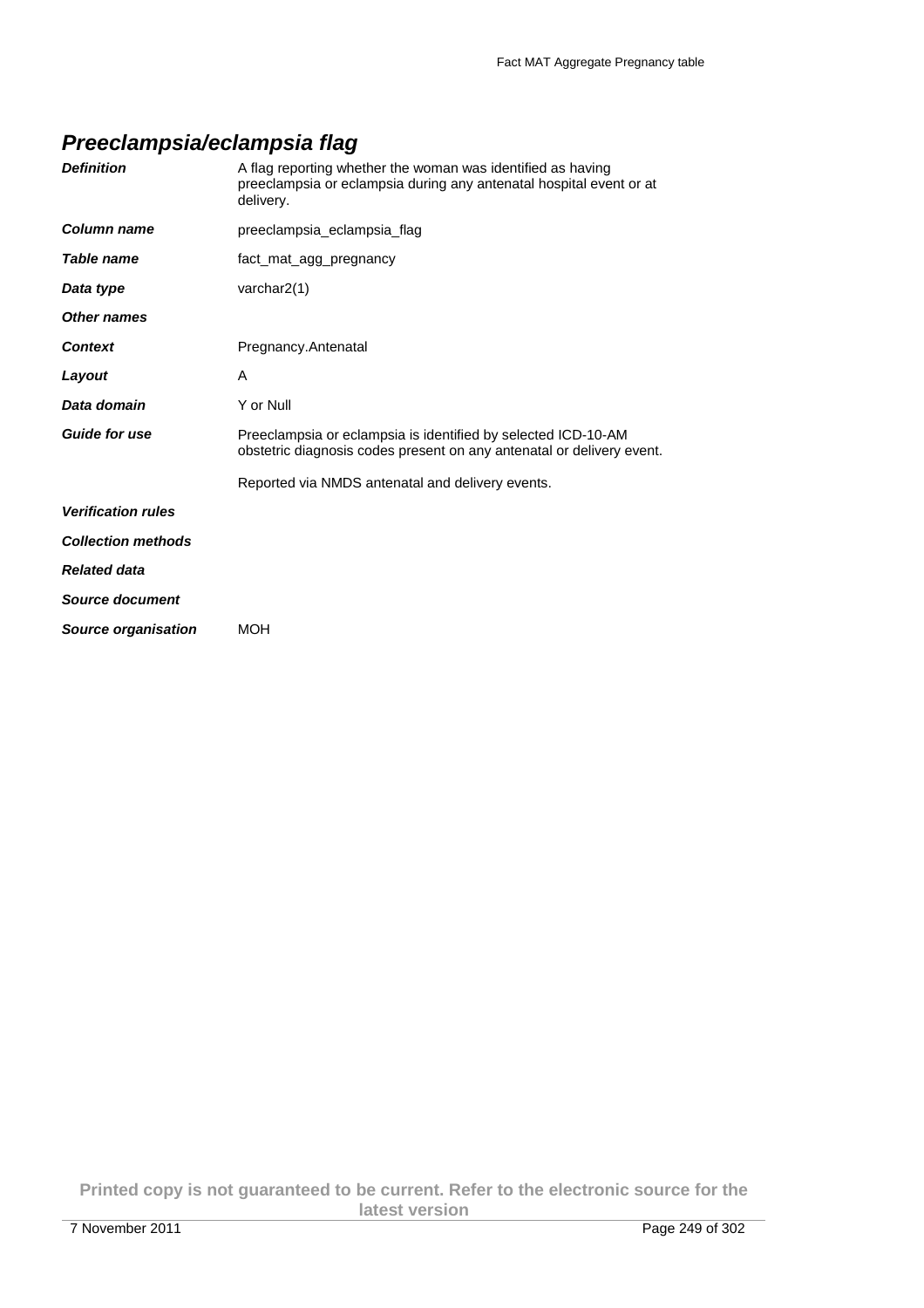## **Primipara flag**

| Column name<br>primipara_flag                         |  |
|-------------------------------------------------------|--|
|                                                       |  |
| Table name<br>fact_mat_agg_pregnancy                  |  |
| varchar2(1)<br>Data type                              |  |
| Other names                                           |  |
| Pregnancy.Labour&Delivery<br><b>Context</b>           |  |
| Layout<br>A                                           |  |
| Data domain<br>Y or N                                 |  |
| <b>Guide for use</b><br>Derived from reported parity  |  |
| <b>Verification rules</b>                             |  |
| <b>Collection methods</b><br>Reported via claims only |  |
| Related data<br>Parity count                          |  |
| <b>Source document</b>                                |  |
| <b>Source organisation</b><br>MOH                     |  |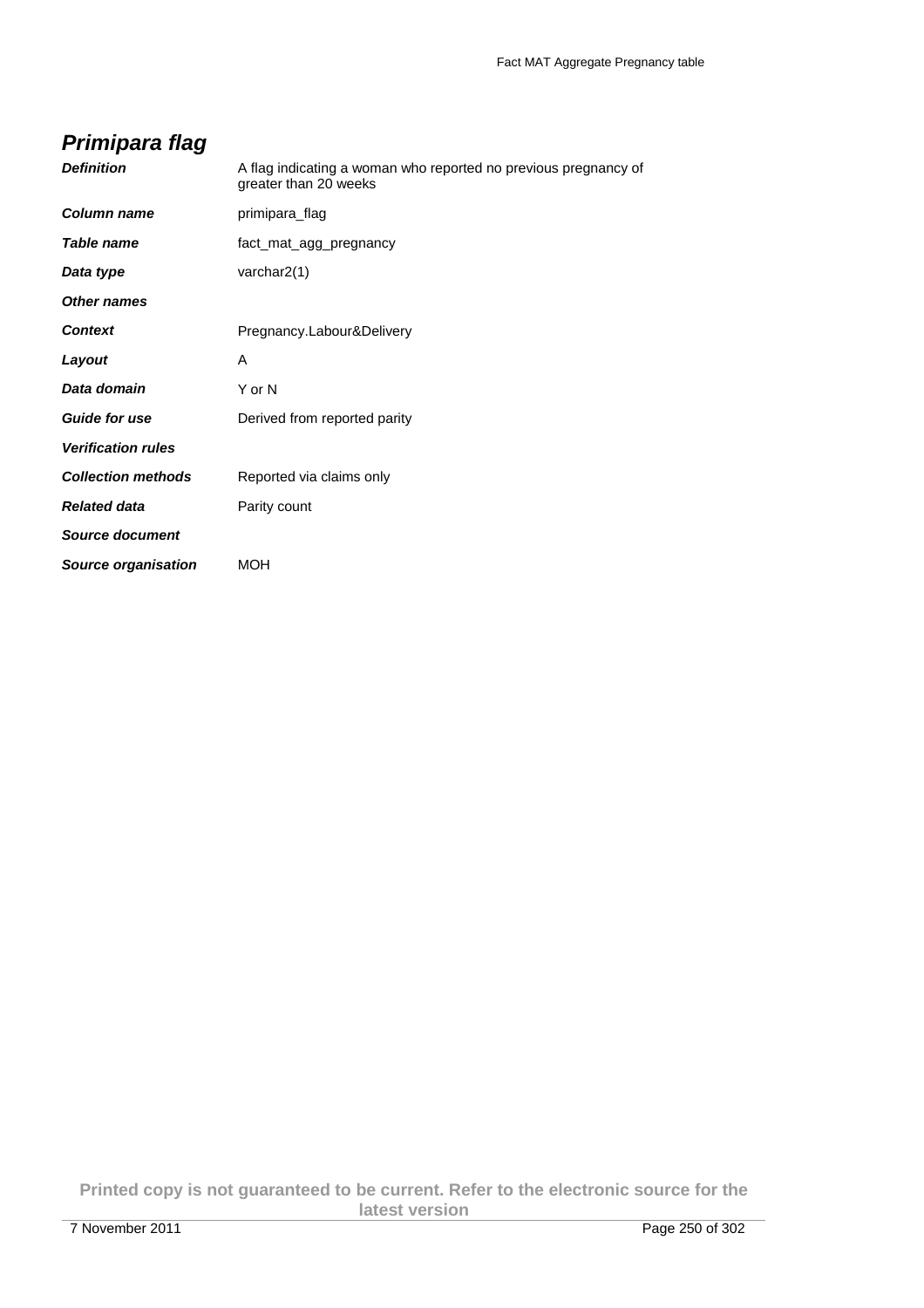# **Prioritised delivery type**

| <b>Definition</b>          | A single prioritised delivery type for the pregnancy derived from ICD-10-<br>AM delivery procedure codes reported to NMDS.                                                                                                                                                                                                      |
|----------------------------|---------------------------------------------------------------------------------------------------------------------------------------------------------------------------------------------------------------------------------------------------------------------------------------------------------------------------------|
| Column name                | prioritised_delivery_type                                                                                                                                                                                                                                                                                                       |
| Table name                 | fact_mat_agg_pregnancy                                                                                                                                                                                                                                                                                                          |
| Data type                  | varchar2(20)                                                                                                                                                                                                                                                                                                                    |
| <b>Other names</b>         |                                                                                                                                                                                                                                                                                                                                 |
| <b>Context</b>             | Pregnancy.Labour&Delivery                                                                                                                                                                                                                                                                                                       |
| Layout                     | X(20)                                                                                                                                                                                                                                                                                                                           |
| Data domain                | The system stores all delivery types associated with the pregnancy and<br>outputs a single type in priority order:<br>1. Emergency Caesarean<br>2. Elective Caesarean<br>3. Breech Extraction<br>4. Assisted Breech<br>5. Spontaneous Breech<br>6. Forceps and Vacuum<br>7. Forceps<br>8. Vacuum<br>9. Normal<br>10. Not Stated |
| <b>Guide for use</b>       | Though in some multiple births multiple delivery types may be valid, for<br>ease of reporting, a priority order (1 to 10 above) has been used to<br>nominate the primary procedure.<br>NMDS delivery events only                                                                                                                |
| <b>Verification rules</b>  |                                                                                                                                                                                                                                                                                                                                 |
| <b>Collection methods</b>  |                                                                                                                                                                                                                                                                                                                                 |
| <b>Related data</b>        | Emergency caesarean flag<br>Elective caesarean flag<br>Spontaneous breech flag<br>Assisted breech flag<br>Forceps and vacuum flag<br>Forceps flag<br>Vacuum flag<br>Normal flag                                                                                                                                                 |
| <b>Source document</b>     |                                                                                                                                                                                                                                                                                                                                 |
| <b>Source organisation</b> | MOH                                                                                                                                                                                                                                                                                                                             |
|                            |                                                                                                                                                                                                                                                                                                                                 |

**Printed copy is not guaranteed to be current. Refer to the electronic source for the latest version**  7 November 2011 Page 251 of 302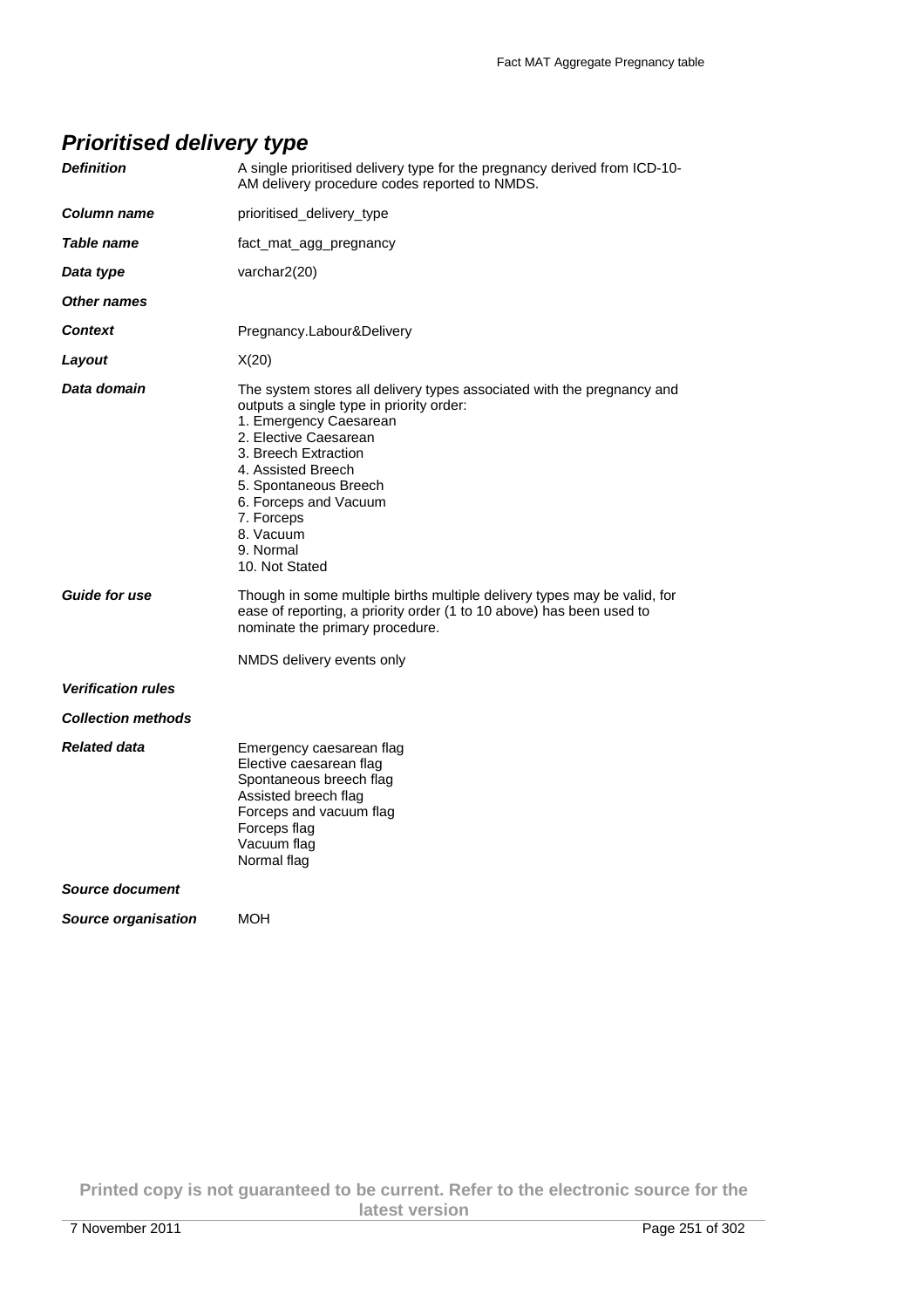## **Referrals to specialist services count**

| <b>Definition</b>         | The number of LMC referrals to specialist services during the postnatal<br>period. |
|---------------------------|------------------------------------------------------------------------------------|
| <b>Column name</b>        | refs specialist services count                                                     |
| Table name                | fact mat agg pregnancy                                                             |
| Data type                 | number                                                                             |
| Other names               |                                                                                    |
| <b>Context</b>            | Pregnancy.Postnatal                                                                |
| Layout                    |                                                                                    |
| Data domain               | Numeric or Null                                                                    |
| <b>Guide for use</b>      | Note: specialist services referrals change with subsequent notice                  |
|                           | revisions, use care and consult the Gazette for changes over time.                 |
| <b>Verification rules</b> |                                                                                    |
| <b>Collection methods</b> |                                                                                    |
| <b>Related data</b>       | Delivery date                                                                      |
| Source document           |                                                                                    |

**Printed copy is not guaranteed to be current. Refer to the electronic source for the latest version**  7 November 2011 Page 252 of 302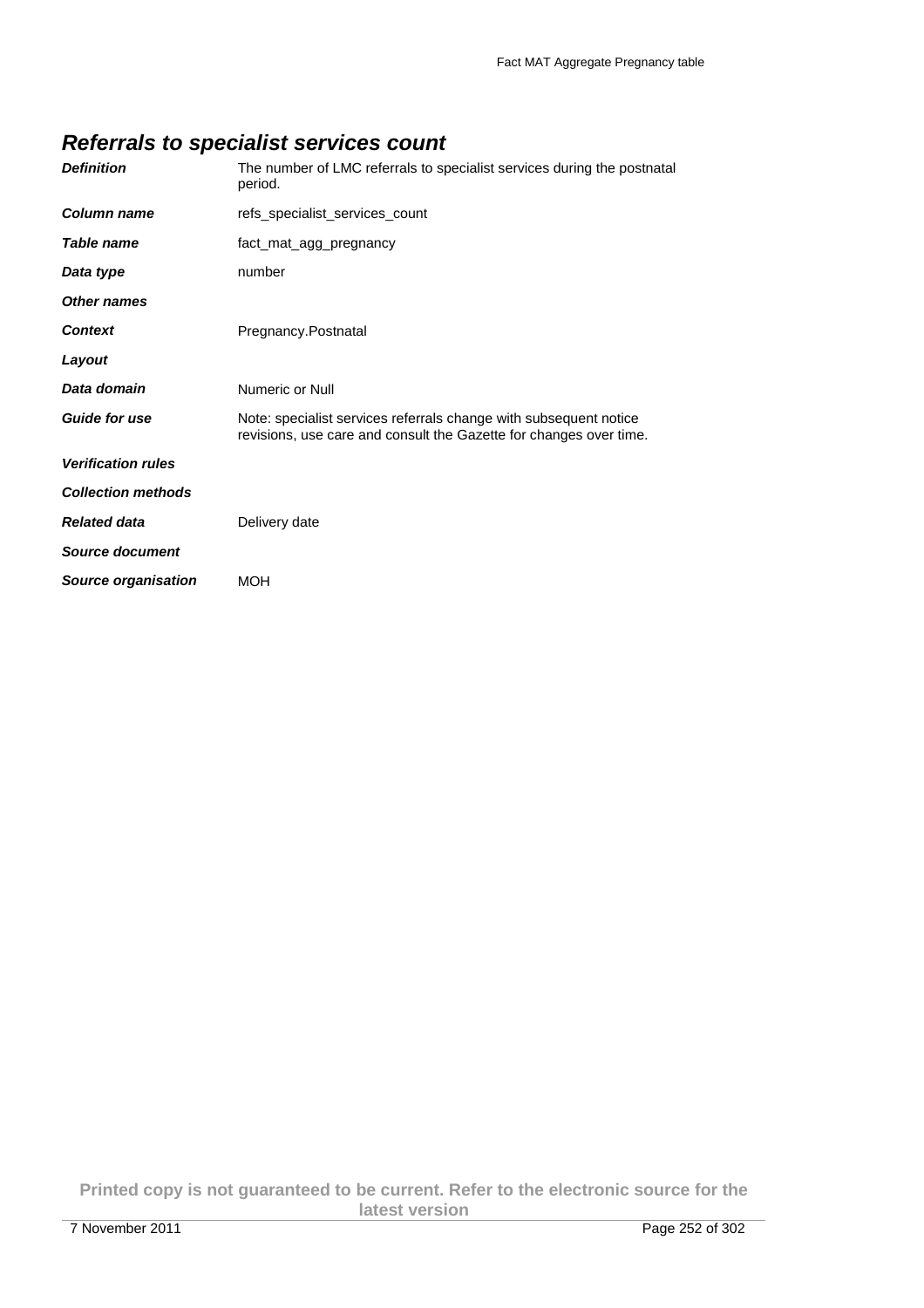### **Smoking status at 2 weeks flag**

| <b>Definition</b>         | The smoking status of a woman 2 weeks following delivery. |
|---------------------------|-----------------------------------------------------------|
| Column name               | smoking status at 2 weeks flag                            |
| Table name                | fact_mat_agg_pregnancy                                    |
| Data type                 | varchar2(1)                                               |
| Other names               |                                                           |
| <b>Context</b>            | Pregnancy.Postnatal                                       |
| Layout                    | A                                                         |
| Data domain               | Y, N or Null                                              |
| <b>Guide for use</b>      |                                                           |
| <b>Verification rules</b> |                                                           |
| <b>Collection methods</b> |                                                           |
| <b>Related data</b>       | Smoking status at first LMC registration                  |
| Source document           |                                                           |
| Source organisation       | MOH                                                       |
|                           |                                                           |

**Printed copy is not guaranteed to be current. Refer to the electronic source for the latest version**  7 November 2011 Page 253 of 302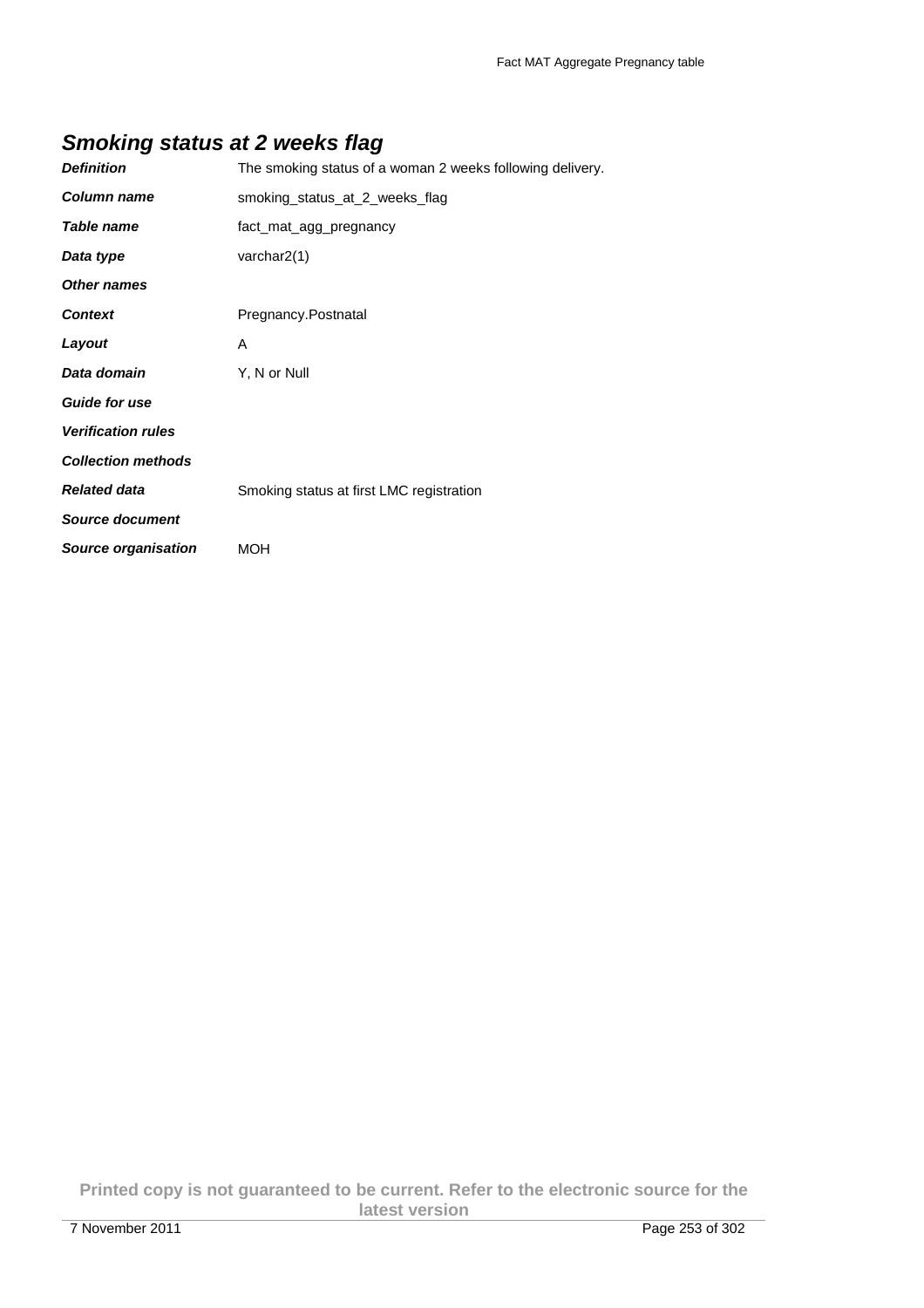### **Smoking status at first LMC registration**

| <b>Definition</b>          | The smoking status of the woman at first LMC registration. |
|----------------------------|------------------------------------------------------------|
| Column name                | smoking_status_first_lmc_reg                               |
| Table name                 | fact_mat_agg_pregnancy                                     |
| Data type                  | varchar2(5)                                                |
| <b>Other names</b>         |                                                            |
| <b>Context</b>             | Pregnancy.Antenatal                                        |
| Layout                     | A                                                          |
| Data domain                | Y or N                                                     |
| <b>Guide for use</b>       |                                                            |
| <b>Verification rules</b>  |                                                            |
| <b>Collection methods</b>  |                                                            |
| <b>Related data</b>        |                                                            |
| <b>Source document</b>     |                                                            |
| <b>Source organisation</b> | <b>MOH</b>                                                 |

**Printed copy is not guaranteed to be current. Refer to the electronic source for the latest version**  7 November 2011 Page 254 of 302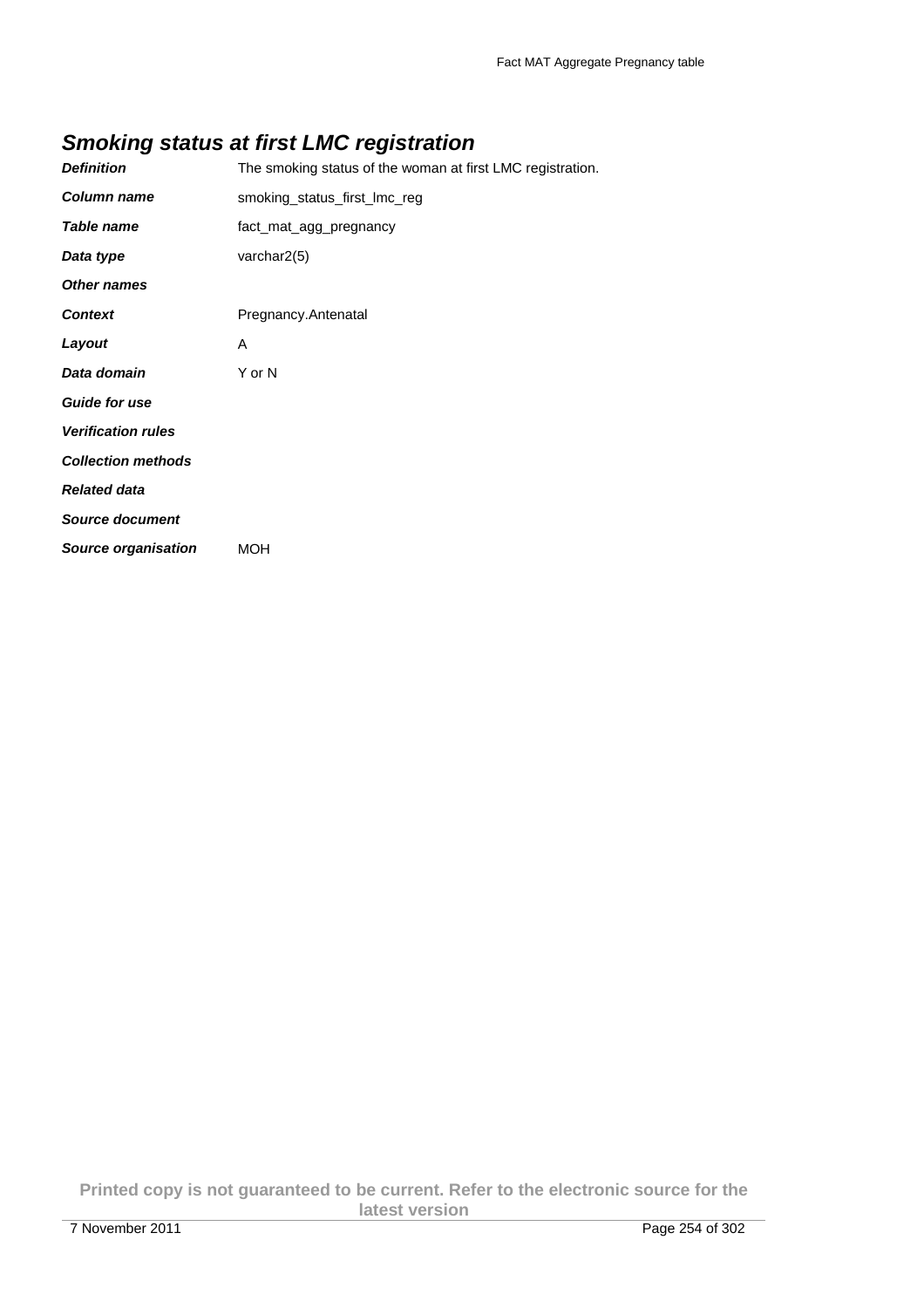### **Specialist anaesthetist consultations count**

| <b>Definition</b>         | The number of specialist anaesthetic referrals during a pregnancy.                                                                      |
|---------------------------|-----------------------------------------------------------------------------------------------------------------------------------------|
| Column name               | specialist anaes cons count                                                                                                             |
| Table name                | fact_mat_agg_pregnancy                                                                                                                  |
| Data type                 | number                                                                                                                                  |
| Other names               |                                                                                                                                         |
| <b>Context</b>            | Pregnancy.Antenatal                                                                                                                     |
| Layout                    |                                                                                                                                         |
| Data domain               | Numeric or Null                                                                                                                         |
| <b>Guide for use</b>      | Note: specialist services referrals change with subsequent notice<br>revisions, use care and consult the Gazette for changes over time. |
| <b>Verification rules</b> |                                                                                                                                         |
| <b>Collection methods</b> |                                                                                                                                         |
| <b>Related data</b>       |                                                                                                                                         |
| <b>Source document</b>    |                                                                                                                                         |
| Source organisation       | MOH                                                                                                                                     |

**Printed copy is not guaranteed to be current. Refer to the electronic source for the latest version**  7 November 2011 Page 255 of 302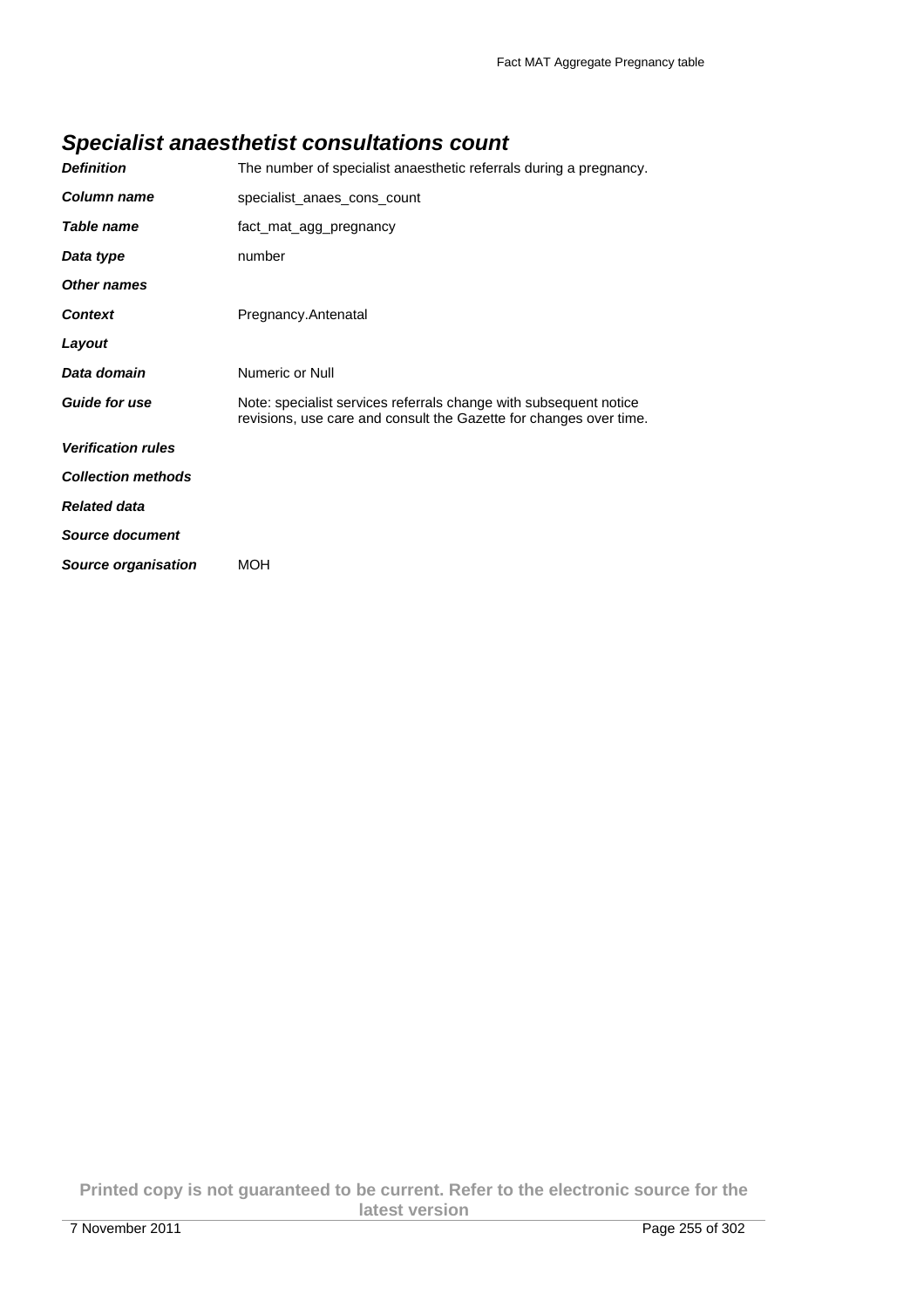### **Specialist obstetric consultations count**

| <b>Definition</b>         | The the number of specialist obstetric referrals during a pregnancy.                                                                    |
|---------------------------|-----------------------------------------------------------------------------------------------------------------------------------------|
| Column name               | specialist obs cons count                                                                                                               |
| Table name                | fact_mat_agg_pregnancy                                                                                                                  |
| Data type                 | number                                                                                                                                  |
| Other names               |                                                                                                                                         |
| <b>Context</b>            | Pregnancy.Antenatal                                                                                                                     |
| Layout                    |                                                                                                                                         |
| Data domain               | Numeric or Null                                                                                                                         |
| <b>Guide for use</b>      | Note: specialist services referrals change with subsequent notice<br>revisions, use care and consult the Gazette for changes over time. |
| <b>Verification rules</b> |                                                                                                                                         |
| <b>Collection methods</b> |                                                                                                                                         |
| <b>Related data</b>       |                                                                                                                                         |
| <b>Source document</b>    |                                                                                                                                         |
| Source organisation       | <b>MOH</b>                                                                                                                              |

**Printed copy is not guaranteed to be current. Refer to the electronic source for the latest version**  7 November 2011 Page 256 of 302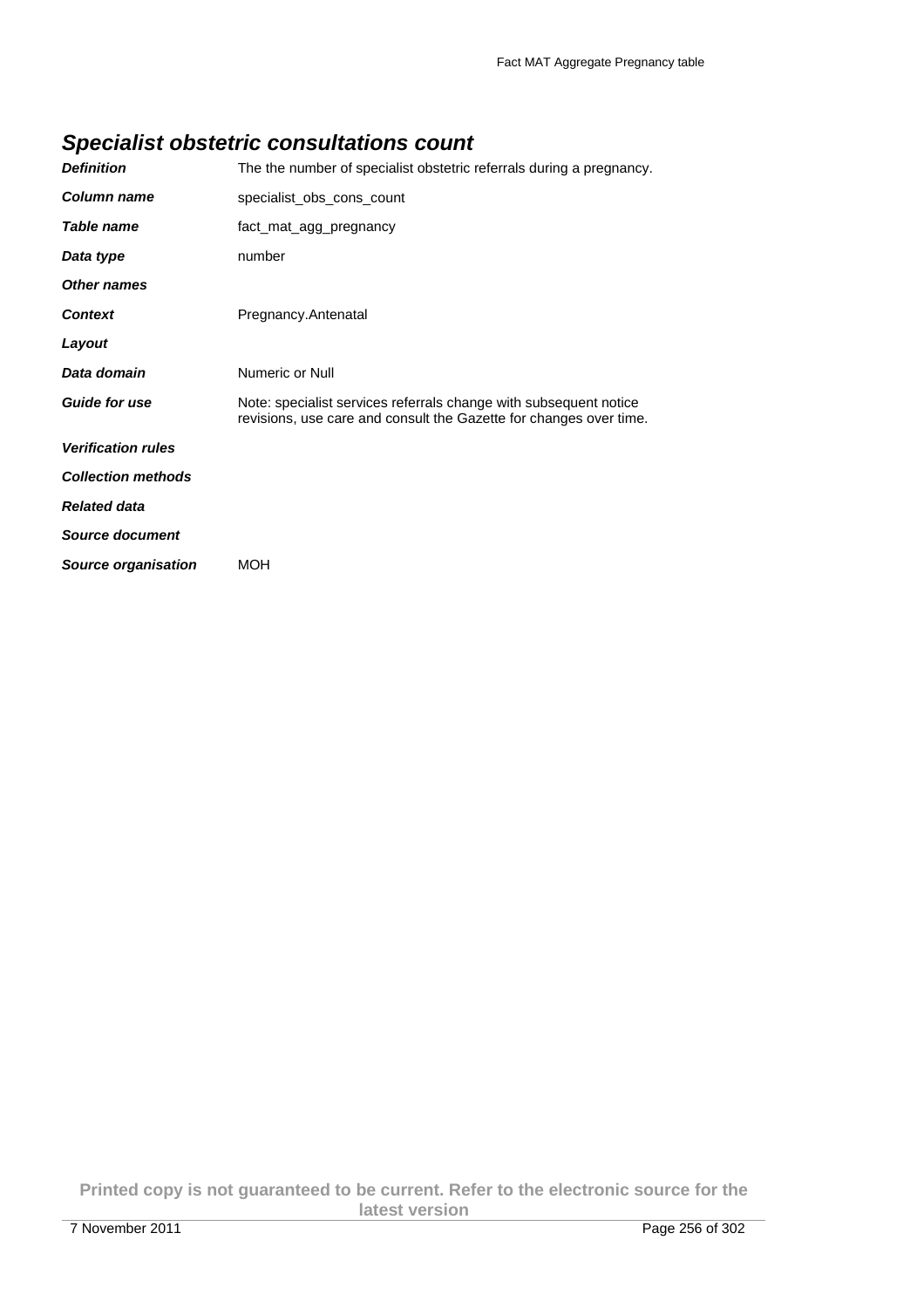### **Spontaneous breech flag**

| <b>Definition</b>         | A flag indicating a spontaneous breech birth, that is vaginal birth of a<br>baby by the head first followed by the lower limbs without obstetric<br>intervention. |
|---------------------------|-------------------------------------------------------------------------------------------------------------------------------------------------------------------|
| Column name               | spontaneous_breech_flag                                                                                                                                           |
| Table name                | fact mat agg pregnancy                                                                                                                                            |
| Data type                 | varchar2(1)                                                                                                                                                       |
| Other names               | Un-assisted vaginal birth                                                                                                                                         |
| <b>Context</b>            | Pregnancy.Labour&Delivery                                                                                                                                         |
| Layout                    | A                                                                                                                                                                 |
| Data domain               | Y or Null                                                                                                                                                         |
| <b>Guide for use</b>      | Derived from ICD-10-AM delivery procedure code reported to NMDS.                                                                                                  |
|                           | A woman may have more than one delivery type.                                                                                                                     |
|                           | NMDS delivery events only                                                                                                                                         |
| <b>Verification rules</b> |                                                                                                                                                                   |
| <b>Collection methods</b> |                                                                                                                                                                   |
| <b>Related data</b>       | Prioritised delivery type<br>Delivery type                                                                                                                        |
| Source document           |                                                                                                                                                                   |
| Source organisation       | <b>MOH</b>                                                                                                                                                        |

**Printed copy is not guaranteed to be current. Refer to the electronic source for the latest version**  7 November 2011 Page 257 of 302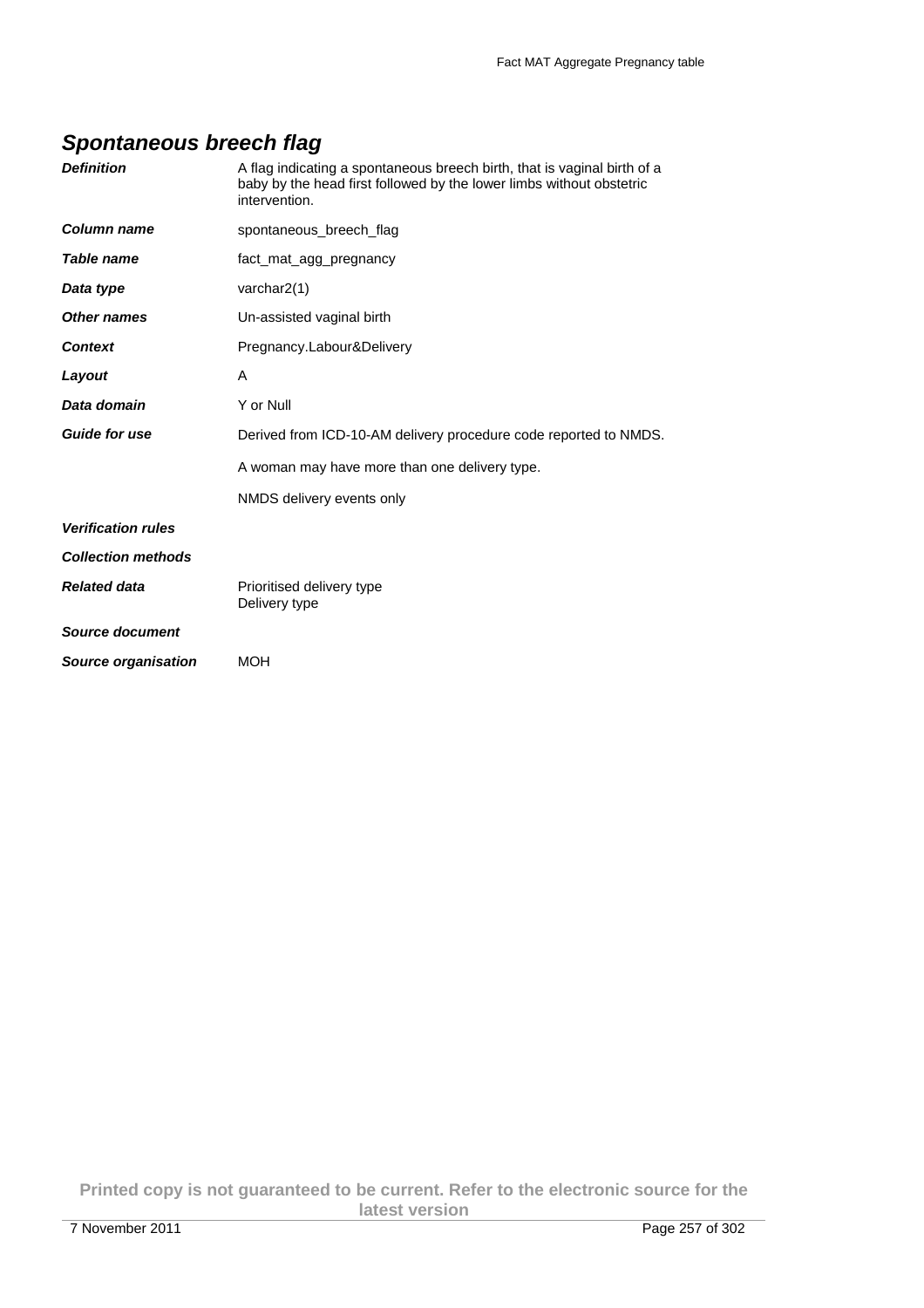### **Standard primipara flag**

| <b>Definition</b>          | A flag indicating a woman who is giving birth for the first time and who<br>meets certain other conditions signifying a low risk pregnancy. |
|----------------------------|---------------------------------------------------------------------------------------------------------------------------------------------|
| <b>Column name</b>         | standard_primipara_flag                                                                                                                     |
| Table name                 | fact_mat_agg_pregnancy                                                                                                                      |
| Data type                  | varchar2(1)                                                                                                                                 |
| Other names                |                                                                                                                                             |
| <b>Context</b>             | Pregnancy.Labour&Delivery                                                                                                                   |
| Layout                     | A                                                                                                                                           |
| Data domain                | Y or Null                                                                                                                                   |
| <b>Guide for use</b>       | Used to group clinically similar woman.                                                                                                     |
|                            | Contact Analytical Services for more information.                                                                                           |
| <b>Verification rules</b>  |                                                                                                                                             |
| <b>Collection methods</b>  |                                                                                                                                             |
| <b>Related data</b>        | Parity count<br>Mother age<br>Gestational age<br><b>Birthweight</b>                                                                         |
| Source document            |                                                                                                                                             |
| <b>Source organisation</b> | <b>MOH</b>                                                                                                                                  |
|                            |                                                                                                                                             |

**Printed copy is not guaranteed to be current. Refer to the electronic source for the latest version**  7 November 2011 **Page 258 of 302**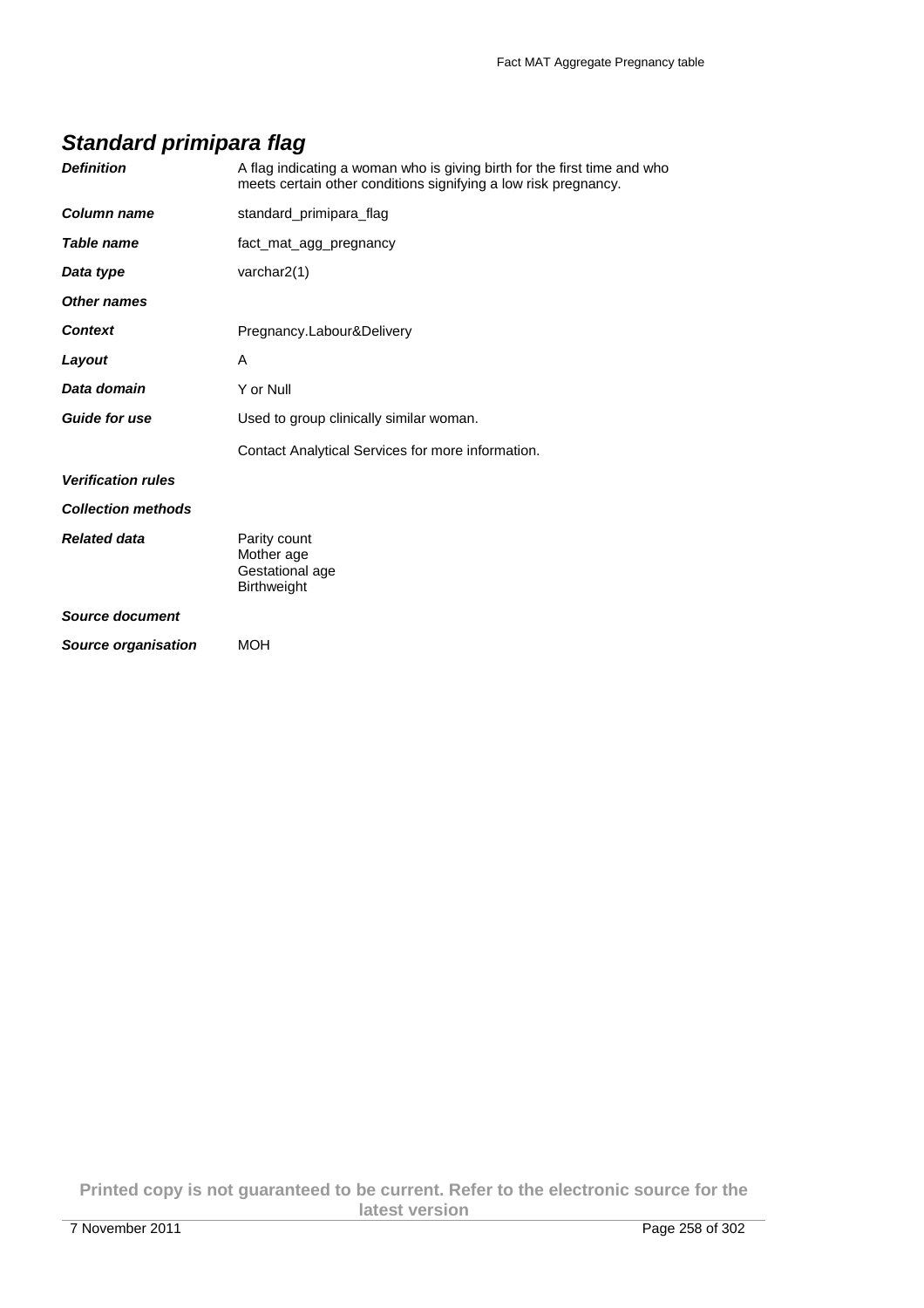| <b>Stillbirths count</b> |  |
|--------------------------|--|
|--------------------------|--|

| <b>Definition</b>         | The number of stillbirths resulting from this delivery.                                                                                                                                                                                   |
|---------------------------|-------------------------------------------------------------------------------------------------------------------------------------------------------------------------------------------------------------------------------------------|
| Column name               | stillbirths_count                                                                                                                                                                                                                         |
| <b>Table name</b>         | fact_mat_agg_pregnancy                                                                                                                                                                                                                    |
| Data type                 | varchar $2(10)$                                                                                                                                                                                                                           |
| <b>Other names</b>        |                                                                                                                                                                                                                                           |
| <b>Context</b>            | Pregnancy.Labour&Delivery                                                                                                                                                                                                                 |
| Layout                    | X(10)                                                                                                                                                                                                                                     |
| Data domain               | 1, 2, 3 or Not Stated                                                                                                                                                                                                                     |
| <b>Guide for use</b>      | Derived from Delivery outcome                                                                                                                                                                                                             |
| <b>Verification rules</b> | Reported via LMC claims and via NMDS diagnosis codes (ICD-10-AM<br>'Z37'). The reporting of stillbirths is not verified and should not be used<br>in analysis. Refer to the Mortality Collection for robust reporting of fetal<br>deaths. |
| <b>Collection methods</b> |                                                                                                                                                                                                                                           |
| <b>Related data</b>       | Delivery outcome                                                                                                                                                                                                                          |
| Source document           |                                                                                                                                                                                                                                           |
| Source organisation       | <b>MOH</b>                                                                                                                                                                                                                                |

**Printed copy is not guaranteed to be current. Refer to the electronic source for the latest version**  7 November 2011 Page 259 of 302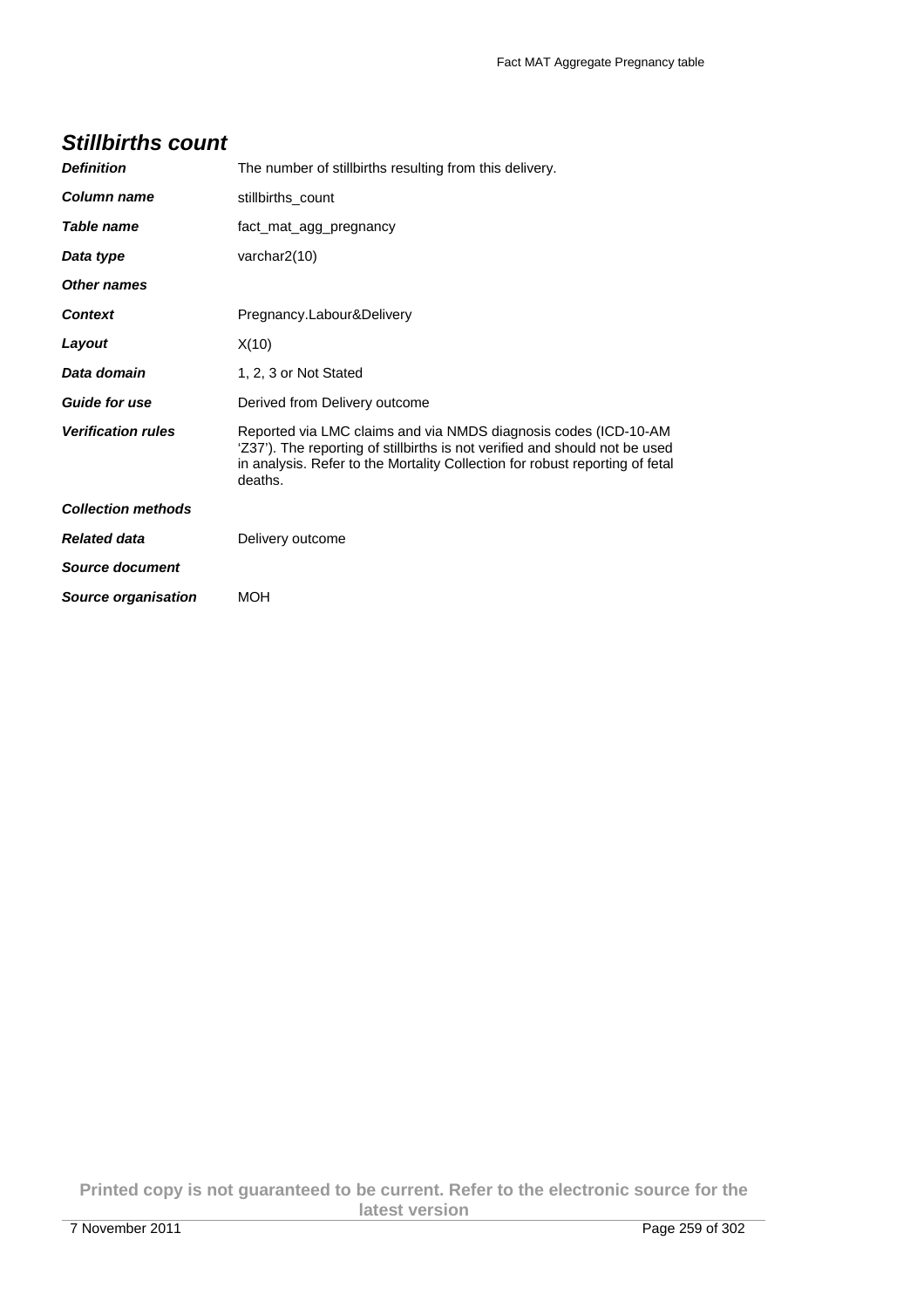## **Supplies claim for non hospital birth flag**

| <b>Definition</b>          | A flag indicating whether the LMC claimed homebirth supplies and the<br>delivery was not recorded in NMDS.                                                                                                                                                                                                                                    |
|----------------------------|-----------------------------------------------------------------------------------------------------------------------------------------------------------------------------------------------------------------------------------------------------------------------------------------------------------------------------------------------|
| Column name                | supl_claim_not_hosp_birth_flag                                                                                                                                                                                                                                                                                                                |
| Table name                 | fact mat agg pregnancy                                                                                                                                                                                                                                                                                                                        |
| Data type                  | varchar $2(1)$                                                                                                                                                                                                                                                                                                                                |
| Other names                |                                                                                                                                                                                                                                                                                                                                               |
| <b>Context</b>             | Pregnancy.Labour&Delivery                                                                                                                                                                                                                                                                                                                     |
| Layout                     | A                                                                                                                                                                                                                                                                                                                                             |
| Data domain                | Y, N or Null                                                                                                                                                                                                                                                                                                                                  |
| <b>Guide for use</b>       | For use for homebirth reporting post June 2007 when the 'Birth at<br>Home' tickbox was removed from the Section 88 Notice. This flag uses<br>the LMC 'Homebirth Supplies & Services' claim to approximate intention<br>to birth at home, and uses an NMDS delivery event search to exclude<br>subsequent hospital deliveries from this group. |
|                            | Note, this is a proxy only.                                                                                                                                                                                                                                                                                                                   |
| <b>Verification rules</b>  |                                                                                                                                                                                                                                                                                                                                               |
| <b>Collection methods</b>  |                                                                                                                                                                                                                                                                                                                                               |
| <b>Related data</b>        | Homebirth supplies and service claim flag<br>Birth at home flag                                                                                                                                                                                                                                                                               |
| Source document            |                                                                                                                                                                                                                                                                                                                                               |
| <b>Source organisation</b> | <b>MOH</b>                                                                                                                                                                                                                                                                                                                                    |

**Printed copy is not guaranteed to be current. Refer to the electronic source for the latest version**  7 November 2011 Page 260 of 302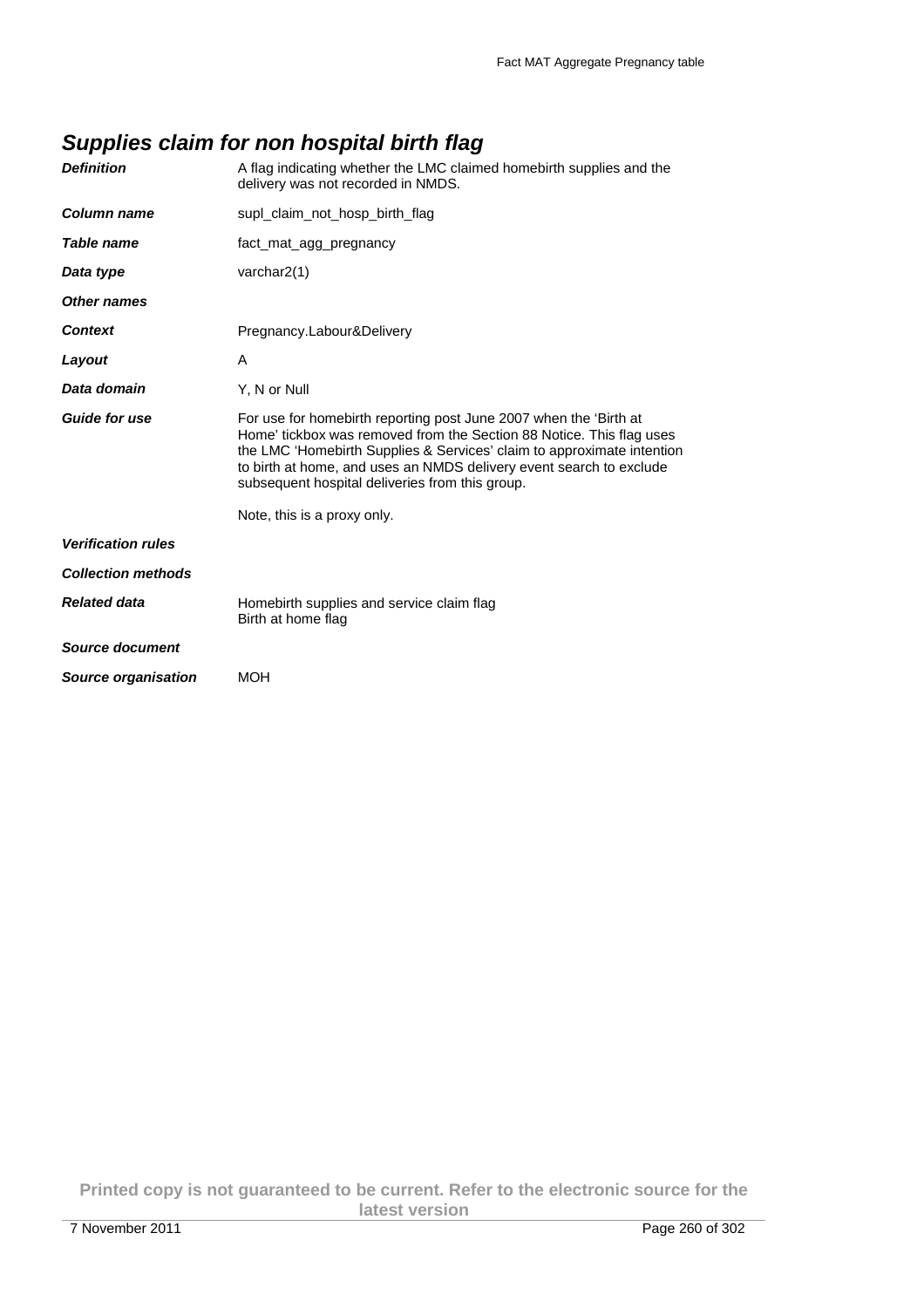### **Surgical repair of tear flag**

| <b>Definition</b>          | A flag indicating whether surgical repair of a 3rd or 4th degree perineal<br>tear took place during an NMDS delivery event.      |
|----------------------------|----------------------------------------------------------------------------------------------------------------------------------|
| Column name                | surgical_repair_of_tear_flag                                                                                                     |
| <b>Table name</b>          | fact_mat_agg_pregnancy                                                                                                           |
| Data type                  | varchar $2(1)$                                                                                                                   |
| Other names                |                                                                                                                                  |
| <b>Context</b>             | Pregnancy.Labour&Delivery                                                                                                        |
| Layout                     | A                                                                                                                                |
| Data domain                | Y, N or Null                                                                                                                     |
| <b>Guide for use</b>       | Surgical repair of perineal tear is identified by selected ICD-10-AM<br>obstetric procedure codes present on the delivery event. |
|                            | NMDS delivery events only.                                                                                                       |
| <b>Verification rules</b>  |                                                                                                                                  |
| <b>Collection methods</b>  |                                                                                                                                  |
| <b>Related data</b>        | Degree of tear                                                                                                                   |
| <b>Source document</b>     |                                                                                                                                  |
| <b>Source organisation</b> | <b>MOH</b>                                                                                                                       |
|                            |                                                                                                                                  |

**Printed copy is not guaranteed to be current. Refer to the electronic source for the latest version**  7 November 2011 Page 261 of 302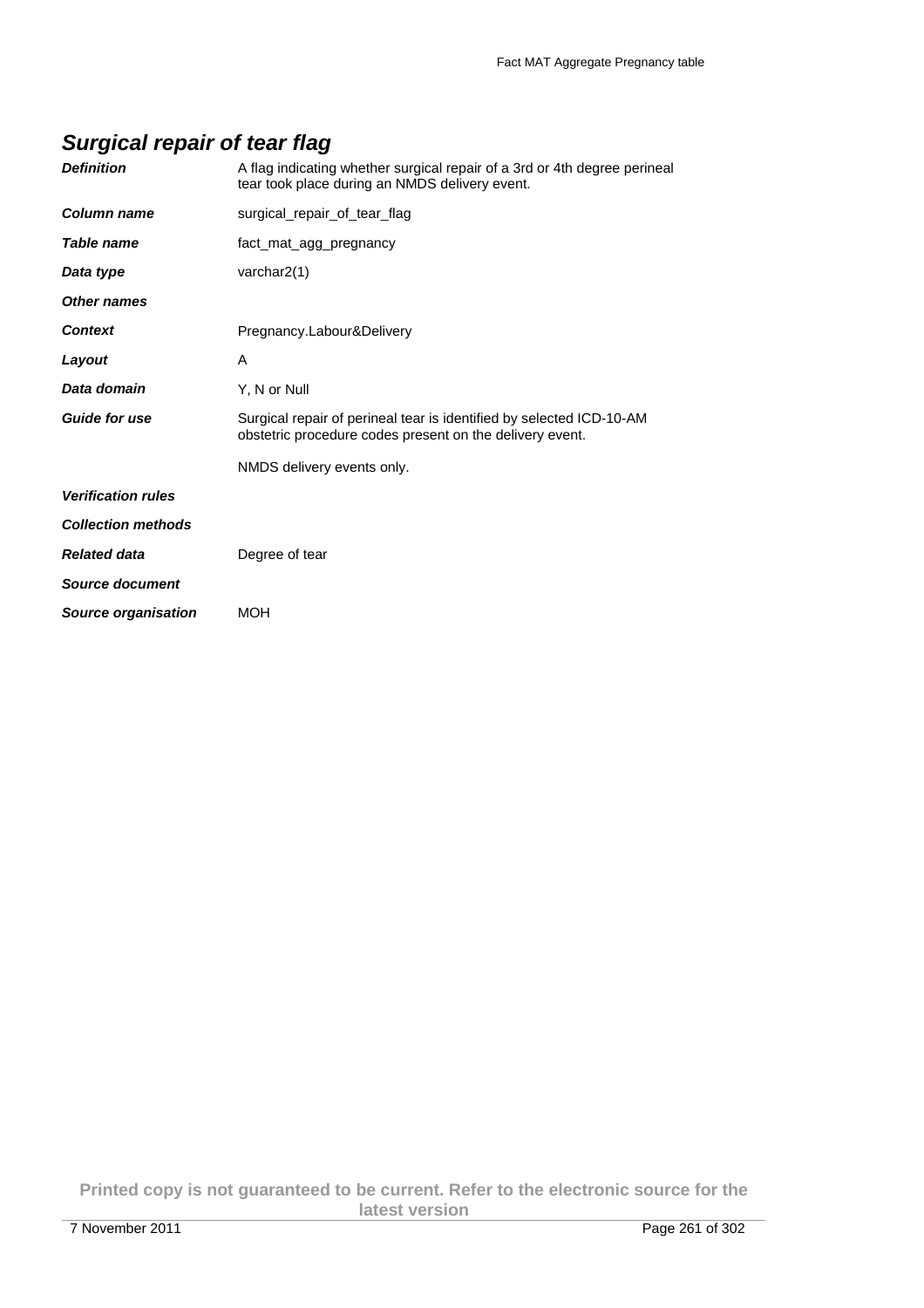### **Threatened miscarriage/abortion flag**

| <b>Definition</b>          | A flag indicating threatened miscarriage or abortion during a pregnancy. |
|----------------------------|--------------------------------------------------------------------------|
| <b>Column name</b>         | threat_miscarriage_abort_flag                                            |
| Table name                 | fact_mat_agg_pregnancy                                                   |
| Data type                  | varchar $2(1)$                                                           |
| <b>Other names</b>         |                                                                          |
| <b>Context</b>             | Pregnancy.Antenatal                                                      |
| Layout                     | A                                                                        |
| Data domain                | Y or Null                                                                |
| <b>Guide for use</b>       |                                                                          |
| <b>Verification rules</b>  |                                                                          |
| <b>Collection methods</b>  |                                                                          |
| <b>Related data</b>        |                                                                          |
| <b>Source document</b>     |                                                                          |
| <b>Source organisation</b> | <b>MOH</b>                                                               |

**Printed copy is not guaranteed to be current. Refer to the electronic source for the latest version**  7 November 2011 Page 262 of 302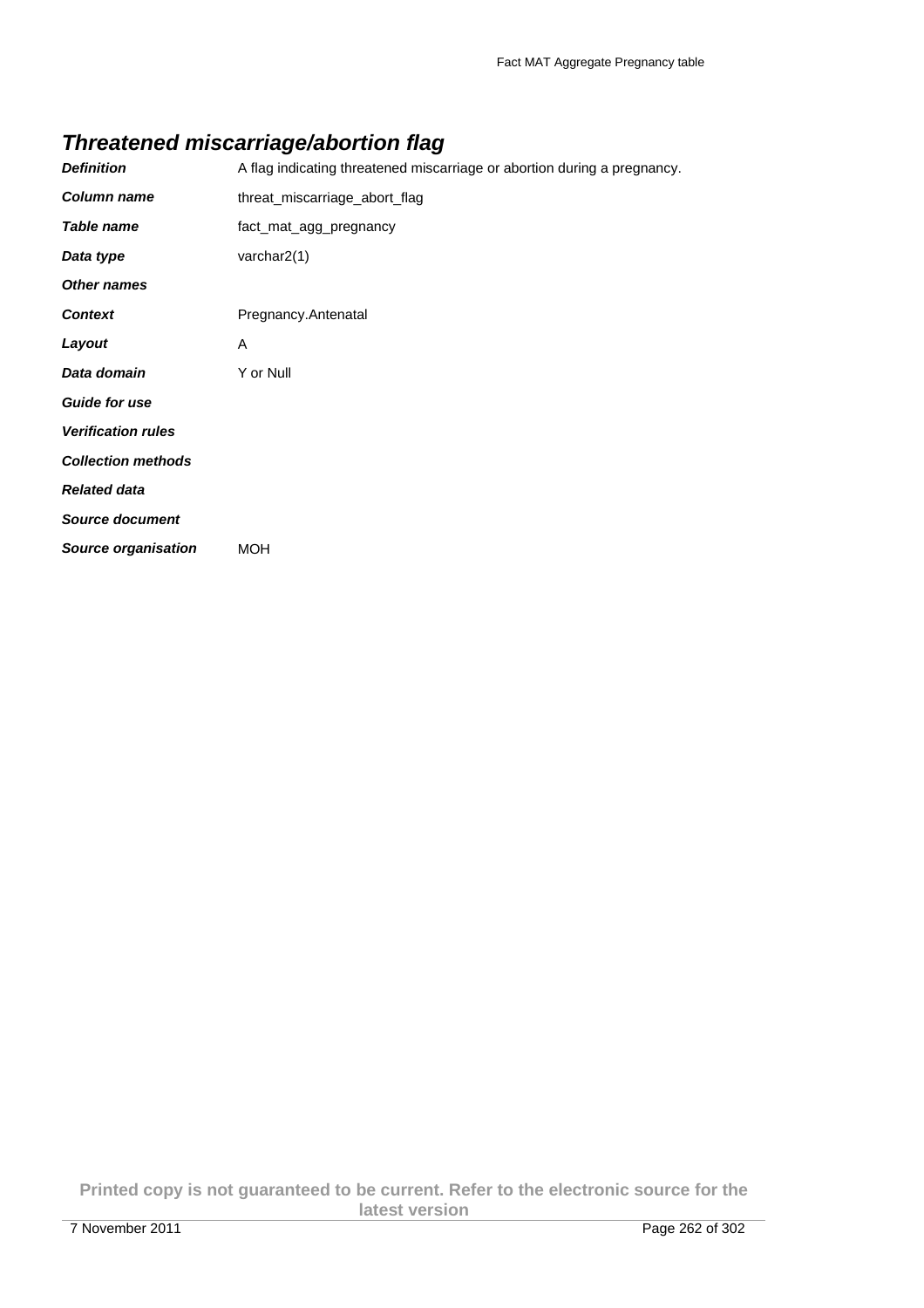### **Transfer to secondary care flag**

| <b>Definition</b>          | A flag indicating whether the woman was transferred from LMC care to<br>secondary care during the postnatal period. |
|----------------------------|---------------------------------------------------------------------------------------------------------------------|
| <b>Column name</b>         | transfer_secondary_care_flag                                                                                        |
| Table name                 | fact_mat_agg_pregnancy                                                                                              |
| Data type                  | varchar2(1)                                                                                                         |
| <b>Other names</b>         |                                                                                                                     |
| <b>Context</b>             | Pregnancy.Postnatal                                                                                                 |
| Layout                     | A                                                                                                                   |
| Data domain                | Y, N or Null                                                                                                        |
| <b>Guide for use</b>       |                                                                                                                     |
| <b>Verification rules</b>  |                                                                                                                     |
| <b>Collection methods</b>  |                                                                                                                     |
| <b>Related data</b>        |                                                                                                                     |
| Source document            |                                                                                                                     |
| <b>Source organisation</b> | <b>MOH</b>                                                                                                          |
|                            |                                                                                                                     |

**Printed copy is not guaranteed to be current. Refer to the electronic source for the latest version**  7 November 2011 Page 263 of 302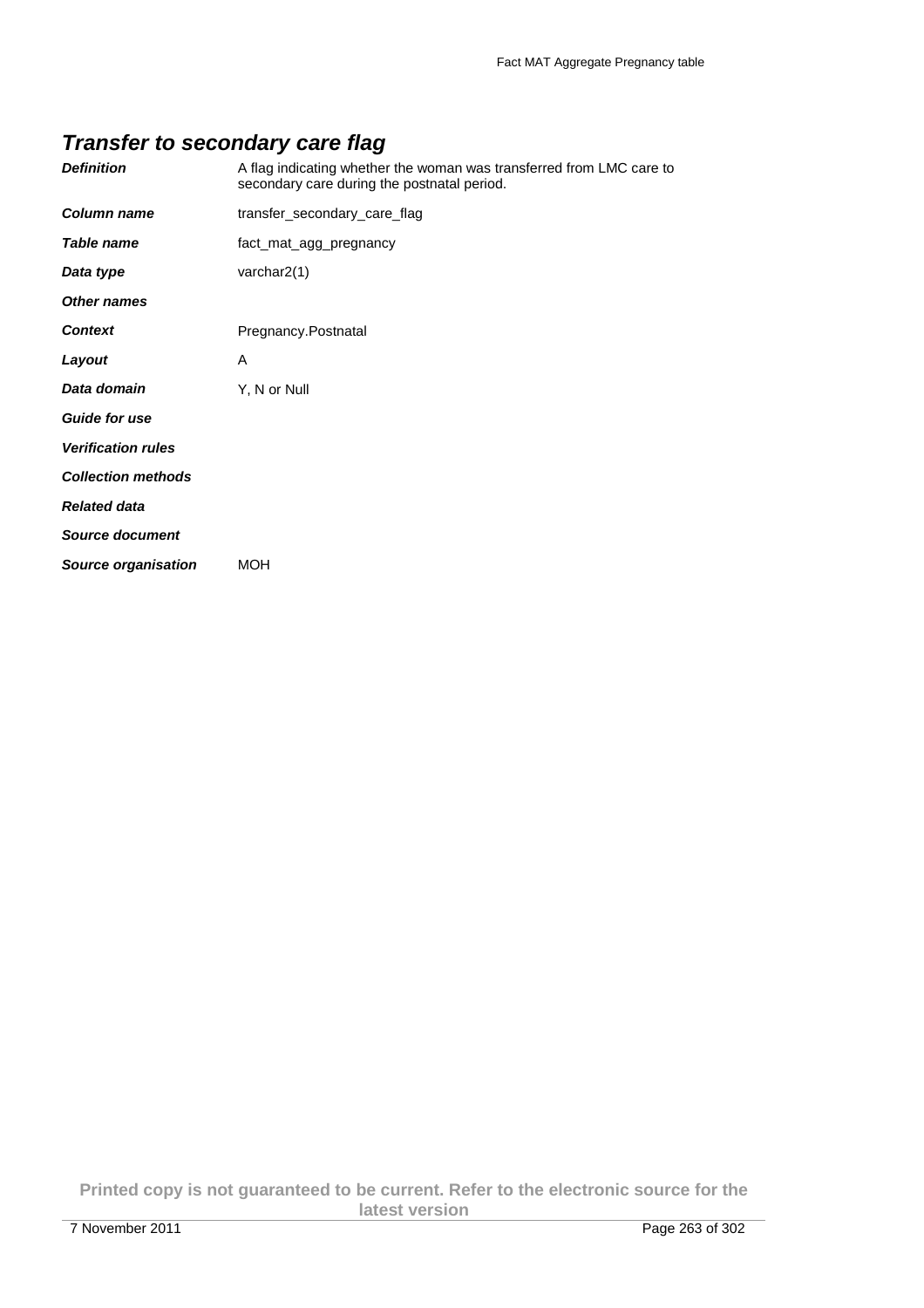### **Trimester of transfer to secondary maternity care**

| <b>Definition</b>          | The trimester in which the pregnant woman was transferred from LMC<br>care to secondary care. |
|----------------------------|-----------------------------------------------------------------------------------------------|
| <b>Column name</b>         | trimest_of_tfr_to_sec_mat_care                                                                |
| Table name                 | fact_mat_agg_pregnancy                                                                        |
| Data type                  | number(1)                                                                                     |
| <b>Other names</b>         |                                                                                               |
| <b>Context</b>             | Pregnancy.Antenatal                                                                           |
| Layout                     | N                                                                                             |
| Data domain                | 1, if $<$ 15 weeks<br>2, if $>= 15$ and $< 28$ weeks<br>3, if $>= 28$ weeks                   |
| <b>Guide for use</b>       |                                                                                               |
| <b>Verification rules</b>  |                                                                                               |
| <b>Collection methods</b>  |                                                                                               |
| <b>Related data</b>        |                                                                                               |
| <b>Source document</b>     |                                                                                               |
| <b>Source organisation</b> | <b>MOH</b>                                                                                    |
|                            |                                                                                               |

**Printed copy is not guaranteed to be current. Refer to the electronic source for the latest version**  7 November 2011 Page 264 of 302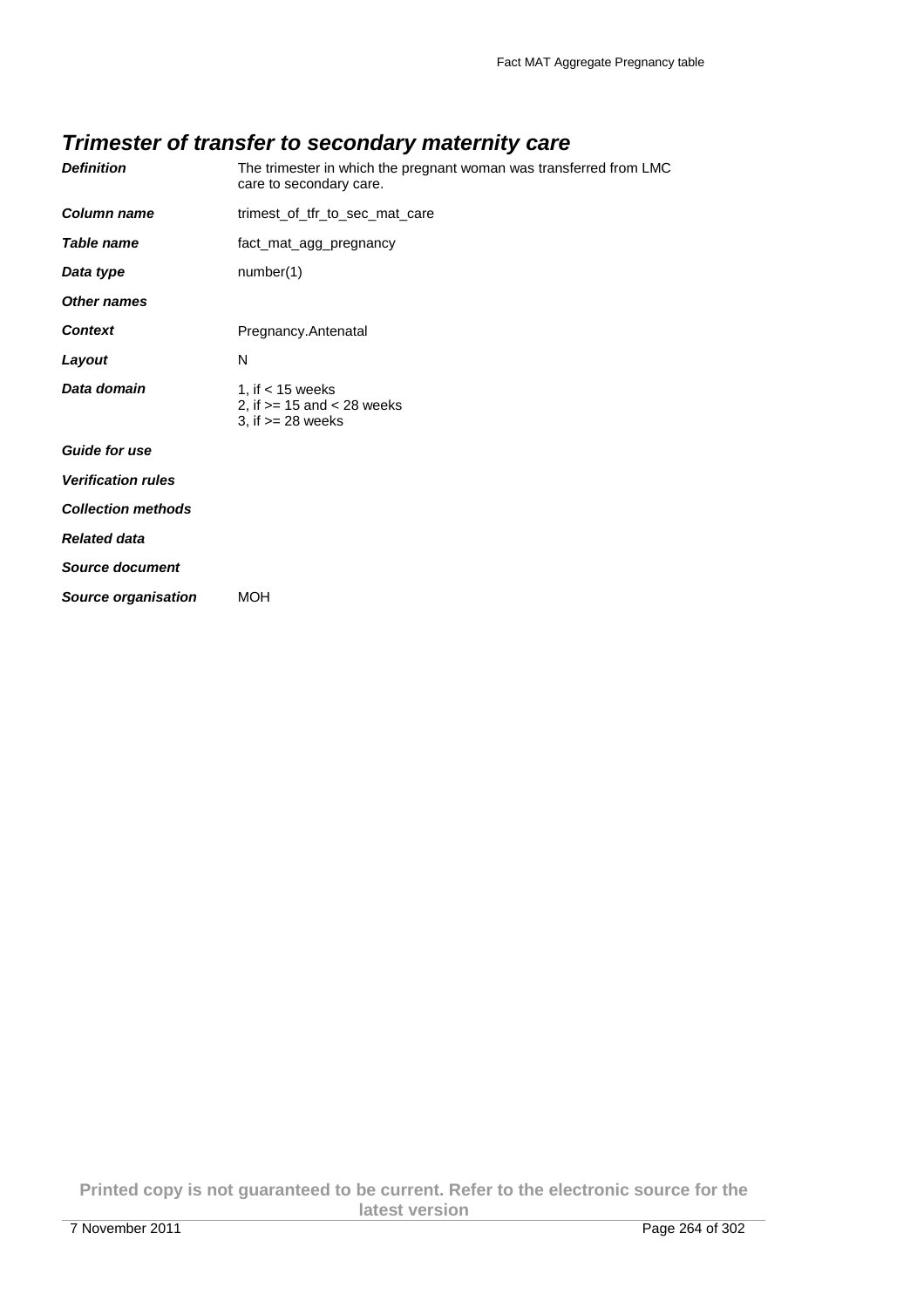### **Trimester of first LMC registration**

| <b>Definition</b>          | The trimester in which the woman first registered with an LMC.                                                                                                                       |  |
|----------------------------|--------------------------------------------------------------------------------------------------------------------------------------------------------------------------------------|--|
| <b>Column name</b>         | trimester at first Imc reg                                                                                                                                                           |  |
| Table name                 | fact mat agg pregnancy                                                                                                                                                               |  |
| Data type                  | number(1)                                                                                                                                                                            |  |
| Other names                |                                                                                                                                                                                      |  |
| <b>Context</b>             | Pregnancy.Antenatal                                                                                                                                                                  |  |
| Layout                     |                                                                                                                                                                                      |  |
| Data domain                | LMC Registration in first trimester of pregnancy was only possible from<br>July 2007. Care should be taken when analysing trimester of<br>registration data over the Notice changes. |  |
|                            | $1 =$ First trimester<br>$2 =$ Second trimester<br>$3 =$ Third trimester<br>$4$ = First registration with LMC occurs postnatally                                                     |  |
| <b>Guide for use</b>       |                                                                                                                                                                                      |  |
| <b>Verification rules</b>  |                                                                                                                                                                                      |  |
| <b>Collection methods</b>  |                                                                                                                                                                                      |  |
| <b>Related data</b>        | First LMC date registered<br>Estimated delivery date                                                                                                                                 |  |
| Source document            |                                                                                                                                                                                      |  |
| <b>Source organisation</b> | MOH                                                                                                                                                                                  |  |
|                            |                                                                                                                                                                                      |  |

**Printed copy is not guaranteed to be current. Refer to the electronic source for the latest version**  7 November 2011 Page 265 of 302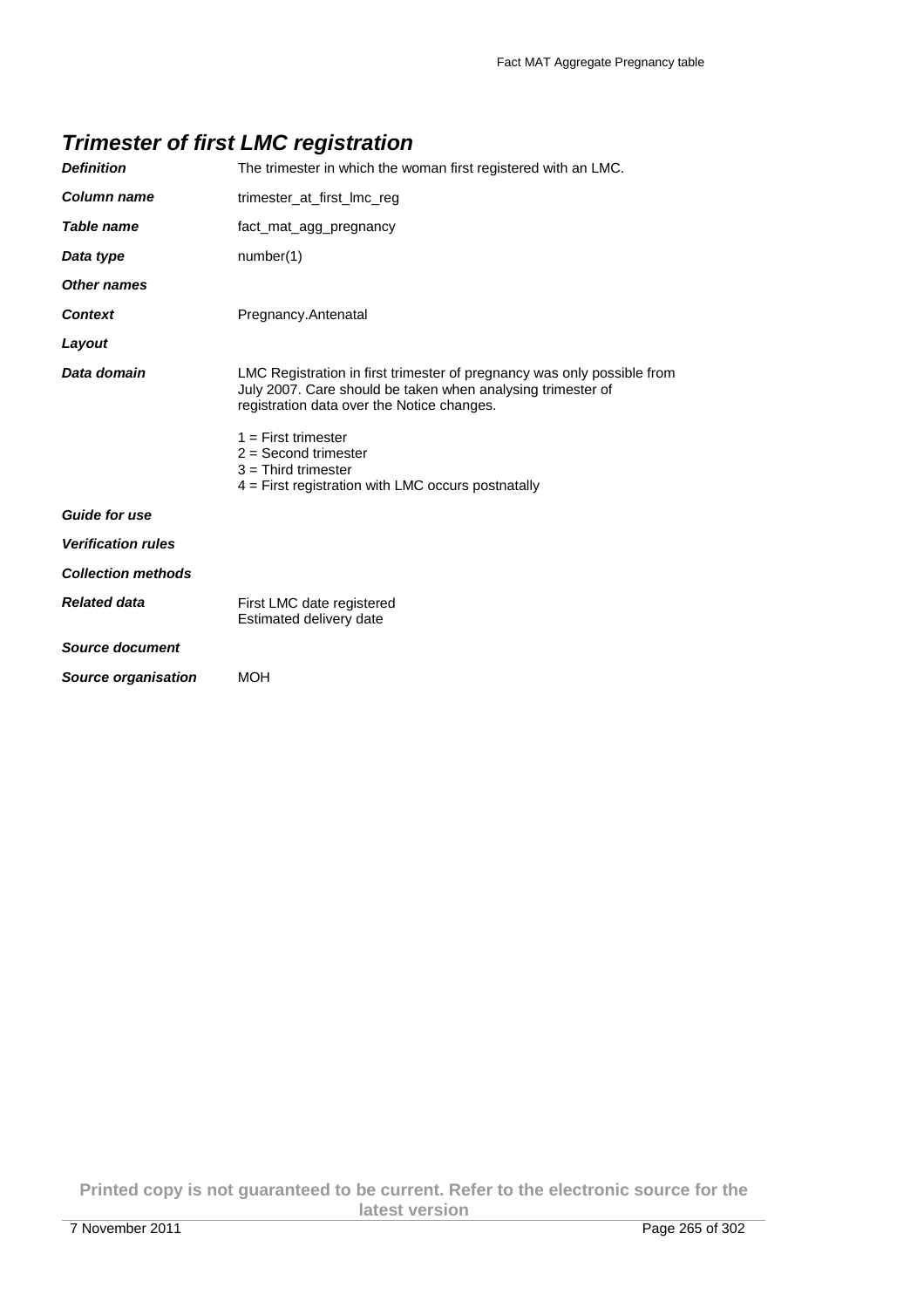#### **Ultrasounds count**

| <b>Definition</b>          | The total number of ultrasounds claimed during the antenatal period of<br>a pregnancy.                                                                                                                                |  |
|----------------------------|-----------------------------------------------------------------------------------------------------------------------------------------------------------------------------------------------------------------------|--|
| Column name                | ultrasounds count                                                                                                                                                                                                     |  |
| Table name                 | fact_mat_agg_pregnancy                                                                                                                                                                                                |  |
| Data type                  | number                                                                                                                                                                                                                |  |
| Other names                |                                                                                                                                                                                                                       |  |
| <b>Context</b>             | Pregnancy.Antenatal                                                                                                                                                                                                   |  |
| Layout                     |                                                                                                                                                                                                                       |  |
| Data domain                | Numeric or Null                                                                                                                                                                                                       |  |
| <b>Guide for use</b>       | Primary maternity ultrasounds only.                                                                                                                                                                                   |  |
|                            | See NNPAC for secondary radiology services.                                                                                                                                                                           |  |
|                            | Radiologists or obstetricians with a Diploma of Diagnostic Ultrasound<br>are allowed to claim for providing ultrasound scans, including nuchal<br>translucency scans, following the referral of the woman by her LMC. |  |
| <b>Verification rules</b>  |                                                                                                                                                                                                                       |  |
| <b>Collection methods</b>  | Ultrasounds claimed under the Section 88 Notice. Excludes secondary<br>care ultrasounds and fully privately funded ultrasounds.                                                                                       |  |
| <b>Related data</b>        |                                                                                                                                                                                                                       |  |
| Source document            |                                                                                                                                                                                                                       |  |
| <b>Source organisation</b> | <b>MOH</b>                                                                                                                                                                                                            |  |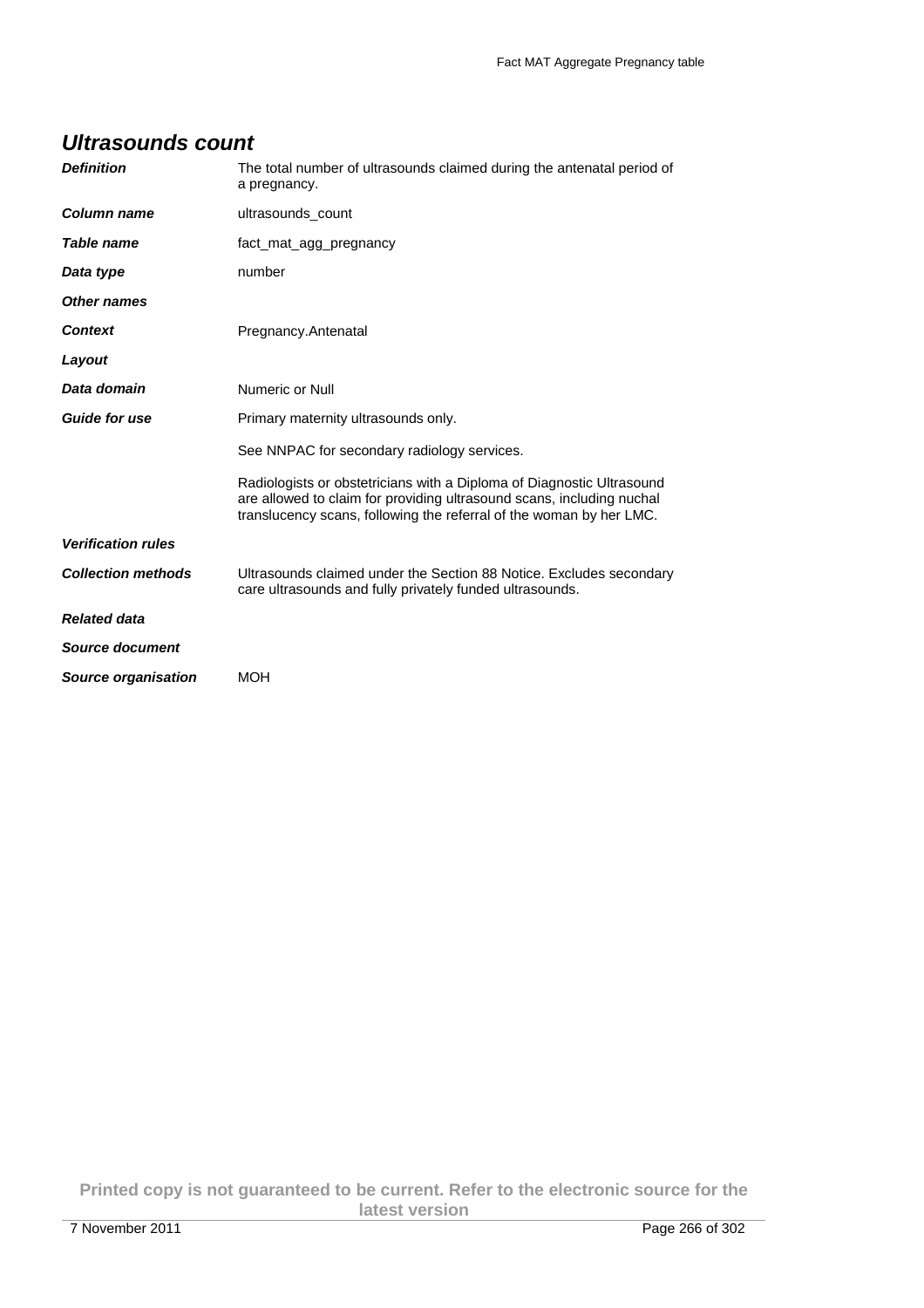### **Unregistered woman at delivery flag**

| <b>Definition</b>          | A flag indicating a woman is not registered with an LMC at delivery.                                             |  |
|----------------------------|------------------------------------------------------------------------------------------------------------------|--|
| Column name                | unreg_woman_at_delivery_flag                                                                                     |  |
| Table name                 | fact_mat_agg_pregnancy                                                                                           |  |
| Data type                  | varchar2(1)                                                                                                      |  |
| <b>Other names</b>         |                                                                                                                  |  |
| <b>Context</b>             | Pregnancy.Labour&Delivery                                                                                        |  |
| Layout                     | A                                                                                                                |  |
| Data domain                | Y or Null                                                                                                        |  |
| <b>Guide for use</b>       | Indicates whether an LMC registration has been submitted with a<br>registration date preceding date of delivery. |  |
| <b>Verification rules</b>  |                                                                                                                  |  |
| <b>Collection methods</b>  |                                                                                                                  |  |
| <b>Related data</b>        |                                                                                                                  |  |
| <b>Source document</b>     |                                                                                                                  |  |
| <b>Source organisation</b> | <b>MOH</b>                                                                                                       |  |

**Printed copy is not guaranteed to be current. Refer to the electronic source for the latest version**  7 November 2011 Page 267 of 302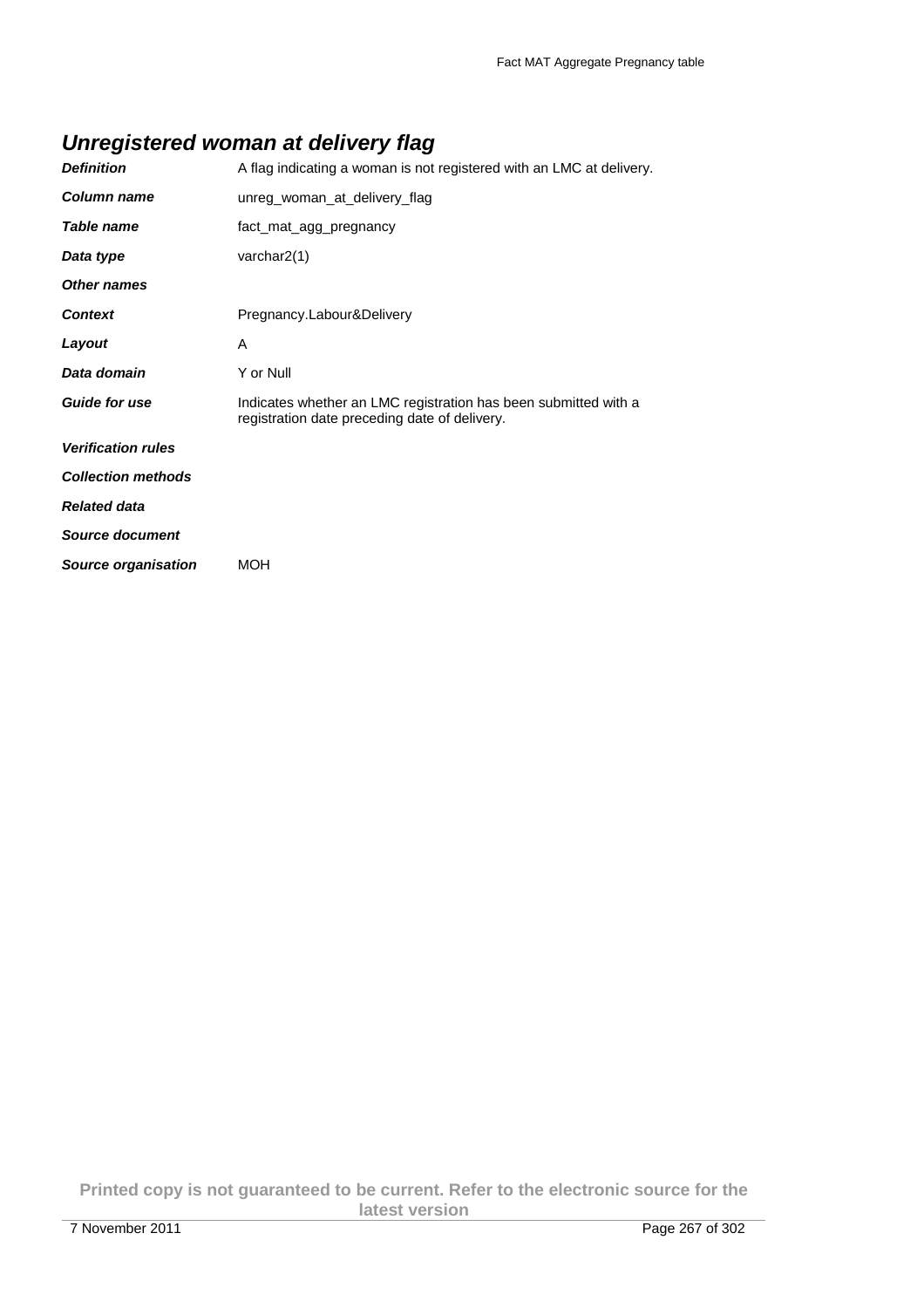| Vacuum flag                |                                                                                               |  |
|----------------------------|-----------------------------------------------------------------------------------------------|--|
| <b>Definition</b>          | A flag indicating a type of assisted birth where vacuum extraction<br>(ventouse) is required. |  |
| Column name                | vacuum_flag                                                                                   |  |
| Table name                 | fact_mat_agg_pregnancy                                                                        |  |
| Data type                  | varchar2(1)                                                                                   |  |
| Other names                | Assisted vaginal birth                                                                        |  |
| <b>Context</b>             | Pregnancy.Labour&Delivery                                                                     |  |
| Layout                     | A                                                                                             |  |
| Data domain                | Y or Null                                                                                     |  |
| <b>Guide for use</b>       | Derived from ICD-10-AM delivery procedure code reported to NMDS.                              |  |
|                            | A woman may have more than one delivery type.                                                 |  |
|                            | NMDS delivery events only                                                                     |  |
| <b>Verification rules</b>  |                                                                                               |  |
| <b>Collection methods</b>  |                                                                                               |  |
| <b>Related data</b>        | Prioritised delivery type<br>Delivery type                                                    |  |
| Source document            |                                                                                               |  |
| <b>Source organisation</b> | <b>MOH</b>                                                                                    |  |

**Printed copy is not guaranteed to be current. Refer to the electronic source for the latest version**  7 November 2011 Page 268 of 302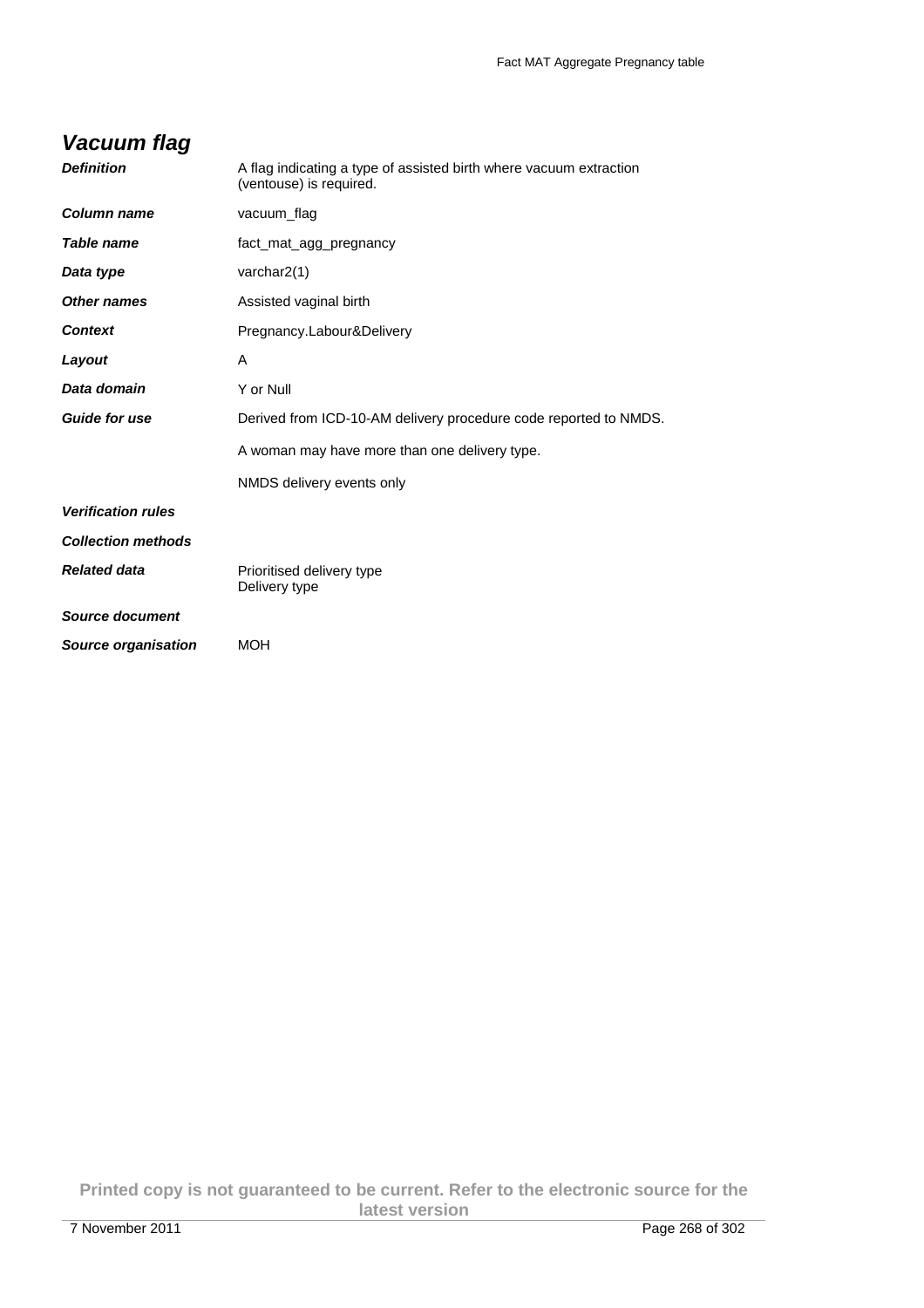### **Vaginal birth post caesarean flag**

| <b>Definition</b>         | A flag indicating where a woman delivered vaginally following a prior<br>(history of) caesarean section delivery.                                                              |
|---------------------------|--------------------------------------------------------------------------------------------------------------------------------------------------------------------------------|
| Column name               | vaginal birth post caesar flag                                                                                                                                                 |
| Table name                | fact_mat_agg_pregnancy                                                                                                                                                         |
| Data type                 | varchar $2(1)$                                                                                                                                                                 |
| Other names               | <b>VBAC</b>                                                                                                                                                                    |
| <b>Context</b>            | Pregnancy.Labour&Delivery                                                                                                                                                      |
| Layout                    | A                                                                                                                                                                              |
| Data domain               | Y or Null                                                                                                                                                                      |
| <b>Guide for use</b>      | Sourced from LMC 'VBAC" claim or from ICD-10-AM obstetric diagnosis<br>code reported to NMDS on the delivery event.                                                            |
| <b>Verification rules</b> | To improve data quality this field is cross checked with any NMDS<br>delivery event and excludes deliveries that are flagged as VBAC but are<br>reported as caesarean sections |
| <b>Collection methods</b> |                                                                                                                                                                                |
| <b>Related data</b>       |                                                                                                                                                                                |
| Source document           |                                                                                                                                                                                |
| Source organisation       | <b>MOH</b>                                                                                                                                                                     |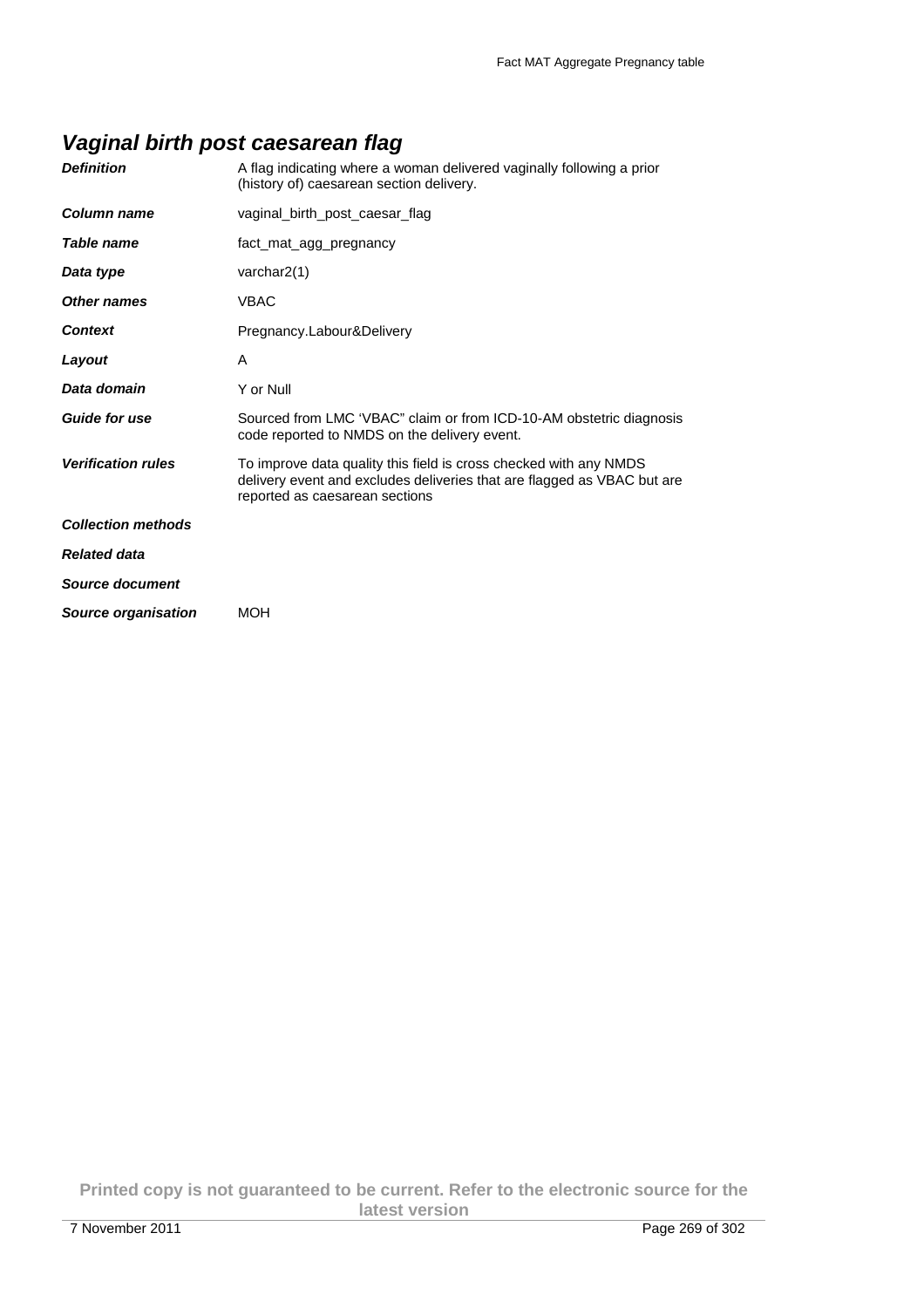## **Wellchild notified flag**

| A flag indicating whether LMC notified Wellchild services of the birth.                                                                                                                                        |  |
|----------------------------------------------------------------------------------------------------------------------------------------------------------------------------------------------------------------|--|
| wellchild_notified_flag                                                                                                                                                                                        |  |
| fact mat agg pregnancy                                                                                                                                                                                         |  |
| varchar $2(1)$                                                                                                                                                                                                 |  |
|                                                                                                                                                                                                                |  |
| Pregnancy.Postnatal                                                                                                                                                                                            |  |
| A                                                                                                                                                                                                              |  |
| Y, N or Null                                                                                                                                                                                                   |  |
| With consent of the mother, Wellchild services are notified of the birth<br>and subsequent LMC discharge at the end of postnatal LMC care.                                                                     |  |
| WellChild is a health care provider that provides health education and<br>support for babies and children as described in the Well Child Tamariki<br>Ora National Schedule produced by the Ministry of Health. |  |
|                                                                                                                                                                                                                |  |
|                                                                                                                                                                                                                |  |
|                                                                                                                                                                                                                |  |
|                                                                                                                                                                                                                |  |
| <b>MOH</b>                                                                                                                                                                                                     |  |
|                                                                                                                                                                                                                |  |

**Printed copy is not guaranteed to be current. Refer to the electronic source for the latest version**  7 November 2011 Page 270 of 302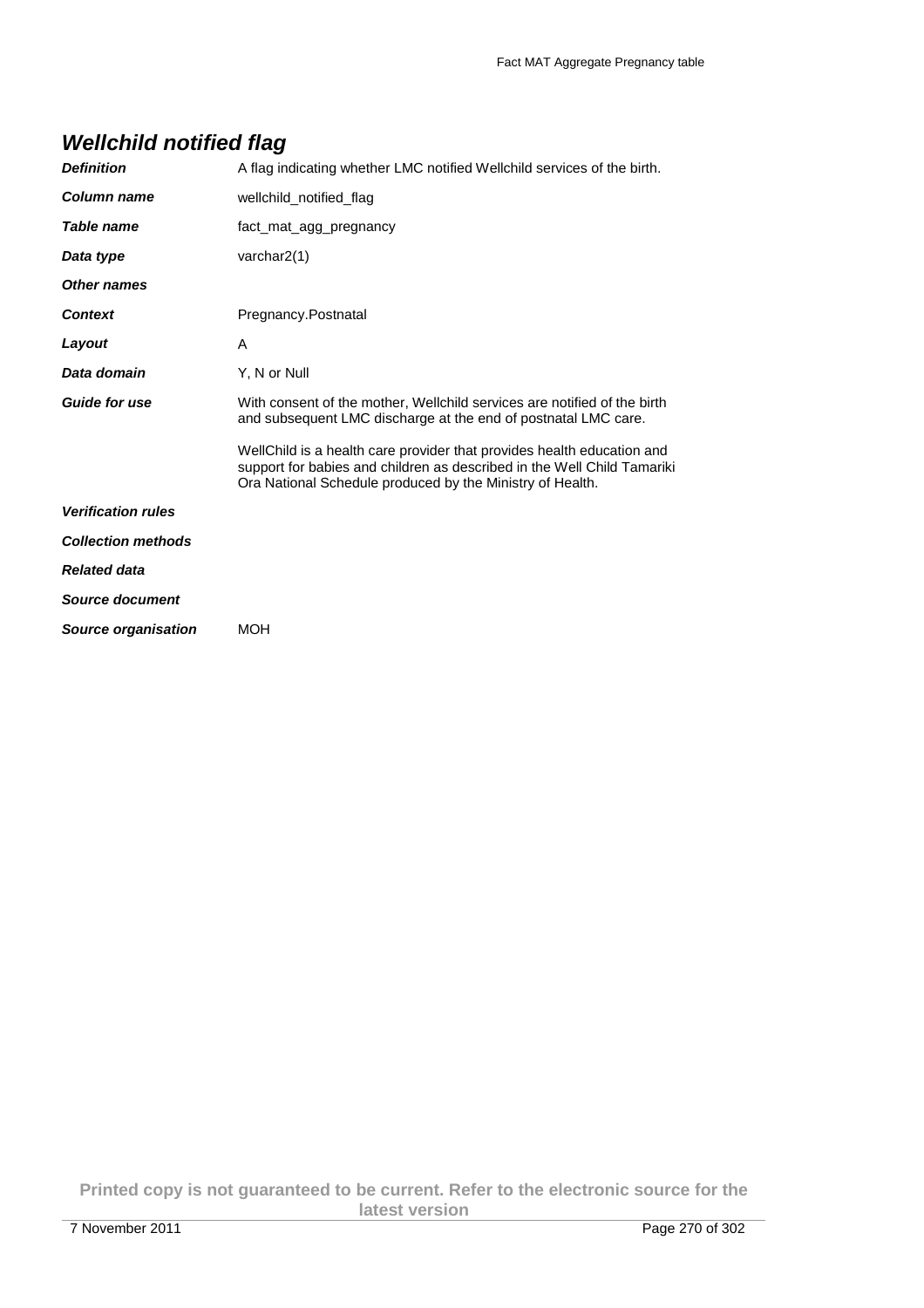# **Fact MAT Aggregate Ultrasound table**

| Table name              | fact_mat_agg_ultrasound |  |
|-------------------------|-------------------------|--|
| <b>Definition</b>       |                         |  |
| <b>Primary key</b>      | dim_mat_pregnancy_key   |  |
| <b>Business key</b>     |                         |  |
| <b>Guide for use</b>    | Context:                |  |
|                         | Pregnancy. Antenatal    |  |
| <b>Relational rules</b> |                         |  |
| Data content            |                         |  |

**Printed copy is not guaranteed to be current. Refer to the electronic source for the latest version**  7 November 2011 Page 271 of 302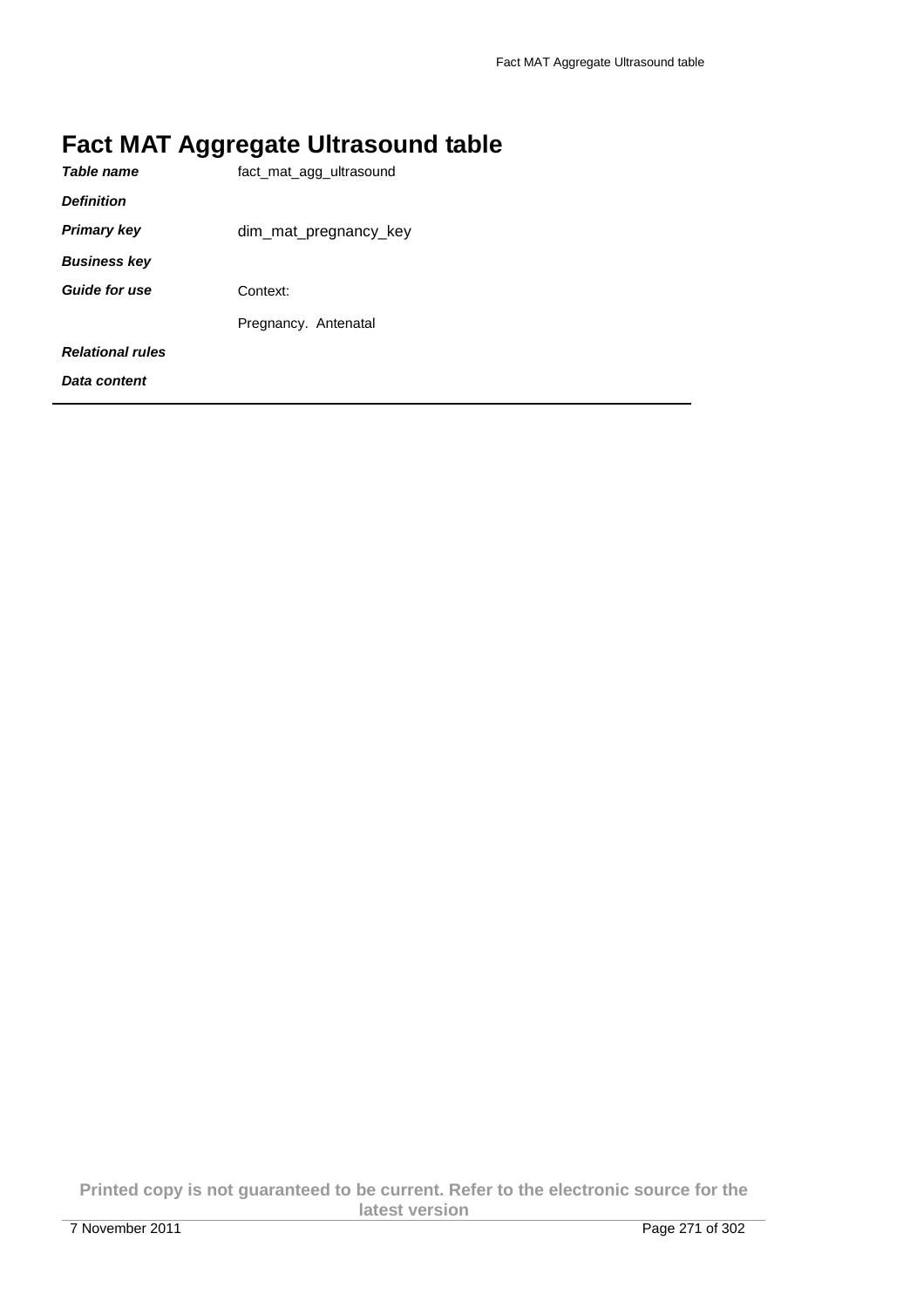### **MAT pregnancy key**

| <b>Definition</b>          | Generated artificial key for the MAT Pregnancy table. Unique identifier<br>of a pregnancy in the Aggregated Pregnancy table derived from delivery<br>date and NHI |
|----------------------------|-------------------------------------------------------------------------------------------------------------------------------------------------------------------|
| <b>Column name</b>         | dim_mat_pregnancy_key                                                                                                                                             |
| Table name                 | fact_mat_agg_pregnancy                                                                                                                                            |
| Data type                  | number                                                                                                                                                            |
| <b>Other names</b>         |                                                                                                                                                                   |
| <b>Context</b>             |                                                                                                                                                                   |
| Layout                     |                                                                                                                                                                   |
| Data domain                |                                                                                                                                                                   |
| <b>Guide for use</b>       |                                                                                                                                                                   |
| <b>Verification rules</b>  |                                                                                                                                                                   |
| <b>Collection methods</b>  |                                                                                                                                                                   |
| <b>Related data</b>        |                                                                                                                                                                   |
| <b>Source document</b>     |                                                                                                                                                                   |
| <b>Source organisation</b> |                                                                                                                                                                   |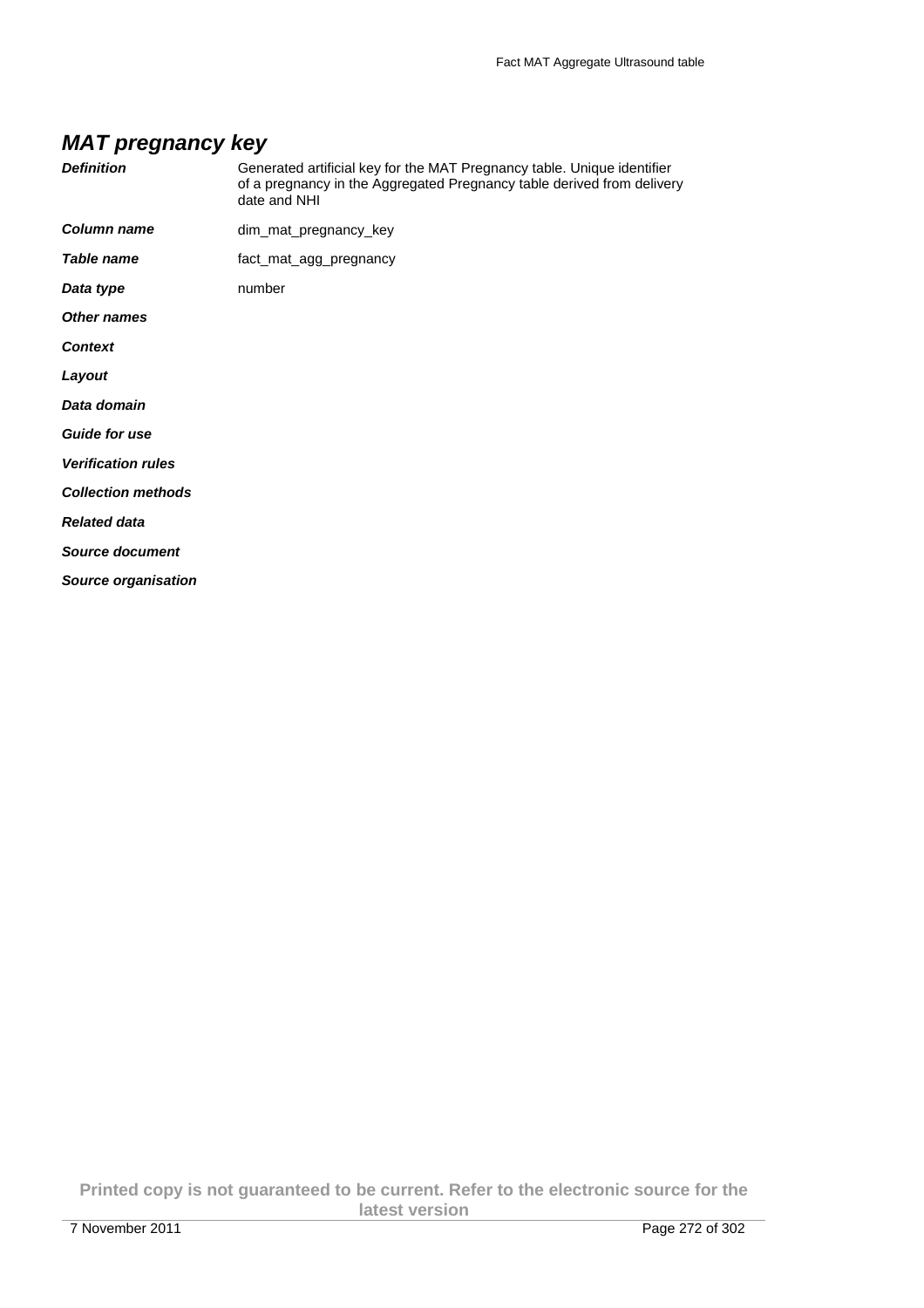#### **Ultrasound reason code**

| <b>Definition</b>          | A code representing the reason why the woman received an ultrasound.                                                                                                               |  |
|----------------------------|------------------------------------------------------------------------------------------------------------------------------------------------------------------------------------|--|
| Column name                | ultrasound_reason_code                                                                                                                                                             |  |
| Table name                 | fact_mat_agg_ultrasound                                                                                                                                                            |  |
| Data type                  | varchar $2(6)$                                                                                                                                                                     |  |
| Other names                |                                                                                                                                                                                    |  |
| <b>Context</b>             | Pregnancy.Antenatal                                                                                                                                                                |  |
| Layout                     |                                                                                                                                                                                    |  |
| Data domain                | See the Ultrasound Reason code table on the Ministry of Health web<br>site at http://www.nzhis.govt.nz/moh.nsf/pagesns/47. For further<br>information contact Analytical Services. |  |
| <b>Guide for use</b>       | One ultrasound may have more than one ultrasound reason.                                                                                                                           |  |
| <b>Verification rules</b>  |                                                                                                                                                                                    |  |
| <b>Collection methods</b>  |                                                                                                                                                                                    |  |
| <b>Related data</b>        | Ultrasound reason description                                                                                                                                                      |  |
| Source document            |                                                                                                                                                                                    |  |
| <b>Source organisation</b> | <b>MOH</b>                                                                                                                                                                         |  |

**Printed copy is not guaranteed to be current. Refer to the electronic source for the latest version**  7 November 2011 Page 273 of 302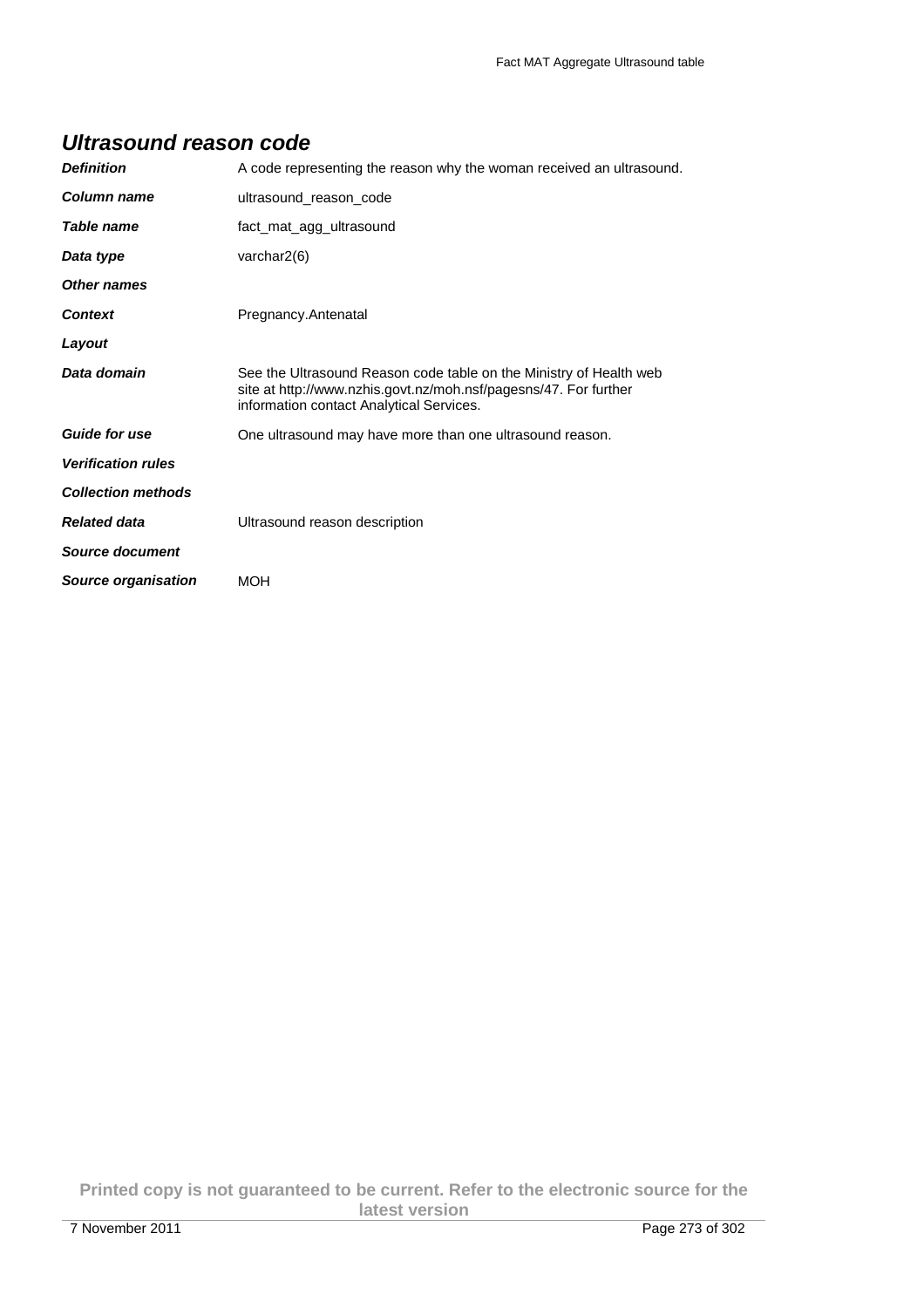### **Ultrasound reason description**

| <b>Definition</b>          | Description of the ultrasound reason code                                                                                                                                          |  |
|----------------------------|------------------------------------------------------------------------------------------------------------------------------------------------------------------------------------|--|
| Column name                | ultrasound reason description                                                                                                                                                      |  |
| Table name                 | fact_mat_agg_ultrasound                                                                                                                                                            |  |
| Data type                  | varchar2(256)                                                                                                                                                                      |  |
| Other names                |                                                                                                                                                                                    |  |
| <b>Context</b>             | Pregnancy.Antenatal                                                                                                                                                                |  |
| Layout                     |                                                                                                                                                                                    |  |
| Data domain                | See the Ultrasound Reason code table on the Ministry of Health web<br>site at http://www.nzhis.govt.nz/moh.nsf/pagesns/47. For further<br>information contact Analytical Services. |  |
| <b>Guide for use</b>       | One ultrasound may have more than one ultrasound reason                                                                                                                            |  |
| <b>Verification rules</b>  |                                                                                                                                                                                    |  |
| <b>Collection methods</b>  |                                                                                                                                                                                    |  |
| <b>Related data</b>        | Ultrasound reason code                                                                                                                                                             |  |
| Source document            |                                                                                                                                                                                    |  |
| <b>Source organisation</b> | <b>MOH</b>                                                                                                                                                                         |  |

**Printed copy is not guaranteed to be current. Refer to the electronic source for the latest version**  7 November 2011 Page 274 of 302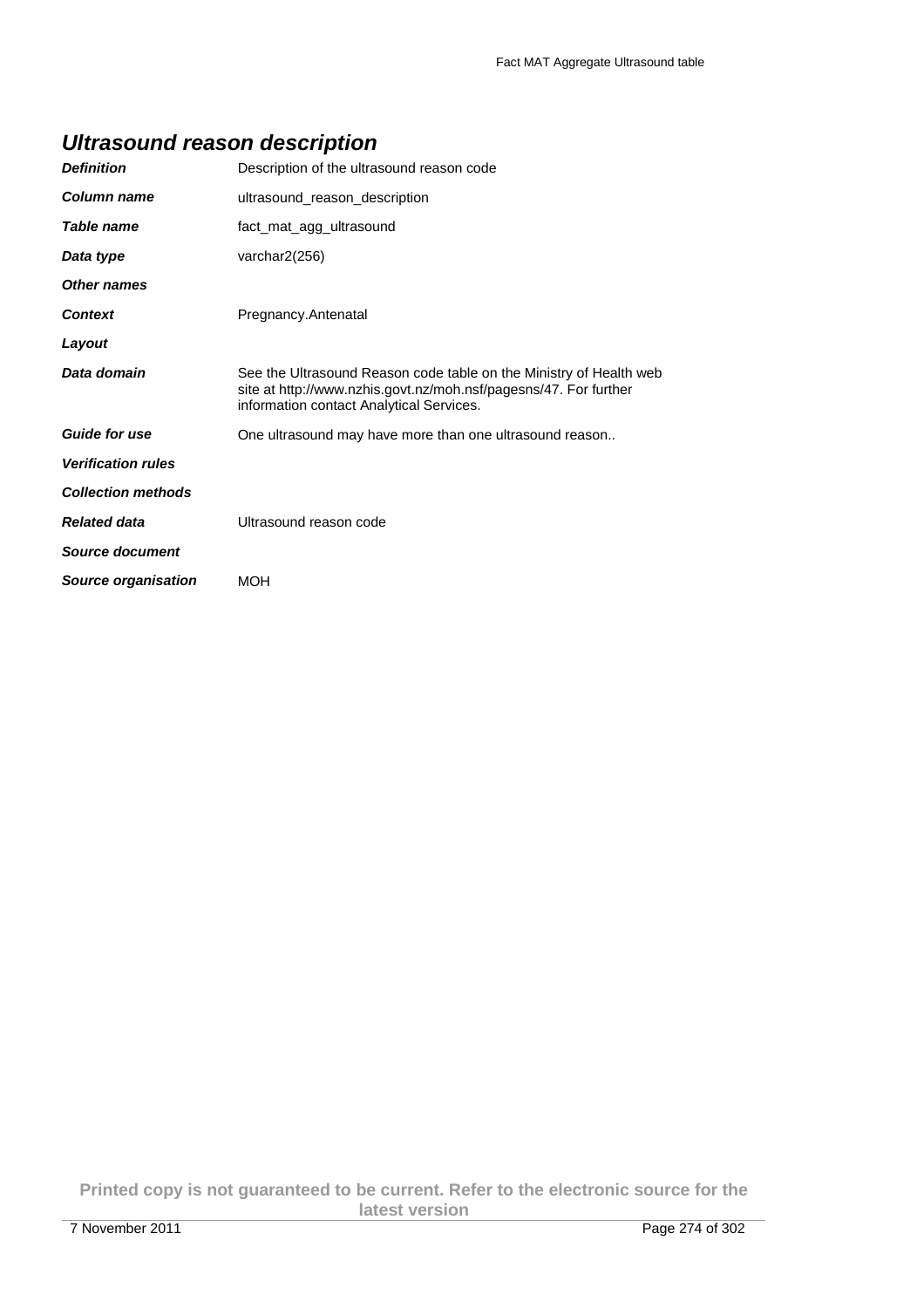# **Fact MAT Referral table**

| Table name              | fact mat referral |
|-------------------------|-------------------|
| <b>Definition</b>       |                   |
| Primary key             | N/a               |
| <b>Business key</b>     |                   |
| <b>Guide for use</b>    |                   |
| <b>Relational rules</b> |                   |
| Data content            |                   |
|                         |                   |

**Printed copy is not guaranteed to be current. Refer to the electronic source for the latest version**  7 November 2011 Page 275 of 302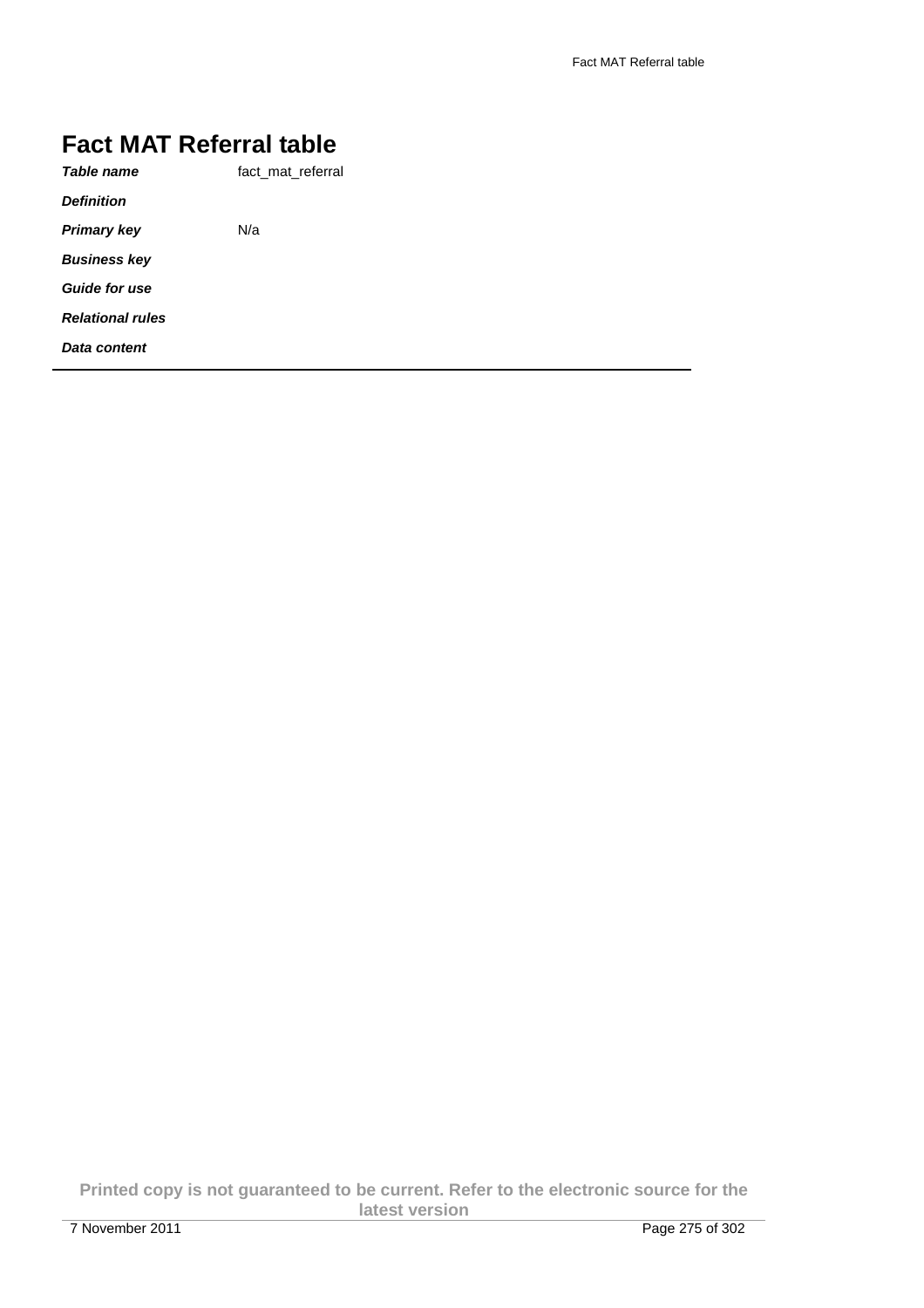## **Health professional**

#### **Definition**

| <b>Column name</b>         | health professional |
|----------------------------|---------------------|
| <b>Table name</b>          | fact_mat_referral   |
| Data type                  | varchar $2(5)$      |
| <b>Other names</b>         |                     |
| <b>Context</b>             |                     |
| Layout                     |                     |
| Data domain                |                     |
| <b>Guide for use</b>       |                     |
| <b>Verification rules</b>  |                     |
| <b>Collection methods</b>  |                     |
| <b>Related data</b>        |                     |
| Source document            |                     |
| <b>Source organisation</b> |                     |

**Printed copy is not guaranteed to be current. Refer to the electronic source for the latest version**  7 November 2011 Page 276 of 302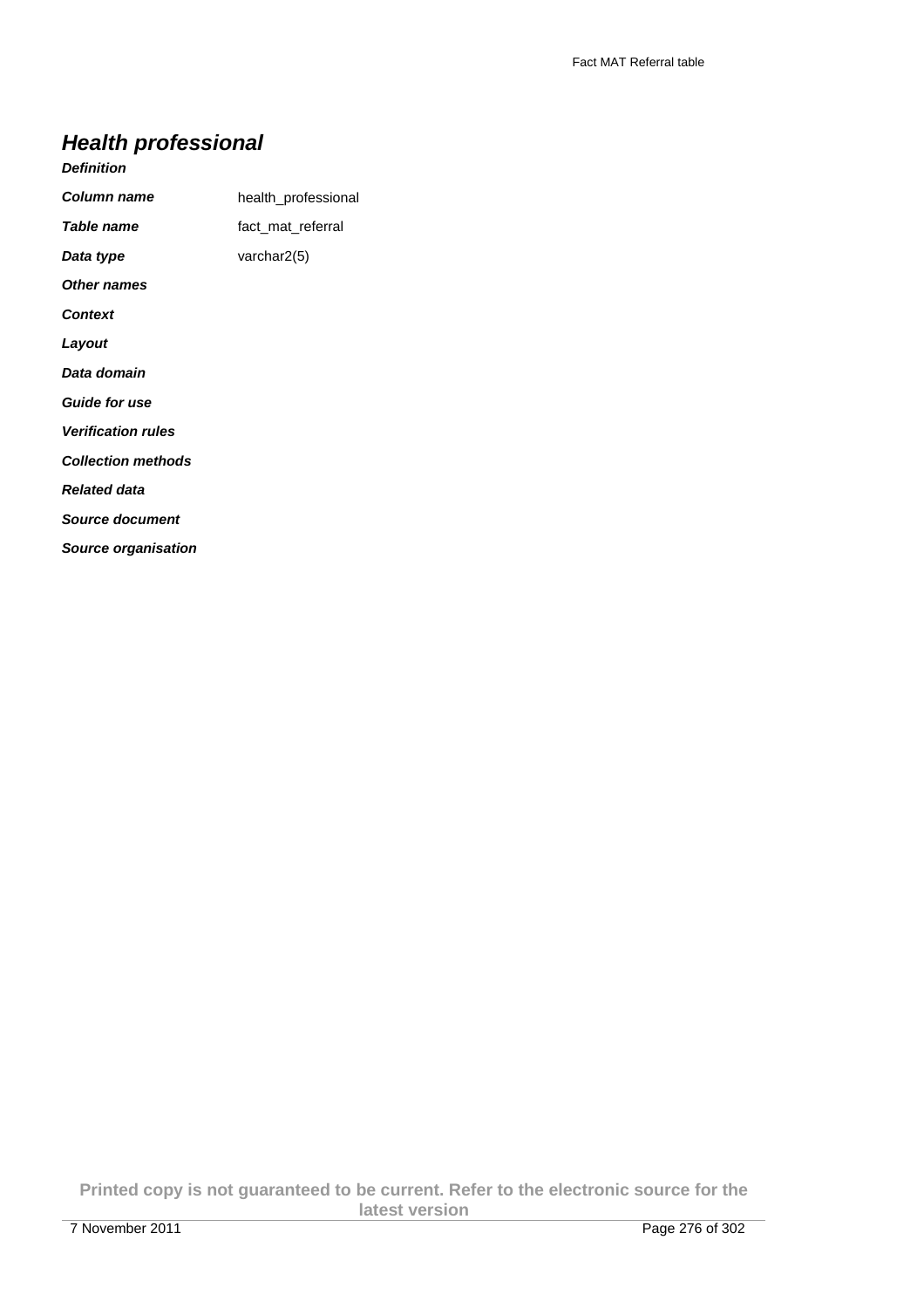## **Principal reason for referral**

| The principal reason for the referral, from the list of referral guidelines or<br>the ultrasound indication list                                                              |
|-------------------------------------------------------------------------------------------------------------------------------------------------------------------------------|
| principal reason for refe                                                                                                                                                     |
| fact_mat_referral                                                                                                                                                             |
| varchar2(80)                                                                                                                                                                  |
|                                                                                                                                                                               |
|                                                                                                                                                                               |
|                                                                                                                                                                               |
|                                                                                                                                                                               |
| See Referral Reason code tables on the Ministry of Health web site at<br>http://www.nzhis.govt.nz/moh.nsf/pagesns/47. For further information<br>contact Analytical Services. |
|                                                                                                                                                                               |
|                                                                                                                                                                               |
|                                                                                                                                                                               |
|                                                                                                                                                                               |
|                                                                                                                                                                               |
|                                                                                                                                                                               |

**Printed copy is not guaranteed to be current. Refer to the electronic source for the latest version**  7 November 2011 Page 277 of 302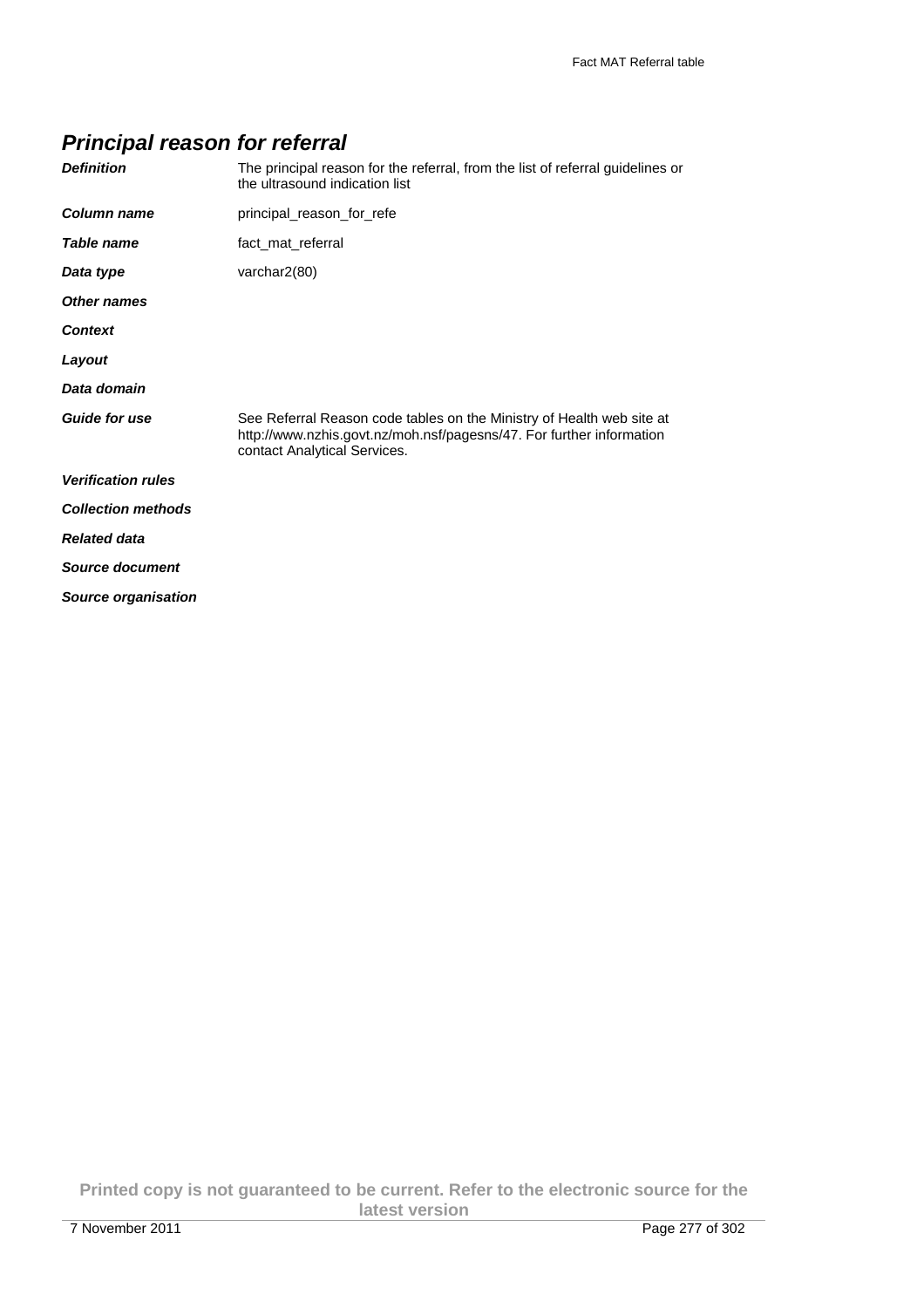#### **Referral date**

| <b>Definition</b>          | Date the referral was made. |
|----------------------------|-----------------------------|
| Column name                | referral_date               |
| Table name                 | fact mat referral           |
| Data type                  | date                        |
| <b>Other names</b>         |                             |
| <b>Context</b>             |                             |
| Layout                     |                             |
| Data domain                |                             |
| <b>Guide for use</b>       |                             |
| <b>Verification rules</b>  |                             |
| <b>Collection methods</b>  |                             |
| <b>Related data</b>        |                             |
| Source document            |                             |
| <b>Source organisation</b> |                             |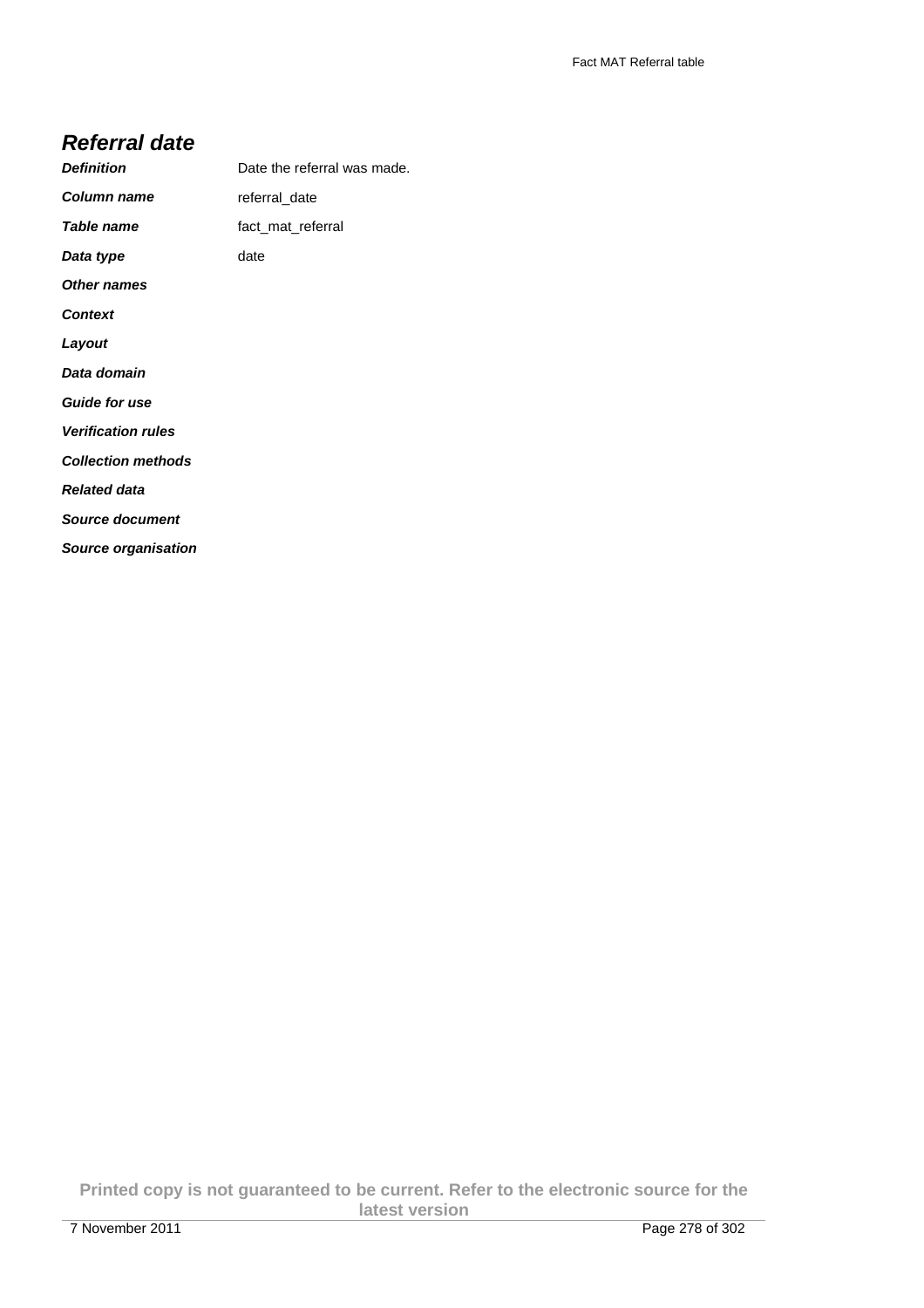## **Referring practitioner registration number**

| <b>Definition</b>          | The provider number of referring service provider |
|----------------------------|---------------------------------------------------|
| <b>Column name</b>         | referring_practitioner_re                         |
| Table name                 | fact mat referral                                 |
| Data type                  | varchar2(10)                                      |
| <b>Other names</b>         |                                                   |
| <b>Context</b>             |                                                   |
| Layout                     |                                                   |
| Data domain                |                                                   |
| <b>Guide for use</b>       |                                                   |
| <b>Verification rules</b>  |                                                   |
| <b>Collection methods</b>  |                                                   |
| <b>Related data</b>        |                                                   |
| <b>Source document</b>     |                                                   |
| <b>Source organisation</b> |                                                   |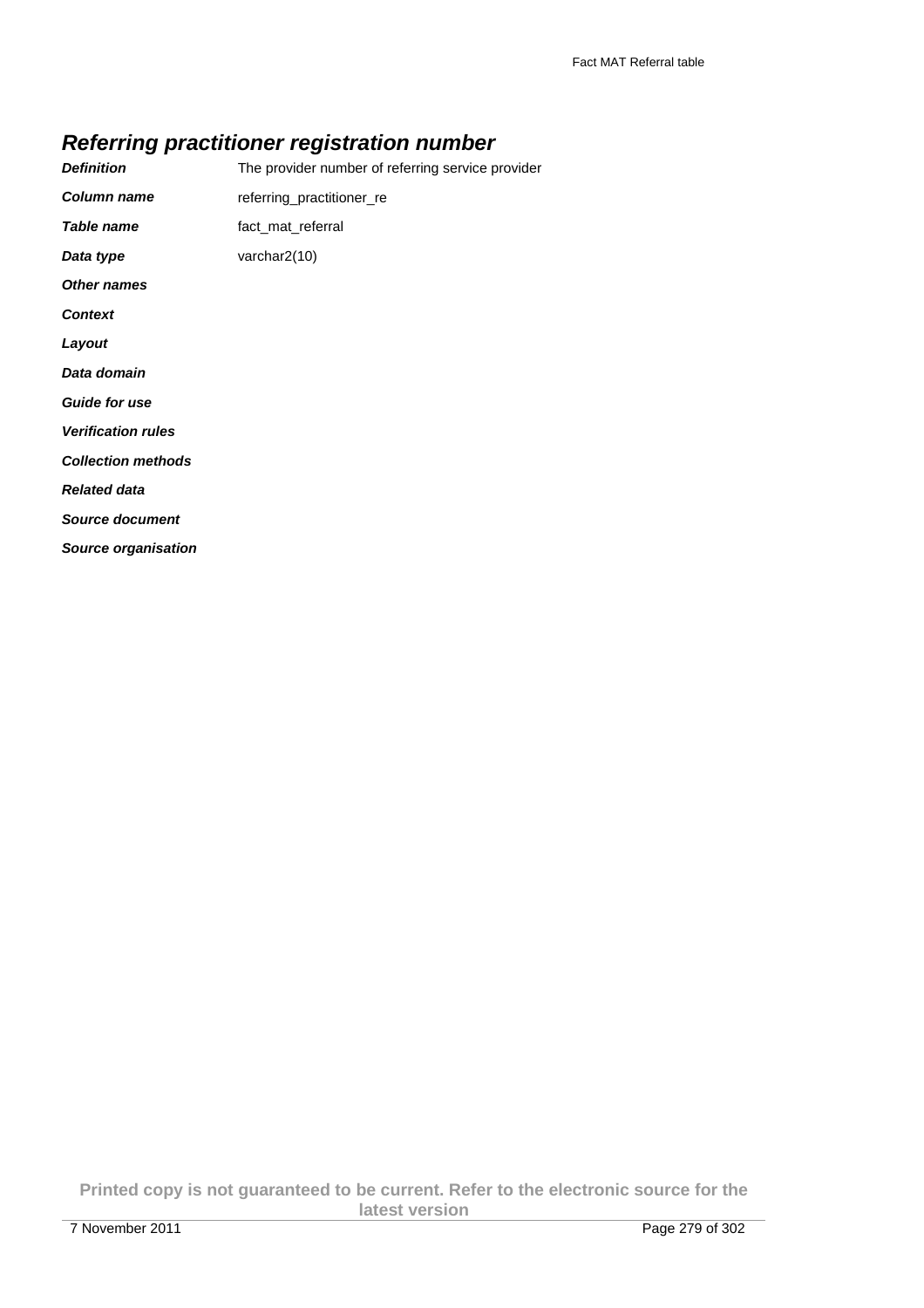### **Referring practitioner type**

| <b>Definition</b>          | A code representing the type of referring service provider                                        |
|----------------------------|---------------------------------------------------------------------------------------------------|
| <b>Column name</b>         | referring_practitioner_ty                                                                         |
| <b>Table name</b>          | fact mat referral                                                                                 |
| Data type                  | varchar2(2)                                                                                       |
| <b>Other names</b>         |                                                                                                   |
| <b>Context</b>             |                                                                                                   |
| Layout                     | A                                                                                                 |
| Data domain                | W (i.e. Midwifery council of NZ)<br>N (i.e. Nursing council of NZ)<br>M (i.e. NZ Medical Council) |
| <b>Guide for use</b>       |                                                                                                   |
| <b>Verification rules</b>  |                                                                                                   |
| <b>Collection methods</b>  |                                                                                                   |
| <b>Related data</b>        |                                                                                                   |
| <b>Source document</b>     |                                                                                                   |
| <b>Source organisation</b> |                                                                                                   |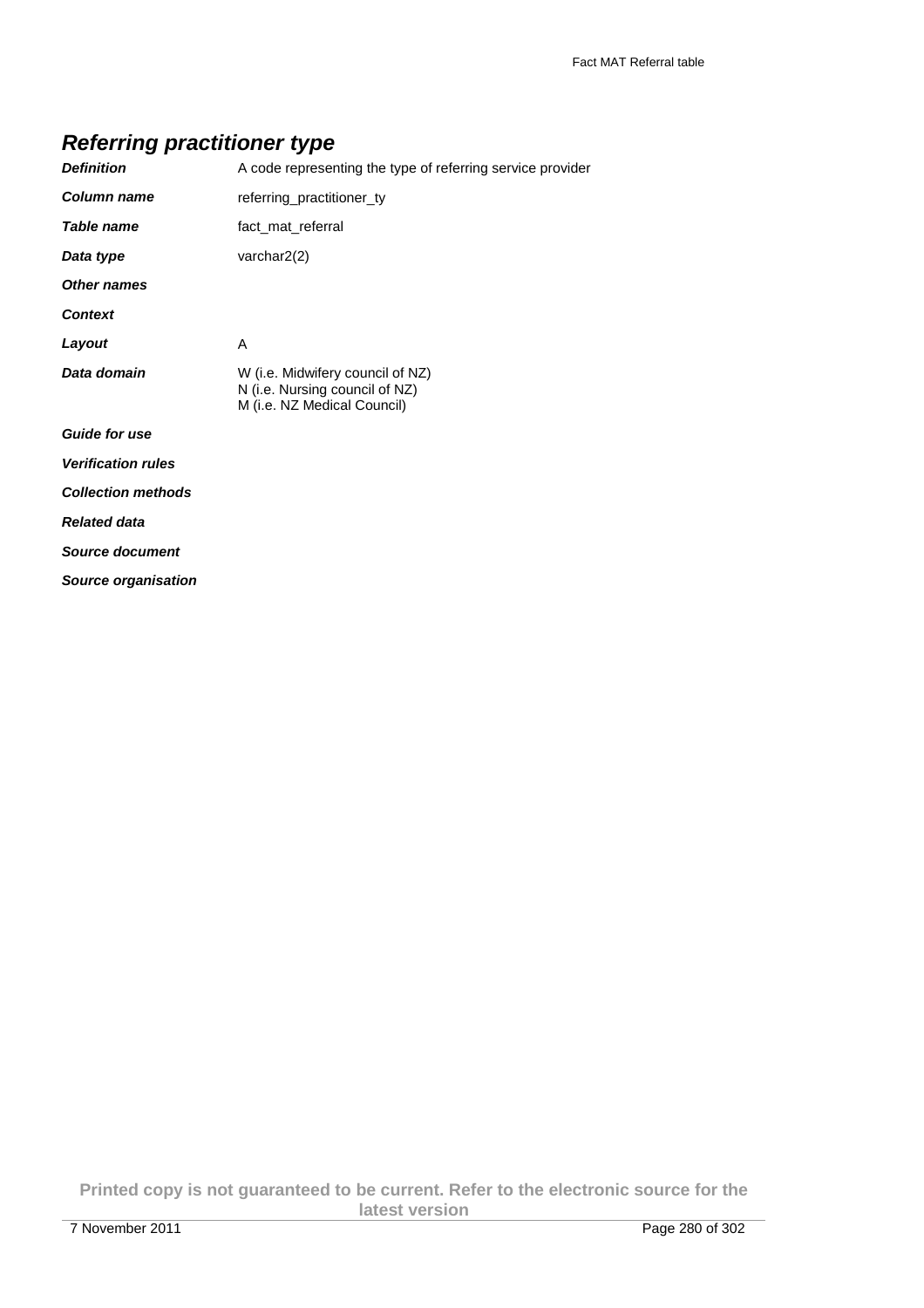# **Registration number**

| <b>Definition</b>          | The registration number assigned to the practitioner providing<br>the service by either the Medical Council of New Zealand or the<br>Midwifery Council of New Zealand. |
|----------------------------|------------------------------------------------------------------------------------------------------------------------------------------------------------------------|
| Column name                | registration_number                                                                                                                                                    |
| Table name                 | fact_mat_referral                                                                                                                                                      |
| Data type                  | varchar2(10)                                                                                                                                                           |
| Other names                |                                                                                                                                                                        |
| <b>Context</b>             |                                                                                                                                                                        |
| Layout                     |                                                                                                                                                                        |
| Data domain                |                                                                                                                                                                        |
| <b>Guide for use</b>       |                                                                                                                                                                        |
| <b>Verification rules</b>  |                                                                                                                                                                        |
| <b>Collection methods</b>  |                                                                                                                                                                        |
| <b>Related data</b>        |                                                                                                                                                                        |
| Source document            |                                                                                                                                                                        |
| <b>Source organisation</b> |                                                                                                                                                                        |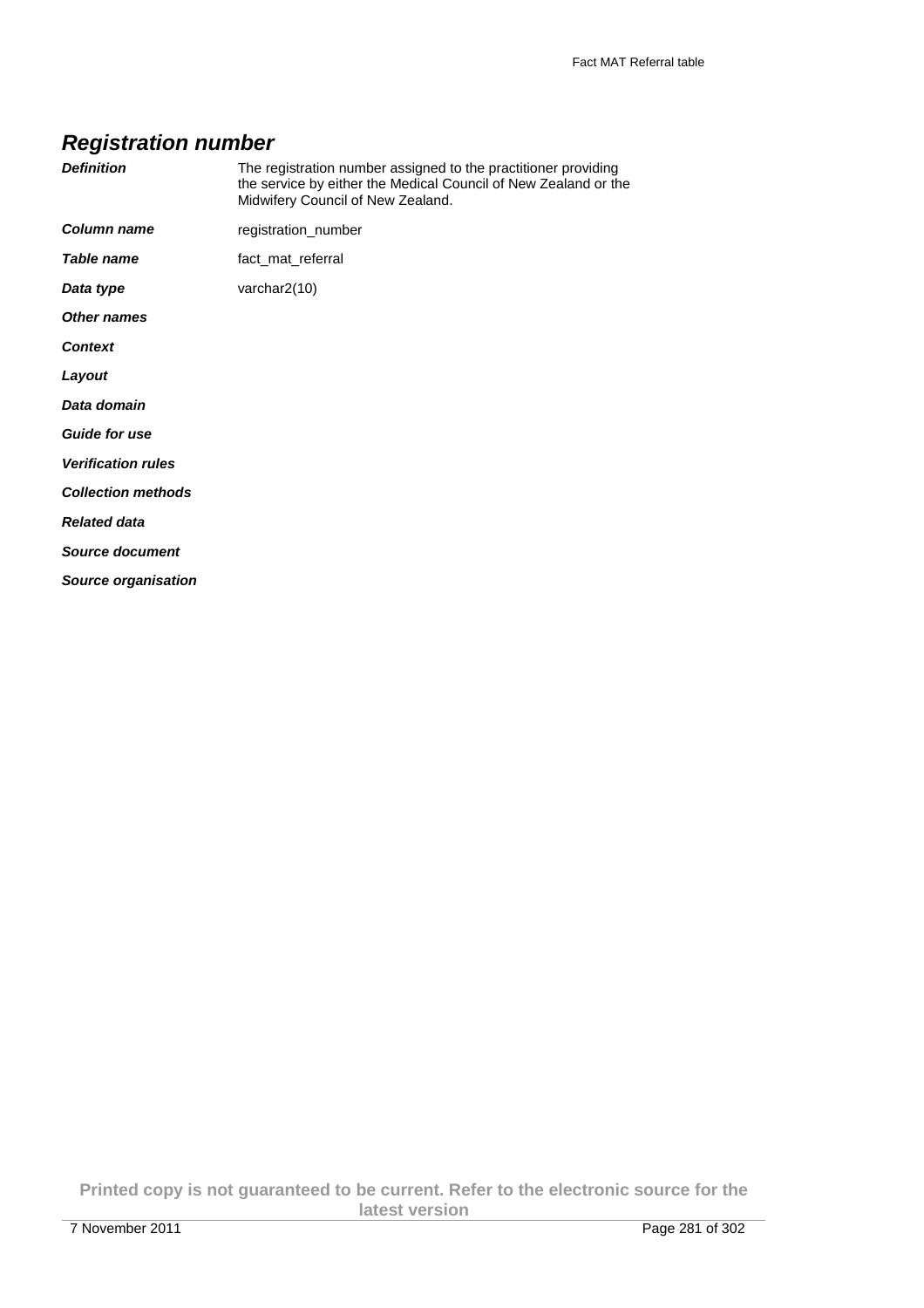# **Fact MAT Registration Table**

| Table name              | fact mat registration |
|-------------------------|-----------------------|
| <b>Definition</b>       |                       |
| Primary key             | N/a                   |
| <b>Business kev</b>     |                       |
| <b>Guide for use</b>    |                       |
| <b>Relational rules</b> |                       |
| Data content            |                       |
|                         |                       |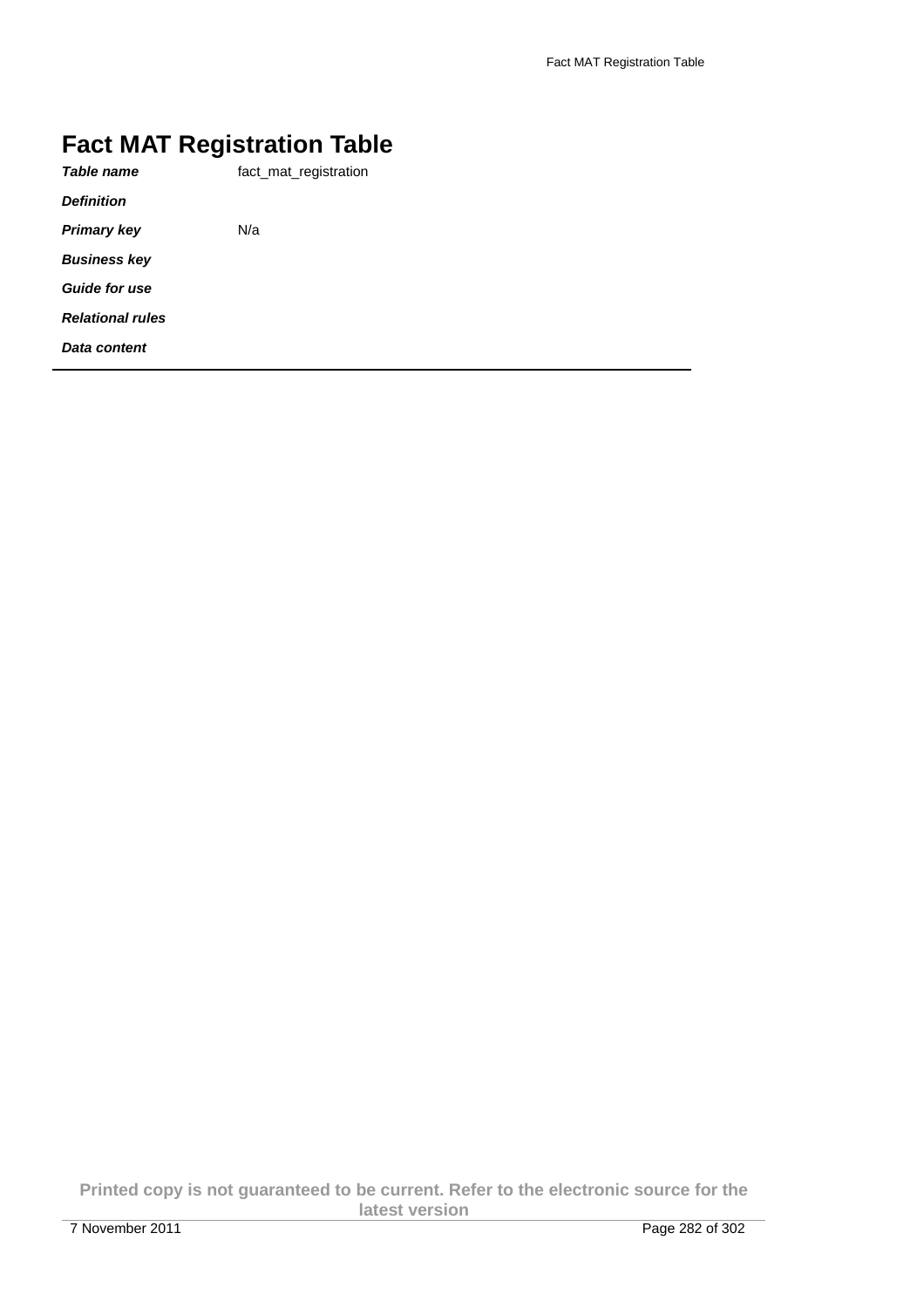# **Registration date**

| <b>Definition</b>          | Date of LMC registration                                                 |
|----------------------------|--------------------------------------------------------------------------|
| <b>Column name</b>         | registration date                                                        |
| <b>Table name</b>          | fact_mat_registration                                                    |
| Data type                  | date                                                                     |
| Other names                |                                                                          |
| <b>Context</b>             |                                                                          |
| Layout                     |                                                                          |
| Data domain                |                                                                          |
| <b>Guide for use</b>       | Applies to first registrations and any changes of registration received. |
| <b>Verification rules</b>  |                                                                          |
| <b>Collection methods</b>  |                                                                          |
| <b>Related data</b>        |                                                                          |
| <b>Source document</b>     |                                                                          |
| <b>Source organisation</b> |                                                                          |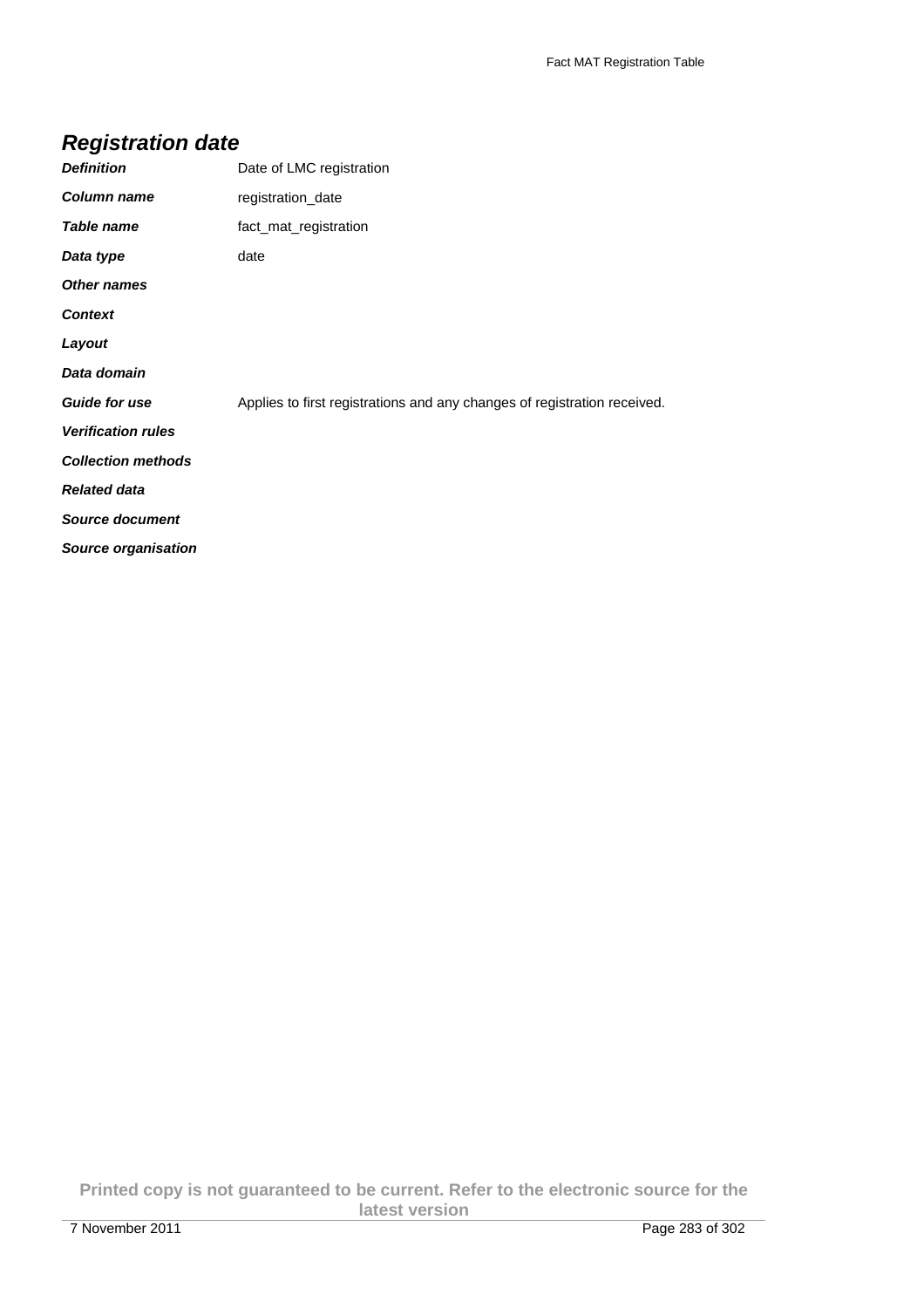# **Appendix A: Data Dictionary Template**

| Introduction      | This appendix explains how data element attributes are organised in the data<br>dictionary template.                                                                                                                                                    |
|-------------------|---------------------------------------------------------------------------------------------------------------------------------------------------------------------------------------------------------------------------------------------------------|
| Order of elements | Within the dictionary, elements are organised by table, and then alphabetically.<br>An alphabetical index at the back of the data dictionary (Appendix E) and the<br>graphical data model are intended to assist the user in finding specific elements. |

#### **Identifying and defining attributes**

| <b>Name</b>                                       | A single or multi-word designation assigned to a data element. This<br>appears in the heading for each unique data definition in the<br>Dictionaries.                                                                                                                                                                                                                                                   |  |
|---------------------------------------------------|---------------------------------------------------------------------------------------------------------------------------------------------------------------------------------------------------------------------------------------------------------------------------------------------------------------------------------------------------------------------------------------------------------|--|
| <b>Definition</b>                                 | A statement that expresses the essential nature of a data element<br>and its differentiation from all other data elements.                                                                                                                                                                                                                                                                              |  |
| Column name                                       | The column name of the data element in the table.                                                                                                                                                                                                                                                                                                                                                       |  |
| Table name                                        | The name of the table containing the data element.                                                                                                                                                                                                                                                                                                                                                      |  |
| <b>Other names</b>                                | Othe names or previous names for the data element                                                                                                                                                                                                                                                                                                                                                       |  |
| <b>Context (optional)</b>                         | A designation or description of the application environment or<br>discipline in which a name is applied or from which it originates.<br>This attribute may also include the justification for collecting the<br>items and uses of the information.                                                                                                                                                      |  |
| <b>Relational and representational attributes</b> |                                                                                                                                                                                                                                                                                                                                                                                                         |  |
| Data type                                         | The type of field in which a data element is held. For example,<br>character, integer, or numeric.                                                                                                                                                                                                                                                                                                      |  |
| Layout                                            | The representational layout of characters in data element values<br>expressed by a character string representation. For example:                                                                                                                                                                                                                                                                        |  |
|                                                   | - 'CCYYMMDD' for calendar date<br>- 'N' for a one-digit numeric field<br>- 'A' for a one-character field<br>- 'X' for a field that can hold either a character or a digit, and<br>- '\$\$\$,\$\$\$,\$\$\$' for data elements about expenditure.                                                                                                                                                         |  |
| Data domain                                       | The permissible values for the data element. The set of values can<br>be listed or specified by referring to a code table or code tables, for<br>example, ICD-10-AM 2nd Edition.                                                                                                                                                                                                                        |  |
| <b>Guide for use (optional)</b>                   | Additional comments or advice on the interpretation or application<br>of the data element (this attribute has no direct counterpart in the<br>ISO/IEC Standard 11179 but has been included to assist in<br>clarification of issues relating to the classification of data elements).<br>Includes historical information, advice regarding data quality, and<br>alternative names for this data element. |  |
| <b>Verification rules (optional)</b>              | The rules and/or instructions applied for validating and/or verifying<br>elements, in addition to the formal edits.                                                                                                                                                                                                                                                                                     |  |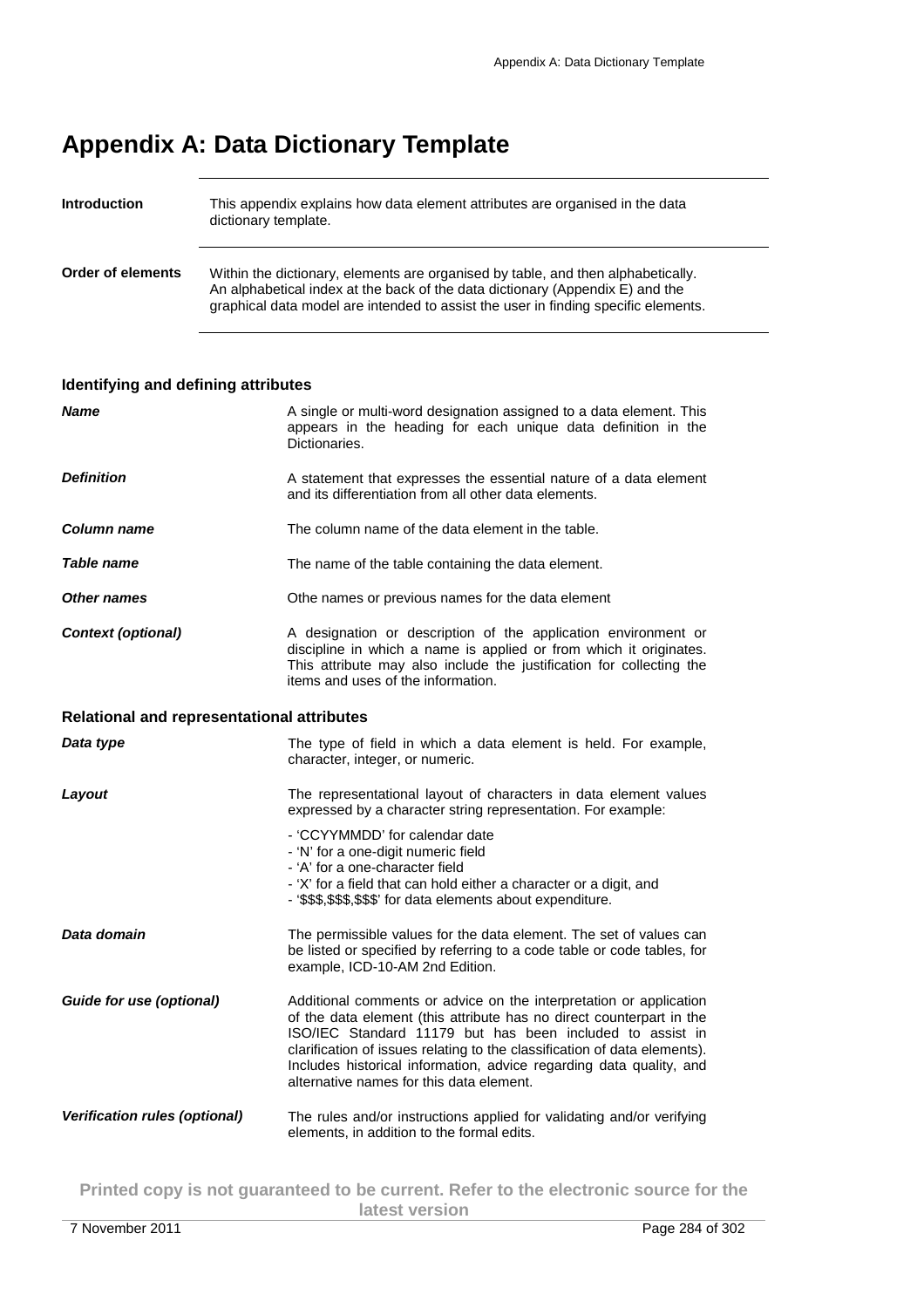organisation is not necessarily the organisation responsible for the ongoing

development/maintenance of the data element definition.

| <b>Collection methods (optional)</b> | Comments and advice concerning the capture of data for the<br>particular data element, including guidelines on the design of<br>questions for use in collecting information, and treatment of 'not<br>stated' or non-response (this attribute is not specified in the<br>ISO/IEC Standard 11179 but has been added to cover important<br>issues about the actual collection of data). |  |
|--------------------------------------|---------------------------------------------------------------------------------------------------------------------------------------------------------------------------------------------------------------------------------------------------------------------------------------------------------------------------------------------------------------------------------------|--|
| <b>Related data (optional)</b>       | A reference between the data element and any related data<br>element in the Dictionary, including the type of this relationship.<br>Examples include: 'has been superseded by the data element',<br>'is calculated using the data element', and 'supplements the data<br>element'.                                                                                                    |  |
| <b>Administrative attributes</b>     |                                                                                                                                                                                                                                                                                                                                                                                       |  |
| Source document (optional)           | The document from which definitional or representational attributes originate.                                                                                                                                                                                                                                                                                                        |  |
| Source organisation (if available)   | The organisation responsible for the source document and/or the<br>development of the data definition (this attribute is not specified in the<br>ISO/IEC Standard 11179 but has been added for completeness). The source                                                                                                                                                              |  |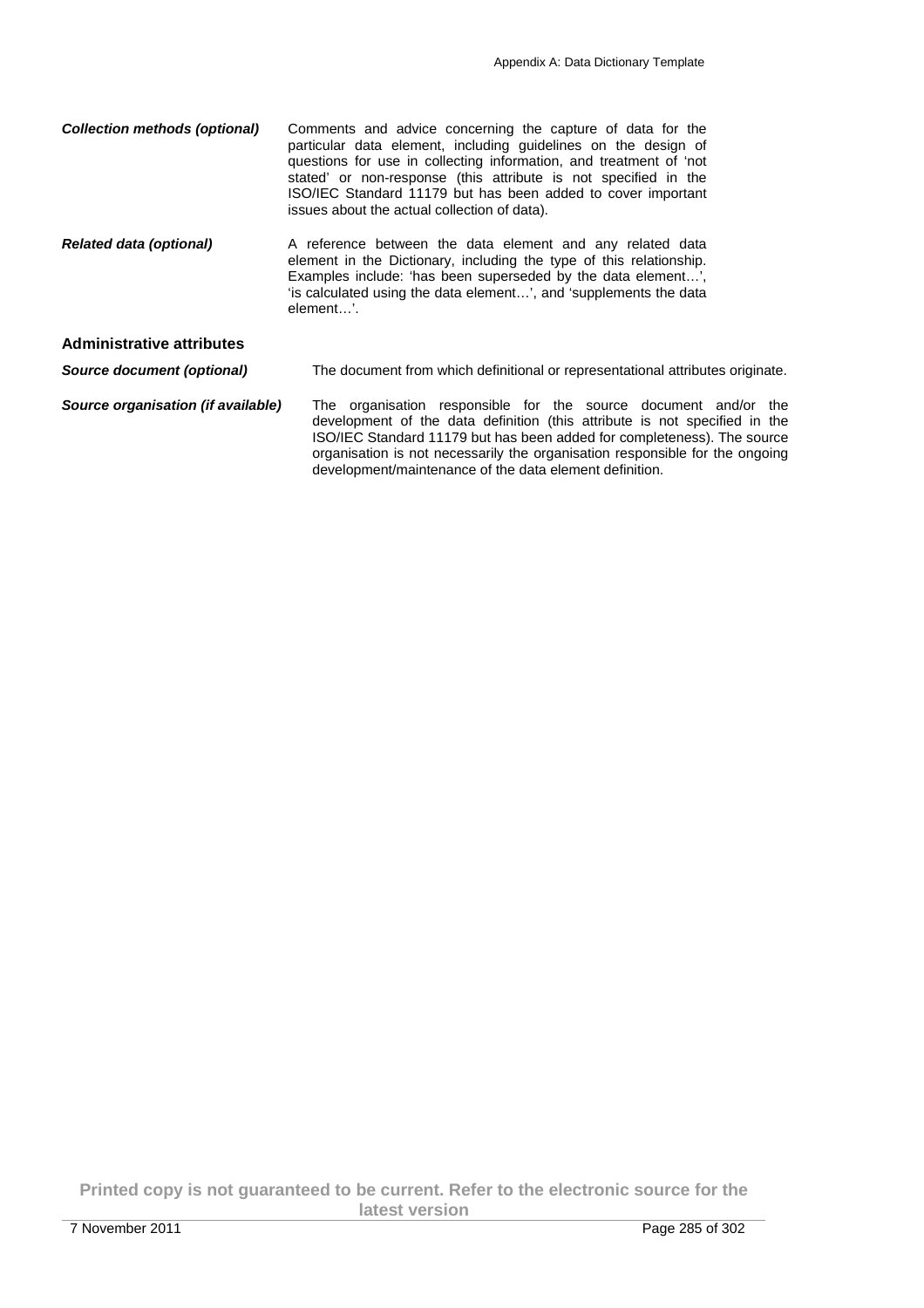# **Appendix B: Glossary**

Note: See the Ministry of Health website for Appendix B: Glossary http://www.nzhis.govt.nz/moh.nsf/pagesns/241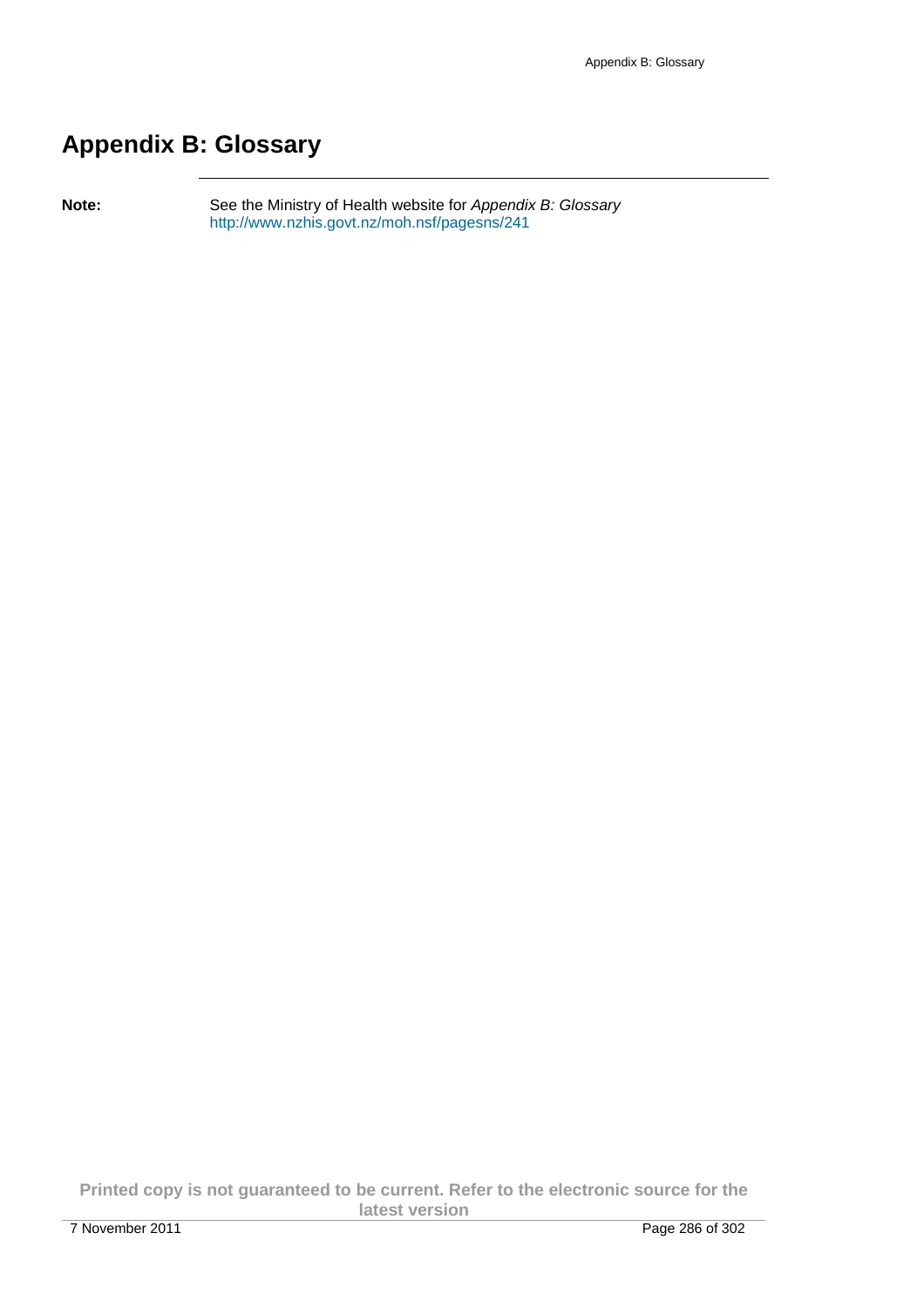# **Appendix C: Logical to Physical Table Mapping**

The following list shows the mapping of the logical, or business, table name to the actual physical table name.

| <b>Logical (Business) Table Name</b> | <b>Physical Table Name</b>     |
|--------------------------------------|--------------------------------|
| dim_mat_bdm_bmm_change_code          | dim_mat_bdm_bmm_change_code    |
| <b>MAT Birth</b>                     | dim_mat_birth                  |
| <b>MAT Claim Activity</b>            | dim_mat_claim_activity         |
| <b>MAT Claim litem Status</b>        | dim_mat_claim_item_status      |
| <b>MAT HBL Provider</b>              | dim_mat_hbl_provider           |
| <b>MAT Pregnancy</b>                 | dim_mat_pregnancy              |
| <b>MAT Pregnancy Stage</b>           | dim_mat_pregnancy_stage        |
| <b>MAT Provider Category</b>         | dim_mat_provider_category      |
| <b>MAT Provider Occupation</b>       | dim_mat_provider_occupation    |
| <b>MAT Provider Type</b>             | dim_mat_provider_type          |
| <b>MAT Referral Reason</b>           | dim_mat_referral_reason        |
| <b>MAT Service</b>                   | dim_mat_service                |
| <b>MAT Source System</b>             | dim_mat_source_system          |
| Fact MAT Activity                    | fact_mat_activity              |
| Fact MAT Aggregate Birth             | fact_mat_agg_birth             |
| Fact MAT Aggregate Pregnancy         | fact_mat_agg_pregnancy         |
| Fact MAT Aggregate Ultrasound        | fact_mat_agg_ultrasound        |
| fact_mat_baby_mother_map_hist        | fact_mat_baby_mother_map_hist  |
| fact_mat_baby_mother_relation        | fact_mat_baby_mother_relation  |
| fact_mat_nmd_event_legal_stats       | fact_mat_nmd_event_legal_stats |
| <b>Fact MAT Referral</b>             | fact_mat_referral              |
| <b>Fact MAT Registration</b>         | fact_mat_registration          |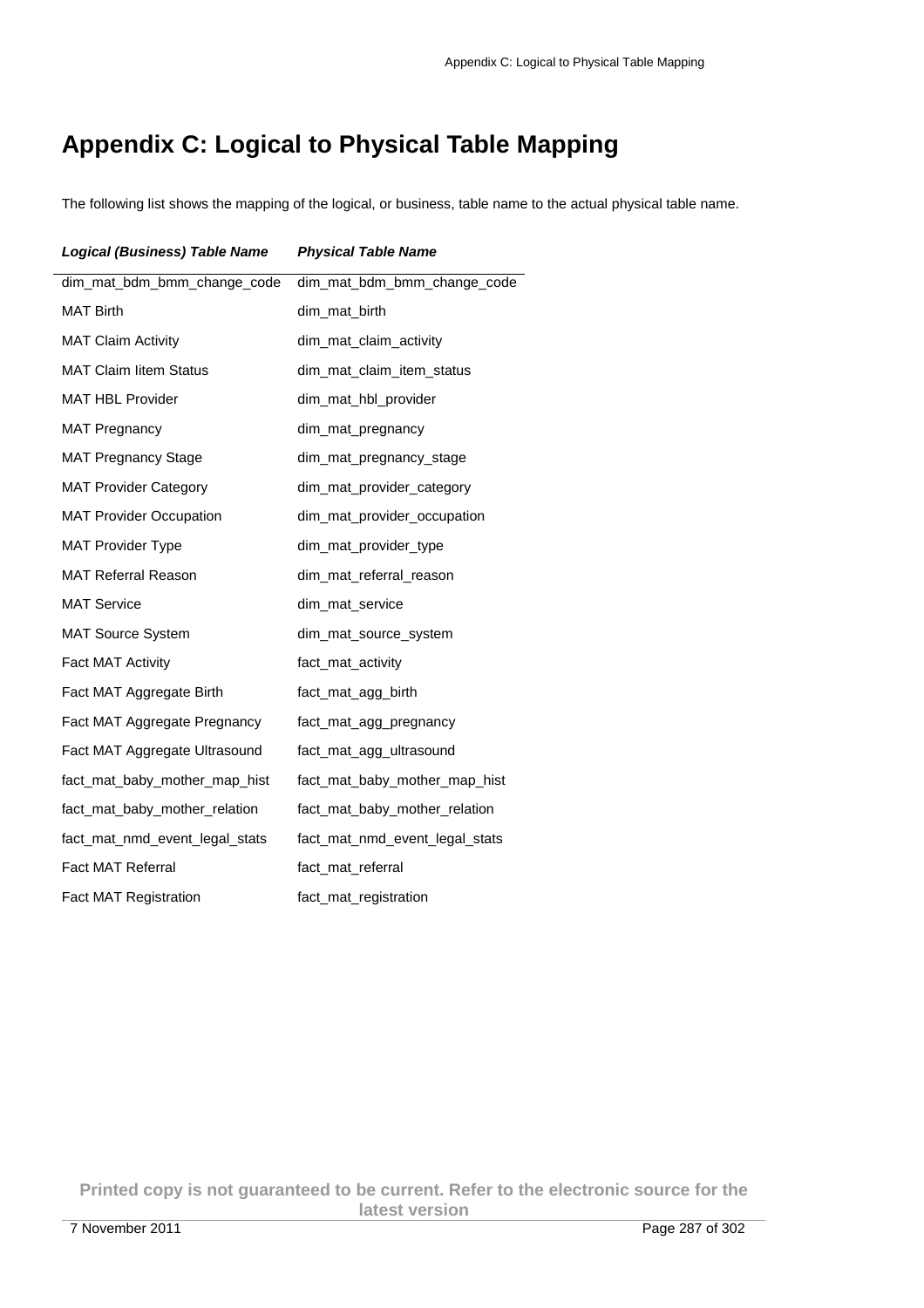# **Appendix D: List of Shared Dimensions**

Dimension tables are the descriptive or lookup-type tables that link to fact tables. This data mart has a number of shared Dimension tables. The definitions for these dimensions are held in a separate data dictionary called "SHARED Dimensions". The table below lists the shared dimensions within this data mart.

| <b>Dimension Table</b>                                  | <b>Description</b>                                                                                                                                                                                                                                                           |
|---------------------------------------------------------|------------------------------------------------------------------------------------------------------------------------------------------------------------------------------------------------------------------------------------------------------------------------------|
| <b>Age Band table</b><br>(dim_age_band)                 | This dimension table contains a record for each age from 0 to 115<br>years. The ages are also grouped into 5 and 10 year age bands,<br>the GMS age bands and the PHO CBF Bands                                                                                               |
| <b>Agency Facility table</b><br>(dim_agency_facility)   | This table stores details of organisations, institutions or groups of<br>institutions that contract directly with the principal health service<br>purchaser to deliver healthcare services to the community.                                                                 |
|                                                         | An agency may have a number of facilities (eg, hospita                                                                                                                                                                                                                       |
| <b>Clinical Code table</b><br>(dim clinical code)       | A validation table and a repository of all codes contained in:<br>- ICD-9-CM-A 2nd Edition - Australian Version of The International<br>Classification of Diseases, 9th Revision, Clinical Modification, 2nd<br>Edition<br>- ICD-10-AM 1st Edition - The International Stati |
| <b>Country table</b><br>(dim_country)                   | This table holds a list of all countries. Used to provide details of<br>the health care user's country of birth.                                                                                                                                                             |
| <b>Diagnosis Type table</b><br>(dim_diagnosis_type)     | This dimension table hold the details of the diagnosis type and the<br>associated diagnosis type description.                                                                                                                                                                |
| <b>DRG</b> table<br>$(dim_drg)$                         | Dimension table of Diagnostic Related Groups (DRG).                                                                                                                                                                                                                          |
| <b>Ethnicity table</b><br>(dim_ethnicity)               | This reference table lists all ethnic group codes.                                                                                                                                                                                                                           |
| <b>Event End Type table</b><br>(dim_event_end_type)     | This table holds values that describe the end type to the HCU<br>event.                                                                                                                                                                                                      |
| <b>Event Type table</b><br>(dim_event_type)             | This table holds values that describe the event type for the HCU<br>event.                                                                                                                                                                                                   |
| Geo table<br>(dim_geo)                                  | This reference table contains a geographical breakdown of New<br>Zealand at the level of Domicile Code.<br>Each row of the table describes a single Domicile Code, and<br>locates it within broader geographical definitions eg DHB.                                         |
| <b>Global Time table</b><br>(dim global time)           | This table contains a record for every day between 1900 and<br>2050, with descriptive attributes for each day.                                                                                                                                                               |
| <b>HCU</b> Identifiable table<br>(dim_hcu_identifiable) | This dimension table holds identifiable details of Health Care<br>Users e.g. name, address, ethnicity, date of birth, NHI.                                                                                                                                                   |
| <b>Health Specialty table</b><br>(dim_health_specialty) | A classification describing the specialty or service to which a<br>healthcare user has been assigned, which reflects the nature of<br>the services being provided.                                                                                                           |
| <b>Legal Status table</b><br>(dim_legal_status)         | The legal status of a healthcare user under the appropriate<br>section of the Mental Health (Compulsory Assessment and<br>Treatment) Act 1992, the Alcoholism and Drug Addiction Act<br>1966, the Intellectual Disability (Compulsory Care and<br>Rehabilitation) Act 2003,  |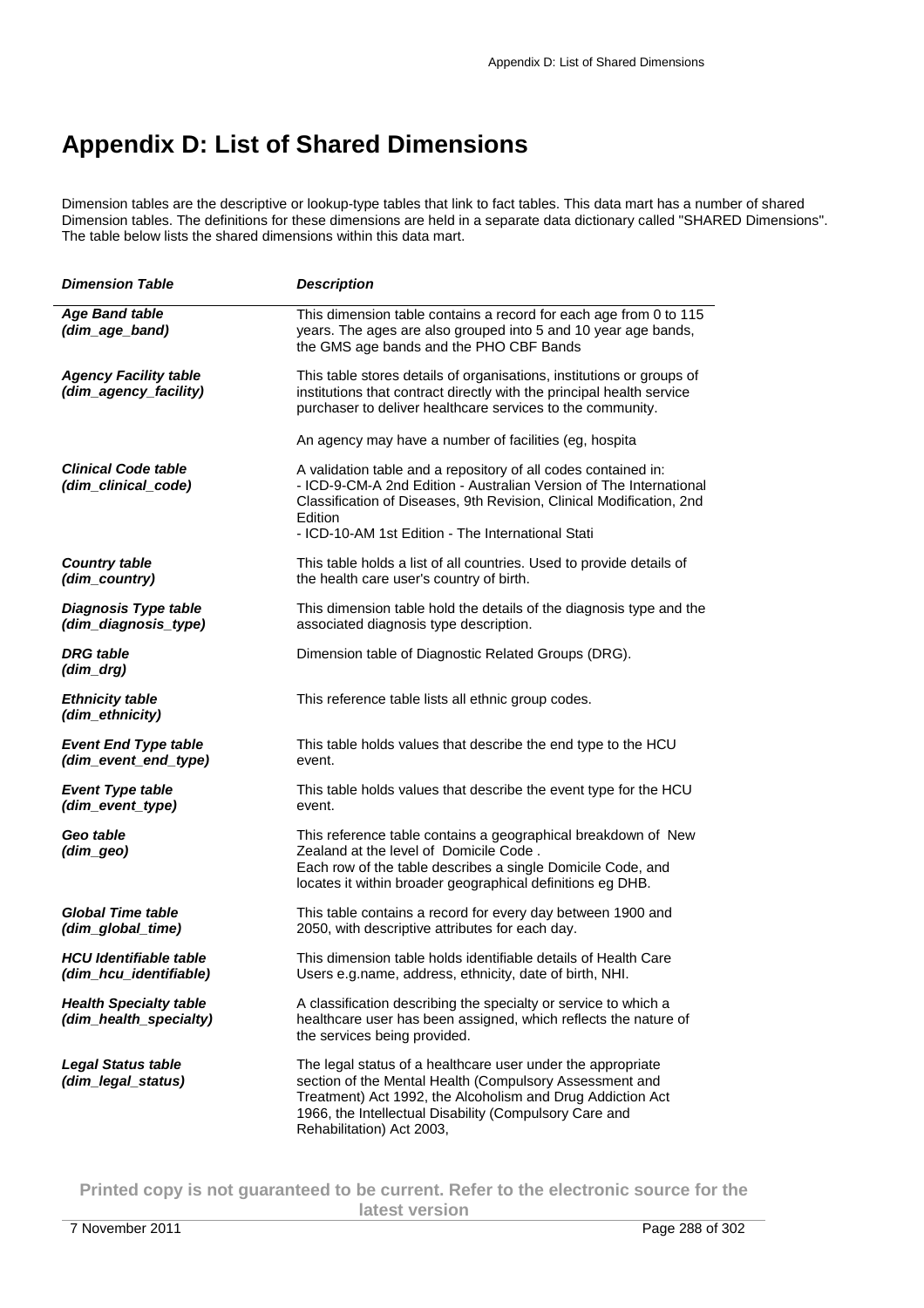| <b>Location table</b>                             | This table holds details of the location of the facility where the                                                                                                                                 |  |
|---------------------------------------------------|----------------------------------------------------------------------------------------------------------------------------------------------------------------------------------------------------|--|
| (dim location)                                    | outpatient event took place.                                                                                                                                                                       |  |
| <b>Occupation table</b>                           | This dimension table holds values for the occupation of the health                                                                                                                                 |  |
| (dim_occupation)                                  | care user.                                                                                                                                                                                         |  |
| <b>Provider table</b><br>(dim provider)           | This dimension table contains a list of all healthcare providers<br>recorded in the Healthpac CMS perorg database, and used to<br>support claims payment activities.                               |  |
|                                                   | Providers are identified by a number (Provider Code) allocated by<br>a registration body e.g. Me                                                                                                   |  |
| <b>Purchase Unit table</b><br>(dim purchase unit) | The purchase unit (PU) indicates what contract the event is<br>funded under. PUs are in fact a classification system.<br>PUs are a means of quantifying (volume) and valuing (price) a<br>service. |  |
| <b>Purchaser Code table</b>                       | This table holds values that defines the organisation or body that                                                                                                                                 |  |
| (dim purchaser code)                              | purchased the healthcare service provided.                                                                                                                                                         |  |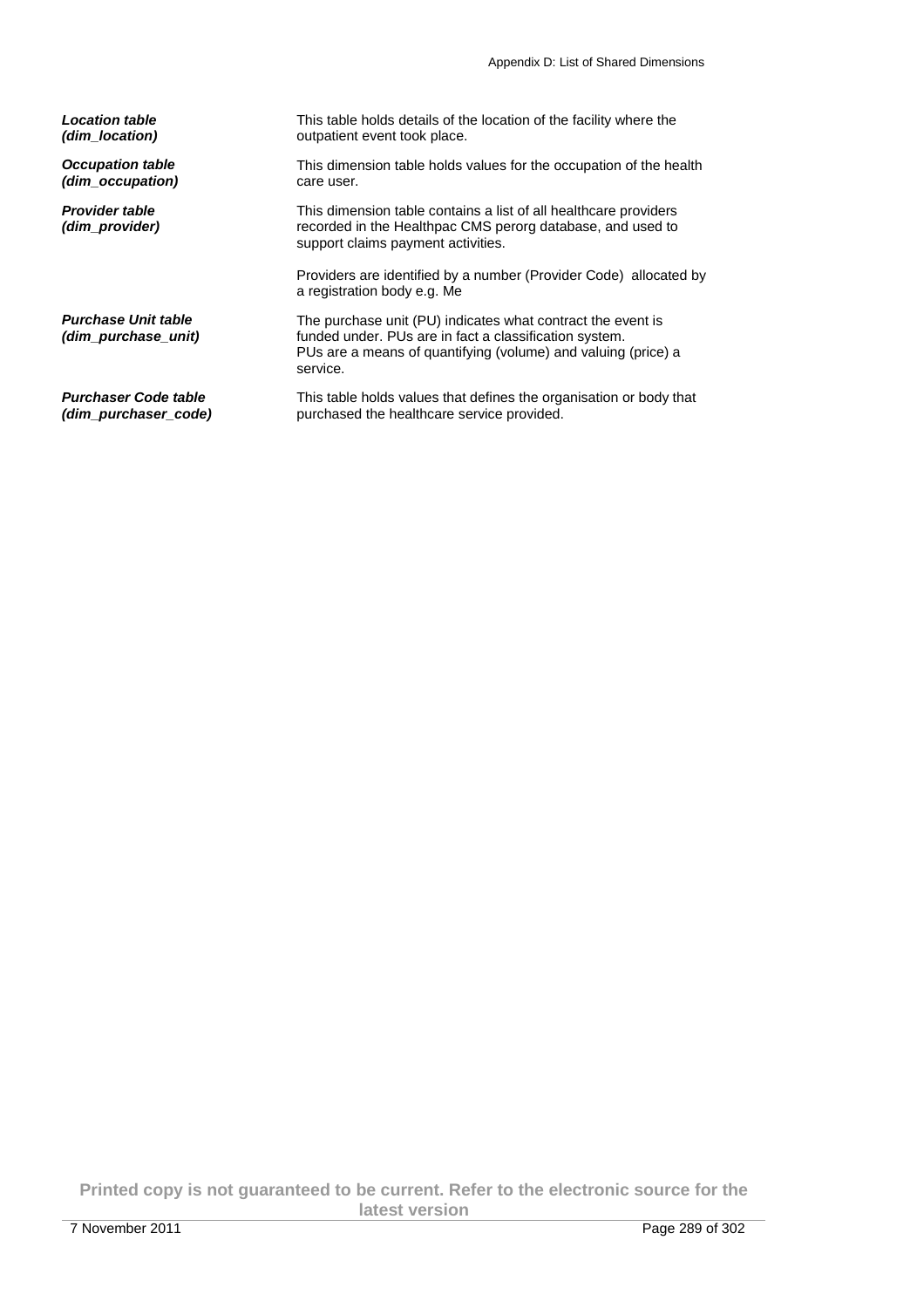## **Appendix E: Index of Element Names**

Activity Code, 23 Activity Description, 24 Admission to ICU in baby admission flag, 125 Admission to ICU in birth event flag, 126 Amniocentesis flag, 162 Anaesthetic service name, 73 Antenatal admission count, 163 Apgar score after 5 minutes, 127 ASA status, 74 Assisted breech flag, 164 Augmentation flag, 165 Baby admissions count, 128 Baby birth status, 129 Baby condition, 75 Baby date of birth, 130 Baby DHB, 131 Baby domicile, 132 Baby domicile source, 133 Baby ethnic group, 134 Baby ethnicity code 2, 135 Baby ethnicity code 3, 136 Baby financial year of birth, 137 Baby NZ deprivation decile, 138 Baby NZ deprivation quintile, 139 Baby NZ resident flag, 140 Baby prioritised ethnicity, 141 Baby sex, 142 Baby TLA, 143 Baby transfer care identifier, 76 Baby year of birth, 144 Birth at home flag, 166 Birth end date, 13 Birth identified in BMM, 14 Birth identified in HBL, 15 Birth identified in NMDS, 16 Birth identified in ORD, 17 Birth start date, 18 Birth unit services claim flag, 167 Birthweight, 145 Birthweight group, 146 Blood transfusion flag, 168 BMI at first LMC registration, 169 Body mass index, 77 Breastfeed 2 weeks code, 147 Breastfeed LMC discharge status, 148 Breech extraction flag, 170 Category code, 49 Category name, 50 Changed LMC post delivery flag, 171 Chorionic villous sample flag, 172 Cigarettes at 2 weeks code, 173 Cigarettes at first LMC registration count, 174 Claim code, 78 Claim period from, 79 Claim period to, 80 Claim status code, 26 Claim status name, 27 Counselling tobacco use flag, 175 CPAP during baby admission flag, 149 Current tobacco use flag, 176 Date baby transferred to, 83

Date labour established, 84 Date of baby discharge, 81 Date of baby transfer, 82 Date of birth, 19 Date of referral to GP, 85 Date of service, 86 Degree of tear, 177 Delivery date, 178 Delivery financial year, 179 Delivery outcome, 180 Delivery type, 87 Delivery year, 181 Derived LMP date, 88 Elective Caesarean flag, 182 Emergency Caesarean flag, 183 Epidural flag, 184 Epidural provider, 89 Epidural usage flag, 90 Episiotomy flag, 185 Estimated delivery date, 186 Exceptional circumstances, 91 Expected delivery date, 92 Failed forceps flag, 187 Failed vacuum flag, 188 False labour flag, 189 First LMC date registered, 190 First LMC year registered, 191 First trimester, 93 Foetal blood sampling flag, 192 Forceps and vacuum flag, 193 Forceps flag, 194 General anaesthesia for caesarean flag, 195 Gestational age, 150 Gestational age group, 151 Gestational diabetes flag, 196 GP notified flag, 197 Gravida, 94 Gravida count, 198 Health professional, 276 Height, 95 High birthweight flag, 152 Homebirth supplies and service claim flag, 199 ICU admission during delivery flag, 200 ICU during antenatal admission flag, 201 ICU during postnatal admission flag, 202 Identifier of first registered LMC, 203 Identifier of LMC registered at delivery, 204 Induction flag, 205 Item status code, 28 Item status name, 29 Last menstrual period date, 206 Level indicator, 58 Live births count, 207 LMC 1st trimester contacts count, 208 LMC 2nd 3rd trimester contacts count, 209 LMC 2nd trimester contacts count, 210 LMC 3rd trimester contacts count, 211 LMC antenatal contacts count, 212 LMC contacts count, 213 LMC discharge date, 96 LMC inpatient visits count, 214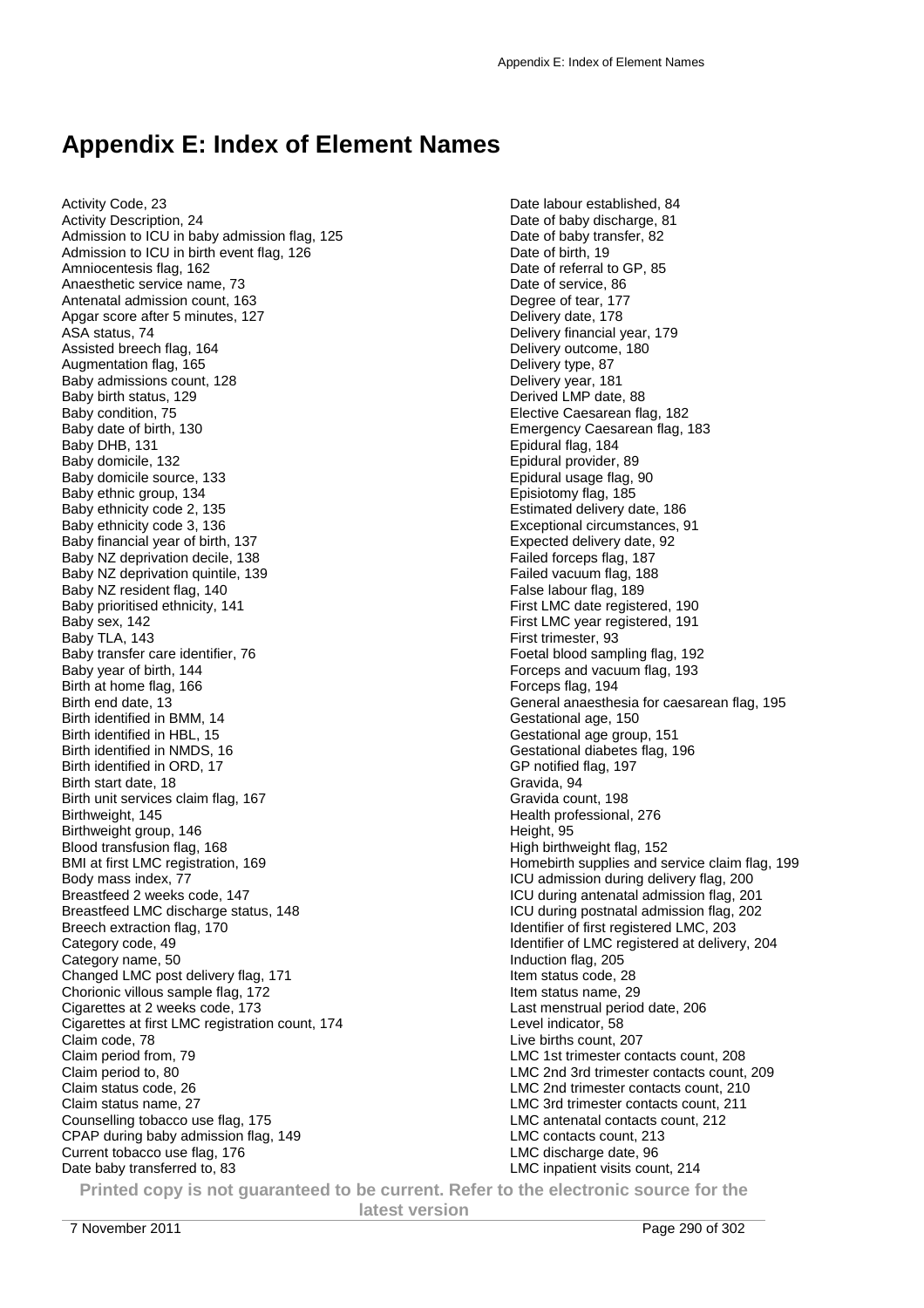LMC present at delivery flag, 215 LMC registrations count, 216 LMC type at first LMC registration, 217 LMC type registered with at delivery, 218 LMP date, 97 Low birthweight flag, 153 Manual removal of placenta flag, 219 MAT birth key, 20, 154 MAT pregnancy key, 21, 36, 155, 220, 272 Maternity fee code, 98 Maternity service code, 99 Mechanical ventilation in antenatal admission flag, 221 Mechanical ventilation in baby admission flag, 156 Mechanical ventilation in postnatal admission flag, 222 Medical emergency, 100 Midwifery home visits count, 223 Module end reason, 101 Mother age, 224 Mother age group, 225 Mother condition, 102 Mother date of birth, 226 Mother DHB, 227 Mother domicile, 228 Mother domicile source, 229 Mother ethnic group, 230 Mother ethnicity code 2, 231 Mother ethnicity code 3, 232 Mother NZ deprivation decile, 233 Mother NZ deprivation quintile, 234 Mother NZ resident flag, 235 Mother prioritised ethnicity, 236 Mother rural/urban status, 237 Mother TLA, 238 Non LMC and emergency scan, 103 Non-LMC antenatal contacts count, 239 Non-LMC urgent postnatal care count, 240 Non-LMC urgent postnatal contacts count, 157 Normal flag, 241 Normal urgent pregnancy consultation, 104 Number of visits, 105 Obstetric antenatal admissions count, 242 Obstetric postnatal admissions count, 243 Occupation code, 52 Occupation ID, 31 Occupation name, 53 Parity, 106 Parity count, 244 Perinatal postnatal admission count, 158 Placenta kept flag, 245 Plurality, 246 Postnatal admission count, 247 Postpartum haemorrhage flag, 248 Practitioner registration, 107 Practitioner type, 108 Preeclampsia/eclampsia flag, 249 Pregnancy delivery date, 37 Pregnancy end date, 38 Pregnancy identified in BMM, 39 Pregnancy identified in HBL, 40 Pregnancy identified in NMDS, 41 Pregnancy identified in ORD, 42 Pregnancy start date, 43 Preterm flag, 159

Primipara flag, 250 Principal reason for referral, 277 Prioritised delivery type, 251 Provider ID, 32 Provider status, 33 Provider type ID, 34 Provider type of LMC service, 109 Provider type of midwifery service, 110 Reason code, 59 Reason description, 60 Reason sub heading, 61 Referral date, 278 Referrals to specialist services count, 252 Referring practitioner reason, 279 Referring practitioner type, 280 Registration date, 283 Registration number, 281 RVG code, 111 Scan for mother or baby, 112 Second trimester start date, 113 Service code, 65 Service description, 66 Service for, 114 Service group, 67 Service group description, 68 Severity, 62 Smoking status at 2 weeks flag, 253 Smoking status at first LMC registration, 254 Source system description, 70 Source system name, 63, 71 Specialist anaesthetist consultations count, 255 Specialist obstetric consultations count, 256 Specialist paediatric consultation count, 160 Specialist type, 115 Spontaneous breech flag, 257 Stage code, 45 Stage description, 46 Stage group description, 47 Standard primipara flag, 258 Stillbirths count, 259 Supplies claim for non hospital birth flag, 260 Surgical repair of tear flag, 261 Third trimester start date, 116 Threatened miscarriage/abortion flag, 262 Time labour established, 117 Time of service, 118 Transfer during labour, 119 Transfer secondary identifier, 120 Transfer to secondary care flag, 263 Trimester of first LMC registration, 265 Trimester of transfer to secondary maternity care, 264 Type code, 55 Type name, 56 Ultrasound reason code, 273 Ultrasound reason description, 274 Ultrasounds count, 266 Unregistered woman, 121 Unregistered woman at delivery flag, 267 Vacuum flag, 268 Vaginal birth post caesarean flag, 269 Weight, 122 Wellchild notified flag, 270 Woman away from usual area, 123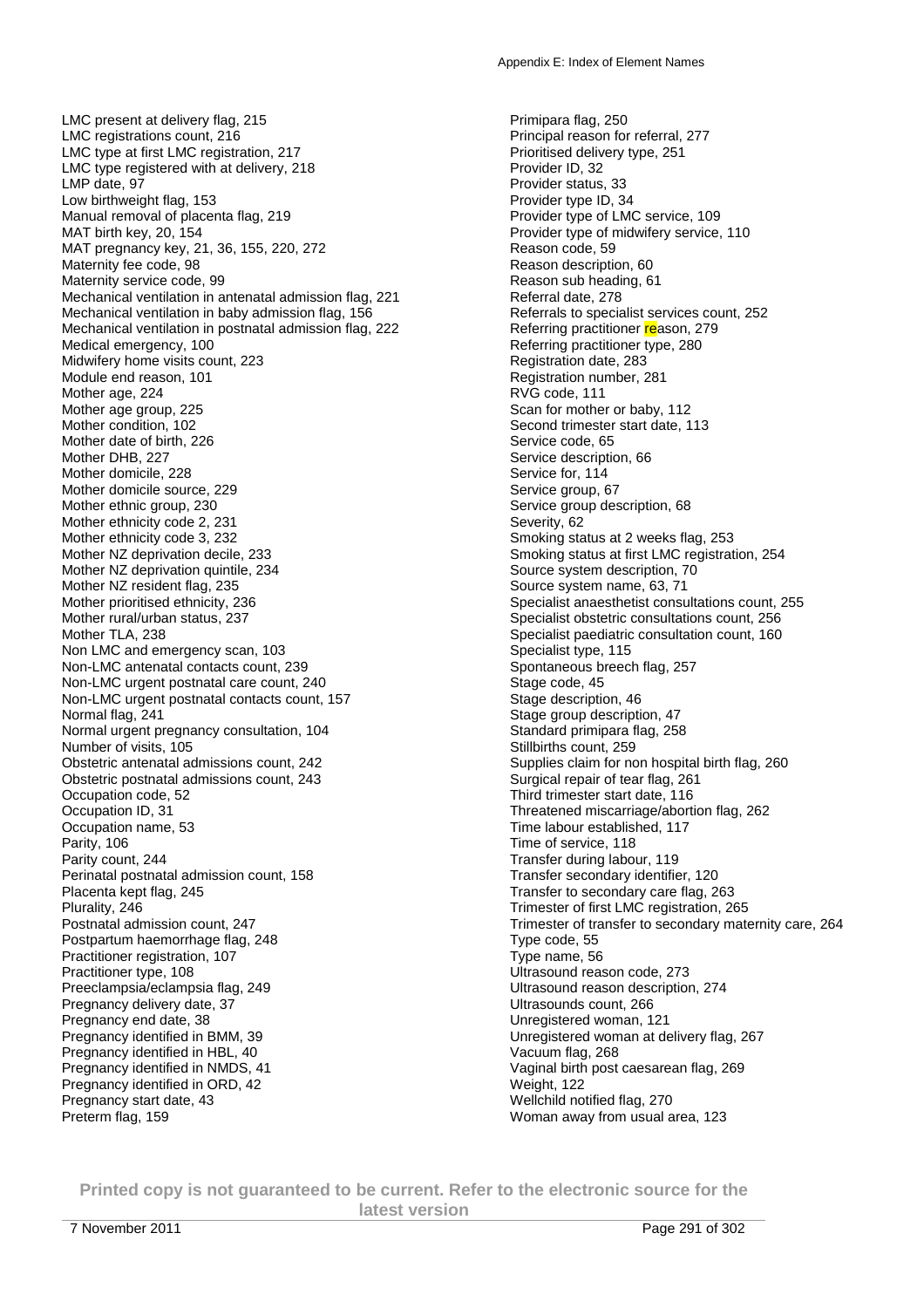## **Appendix F: Data Model**

Contact Analystical Services if you need a copy of the MAT data model.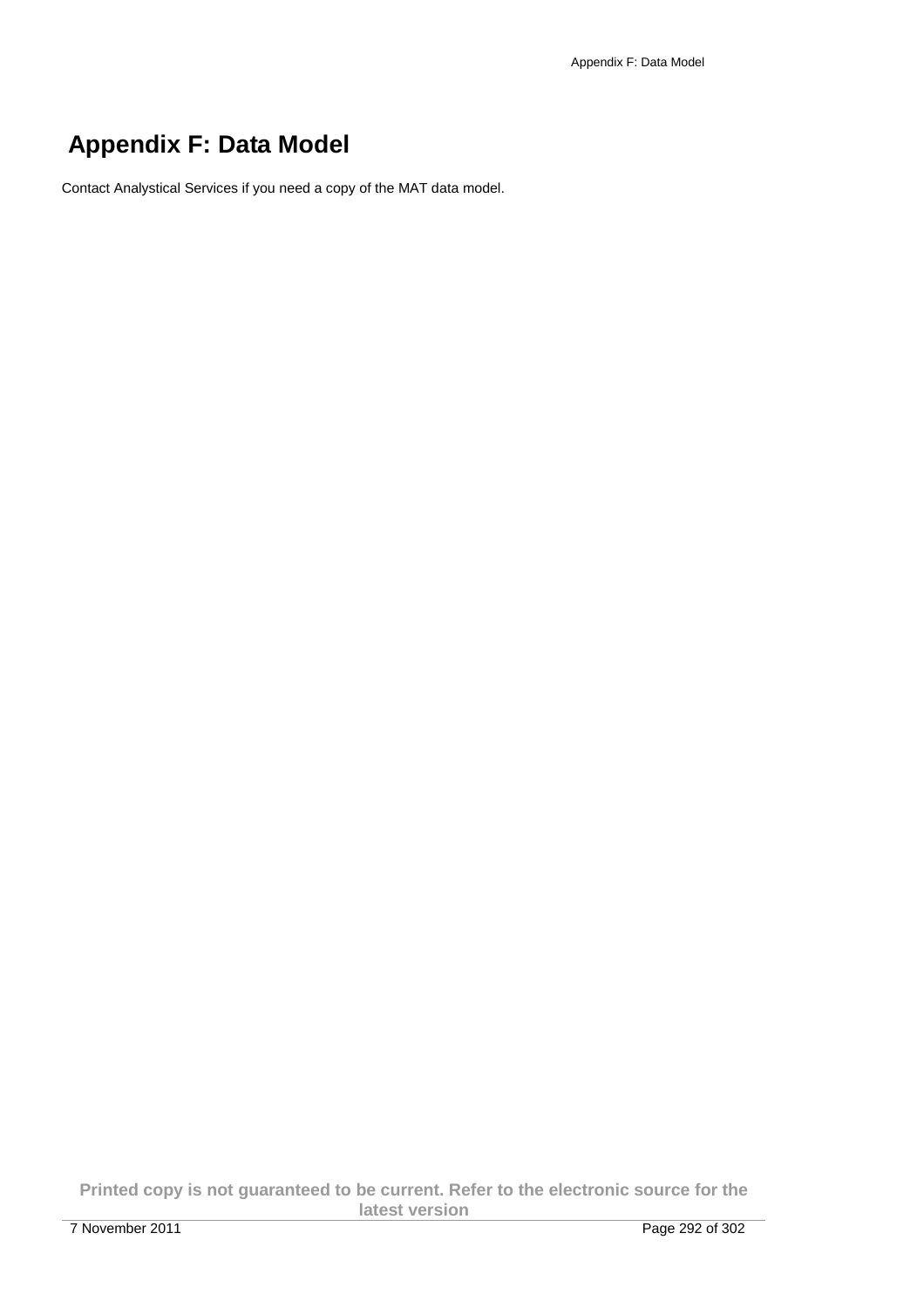## **Appendix G: Collection of Ethnicity data**

| Introduction                 | This appendix contains information about collecting and coding ethnic<br>group code data. To help with correct allocations of ethnicities, it<br>includes a detailed list of ethnicities and their corresponding codes.                                                                                                                                                                                                                                                                                                                                                                                                                                                                                                                                        |  |
|------------------------------|----------------------------------------------------------------------------------------------------------------------------------------------------------------------------------------------------------------------------------------------------------------------------------------------------------------------------------------------------------------------------------------------------------------------------------------------------------------------------------------------------------------------------------------------------------------------------------------------------------------------------------------------------------------------------------------------------------------------------------------------------------------|--|
| <b>Points to</b><br>remember | Ethnicity is self-identified and can change over time.<br>٠<br>The Ministry of Health (MOH) can record up to three ethnic group<br>$\bullet$<br>codes for a healthcare user.<br>An algorithm is used to automatically prioritise ethnic group codes if<br>$\bullet$<br>more than one is reported.<br>If a person chooses not to specify their ethnicity, it should be<br>$\bullet$<br>recorded using a residual code such as '94' (Don't Know), '95'<br>(Refused to Answer) or '99' (Not specified), not as '61' (Other).<br>The NHI database should be updated if a healthcare user provides<br>$\bullet$<br>a more specific or different specific ethnicity than that already held<br>for that person.                                                       |  |
| <b>About ethnicity</b>       | The term 'ethnic group' is defined as 'a group of people who have<br>culture, language, history or traditions in common.' Ethnicity is not the<br>same as race, ancestry, or country of birth.<br>Because ethnicity is self-identified, it can change over time. This is why<br>MOH collects ethnicity data whenever information is collected for<br>different datasets, rather than relying on the National Health Index<br>(which does not include historical data).<br>Collecting ethnicity data has always been problematic because of the<br>reluctance of some data providers to collect the information, the<br>unwillingness of some healthcare users to label themselves, and the<br>confusion between ethnicity, nationality, citizenship, and race. |  |
| <b>Purpose</b>               | Information about ethnicity is used extensively in planning and<br>resourcing health services, developing and monitoring health policies,<br>and measuring health outcomes.                                                                                                                                                                                                                                                                                                                                                                                                                                                                                                                                                                                    |  |
| <b>Collection of data</b>    | It is very important that the ethnicity data from the health sector is<br>collected in the same way as the data in the Census because rates of<br>hospitalisation are calculated by comparing the two datasets (to<br>determine proportions of the population). The 2001 Census question is<br>provided below as a guide.<br>Important: For MOH collections, up to three ethnic group codes can be<br>collected for a healthcare user. Providers should make sure that<br>healthcare users are aware of this. MOH stores all reported ethnic<br>group codes, and also prioritises them based on a Statistics NZ<br>algorithm.                                                                                                                                  |  |
|                              |                                                                                                                                                                                                                                                                                                                                                                                                                                                                                                                                                                                                                                                                                                                                                                |  |

**Printed copy is not guaranteed to be current. Refer to the electronic source for the latest version**  7 November 2011 Page 293 of 302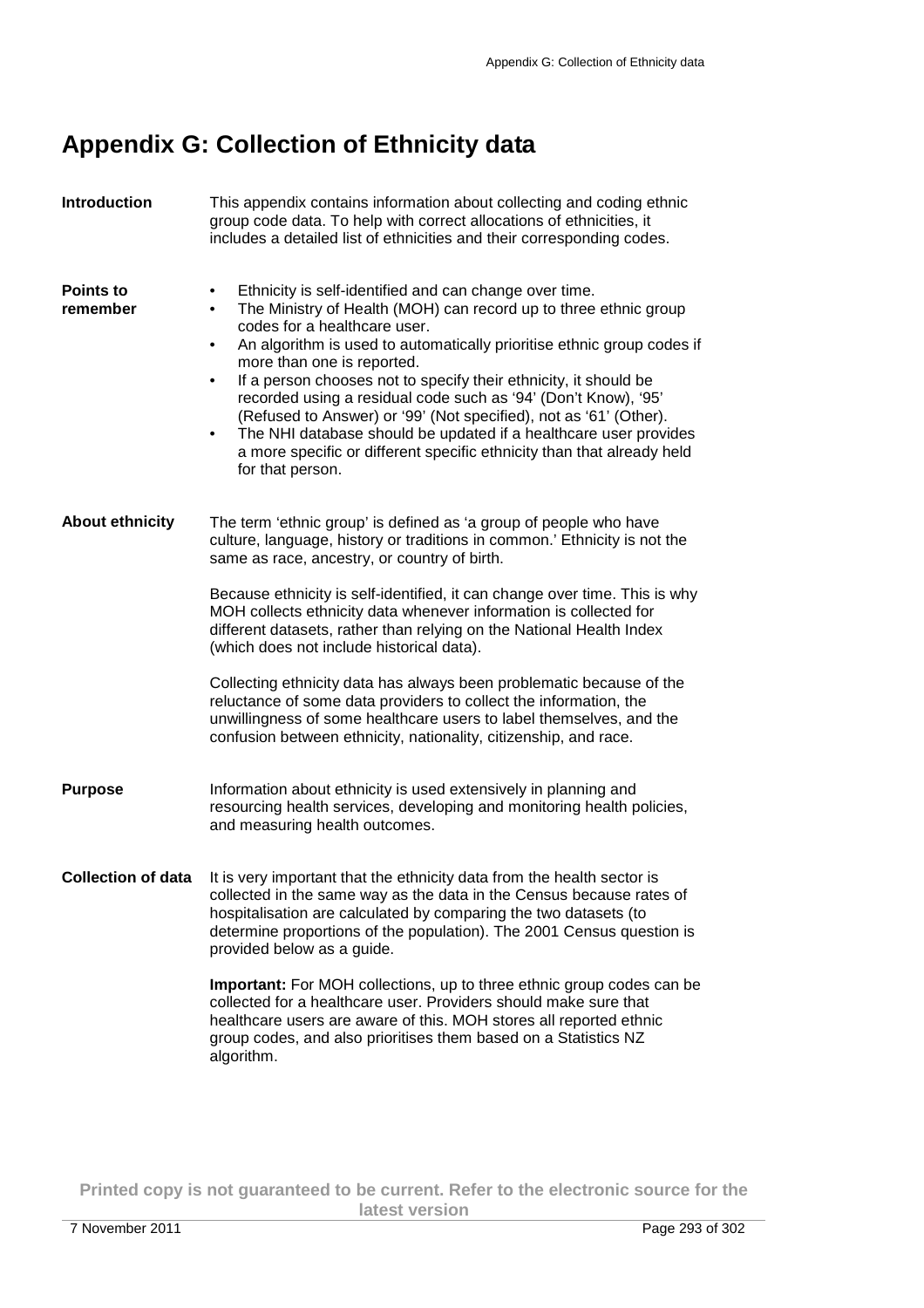| Which ethnic group do you belong to?<br>Mark the space or spaces that apply to you. |
|-------------------------------------------------------------------------------------|
| New Zealand European                                                                |
| Māori                                                                               |
| Samoan                                                                              |
| Cook Island Mäori                                                                   |
| Tongan                                                                              |
| Niuean                                                                              |
| Chinese                                                                             |
| Indian                                                                              |
| other (such as DUTCH, JAPANESE,<br>TOKELALIAN), Please state:                       |
|                                                                                     |

**Coding data** Use the Classification of Ethnicity table below to code the healthcare user's ethnic group.

> If they have ticked one or more specific ethnicities, or if they have ticked 'other' and written in an ethnicity, look on the table to find the code.

> If they have written an invalid ethnicity, such as 'Kiwi' or 'Mainlander', which does not map to any item on the code table, or if they have ticked 'other' but not stated an ethnicity, you can:

- discuss this with them and encourage them to choose a valid ethnic group
- ignore it if one or more other ethnicities are provided, or
- code as '99' (Not specified).

If they write 'New Zealander', this can be coded as '11' (New Zealand European).

If they have written 'pakeha', this can be coded as '11' (New Zealand European).

**'Not Specified' and 'Other'**  If a person chooses not to answer the ethnicity question, record their ethnicity response with an appropriate residual code such as '95' (Refused to Answer) or '99' (Not specified).

> **Important:** The code '61' (Other) applied to only 0.037% of the New Zealand population in the 2006 census. It is limited to about 5 ethnic groups (such as Inuit/Eskimos, North, Central or South American Indians, Seychelles Islanders, and Mauritians). It must not be used as a generic 'other' code.

> Recording ethnicity as 'Other' or 'Not specified' skews statistics on rates of hospitalisation and this affects health policy. Where possible, encourage healthcare users to choose a valid ethnic group.

**Prioritisation of ethnicity**  Many National Data Collections include Prioritised ethnicity. This is the most highly prioritised ethnicity where multiple ethnicity responses have been recorded for the healthcare user (either submitted with the health event/service or extracted from the NHI as part of the data load process). Priorisation is determined according to a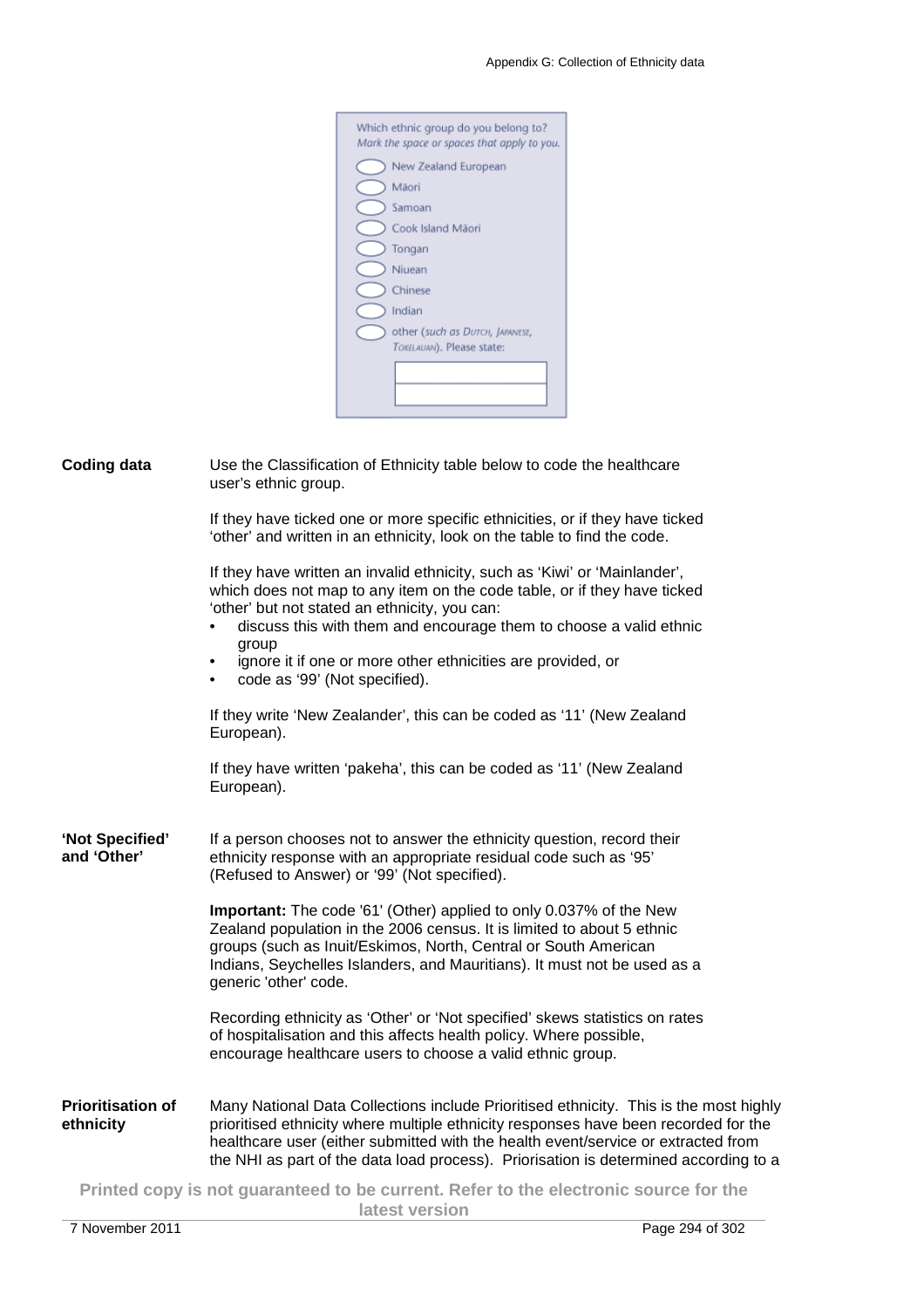Statistics NZ algorithm and prioritising ethnic codes simplifies analysis.

Each of the ethnic group codes is prioritised using the mappings in the table below.

| <b>Ethnic code</b> | <b>Ethnic code description</b>                | <b>Priority</b> |
|--------------------|-----------------------------------------------|-----------------|
| 10                 | European not further defined                  | 21              |
| 11                 | New Zealand European / Pakeha                 | 22              |
| 12                 | Other European                                | 20              |
| 21                 | Maori                                         | 1               |
| 30                 | Pacific Peoples not further defined           | 9               |
| 31                 | Samoan                                        | 7               |
| 32                 | Cook Island Maori                             | 6               |
| 33                 | Tongan                                        | 5               |
| 34                 | Niuean                                        | 4               |
| 35                 | Tokelauan                                     | $\overline{2}$  |
| 36                 | Fijian                                        | 3               |
| 37                 | <b>Other Pacific Peoples</b>                  | 8               |
| 40                 | Asian not further defined                     | 14              |
| 41                 | Southeast Asian                               | 10              |
| 42                 | Chinese                                       | 12              |
| 43                 | Indian                                        | 11              |
| 44                 | Other Asian                                   | 13              |
| 51                 | Middle Eastern                                | 17              |
| 52                 | Latin American / Hispanic                     | 15              |
| 53                 | African (or cultural group of African origin) | 16              |
| 54                 | Other (retired on 01/07/2009)                 | 19              |
| 61                 | <b>Other Ethnicity</b>                        | 18              |
| 94                 | Don't Know                                    | 94              |
| 95                 | <b>Refused to Answer</b>                      | 95              |
| 97                 | Response Unidentifiable                       | 97              |
| 99                 | Not stated                                    | 99              |

**Detailed code table**  The codes used to report ethnicity to MOH are taken from the Statistics NZ Statistical Standard for Ethnicity 2005. This classification is a very detailed 5-digit code: only the first two digits (shown in the table below) are reported to MOH.

Use this table to code healthcare user's self-identified ethnicities.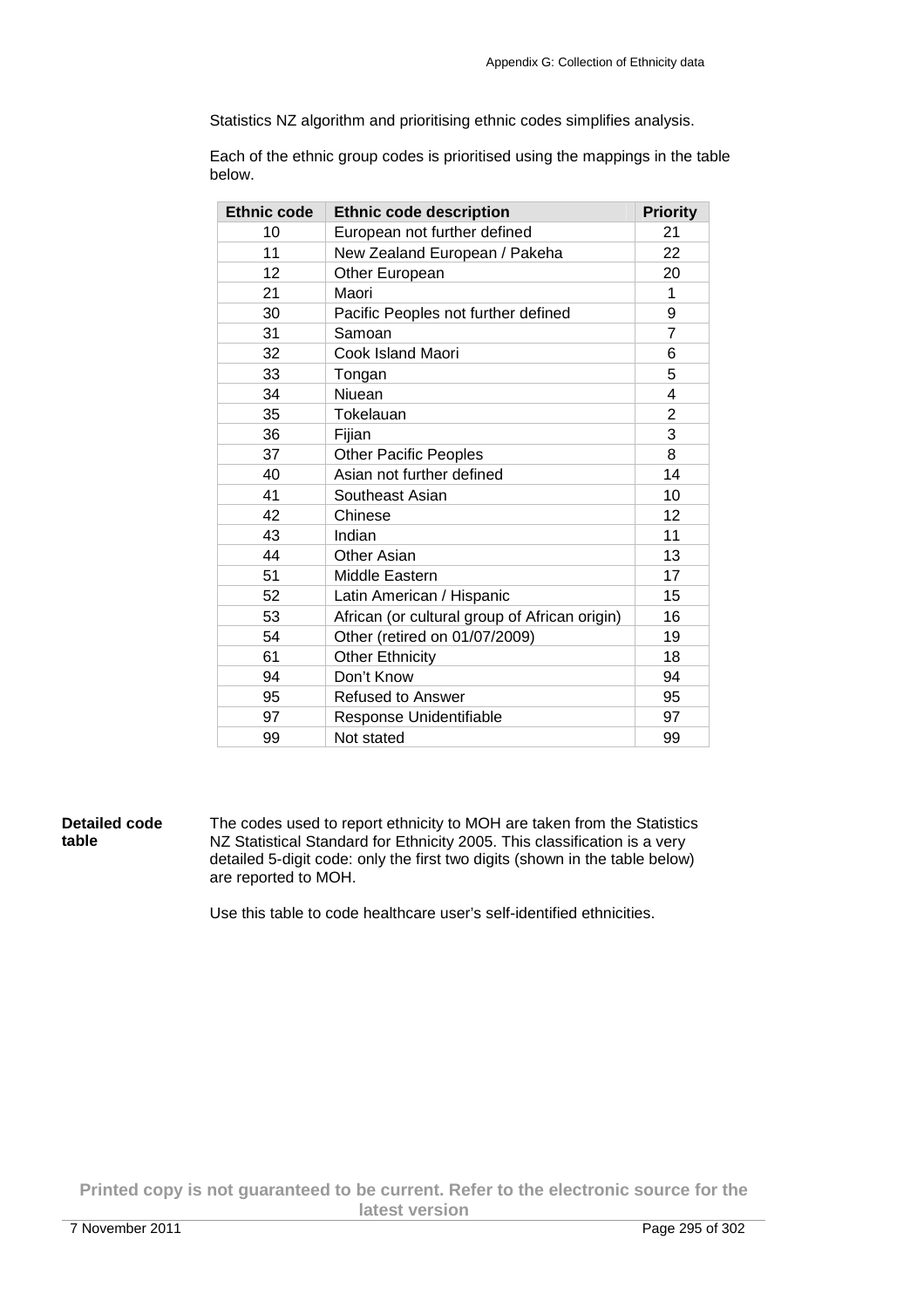| MOH<br><b>Ethnicity</b><br>code | <b>Country of Ethnicity</b><br><b>Affiliation</b> |
|---------------------------------|---------------------------------------------------|
| 37                              | Admiralty Islander                                |
| 44                              | Afghani                                           |
| 53                              | African American                                  |
| 53                              | African nec                                       |
| 53                              | African nfd                                       |
| 12                              | Afrikaner                                         |
| 32                              | Aitutaki Islander                                 |
| 12                              | Albanian                                          |
| 51                              | Algerian                                          |
| 12                              | American (US)                                     |
| 51                              | Arab                                              |
| 52                              | Argentinian                                       |
| 12                              | Armenian                                          |
| 44                              | Asian nec                                         |
| 40                              | Asian nfd                                         |
|                                 |                                                   |
| 51                              | Assyrian                                          |
| 32                              | Atiu Islander                                     |
| 37                              | Austral Islander                                  |
| 12                              | Australian                                        |
| 37                              | Australian Aboriginal                             |
| 12                              | Austrian                                          |
| 37                              | Banaban                                           |
| 44                              | Bangladeshi                                       |
| 37                              | Belau/Palau Islander                              |
| 12                              | Belgian                                           |
| 12                              | Belorussian                                       |
| 43                              | Bengali                                           |
| 37                              | Bismark Archipelagoan                             |
| 52                              | <b>Bolivian</b>                                   |
| 12                              | Bosnian                                           |
| 37                              | Bougainvillean                                    |
| 52                              | <b>Brazilian</b>                                  |
| 12                              | <b>British nec</b>                                |
| 12                              | British nfd                                       |
| 12                              | <b>Bulgarian</b>                                  |
| 12                              | Burgher                                           |
| 41                              | <b>Burmese</b>                                    |
| 12                              | Byelorussian                                      |
| 41                              | Cambodian                                         |
| 42                              | <b>Cambodian Chinese</b>                          |
| 12                              | Canadian                                          |
| 37                              | Caroline Islander                                 |
| 12                              | Celtic nfd                                        |
| 61                              | Central American Indian                           |
| 37                              | Chamorro                                          |
| 12                              | <b>Channel Islander</b>                           |
| 52                              | Chilean                                           |
|                                 |                                                   |
| 42                              | Chinese nec                                       |
| 42                              | Chinese nfd                                       |
| 52                              | Colombian                                         |
| 32                              | Cook Island Maori nfd                             |
| 12                              | Cornish                                           |
| 12                              | Corsican                                          |
| 52                              | Costa Rican                                       |

| Appendix G: Collection of Ethnicity data |                                                   |  |
|------------------------------------------|---------------------------------------------------|--|
| <b>MOH</b><br><b>Ethnicity</b>           | <b>Country of Ethnicity</b><br><b>Affiliation</b> |  |
| code                                     |                                                   |  |
| 52                                       | Creole (Latin America)                            |  |
| 53                                       | Creole (US)                                       |  |
| 12                                       | Croat/Croatian                                    |  |
| 12                                       | Cypriot nfd                                       |  |
| 12                                       | Czech                                             |  |
| 12                                       | Dalmatian                                         |  |
| 12                                       | Danish                                            |  |
| 12                                       | Dutch/Netherlands                                 |  |
| 37                                       | Easter Islander                                   |  |
| 52                                       | Ecuadorian                                        |  |
| 51                                       | Egyptian                                          |  |
| 12                                       | English                                           |  |
| 53                                       | Eritrean                                          |  |
| 12                                       | Estonian                                          |  |
| 53                                       | Ethiopian                                         |  |
| 44                                       | Eurasian                                          |  |
| 10                                       | European nfd                                      |  |
| 12                                       | Falkland Islander/Kelper                          |  |
| 36                                       | Fijian (except Fiji Indian/                       |  |
|                                          | Indo-Fijian)                                      |  |
| 43                                       | Fijian Indian/Indo-Fijian                         |  |
| 41                                       | Filipino                                          |  |
| 12                                       | Finnish                                           |  |
| 12                                       | Flemish                                           |  |
| 12                                       | French                                            |  |
| 12                                       | Gaelic                                            |  |
| 37                                       | Gambier Islander                                  |  |
| 12                                       | German                                            |  |
| 53                                       | Ghanian                                           |  |
| 12                                       | Greek (incl Greek Cypriot)                        |  |
| 12                                       | Greenlander                                       |  |
| 37                                       | Guadalcanalian                                    |  |
| 37                                       | Guam Islander/Chamorro                            |  |
| 52                                       | Guatemalan                                        |  |
| 43                                       | Gujarati                                          |  |
| 52                                       | Guyanese                                          |  |
| 37                                       | Hawaiian                                          |  |
| 52                                       | Honduran                                          |  |
| 42                                       | Hong Kong Chinese                                 |  |
| 12                                       | Hungarian                                         |  |
| 12                                       | Icelander                                         |  |
| 37                                       | I-Kiribati/Gilbertese                             |  |
| 43                                       | Indian nec                                        |  |
| 43                                       | Indian nfd                                        |  |
| 41                                       | Indonesian (incl Javanese/<br>Sundanese/Sumatran) |  |
| 61                                       | Inuit/Eskimo                                      |  |
| 51                                       | Iranian/Persian                                   |  |
| 51                                       | Iraqi                                             |  |
| 12                                       | Irish                                             |  |
| 51                                       | Israeli/Jewish/Hebrew                             |  |
| 12                                       | Italian                                           |  |
| 53                                       | Jamaican                                          |  |
| 44                                       | Japanese                                          |  |
|                                          |                                                   |  |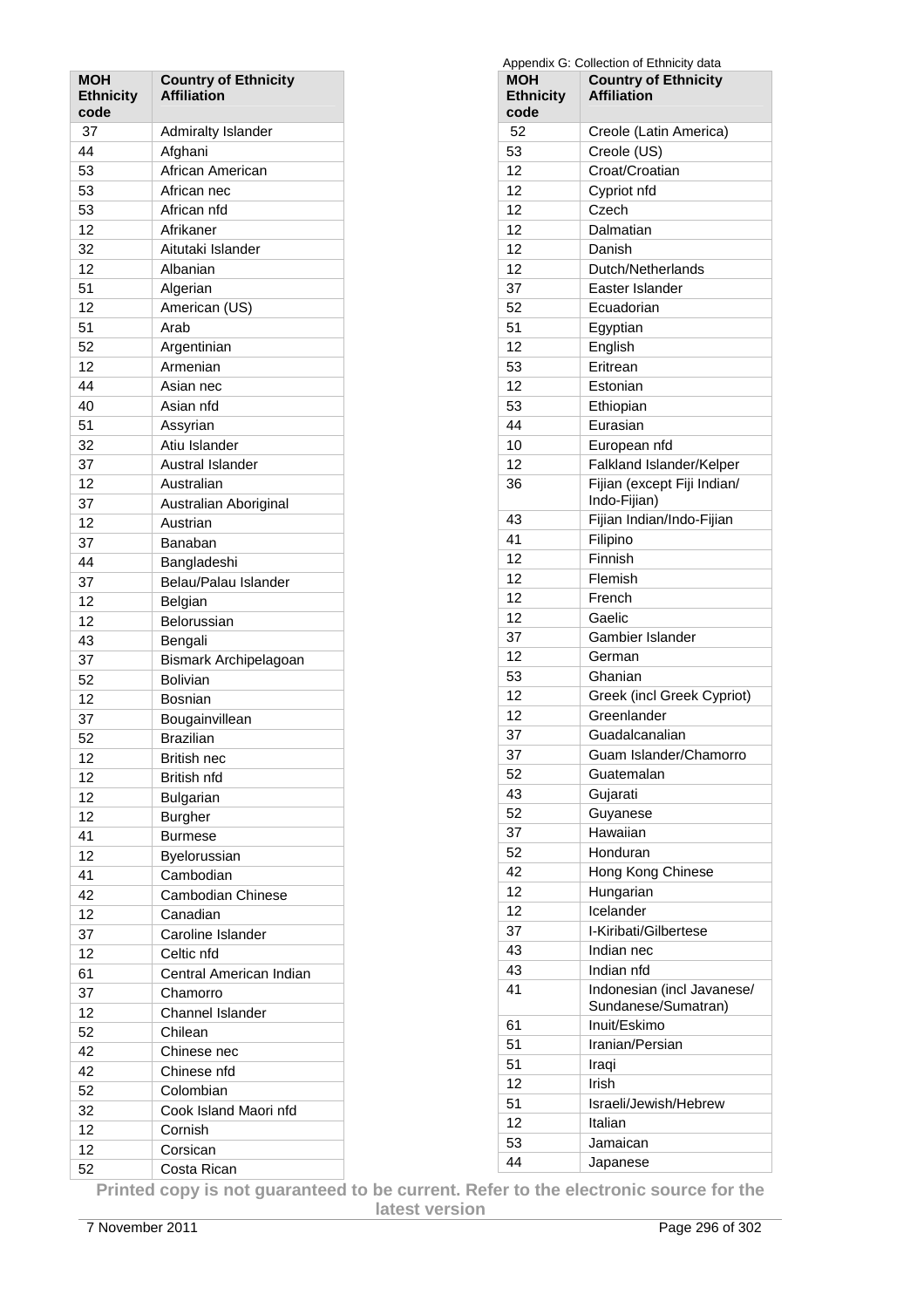| <b>MOH</b><br><b>Ethnicity</b><br>code | <b>Country of Ethnicity</b><br><b>Affiliation</b>  |
|----------------------------------------|----------------------------------------------------|
| 51                                     | Jordanian                                          |
| 42                                     | Kampuchean Chinese                                 |
| 37                                     | Kanaka/Kanak                                       |
| 53                                     | Kenyan                                             |
| 41                                     | Khmer/Kampuchean/                                  |
| 44                                     | Cambodian<br>Korean                                |
| 51                                     | Kurd                                               |
| 41                                     | Lao/Laotian                                        |
| 52                                     | Latin American/Hispanic<br>nec                     |
| 52                                     | Latin American/Hispanic nfd                        |
| 12                                     | Latvian                                            |
| 51                                     | Lebanese                                           |
| 51                                     | Libyan                                             |
| 12                                     | Lithuanian                                         |
| 12                                     | Macedonian                                         |
| 37                                     | Malaitian                                          |
| 41                                     | Malay/Malayan                                      |
| 42                                     |                                                    |
|                                        | Malaysian Chinese                                  |
| 12                                     | Maltese                                            |
| 52                                     | Malvinian (Spanish-<br>speaking Falkland Islander) |
| 32                                     | Mangaia Islander                                   |
| 32                                     | Manihiki Islander                                  |
| 37                                     | Manus Islander                                     |
| 12                                     | Manx                                               |
| 37                                     | Marianas Islander                                  |
| 37                                     | Marquesas Islander                                 |
| 37                                     | Marshall Islander                                  |
| 32                                     | Mauke Islander                                     |
| 61                                     | Mauritian                                          |
| 52                                     | Mexican                                            |
| 51                                     | Middle Eastern nec                                 |
| 51                                     | Middle Eastern nfd                                 |
| 32                                     | Mitiaro Islander                                   |
| 51                                     | Moroccan                                           |
| 37                                     | Nauru Islander                                     |
| 44                                     | Nepalese                                           |
| 37                                     | New Britain Islander                               |
| 12                                     | New Caledonian                                     |
| 37                                     | New Georgian                                       |
|                                        |                                                    |
| 37                                     | New Irelander                                      |
| 11                                     | New Zealander                                      |
| 11                                     | New Zealand European                               |
| 21                                     | New Zealand Maori                                  |
| 52                                     | Nicaraguan                                         |
| 53                                     | Nigerian                                           |
| 34                                     | Niuean                                             |
| 61                                     | North American Indian                              |
| 12                                     | Norwegian                                          |
| 99                                     | Not Specified                                      |
| 37                                     | Ocean Islander/Banaban                             |
| 51                                     | Omani                                              |

| Appendix G: Collection of Ethnicity data  |                                          |  |
|-------------------------------------------|------------------------------------------|--|
| <b>MOH</b><br><b>Country of Ethnicity</b> |                                          |  |
| <b>Ethnicity</b>                          | <b>Affiliation</b>                       |  |
| code                                      |                                          |  |
| 12                                        | Orkney Islander                          |  |
| 53                                        | Other African nec                        |  |
| 44                                        | Other Asian nec                          |  |
| 12                                        | Other European                           |  |
| 61                                        | Other nec                                |  |
| 61                                        | Other nfd                                |  |
| 41                                        | Other Southeast Asian nec                |  |
| 37                                        | Pacific Peoples nec                      |  |
| 30                                        | Pacific Peoples nfd                      |  |
| 44                                        | Pakistani                                |  |
| 51                                        | Palestinian                              |  |
| 32                                        | <b>Palmerston Islander</b>               |  |
| 52                                        | Panamanian                               |  |
| 37                                        | Papuan/New Guinean/Irian                 |  |
|                                           | Jayan                                    |  |
| 52                                        | Paraguayan                               |  |
| 32                                        | Penrhyn Islander                         |  |
| 52                                        | Peruvian                                 |  |
| 37                                        | Phoenix Islander                         |  |
| 37                                        | Pitcairn Islander                        |  |
|                                           |                                          |  |
| 12                                        | Polish                                   |  |
| 12                                        | Portuguese                               |  |
| 52                                        | <b>Puerto Rican</b>                      |  |
| 32                                        | Pukapuka Islander                        |  |
| 43                                        | Punjabi                                  |  |
| 32                                        | Rakahanga Islander                       |  |
| 32                                        | Rarotongan                               |  |
| 12                                        | Romanian/Rumanian                        |  |
| 12                                        | Romany/Gypsy                             |  |
| 37                                        | Rotuman/Rotuman Islander                 |  |
| 12                                        | Russian                                  |  |
| 31                                        | Samoan                                   |  |
| 37                                        | Santa Cruz Islander                      |  |
| 12                                        | Sardinian                                |  |
| 12                                        | Scottish (Scots)                         |  |
| 12                                        | Serb/Serbian                             |  |
| 61                                        | Seychelles Islander                      |  |
| 12                                        | Shetland Islander                        |  |
| 43                                        | Sikh                                     |  |
| 42                                        | Singaporean Chinese                      |  |
| 44                                        | Sinhalese                                |  |
| 12                                        | Slavic/Slav                              |  |
|                                           |                                          |  |
| 12                                        | Slovak                                   |  |
| 12                                        | Slovene/Slovenian                        |  |
| 37                                        | Society Islander (including<br>Tahitian) |  |
| 37                                        | Solomon Islander                         |  |
| 53                                        | Somali                                   |  |
| 61                                        | South African coloured                   |  |
| 12                                        | South African nec                        |  |
| 61                                        | South American Indian                    |  |
| 12                                        | South Slav (formerly                     |  |
|                                           | Yugoslav groups) nfd                     |  |
| 12                                        | South Slav (formerly                     |  |
|                                           |                                          |  |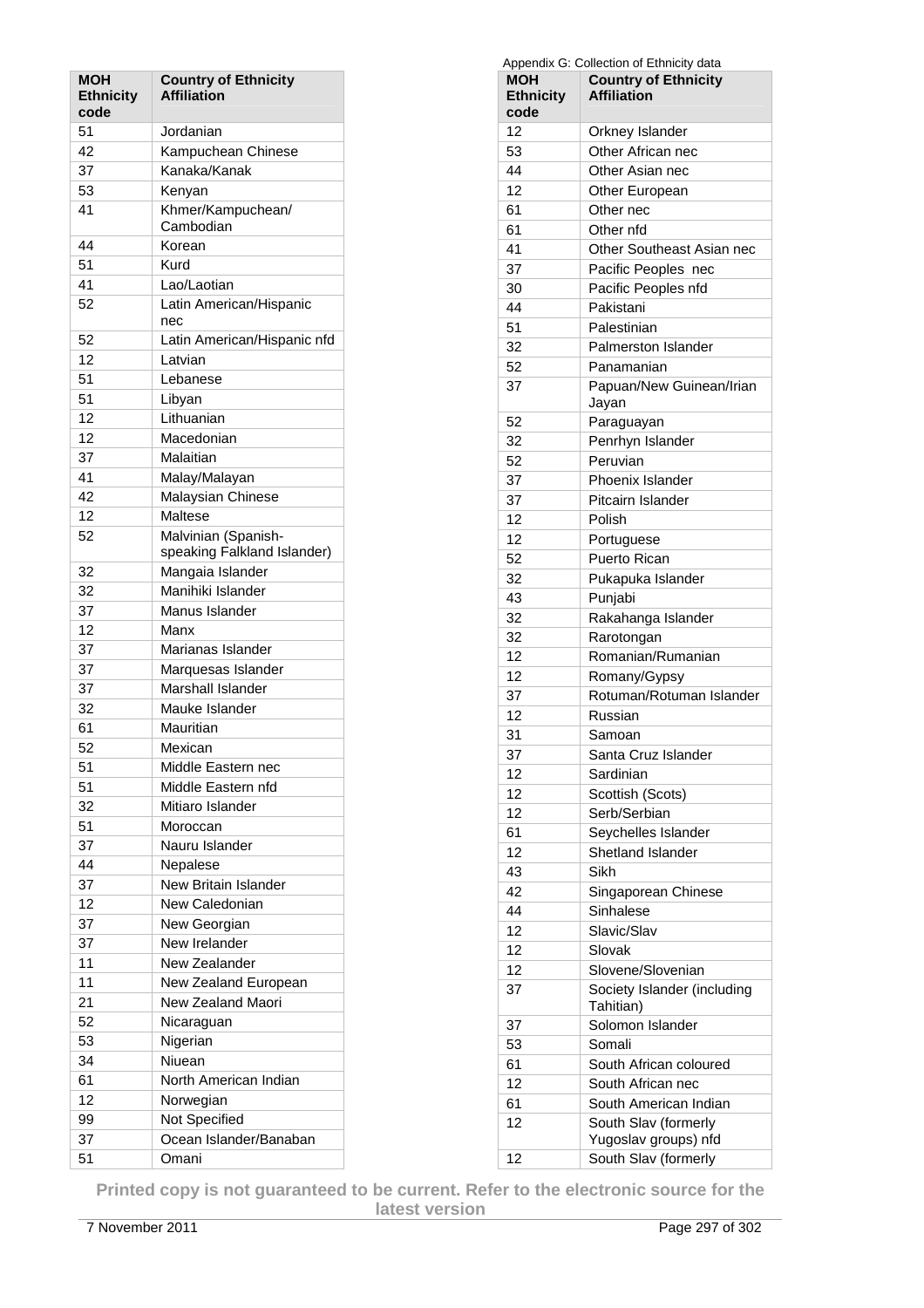| MOH<br><b>Ethnicity</b><br>code | <b>Country of Ethnicity</b><br><b>Affiliation</b>  |
|---------------------------------|----------------------------------------------------|
|                                 | Yugoslav) nec                                      |
| 41                              | Southeast Asian nfd                                |
| 12                              | Spanish                                            |
| 44                              | Sri Lankan nec                                     |
| 44                              | Sri Lankan nfd                                     |
| 44                              | Sri Lankan Tamil                                   |
| 12                              | Swedish                                            |
| 12                              | Swiss                                              |
| 51                              | Syrian                                             |
| 42                              | <b>Taiwanese Chinese</b>                           |
| 37                              | <b>Tahitian (including Society</b><br>Islander)    |
| 43                              | Tamil                                              |
| 41                              | Thai/Tai/Siamese                                   |
| 44                              | Tibetan                                            |
| 35                              | Tokelauan                                          |
| 33                              | Tongan                                             |
| 37                              | <b>Torres Strait</b><br>Islander/Thursday Islander |
| 37                              | Tuamotu Islander                                   |
| 51                              | Tunisian                                           |
| 51                              | Turkish (incl Turkish<br>Cypriot)                  |
| 37                              | Tuvalu Islander/Ellice<br>Islander                 |
| 53                              | Ugandan                                            |
| 12                              | Ukrainian                                          |
| 52                              | Uruguayan                                          |
| 37                              | Vanuatu Islander/New<br>Hebridean                  |
| 52                              | Venezuelan                                         |
| 41                              | Vietnamese                                         |
| 42                              | Vietnamese Chinese                                 |
| 37                              | Wake Islander                                      |
| 37                              | Wallis Islander                                    |
| 12                              | Welsh                                              |
| 53                              | West Indian/Caribbean                              |
| 37                              | Yap Islander                                       |
| 51                              | Yemeni                                             |
| 12                              | Zimbabwean                                         |
| nfd                             | Not further defined                                |

**nfd = Not further defined** 

**nec = Not elsewhere classified**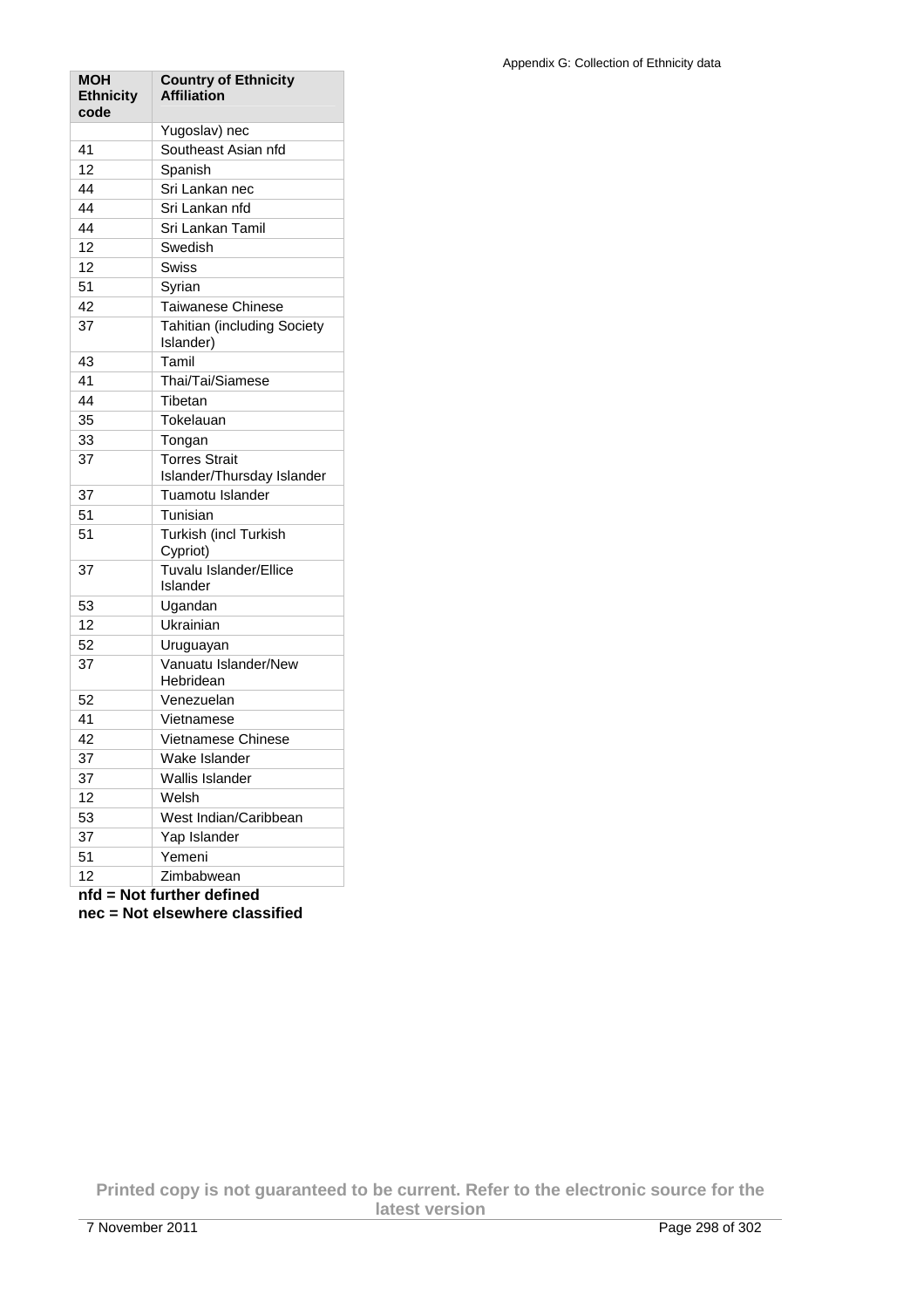## **Appendix H: Health Event fields on Fact MAT Activity table**

The health event fields on the Fact MAT Activity table are listed below. Please refer to the National Minimum Datat Set (NMDS) Data Dictionary for definitions of these fields.

Fields with prefix 'dp' are from the Diagnosis/Procedure table while those with prefix 'he' are from the Health Event table.

| <b>Column Name</b>            | <b>Name</b>                     |
|-------------------------------|---------------------------------|
| dp_batch_id                   | Batch ID                        |
| dp_clinical_code              | Clinical code                   |
| dp_clinical_code_system       | Clinical coding system ID       |
| dp_clinical_code_type         | Clinical code type              |
| dp_diagnosis_description      | Diagnosis/procedure description |
| dp_diagnosis_number           | Diagnosis number                |
| dp_diagnosis_sequence         | Diagnosis sequence              |
| dp_diagnosis_type             | Diagnosis type                  |
| dp_diagnosis_type_sequence    | Diagnosis type sequence         |
| dp_dim_clinical_code_key      |                                 |
| dp_dim_diagnosis_type_key     |                                 |
| dp_dim_event_end_date_key     |                                 |
| dp_dim_event_start_date_key   |                                 |
| dp_dim_procedure_acc_date_key |                                 |
| dp_dim_submitted_coding_s_key |                                 |
| dp_event_end_date             | Event end datetime              |
| dp event id                   | Event ID                        |
| dp_event_start_date           | Event start datetime            |
| dp_he_event_end_date          | Event end datetime              |
| dp_he_event_start_date        | Event start datetime            |
| dp_private_hospital_flag      | Private hospital flag           |
| dp_procedure_acc_date         | Procedure ACC date              |
| dp_procedure_acc_date_flag    | Procedure ACC date flag         |
| dp_submitted_system_id        | Submitted system ID             |
| dp_transaction_id             | <b>Transaction ID</b>           |
| he_acc_claim_number           | ACC claim number                |
| he_accident_flag              | Accident flag                   |
| he_admission_source_code      | Admission source code           |
| he_admission_type             | Admission type code             |
| he_age_at_admission           | Age at admission                |
| he_age_at_discharge           | Age at discharge                |
| he_age_of_mother              | Age of mother                   |
| he_agency_code                | Agency code                     |
| he_batch_id                   | <b>Batch ID</b>                 |
| he_birth_status               | <b>Birth status</b>             |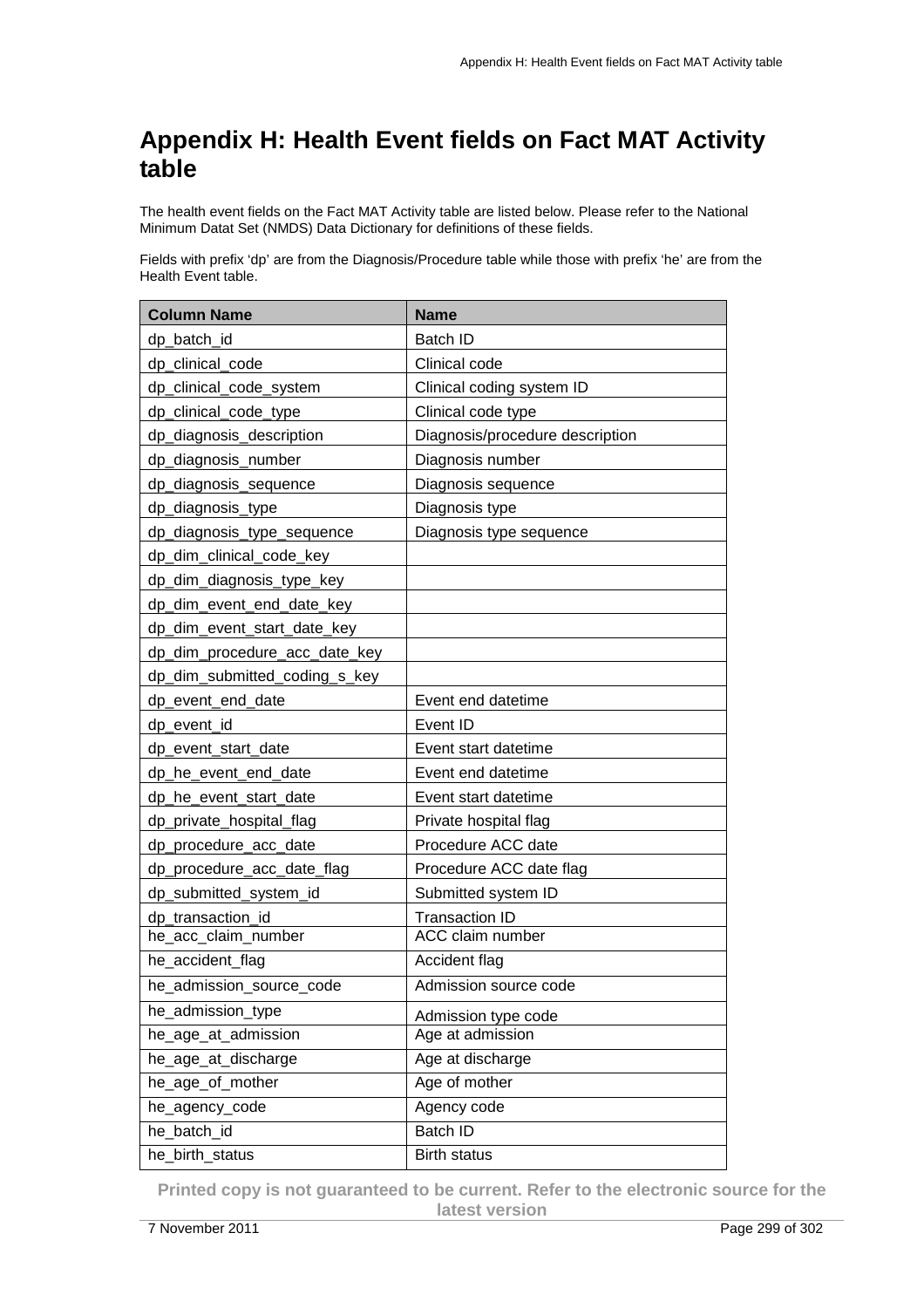| <b>Column Name</b>             | <b>Name</b>                           |
|--------------------------------|---------------------------------------|
| he_birth_weight                | Birth weight                          |
| he_ccl                         | Complication/co-morbidity class level |
| he_client_system_identifier    | Client system identifier              |
| he_cost_weight                 | Cost weight                           |
| he_cost_weight_code            | Cost weight code                      |
| he_country_code                | Country of birth code                 |
| he_date_of_birth               | Date of birth                         |
| he_date_of_birth_flag          | Date of birth flag                    |
| he_date_psychiatric_leave_ends | Psychiatric leave end date            |
| he_date_surgery_decided        | Date surgery decided                  |
| he_dim_admission_age_key       |                                       |
| he_dim_admission_source_key    |                                       |
| he_dim_admission_type_key      |                                       |
| he_dim_affiliation_key         |                                       |
| he_dim_birth_date_key          |                                       |
| he dim birth location key      |                                       |
| he_dim_country_key             |                                       |
| he_dim_discharge_age_key       |                                       |
| he_dim_drg_key                 |                                       |
| he_dim_drg_v31_key             |                                       |
| he_dim_event_agency_key        |                                       |
| he_dim_event_end_date_key      |                                       |
| he_dim_event_end_type_key      |                                       |
| he_dim_event_facility_from_key |                                       |
| he_dim_event_facility_key      |                                       |
| he_dim_event_facility_to_key   |                                       |
| he_dim_event_facility_type_key |                                       |
| he_dim_event_start_date_key    |                                       |
| he_dim_event_type_key          |                                       |
| he_dim_exclu_purchase_uni_key  |                                       |
| he_dim_first_consult_date_key  |                                       |
| he_dim_geo_key                 |                                       |
| he_dim_health_care_user_key    |                                       |
| he_dim_health_specialty_key    |                                       |
| he_dim_last_updated_date_key   |                                       |
| he_dim_mothers_age_key         |                                       |
| he_dim_nz_drg_key              |                                       |
| he_dim_occupation_key          |                                       |
| he_dim_psych_lv_end_date_key   |                                       |
| he_dim_psych_lv_end_type_key   |                                       |
| he_dim_purchase_unit_key       |                                       |
| he_dim_purchaser_code_key      |                                       |
| he_dim_referral_date_key       |                                       |

**Printed copy is not guaranteed to be current. Refer to the electronic source for the latest version**  7 November 2011 Page 300 of 302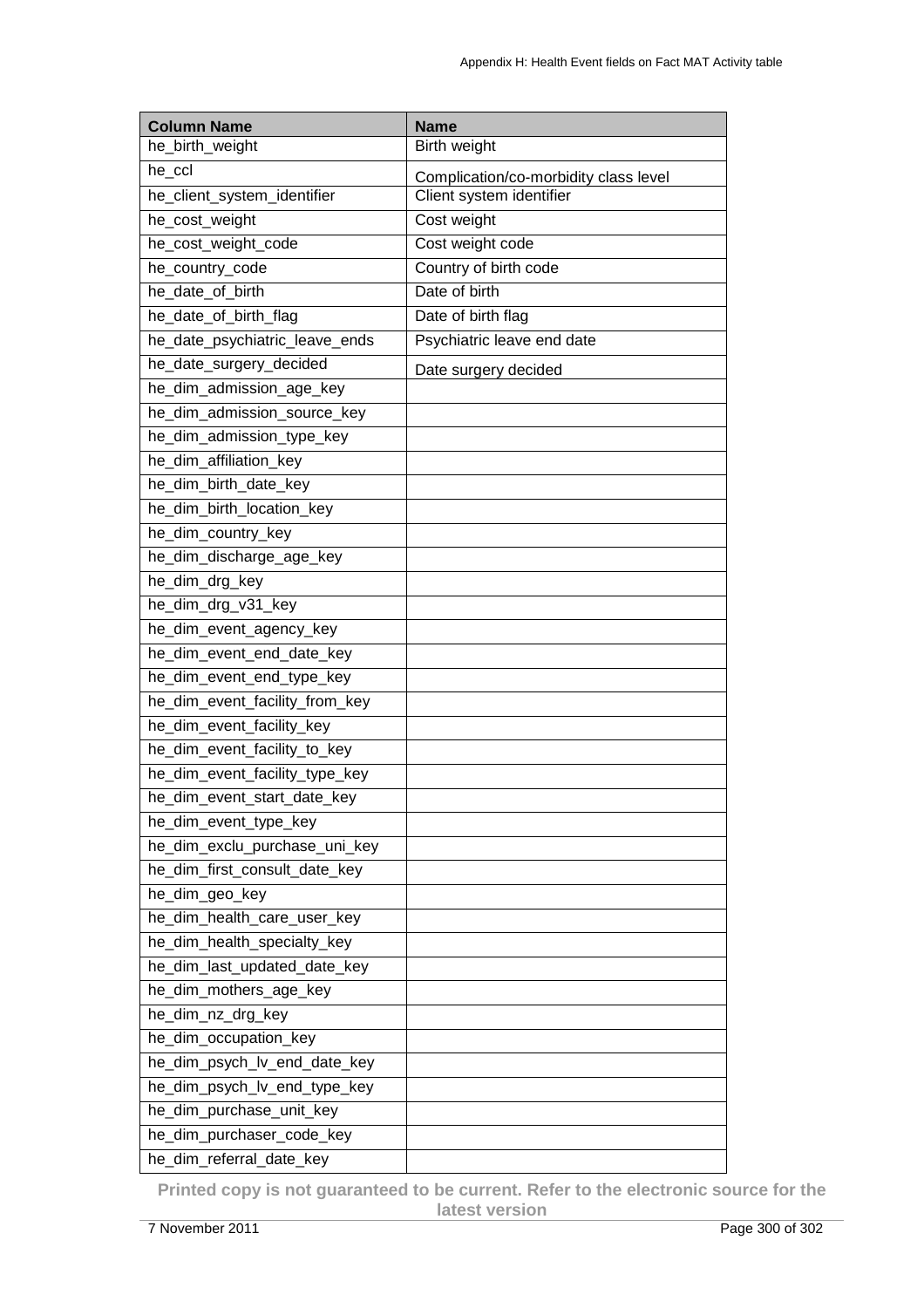| <b>Column Name</b>             | <b>Name</b>                                       |
|--------------------------------|---------------------------------------------------|
| he_dim_surg_decided_date_key   |                                                   |
| he_domicile_code               | Domicile Code                                     |
| he_drg_code_current            | DRG code current                                  |
| he_drg_code_v30                | DRG code version 3.0                              |
| he_drg_code_v31                | DRG code version 3.1                              |
| he_drg_grouper_type            | DRG grouper type code                             |
| he_ethnic_code                 | Ethnic code                                       |
| he_ethnic_code_2               | Ethnic code 2                                     |
| he_ethnic_code_3               | Ethnic code 3                                     |
| he_event_elapsed_timeinminutes | Event elapsed time in minutes                     |
| he_event_encrypted_hcu_id      | Encrypted NHI number                              |
| he_event_end_date              | Event end datetime                                |
| he_event_end_type              | Event end type code                               |
| he_event_extra_information     | Event extra information                           |
| he_event_id                    | Event ID                                          |
| he_event_leave_days            | Event leave days                                  |
| he_event_local_id              | Event local ID                                    |
| he_event_start_date            | Event start datetime                              |
| he_event_type                  | Event type                                        |
| he_exclu_purchase_unit         | Excluded purchase unit                            |
| he_facility_code               | Facility code                                     |
| he_facility_transfer_from      | Facility transfer from                            |
| he_facility_transfer_to        | Facility transfer to                              |
| he_facility_type               | Facility type                                     |
| he_financial_year              | Financial year                                    |
| he_first_consult_date          | First consult date                                |
| he_gender_code                 | Gender code                                       |
| he_gestation_period            | <b>Gestation period</b>                           |
| he_health_specialty_code       | Health specialty code                             |
| he_hours_on_cpap               | Total hours on continuous positive airway         |
| he_hours_on_ventilation        | pressure<br>Total hours on mechanical ventilation |
| he_last_updated_date           | Date updated                                      |
| he_length_of_stay              | Length of stay                                    |
| he_location_code               | <b>Birth location</b>                             |
| he_mdc_code                    | Major diagnostic category (MDC) code              |
| he_mdc_type                    | Major diagnostic category (MDC) type              |
| he_month_of_data               | Month of data                                     |
| he_mothers_encrypted_hcu_id    | Mother's encrypted NHI                            |
| he_nz_drg_code                 | NZ DRG code current                               |
| he_nz_resident_flag            | NZ resident status                                |
| he_occupation_code             | Occupation code                                   |
| he_occupation_free_text        | Occupation free-text                              |